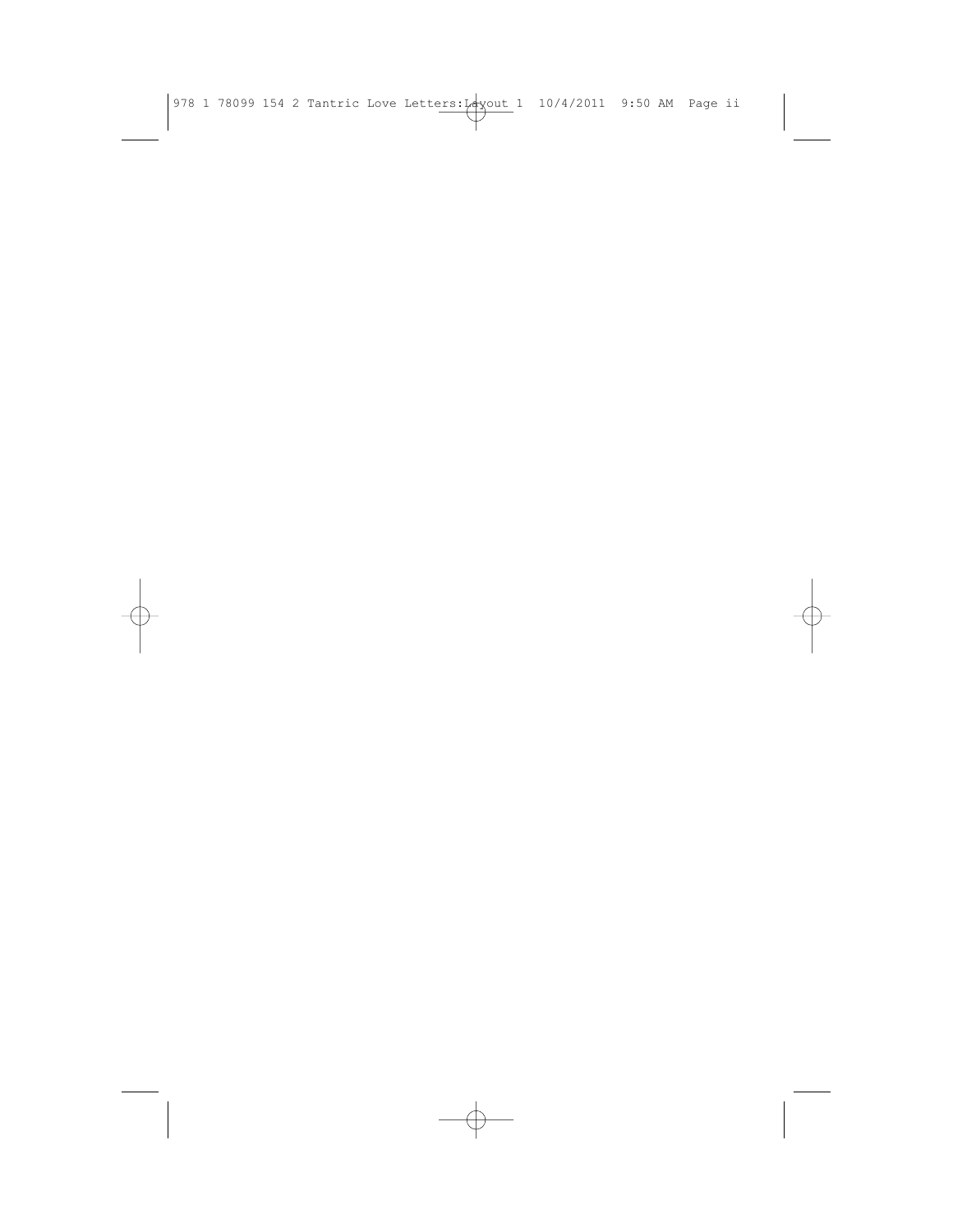# Tantric Love Letters

On Sex & Affairs of the Heart

Diana Richardson



Winchester, UK Washington, USA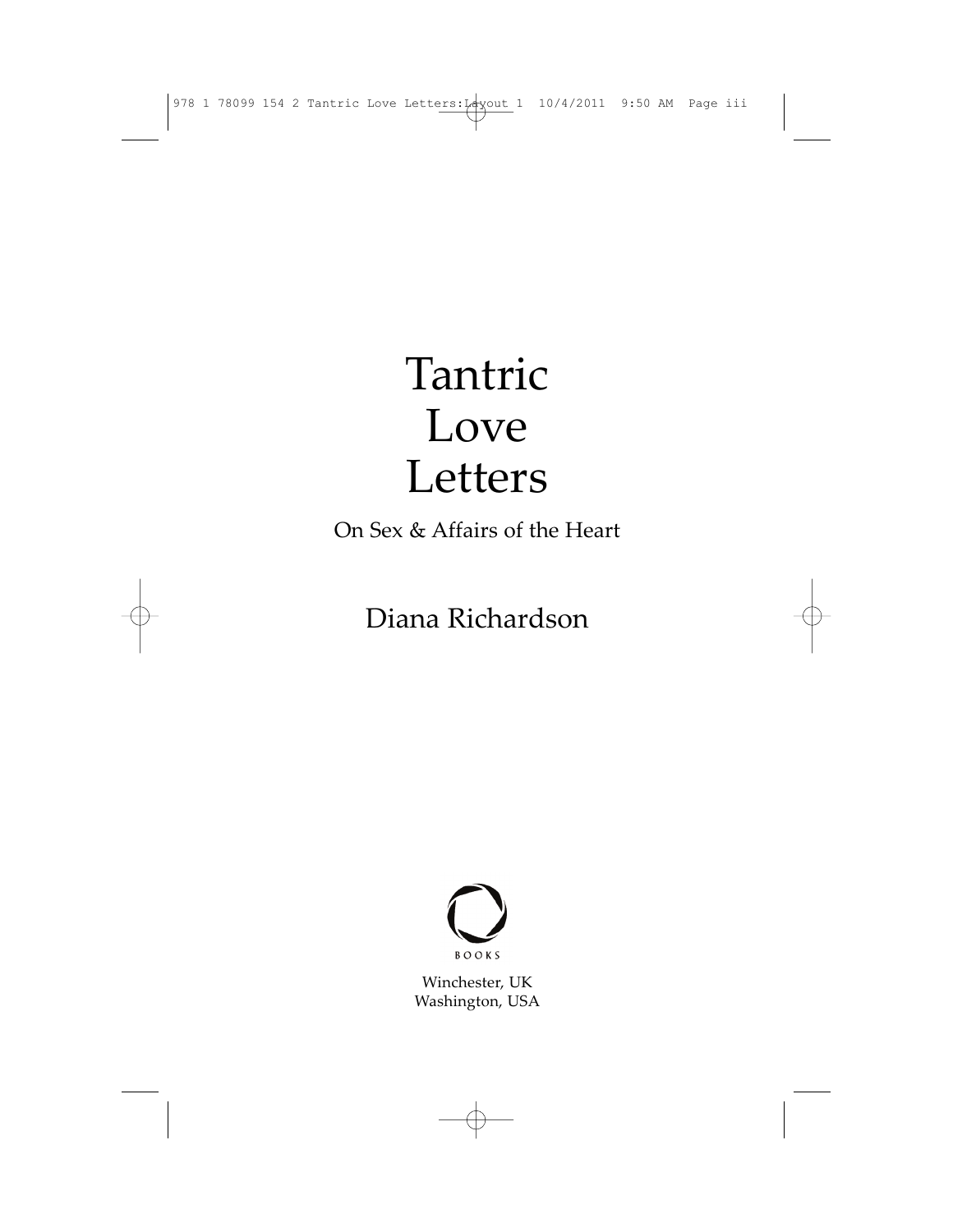#### First published by O-Books, 2012 O-Books is an imprint of John Hunt Publishing Ltd., Laurel House, Station Approach, Alresford, Hants, SO24 9JH, UK office1@o-books.net www.o-books.com

For distributor details and how to order please visit the 'Ordering' section on our website.

#### Text copyright: Diana Richardson 2011

#### ISBN: 978 1 78099 154 2

All rights reserved. Except for brief quotations in critical articles or reviews, no part of this book may be reproduced in any manner without prior written permission from the publishers.

The rights of Diana Richardson as author have been asserted in accordance with the Copyright, Designs and Patents Act 1988.

A CIP catalogue record for this book is available from the British Library.

Design: Stuart Davies

Cover Art Artist: Anna Amrhein, Kuppenheim, Germany www.Anna-Amrhein.de

Author Photo: Shobha, Sicily.

Printed and bound by CPI Group (UK) Ltd, Croydon, CR0 4YY Printed in the USA by Offset Paperback Mfrs, Inc

We operate a distinctive and ethical publishing philosophy in all areas of our business, from our global network of authors to production and worldwide distribution.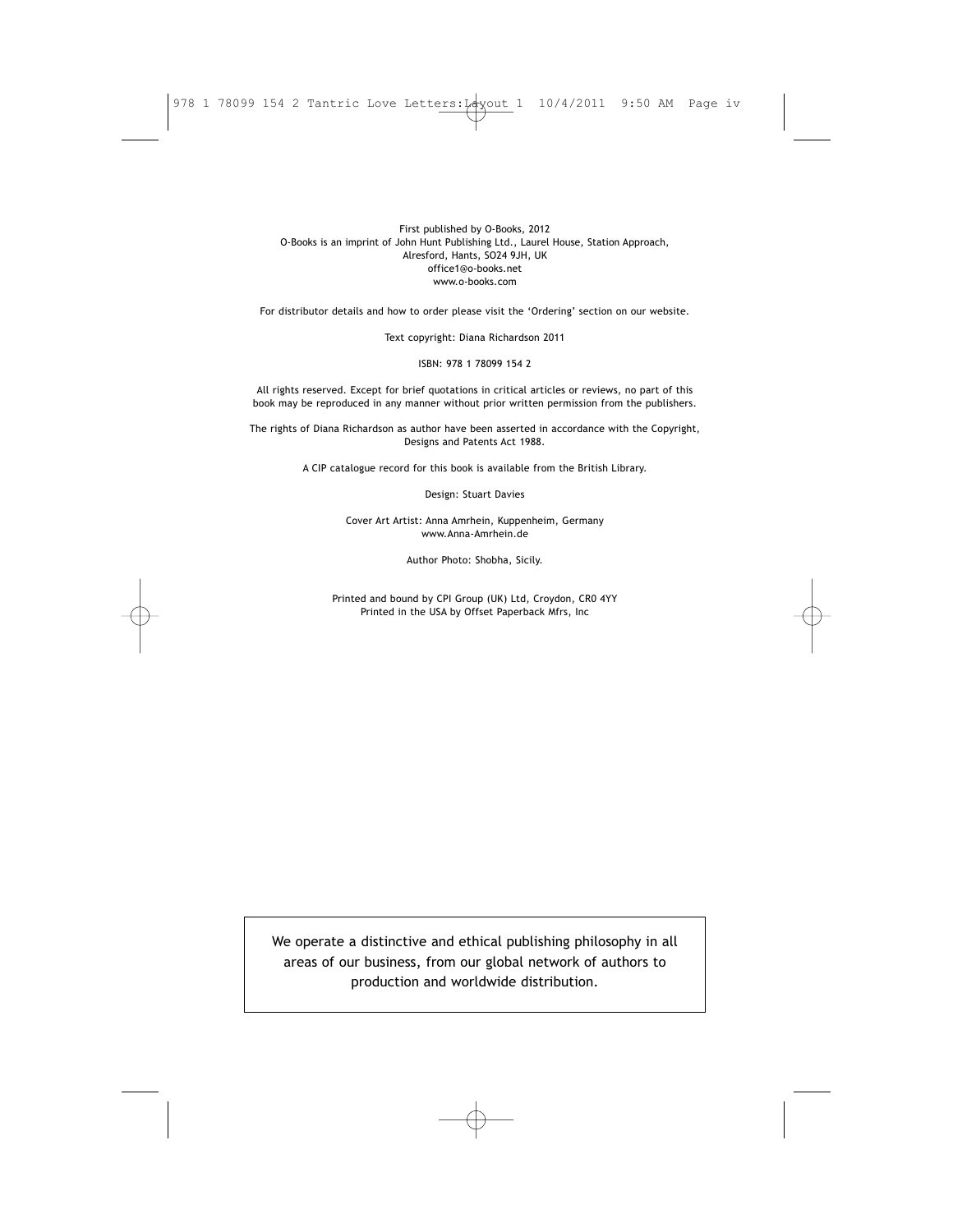# **CONTENTS**

| Acknowledgements                         | viii |
|------------------------------------------|------|
| Introduction                             | 1    |
| The Letters                              | 3    |
| The Chapters                             | 4    |
| The Contributors                         | 5    |
| The Approach                             | 6    |
| Previous Books                           | 8    |
| Glossary of Terms and Expressions        | 10   |
| Chapter 1: Positive Resonance & Response | 14   |
| Chapter 2: Relationship Themes           | 39   |
| Chapter 3: Emotional Aspects             | 90   |
| Chapter 4: Sexual Subjects               | 135  |
| Chapter 5: Special Issues                | 170  |
| Appendix: Complete List of Letters       | 208  |
| <b>Books and Resources</b>               | 211  |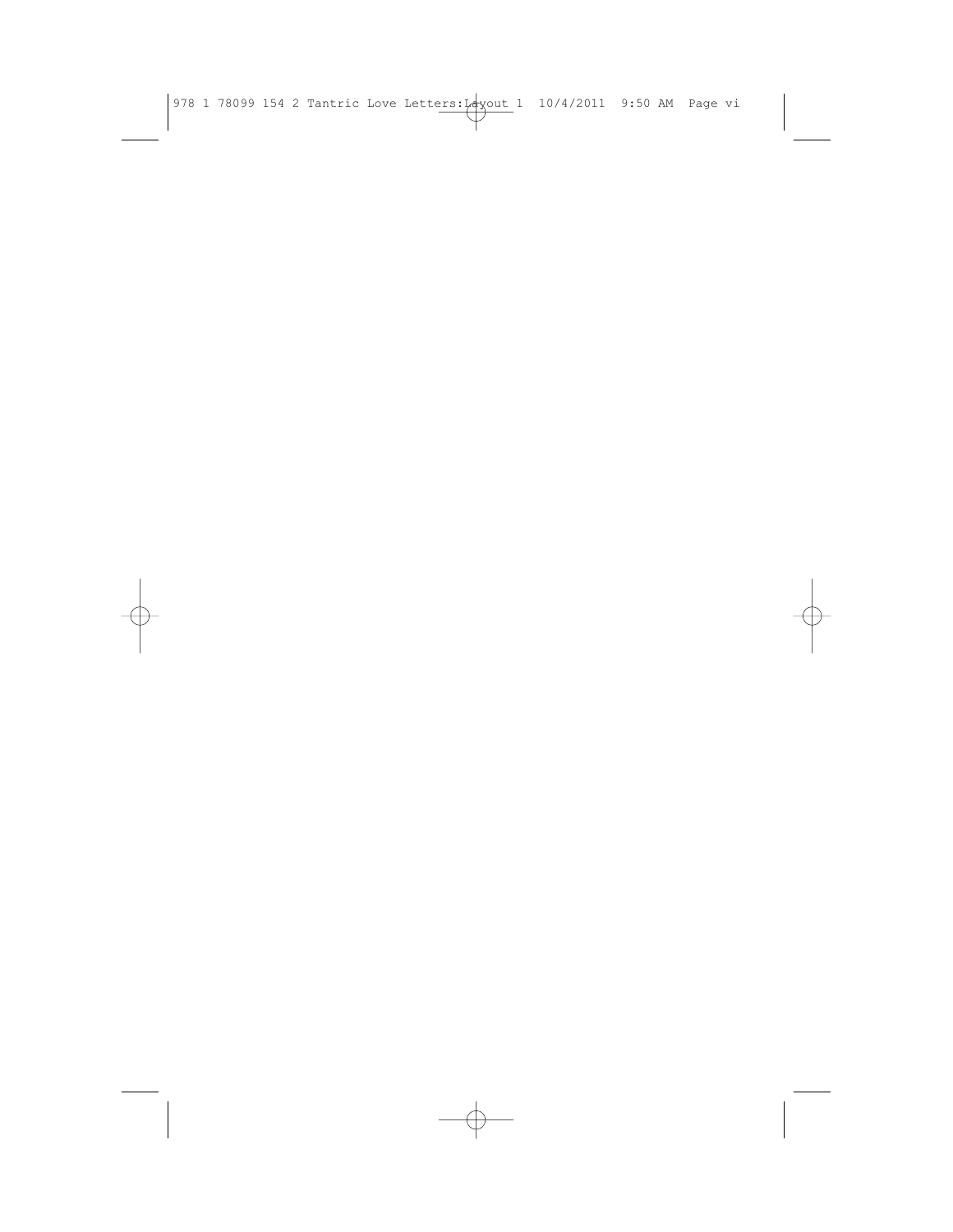In memory of Beloved Shai Your fragrance remains in the sound of music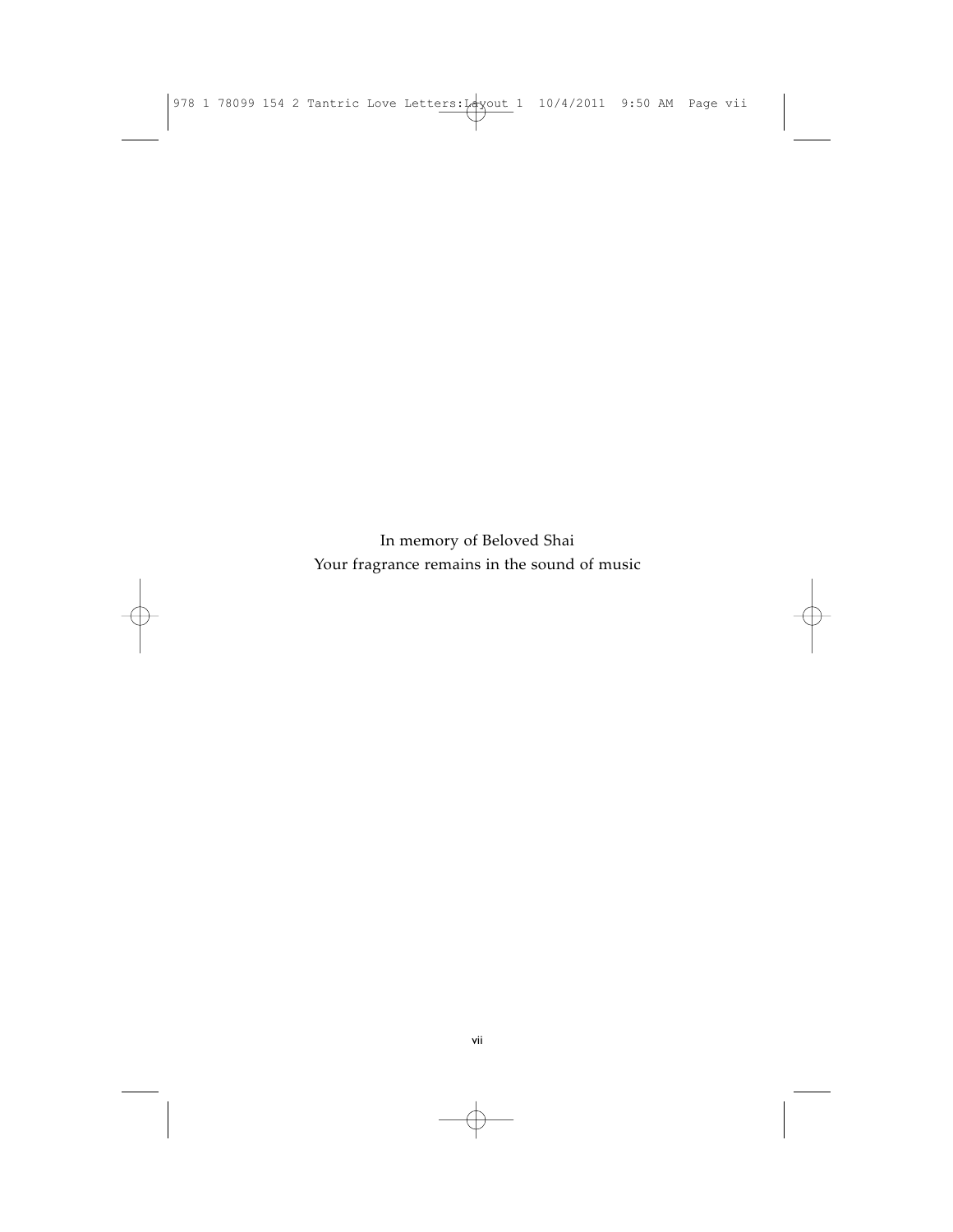## Acknowledgements

My warm hearted thanks to the many people that have written to me over the years. I have enjoyed and valued the personal connection, as well as your questions, observations, experiences and insights. My special thanks to those of you who have contributed the letters selected for this book, and for allowing me to publish them. All the names and identifying details have been changed so as to ensure your personal privacy. To Ela and Simone, my appreciation for your kindness and generosity in helping me sort and select the letters. To Anna, thank you so much for your beautiful heart art that appears on the cover. To Raja, my eternal gratitude to you for your profound part in 'the work', for your inspiration, and for your love and lightness of being.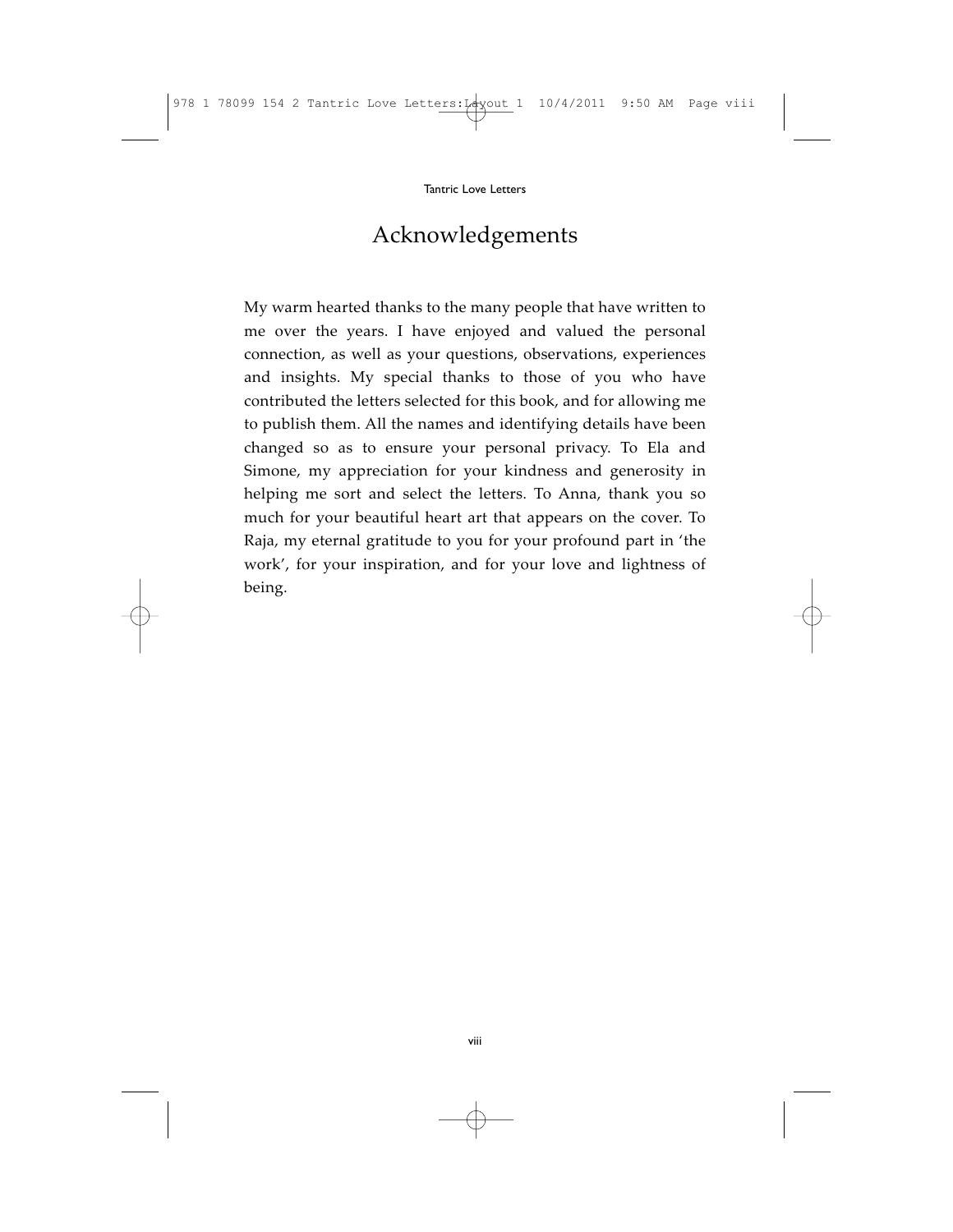## **Introduction The Letters The Chapters The Contributors The Approach Previous Books Glossary of Terms and Expressions**

## Introduction

*Tantric Love Letters* is a unique, interesting, and informative collection of authentic letters from people who have begun to look at sex from a 'new' perspective and bring about a 'change' in their way of making love. This personal correspondence is made available in order to encourage and support those people who have already embarked on a sexual enquiry, as well as to inspire or motivate others to begin exploring other dimensions of sex right away.

On the surface, the sexual realm feels to be particularly personal and individual. The question may well arise "How can the sex life of somebody else have any relevance to me?" The reality is that we are more similar to each other than we actually realize or appreciate - a fact that has become increasingly clear and obvious to me during my many years of teaching. This underlying truth means we can without doubt use the experiences of others to guide, help and support us to grow in love and understanding.

Sex is not given to us as a haphazard or random force that is subject to a person's chosen whims, goals, expectations or fantasies. The truth is that human sexual design is very precise and carries a deep intelligence in its roots; and sex has a higher potential beyond its reproductive or fun and entertainment function. Sex is a door that can lead to a step in human evolution,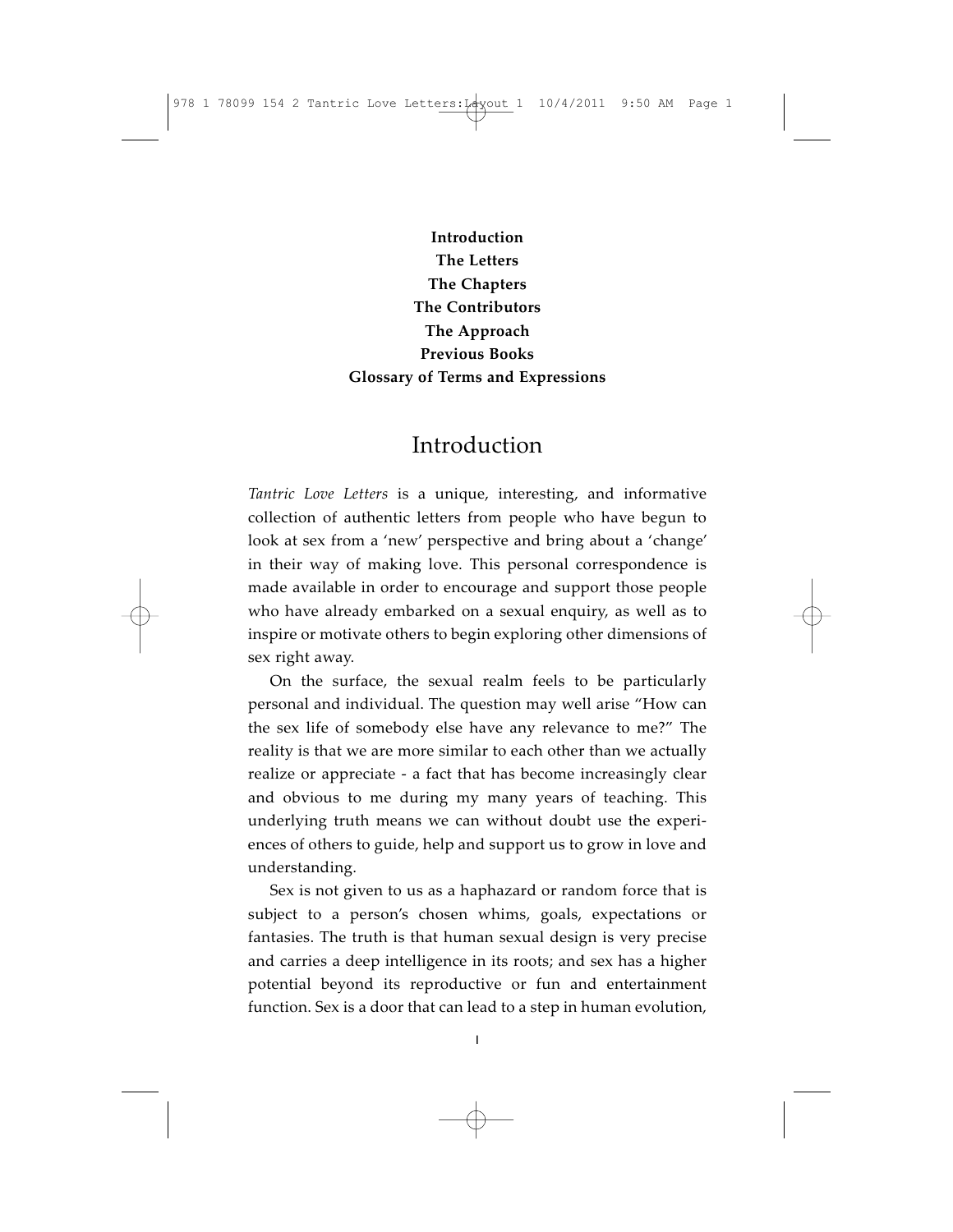and not only to human reproduction. It is by changing the actual 'how' of sex that results in the quantum leap. Sex with 'heightened awareness' has a direct, positive and lasting impact on well-being and personal evolution. Sex 'rightly' employed is an empowering force that brings self-assurance and clarity, balances mood swings, enhances creativity, as well as significantly elevating the vibration of love within and around you.

And the by-product of this 'shift' is that the many sexual difficulties, relationship problems, personal insecurities and performance pressures commonly experienced spontaneously tend to evaporate. Love and harmony is re-created with extraordinary ease. There can be no higher endorsement to the value of making some kind of a 'change' in our sexual behaviour than these revealing facts alone!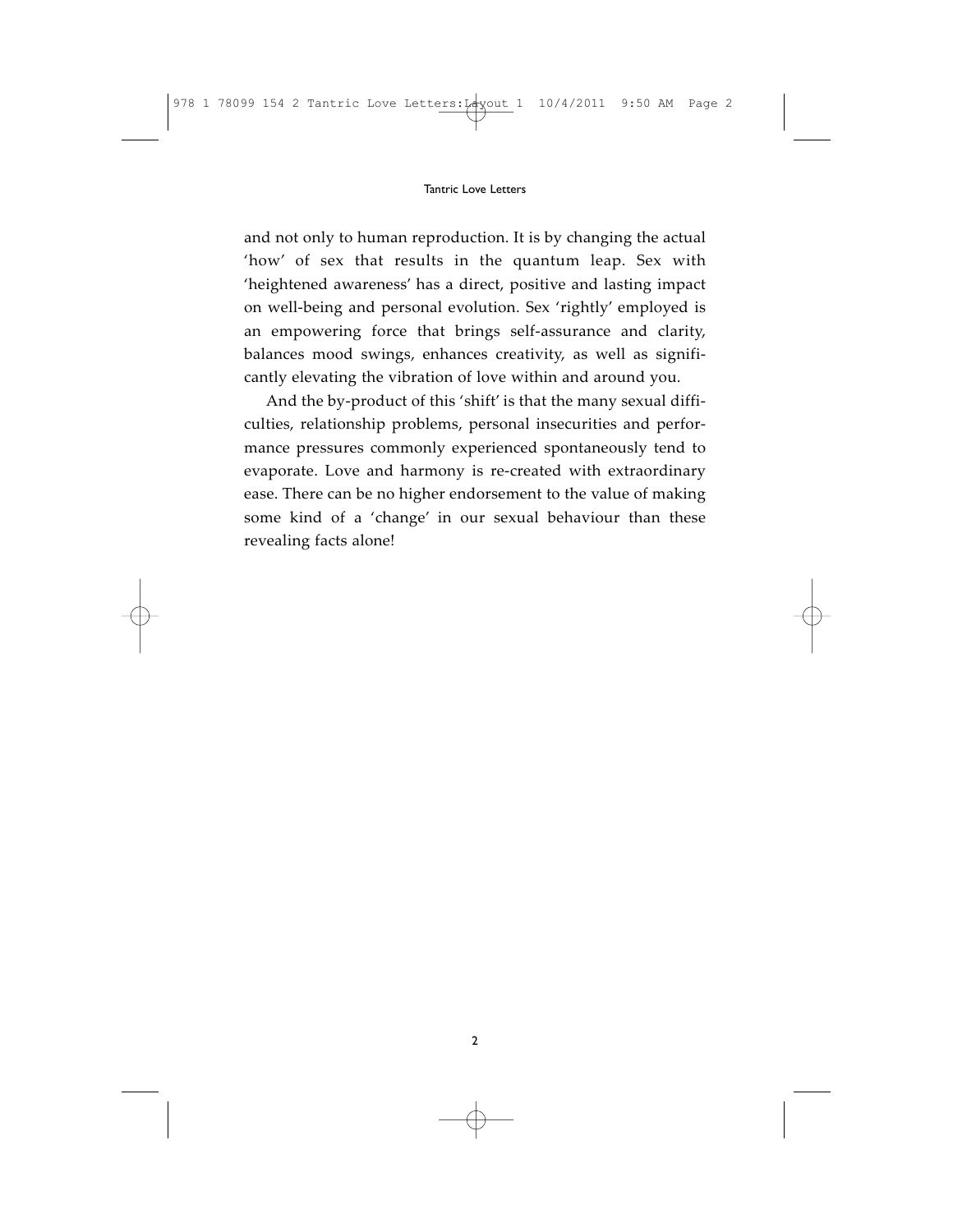## The Letters

The letters that appear in this book are selected from an archive of several hundred letters that I have received, mostly by e-mail, from people living in many different parts of the world. Each person expresses in their own way the benefits of viewing or having sex from a fresh perspective. These letters also disclose the wide range of far reaching positive, healing, integrating and uplifting effects that accompany a change in the 'style' of sex.

Ever since January 1993 when I initially started to teach couples, and even more so since 1999 following the publication my first book, there has been a growing wave of affirmative response that continues until this day. The many insights and experiences of others have further served to corroborate that which I myself have experienced. To me this resounding 'yes' is the crystal clear echo of nature, confirming that such is nature's way, and according to her wishes.

*Tantric Love Letters* is definitely *not intended as a comprehensive sexual guide*, even though sexual advice is frequently given. A full sexual re-orientation and explanation is to be found in my earlier books.

Please note that all names and identifying details of contributors have been changed to ensure personal privacy. Should any similarity exist between a randomly chosen fictitious name and anyone else's personal circumstances, this is pure coincidence.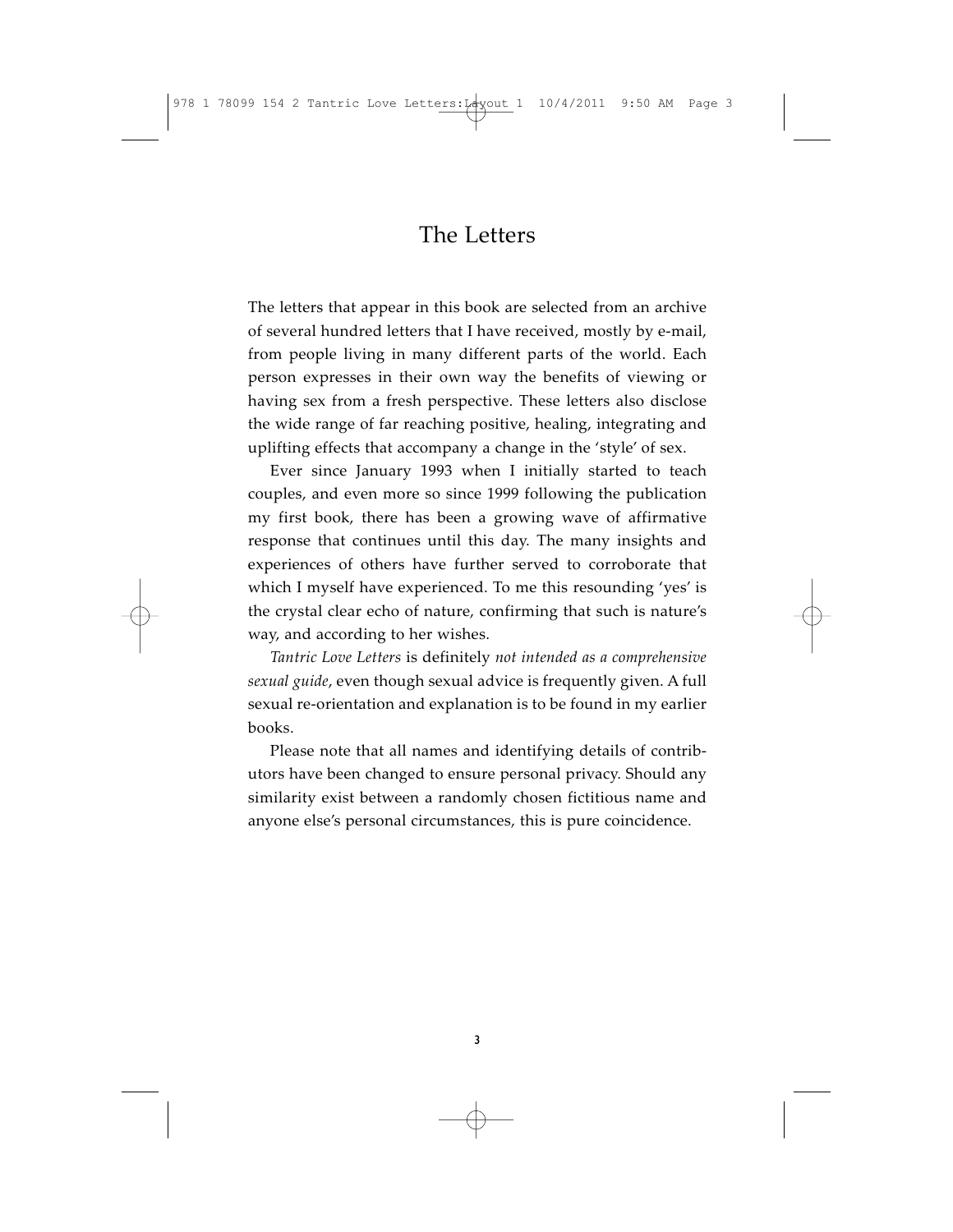## The Chapters

The letters are very loosely sorted and assembled under one of the following five umbrellas: Chapter 1: Positive Resonance & Response; Chapter 2: Relationship Themes; Chapter 3: Emotional Aspects; Chapter 4: Sexual Subjects; Chapter 5: Special Issues. Sometimes the theme of one letter will also appear as an issue in a another letter under a different chapter heading, but this level of overlapping is unavoidable. Chapter 3 on Emotional Aspects begins with a short introduction to the subject of emotions and feelings. The other four chapters do not require any special introduction as the chapter titles speak for themselves.

Usually the incoming letters are followed by my reply, but in several cases where the letter is a 'personal report' or a 'personal statement', my response is not always included. This is especially true in Chapter 1 on Positive Resonance & Response.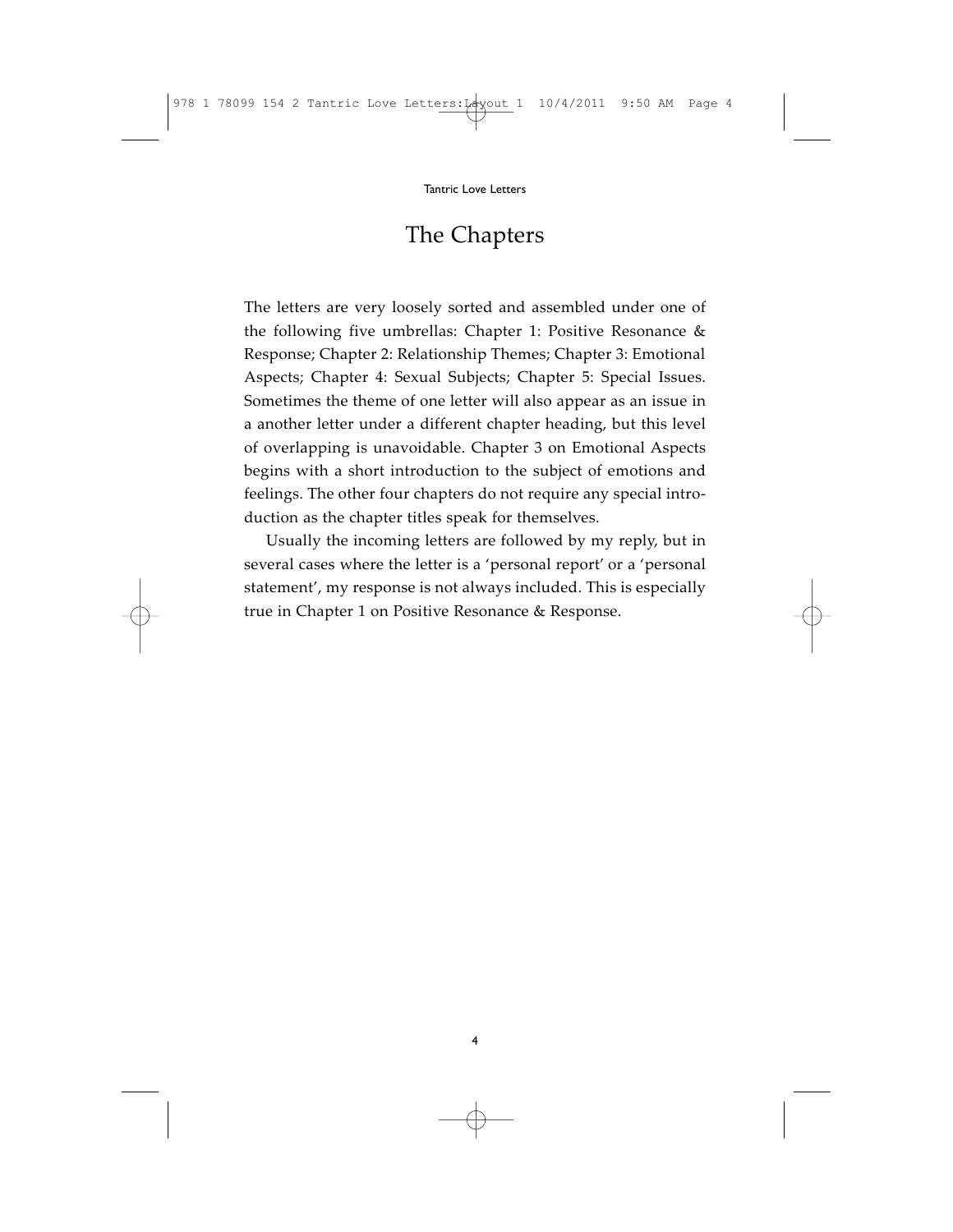## The Contributors

The people who have written to me fall into a few categories. Some I have met personally through their participation in one of the seven day residential Making Love Retreats for couples that I have been leading together with my partner Michael for the last twenty years. Other people have read one of the books and immediately put theory into practice by trying out some of the suggestions, and then afterwards have written sharing their insights and experiences. Some readers, even without any direct or personal experience, write expressing their appreciation because the information and orientation on sex simply has the ring of truth to it. Sometimes people write to me about their sexual problems on the advice of a third person - a friend, a therapist, or a counselor. And others with sexual problems search on the Internet and end up on our web site, and write asking for advice. In two instances where reports of personal experiences were pasted up on an American Internet forum, I took the liberty of turning them into a letter format.

In previous books I have used the personal experiences of others to support and endorse a new sexual vision. However, all of the personal sharings and reports that appear in this book, with the exception of one letter only, are published for the first time. In a few instances I have slightly amplified my reply for readers who may be less familiar with my approach.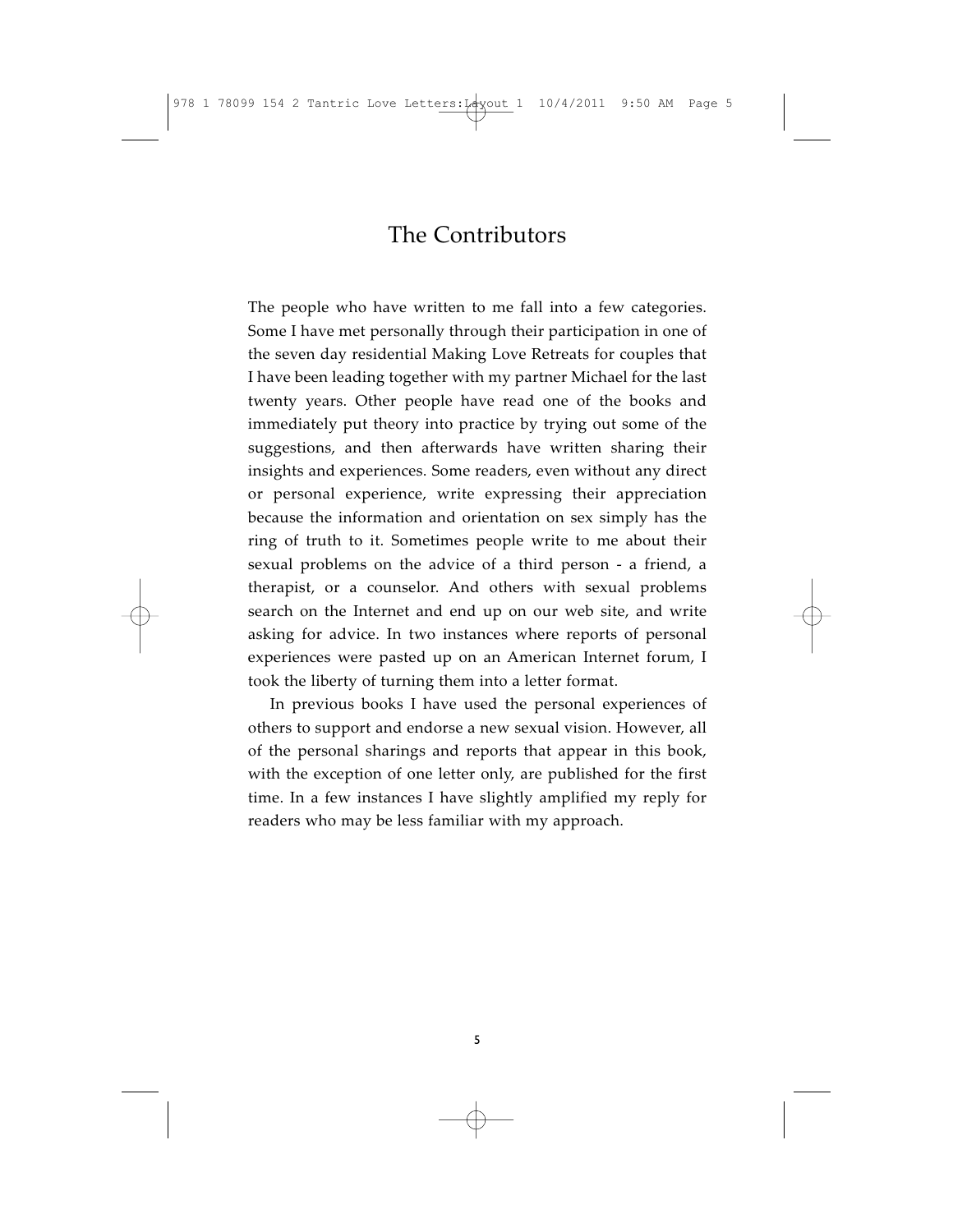## The Approach

The human body contains a subtle inner design that is essential to know about because it enables us to honor our creator, and live our full sexual potential. The human body can be seen as a replica of the earth, with a magnetic North and South Pole. Like the earth, the body is similarly surrounded by and infused with a magnetic field. Each and every single human body is 'magnetically' conceived, as microcosm of the macrocosm. The body carries two energetically opposite poles that can be imagined as similar to a self-contained 'inner magnet'. One pole is located in the genitals, and the other pole is found in the heart. Because these two poles are of opposite polarity there exists the inherent potential/capacity for energy, vitality and potency to flow, circulate, stream and expand through and beyond the body.

On this subtle magnetic level male and female bodies are fundamentally different. They are equal forces, but they are also opposite forces. In this way man can be imagined as a magnet standing upside down, with the poles reversed. And it is exactly this basic incongruity and lack of similarity that makes male and female units highly complimentary and compatible. When the opposite poles of two magnets come into each other's presence there is a strong attraction, and energy flow within the individual magnets, as well as between the magnets. And the surrounding magnetic field is amplified. And these happenings take place without actually 'doing' anything. It happens naturally and spontaneously due to their innate properties and the proximity of the magnets in relation to each other.

Similar types of magnetic responses are possible within our own bodies, and between our bodies. Integrating and aligning ourselves with our significant 'magnetic' arrangement enables bodies to produce states of ecstasy and blissfulness. All that is required is our co-operation with the body and attempting to

6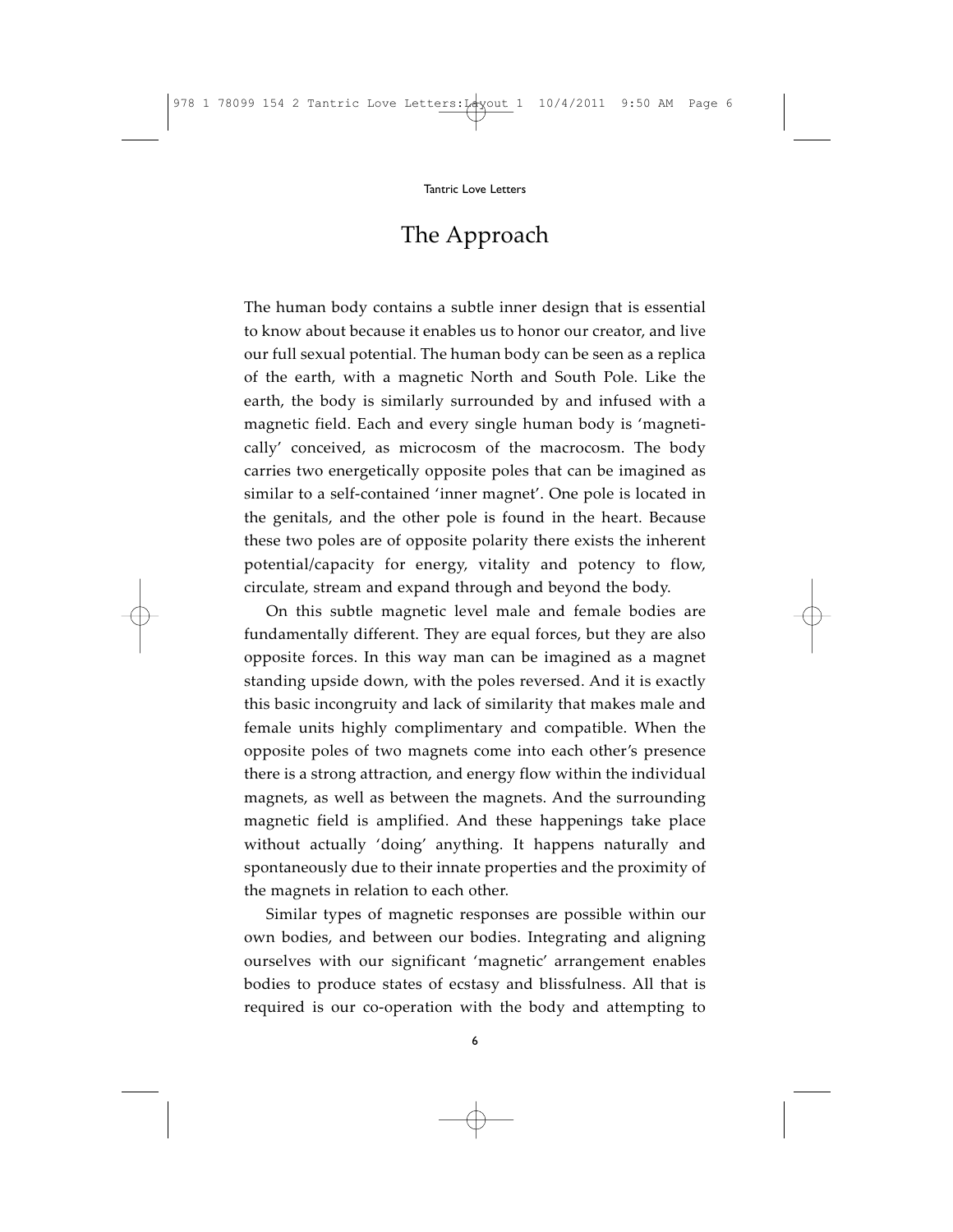create an atmosphere that invites such higher experiences. Thus it is really a matter of having the right information in hand and a willingness to extend our sexual horizons.

There are two responses in particular that I have heard from people countless times over the years, words that touch me each and every time. Many say that they already 'intuitively knew' the information, but they did not trust themselves sufficiently to honor it. The second is that people report a deep sense of 'arriving home' in themselves for the very first time. These examples alone are persuasive enough, in that one shows that the knowledge already rests within our bodies, and the other points to its integrating and empowering effects. *Tantric Love Letters* is a way of sharing a wide range of personal experiences that can serve as encouragement to initiate or deepen a lifechanging enquiry into sex.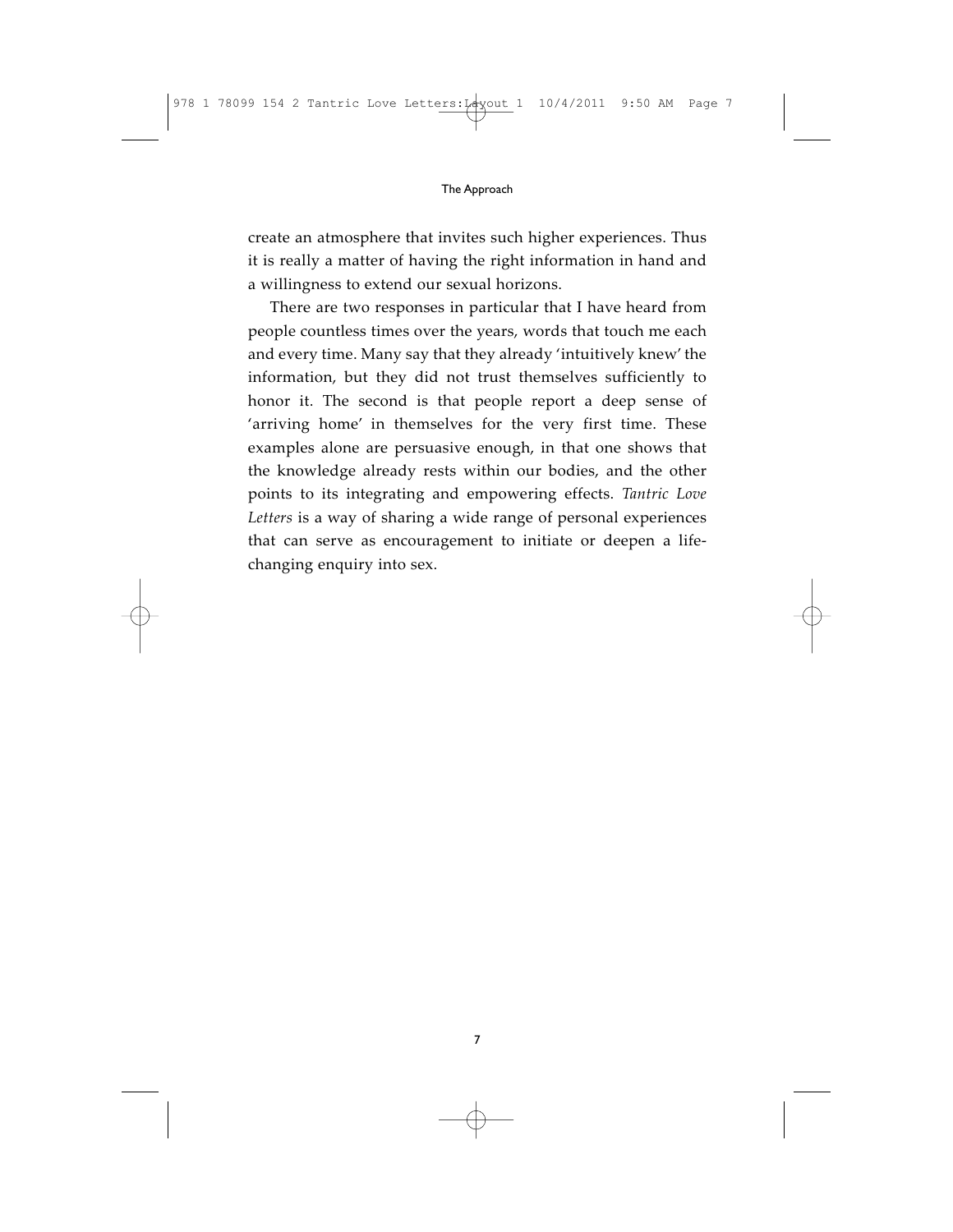## Previous Books

My first book was written in 1996 and published in 1999 with the title *The Love Keys – A Unique Guide to Love and Sexual Fulfillment*. In 2004 it was republished as *The Heart of Tantric Sex –* with the same subtitle. This initial book is a comprehensive sexual reorientation that presents the basic 'Love Keys' in depth.

I have since written several other books, two as co-author with my partner Michael. However the basic view of and approach to sex does not change, it runs as a constant thread throughout. Instead, there are a number of windows through which the sexual experience can be viewed, where each outlook is valid and unique. *Tantric Orgasm for Women* is from the female perspective and informs woman of the higher potential that lies in the power of relaxation, receptivity and femininity. Likewise, the later companion book, *Tantric Sex for Men – Making Love a Meditation*, is viewed from the male angle, and informs man of ways to develop his innate potential and male authority by becoming 'present' to himself and woman in sex.

Alongside the importance of having an informed approach to sex, there is another basic requirement for harmonious love relationships – to have an understanding of the crucial distinction between 'feelings' and 'emotions'. These words are used interchangeably, however in reality feelings and emotions are physically and psychologically very different experiences. Knowing how to identify the difference imbues you with the power to 'protect' and sustain your love. In each book a chapter is devoted to this all-important subject. However, in the book *Tantric Love – Feeling versus Emotion, Golden Rules to Make Love Easy,* the information on how to distinguish between these two 'states' is removed from its sexual context, and elaborated into a comprehensive book, with the intention of making the information more accessible.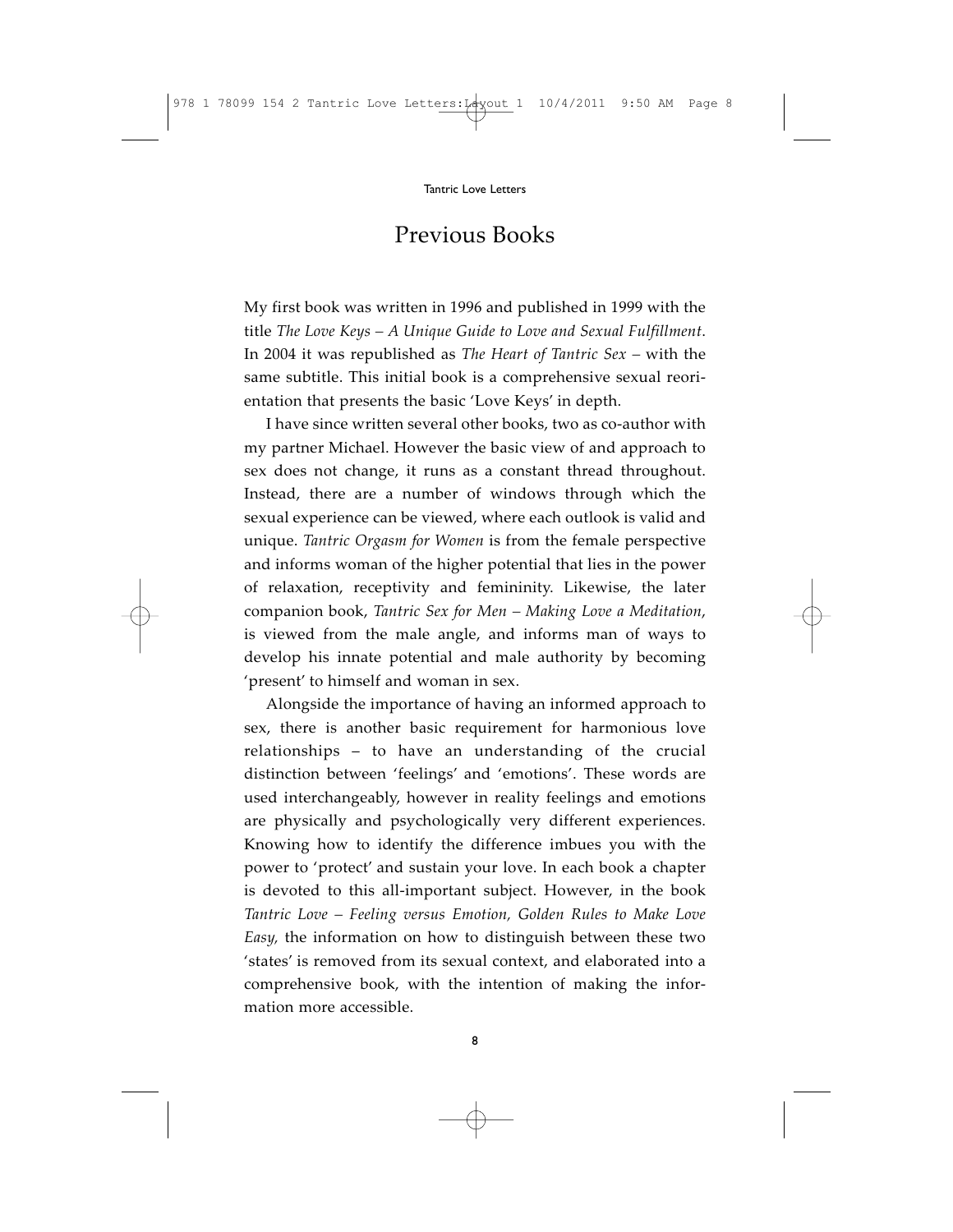In my most recently published book *Slow Sex – The Path to Fulfilling and Sustainable Sexuality,* sex is viewed through the window of yoga and the existence of powerful universal metabolic enhancers. Embracing certain qualities - for example awareness and relaxation - can transform life from its very roots upward.

All of our books speak to the fact that in nature there exists a form and style of sexual communion between man and woman that is simple, sweet, spiritual, innocent, and fulfilling. A way that generates love and for which human beings are intrinsically designed. And such is the case whether a person knows it or not, or whether they choose to act upon it (by co-operating with their inner design), or not.

When we understand our sexual selves, we feel more in charge of our lives, more relaxed, more grounded, more centered, more confident. Love lies in our hands because we become capable of consciously creating love, nourishing love, and sustaining love. Sexual communion with 'intelligence' at its base has the power to spontaneously propel sex toward its higher vibration of love.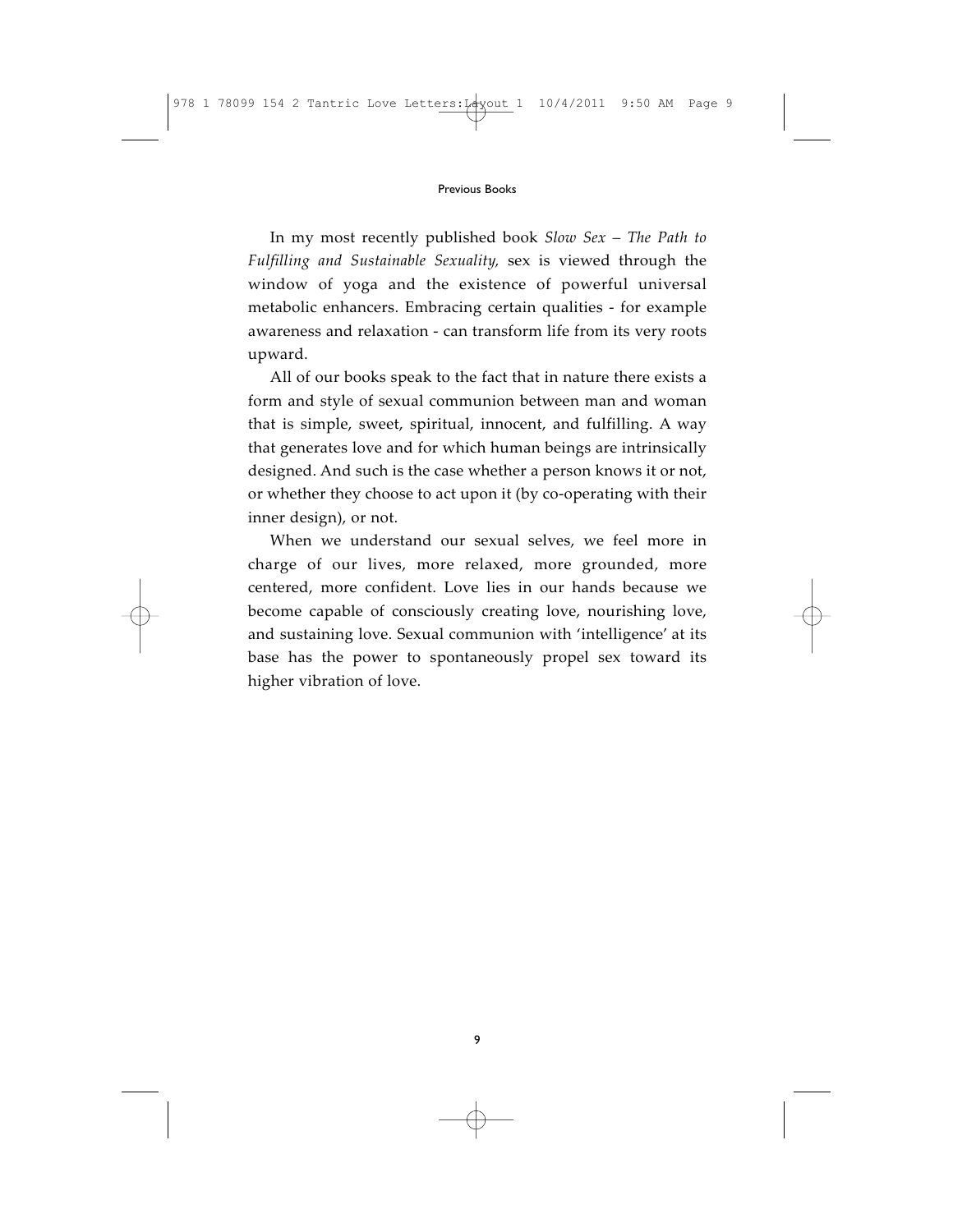## Glossary of Terms and Expressions

Below is a compilation of terms and expressions sometimes used in the course of the correspondence. The clarifications given below are simple and brief, and given solely with the intention of providing a few signposts to someone who is not so familiar with the territory. These explanations are not comprehensive and anyone wishing to understand the information and guidelines at a deeper level is directed to our previously published books.

- **Conventional sex:** traditional style of sex where the energy is habitually built up to a climax/peak. Tends to be a short act because of high levels of excitement/tension.
- **Goal/orgasm oriented:** ahead of the present moment, more focused on the next penetration because it takes you closer to the goal. General direction/intention is to reach an end, to 'come' or 'finish'.
- **Stimulation and excitement:** the basic requirement to build up and reach a climax. Usually involves rubbing or friction of genitals, effort and tension.
- **Mechanical:** where the movements in sex are repetitive, machinelike, unconscious.
- **Discharge of energy:** the downward flow of energy/tension that accompanies the peak/climax. The energy is dispersed; it is not contained in the body.
- **Hot sex:** sex where the temperature increases, built up to reach the climax. Using stimulation, sensation, and excitement as the way to get there.
- **Sexual conditioning:** the inherited patterns of sex that are unconsciously absorbed from the society and make us have sex in a certain way, as in 'conventional' sex.
- **Sexual deconditioning:** a process of using the awareness to challenge the inherited sexual habits that repress the life/sex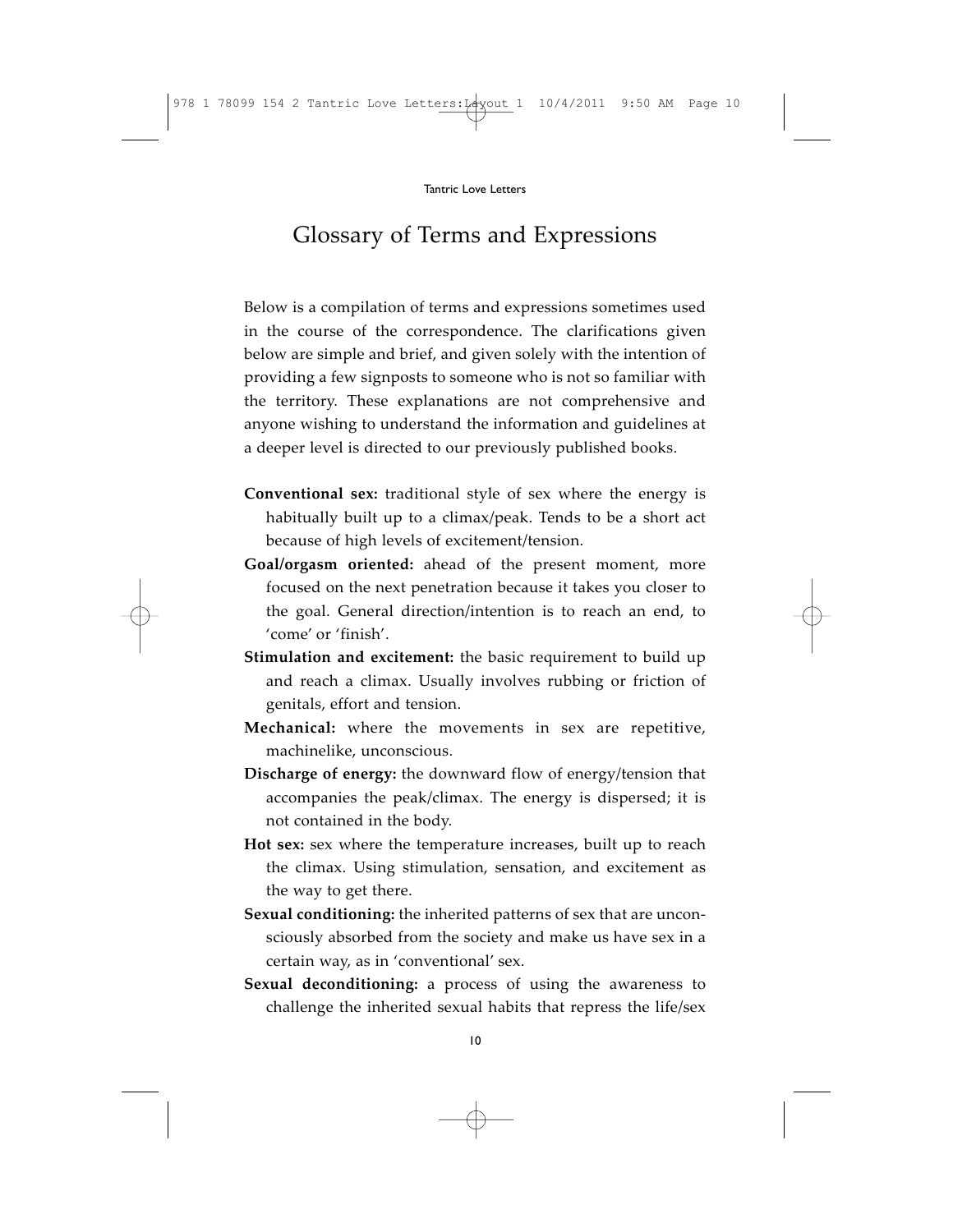energy.

- **Tantra/tantric sex:** style of sex where there is no particular direction/goal/effort, it can unfold over many hours. The climax is not the point. It is an option. Energy can also be 'contained'. The habit of climax is reduced or abandoned.
- **Cool sex:** style of sex where the temperature is kept intentionally low so that a person remains more present, in the here and now, not concerned about orgasm.
- **Awareness:** the basis of tantric sex to being more conscious and paying attention to what you are doing, and as you are doing it; avoiding being mechanical or going on automatic.
- **Present:** attention is focused (in a relaxed way) on the very moment that is taking place, the actual here and now experience.
- **Sensation:** where the stimulus tends to be more from an external source, or on the periphery of one's body, increases excitement and desire. Too much sensation can lead to eventual loss of sensitivity.
- **Sensitivity:** where the stimulus/relaxed focus lies more within the inner realms a person. Receptivity to and perception of the subtle fine cellular movements in the body tissues that make up the 'inner world' of the body.
- **Receptivity:** through being 'present' intrinsic capacity to receive, to absorb, to contain, to embrace, and to nourish life.
- **Dynamic:** through being 'present' intrinsic capacity to convey, to flow, move, to channel, to radiate, to give life.
- **Containment/non-ejaculation:** where ejaculation is neither controlled nor repressed, but where the sexual temperature is kept in the cool zone, and through less excitement/stimulation ejaculation is effortlessly kept at bay.
- **Magnetic intelligence/qualities:** the human body similar to a 'magnet' with two poles, genitals and heart. Inbuilt capacity to circulate subtle refined energies within and between bodies.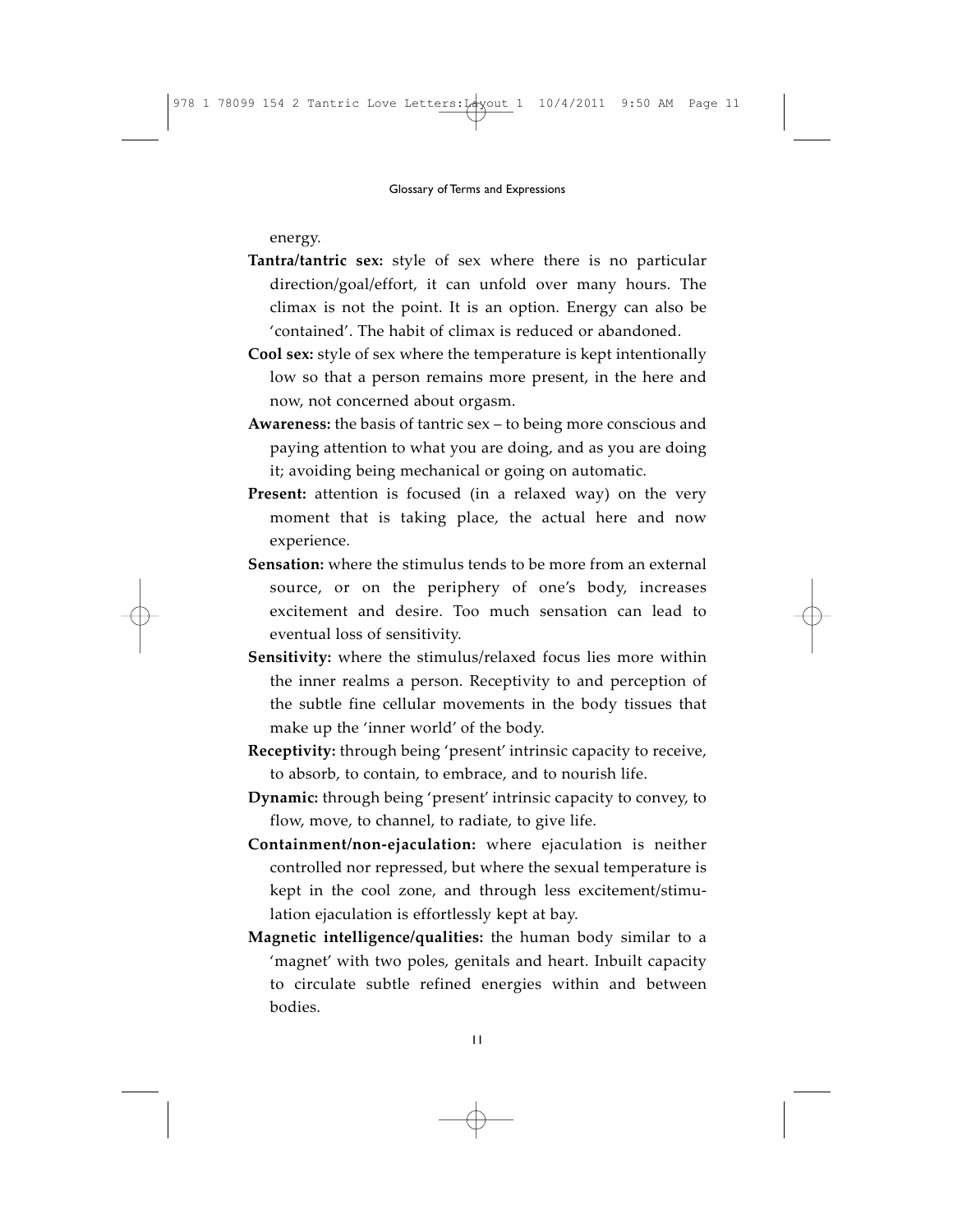- **Positive pole:** body parts from which energy is raised or awakened. Woman/ breasts and nipples, man/area of the perineum.
- **Negative pole:** places where energy is received. Woman/vagina, man/heart.
- **Perineum:** small coin-sized muscular knot lying directly in front of the anus in man and woman.
- **Soft penetration:** option of entry into woman without the need for erection.
- **Deep penetration:** when erection is present to remain in the depths of the vagina instead of moving in and out.
- **Lubrication:** almond oil for example, and suggest that it is used every time.
- **Scissors/side position:** position where man lays on his side, woman lies on her back, and the legs are interlaced in scissorstyle. Brings genitals into proximity.
- **Healing/purification:** when awareness and relaxation are introduced into sex many old tensions or memories or pains spontaneously move out of the system, and in different ways.
- **Feelings:** like sadness, love, pain, joy, that arise in the moment, and should be shared and shown.
- **Emotions/emotionality:** feelings that are *not allowed*, kept in and repressed. Stored in the system and become toxins that then turn into negativity.
- **Symptoms of emotion:** indicators that signify emotion e.g. disconnection, cannot look a person in the eyes, blaming, arguing, complaining.
- **Low-grade emotions:** like a low-grade infection, where a person feels continually in a subtle state of disconnection, a bit blue, or slightly depressed.
- **Afterwards is your teacher:** noticing how you 'feel' after sex, then evaluating this in relation to what you did during sex, and then being self-guided by the outcomes.
- **Meditation:** simply relaxing into the here and now. Being with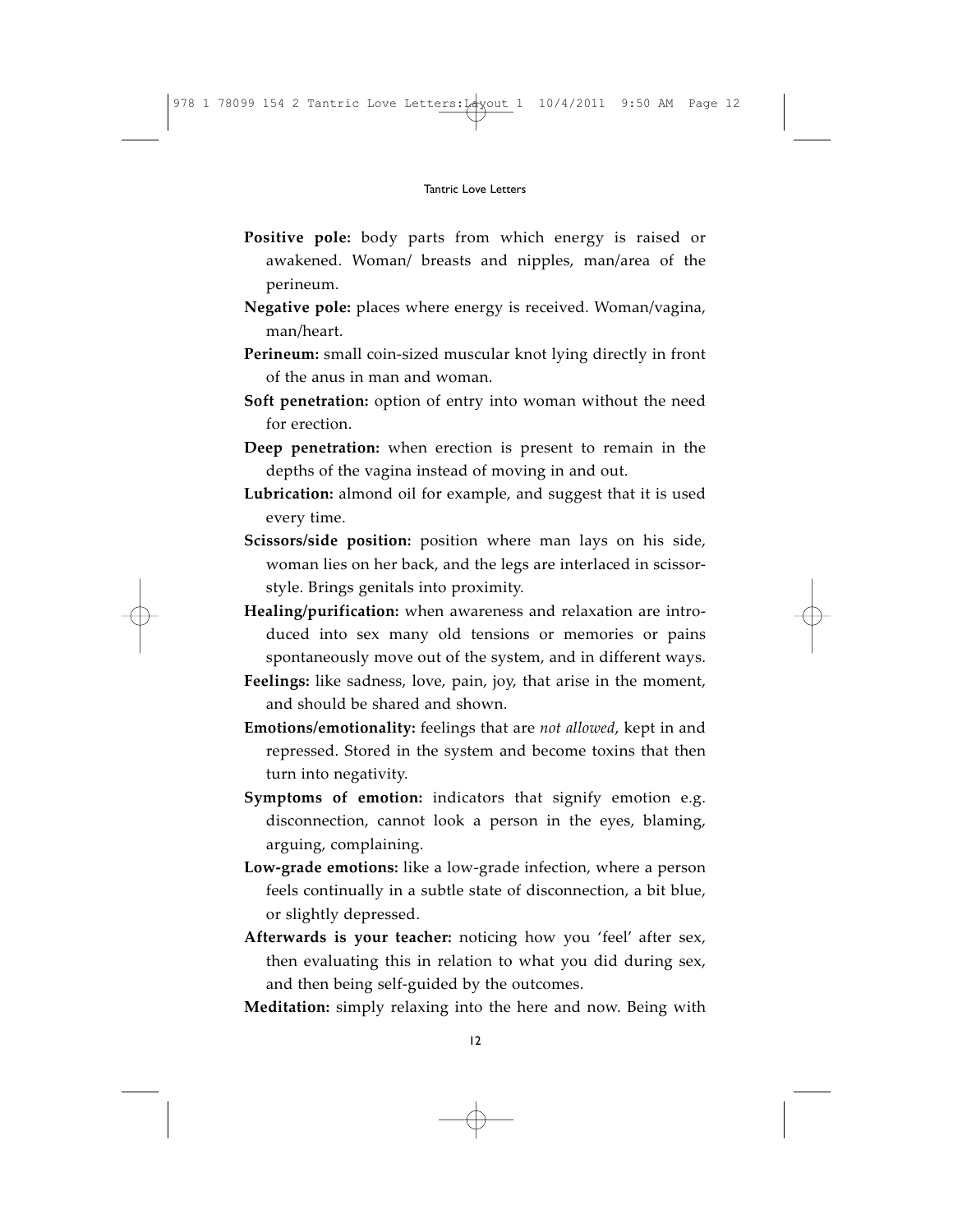the genital connection as a center point for the awareness.

- **Blissfulness/ecstasy:** a state of feeling oneself as pure vital energy, where boundaries dissolve, timelessness, immense peace and harmony.
- **Chakra:** energy center, or "wheel" of which there are many in the body.
- **Kundalini:** energy/vitality/life force lying coiled and dormant at the base of the spine (often likened to a snake), that is ultimately designed to rise.
- **Love keys:** guidelines to increase awareness in the body moment by moment.
- **Tools not rules:** tantric sex is not a technique with rules. Guidelines to use and experiment with in order to transform sex into more conscious experience.
- **Osho:** spiritual master and mystic from India. Early 1970's he spoke in particular on tantra and the transformation of the sexual energy into a meditative energy.
- **Barry Long:** spiritual master from Australia who produced revolutionary talks called *Making Love - Sexual love the divine way*, in the early 1980's.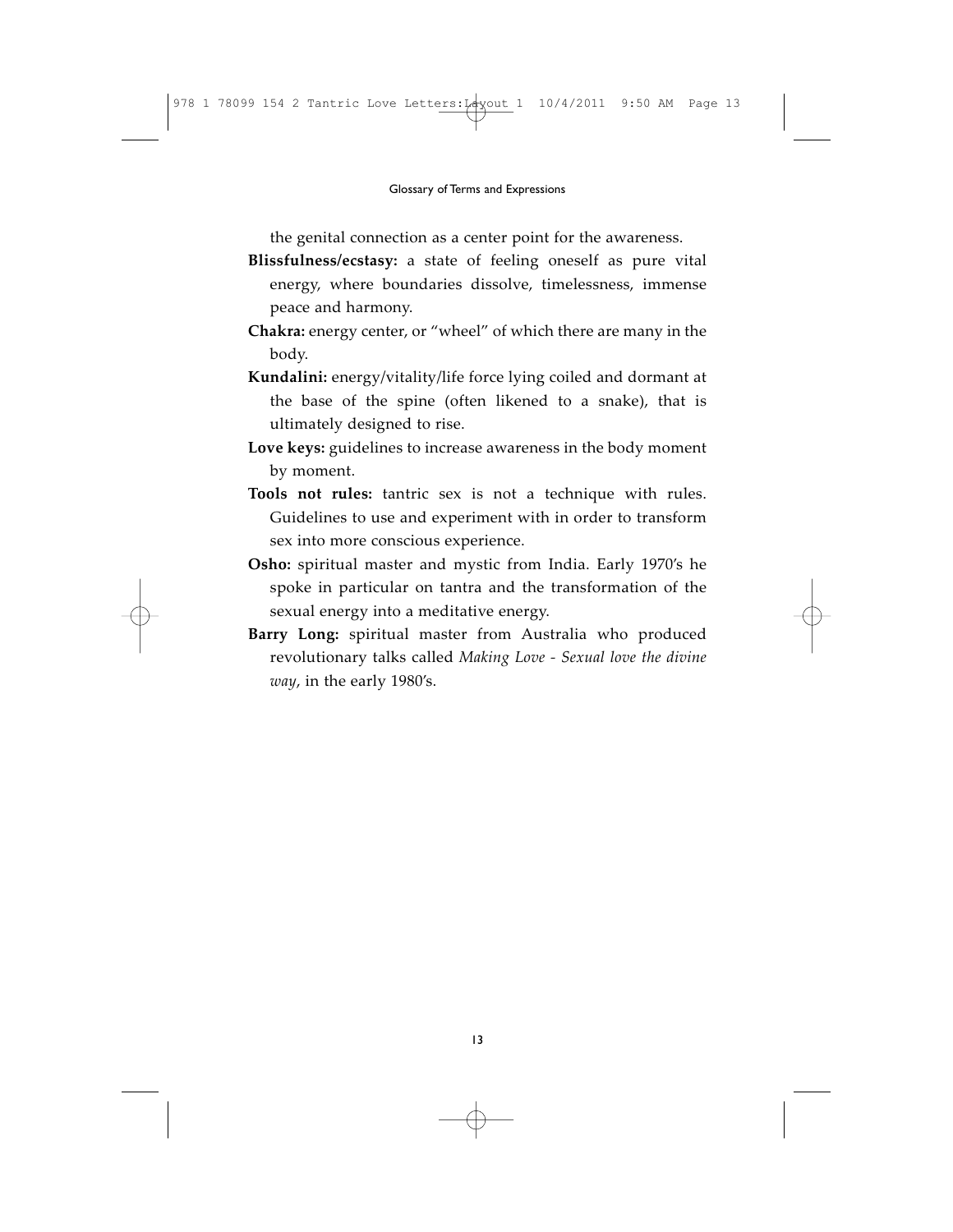## Chapter 1

## Positive Resonance & Response

- **1. The combination of love and spirituality is really fulfilling**
- **2. Shown me a way of light through life**
- **3. I am tantra!**
- **4. Experiencing the intelligence of my penis**
- **5. Changing our approach to sex has changed our lives**
- **6. Our bodies started with tantra by themselves**
- **7. Transformative aspect of this form of lovemaking**
- **8. The heavenly effect of relaxing my vagina**
- **9. The most valuable help in my over 80 years of life**
- **10. Learned and experienced things that saved our love**
- **11. Old pains in the vagina dissolved within two weeks**
- **12. A refinement on all levels**
- **13. Awakening of my breasts and connecting to the earth**
- **14. Sexual healing for my arthritis**
- **15. Sex with no excitement is deeper than any excitement**

## **1. The combination of love and spirituality is really fulfilling**

Dear Diana,

My partner and I met you and Michael during a retreat at the beginning of 2010. What we received from you both gives us the opportunity to live together in a way I have always been dreaming of. I had no clue about the concept and no clue what I would have to change as a man, but I often felt the essence of inner life would be possible for us, and that was the 'vision' that led me to your concept and your retreat. It is not a linear development – neither as a couple nor as an individual – but we feel that the path we are following is an outstanding and delightful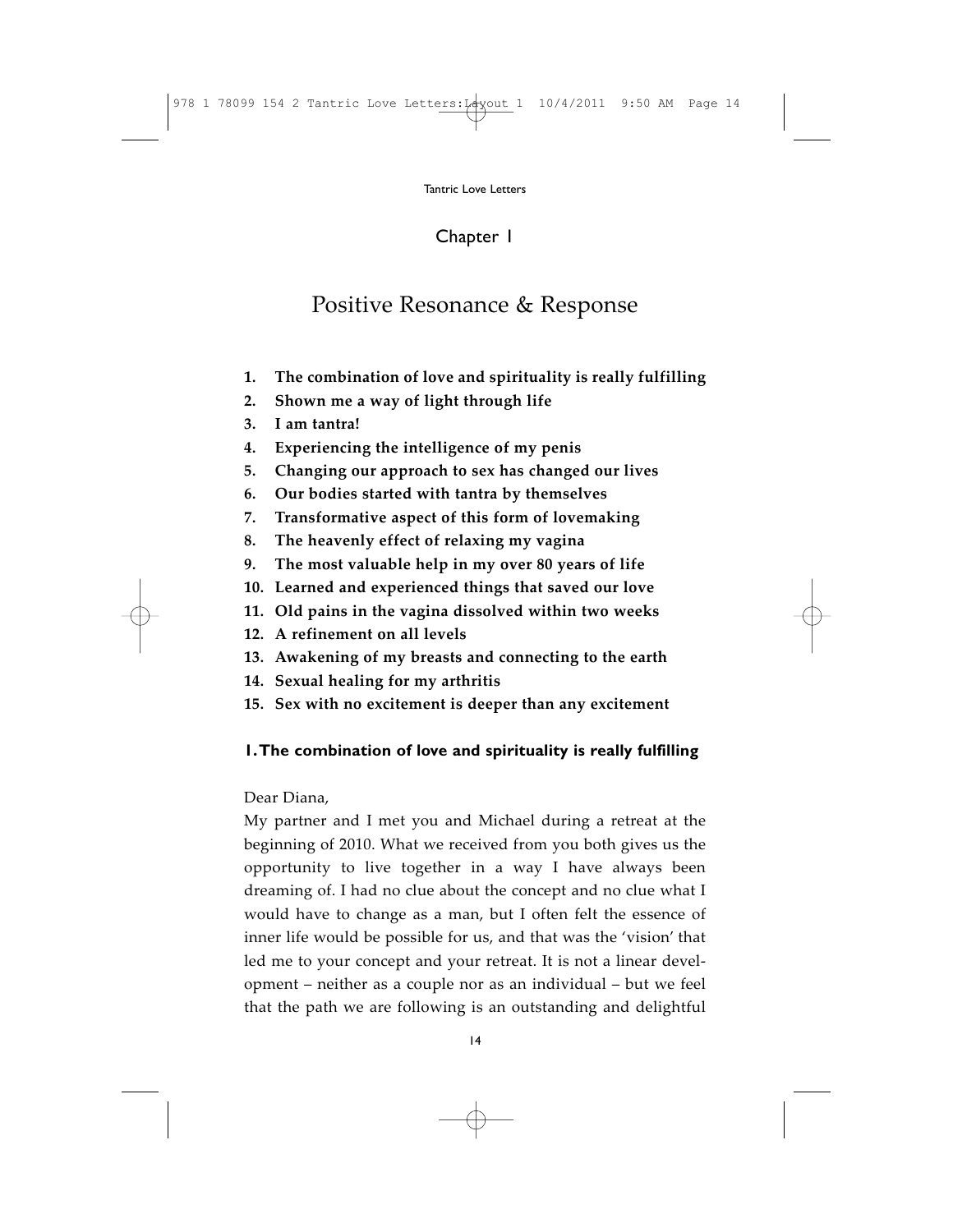one. Your concept is like the dot on the 'i' of all that I have experienced so far. We see now how traditional sexuality has been limited and in the end how problematic it is, in many ways. Whereas spirituality without our loving sexuality is just not the right way for me – but the combination of love and spirituality is really fulfilling for both of us. The healing path between the two of us based on your concept creates something wonderful in us. Something that is very difficult or even not possible to develop on a pure individual path. It is the honor of a couple.

Love, Ralph

#### **2. Shown me a way of light through life**

#### Dear Diana,

I'm sure you receive millions of e-mails written to you and your partner Michael, just to thank you for your amazing and incomparable support to human beings who would like to make their lives full of love and meditation. I cannot resist doing the same because you have really improved the quality of my life and shown me a way of light through my life. So, thanks so much, guys, I will always keep you in my heart.

Love, Alexandro

#### Dear Alexandro,

We really appreciate receiving your warm and enthusiastic message and thank you for taking the time to connect with us. It is very encouraging to hear that our approach, as shared in our books, is of help and support in your life and love. What is especially touching is that you have had the capacity to turn words into reality through your sincerity and intelligence, and for this we are very grateful. **Each individual who moves into sex in a more conscious way is doing great healing for our beloved Earth.** Wish you much love and light on your journey.

Love, Diana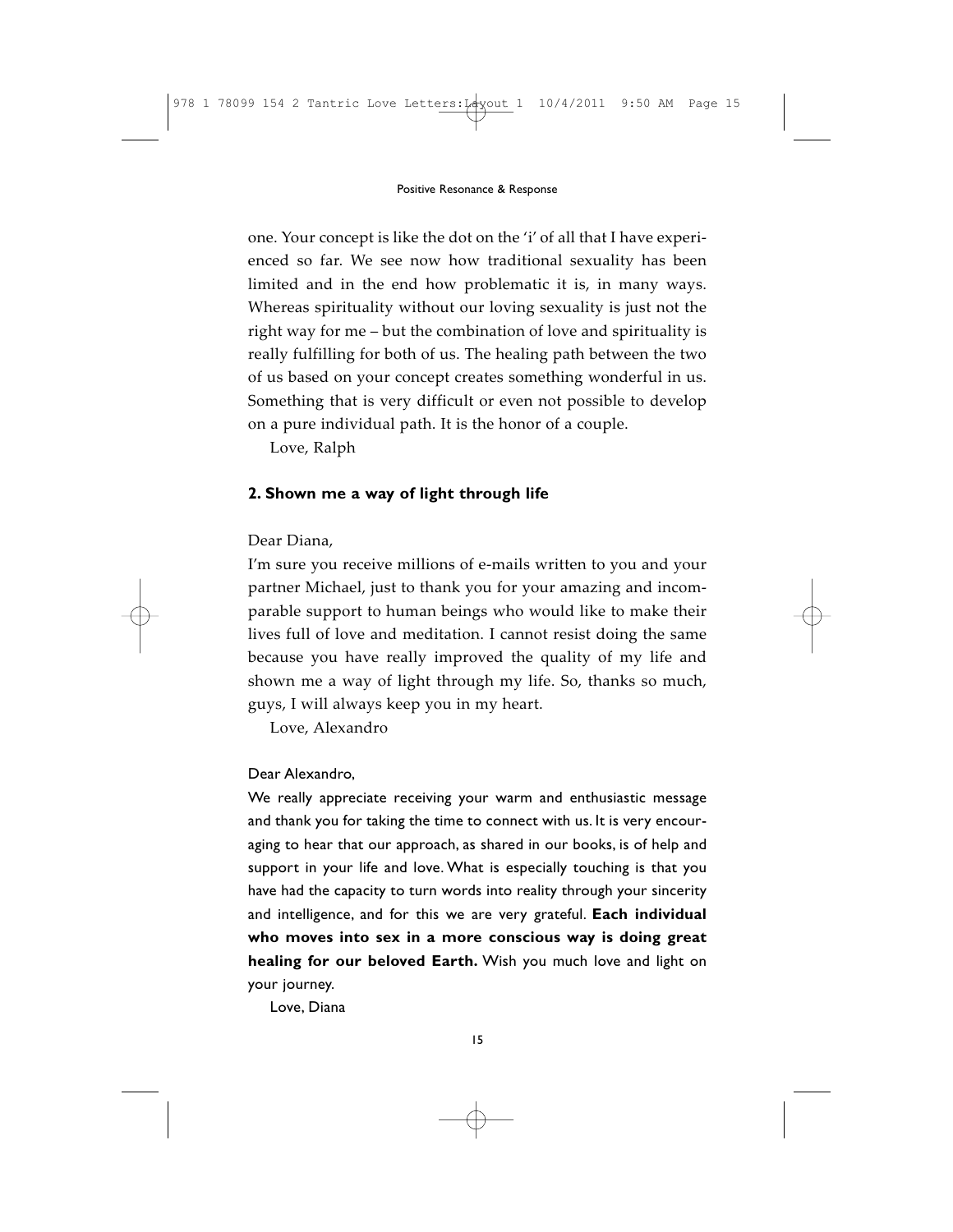#### **3. I am tantra!**

Dear Diana,

You may get a lot of e-mails like the one I am about to write, however, my passion propels me to write it anyway. I read your book *The Heart of Tantric Sex* and experienced the beginning of tantra with my boyfriend at the time. The doors opened and I know tantra is the path for me. In fact, this sounds strange for me to say, I simply am tantra would be more true!

Love, Sylvia

Dear Sylvia,

Thank you so much for writing to me. It is truly wonderful to hear of your resonance and the insight that you are tantra is deeply touching. Indeed such is the truth. **Each individual is born tantric** and it is a blessing and a gift that you are able to recognize your essence. Best wishes to you each day.

Love, Diana

#### **4. Experiencing the intelligence of my penis**

#### Dear Diana,

In December of 2007 I invited my longest standing (laying) erotic partner to read your book called *The Heart of Tantric Sex*. Our 'love connection' had been dead for over 20 years. No ecstatic experience left, dead, dead, dead. We naturally, effortlessly started following the instructions in the book, inspired and transported by something in it, something new, loving, some energy, wisdom emanating from its pages. Low and behold, we spent the next two weeks in 5 to 9 hour sessions reaching a state so beautiful I wanted to stay there forever**. I had never understood why people called sex - 'making love'. And here we were making, within ourselves and between us, a tangible love energy.** My intelligent penis 'knew' when her vagina was open. It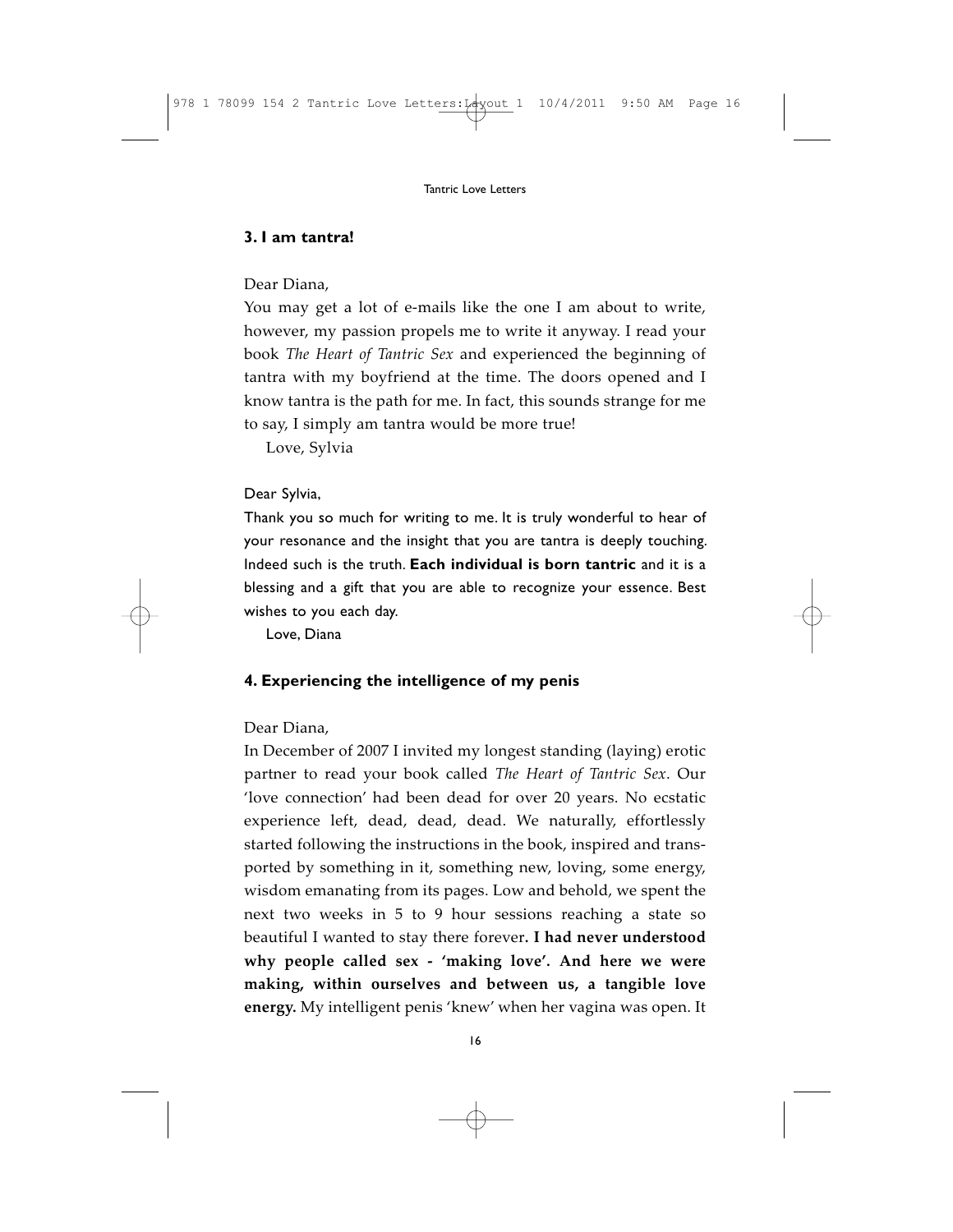knew to stay cool, in that receptive state where *it* was guiding me, *it* knew when to penetrate and how, my heart would be in joy, my whole body would feel touched by her vagina, we would remain for hours in this glow, we would lose sense of time. A few times I felt her heart touching my penis from very deep in the vagina. She had not self-lubricated in decades; she had lost contact with the vagina, now *it* became alive. At some point she said, glowing in deep appreciation, love: "I feel like a woman for the first time in my life." I am writing to you in gratitude about this life-awakening experience.

Love, Joseph

#### **5. Changing our approach to sex has changed our lives**

#### Dear Diana,

For the coming year we wish you and Michael all the best and lots of love. Furthermore, we would like to tell you about our rich experience since your retreat in June 2009. To have been able to take part in your retreat makes us feel deeply thankful.

I (Anna), at 52, experience sexuality in a completely new way as a woman. Until then I could only intuitively sense what a fulfilling sexuality would feel like. Today I feel a tenderness and sensitivity in my husband that gives me a nourishing security in sexuality and also in my everyday life. I found the power to let go of my expectations completely and to make appointments for making love, to surrender completely to the present moment, to allow, to 'let everything happen' and to flow into the togetherness with my husband.

It's getting ever clearer to me that the alert awareness of the present moment has helped me to be open and truly receive. I was able to discover this too because my husband has learned not to always ejaculate, and he does this by slowing down his movements. So he has developed a very fine feeling for the moment. Everything begins to feel as if it's weaving into one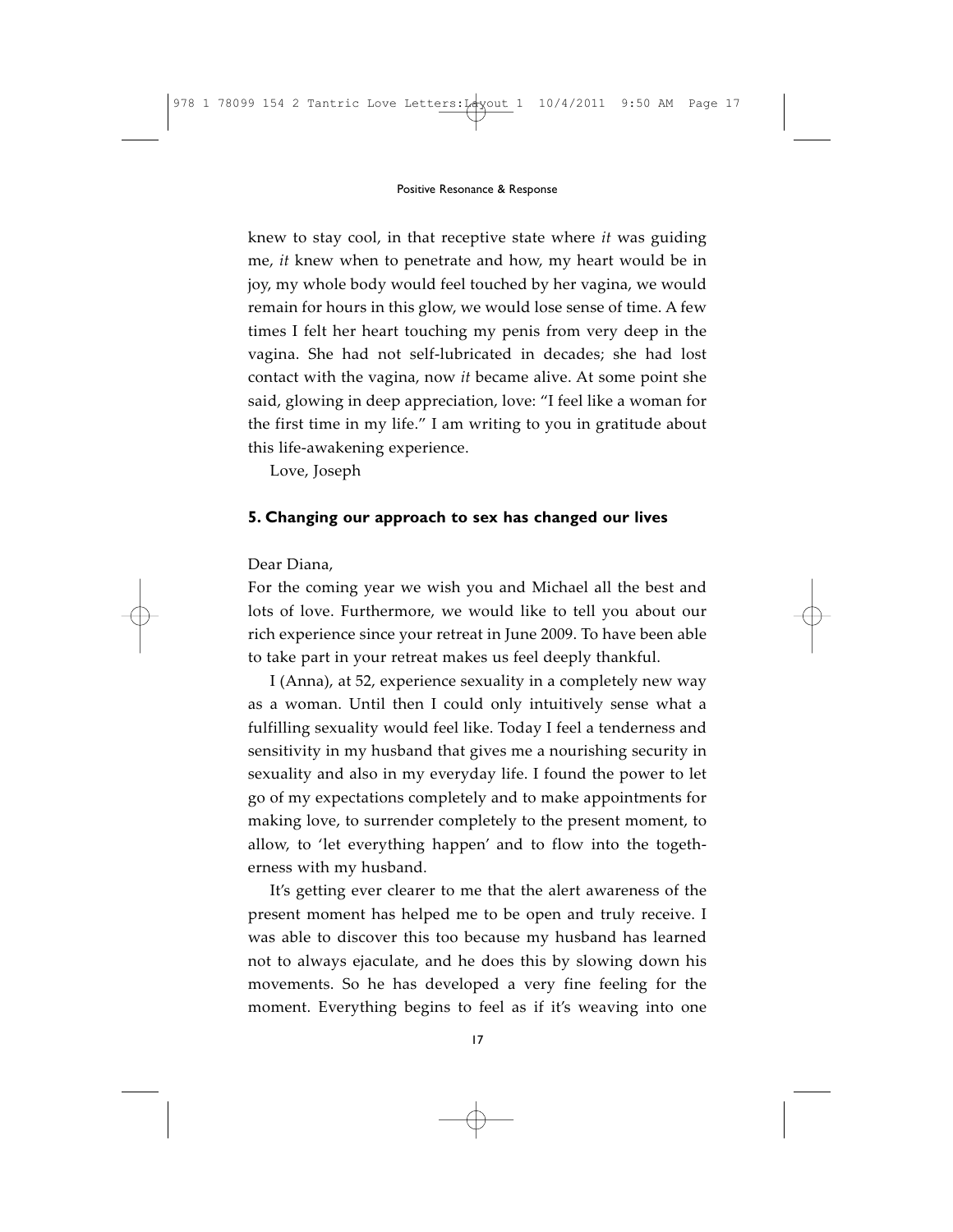divine body of golden light, a truly divine love!

To me it feels as if I am finally allowed to live. I am allowed to give love and I am also accepted as a loving being. I can feel how my husband can heal old patterns and 'hardness' in my vaginal tissue with his penis. **My 'rusted-up love', that could never surface, is finally freed up and that in turn heals my husband's old wounds and gives us power.** It is very impressive to realize that if we 'don't have time' to make love we fall back to old patterns, we lose patience more easily and we treat each other less gently and even argue.

I am so grateful to know you and through you be able to get to know love in a new way. With such love our 'ill world' could change – because loving people live in peace and care for their planet.

I, (Felix), a 54 years young man, had in the beginning a lot of resistance to let go of habitual ejaculation. Today I enjoy making love to my wife for 20-30 hours in a period of 3-4 weeks without ejaculating. I have learned to be fine and tender and to feel my penis very consciously so as not to ejaculate. This is exactly what fulfills my wife. And this fine consciousness has also had an effect on how I treat her in everyday life. We hardly argue anymore. She feels accepted and loved, she blossoms and she has become my beautiful, tender fairy.

I am also surprised by an incredible power and harmony that I feel in my body. I can feel this, for example, while playing tennis. **You would think I am 20 years younger. I also I would not want to miss the repeatedly returning wonderful feelings around and in my perineum and the knowledge that I can unite with my wife again and again**. This gives an incredible feeling of belonging together. I feel that she likes to receive me because I treat her well (and myself as well) and not only meet her in order to live out my urge to ejaculate.

At last I want to congratulate you and Michael on your new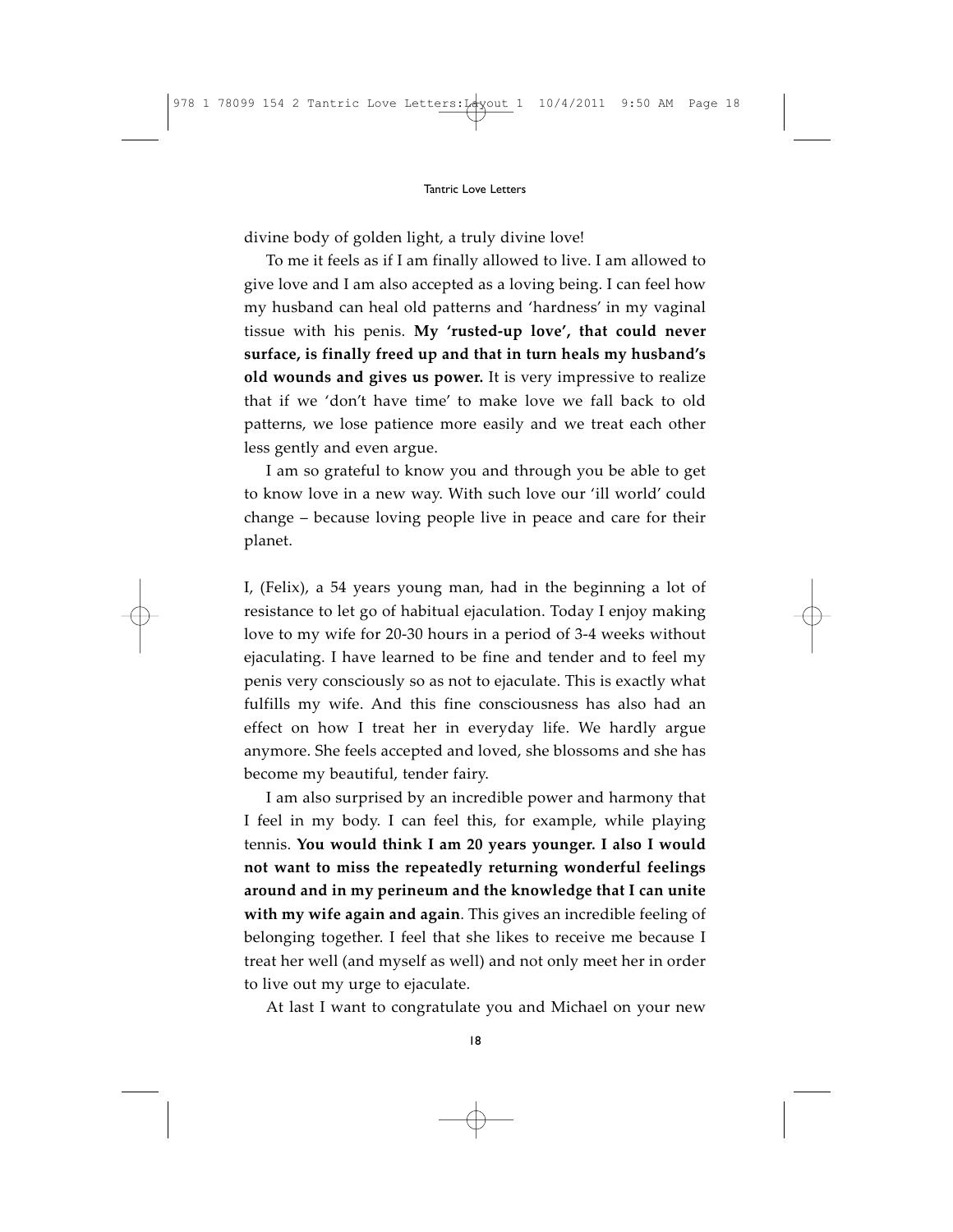men's book – *Tantric Sex for Men*. The numerous reports of personal experiences were above all very impressive and convincing. I also have the feeling that it will never become boring to make love in that more relaxed way that you teach. Again and again we are surprised the new things we are able to feel and experience.

In deep gratitude and love. Anna & Felix

#### **6. Our bodies started with tantra by themselves**

#### Dear Diana,

I read both of your books *The Heart of Tantric Sex* and *Tantric Orgasm for Women*. Thank God! This year my husband and I will celebrate our 25th anniversary. I will turn 45 in July. I entered this union as a young and innocent girl and I was full of love. Being with him physically fulfilled me most of the time. I loved him! We had a strong mutual sexual attraction, and we slowly developed regarding techniques, positions and closeness.

I was a very emotional woman and in this paragraph I can certainly confirm the 'emotional' problems, and in the way that you describe them as well. We built a house, children came and daily routine began. Tensions built up. **We argued and later had 'reconciliation sex'. Afterwards the tensions in body and soul were reduced, but at the same time this strange feeling of discontent remained and began to grow anew.** It was like with most plants, if you prune them they grow even stronger. This way our minor problems became major problems. About seven years ago we wanted to separate for the first and last time. It was a separation I wanted even though I loved him. Somehow we managed to reconcile for the hundred thousandth time.

And then the success story of our partnership began. The moment came when I found my inner calm through yoga, meditation and books (also Osho's books). Yoga taught me 'to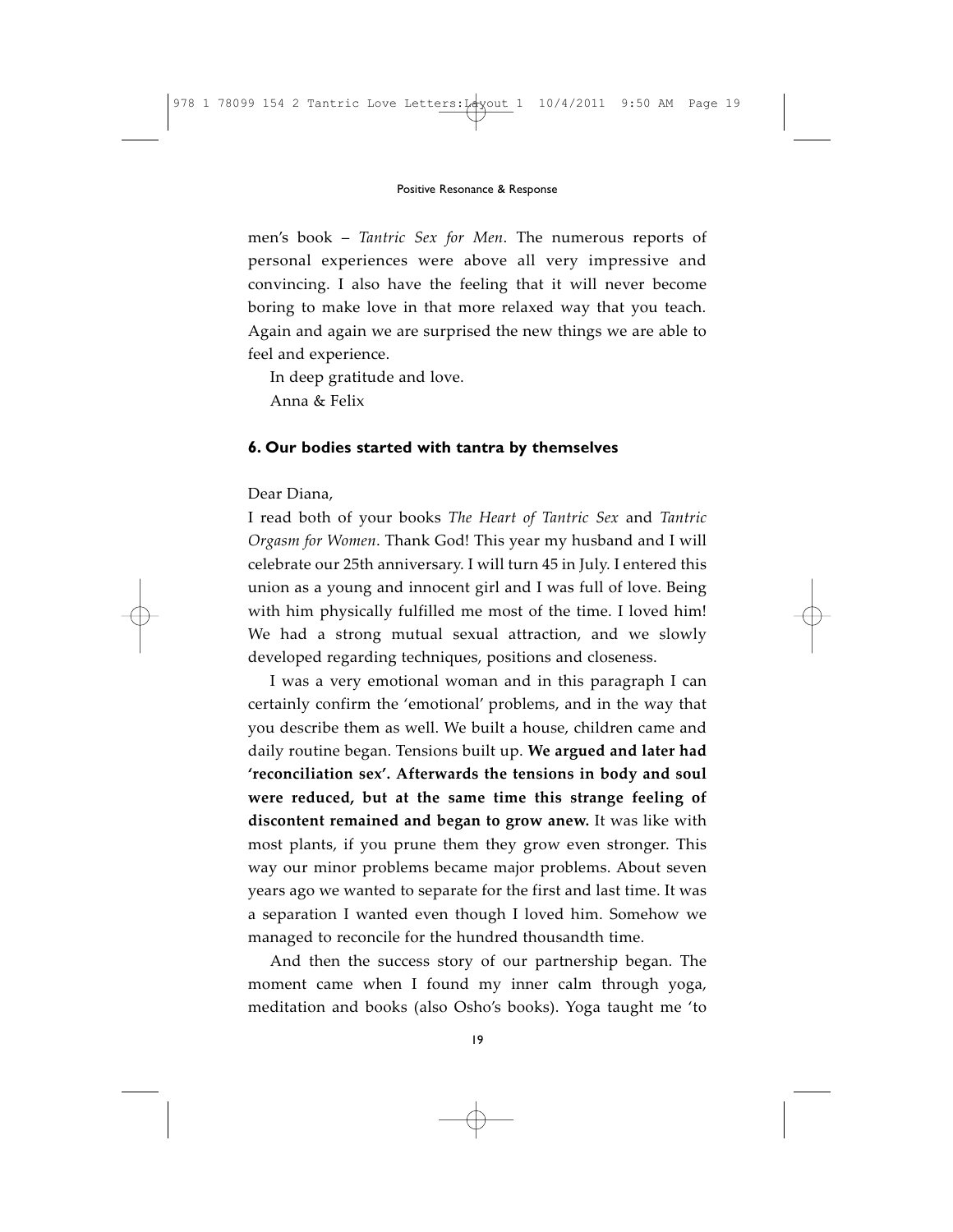accept myself as I am', and how to focus my attention in the body. Through meditation I could contain the flood of thoughts that filled my mind. I learned to be more relaxed, tolerant and neutral. And who would have thought it possible, but all my relationships improved, of course also the connection to my partner. Suddenly I recognized a different dimension in his behavior, in what he said, in his opinions etc. Before, he had only been a scapegoat for my emotions – exactly as you describe it!

Then we began to experiment more in bed again. We started to have very slow sex and I don't remember who instructed whom. **It was like in slow motion. For some short moments we would also remain motionless. Afterwards we realized that this had been the most beautiful sex we had ever had!** We were more than happy. We were satisfied! An old word has been given a new meaning.

Soon afterwards I went on vacation alone. There I found your first book. I was spellbound. In it I found confirmation that our bodies by themselves had started with tantra. Exactly as you describe it so lovingly in your books! That's great, isn't it? I can confirm you and you have confirmed me. Doing it and then reading about it – this is much better than reading about it and then doing it. (Most books come to a person accidentally, your book, Diana, for sure came from heaven.) When I returned from vacation my husband picked me up from the train and we went for dinner and right away I read a few lines from your book out aloud to him.

Ever since then we have been practicing. We are far from reaching a 'universal melting'. I cannot see bursting shooting stars or the like. But I can report how beautiful our physical union has become for me since then. This is how it is now: **If we manage to get away from the conventional in and out movements of sex and be motionless, and I also manage to bring my consciousness from my mind into my body, then after a certain time a pulsation starts in the genitals.** It actually feels as if a 'second heart' is beating in the abdomen. Currently I feel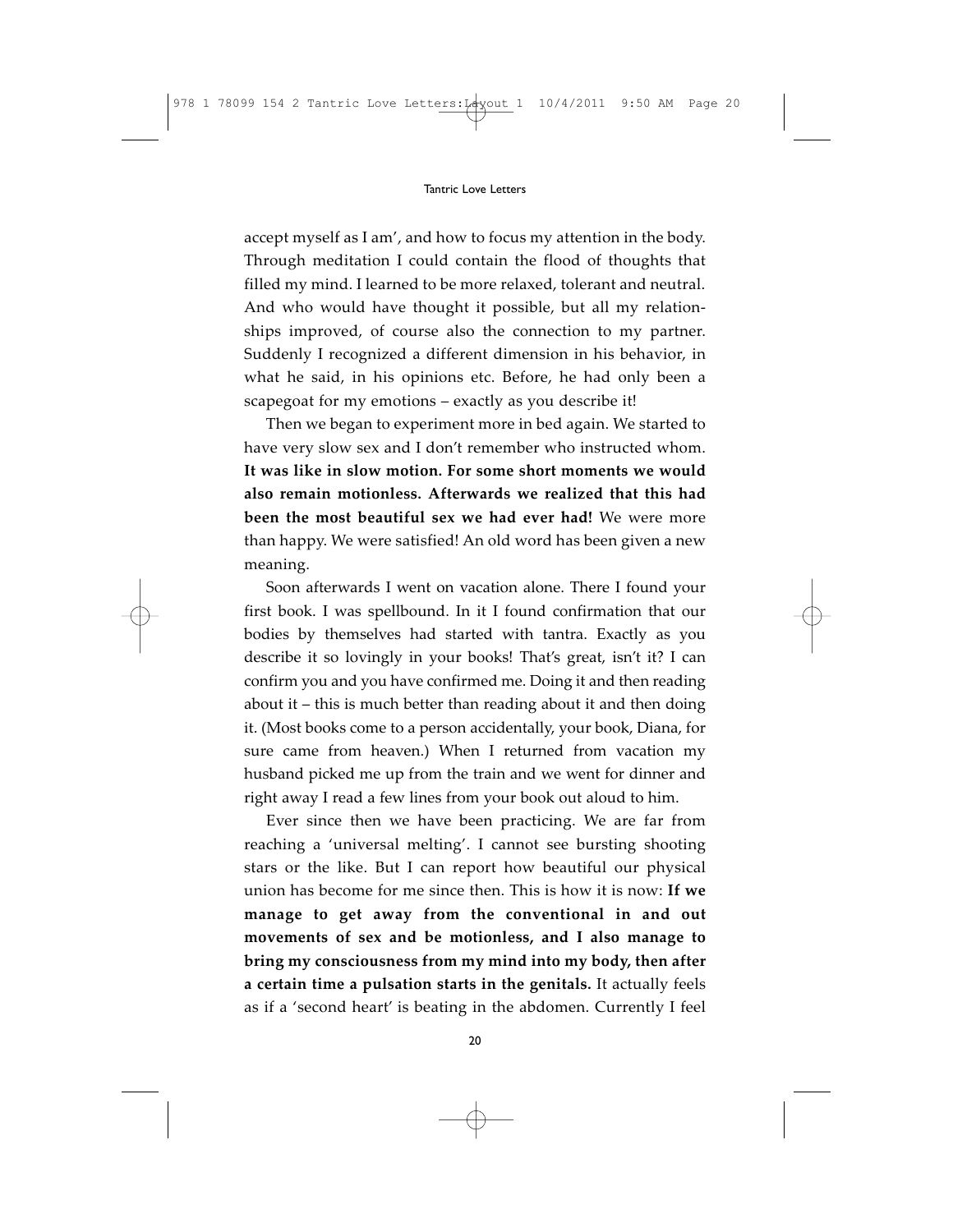this pulsation only from the abdomen to the knees. In your book you say that *it* can spread into the whole body. I have not yet reached this level. Nevertheless already now *it* is so beautiful and it is very intense and not only quiet. And all this happened without effort, just from motionlessness and relaxation.

Since then my whole approach towards sexuality has changed quickly and so much for the better. Only through the tantric practice am I now able to see solely the good, the natural (yes!), and the sacred in the physical, sexual union. *It* is given to us by God and we *all* come from physical union. *It* deserves highest reverence and loving care. Suddenly a much greater context opens up to me. Yes! Now I can love unconditionally and be a woman. Now I can open up and receive. Now I enjoy sex because it fills me with love and energy.

As we have only been practicing for one year we fall back to the old method now and then. My head and my belly, however, still remember how beautiful slow sex is. How easy it is to start the lovemaking with slow sex and then later stop the movement altogether! Because only from here the pulsation I like so much begins.

I just finished your second book *Tantric Orgasm for Women* and I will give it to my daughter (21) for a special occasion. I wish with all my heart that she is able to free herself again from the compulsive conditioning (that I taught her).

There is one more thing I want to say. I also read other books about tantra. Most of them are full of techniques and medical explanations. Diana, **you wrote an anthem to the soul!** And you gave our confused minds easily digestible food. My favorite books are those where I feel that I could have written them myself. I could indeed have written some chapters. With the others I let myself be guided by you in full trust. Please accept my cordial thanks. For your books, the openness, and your courageous work! In deep solidarity,

Love, Hillary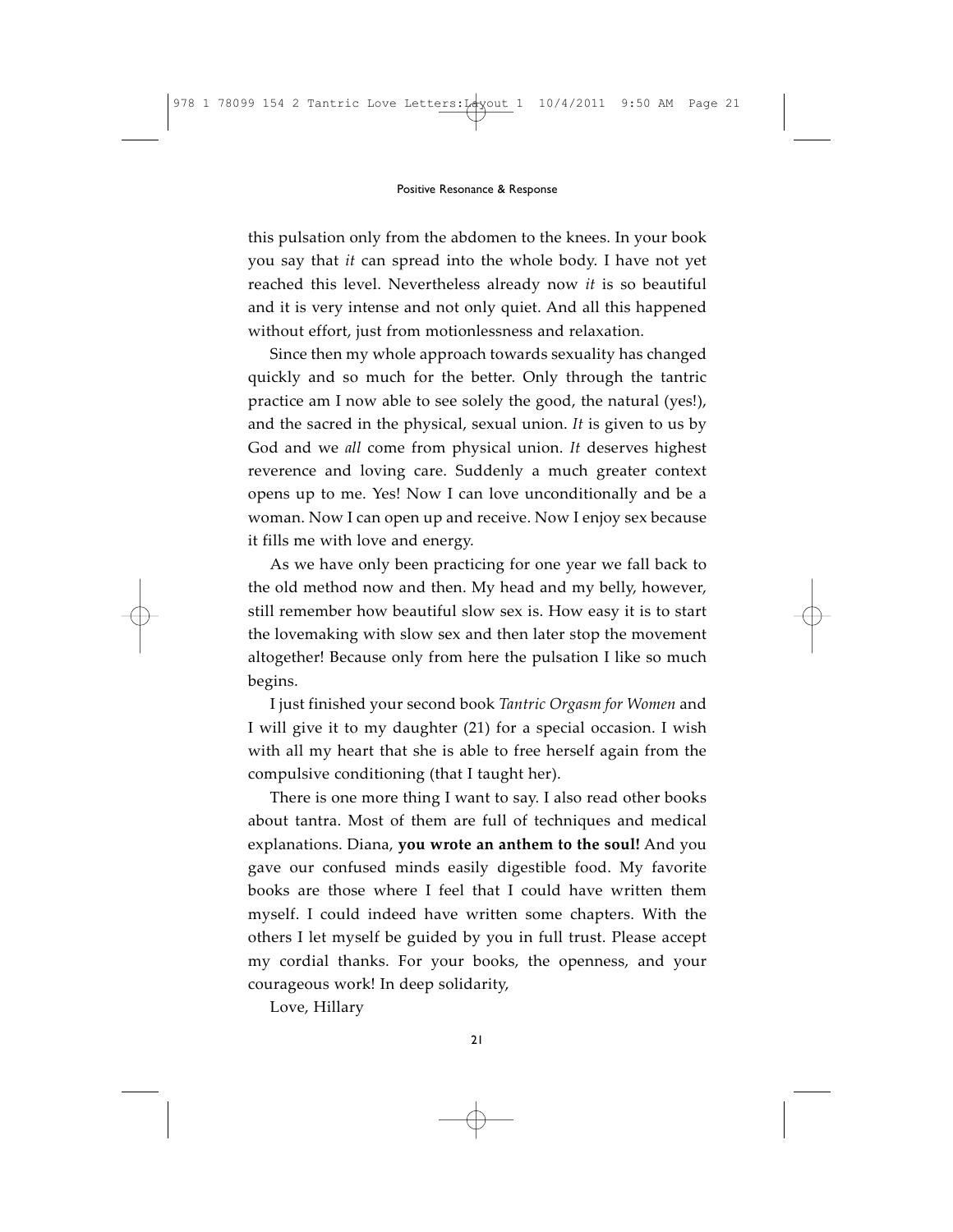#### Dear Hillary,

I am so delighted that you have taken the time to write to me and share so beautifully your experiences and profound insights. Thank you very much. I find it truly wonderful that everything evolved through your own inner exploration, and without any goal, and confirmation of your experience arriving only later. **In my experience, like yours, tantric communication is a natural language when we are simple, conscious and aware in the body.** And in this sense every human being is born tantric, with the inbuilt capacity to be aware and blissful in sex. Thank you for your being. My heart is with you.

Love, Diana

### **7. Transformative aspect of this form of lovemaking**

#### Dear Diana,

Your books have been truly a blessing and I simply can't put into words what a difference they have made in our lives and our relationship. We both noticed the difference the moment we started putting into practice your teaching and have begun to experience the transformative aspect of this form of lovemaking versus conventional sex.

Our roots are in this part of the world, specifically Central America and the Caribbean where women are still very much oppressed by a culture where machismo rules. There is so much that I would like to share with you and get to meet you personally or even better, attend one of your retreats. For the time being, just know that you definitely are making a difference.

Love, Lawrence

### **8. The heavenly effect of relaxing my vagina**

#### Dear Diana,

Thank you for your book, *The Heart of Tantric Sex: A Unique Guide to Love and Sexual Fulfillment.* It has truly changed my life. The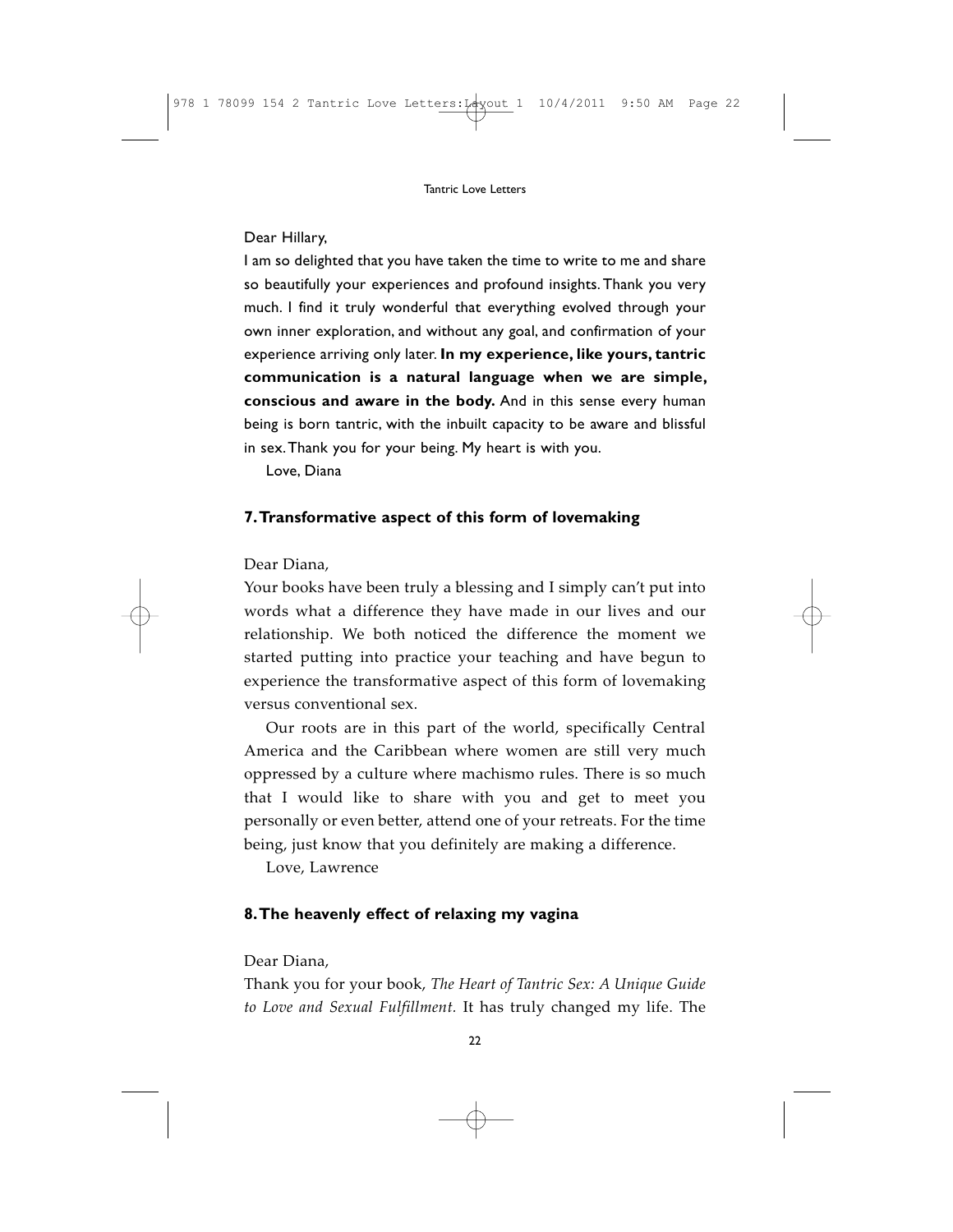companion book written with your husband, Michael, *Tantric Sex for Men: Making Love a Meditation*, is as good, if not better. I gave it to my lover after I read it. I think I enjoyed the men's book so much because I felt like I was being sneaky and peeking in on some of the secrets of male sexuality! I even felt a bit aroused!

There is a concept in your book that in all my life I have never known about, heard about, nor ever tried. It involves relaxing your entire pelvic floor, especially while making love. As women, we are used to tensing up the vaginal walls during intercourse because we think it makes it more exciting for the man to have more friction (and because it helps us to orgasm). And if we relax, we think we will feel too wide or loose for the man. I wasn't sure that I could manage to do it.

But I tried it. And Lord have mercy! It is the most heavenly thing I have ever experienced. It sounds simple, but it isn't. It is something I have to consciously stay focused on so I don't revert to my old habits. I was going to try to describe the difference it makes for me while making love (and what my lover tells me happens to him), but I cannot put it into words. It is something you have to experience for yourself. But what happens is the vagina becomes so open and receptive and welcoming when you relax the pelvic floor that it gives the man a wonderful feeling of being fully accepted. And when you do this while making love, the woman starts to draw the man up inside her like a magnet. And when the man relaxes his pelvic floor, he is able to feel the sensations throughout the entire length of his penis. The penis stays erect, but soft enough to snake around and conform to the vagina. It almost seems to grow in length.

And when you are still, you can truly, truly feel the electricity passing between you and your lover. It just pulsates. There is no need for movement at times. And you go into somewhat of a trancelike state where you just stay in the moment and feel. If you start to think of something other than the here and now, you direct yourself immediately back to the present. And the juices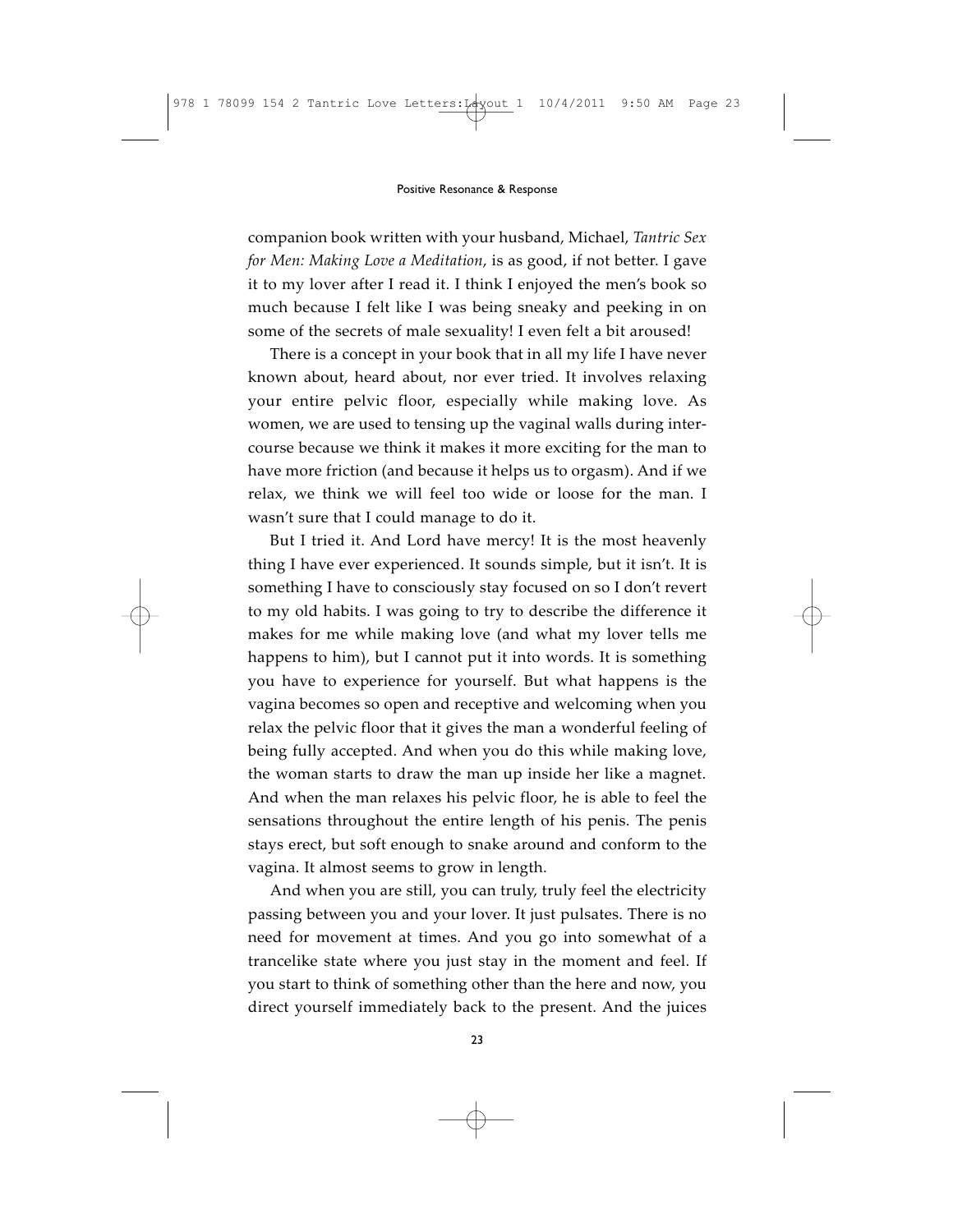just flow! **In the past, if I had tried to have intercourse for two hours straight, well, it just wouldn't have been able to happen. I would have been dry and raw and so sex would be over.** But I stayed extremely wet and welcoming and it had a profound effect on his penis. I'm pretty sure this is the first time my lover has ever stayed erect (in varying degrees) for that long of a time and without getting tired or feeling pressured.

There are so many aspects of this – the healing aspect, the energy aspect, and it's all so incredibly relaxing and magical and mystical and yet thrilling at the same time. Yes, lots of mumbo jumbo, but it is there and you can't deny it.

And one of the other great things (I believe it is from both the books and also from the separate book *Tantric Love – Feeling vs Emotion)* I took away was discovering the distinction between emotions and feelings, and what to do when you have emotions well up inside you that normally would/could turn into something not so pretty. When this happened, I did what you suggested and said, "I am emotional" and took responsibility right away, right then. Not later. I experienced how instead, when you do so right away, you are accepting all of the feelings as your own and not blaming your partner for the way you feel. These insights of yours really, really helped me last week. We were beginning to make love, but I couldn't stop feeling guilty for the sacrifices he makes to see me every week. And instead of just holding it all in and letting it make me feel sad and perhaps projecting it onto him, I just said it out loud and it felt so good. I was able to cry, get it out of my system, while he was able to tell me why I should *not* feel guilty, and then we moved past it and made wonderful love.

So, two wonderful books and there is also much gratitude in my heart for Marnia Robinson, author of *Cupid's Poisoned Arrow* on whose Internet forum I found your book information, because otherwise, I would never have had this life-changing experience. Blessings to all!

Love, Kelly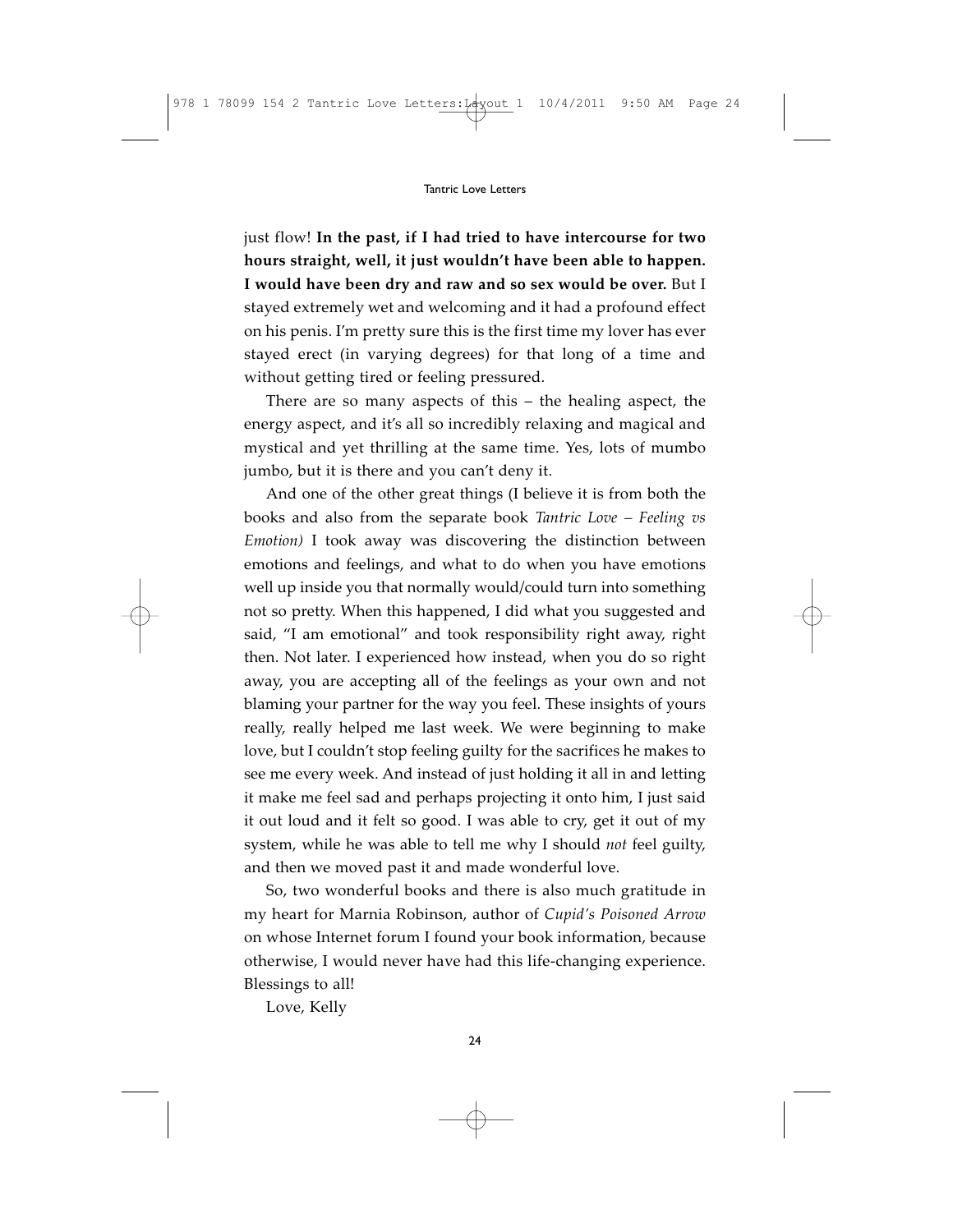#### **9. The most valuable help in my over 80 years of life**

#### Dear Diana,

It is not easy for me to write about the things we heard and learned from you and Michael during the week. You already know that it took me quite some persuasion to agree when my wife suggested that we do the course with you. But I can honestly say that already during the course itself, and later even more so, I have come to be convinced that this course is among the most valuable help I have ever received in my life. And I have received a lot of help in my more than 80 years of life.

What has happened to me in the almost 12 months after meeting you? **We told you about our golden wedding anniversary that took place soon after the course. It truly was a spiritual and emotional highlight. Preparing for it through participating in your course, our relationship was strengthened.** Since then we have been able to deepen it further. We often spend time together; we ignore supposedly very important work and afterwards we feel much more refreshed and motivated to continue working. Alternating weekly, one of us is in charge of deciding about when to meet and how to meet, and what elements to include. When the motivation is high enough a semi-hard erection is possible and works for soft penetration (which we practice most of the time). We spend up to one and a half hours together. Most of the time I nap for a short while. Then we again trace the inner circulation of energy with the breath. This creates a very soothing and peaceful atmosphere. Also our general condition is very good. There are fewer headaches, less tension, more feeling of warmth, circulation etc. When I am away on long walking tours then we still have a fixed time for long distance daily contact, meaning that individually we lie down and each tries to connect the rhythm of the breath with the imagination of closeness and intimacy.

Love, Thomas (82 years)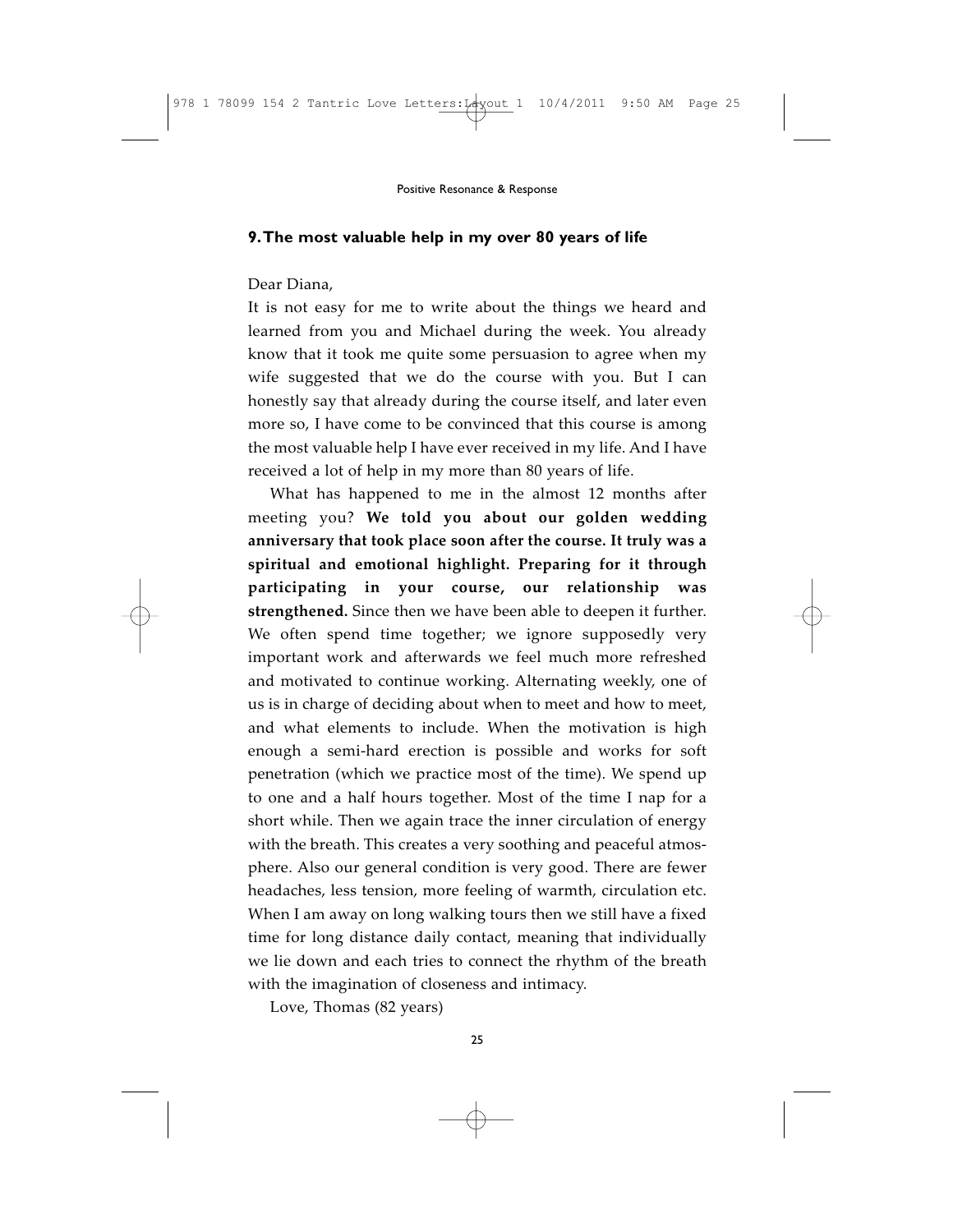Dear Diana,

Now it is my turn to describe how 'things' have been for me. Firstly, I want to sincerely thank both for all the good that Thomas and I were allowed to receive through you. As you know, first there was the book *The Heart of Tantric Sex* that encouraged us to participate in your seminar in 2005. The book alone had already changed many things. And then of course the seminar, our so-called honeymoon before our golden wedding anniversary. To get to the point: Our sexuality has become calm, relaxed and very joyful. We were given an incredible deepening and enrichment – imagine, at our age! This has a very positive effect on our everyday life.

Now I have also read your book *Tantric Orgasm for Women* with great interest and again I gained a lot from it. I will try to explain my questions, problems or difficulties to you. First there is the issue with presence. I have to bring myself back to the *here and now* again and again and I notice that I feel the energy flow very well when we are both fully present. It also happens, though, that Thomas falls asleep and I am suddenly fully present and feel like taking off. This is the case in the scissors side position that we use most of the time because of the softer erection.

As the erection is weak most of the time, I have difficulties to put the penis really inside me, so then the penis is just before the real doorway. Nevertheless, the meetings are pleasant for both of us. Does that mean that the energy is flowing even like this? Then I imagine how the penis grows and how it penetrates me very deeply. This also gives me a very good feeling. For both of us I wished it were true. Now I also feel my vagina very well and my breasts begin to live. How beautiful. The difficulties with the soft penetration are for sure also due to my uterine prolapse. It does not need surgery but it would be better if I had three hands. Even though we are still very flexible it is hardly possible to maintain the genital contact with a soft erection while changing positions.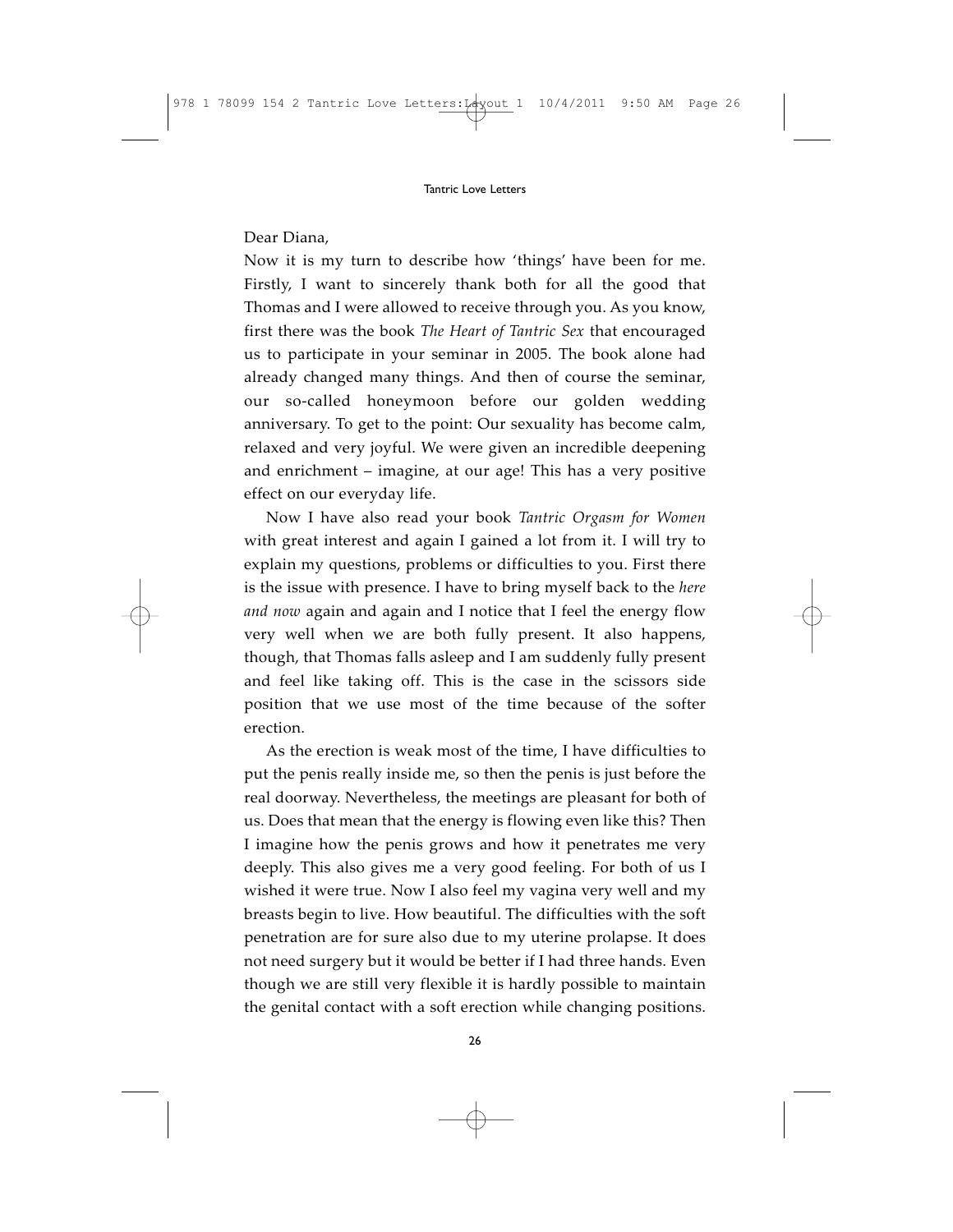Of course, just a change helps to stay present, even if we lose the contact and have to put the penis in the vagina again. Thanks to the 'new' relationship with Thomas I am of course in a very good mood. May this be an insight into our joys and difficulties.

Love, Manuela (78 years)

#### Dear Manuela and Thomas,

Thank you so much for taking the time to write and share your experiences. You are a rare couple having the insight to begin a sexual exploration at this stage of life. Through your great steps you are giving the rest of us tremendous encouragement by showing us what is possible, for which we thank you. **Certainly what you are experiencing bears testament to the fact that sex does not need to fade out in the later years, as is very common.** And also it is wonderful to hear that you are discovering that sexual communion is generating more love and vitality and happiness, as individuals and as a couple.

As you have observed, presence is a key, and on some days it will be better than other days. What to do? That is why it is recommended to do something physical or active before you make love, such as short dance or some quick exercises, and energize yourselves as individuals. When the body is inwardly alive it is much easier to hold the awareness in the body, rather than drift off into thought or sleep. When one person is more present than the other, then you can use your presence to draw the other into the situation. Or if one person falls asleep it is no big deal either because your own inner world of sensitivity and delight will usually continue.

To answer your question, yes, the energy will flow, even when the contact between penis and vagina is slight. Using your imagination is a very good tool to deepen this connection, just as you are doing, and I am pleased to hear that you feel its satisfying effect. It is understandable that you would both prefer a stronger erection, but for sure it is better just to relax into a simple acceptance of 'what is'. With this supportive attitude energy is free to flow where and how it wants. When there is a tension with 'what is', as in if there is a weak erection,

27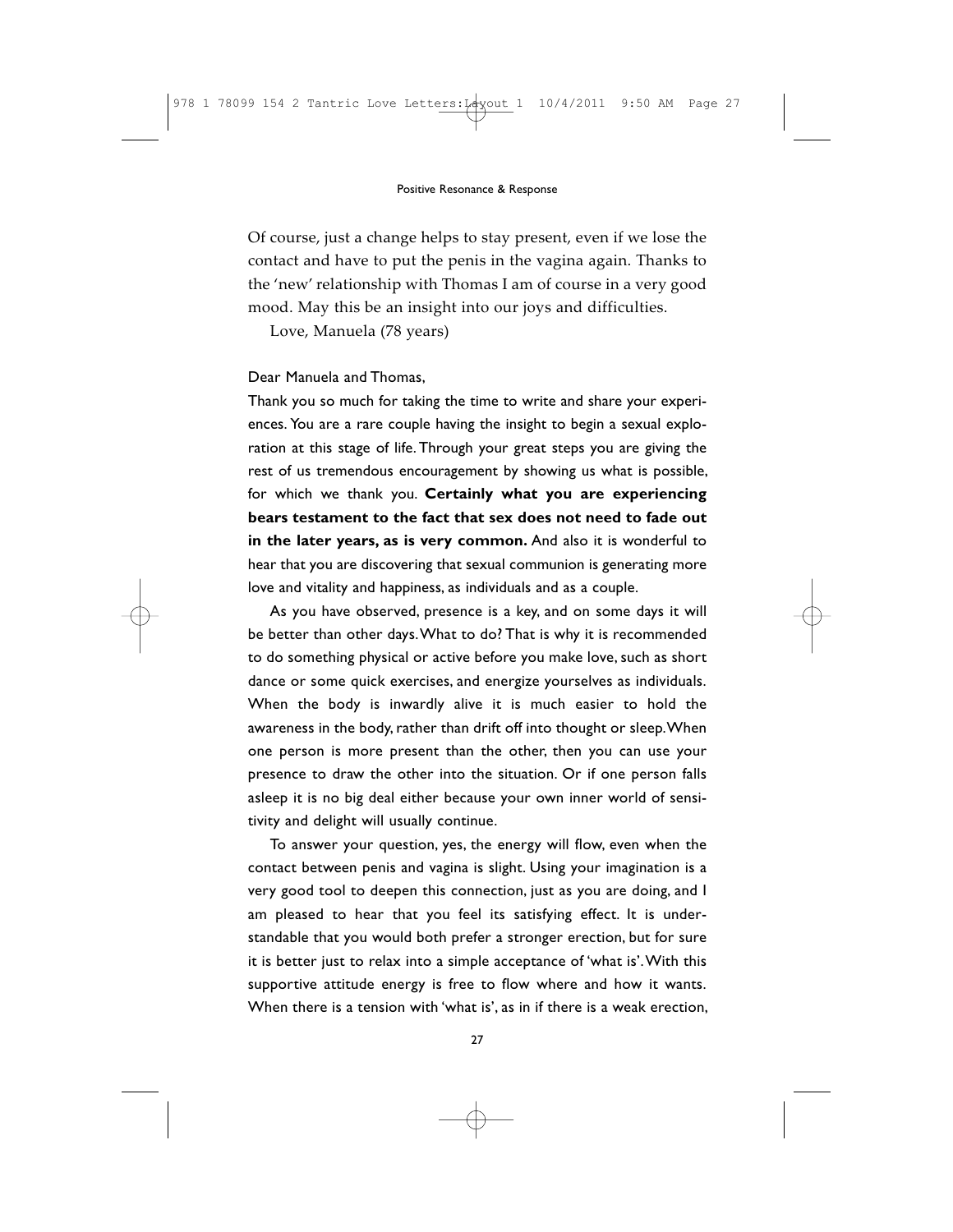then inwardly there is a deep disconnection from the experience. It becomes like an inner fight that makes the body tense and unreceptive.

**You may well find that after a time erection per se will lose its significance.** In many ways the emphasis on erection is because of the conventional hot sex approach, and the sexual imprints we receive. In reality erection does not really matter. You will forget about it! Certainly this is what happened to me because of the possibility of entering without erection, or soft penetration. I just lost the 'idea' of erection; the thought did not cross my mind anymore. When erection was there it was there, when it was not there, it was not there. There was no longer any evaluation. But this shift happened with time and I am sure that with continued practice the same will happen for you.

What you certainly can do is to bring your breasts (as woman) increasingly into the picture, resting more with your awareness in the breasts and nipples than in the vagina. Doing this will expand your body energy and also cause a resonance in the vagina, making her more receptive and vital. In this way you can contribute to the general atmosphere, rather than thinking about erection. In the same way a man brings his awareness to the base of his penis – the perineum area.

What is helpful before you make love is to lie down together, separate and side-by-side, for ten to twenty minutes. You bring attention to your breasts/nipples, and Thomas brings his attention to his perineum. Remember, these are the positive poles. Doing this is a very good preparation because it will begin to polarize your energies in relation to each other.

I really like the way you have decided to take alternate weeks to be 'in charge' – it really makes life so simple and relaxing. I have tried that too. It saves a lot of discussion about what to do, when and how. And to enjoy/value both experiences – one of having the responsibility to decide/choose, and the other experience of accepting/surrendering to someone else's decisions/choices. Both are equally important.

I deeply appreciate you both for your intelligent, courageous and curious hearts. Best wishes for each and every day.

Love, Diana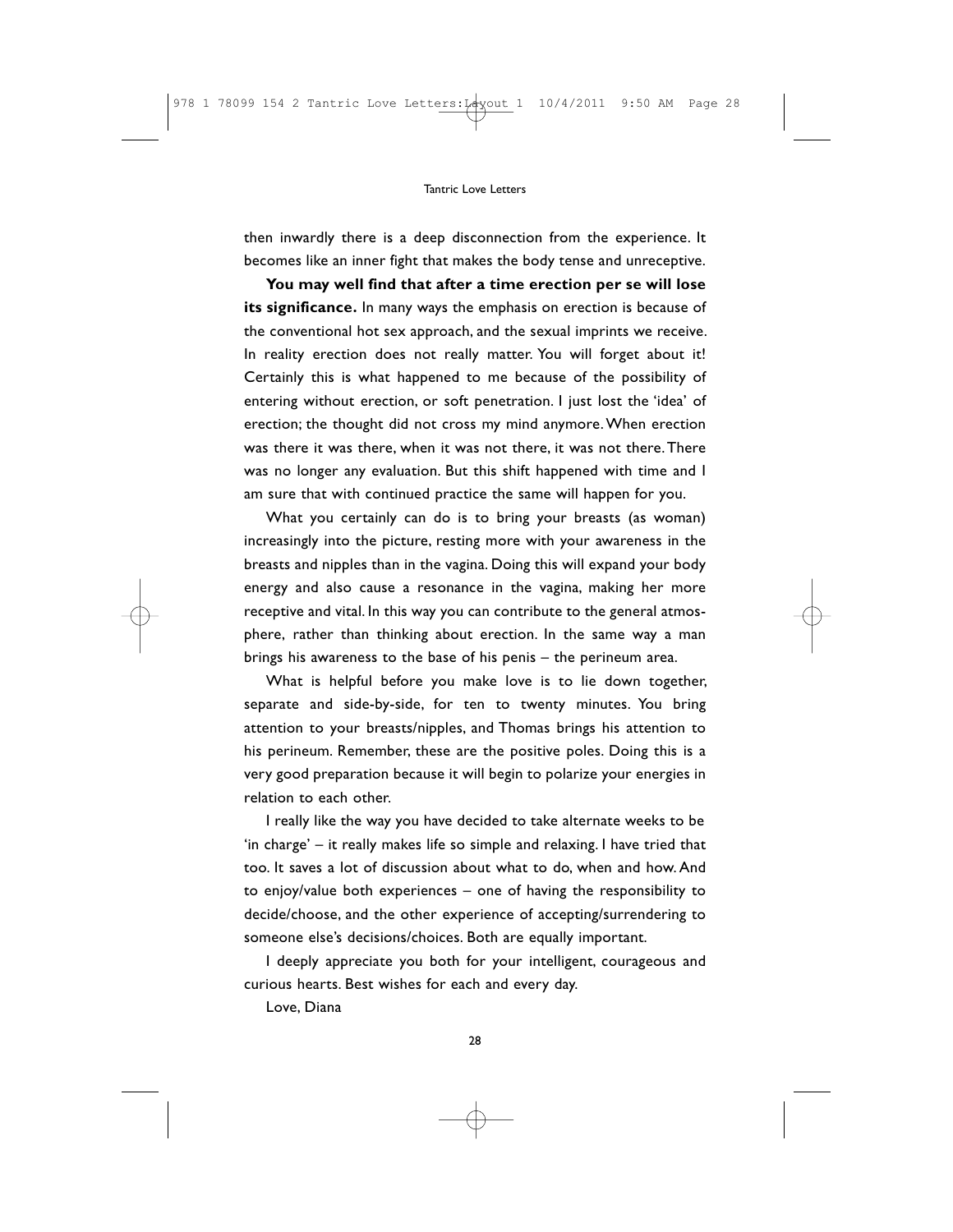## **10. Learned and experienced things that saved our love**

## Dear Diana,

In March 2008 my husband and I were in the Making Love Retreat and there we learned and experienced things that have saved our love. Even though before we did not feel that our love was threatened. Looking back now, however, knowing about the tremendous difference, I see how desperate our sex had been. How unloving we had been and how much we had searched for each other. I am sure that our love would have died and also our relationship would have broken up eventually.

**After one week of making love in a more conscious way it was as if the fog between us had cleared, and full of surprise, I realized that my husband was standing in front of me, looking at me tenderly.** Before I had not been able to see him any more.

In the first three months I was sometimes a little bit afraid that we could fall back into our old program, lose ourselves again. But that cannot happen. If we are only the least bit aware we notice what is good for us and what is not.

For sure you receive a lot of letters like this from grateful couples and they probably all write the same things. For sure every one says: You have changed my life. You have saved my love! All the same, risking that you will hear this for the hundredth time, I want to tell you some things that changed so much by our making love:

- I am always ready to make love; more often even than my husband.
- I love to be allowed to be passive; it is so pleasurable for me to surrender to him completely. Before my husband took my passiveness as indifference and was hurt. Now he loves it as much as I do and sometimes he even corrects me a bit when I become too 'active'. This way I also learned to accept him as he is. No matter if he is passionate and hot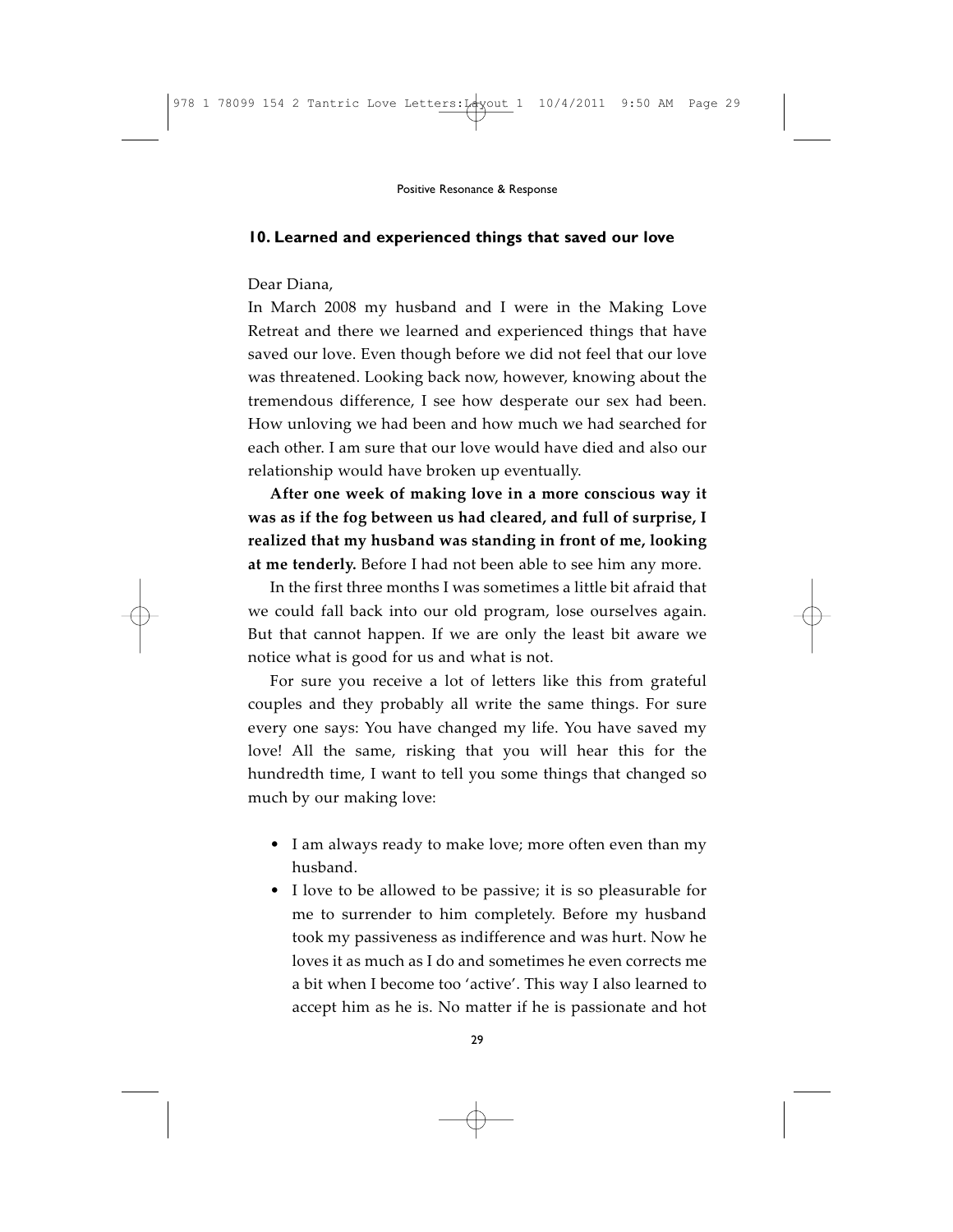or calm and motionless I love to receive him, to be there for him, without reining him or making him small or giving him guilty feelings.

- *I have never again had any inflammation of the vagina. Before I had it with wearying regularity every two or three months.*
- I still do not experience peak orgasms but sometimes I have small, extremely unexpected orgasms, sometimes happening out of complete calmness, that feel as if a few cells explode in my genitals.
- And sometimes I feel as if suddenly an enormous space opens in me as if stepping into a cathedral. I suppose this is what you describe in your books as valley orgasms.
- Making love connects us anew again and again. When we make love in the evening we would love to stay awake the whole night and cuddle.

Love, Kirstin

## **11. Old pains in the vagina dissolved within two weeks**

## Dear Diana,

My wish to come to your retreat with a partner was realized this year in June when I came with my new boyfriend. It was a beautiful week, from the content, from the ambience and from the deep relaxation we experienced. Until then for years I always had pains in the vagina when I made love to a man. Suddenly I would cry out because it hurt me so much. My gynecologist explained to me that a muscle in the vagina is tense. There was nothing to do about it. This pain caused me to lose my joy of sex.

In the week in June during the seminar with you two times the tears were running down heavily while making love. Old pains were melting. **The pain in the vagina dissolved within two weeks after the seminar. First it was weaker, and then it was suddenly gone. What a relief!**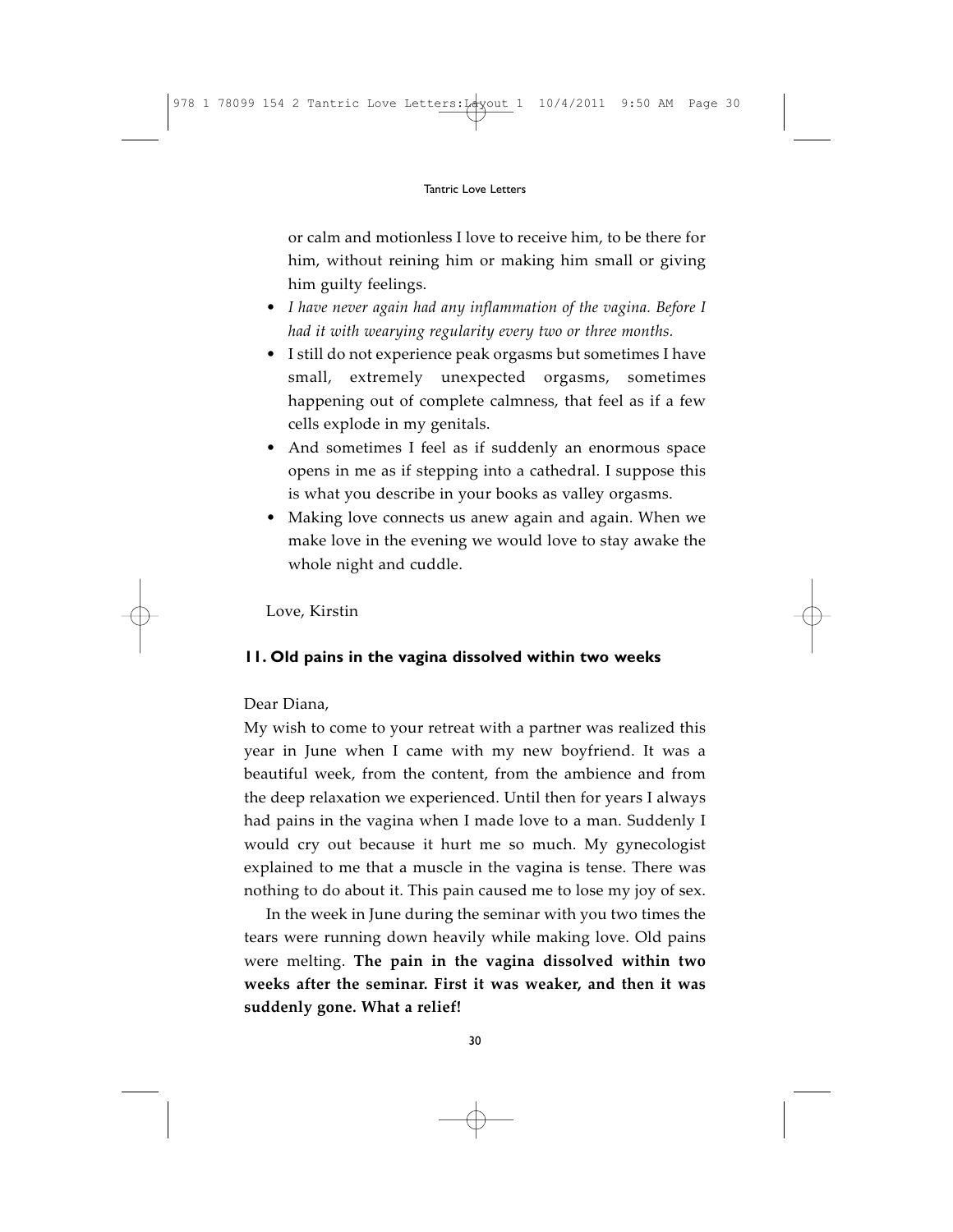I also have had images and been in heavenly worlds where I was shown by heavenly beings what and how the divine essence of life is. It is not easy to put in words. This vision of 'divine essence of life' or 'nectar of life' had an explicit color and consistency that is difficult to describe – namely off-white to beige, a nebular fluent aura. In the vision it was flowing out of a spring and was dividing into two streams. In the meantime, I have several times recognized a light flowing off this cream/off-white aura during lovemaking. It only emerges after one and a half or two hours of lovemaking and I guess it is identical with the orgasmic energy.

For my boyfriend and me lovemaking has become something very important. Even though I'm much more connected with your impulses than he is. But it doesn't matter, even if he doesn't want to practice, we still find ourselves on a level that nourishes us and makes us very happy. I bow to this energy. **Isn't it wonderful that I am over fifty years old and I have never in my life felt so much as woman, and lovemaking has never been as fulfilling as it is now.**

Love, Jutta

## Dear Jutta,

Thank you very much for your loving gratitude and for your beautiful and profound sharing. What a blessing that you have found a way to enjoy making love again. Especially impressive is how quickly the pains in the vagina disappeared. It is a joy and encouragement to hear of personal experiences after the workshop, and how a simple more conscious body approach is healing and creates many qualitative shifts in a person's life. I am touched by your receptivity and sincerity, and for allowing my words and way into your being. And for the fertile soil that you prepared for these seeds through your many years of personal exploration.

Wishing you the joy of love each day. Love, Diana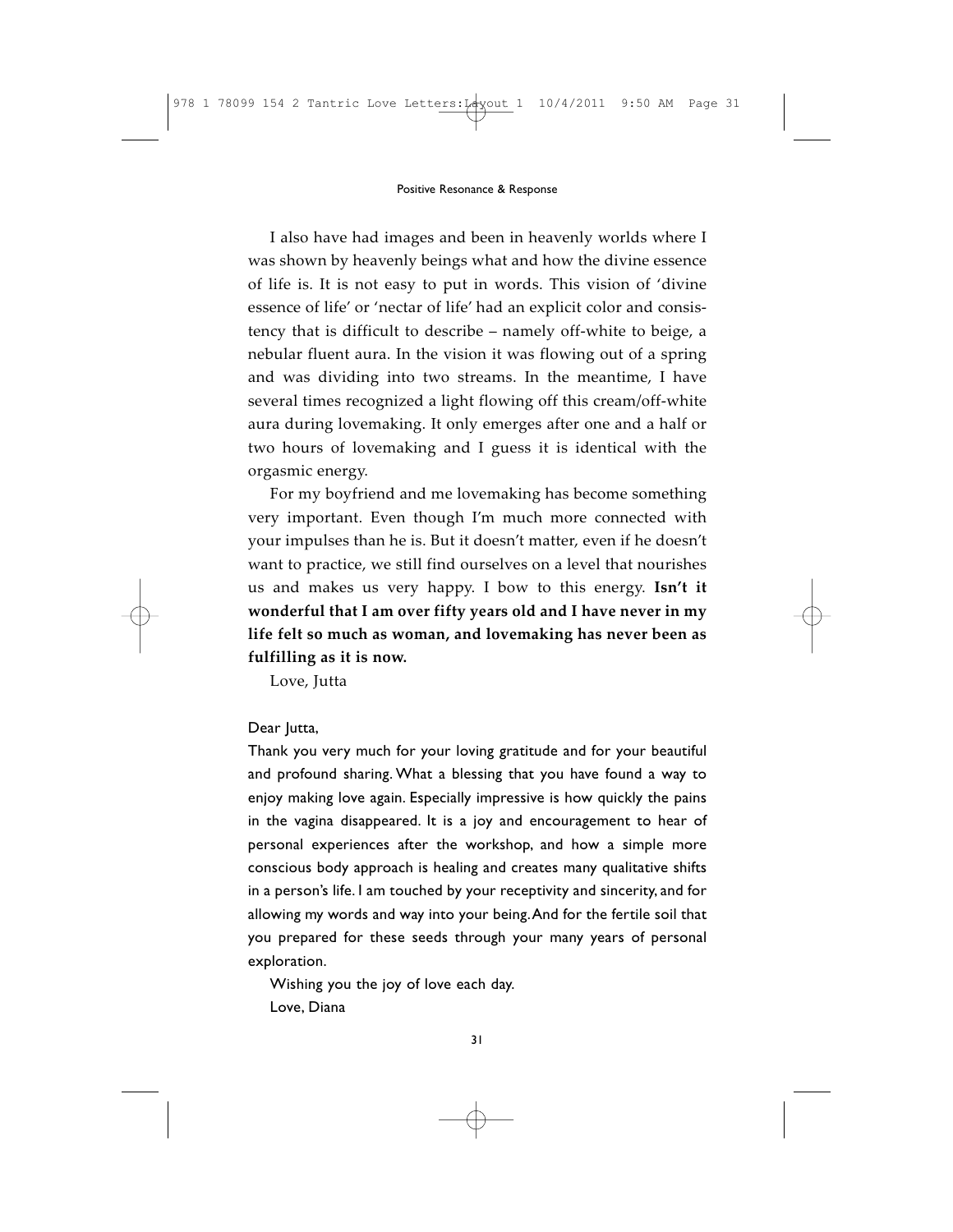#### **12. A refinement on all levels**

#### Dear Diana,

The seven days with you and Michael were a refinement on all levels. We spent a few days in Berlin afterwards. We retreated to our hotel suite to make love several times a day. This had the effect that we moved through the big city in a much more centered and relaxed way than usual.

Back at home we bought the book *The Heart of Tantric Sex* which now inspires us almost every day, answers questions and resolves smaller misunderstandings. Our making love has become slower, more energetic, less 'sportive' (smile). **Even though I did not have physical problems with the conventional style I often felt 'energetic-emotional' disharmony before, during and after sex. This also caused these 'strange moods'.** Since we are now making love more slowly and more consciously, I definitely feel inwardly more balanced. More and more often I find myself in a relaxed, flowing and at the same time powerful state that I have always been looking for but not been able to find somewhere else that easily and naturally. My partner and I are connected more deeply and softly in the heart while on the level of our personalities there is more space between us and this again reduces the emotions.

This is our short feedback four weeks after the retreat. In any case we will continue this joyful research and we again deeply thank you for your absolutely essential inspiration!

Love, Martina & David

#### Dear Martina & David,

Thank you for your beautiful message and sharing your experiences and insights since the week we spent together. It is truly moving to hear how you have taken the tantric message deeply into your hearts and feel so many empowering and uplifting effects. Wishing you both a loving and wonderful summer.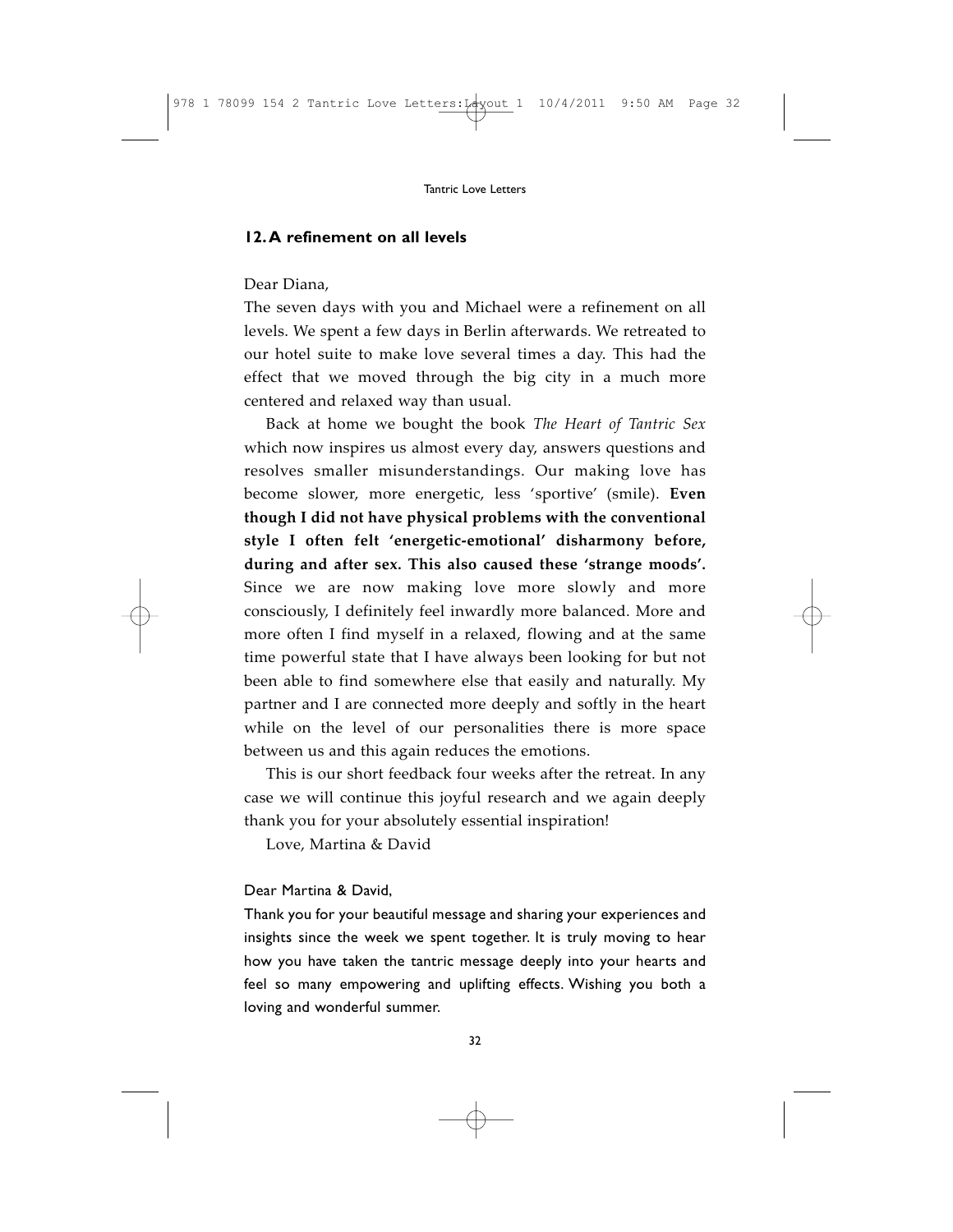Love, Diana

## **13. Awakening of my breasts and connecting to the earth**

## Dear Diana,

Especially these days I have been thinking of you very often because I started to do something that you recommend for all women – to meditate regularly on their breasts. I never realized how important this was, even though you say it time and again. I have been using your and Michael's guided meditation *MaLua Light Meditation for Women* on the breasts to support me – and now finally (I am so happy!) I can feel the energy flowing very softly through my body and also down into my legs. I almost started crying when I felt it for the very first time! **It was my heart's wish to feel my legs, to root myself in the earth, to really be able to 'stand' and tell my truth in an authentic way with integrity.** And I know deep inside: now I can heal, now my nervous system will be balanced. I always had these trembling legs (like after a shock) when I felt that now I would have to speak and tell my truth. I can feel so much energy and power in my body and I urgently need to be grounded well. Now this starts to become reality in my life. I am so glad and grateful that I had and have you as my teacher. May you and your work be always blessed with love and grace.

Love, Maria

## **14. Sexual healing for my arthritis**

Dear Diana,

"It is arthritis!" That was the doctor's diagnosis a few years ago when he examined my aching finger joints. Something inside of me strongly refused to accept this final diagnosis. I asked myself: This may be the diagnosis but what is the cause? In the numerous courses I attended in Polarity, Focusing, Trauma,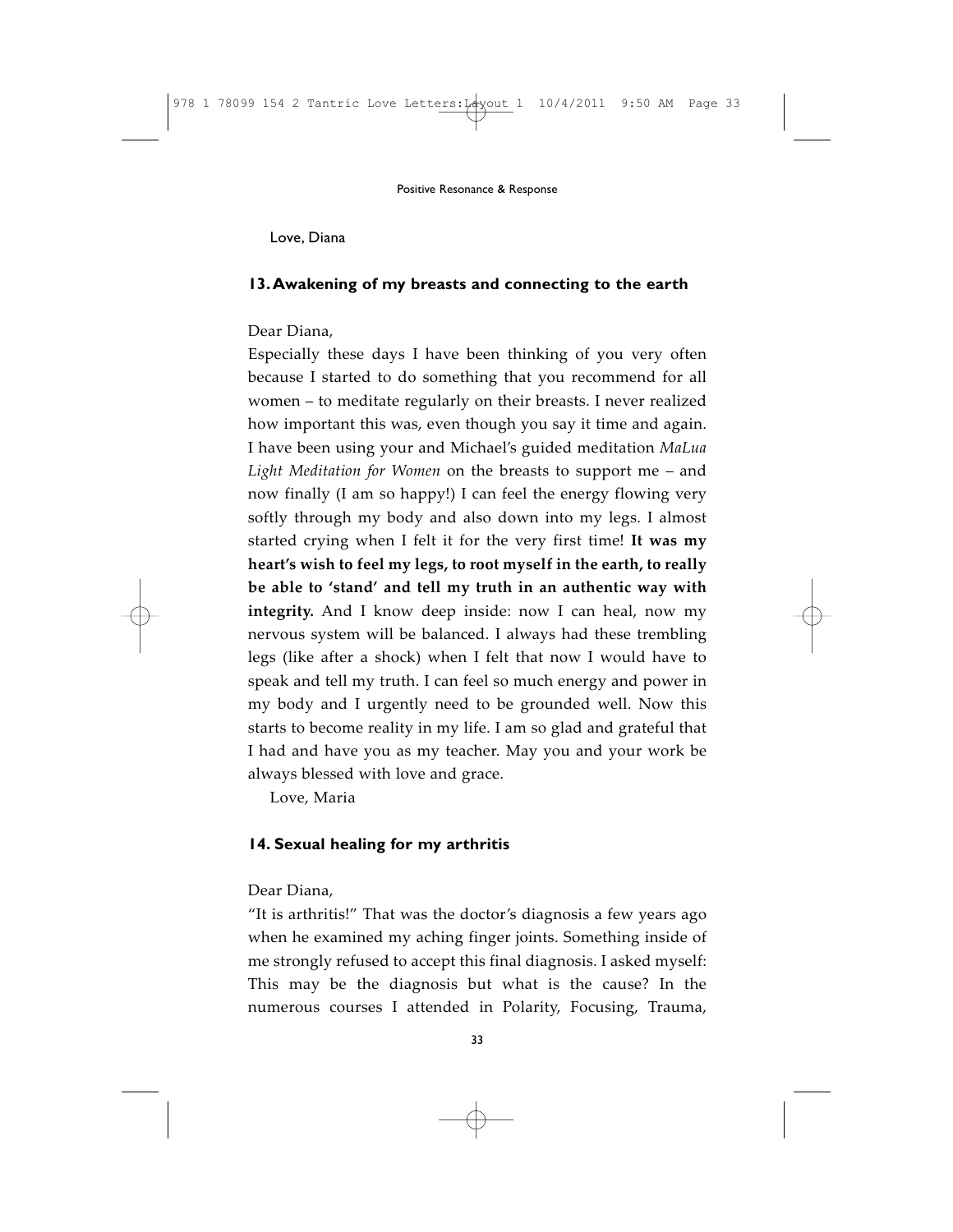Rhythmic etc. I had learned to consciously focus on the inside. I understood the interplay of introjection and projection. The more I focused on my inside the more I was able to trust myself, my being, and my abilities grew. I felt the difference between being in love and love. The heart connection to my partner became stronger.

Despite all this knowledge and extensive experience I became more and more distant from my long-term life partner – physically and therefore often in all areas. A slow process began. It seemed to be a paradox. I felt a deep love for him and the very intimate wish for connection and still my vagina became drier, sore and tighter. Lubricants did not help.

Is this part of the menopause? But then, why do some women have a fulfilling sexuality up until old age? It had to be my fault! I could still have an orgasm with oral stimulation but a big part of my being felt neglected and after such meetings I felt empty, often isolated and sad. This could not be it. I knew that there had to be 'more'. Our physical encounters and contacts happened less and less frequently. We have so many things in common. I feel his love – but what's the matter with me or us? Why does my sensuality fall by the wayside so much? We were often on an emotional roller coaster; we even got to speak about separation.

Then one day I had lunch with a friend of mine. She mentioned this wonderful Making Love Retreat week in Switzerland. It had been one of the most beautiful holidays she had ever spent with her husband! I started to listen attentively and asked for the address. This could be the rescue measure we needed! When she is so happy about it and shines so much it has to be a long-lasting seminar. First my husband was resistant to follow my wish but after several talks his attitude luckily changed from skepticism to acceptance. I had learned to deal with the pain in my fingers. When I protect my borders (physical and psychological) and take good care of myself my fingers feel healthy even with their deformation.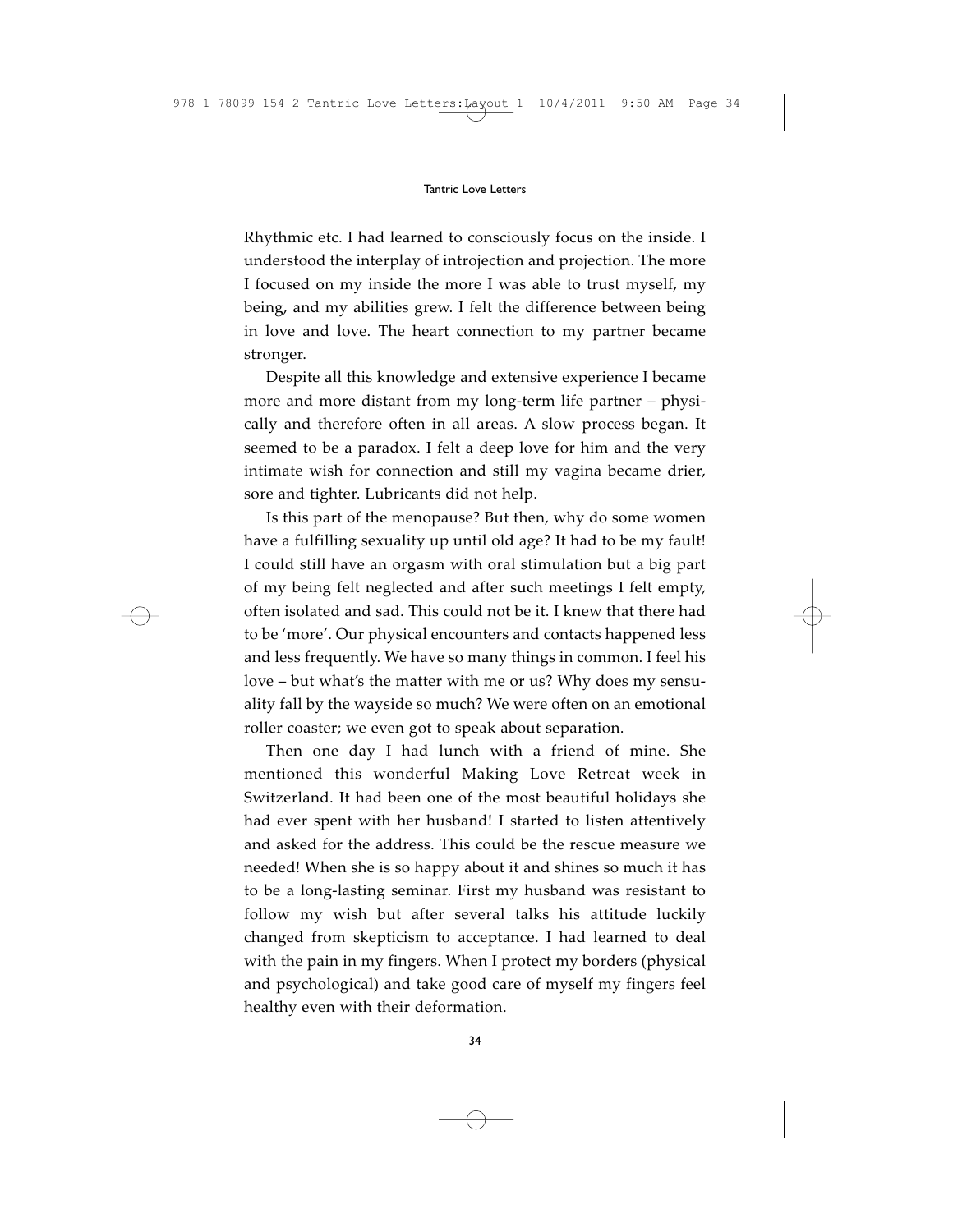I learned in your tantra seminar that my so-far conditioned sexuality is very closely connected to these borders. It happened during the second afternoon. We were in our bedroom lying next to each other in a meditative way without any expectations. We were like two beginners, trying what had been suggested to them. I felt the warmth of his soft penis in front of my vagina. The warmth increased and suddenly a current of energy 'shot' through my body from head to toe. Above all the energy of my heart and my whole torso widened, my arms and hands pulsated as if connected to an electricity grid. Tears of joy and gratitude ran down my face. We managed a soft penetration and I had two wonderful hours in an indescribably pleasing connection with myself, with him and with everything that is. The energy became calmer and streamed evenly upwards. I felt the circulation between us and it was wonderful when my partner said that something was drawing his penis upward, deeper into the vagina. I had exactly the same sensation. It was very soft, very tender and very exhilarating. This is healing. Sexuality that connects me to something greater, that nourishes me and makes me come to life.

I felt intensely that there is a connection between the painful fingers and my former sexuality, as well as different forms of violence, emotion and abuse. (Rheumatism is also said to be a result of pent-up fire energy and sexuality is our life fire.)

The setting of the tantra week is unique and profound. I would experience, understand or get a sense of something, and then the very next day your explanations in the sharing's and theory part always confirmed my own notions. **Thank you very much for this sensitive teaching and your loving support. We gained from your incredible presence, respect and the good pinch of humor. To see you as a couple and as tantra teachers gives a big healing impulse.**

My partner at one point was very challenged by his boundaries and his old wounds. He became desperate and even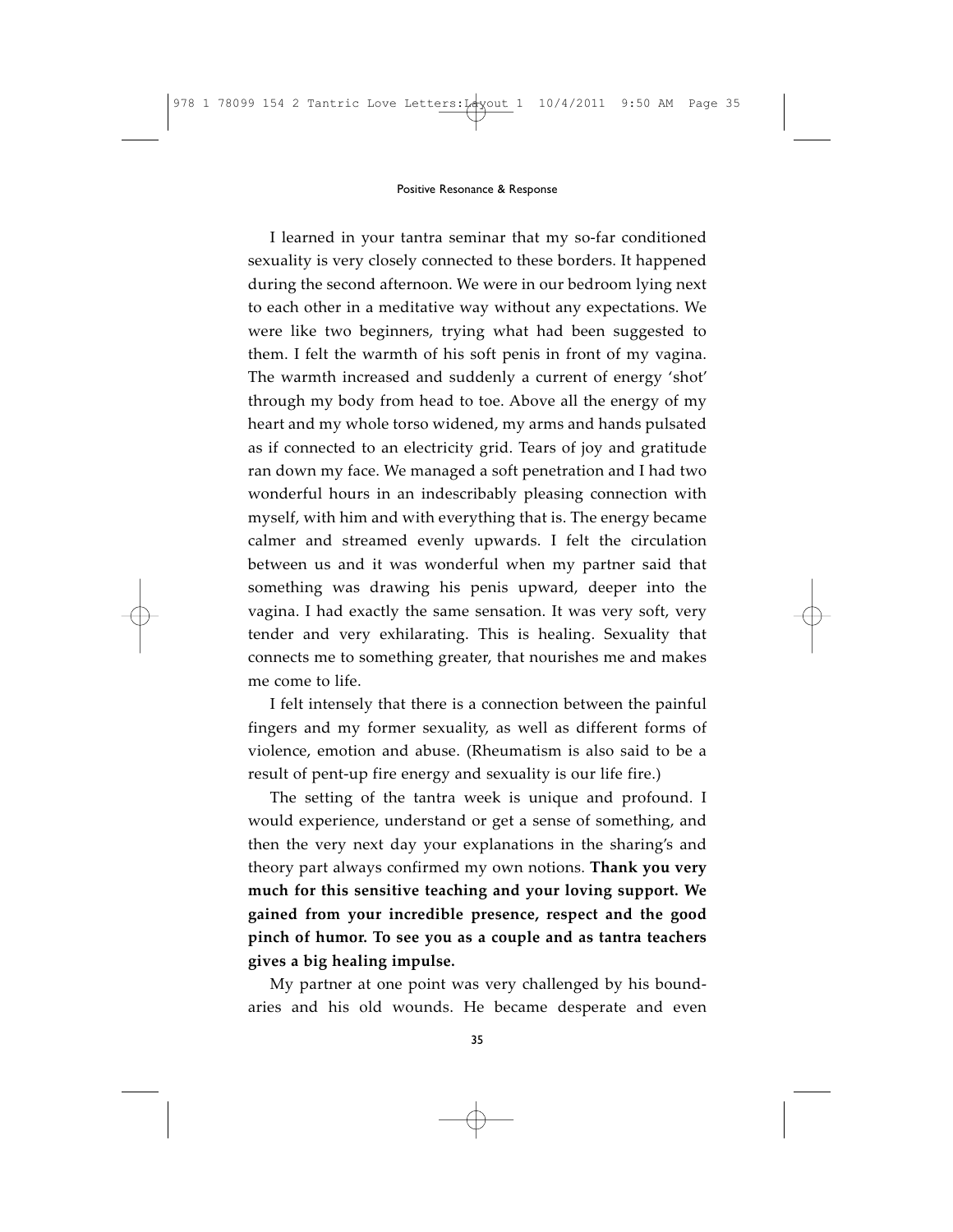considered leaving the retreat. It was too much for him. Then, the same night, we did the exercise to relax the solar plexus. I had only just touched my partner and already his tears started to flow and he felt the painful parts getting softer and more integrated again. For him this was the 'key to be able to continue'. When I asked him after the seminar if he would do it again he answered with a heartfelt yes, and we immediately registered for the next year!

Moving from overwhelming sensations (be it drumming or dancing for example) towards very fine and slow rhythms is often a completely new challenge for me. The world screams so loud that I am put off my stride. With the help of tantra this disturbance is happening less frequently because both poles are satisfied in a wonderful way. The conscious, tender and aimless way of being together is soul food and much more than the intensity we have had so far.

**Often our being together also triggers 'healing pains' in the way you explain it. It is as if the issues (partly familiar) in the deepest layers of the cells come up (once again) and then leave forever.** One day in particular when we were making love, I felt a tightening in me and in my vagina, and informed my partner that I was contacting sadness but did not know why or what it was. I asked him to stay were he was, if possible, and to pull back the penis a few millimeters (as you suggested), and to stay there inside me with awareness. My tears were flowing and then I thought I felt impatience arising in him. Understandable as we were still only able to do soft penetration and he had told me that he also would like to feel a full erection inside of me. Full of fear I asked: "Are you getting impatient?" and then suddenly the whole issue became visible. He said: "No, it is not impatience, right now I cannot tell what it is, it rather feels like helplessness regarding the situation." Then the whole pain flowed out of me. I was allowed to show all my sadness, fear and pain – what a liberating process. Both of us felt how the vagina became soft and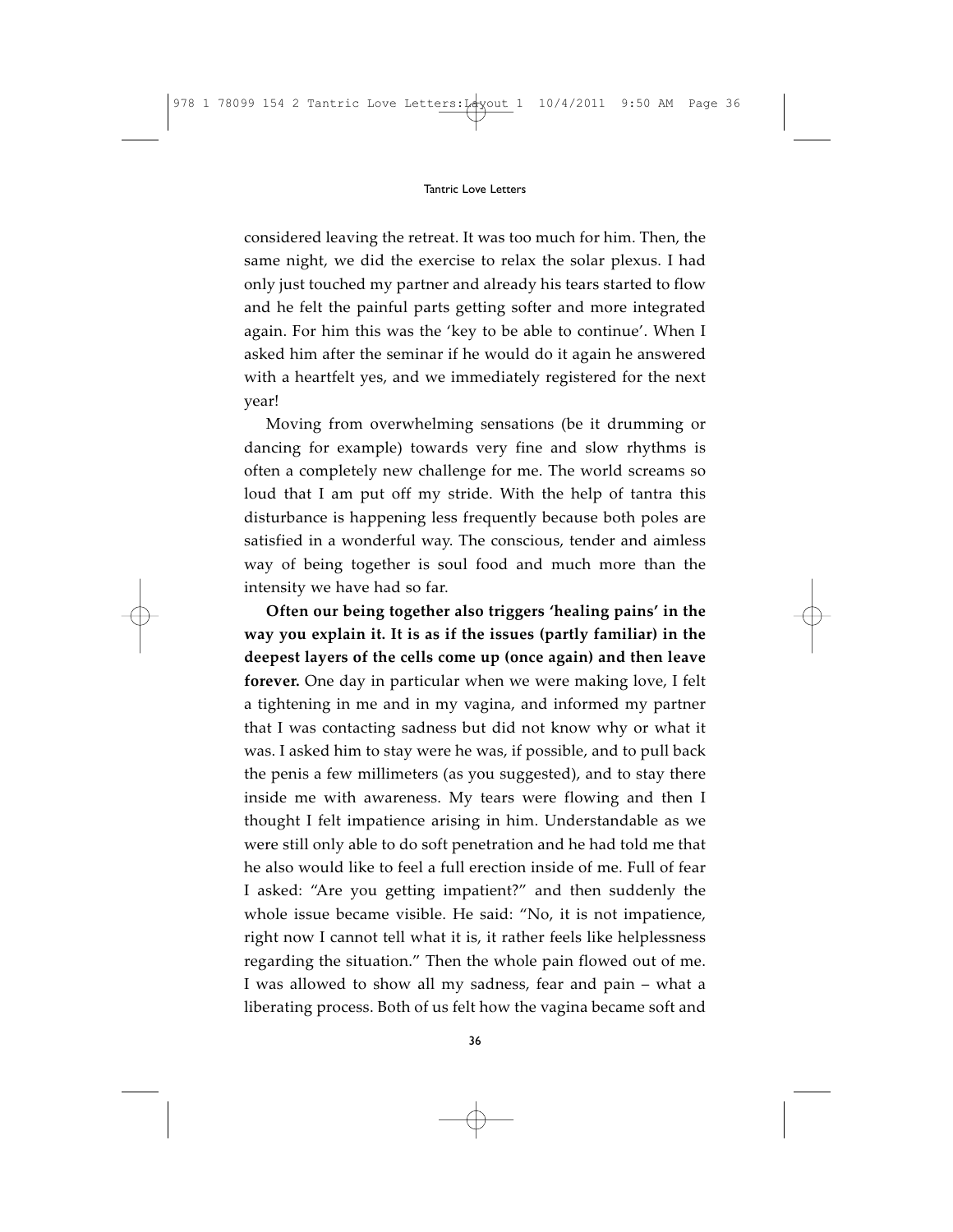relaxed. The energy moved and the connection got pleasurable. My beloved was still shining the next day and he said: "I did not have an orgasm, my penis was not fully erect and nevertheless I got a boost of energy like never before. Unbelievable!" The most beautiful feedback for me!

For me and increasingly also for my partner this respectful, present lovemaking is much more fulfilling than everything I or we have experienced before. Our partnership is revitalized through a new closeness, an openness and depth that we did not even experience in earlier times of strongly being in love. Our gratitude is immeasurable.

Love, Roxanne

## **15. Sex with no excitement is deeper than any excitement**

## Dear Diana,

I want to send you a deep, deep thank you for all the doors you opened, for the wonderful impulses and hints you have given me on my path of making love. I have such a wonderful time in making love (and far beyond, all the way into everyday life and work) with my girlfriend, we are touched and so happy about what is possible to experience without any excitement. We enjoy to the fullest. Not so easy to describe and still I am sure you understand anyway. Today we made love and for me it was the *very first time* without any excitement, zero, zilch. **Even though you say that sex without excitement is possible, I did not think that it could really be that way, and yet the experience went deeper than any excitement ever could take me.**

**Amazing!** So I continue again and again to harvest the fruits your words planted in my being. And I am very, very grateful!

Love, Sam

## Dear Sam,

It is indeed a great shift when you have the awesome experience that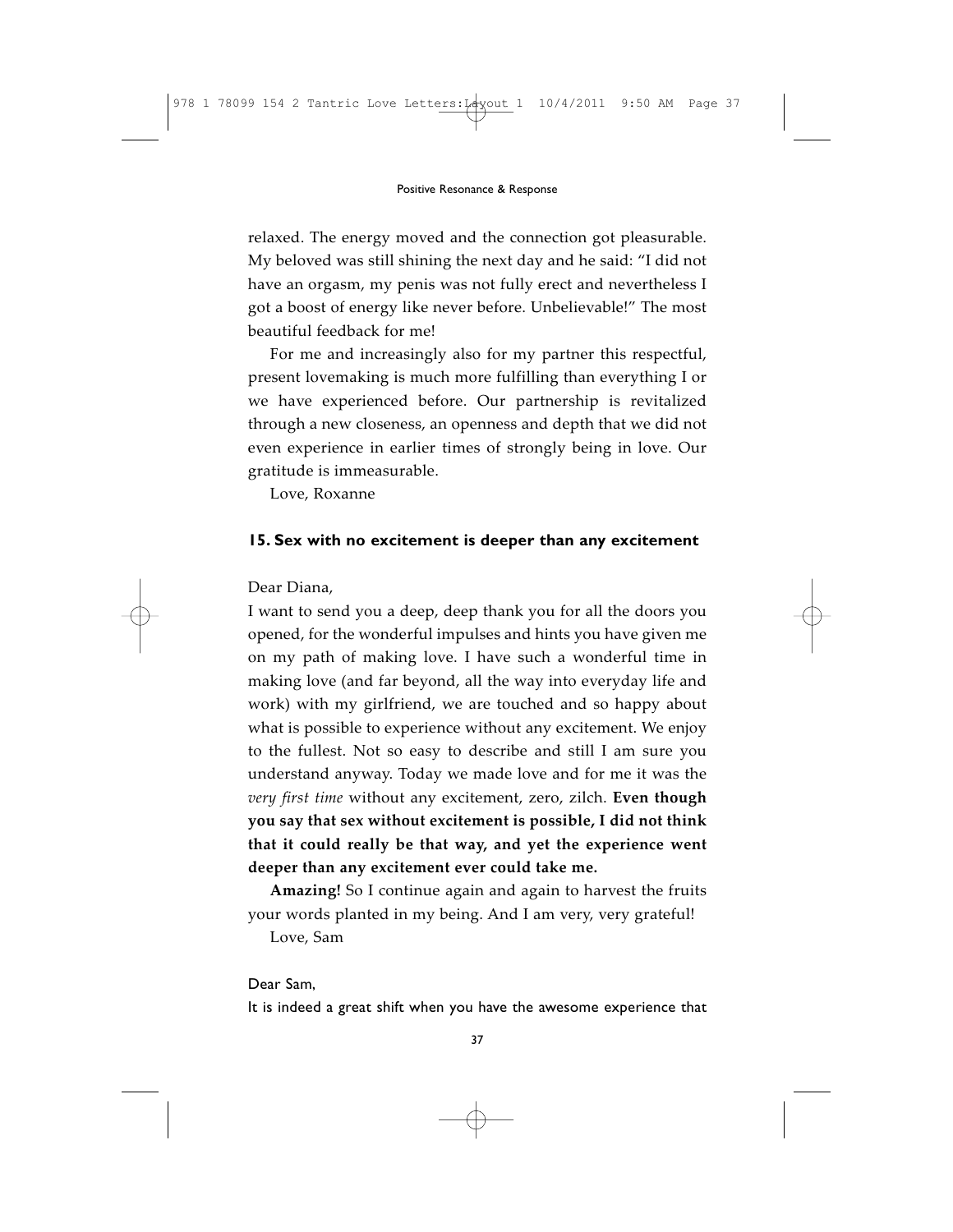there is a level of sexual exchange that is beyond excitement. Not against excitement but beyond it! Your experiencing this level of reality is truly a mark of your sincerity, staying on track over the years, listening, learning, and practicing. And so my appreciation and thanks are due to you too!

Love, Diana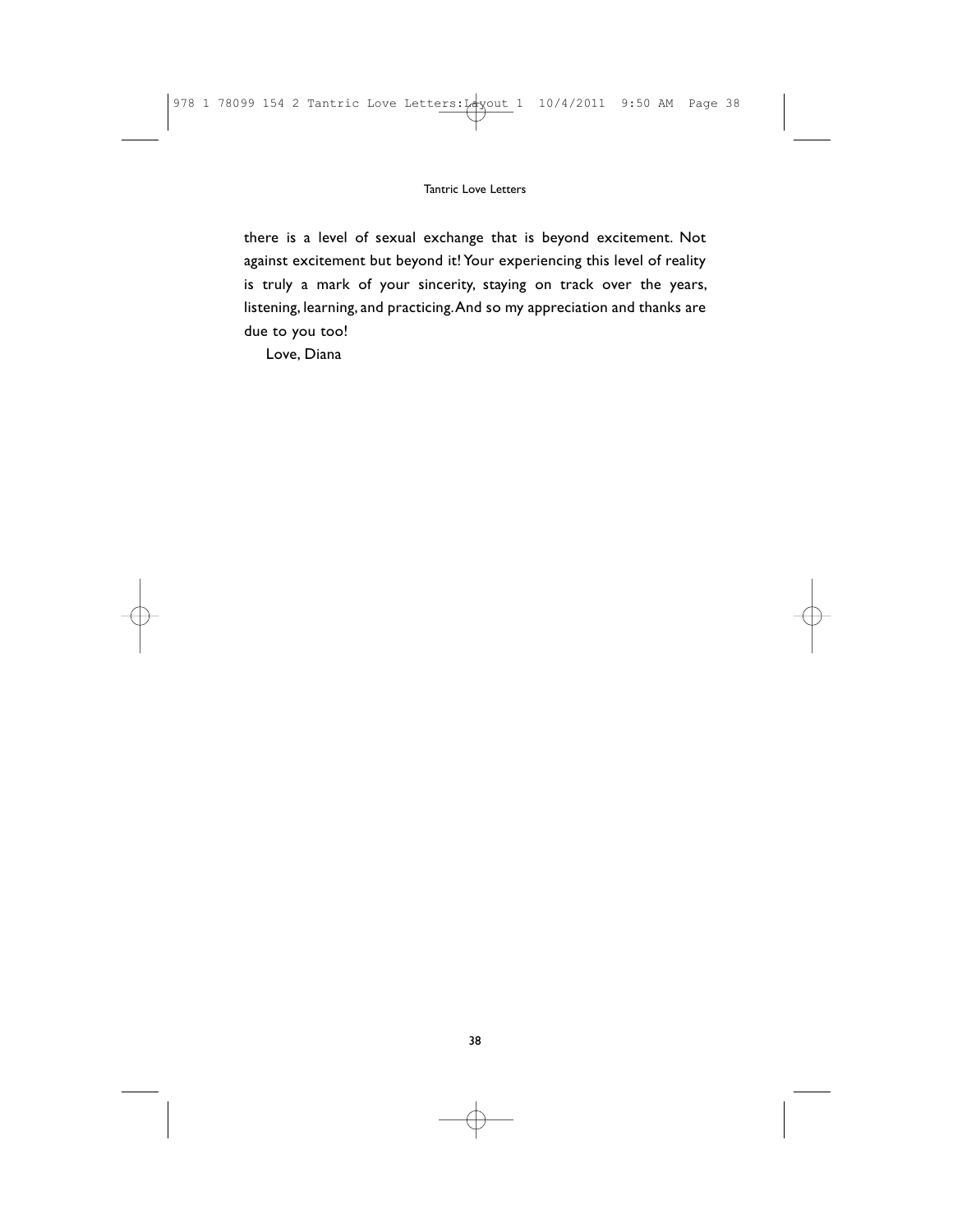# Chapter 2

# Relationship Themes

- **1. My addiction to hard sex is much stronger than his**
- **2. My partner is not used to giving to a woman**
- **3. My husband has fallen in love with someone else**
- **4. New love and a new chance**
- **5. I want to explore sex more than my husband**
- **6. My girlfriend moved out and will not talk to me**
- **7. We both want something better than we have**
- **8. Can tantric sex help me reconnect with my girlfriend?**
- **9. It is clear for me that I must separate**
- **10. After some time of marriage, sex got unbearable**
- **11. She's the woman I want to love and cherish with all my being**
- **12. My girlfriend is afraid of trying a new way of making love**
- **13. My wife has lost interest in sex since birth of our son**
- **14. I do not feel like being intimate with my husband**
- **15. Our personal discoveries based on your books**

## **1. My addiction to hard sex is much stronger than his**

## Dear Diana,

I experience it being not very easy to overcome my old sexual conditionings. Interestingly this is much more so for me, than for my man, who is not a sex maniac at all. I am much more into sex than he is, and I feel both the desire to enter new spaces of 'sex in love', *and* to go on enjoying – yes I do enjoy! – 'hard' sex. I can witness it all objectively, but this does not help. **Really it is an addiction, and 'I' do** *not want to* **miss the feelings and states**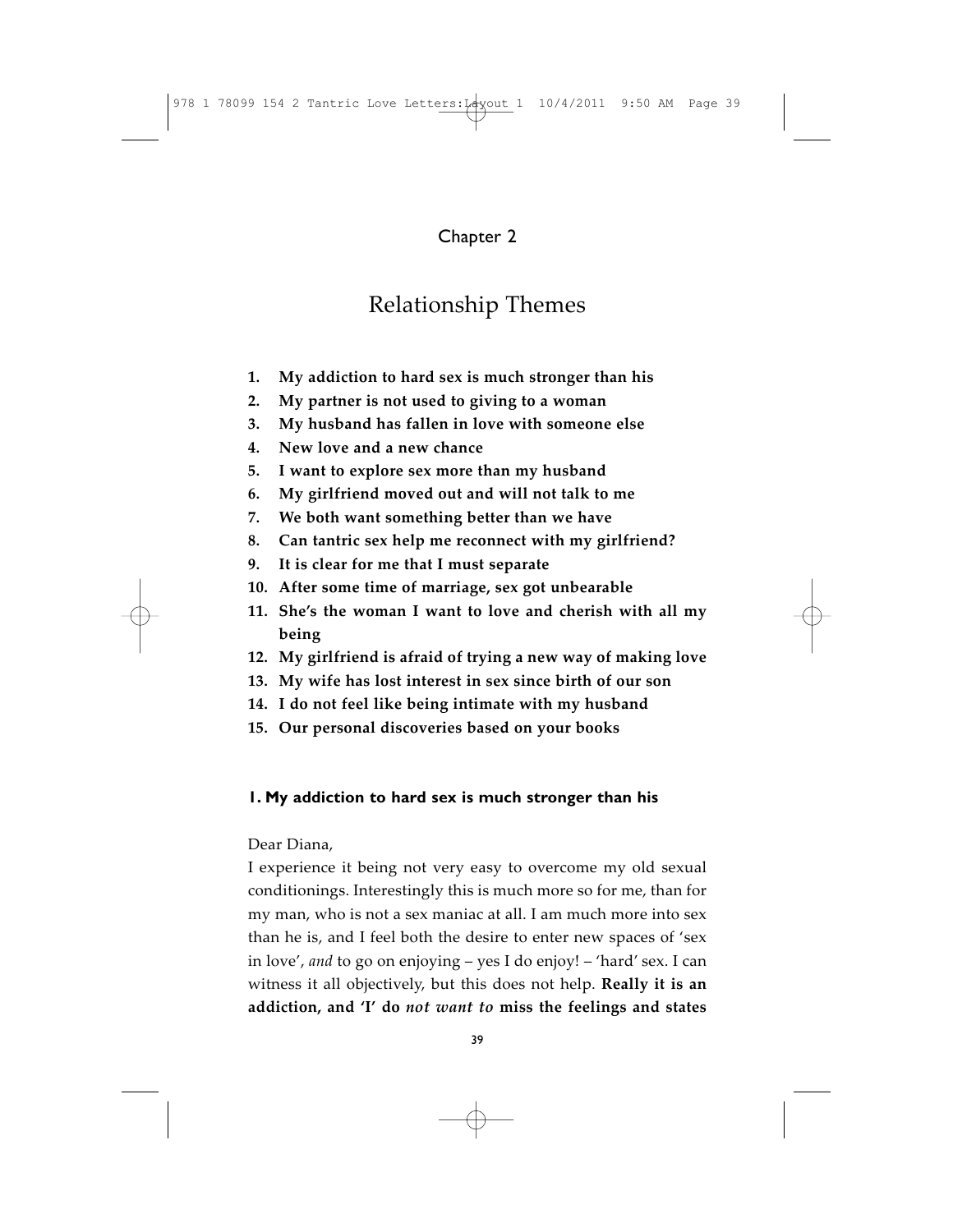**involved. It is hard to accept that my addiction to 'hard sex' is much stronger than my partner's,** who is happy to have discovered something new, although he is also still occupied with his own fears of not getting an erection without certain stimulation.

I feel very ashamed and hurt about his judgments about the hard sex we had before (and enjoyed, but he always experienced it as uncomfortable and shameful), and I have the feeling that I don't know how to meet him 'just as woman', not the bitch, the slave or whatever. I am afraid we may separate because our sex life falls apart, that he will not turn me on any longer, that my lust vanishes and then my life will be empty and without meaning etc.

I do see some light in the distance somewhere, and I know it is high time to look even more deeply to my conditioning, to learn and to go for something new. But I still want to be hot also, not only do what you suggest and have holy sex without arousal and climax. What to do?

Love, Cynthia

## Dear Cynthia,

Thank you for sharing your experience and observations. Interesting that you can clearly see the conditioning and the strong hold it has over us. Just this seeing of it is already a shift, a loosening from the grip of habits and patterns. Things don't change overnight, but happen more in small steps, a subtle transformation that will take time and requires lots of making love. **The key is to make love with increased awareness, and that is all.** When you find/notice you are moving into sex that has a 'goal', start to do so with awareness, it is as simple as that.**You will notice when there is a goal in mind that the body gets hardened, tense and contracted, which localizes the sensations and intensity. When you get tight and narrow, you also become less sensitive and feel less.** So instead, look to see how you can get to your destination in a slow, easy and relaxed way.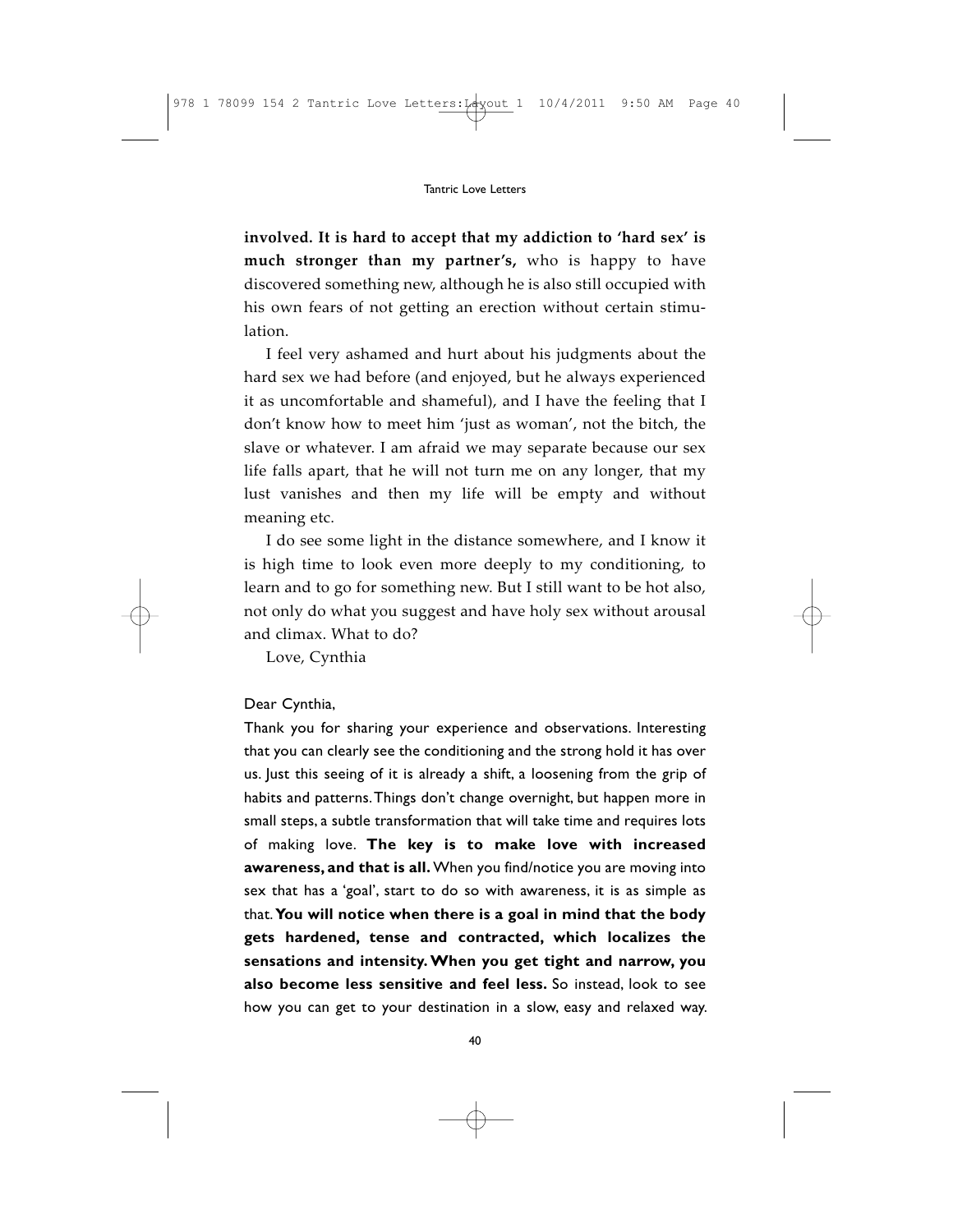Make it a dance, a play, relaxing along the way, less focused on the outcome or goal. *Any* inner relaxation will lead to increased sensitivity and waves of vitality expanding throughout your body, which can be very satisfying and touching. Simply be aware and attempt to move your body in a more conscious and 'soft' way as you build up into a climax – that is the way to go. When things do perhaps turn toward 'hard' sex, then 'watch' and observe yourself doing so, inwardly take a step back from the situation so that you are less identified with it.

Also important is to observe yourself after sex, how you feel as an individual, and also notice what is going on between you as a couple. Usually the focus is around the climax, and not much attention is given to the experience and feelings *after* sex. When you start to observe that the level and quality of love and harmony increases when you are more aware in sex, or have 'sex in love' as you so nicely put it, this will encourage you to move forward in your exploration. This aspect of 'how you feel afterwards' is the greatest teacher possible. You start to put thing together noticing a correlation between what you do, how you do it, and the after-effects. And in fact this how I taught myself. And do not be too short term with your 'afterwards' by which I mean watch yourself over several days, not just the few hours after sex. Take note of any mood swings or if you are getting 'emotional' and blaming or complaining, notice how 'loving' you feel toward yourself and/or your partner, and the level of harmony between you, and in your life in general.

I sense through your words that you have much insight and awareness of your situation, and awareness is the basis of transformation, so you are on track. It is an ongoing process, not something that happens instantly and overnight. **The sexual conditioning is very deep and in every cell of the body and psyche, and takes time to dissolve and lose its power and grip. Your love for sex is a great asset, and your quest can be to bring the light of consciousness to shine on it – regardless of what it is that you actually do. Changing the way you make love is certainly** *not about rules***, what to do and what not to do, what is allowed**

41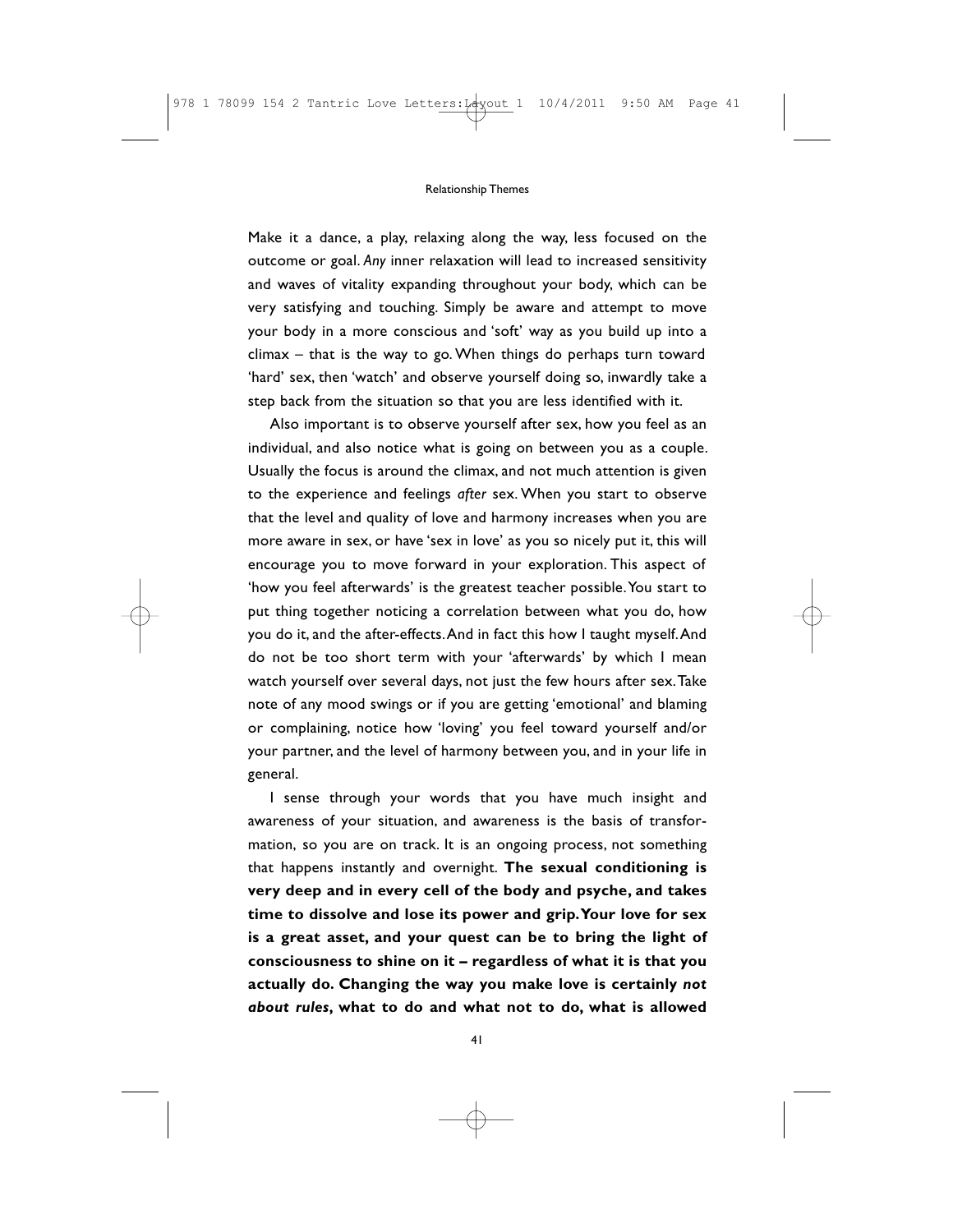**and what is not allowed. This clinging to rules is technique and does not represent real transformation.** Our approach is more a question of *how* you do something, and not *what* you do.

Yes, there is a deep fear of emptiness in most of us, so what you feel is understandable. All I can say is it is wiser to move forward into the unknown than to let the fear keep you in certain patterns. You will remember that during the retreat we said that "fear is the absence of love," and this means you need to work on love and not go with the fear or the absence. So in this sense, love is the direct medicine for fear – and the more you make love, and be more loving toward others, you will notice the fear begins to subside. So let there be a commitment to making love frequently and simply start out with the intention of remaining as aware as you can, for as long as you can, that's it. Even noticing that you are beginning to lose awareness is already an act of awareness. Just a few words of encouragement to you to keep exploring, enjoying, being curious and observant, and they come with my best wishes.

Love, Diana

## **2. My partner is not used to giving to a woman**

#### Dear Diana,

Yesterday I shared a little bit with my partner what came up for me and which emotions pass through when we make love – very often I get angry and feel hurt because he is not present, has no erection, or if he has, he gets excited and falls back in the pattern of using my body and vagina to get more excited. Then my emotions of rejection follow, not getting what I need in terms of being touched and caressed in the way I like it, and of course the fear that I don't turn him on. All this happened Sunday night when we were lying in bed and for the first time I managed to stay as a witness to all these emotions and remain receptive and present nevertheless. It was a nice experience, although the next morning my old symptoms of candida infection showed up. This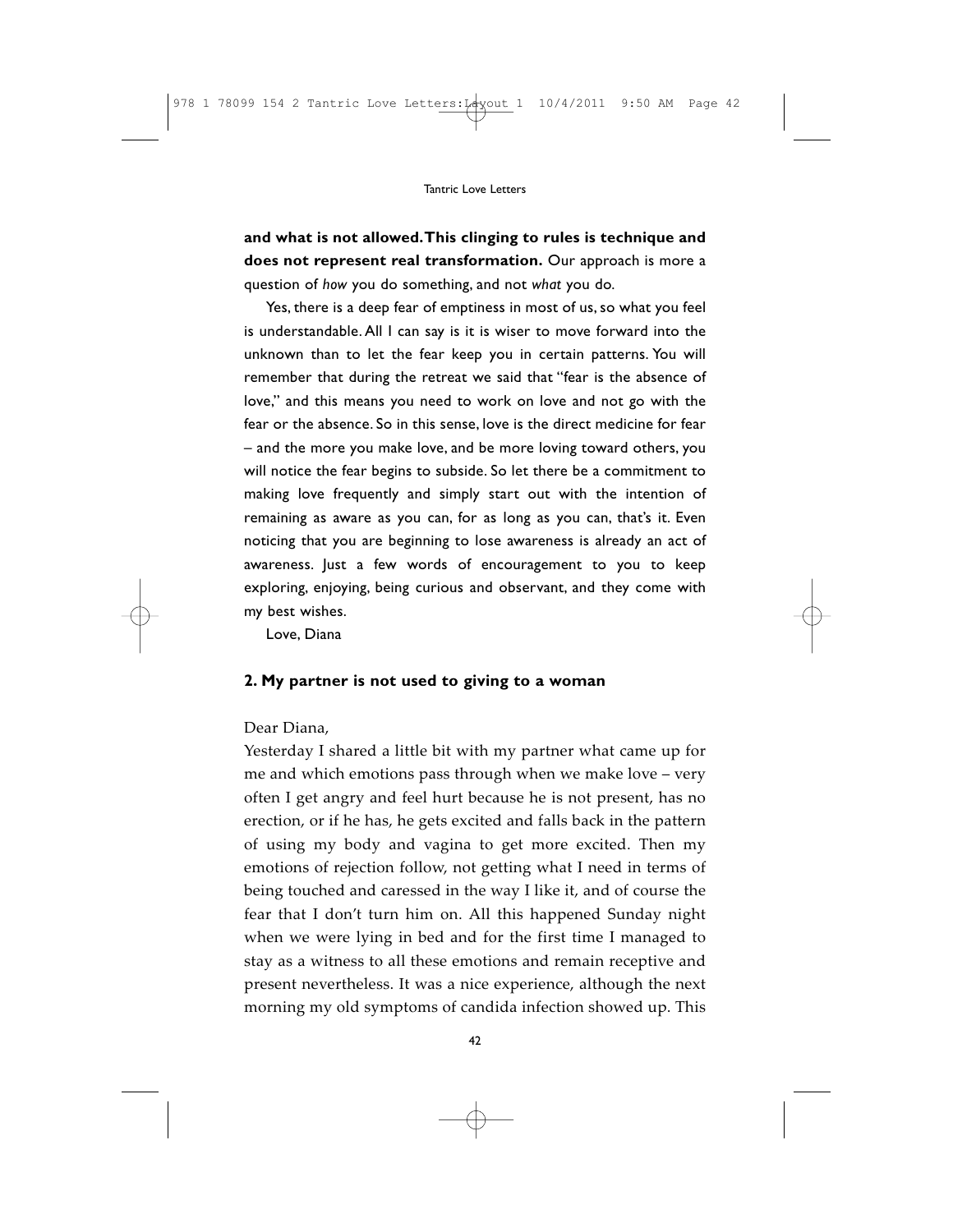time I am more relaxed about it than usual because I am realizing that maybe this is part of detoxification and letting go of old memories, and is not coming through as real infection.

In our sharing yesterday my partner described himself for the first time honestly as somebody who is not used to giving in lovemaking, that it is still very new and often strenuous for him to take care of me and my own needs. He says he still does not feel much in his penis, which takes a lot of his energy and attention.

This makes me very sad; I realize that I always suppressed this insight: I do not have a lover who is very experienced in arousing a woman for her own pleasure, and not for his own pleasure. And yet I know that this insight is obviously also part of the way, of *our* way: **I have to learn to become more receptive and not to do and give all the time as I used to in my old role which was always pleasing the men and not really feeling my own needs and feelings. Incredible, how much I really believed I like and want hot and hard sex.** This is still hard to process – my body reacts in a positive way to this by some sort of cleansing (of the candida), and yet a little disturbing voice starts to get louder in asking if this is really true?

Love, Abigail

## Dear Abigail,

Thank you for your sharing your situation, many things happening on different levels. To share what you feel is valuable in getting to know each other on a deeper level. As I see it, basically none of us have been taught about love, how to love, how to give, how to share, so often aspects of an individual will look very personal when in fact they are not personal at all. Instead they are collective issues, or male/female issues, or both, and all of them the by-product of zero education in love and loving. So instead you can use the situation with your partner to support and love each other back to a healthy balance of giving and receiving. As well as receiving through giving and giving through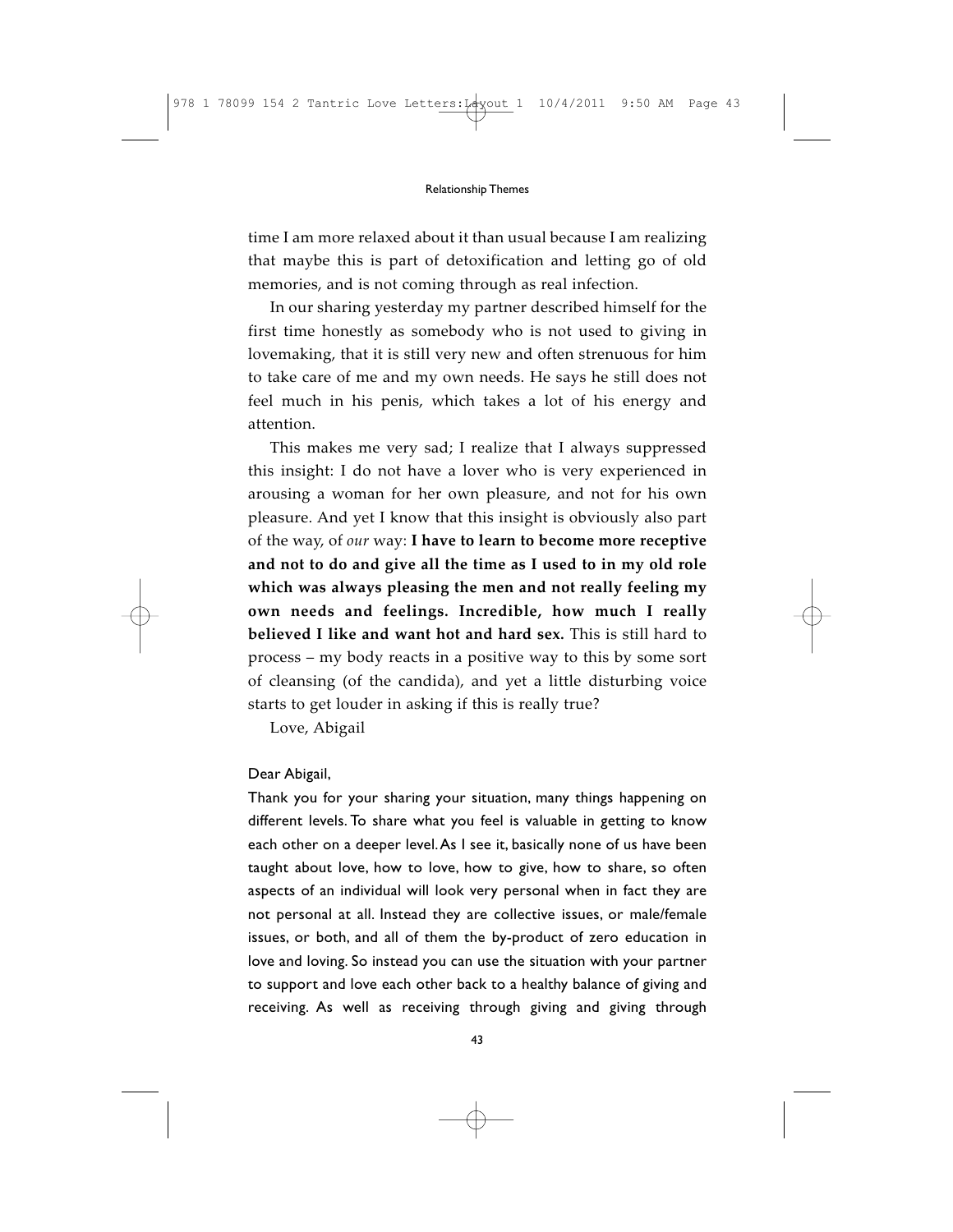receiving.

As you become more receptive as a woman, this enables a man to give more easily. **Your receptive welcome creates 'space' for his energy to flow from his being; he is invited and received. So in this sense woman has much power in sex.** The more you can 'be' and the less you actively 'do', the environment around you and within you is transformed. Through becoming receptive, woman becomes a force, which draws man toward her. So there is a natural flow that is beyond any conscious effort, it's spontaneous. Our effort is to create the situation of femininity and receptivity, and all else will follow on.

My suggestion is you continue to make love regularly and concentrate on your own receptivity, and things will get easier. Even if you feel he is 'not present', rather focus on your own presence instead of looking at his shortcomings. It is quite normal for a man to have diminished sensitivity in the penis when he becomes less active in sex. But the fact is the more frequently you make love the more likely it is that your partner's sensitivity will return. His admitting to his inability to truly give to woman, or that he feels nothing, is part of his own transformation and finding his own deeper authority as man. So you will need patience and practice and I suggest that you don't be influenced by little voices that try to devalue your actual experience. Wishing you a loving summer.

Love, Diana

#### Dear Diana,

I am very confused at the moment about everything because it seems I am together with a man who simply is not as much attached to sex, or rather to lovemaking, as I am, and I *do* suffer from that. In my perception I have done what I can; I do my best to agree to *only* once or twice per week, I very consciously watch my patterns and program concerning sex, and yet: what remains is that I wish for more, that I am missing the closeness, the pleasure, the feeling of being wanted, that I am very often angry at him because I find it boring to just cuddle most of the times, if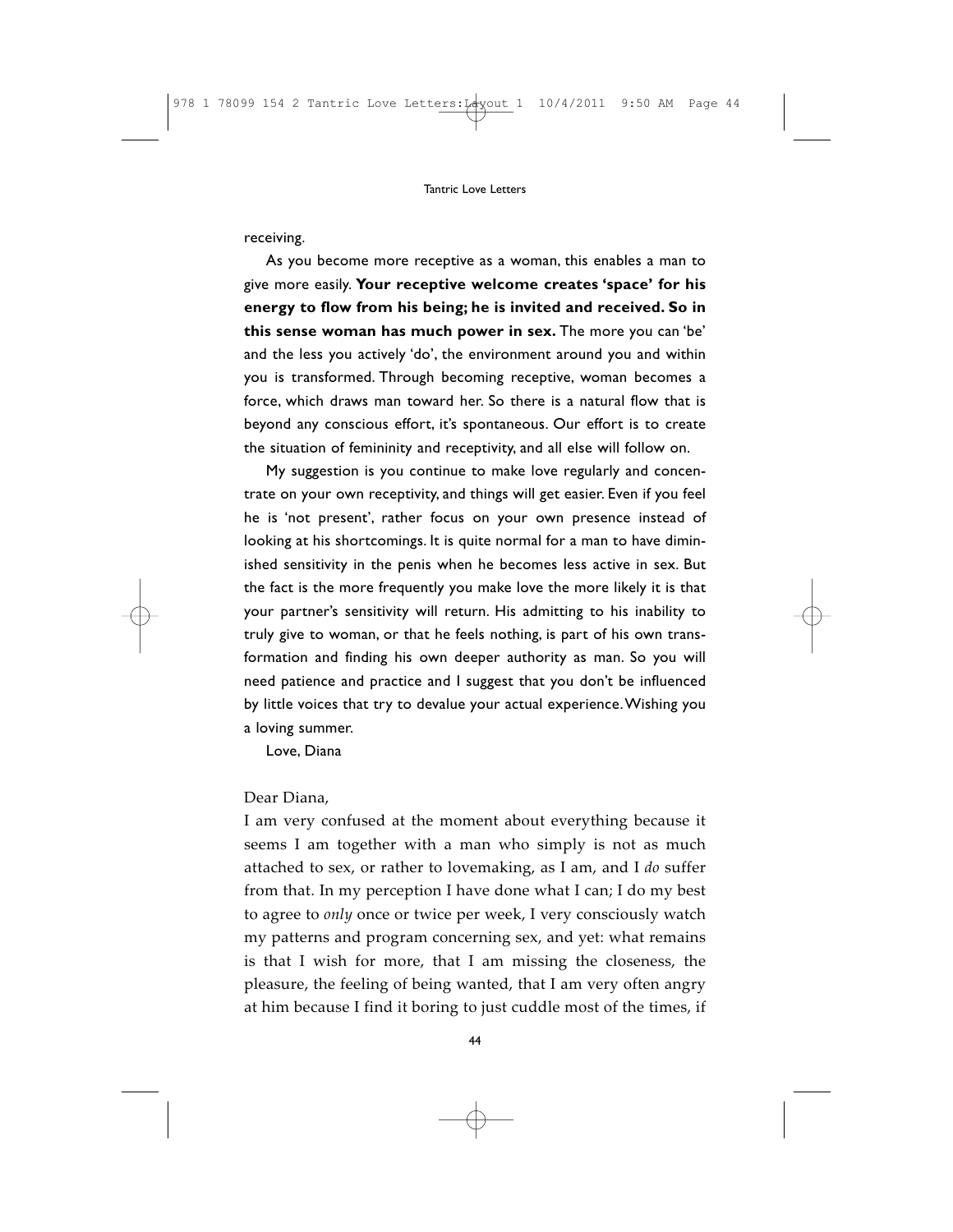at all.

We talked so much about it, and my partner very quickly only feels pressure, while I see myself as really having been open for everything. Again and again inviting him to also open new doors for the subtle feelings in his body and experiencing sex in a new more conscious way, but he concludes basically that he simply does not 'want it' as often as I do.

Of course I do have to accept this because I really love him, and I don't want to separate. I want to make love with him, not *any* other guy, but I also feel restricted in my liveliness, pleasure and sexual energy which wants to flow more often. And I want it to flow with him. **This really gets more and more serious; I even have problems going to sleep, because nearly every night it is the same – he is tired, and I am longing for him. I don't show it any longer but I cannot sleep then and my mind starts going around and around.** We are stuck in our feelings of rejection and frustration and repression and anger on my side and probably pressure and lack of self-worth as man from his side. What to do?

Love, Abigail

## Dear Abigail,

My heart goes out to you, loving your man, and also the sense of not being met on a physical level. And I understand your longing and disappointment. It is a delicate situation. In such cases I do feel, generally speaking, that very often the stresses and anxieties associated with survival consumes much of our vitality. And this affects our creativity and sexual interest. Also as humans we tend to live in our bodies in a very lukewarm way; we are quite mechanical and have limited awareness of the body at a deeper level. It is as if an inner fire has slowly gone out, and we are all a bit dead, much less sensitive and alive than is our potential. Our bodies are barely used in the daily routine; many of us are physically relatively passive. Our inner sensitivity needs to be awakened and this can be done through regular exercise and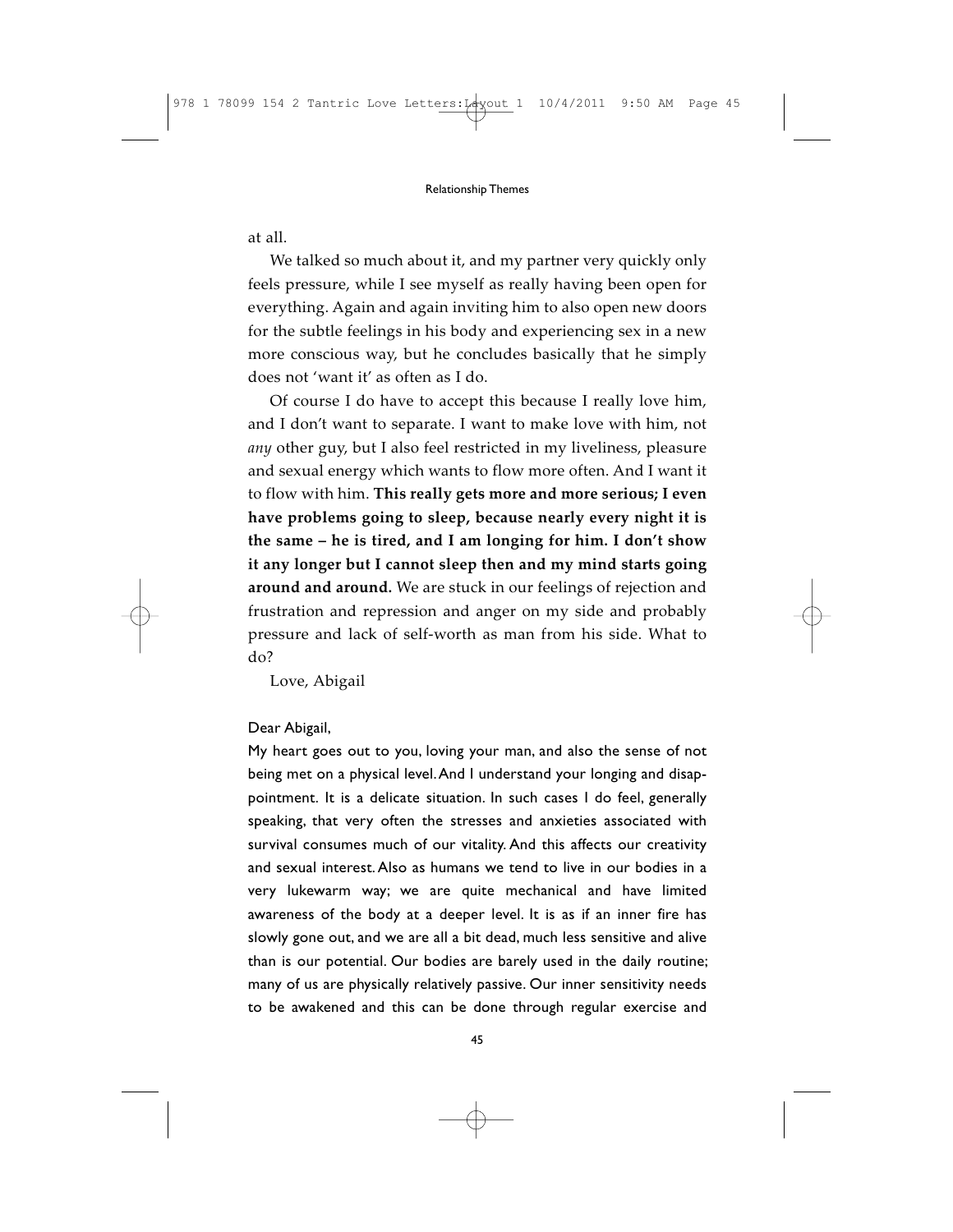increasing the level of body awareness in simple things; how you sit, how you stand, how you drive, etc. will be a good beginning. But each individual needs to wish to enquire, it has to arise for themselves; they cannot be told that they have to do it. Instead of focusing on him and what he is not doing, you can create an environment that invites him and encourages his awareness.

I suggest that you start to move your energy in other ways, and take the focus off your partner. Through exercise or dance, for example, you can begin to feel the inner fulfillment of these activities. You can also work on your inner sensitivity and begin to meditate on your breasts for half an hour each day. Your feminine qualities will be encouraged and amplified. In these ways you can be less dependent on your partner. This also means that when you do actually get together there will be less pressure on him because you are more fulfilled and at ease. Bring the focus back to yourself and your body as much as possible. Cuddling presents you with a wonderful opportunity to dive into your inner realms. And you may also notice how a shift towards your own center can sometimes invite a spontaneous response or movement in your partner. Your own inner focus can have the power to draw him into the awareness and aliveness of his own body. So when you are lying together cuddling, don't think so much about what you are *not* getting, and perhaps getting emotional on a subtle level by inwardly complaining, but find how you can explore *yourself* in the given situation.

Turning inward is extremely nourishing, energizing and uplifting. And if you are more content with your own inner universe, and what it gives you, then your partner is more likely to turn towards you. Too many complaints and demands will push him away. When possible make love during the daytime, or the morning, when you partner is more likely to be fresh. Best wishes to you both.

Love, Diana

46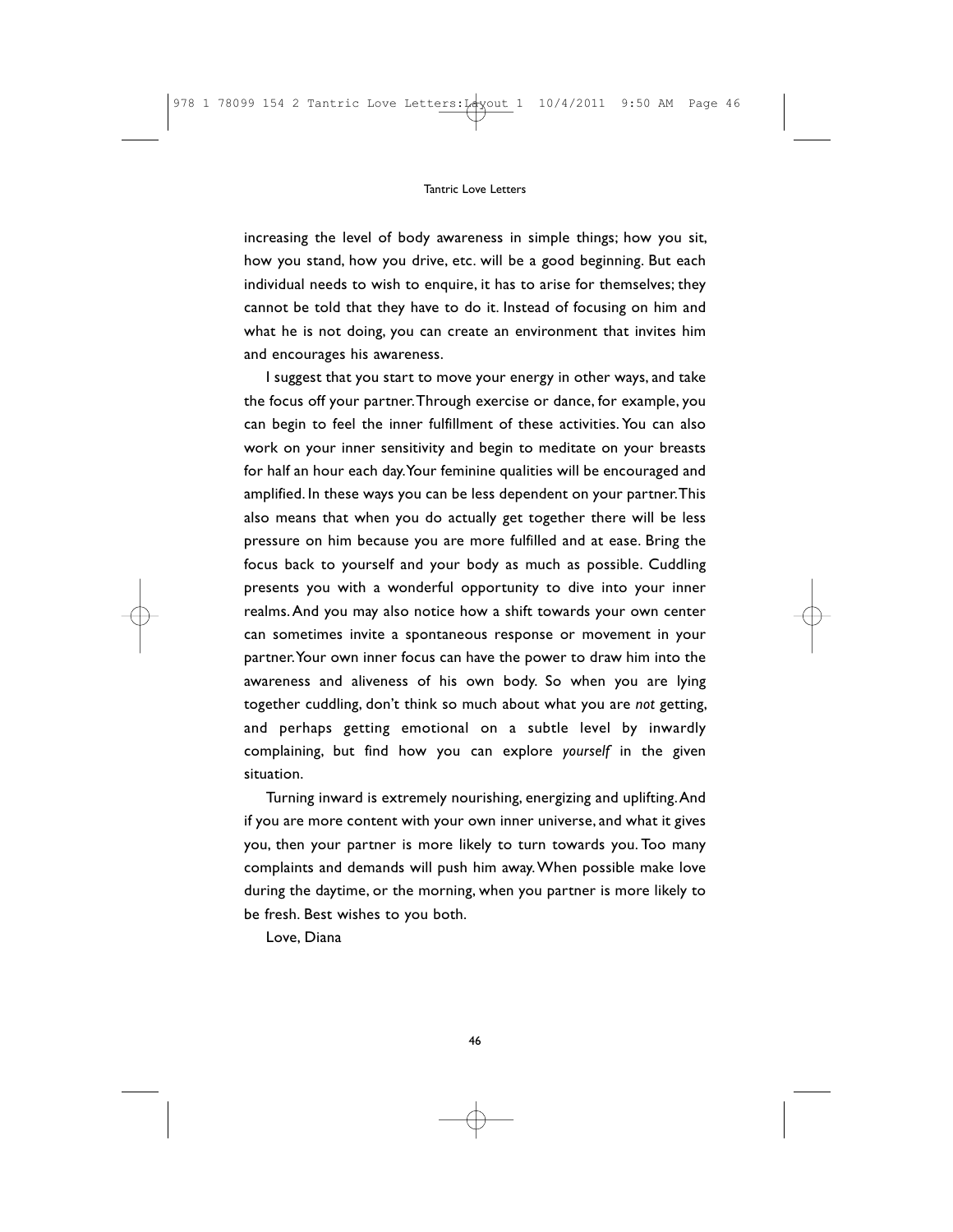#### **3. My husband has fallen in love with someone else**

#### Dear Diana,

It is so hard to write and tell you that my husband has fallen in love with another woman. I am devastated. We have had such a beautiful time for so many years and things were improving too, especially since we started to change the way we make love. He cannot take the decision to leave his girlfriend, but at the same time he wants to start to work on our relationship. Again and again he says that love will decide how everything will go on. I get so emotional that I want to just finish the relationship with him. And I definitely don't want to make love with him, even though he wants to. I ask him how it will look practically when love decides? This is what he answered me in writing: "I think that love will have decided when both of us can completely say yes to this love and to ourselves as free human beings, and without dependence on expectations, norms and fears. This is a high goal, I know, but together we can try to get there. I think this path is worth the pain. I am also very desperate when I don't know how to continue but there is always a next step."

How shall I handle this situation? Does it make sense to wait then? I cannot feel inside myself what is the right thing to do. I really feel stuck and there seems to be no way out. How do I know when it's better to move on? I would like to have more contact to my inner voice.

Love, Irmgard

#### Dear Irmgard,

I am really sorry to hear you are experiencing challenges in your relationship, especially after all your years of shared love and deep experiences together. I have enjoyed you immensely as a couple the several times that we have met each other. Life has clearly presented you with an unexpected twist and turn, but these things do happen. And how we deal with them can make all the difference. What you do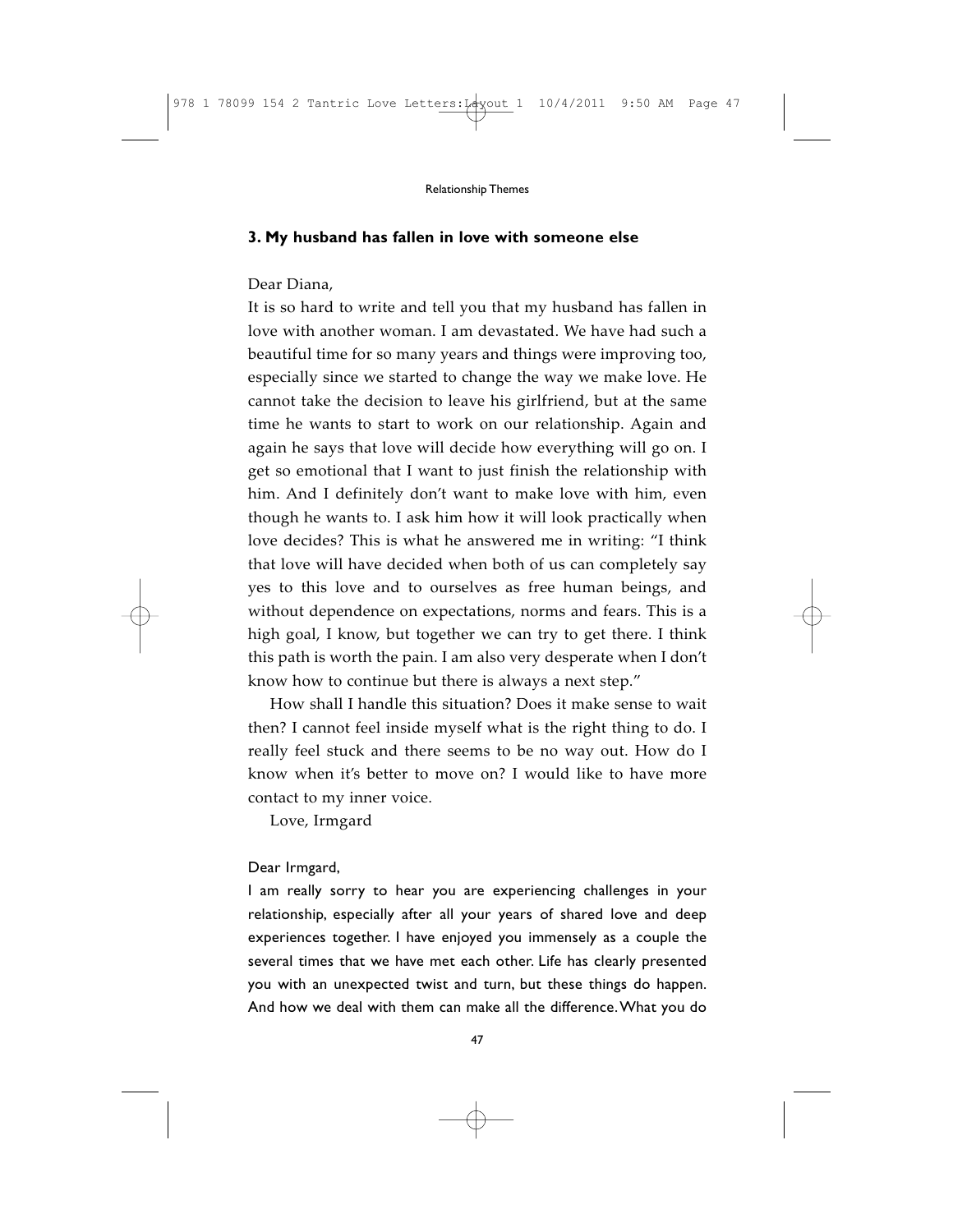know for sure is that great love connects you and your husband. And because of the fact you have been exploring and transforming sex together for several years now, you have formed a completely new basis and foundation for your relationship. So you need to recognize and trust what you have created together.

**If you do not 'know' what to do, then you don't do anything. Just wait and be with the situation. It is better not to make a decision, rather wait and let life unfold and then the next step will become clear.** You will not have to decide anything because you will *know* what to do. This will help to get in touch with your inner voice. So the way through is to 'accept' what is happening, painful and difficult though the reality may be. To accept that the beloved is having an affair is one of the most heart-wrenching realities to face as a lover. The sexual force at times is 'magnetic' and where there is a certain level of ease, awareness and presence, there can be attraction. What to do? If he is able to take the keys he practiced with you and be conscious with the other woman, then for him this can an empowering and learning experience. And it happens, more often than not, that the man will return home in great love and appreciation of you.

The truth is the process is seldom easy. But all the same we have to do our best to use the awareness and maintain a perspective on the situation *and stay open*. And definitely watch the mind which is a star at winding you up and creating a storm of emotion, perhaps convincing you to take revenge in some way, tell him leave the house, or to make him suffer in some way. Stay where you are and continue your life and projects as best you can, focusing on your body and inner world.

**The most important thing is to release all the feelings of grief and sadness that come up in you. And do so** *as* **they rise. Don't bury and avoid your feelings; you may even need to weep for some hours each day.** This will keep you feeling fresh, soft and open. By doing this, when you do actually meet him face to face, you are not charged with the tension of any unexpressed feelings (emotions) that can easily cause negativity and disconnection. You will be more present, more vulnerable, innocent, sweet, available, and real.

48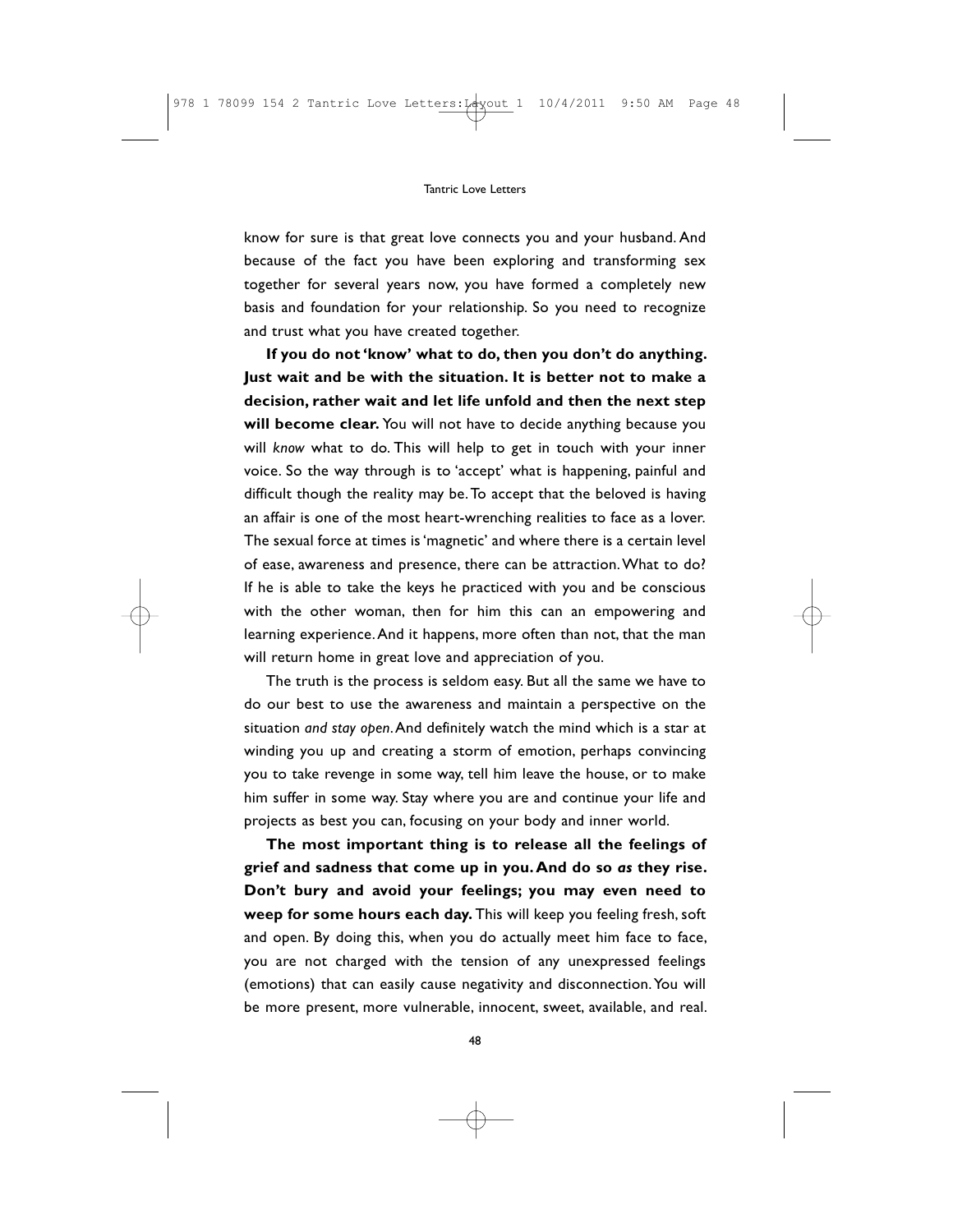Let him go in love, and tell him he can come home anytime he wishes. Be an open door and an open heart. You have to decide that you want love in your life instead of emotion. In this acceptance there lies a chance (but no guarantees) that he flows back to you in time, to the place where he feels truly at home. You will need to hold the space at your end as a woman, and not make decisions and give up on everything, your man, your marriage, right away. Give him a bit of space, let him do his thing, and wait. Any vulnerability that you are capable of bringing into the situation, lack of blame (acceptance), and allowing the feelings of insecurity, these qualities will serve to transform the space within you, around you and between you.

If you react and do not allow him home, or you do not want him to make love with you 'on principle' because he is making love with someone else, then you will get stuck in a certain 'emotional' frame. And this can affect the how the future unfolds. Emotion will prevent a fresh level of meeting in the present, because the past (emotion/unexpressed feelings), are being pulled into the present and disturbing the moment. The decision to handle the thing with awareness instead of going into emotional patterns or dramas can save your relationship. When we go again and again into unawareness and emotional reactions, there can be unfortunate consequences. When we move with awareness and love the outcome is likely to be more positive, growthful and uplifting.

**One thing I have always found helpful is the understanding that we cannot possess or own another person; ultimately the other is free to live their own life. Sometimes the pain we feel comes from jealousy and possessiveness, and not from love itself.** Love is tremendous insight, clarity, sensitivity, and awareness. If we truly love a person then we want the very best for them, unconditionally. If the experience is valuable for your partner then that is significant in terms of his life, and his growth. If you 'allow' your man to move with another woman, in my experience, he returns empowered. And therefore he will usually be in a greater position to love you. I also know it is not at all easy when confronted with the actual situation!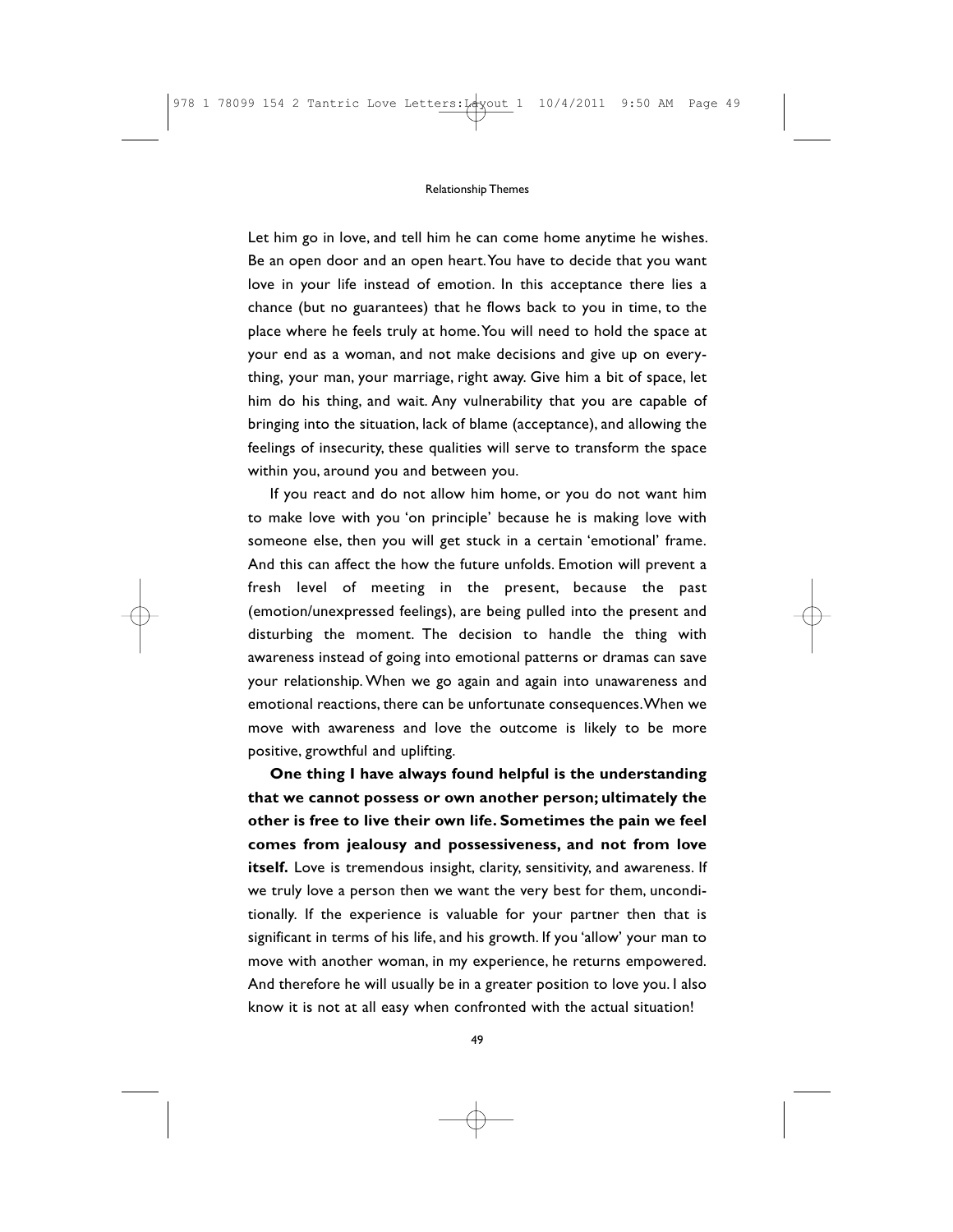My very first tantric lover was very open to women and it was not always possible for him to keep our prearranged dates (for making love) because sometimes other invitations from women came his way! I was naturally very disappointed and upset but I also saw very clearly that I had a choice each time he reappeared on my doorstep. The question I found myself asking in that moment was always: Did I want war (as in drama and where have you been?) or love (as in hello, and let us get together without further words). I can only say that choosing for love each time saved me, and helped me to stay on the tantric track. I was learning and discovering something so valuable when making love with him, I was basically more interested in going for that, than going for the emotional drama. This I had definitely experienced (many times!) when previous lovers had been 'unfaithful'. I do feel today that if I had stood in my own way then, at that early stage of my exploration, I would not have been able to gain the overview and understanding that I now have.

I wish I could say something to make your passage easier but I know, from my own experience, that it has always been growthful. The danger is to cut him out of your heart and become hardened toward him, because doing this also hardens you and disconnects you from your own essence - which is love. If you can stay with love right now, stay in contact with your heart and love for him, in spite of the situation, this will be the very best for your now, and for your future, because future emerges from the now. The negative influences of emotion and the ego can easily harm love if you are not aware of them. My thoughts and heart are with you both.

Love, Diana

#### Dear Diana,

Thank you very much for your words of support and comfort. I can definitely feel how getting caught up in my emotions closes my heart and blocks my love for him. And really when I am honest, I do love him and I want him in my life, I do not want to unconsciously push him away. So you are right, I will have to pay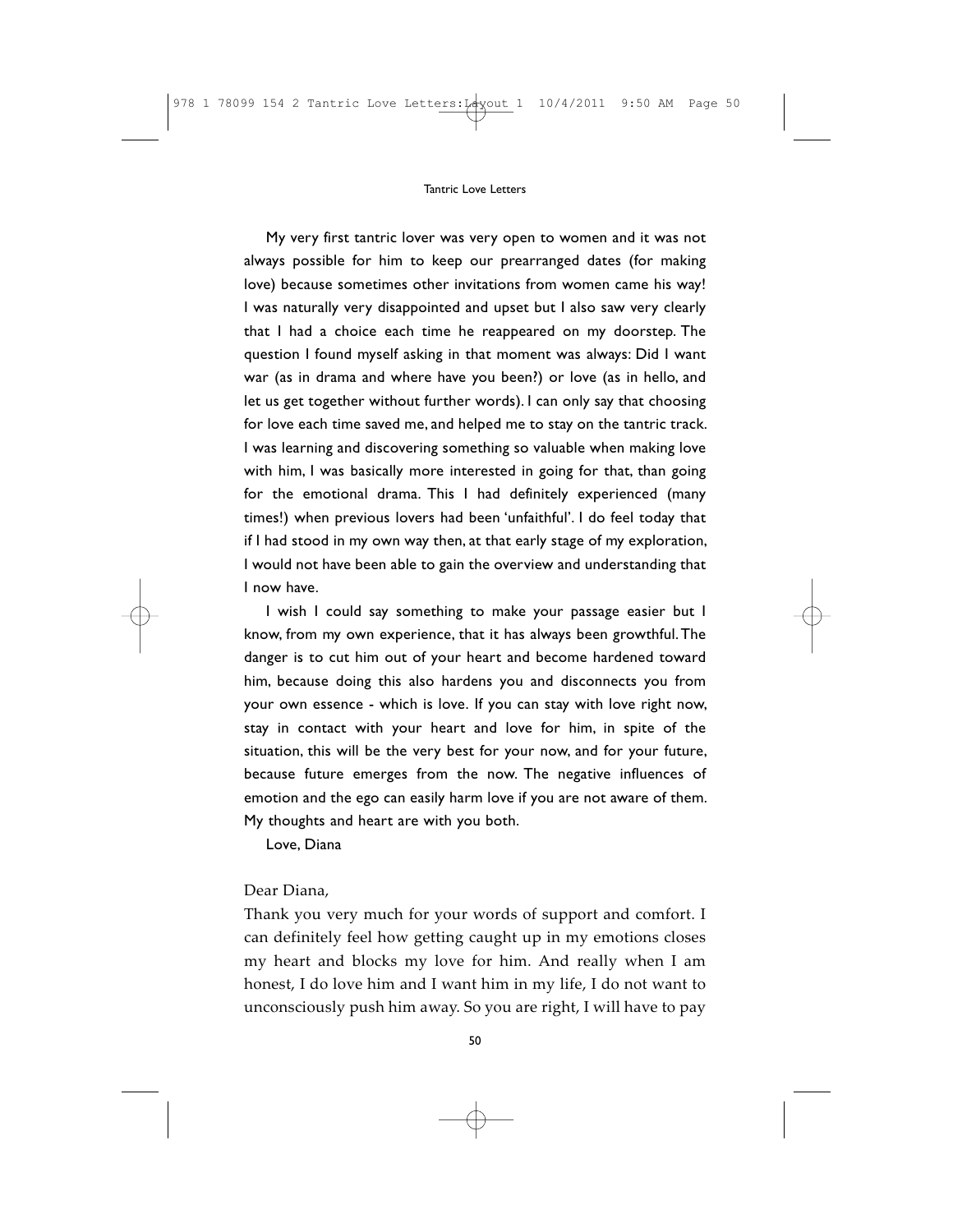attention to my feelings and not let them turn into emotions. I recognize that I have always had a deep fear of losing my man, and I guess this is the case with many women. So in that sense what I am dealing with is nothing new to me. It feels like, in some strange way, a form of healing for me. I see how I place my man in the centre of my life, instead of myself. I notice that in the moments when I stand in the centre, he moves toward me naturally and lovingly. I know that this process will make me more secure as a human being. And help me to develop the love for myself. I sometimes experience myself as only half a woman when my man is not around. Now is the time to feel myself whole, independently of man, whether he stays or goes. I sense that what I have learned in the years of making love in a more conscious way will stand me in good stead for any other love affair or relationship. I realize that what I have learned through being in a 'couple' actually has been a profound learning as an individual. I have new tools and understanding that I can carry forward with me day by day. Thank you for your help.

Love, Irmgard.

## **4. New love and a new chance**

#### Dear Diana,

Since our first meeting and attending two seminars, a couple of years have passed. Eventually my partner and I decided to go separate ways, and today we are best friends but the sexual curiosity was missing. **We still love each other very much and we managed to separate in a way that was positive, without any blaming or negativity or emotion, and I am sure this was because of our tantric understanding and experience.**

In the beginning of December I met someone new. For me he is a fascinating man. Next to him I feel quiet, in harmony, and simple. He has never heard anything about bodywork, therapy, or anything like this. At the moment, I need a suggestion, a tip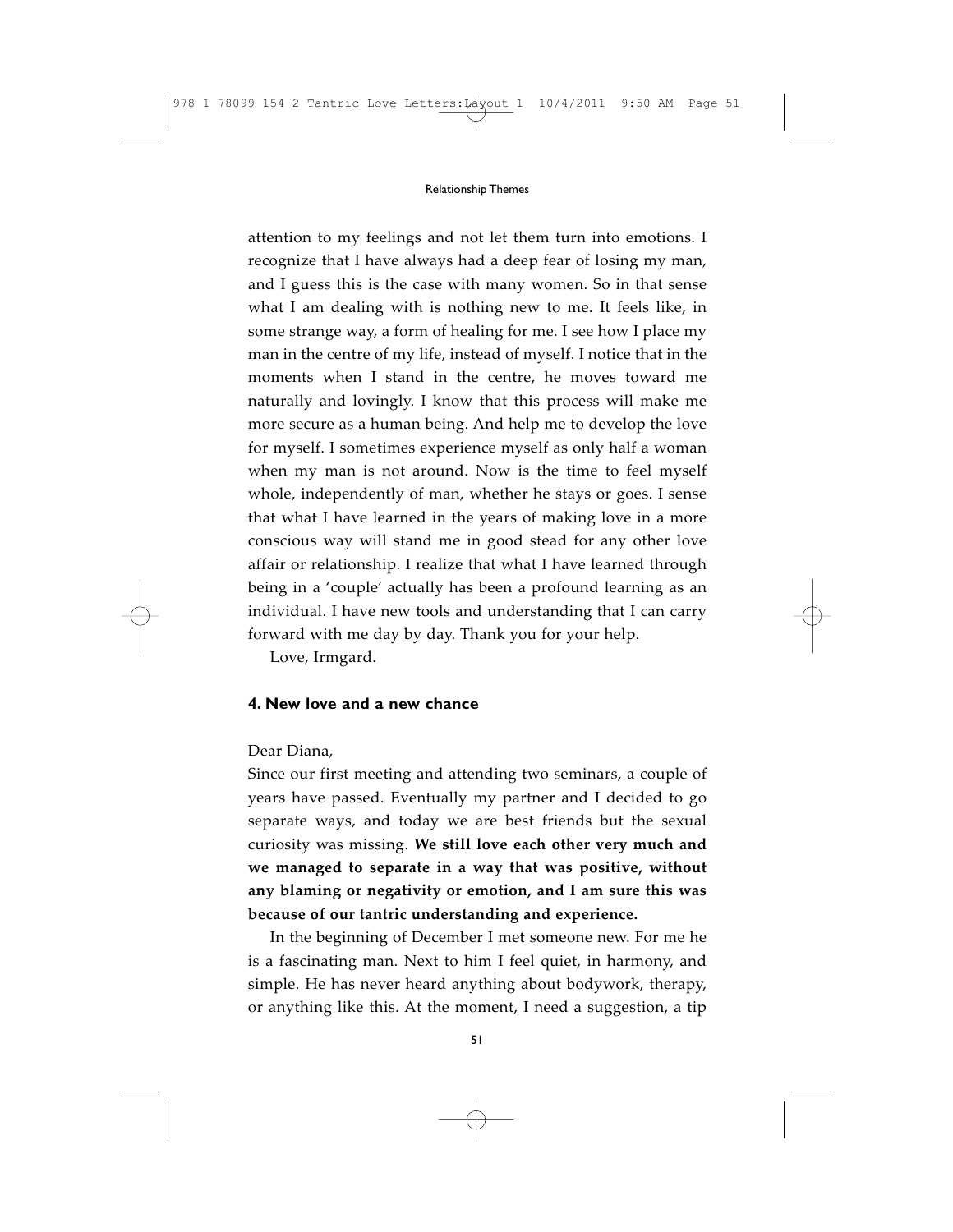on how to continue. It is difficult for me to speak to him, especially to show him how I want to live my sexuality, how I want to be touched. Because I also want him to feel good and that he can live his sexuality. So I try to live conventional sex, to mix it with what I learned through the seminars. But this is so difficult for me. I lose myself very quickly and forget what is good for me. Last weekend I created the perfect drama. The needy, disregarded, unfulfilled child was present and in retrospect I realized that I was totally emotional.

I want to live with him because the feeling is right. Only sometimes I get desperate and I have the impression that we are living in two worlds. He would like to come to the workshop because he wants to understand. Is there a possibility to make emergency space for us? Or do you have an idea how I could convey to him what I need in a better way? So far we spent three vacations together. Then I do not have a problem. I can stay relaxed. I know that we have enough time to also satisfy my needs. There is enough time to build closeness etc**. In everyday life he works in shifts, mostly in the night and on weekends. Then we do not manage to spend much time together. I do not have enough time to create the closeness I need.** He works in a very boring sitting job, and he needs a lot of action afterward, which means he wants to be active, and go out – instead of arriving – which is what I long for. Besides this I have the feeling that we are speaking two languages: what he says does not correspond to what I feel. And when we talk about sex it gets especially difficult for me. As I write to you now, I realize that I need to stay even closer to my truth.

Do you have a suggestion how I can manage it with a 'normal' man? He has problems with erection. He will turn 40 this year and he does not want to speak about it. My feeling is that there are two men: one in the head and one in the body – the body one he does not like very much. The problem is that I like this bodyman. If I try to speak to him he goes into his head. **He hates**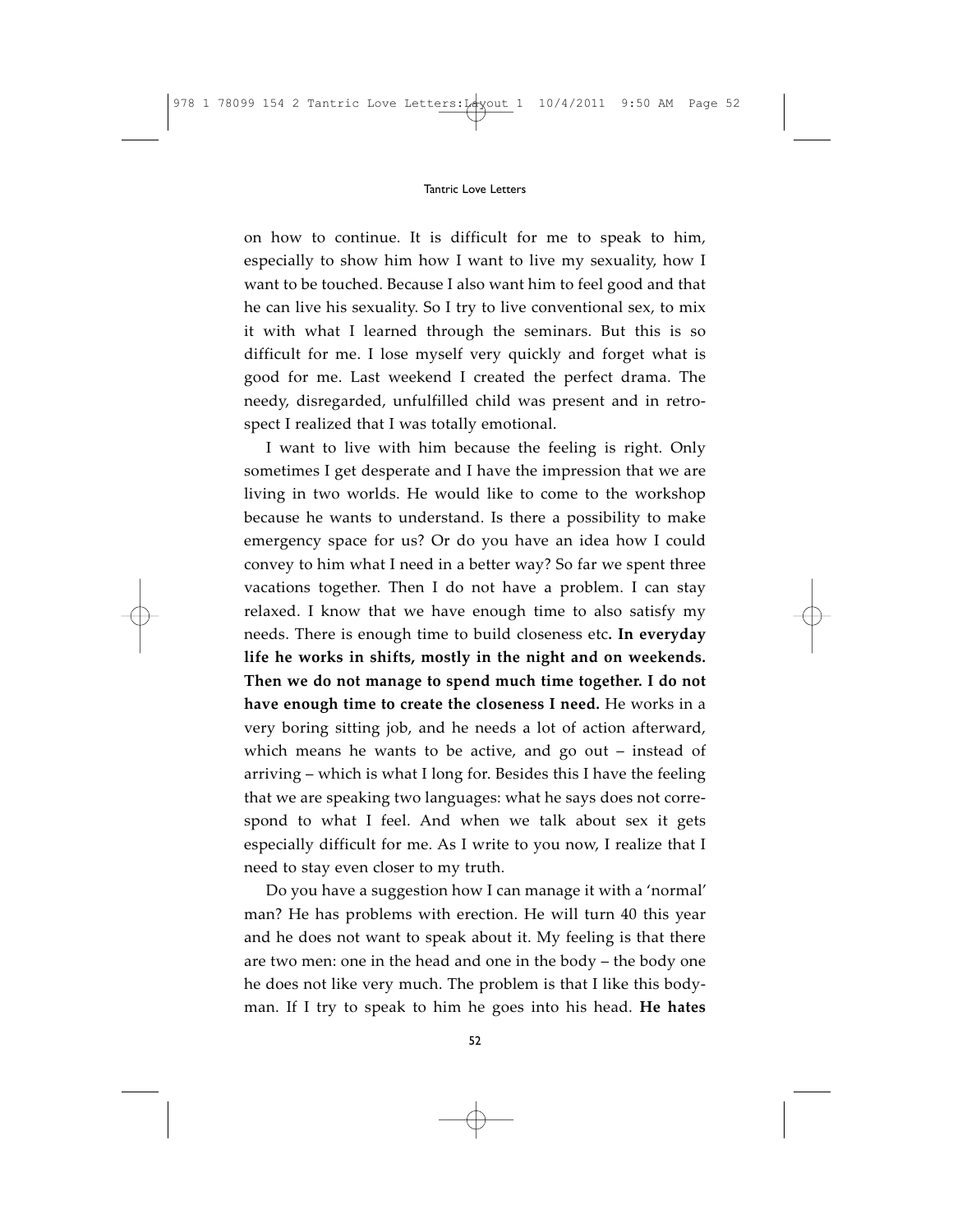**woman who speak in bed while having sex. It disturbs him. While I write it down I start to feel more loving toward him – it sounds crazy.** I would be grateful if you have an idea how we could pass the time until we can participate in one of your workshops.

Love, Carolina

#### Dear Carolina,

I am so happy to hear that you have found a new man and a fresh opportunity to grow in love. And yes, it can be a challenge when you have some tantric experience and input, but your new partner does not. And to change the way of making love is not something you can force on a person; you have to wait until the interest or curiosity arises from their side. It is quite usual for men not to have any impulses to change the way they make love, because what they have experienced so far is all they know. And mostly men are happy with that. What a man really needs is a little taste, a flavor, or a glimpse of something different, in order to awaken his longing or curiosity.

The very good news is that through your attending our workshops, together with the experiences with your previous partner, you now have the awareness and insight on how to hold the present, and thereby create a tantric atmosphere around you and within you. Do not wait for the other person to do the same as you, or be the same as you. Instead, just do it by creating a spacious environment, relaxing into your being, alive in your senses, through awareness and presence. And in my experience, man will very naturally respond to this level of invitation and welcome. He too becomes simple and present. And this can take place without saying anything in words. As a woman, creating this atmosphere is especially easy because it is woman who is the receptive force, the container, the milieu, the space. Relaxing into your femininity, being here and now and not going for excitement and orgasm, will give you more authority and influence during sex because of the innate 'holding' power of the receptive force.

What is said during the retreats, and in the books, is that tantra is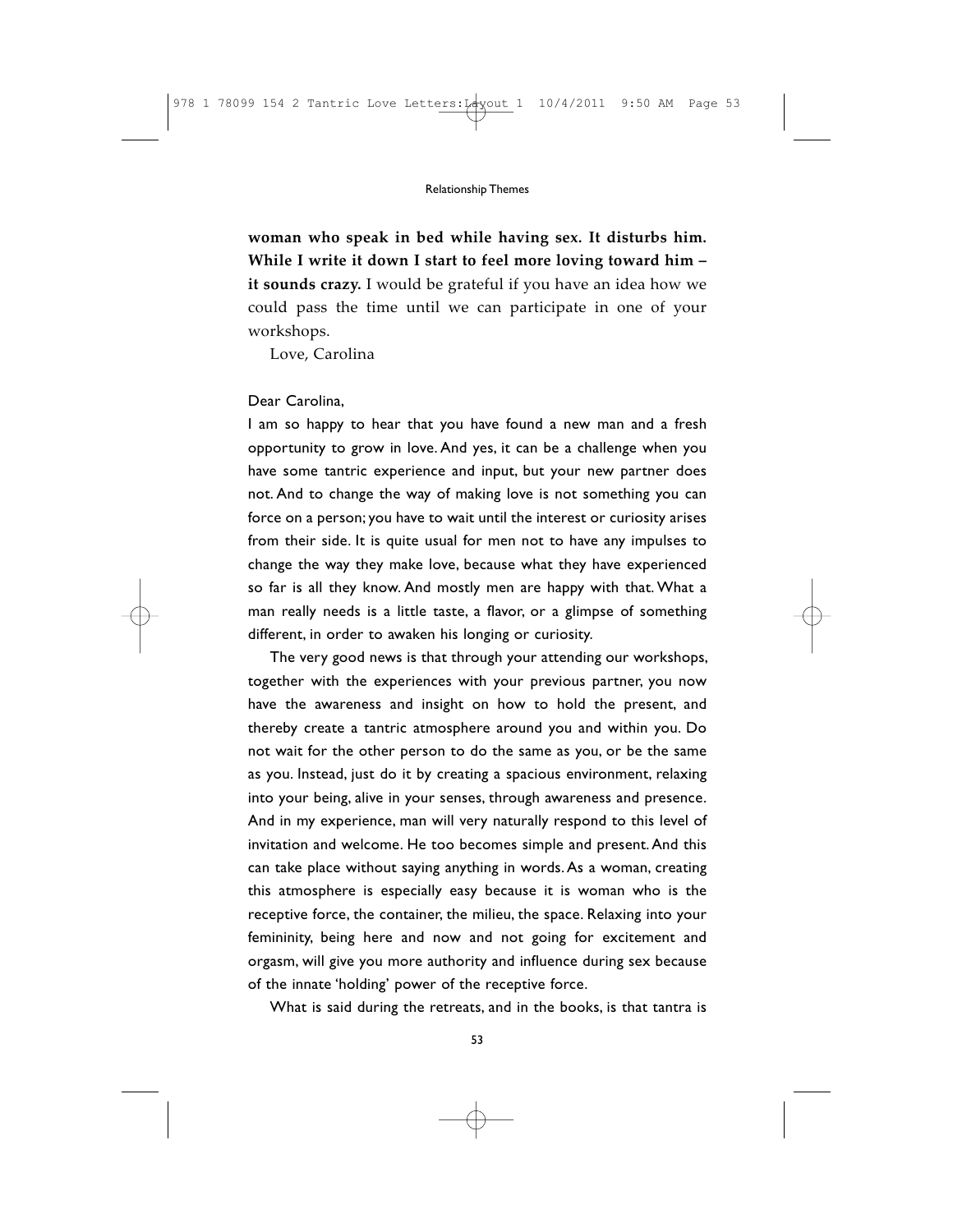an individual journey not only a couple journey. **If you want more relaxation and awareness, then** *you* **start to be that. And through some special alchemy your partner will begin to follow you, because when woman truly receives, really only then can male energy begin to flow!** So in your situation and with your background there is a great deal of creativity possible, areas you can grow and expand into.

I suggest that when you make love you begin to melt into your breasts, be relaxed and do not build up excitement, stay present, eyes open, breathing deep and slow. If your man wants to build up excitement, you relax instead of participating. If he wants to have an orgasm, you relax and don't try and have one too. The more you can communicate or convey a new language through your body and using your awareness, the better. Use talking and explaining as little as possible - especially since he is sensitive to talking.

I am unable to arrange a place in the workshop in the next period of time, as they are fully booked. Perhaps you can read the books aloud to each other, so that you begin to have a common understanding and approach. The workshop is useful in terms of getting a quick download of information, but the real 'work' starts when you get home – making love regularly. So in this sense you are not at a disadvantage. Remember your strength lies in 'being in the awareness' and this draws the other person into the present. So you definitely have a situation of new love, new chance. In your hands you hold the possibility of a great adventure, one of exploring your feminine power that will make you more woman, love and light. On a daily basis meditate on your breasts for twenty minutes or so. Best wishes and blessings to you and your partner.

Love, Diana

#### Dear Diana,

Thank you for your words. I know that I should be more relaxed. This is something I want to learn. I notice that I always feel more concerned about what happens to the person next to me, and so easily I lose inner contact to myself. And also I need the courage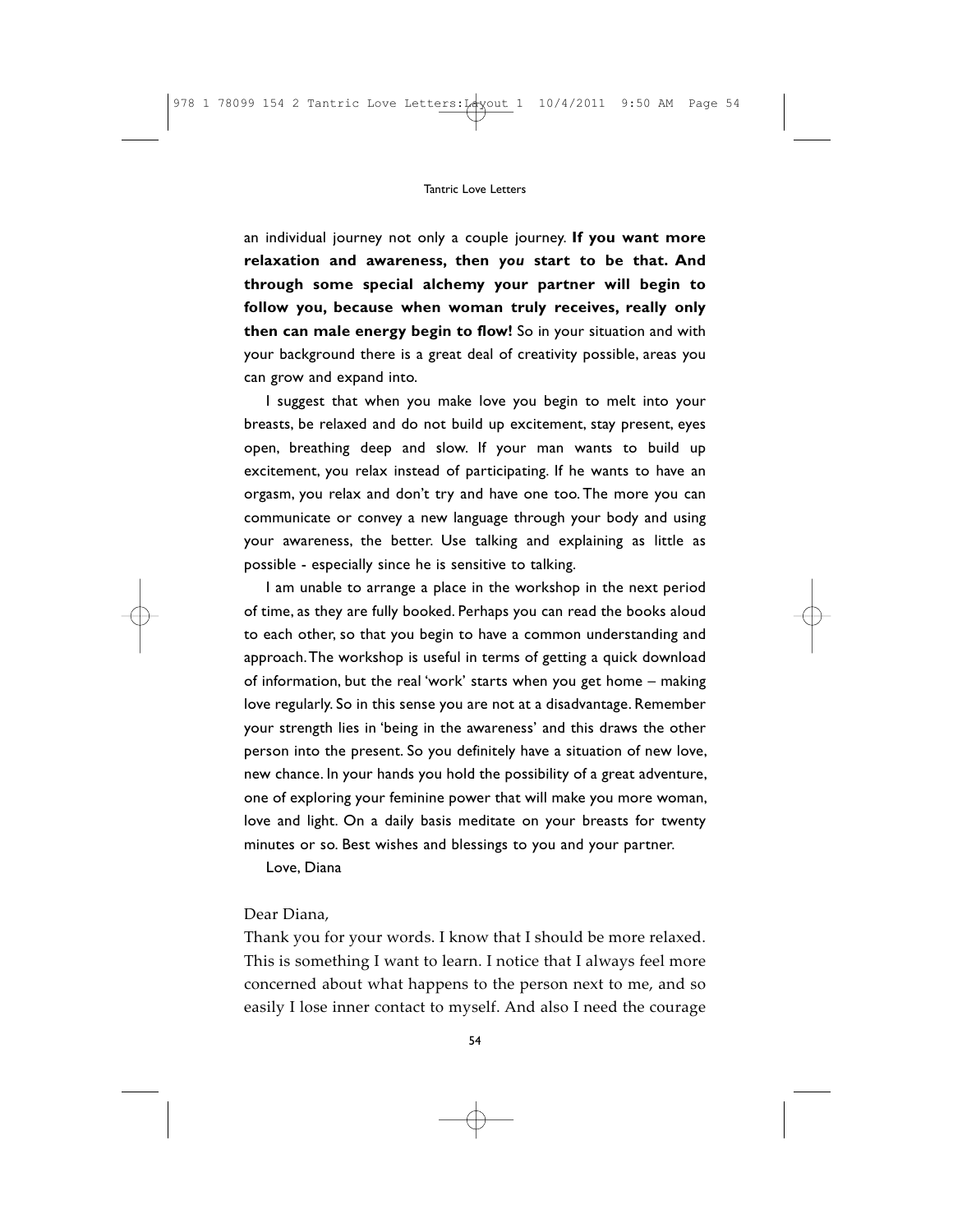to show who I am. I try to hide myself so as to avoid the possibility of being rejected or hurt. The part you write about the man is also helpful to me. Allowing myself to be myself, and to be with myself, and especially when together with my partner is a challenge for me. **My problem is that if I think that there is only this moment, then I want this moment to be perfect. There is a picture in my mind how this perfect moment should look. And this somehow blocks me.** I realize that I need to change and allow myself to try things out and experiment, and that there will be a next time and a next time for me to accumulate experience and learn. So it does require me to trust in life and in love, which is not so easy for me. To trust that there will be enough time, that the moment itself is perfect like it is, and that I don't have to act anything out to make it perfect, and that my partner is okay like he is. To be like this is much easier if I am not emotional. To recognize that I am emotional is very difficult. Because if I am emotional it means that I don't want to change, so there are big things to learn. Thank you for your answer. It's a good motivation and I feel I am on the right way.

Love, Caroline

## **5. I want to explore sex more than my husband**

## Dear Diana,

I am stuck in a hole and don't know how to go on. When we make love it is only for half an hour at most and afterward I am frustrated and I feel used. I believe that only I am working on myself and my husband is going back to old patterns. He does not do anything to reduce his level of emotions because he is convinced that he does not have any. He only wants to make love in a hard way. As soon as his penis is not erect anymore then making love is over for him and he dreams away. He does not like it when he is soft inside me; he only wants to be inside me if he has an erection. He says that I have to contract the muscles of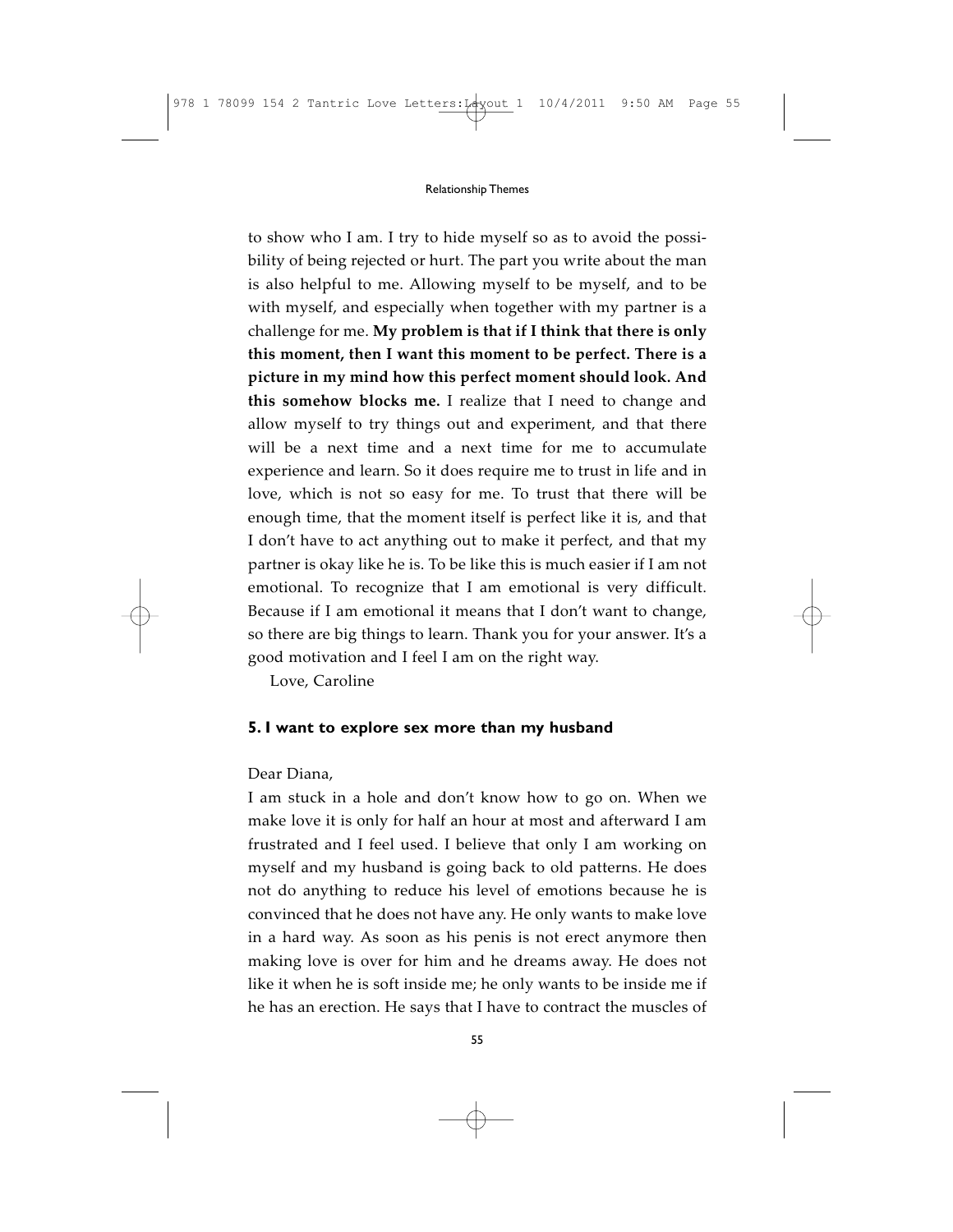my vagina because if not he does not feel anything and he cannot enjoy it. I also cannot be present in my body during making love.

**The moment I try to talk about these things with my husband he feels attacked and withdraws.** Meaning he gets emotional but he never wants to admit it. He does not work anymore, he retired last year, and we definitely have the time to do exercises or dance or meditation but he claims not to need it. I have the feeling everything depends on me and I cannot handle it alone. Sometimes during making love I have the feeling that he is demanding. I cannot talk about it with him because he feels hurt immediately. In spite of the fact that he says he is not emotional and does not need to exercise or move. I, however, think that if he learned to reduce his emotions or at least to recognize them we could take a step further.

I feel helpless and I do not know how to change the situation. Instead of enjoying retirement we are wearing ourselves out. What do you think about the situation and is there any special meditation that you could recommend to me?

Love, Patricia

#### Dear Patricia,

Sorry to hear about your difficulties. Yes it can be that one partner is committed to growth and transformation and the other partner is not really so interested. **Finally, I feel, the best thing you can do is to realize that you cannot change the other person. To do so is impossible. Interest in transformation cannot be forced on someone.** The way forward is to change yourself in subtle ways, to see what you can do within the limitations to make the situation more acceptable. For instance, one possibility is to let go of all the expectations and wishes that you have, especially around making love. Certainly to do this will be a disappointment for you, but in the circumstances you have to come back to yourself. Your focus is somehow more on your partner, what he is not doing. And as you observe, you yourself find it difficult to be present.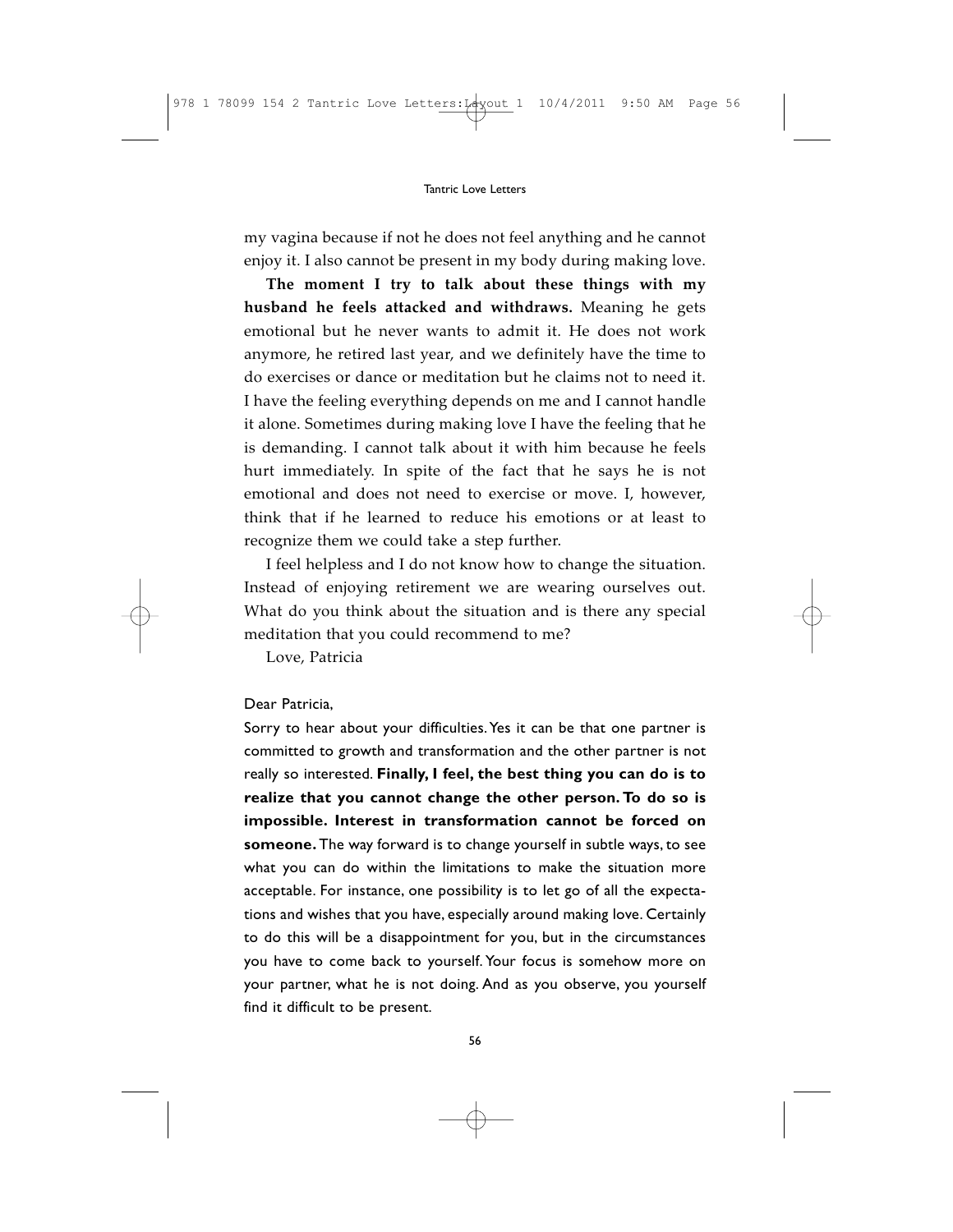**I often will say that tantra is first and foremost a commitment by an individual; it is not really a couple commitment. The individual comes first, and the couple comes second.** So when/if you realize that you are alone in some way, then there are many ways of exploring yourself on your own: do breast meditation twenty minutes every day (the MaLua guided meditation CD recently published), daily exercises, relaxing the vagina and pelvic floor again and again during the day, attempting to be aware of your body in all your daily activities, your breathing, etc. If you enjoy some particular exercises, then do them, if you enjoy dancing, then dance! Don't wait for him. If there were one special meditation to suggest, then that would be to meditate on the breasts. But at the same time you can make everything you do a meditation by doing it with awareness. This is the tantra way, the tantra life.

It is good to be aware of your emotional state. And remember that it is often easier to see the other person's emotions than your own. **For sure now is not really the first time you have felt frustrated, disappointed or used in sex; it is bound to have happened before, so the way you feel now also relates to your past experiences too.** This view may help you to have more distance to the situation. If you find yourself complaining or blaming the other person for your unhappiness, then it is usually a sign of emotion. When this is the case, then do something active to release any backlog of emotion and unexpressed feelings. So you need to continually monitor yourself, and come back to yourself, finding access to your inner happiness. And you do have much happiness inside you already – you are a wonderful, sincere, and intelligent woman!

As long as you push your husband, he is going to (consciously or unconsciously) push back and resist in different ways. This implies that when you do come back to yourself, your partner then has the 'space' to make a move toward you. But you must not expect it from him. An important thing to be aware of is that pulling back and coming home to yourself *does not mean cutting off* (being emotional) from your partner. It means accepting him like he is, loving him as he is, and being

57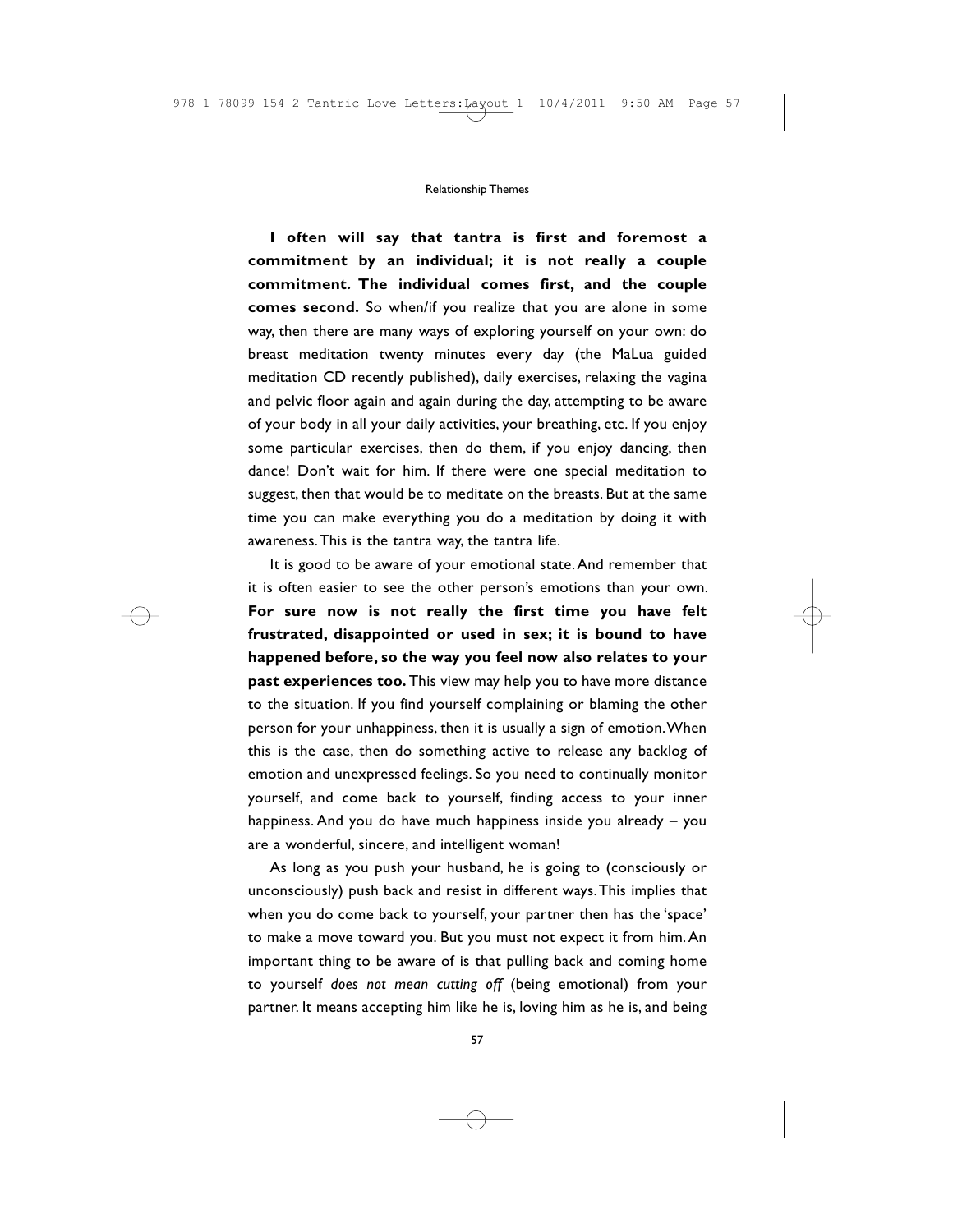happy that you have a way to be involved with yourself. When you start to love yourself this love radiates outward and becomes a great invitation. I hope these few words offer you some support.

Love, Diana

## Dear Diana,

Thank you for your words, they helped me to feel more relaxation and trust in myself. I have been a bit emotional it is true, so I have been working on that level the last few weeks. And I feel much better. I have also been focusing on myself and on my own body, and that has been very beneficial. I feel much more content and self-contained. Not demanding love, but giving love. **The miracle is that after this shift back to myself, my partner suggested we make love, and we have been doing so quite often since then. I guess when I took the pressure off then, like you said, he would open up.** I can't tell you how beautiful my man looks the more he makes love in a relaxed way. All the folds and creases in his face have smoothed out, and he looks much younger and he shines. So much to discover, even as pensioners, and we feel fortunate to have a new vision about sex and love.

Love, Patricia

## **6. My girlfriend moved out and will not talk to me**

## Dear Diana,

I was so confident that we found a solid basis for ourselves and our future, however, my girlfriend started complaining about things that have existed already for a long time, e.g. that my son in his twenties is still living with us, and that my smaller children are leaving a mess everywhere when they return home to their mother. The mess was never that big, but finally my girlfriend was dissatisfied with everything and everybody. All my attempts to open her up and to find out what's wrong failed. She moved out of our apartment while I was away on a business and when I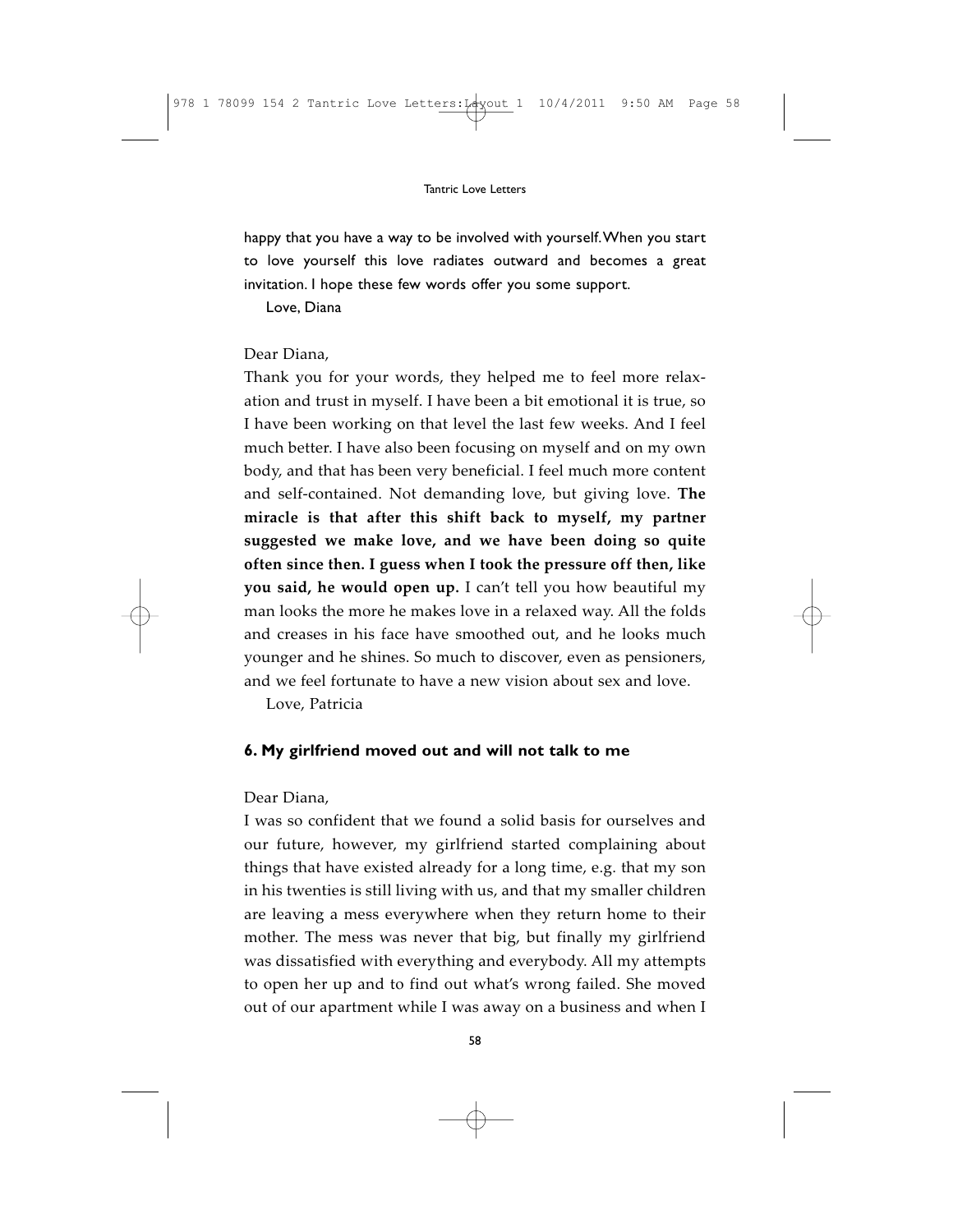came back I found our rooms empty. **I have tried to get in touch with her many times but failed. She does not answer the phone and if I send email she answers that it does not make sense to talk because we never understood each other in the first place, and it will be the same if we talk again.**

I am totally confused and have no idea about what happened, and I would like to know what would be the best way to act in this situation. Of course I feel that it makes no sense to urge her, she will need some time to organize and to find herself. On the other side it is so hard for me only to work on an energetic level. I send her lovely thoughts every day with the invitation to her to open again, and to build up a basis for an open and respectful communication. But I also tend to call her and to urge her, well knowing that this can be counterproductive.

I would appreciate if you have any advice for me. What to do? How to do it? I am especially concerned about having the patience to wait until my girlfriend is willing to talk to me. My instinct tells me it will be a few months; however, this will be a long period of time to wait.

Love, Rudolph

## Dear Rudolph,

I am sad to hear of disturbances in your love field. It is very hard when a partner moves out without communication, and is basically in a closed-down emotional state. Emotion makes it a delicate situation, in that it is usually better to give the person space to deal with and digest their reality, rather than to keep pushing to make contact. It is a hard one and you will need to be patient. You can only hope that the emotional phase soon passes, or your partner has insight into her emotional state, and she comes back to you with an open heart. **Sometimes there can be such an emotional accumulation from the past that a person finds it hard/impossible to track back to love in the present. Remember that other men lie in her past too, as sources of dissatisfaction or frustration, so**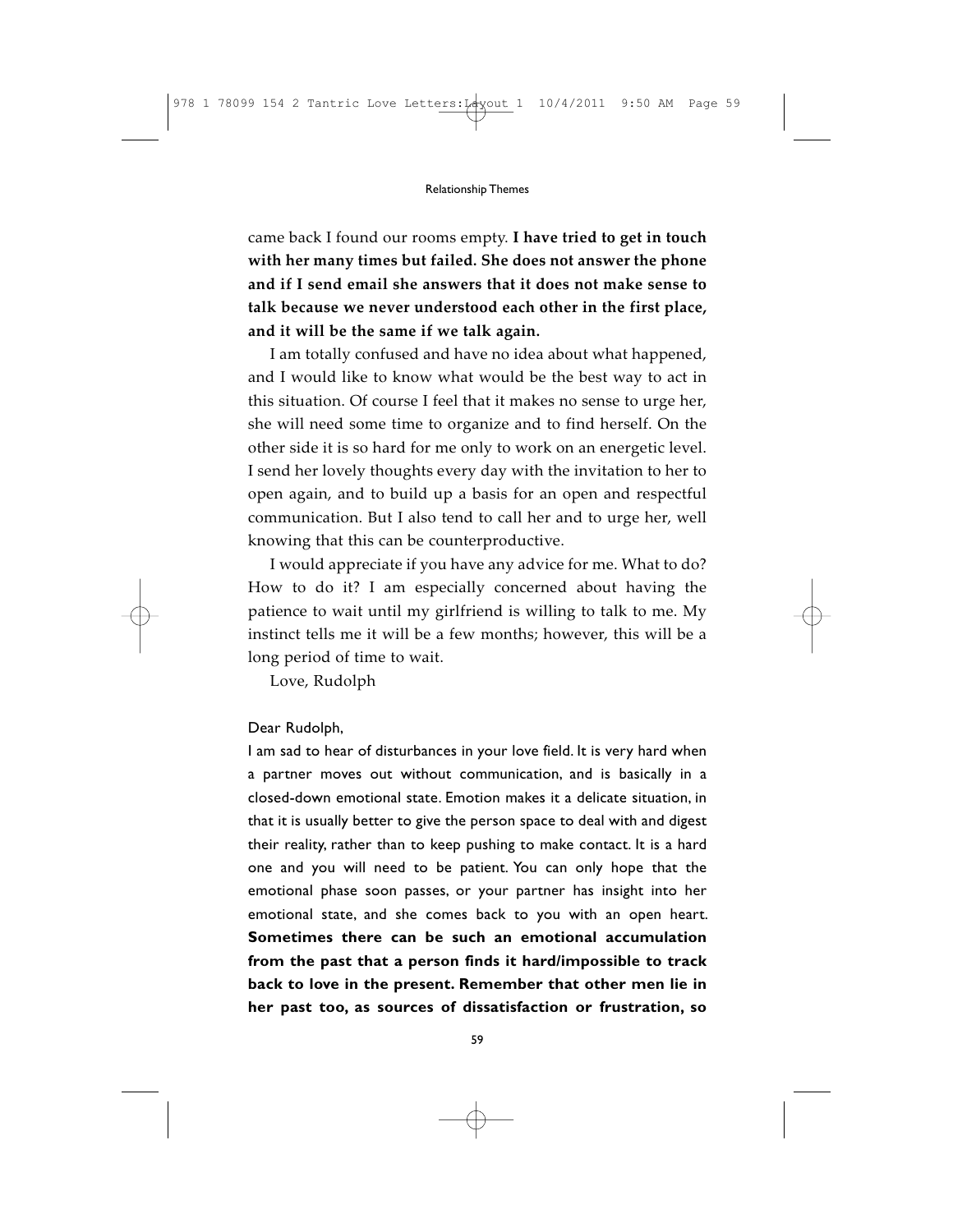#### **what she is experiencing is not** *only* **to do with you.**

In the meantime, I suggest that you be loving and gentle with yourself, finding ways to nourish yourself, and be in love with yourself. When you do decide to make contact with her, then be sure that you are not emotional in any way when you communicate or share. By that I mean that you are not complaining or blaming her about the situation, which can even come through in the tone of voice that you use. If you wish to invite her back into her life you will have to feel the invitation deep in your being and in your heart, as I am sure you do. And you will need to talk about yourself, and communicate your love and your longing, and then she is more likely to respond from the heart.

**If emotion is floating about in you, and she hears it indirectly or directly, then easily the invitation is not experienced/heard as an invitation. So if you should feel some unresolved issues on the emotional level, some feelings that you need to feel and release, then it is probably a good idea to deal with these before you take up any contact.** I can feel your sincerity and your deep love for your woman. I wish you the best and hope all evolves according to the wishes of your heart.

Love, Diana

#### Dear Diana,

I am deeply grateful for your taking the time and answering my message. In the meantime, I decided to give my partner the space she needs, although it is very hard for me not to call her and not to visit her in her office. I will work on an energetic level and send her love and peace and say that I will welcome her back if she decides to talk about returning to me. Even if we live apart, I can imagine continuing our relationship. She is the woman I have had the best life with and everything was really great.

By now I know about my contribution to her moving out. The last few weeks she complained that I do not value her, and after asking what her needs are regarding feeling valued she could not give me a clear answer. I assume there is something beyond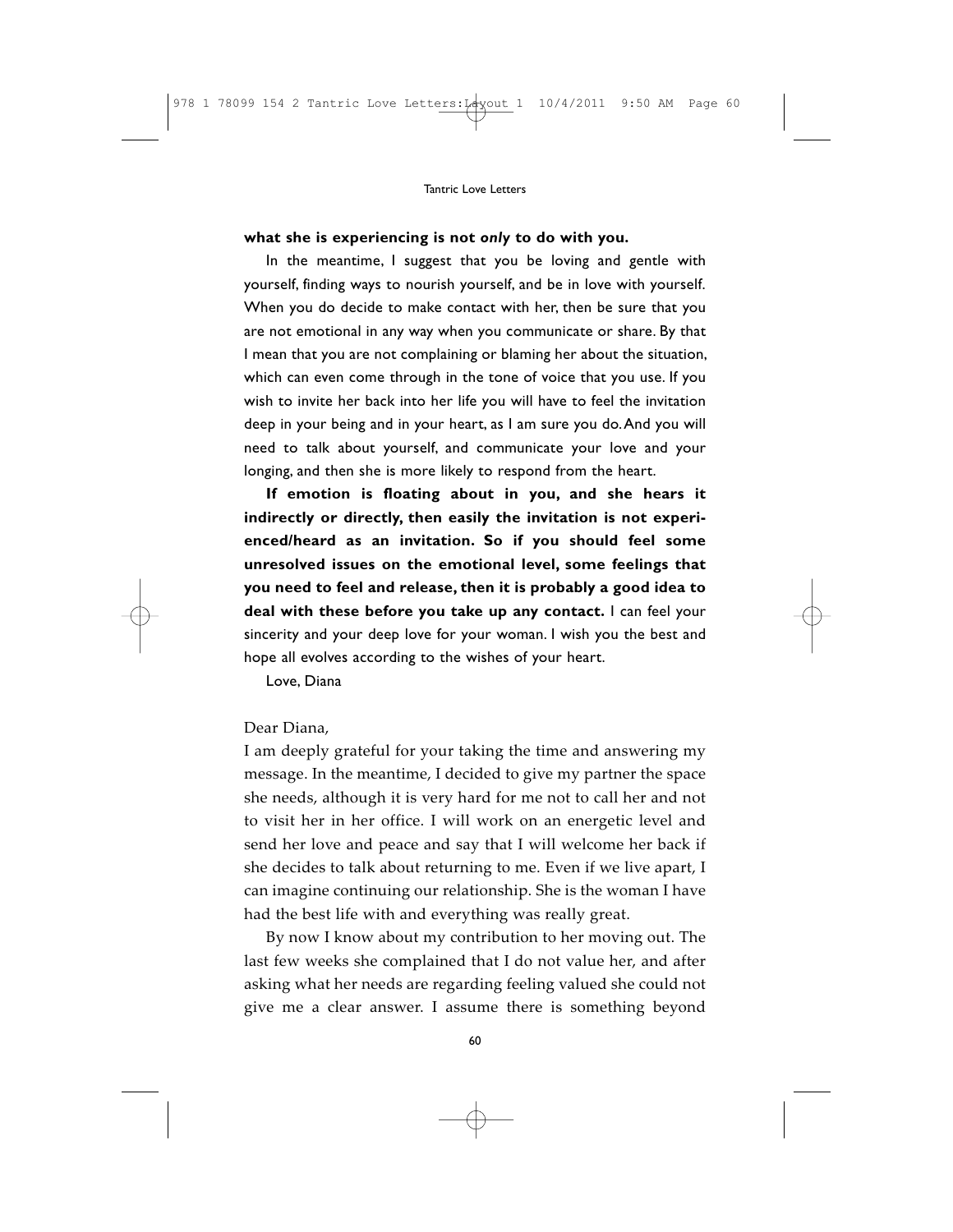anything she or I are aware of at the moment. I feel very sad about not being able to talk to her about her decision, and not to be able to say farewell to her in a respectful and peaceful way. In the meantime I started working on some childhood traumas that appeared during a meditation. I have lots of friends who are supporting me and I do not feel alone but enjoy my apartment, and it has a completely different clear energy now.

Love, Rudolph

#### Dear Rudolph,

Thank you for writing again and it is good to hear that you have support through your web of connections. It is a beneficial sign that childhood issues are clearing themselves, creating more space for love and light to flower within you. I feel the most significant and transforming aspect of your process the last months is that you have *stayed open*, and not gone into emotional reaction and distance.

You can be sure that your partner's feeling of not being valued is something that goes way back into her past, and probably it started in her childhood and with her parents or father. And she has probably had similar feelings of being undervalued in previous relationships too. So in this sense her emotional withdrawal is not only personal to you.

Yes, perhaps there were moments in which you did not value her, but the wound is much deeper than this. If there was no wound lying in the past she would have dealt with the situation differently, and her heart would have been easier to reach. Your capacity to stay present to what is, stay open in the heart in spite of rejection again and again, will definitely strengthen your male authority and male essence.

Love, Diana

#### Dear Diana,

It has been very difficult confronting the last six months, and until today my girlfriend has not been willing to talk to me**. However, a while ago I met a mature and self-aware woman and making love with her is like a dream. And I am able to**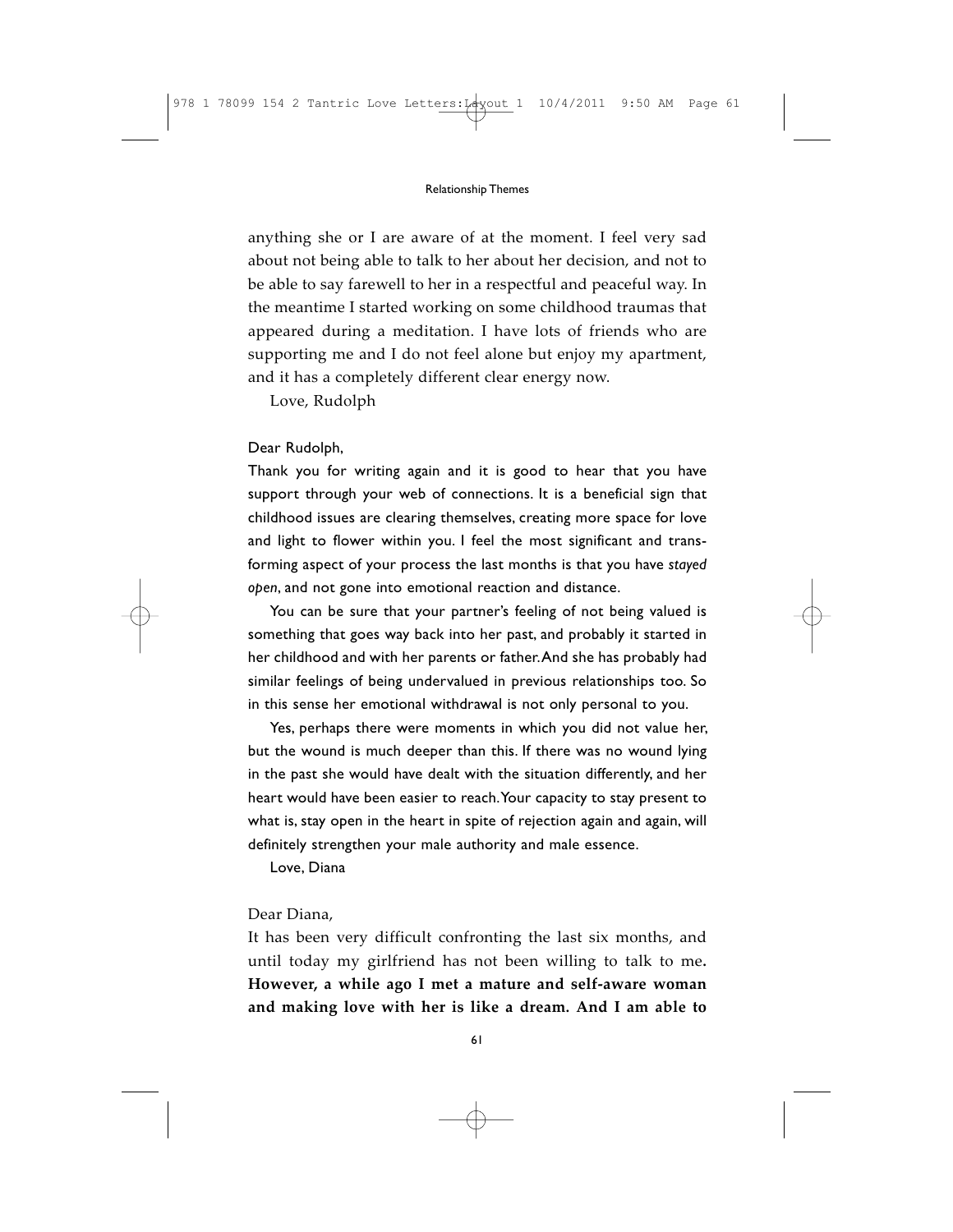**make love with her in the tantric way so easily; we just fall into this space of the present.** I also see and feel how all women are the same in their essence, the same sweetness, and the same shine of love in their eyes. We live in different countries so we arrange to stay together for several days and then we have to leave each other again for a several days or weeks. This is very thrilling because the longing for each other is growing steadily! Thank you for all your support to get clear with my situation.

Love, Rudolph

## **7. We both want something better than we have**

## Dear Diana,

I'm currently reading your book *Tantric Orgasm for Women* and find it utterly fascinating. My husband and I have been together for twenty years this month and the last few in particular have been extremely difficult. I'm in a lot of pain, Diana, and **sometimes I find it difficult to pick up your book because I know that what I'm reading rings so true in my heart.** I know that both my husband and I want something better than we have. Making time for us is the difficult thing. My husband is a beautiful person and to the outside world we have a great marriage. What they don't see is the distraught person I am on the inside. I found a poem I wrote about fifteen years ago while throwing out old bits and pieces and the pain in that poem is the same pain as what I feel now, but now I know what it is I want and need, whereas back then I couldn't pinpoint it. Am I the teacher or do we learn together? At what point does one say enough is enough and I have to follow my own path? I feel like a very neglected female and I know this must change. I sincerely want this journey to be with my husband, I want to heal and energize him but there are times that I feel such immense pain in my heart just by being physically next to him. We have kissed passionately a few times recently and it was just so beautiful and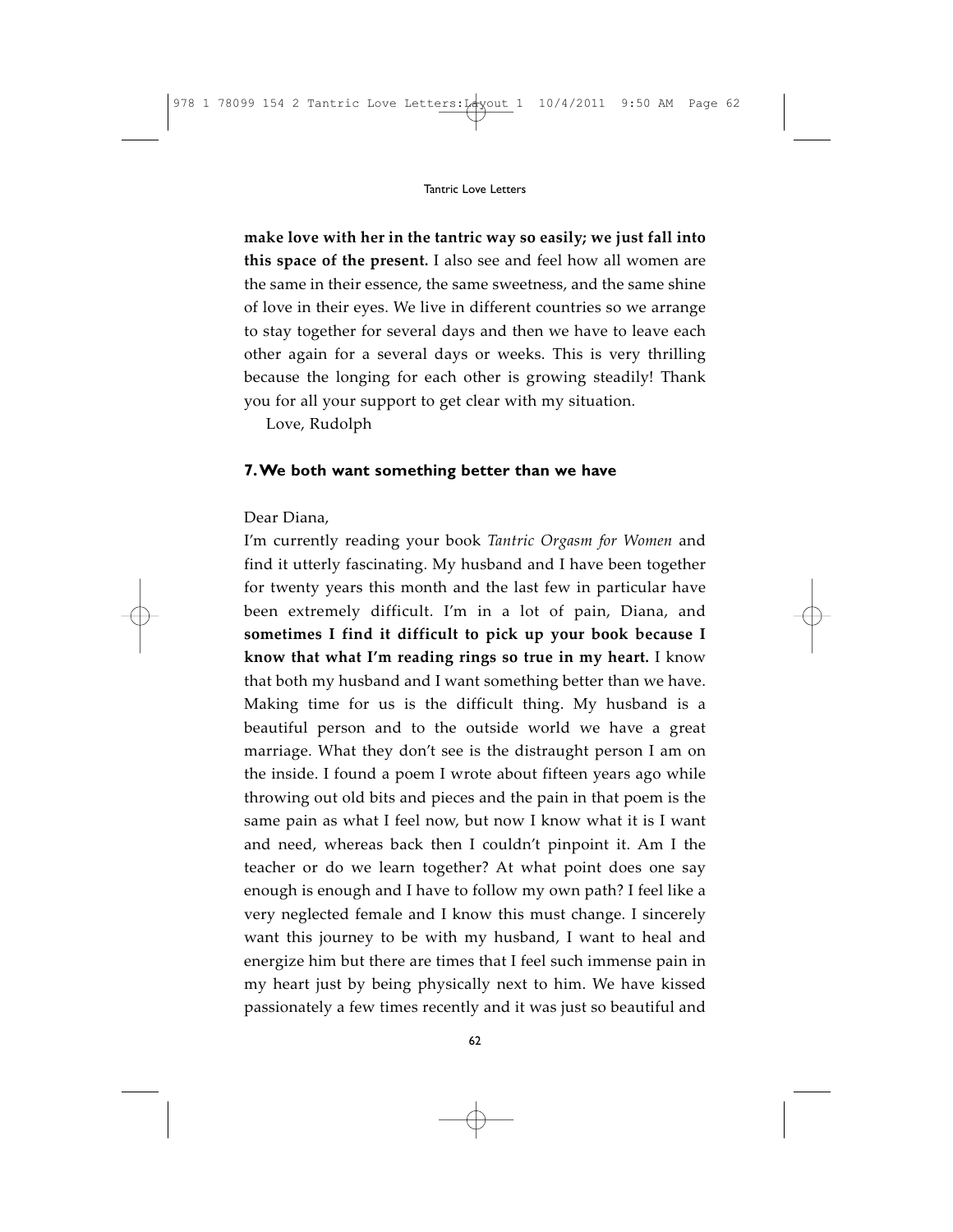I do feel energy between us. I thank you for the work you do and for the insight.

Love, Rachel

#### Dear Rachel,

I am happy to hear that my book has been of value**. I was very touched by your words expressing your pain as a neglected woman – and I am sure they would speak directly to the hearts and beings of so many women. I feel it's important to say at the outset that the pain often experienced by women at the hands of man is usually not truly the 'fault' of man. In my view, the unhappy situation is the result of a collective absence of information and understanding.** As individuals we do not 'know' our bodies and their potential, let alone that of the opposite sex. Only a new perspective on sex can heal any rift that exists between us. Man and woman are self-contained units, and they are also designed to fit together as a single unit. However, it is difficult to sustain unity without a 'new' vision of sex.

I can definitely say that yes, for sure your husband is your man, and your partner for exploring love. Having worked with couples for almost 20 years now, I can say this with confidence. Many couples come to our workshops on the verge of separation, they hardly ever make love, and there is a great 'distance' between their hearts. But as soon as they begin to experiment with a new sexual approach, the connection is quickly re-established again. Many couples say that they experience the week as a 'second honeymoon'. It is so simple really, and what is required is a shift in perspective about sex. Plus you need a willingness to explore and experiment with sex. For men this can be more challenging as often men are quite identified with the conventional mode of sex and ejaculation; however, the rewards of changing these patterns are enormous and inestimable. If you can feel the spark in a kiss, then for sure that spark will be possible in all situations.

And yes, at times you can guide him by telling him how you feel, and share from the heart what feels right for your body. When you feel old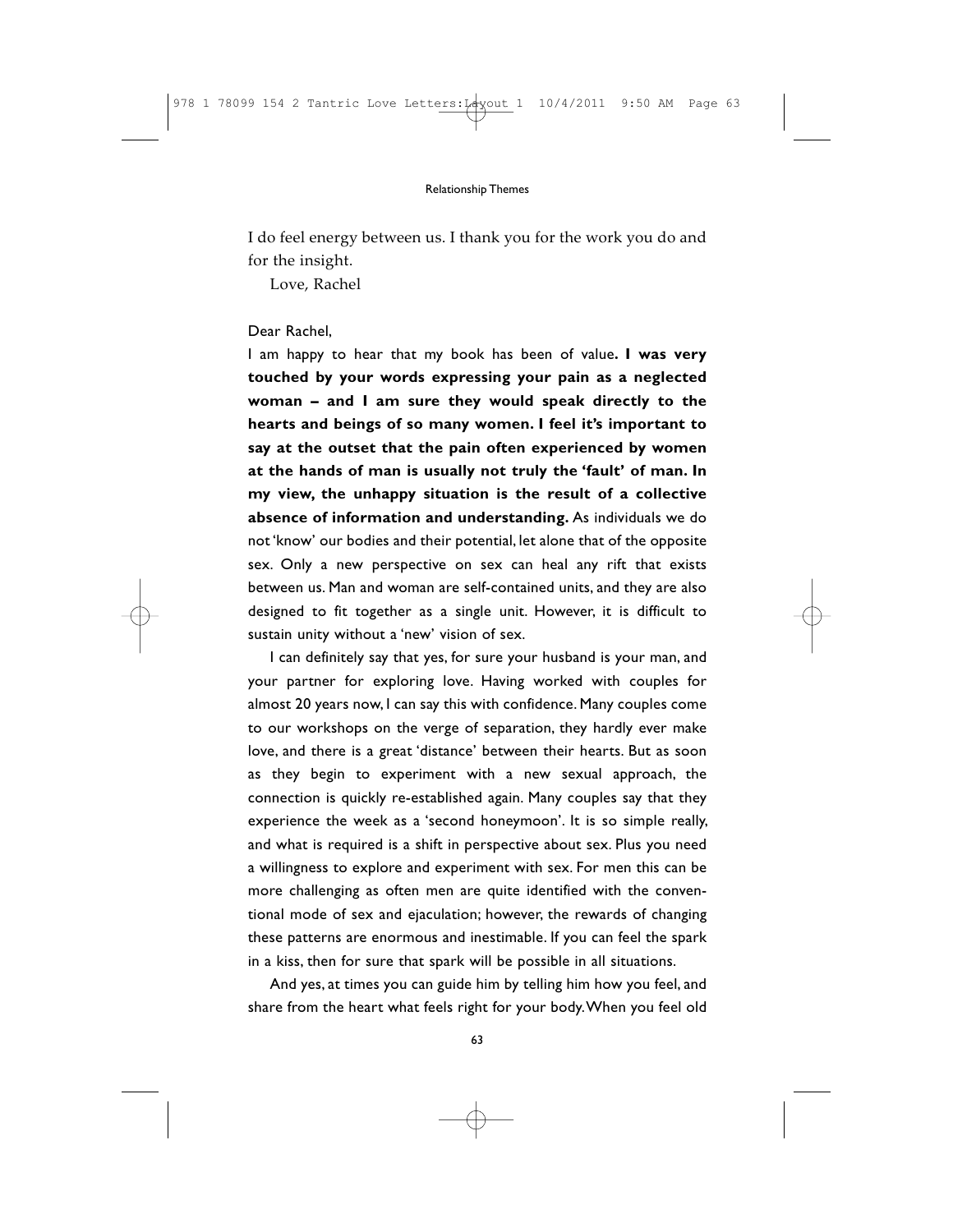pains rising in you, give them way, allow them to move out of you, do not repress them and do not try to understand them. Just let the tears flow and co-operate with your body. This is part of a deep cellular cleansing and purifying of your system. I also suggest that you meditate on your breasts for a half hour every day to support this healing process. As explained in the book, breasts are the positive energy awakening poles in a woman's body, and making them the focus of your awareness (also during sex) encourages feminine qualities.

It also helps to read to each other from the book, so you can hear the information together, without you having to tell him everything. Then decide on a few 'love keys' to experiment with and begin to make dates to make love. **Sex is something you do together, but at the same time it is an individual quest too. In this sense there is a lot you yourself can 'do' to change the atmosphere within and around you using your own awareness. By being more relaxed, receptive and feminine you can invite and create the quality of love that you are longing for.** There are no techniques involved – basically it is not what you do, but 'how' you do it. And that 'how ' is 'with awareness' - to be more conscious transforms the experience.

My tantra master Osho says, "Tantra is the transformation of sex into love through the awareness," which is so beautiful, it implies that awareness itself creates love. How simple and inspiring. And through my experience in teaching I see again and again how true this is. Couples who have been together for twenty, thirty, forty years are able to find each other in a fresh innocent way. As soon as you begin experimenting, I am sure you will find that you have the capacity to turn things around in your favor.

Love, Diana

#### **8. Can tantric sex help me reconnect with my girlfriend?**

Dear Diana,

I recently bought your book *The Heart of Tantric Sex.* I have just started it but I believe it is a great book so far. I bought the book,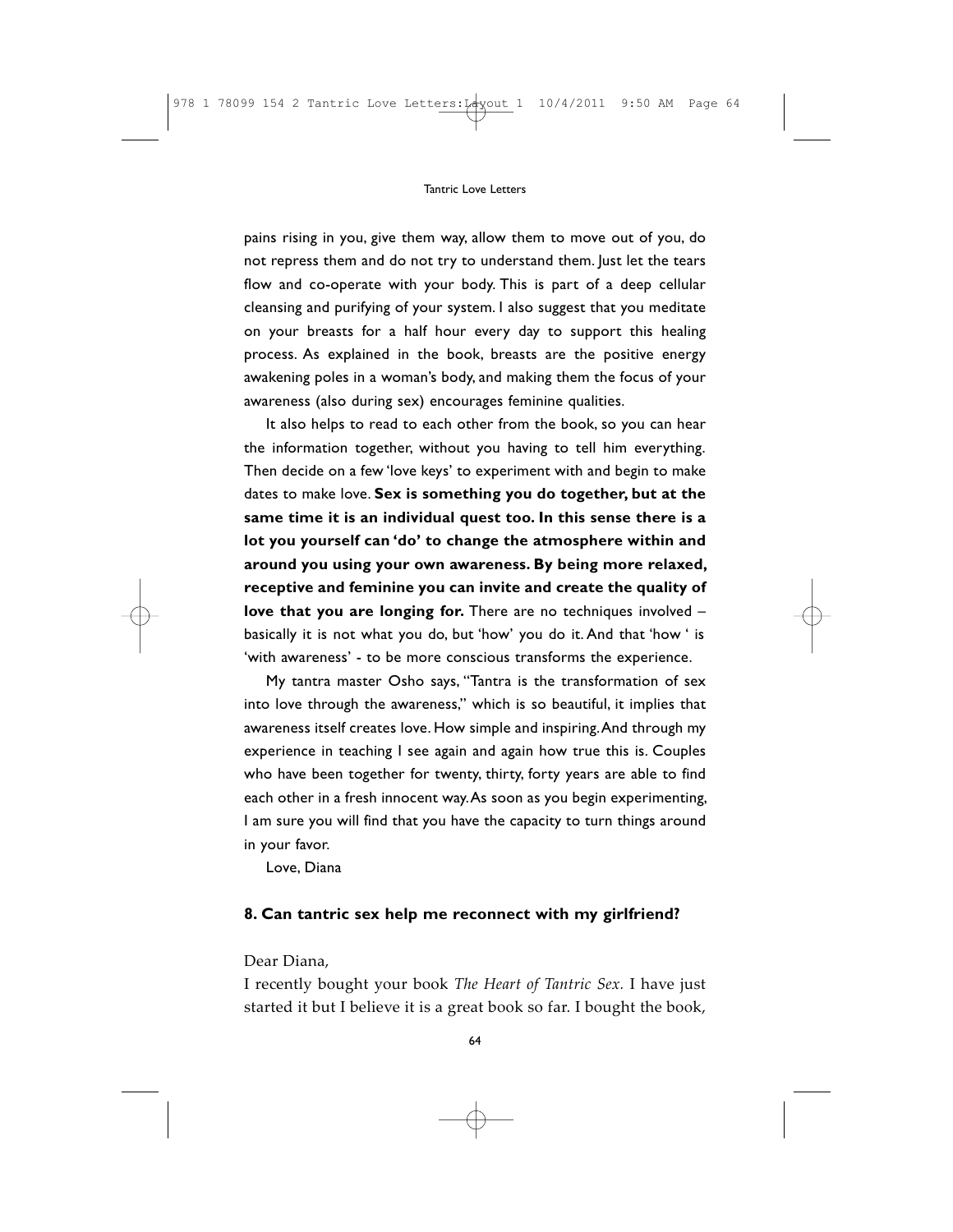among many others, in order to explore and try to reconnect with my girlfriend. I am really interested in tantric sex. I want to ask you a couple questions nevertheless. Just to explain a little bit: I am 26 years old; I have been dating a girl for about a year. Some months ago, we started having sexual problems, as I had performance anxiety which started after we had a problem because I was feeling insecure since her previous relationship didn't seem to be completely over (although it was) but she still had some contact.

Our relationship involved some guilt as it started when she was still in that relationship, although her ex-boyfriend had already left the country for good. **Ever since the day I had performance anxiety and no erection, sex became something related to anxiety as opposed to pleasure – mostly for me – since every time I had performance anxiety and wouldn't reach an erection, it was the source of a fight and I felt terribly vulnerable at the time. (I guess mostly because of our 'wrong' beliefs that associate manliness with how good you are in bed.)** We don't have problems all the time about the occasions when I do lose an erection (although I believe sometimes they become silent arguments). Needless to say, this didn't only affect our sex life. It affected also our relationship as a whole (in my case I got so anxious that I wasted a lot of time just trying to 'fix' the problem so it affected my life). The emotions changed, things started to seem challenging; I guess I started seeing flaws where in the past I didn't. I started feeling perhaps less attracted, more reactive, etc. I have tried many things, but I like tantric sex because it involves learning how to relax around sex.

This is my case, and my question is: do you believe tantric sex could help me reconnect with her, and (mostly) with myself? At this point I have advanced in the reconnecting with myself step. I have learned many lessons from my relationship; I believe that it has also made me grow, but I still would like to reconnect more with my sexual energy (especially because I always felt so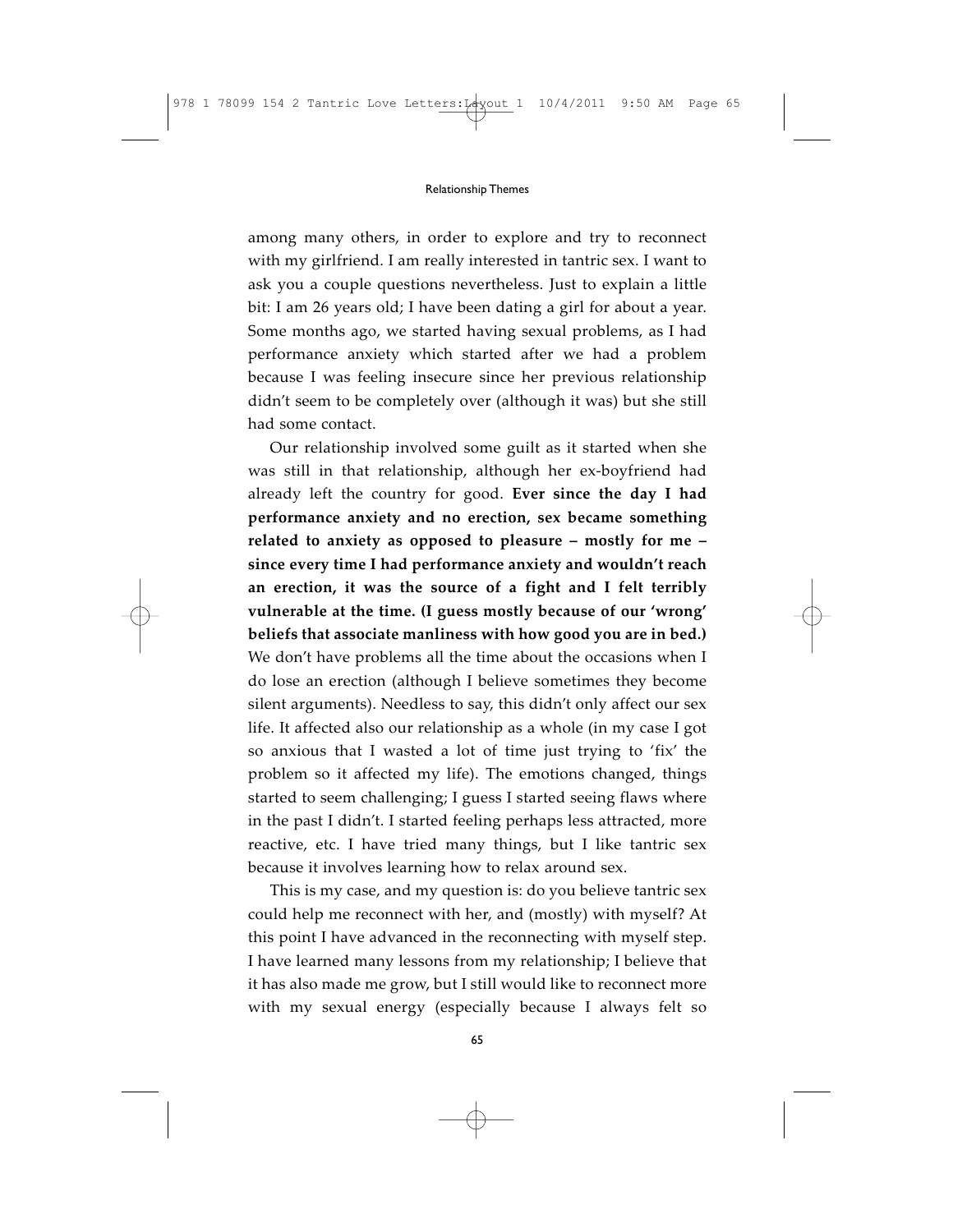charged by it! Sex before this anxiety episode, almost in all my experiences and with previous partners, and of course with my current girlfriend, was really, really good). I tried some weeks ago just to have sex regardless of the results (erection or no erection) but I noticed that in spite of us doing that, which actually ended up in intercourse, we became less frequent. She also says it is because she feels less comfortable with her body since she gained some pounds in the last few months. And this is true, but I guess that it is a shallow perception to see things that way (although I guess both she and I do it), and also it's not all that bad because she still looks good! She is no supermodel and neither am I, but we are both normal looking I'd say, so I believe it shouldn't be an undermining situation for sex.

So I'd like to hear your words, maybe some tips on how to incorporate this new sex style in our lives. And one question about interpretation: in your book you talk about a guy who had two sexual partners and ends up with the one with whom he has more satisfying sex. **Now, does that mean according to the book that if sex is not satisfying you should look for a different partner (I don't believe so but just for clarification purposes), and if that's not the case, can tantric sex bring about good connection, energy or feelings between you and your partner?** Thank you so much.

Love, Antonio

# Dear Antonio,

Since you wrote to me several weeks have passed, my apologies, so I am wondering how things are evolving with you and your girlfriend. To come to your last question first, the matter for clarification. Basically when sex is satisfying then couples are more likely to stay together. And discovering and learning the tantric style of sex can bring satisfaction, and be of great benefit to the relationship and its sustainability, as well as for your life in general. And this is because the awareness that is required for and during tantric sex generates love, respect, and togeth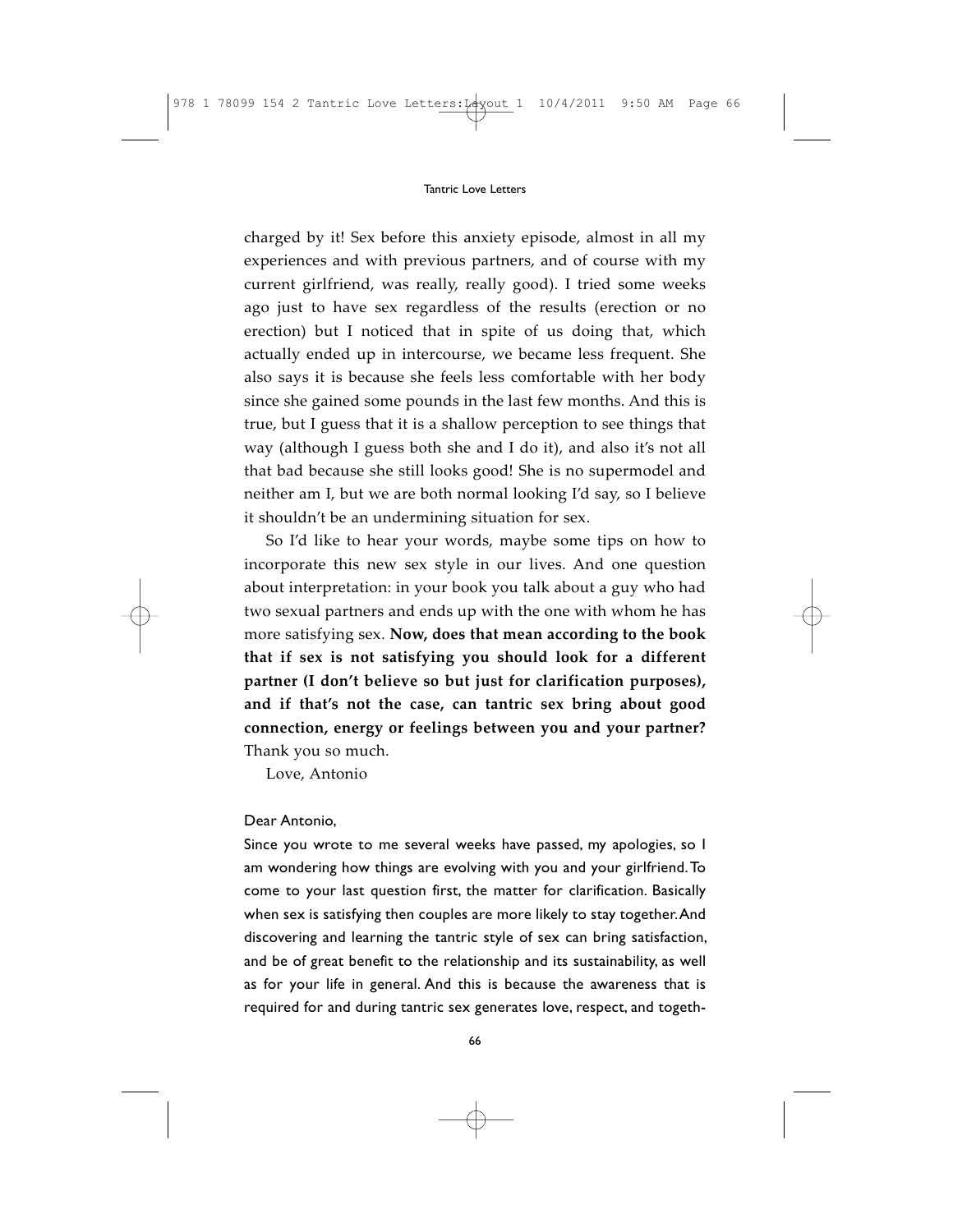erness. While in contrast, the more conventional mechanical orgasm focused style of sex does lead in many cases to some level of insensitivity, dissatisfaction, disconnection or separation.

I am sorry to hear that from a place of pleasure and confidence in sex you were unexpectedly confronted with performance issues. Certainly these erection issues have their root in the conventional style of sex, which is why it is so incredibly valuable to move out of that limited frame of sex. And discover a new definition of sex according to a tantric orientation. So yes, in answer to your basic question, I am convinced that tantric sex with your girlfriend will help your situation. And tantric sex will definitely bring about good feelings, connection and healing with any partner you have – now or in the future.

Naturally willingness is required on both sides, and at times unconscious reactions can come into play. So there has to be some awareness of the difference between emotions and feelings, and how to move forward in a creative way with these aspects of the personality/psychology. There are two chapters toward the end of *The Heart of Tantric Sex* that deal with this aspect and I would also recommend that you get hold of the book *Tantric Love – Feeling versus Emotion: Golden Rules to Make Love Easy* where the subject is elaborated and laid out very clearly.

You ask for some tips on how to incorporate this new sex style into your lives.

Basically you have to consciously create time and space for making love, and try out some of the guidelines/suggestions made in the book, so you can make a shift from theory into hands-on practice. In so doing you gradually learn how to become 'tantric' during the sexual exchange. It is a learning stays with you for life. The tantric way of being is not something you have to relearn for yourself each time with start with a new woman. You may of course have to introduce a woman to another way of being but that is another aspect. The basic aspect is that you, as an individual, transform on many levels.

And the younger you are when you do this turnaround, the easier.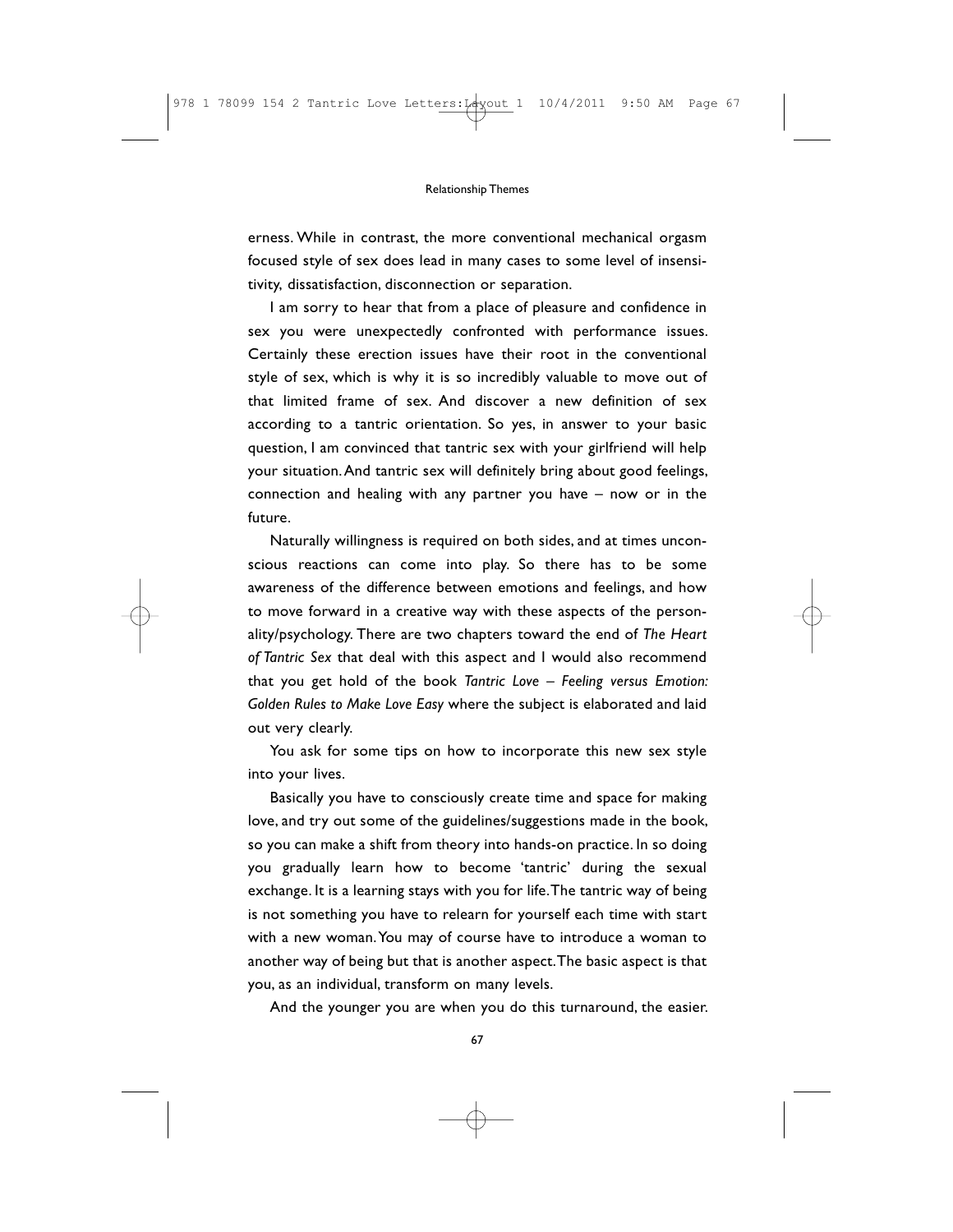So in this sense **things are looking good because at twenty-six your current sexual difficulties have pushed you to explore and find out more about sex. And that enquiry is the greatest blessing for your life, even though the actual impotence experiences have been emotionally challenging and confronting for you.**

*The Heart of Tantric Sex* lays out the 'love keys' and basic guidelines for practice, and it is then a matter of experimenting with them. Basically at the end of the day, it is not 'what' you do, but 'how' you do it. Tantric sex is definitely not a technique, or a set of rules; instead it is a new orientation that you grow and expand into. One of the first steps is to take the emphasis away from orgasm. This immediately reduces the performance aspect; you don't have to achieve anything. Even erection! There is also the suggestion on how to enter woman without erection - soft penetration. Making love frequently, talking with each other about your experiences, plus reading and then rereading the book will help you a lot. Through your personal practice slowly the level of understanding deepens, and there will be a change in your mind, and how you think about sex. And this is really what we are aiming for, a change in the mind, so that the reality of the body can be acknowledged and embraced for what it is. There is a book, *Tantric Sex for Men*, which you may find valuable. Included are many sharing's/reports from men during their tantric exploration that will interest, support, encourage and inspire you. I do hope this message answers most of your queries, and do write again if there is something I have overlooked.

Love, Diana

#### Dear Diana,

I have received your e-mail. With great satisfaction I have to say that it has answered many things. Also things have become better and better with time. As you said, this experience that has had a painful emotional side has also brought about a desire of searching for new frames of behavior, for new things and especially to know more about myself, and in this sense, that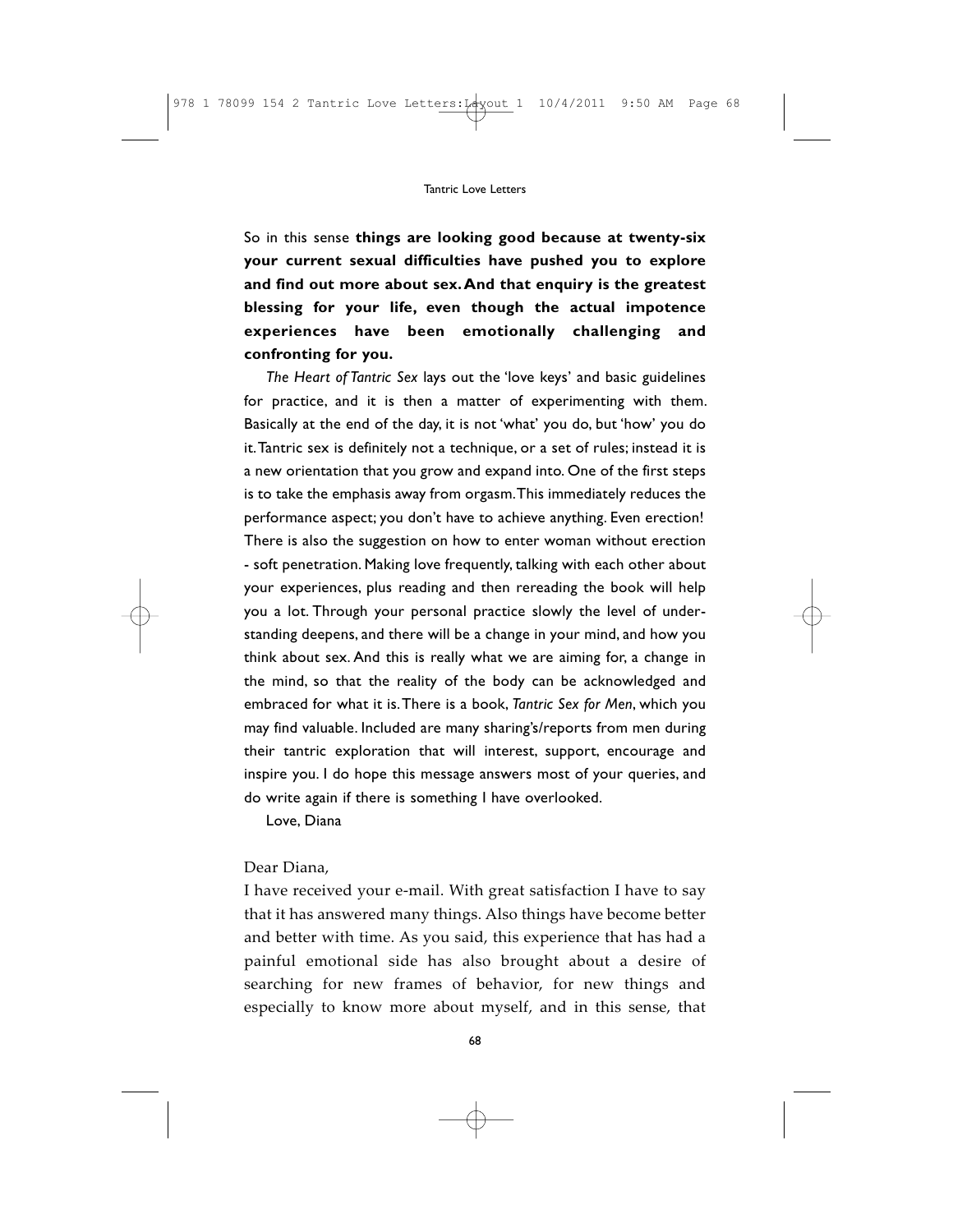experience has been a blessing and a possibility of growth for me. I must say that I already bought those two books you recommended to me – nice coincidence – but I haven't got deeply into them yet. I consider that they could be valuable to my relationship. I talked to my girlfriend about tantric sex about a week ago, and how this approach to sex had started changing our sexual experience (for me and even with performance issues because I changed a lot the 'need-to-perform' approach in my mind). I'm not sure if it sounded a bit odd to her, but as you said, the most important thing is that it brings about change in me as an individual, and obviously this growth will also help and bring more love to our relationship.

One question that I still have (and that has been better recently since I believe I have been more loving lately to her), is why we humans see so much with our 'mind-eyes'? So much labeling with these eyes, so little room for love, and then it is a kind of love that depends on emotion and circumstance. I mean those eyes that tell us nice or ugly, fat or fit, naggy and unlovable and all those sort of labels of the things that can easily be noticed like physical appearance and behaviors… and then we create stories about these labels and love becomes even harder. I have been working on this, mainly by accepting every part of my whole 'self-construction' (or ego) and trying to transcend it, because I think that if you see with more loving eyes, the eyes that see more the essence of someone (like the soul), then you can give more love and also be more loving to yourself. This, I believe, is not an easy endeavor and that is why I ask you if tantric sex sees like that, like deep into someone else. **I think it is funny how our mind tricks us, because when love seems more present I see my girlfriend as really beautiful, and when the other labeling mind-eyes come into play I find myself labeling, comparing, not-accepting (especially not accepting of me and my behavior I'd say)… but I hope these all can be transcended.** I really appreciate your answer, Diana. I really like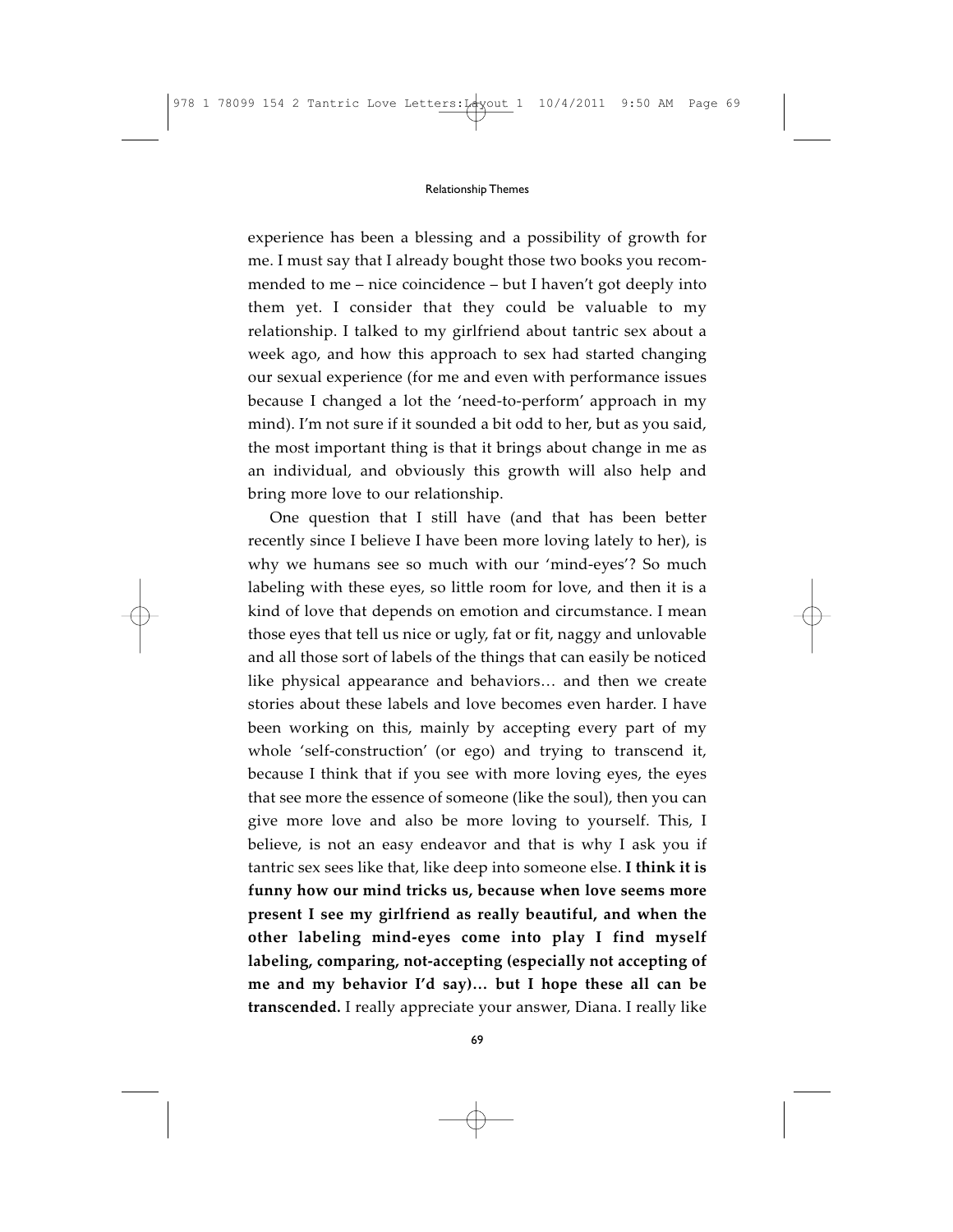your books as you can see, since I already bought three of them! Have a great day, many blessings and love to your life,

Love, Antonio

# Dear Antonio,

A quick mail in response to yours, for which thank you. I am pleased to hear that you are viewing your situation in a more positive light. A short comment on your observation: "Why we humans see so much with our 'mind-eyes', so much labeling with these eyes…" Yes, the superficiality in our society around the body and appearance is very sad for humanity. External transient aspects are given emphasis, while the inner eternal qualities are ignored and undervalued. Certainly in my experience the outside and how a person looks is no indicator of their sensitivity and inner beauty. So in this sense tantra offers a radical departure point, where one discovers and lives according to inner qualities and values, and especially around body/sex/attraction etc.

Through changing sexual approach one naturally aligns with higher spiritual vibrations that are transforming and the body becomes more beautiful with an inner beauty that shines through. I am sure everything will unfold in a wonderful way for you, and your intelligence, insights and curiosity will be great assets. Wish you the very best.

Love, Diana

# **9. It is clear for me that I must separate**

# Dear Diana,

Earlier this year I participated in your Making Love Retreat. I want to write you because many things have happened since and my partner and I have separated. On the second to last day I told him that I could no longer force my body to live the hard style of sex with him. He replied that this statement threatened his whole liveliness. Back then I did not see and recognize that this was absolutely true. Only with time I came to realize how little we were able to live and share together. He has had hardly any lively, joyful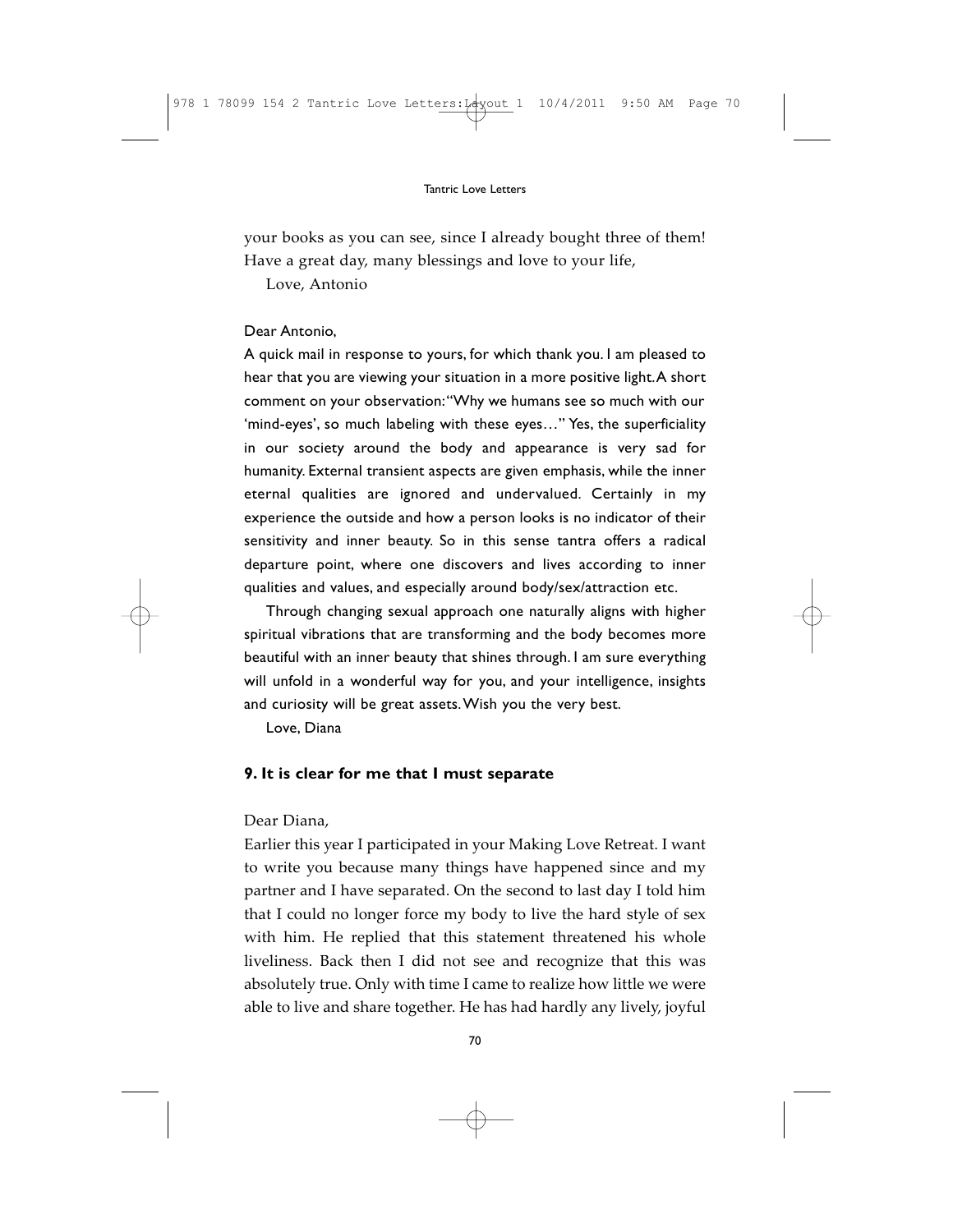impulses since then, and I did not want to take responsibility for this part alone. During vacations this summer, for no apparent reason, he twice made very hurtful and disrespectful remarks to me during sex. I felt totally used and depreciated by him. Only after a while I came to the realization that he is not able to see me. Of course, this is due to his difficult childhood experiences and the hatred for his mother that he projects onto all women - and especially me, as his woman. **And also, my own childhood experiences with my father who ignored me and could only see himself**. He wanted to be alone and therefore drugged me with sleeping pills for many years. Screaming or showing any feelings were not allowed at all. I realized how much I was willing to let myself be used by 'man' hoping and keeping up the illusion that I may get attention and be given value through it. This very deep and old pattern is now allowed to heal and change. I meditate regularly, hold my breasts, the way you recommended me to do. And I hope in the right moment I will meet a man who is able to see and appreciate me when I also appreciate and honor myself. I send you cordial greetings. The seminar was far-reaching and very, very important for me. Thank you.

Love, Crystal

# Dear Crystal,

Thank you for sharing with me about your changed situation. When a person is so clear in insight and intention, as you are, then it is very good to move forward without looking backwards. It seems to me that you have a realistic view of what is going on, and it is advisable to act responsibly and move on, as you have done. With this level of awareness you can create the environment for deep love to manifest in your life. With your kind of trust and clarity all good things, love and light are bound to follow.

It is nice that you enjoy doing the breast meditation and, as you have probably realized, this inner focus is a great support and nourishing resource for you day by day. Doing breast meditation will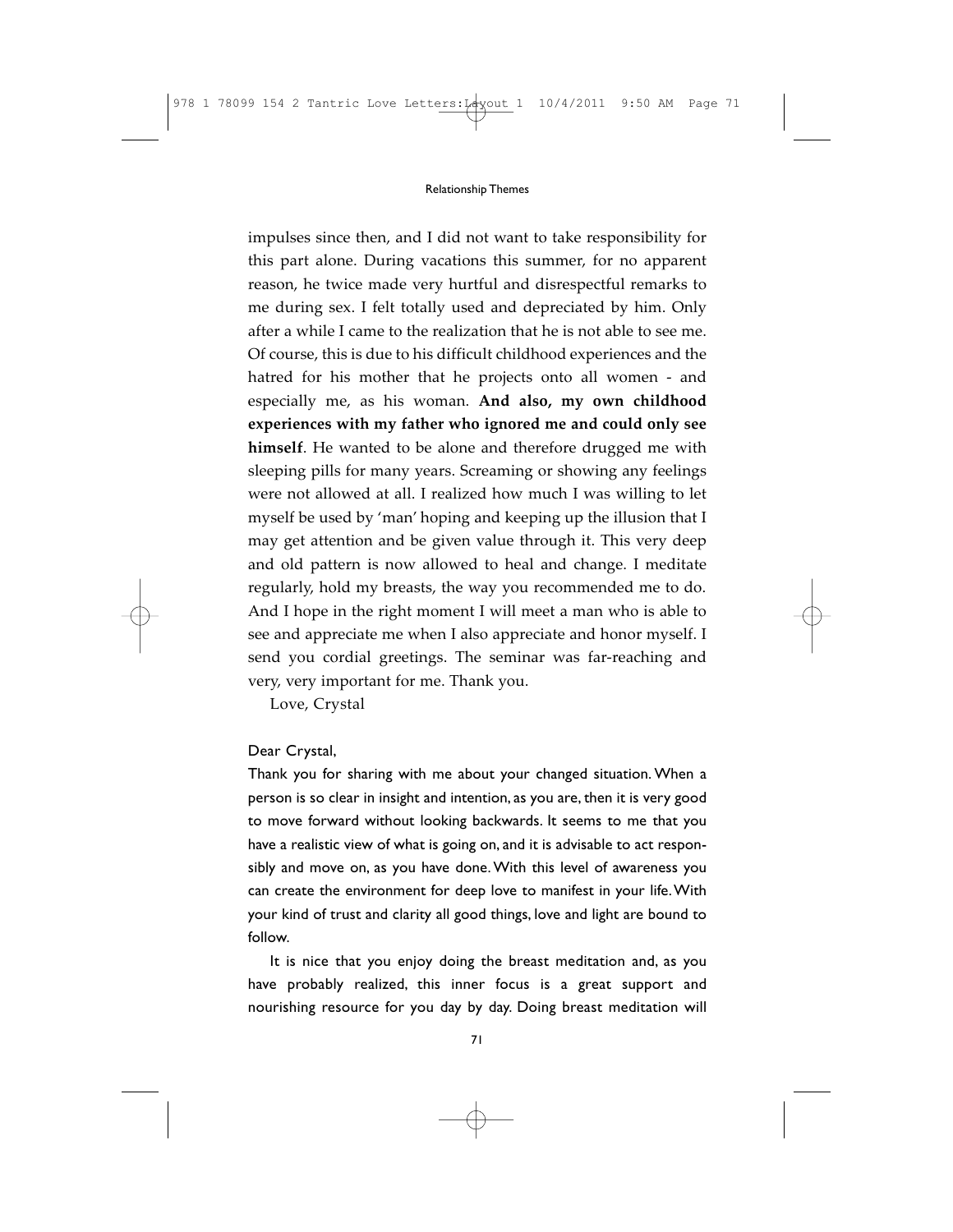continue to transform your sexual energy as an individual, and in the absence of a partner. Also it will increase the 'inner sense' of you as a woman, and independent of man, which is very enriching.

Barry Long, one of my sources of inspiration, says that a woman should make love only where there is 'love enough'. So if you could feel that there was not enough love, honor, respect or willingness to be more conscious, then you have made the correct decision. **What I appreciate about your message is that you do not appear to be in an emotional state, where you are blaming your partner etc. You are talking about yourself more than him, which is a sign of clarity and integrity. Moving through in your courageous positive way, without drama and recrimination, will serve to strengthen your self-love, and thereby your love for all other beings.** May your life be infused with the joy of love each moment.

Love, Diana

#### **10. After some time of marriage, sex got unbearable**

#### Dear Diana,

I just started reading *Tantric Orgasm for Women* in Spanish, and I have so many doubts I would like to ask you about. Your book has really inspired my and given me some light in my reduced knowledge of sexuality and making love*.* Even though it has given me a completely different concept of making love, I still cannot reach the beautiful things you talk about.

I would like to tell you a little bit of my sexual history, so maybe that way you can understand. I'm thirty years old, and I've been married for three and a half years, and I have a one year old baby girl. My husband is a wonderful man, we got to know each other when I was twenty-four, and with almost no experience I starting 'making love' with him in the ordinary conventional way. I always enjoyed kissing and stimulating the clitoris but I've never been able to enjoy penetration. When we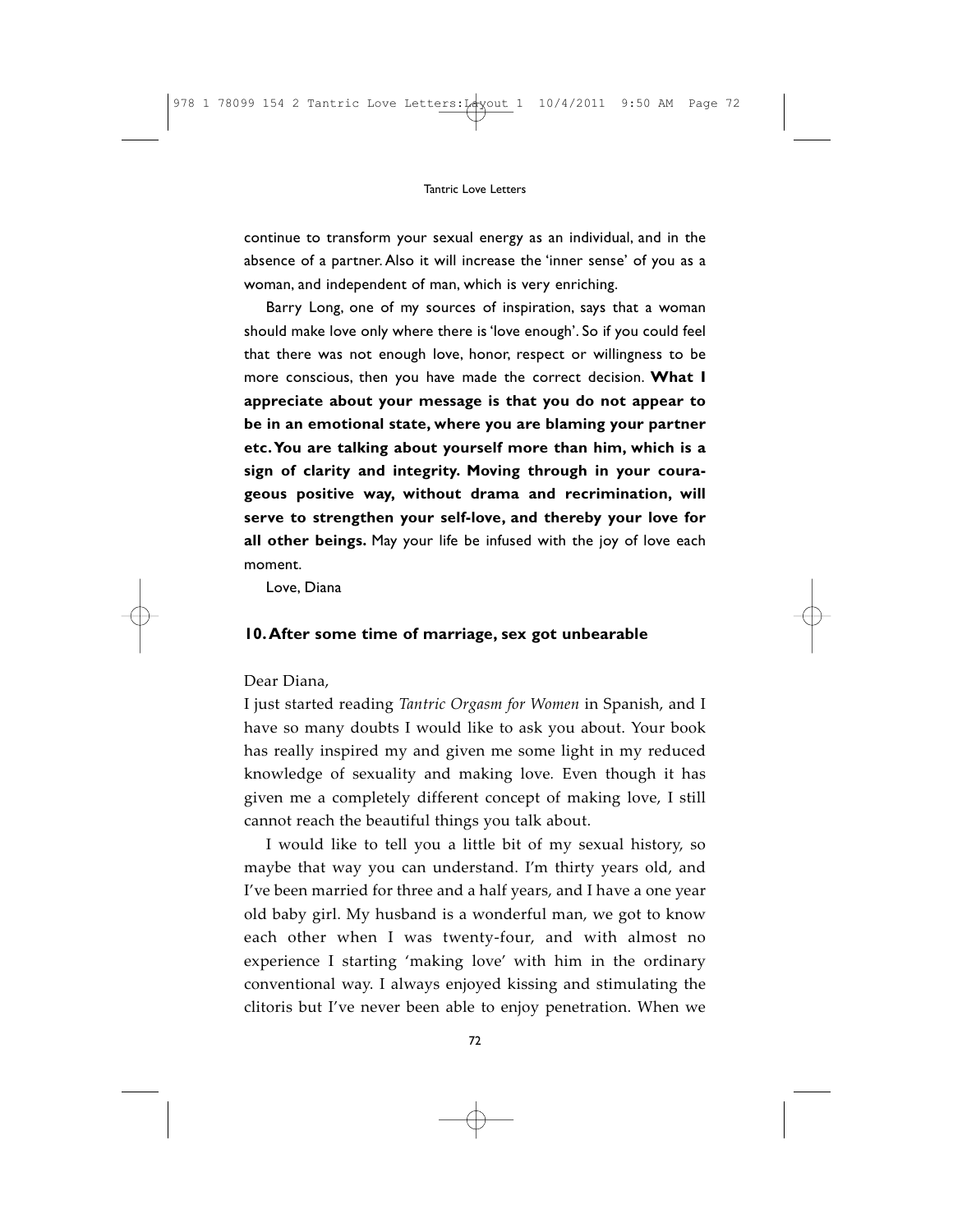were dating it was just okay (I did it more to please him); but after some time, when we were married, it got unbearable, it even caused me to feel anger and frustration.

So I got into psychotherapy focused on the body, acupuncture, transpersonal therapy, meditations etc., and it has been getting better but still sex is not as pleasant as it is supposed to be. I was just with a good psychic and she told me that my first chakra was completely closed and that I was sexually abused at the age of five. I honestly don't remember anything so maybe it happened, and maybe it did not. I've been trying with my husband some of the ways you propose in the book but it is hard for him to stay with the erection without moving. I like it a lot more that way, but for him it is frustrating to lose the erection.

Please tell me what I can do. I don't want to give up on my pleasure, but I don't know what else to do. Can you give me any homework? Thank you very much for giving me some of your time and attention.

Love, Lara

#### Dear Lara,

It is delicate to answer your questions because there are so many aspects to them, so I will answer generally. Yes, the softer style of sex will help to heal and overcome the difficulties of the past, but it will need the co-operation, compassion, understanding and patience of your husband. He will need to find the willingness to be more slow and conscious, which includes losing his erection in certain situations. Probably most men, if not all, carry a very deeply rooted fear of impotence, so when erection is lost during sex these fears are touched*.* Usually men override this fear by increasing stimulation and excitement, but if a man is able to accept and relax into being nonerect, which is after all a natural state of the penis, the experience is an empowerment. He will feel himself more confident, grounded in his body, more manly.

#### **Often unexpressed feelings will underlie the fear of losing**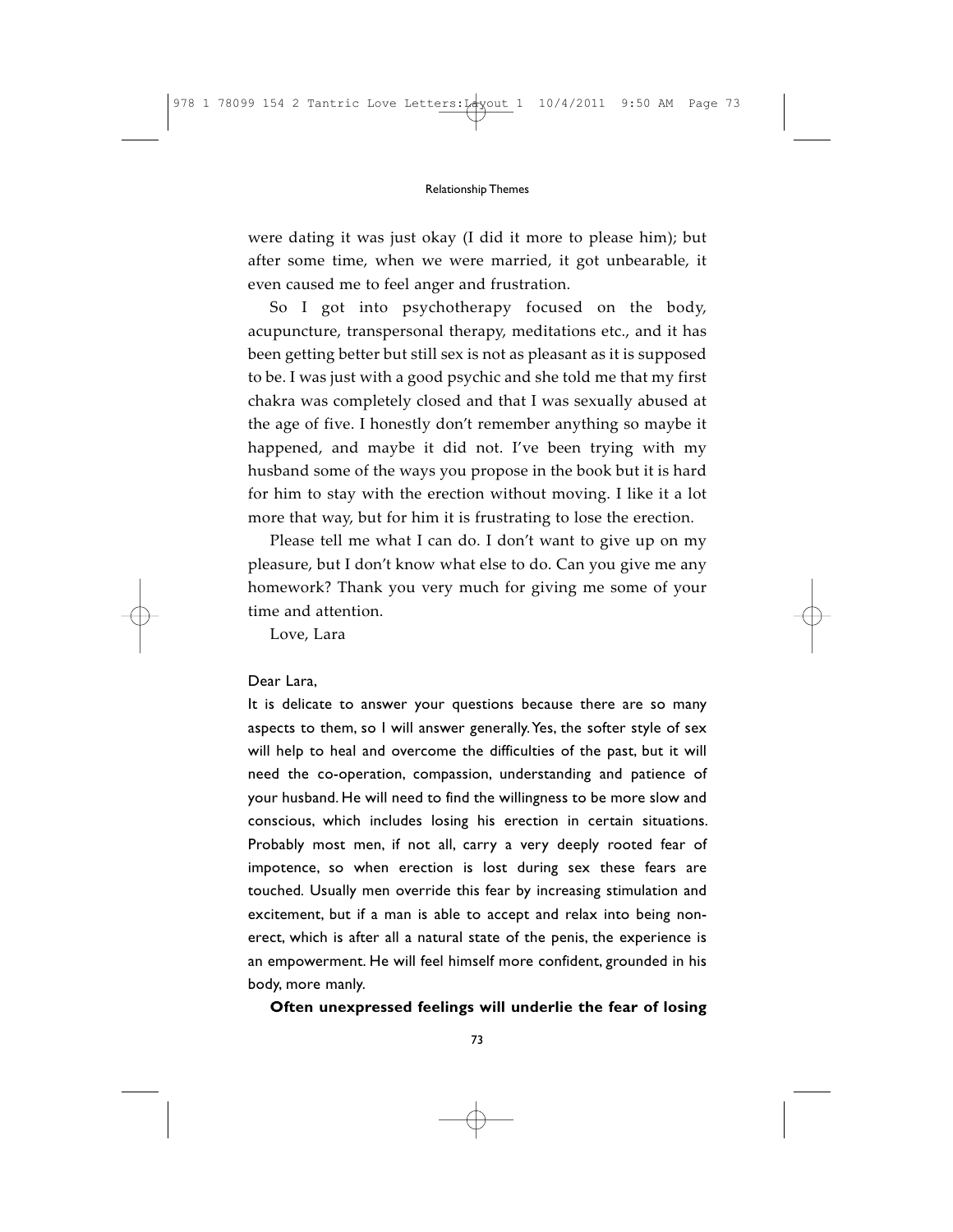**an erection, and it is very healing for a man to get in touch with these aspects, and to give way to any feelings that come to the surface**. It could be tears, shivering or shaking, deep feelings of insecurity, helplessness or anything. Sometimes a man will cry from the deep relief experienced through not *having to have* an erection. The tension and performance pressures that man is burdened with in sex are able to dissolve and this will make a man's basic life/sexual energy stronger. Being able to reach to these levels of inner reality will in the long-term actually make a man become more 'potent' and establish a true 'male authority' in man.

It is also necessary for man (and woman) to realize that the female body opens up more slowly and needs more time than male body to be ready for sex. Often a woman's lack of pleasure and interest in sex is because her body is usually not truly open and prepared for man's entry. For accessing a deeper level of woman's sexual energy there needs to be a shift from the clitoris to the breasts. Her vagina is more secondary but then after a while a response or awakening is felt on a much deeper level in the vagina. When the vagina is more open and receptive then you will find it much easier to let man enter you, and you yourself will experience much greater pleasure.

**Many women do observe that clitoral stimulation somehow 'disturbs' the vaginal environment, it feels hungry and excited, and this reduces the 'power' and 'purity' of the penetration as happens when the vagina is more relaxed and receptive.** That is the basic reason why it is better to avoid clitoral stimulation as the starting point in sex. With stimulation of the clitoris you end up going along the excitement track of sex and building up to a climax, and not along the sensitivity track and being more relaxed in the here and now. On the surface it looks like the approach is just a denial of pleasure and orgasm and so on, but it's not. It is more about honoring the intelligence of our bodies and that will involve changing our minds about sex and rearranging how we go about it.

Regarding a psychic saying that you have some sexual abuse in your childhood. Sadly, we do live in a world where sexual abuse of innocent

74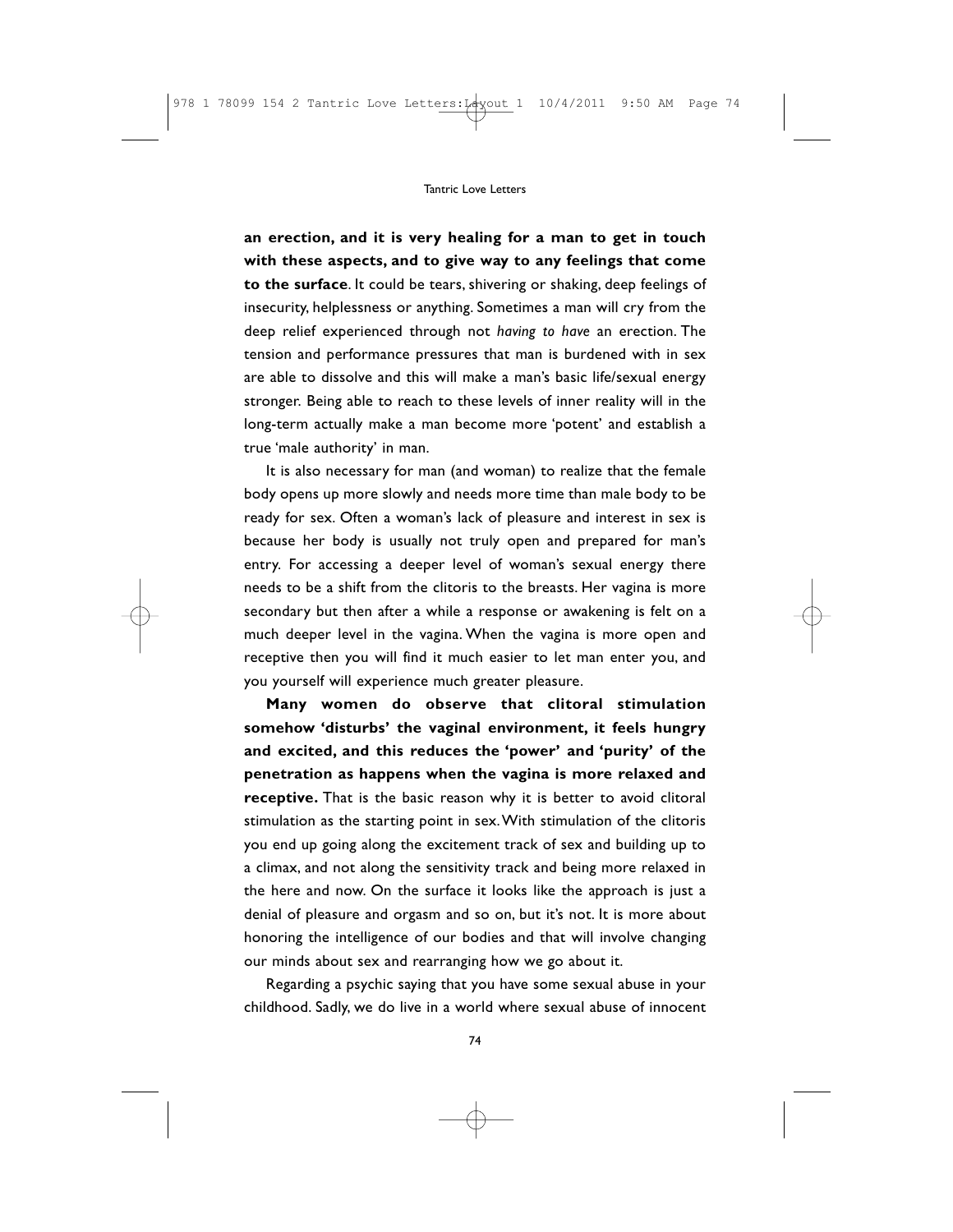children is extremely common, so there is a possibility that something happened to you during your childhood.

Sometimes boundaries are crossed in subtle ways, but they are no less invasive. As a pretty young girl even the sexual vibrations coming from the 'look' in the eyes of a man, can be enough of a crossing of boundaries to cause bodily contraction and inner tension. Often a person will have some inkling that something went on, and I have heard therapists say that if there is any hint of a memory from childhood, then in all probability it is true. In your case you cannot remember anything, and no memory has come to the surface during your different therapies. In a way it is not important to find out if abuse happened or not because the way to heal these tensions is the same for us all no matter the source – and that is through conscious slow loving sex.

The main thing to do now is to begin making love more often in the spirit of exploration, allowing whatever happens, erection or no erection. Be open to whatever feelings wish to move through you. Allowing tears etc., as already mentioned earlier in relation to your husband, is healing and purifying, so it is beautiful if you can be open to yourselves, and open to each other. Be simple and do not have great expectations that everything should be perfect right away. When your expectations are not met, you will naturally feel disappointed, and this will distract you and take your energy and attention. It also means you will fail to see anything positive that may be happening on other levels or in different ways. Healing and balancing takes time, so just be willing to take small steps. It will be very helpful if you read my book together so you both gain a mutual and common understanding of what you are doing, and why you are doing it.

Best wishes to you and your husband. Love, Diana

Dear Diana,

I really want to thank you for giving me your attention**. I've been talking with my husband about going to one of your courses next year and he's being thinking about it, but he is afraid of**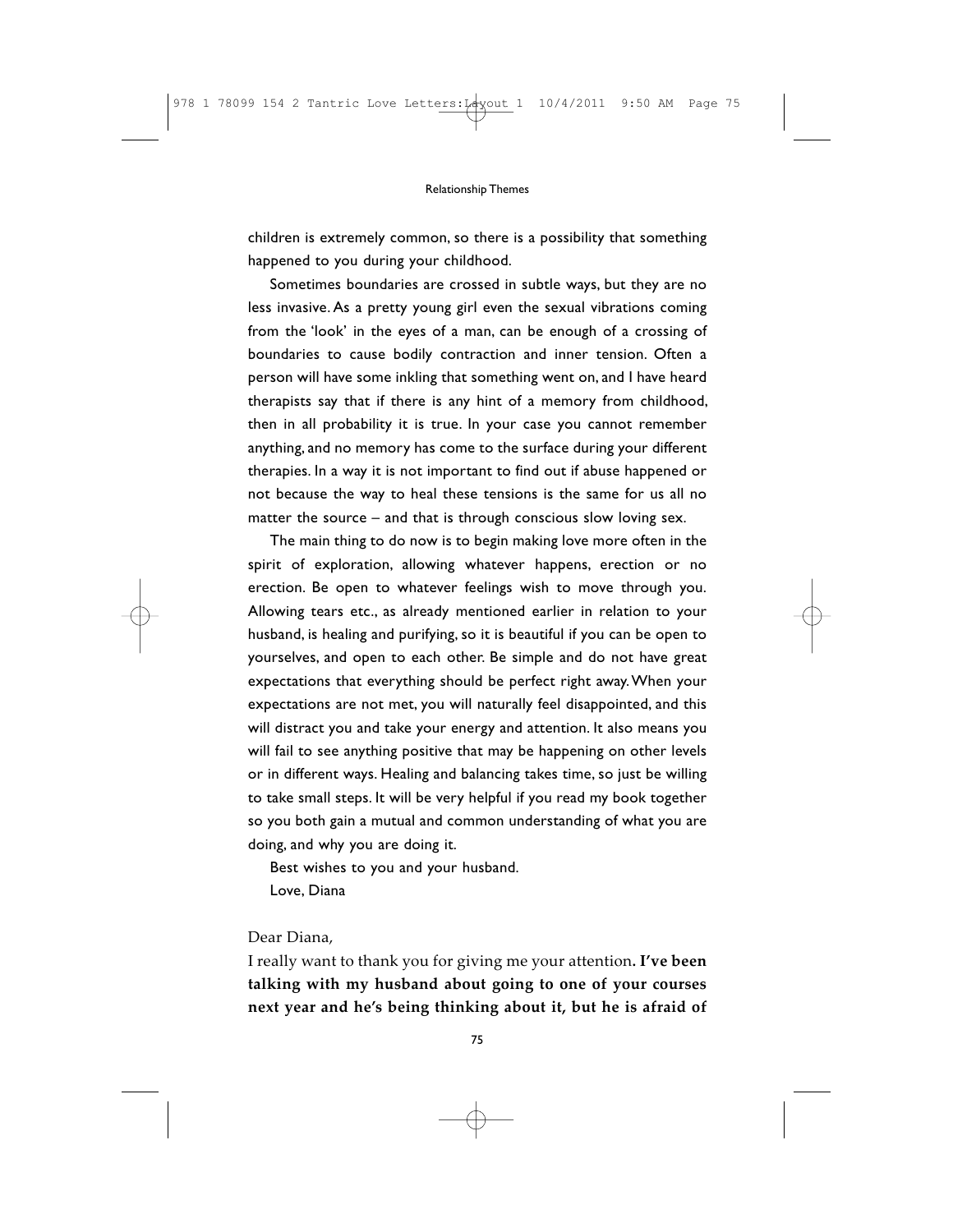**being exposed. He wants me to ask you if the sexual exercises are done with everybody there watching.** He is a wonderful man, who has taught me wonderful things about life, but he is very square in the mind (through his education and job) and he definitely has made a great effort to open up to my unprovable world, to the things he cannot see. I hope you understand what I mean. I'm doing all that I can to be there next year because I think it will be a great opportunity for both, but I need to explain to him, and I need to know if this is not too eccentric for him. I would really appreciate if you could clarify a little bit on this aspect.

Love, Lara

#### Dear Lara,

Please assure your husband that the course is very professional and respectful of the individual and of the couple, and we seek to make the experience as relaxing and unthreatening as possible. We create a very safe and intimate environment. There is absolutely no exposure of any kind, and all lovemaking happens in the privacy of the bedroom. **We talk about making love in a very open and straightforward way, but all practice takes place in privacy. There are no group structures that involve other participants, all the 'work' happens exclusively within the couple.** 

If you do not wish to talk to any other couple during the retreat, then this is also okay. We try to reduce the amount of social chitchat that happens so easily when people get together, so that couples can be free to be with themselves and without having to interact with others.

I also wish to say that coming to a course is not absolutely essential in order to learn a new way of making love. My books are complete in the sense that they are written for people I imagined I would never meet in a live teaching situation. So if you cannot make it to a workshop, you can still do the exploration. The workshop simply acts as a jump-start, giving fresh input and the possibility of some practice.

But the real 'work' starts when you get home and back into the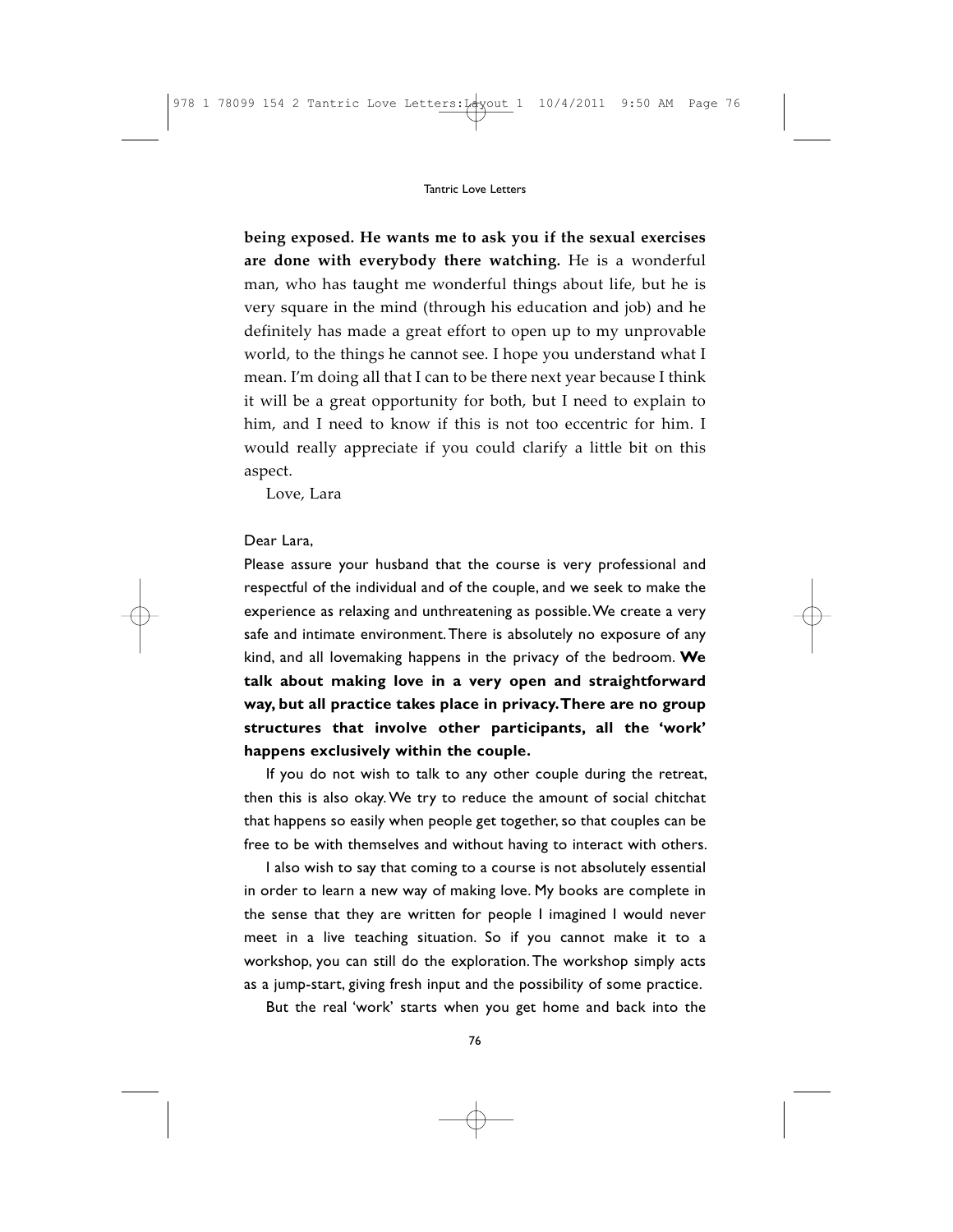routine of daily life. Here the challenge is to make the time for you both. I suggest that you don't postpone. Find a babysitter for your child and arrange for you and your husband to have scheduled time together. Without doubt your child will also benefit tremendously from the loving vibrations that you and your husband will begin to emanate.

Love, Diana

# **11. She's the woman I want to love and cherish with all my being**

Dear Diana,

We are still astonished at how much the week with you is changing our vision, perception, feeling, and being. As individuals, and us together as a couple. Even if my commitment to my woman was absolutely clear on a deep level beforehand, it has become even more clear that she is the woman I want to love and cherish with all my being.

If before I knew and felt that hot sex was not an end in itself, rather a drug like others (drinking, smoking, working, thinking), what you're saying and radiating has made really tangible what I felt deep inside me ever since I can remember. Spirituality, connection, just simple ordinary nature, freed from concepts and fears. It really is reassuring. Both of us are feeling a deep proximity and we both enjoy being in each other's presence.

For me personally, the past two weeks since the group with you have been rich in feelings and learning. I have felt very vulnerable, under self-attack and feeling little self-esteem. My ego has been trying to make sense of this life and wondering what am 'I' on this planet for, what am 'I' good for, and who is this 'I' anyway? There was an enormous feeling of loss at the end of the group because obviously the very close all day contact with my partner could not continue the same way in daily life. By today, however, 'I' is much more back in the body and in the here and now, and some other fragments of ego have probably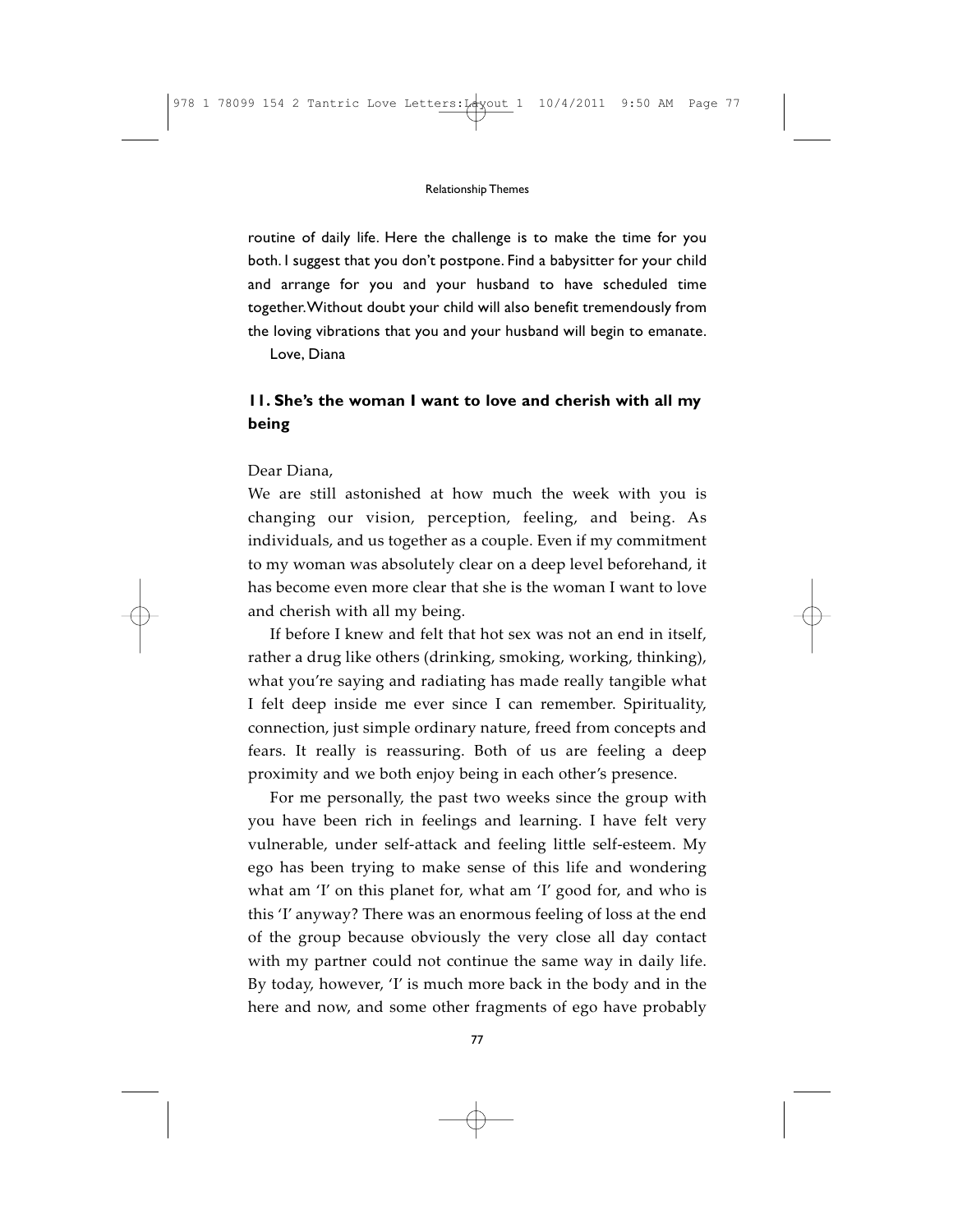# fallen off.

I notice I have less fear of the future, less need to be somebody to survive, I feel more be and let live, and sense much more contact with my partner even over the distance when we are apart. It feels like letting love flower into spring!

Love, Manfred

# Dear Manfred,

It has been a joy to receive your heart-warming message that reveals the beauty and love within you. Thank you both for your intelligence, clarity and sensitivity. And it is touching to hear that you recognize how bits of your personality and ego are dropping off to reveal the real loving you. Good that you can watch the fascinating process from a distance, it certainly reflects of the depth of your enquiry. It was a real pleasure to share the week with you, and to now be on the same journey to the simple here and now.

Love, Diana

# **12. My girlfriend is afraid of trying a new way of making love**

# Dear Diana,

As you know I have separated from my girlfriend, a couple of years after participating in the Making Love Retreat. She fell in love with another man, and the sudden break up with her was quite hard in the beginning. But I feel that I was able to let go quite quickly. Maybe the spiritual orientation I have learned with you has helped me to accept life, to live the moment, and to realize that everything is impermanent.

**The bigger challenge for me now is that my new girlfriend is very afraid of trying this new way of making love.** She likes your book but she is not yet ready to let go of the common way of having sex. Do you have experience with such a situation and how I can I deal with it? For now I'm being patient and trying not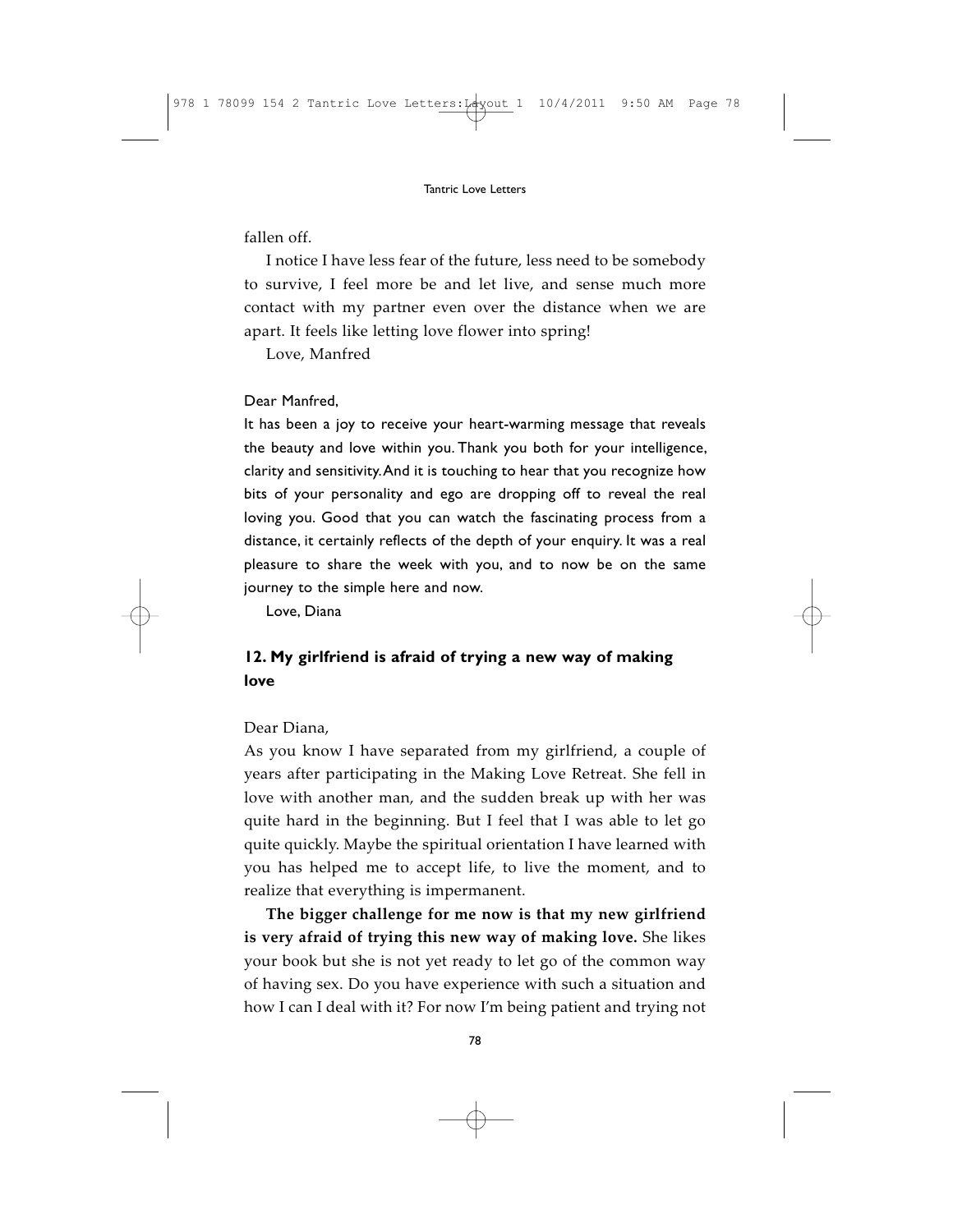to force her. Thanks in advance for your words.

Love, Patrick

#### Dear Patrick,

It is good to hear that you were able to let go of your girlfriend with relative ease and understanding. And of course I am very pleased to know that you have met another woman. I suggest you start out with yourself first, and see what you can do, from your side, to influence and elevate the experience. Be more sensitive, more present, keep excitement at a low level, and be 'cool'.

I know it's quite a challenge when a woman wants to go for the usual orgasm, but the less you can be involved or get caught up in it yourself, the better. Be there for her, but do not partake of it. If you can avoid ejaculation in these circumstances then that is a great step, in the sense that you do not discharge your own energy and vitality. But if it is not possible to avoid ejaculation then that is perfectly understandable too. **Often the excitement that a woman builds up in order to reach a peak will cause a man to ejaculate; there is usually very little he can do about it.**

Of course coming to a workshop with us is optimum, but at the same time not essential. To encourage her you can always say that she can go back to what she was doing before, if she wishes. In any event, what we teach is not a black or white situation, this or that. Starting out always and only implies bringing more awareness into whatever you are doing, more awareness to what is present and that very awareness will be transforming. Woman basically appreciates and values when a man is present to her, so if you can develop this quality and side of yourself, then she will in all likelihood slowly open up to other possibilities.

Love, Diana

#### Dear Diana,

It is many months since I last wrote to you, and I took your words to heart, but here I am again and I hope that is okay that I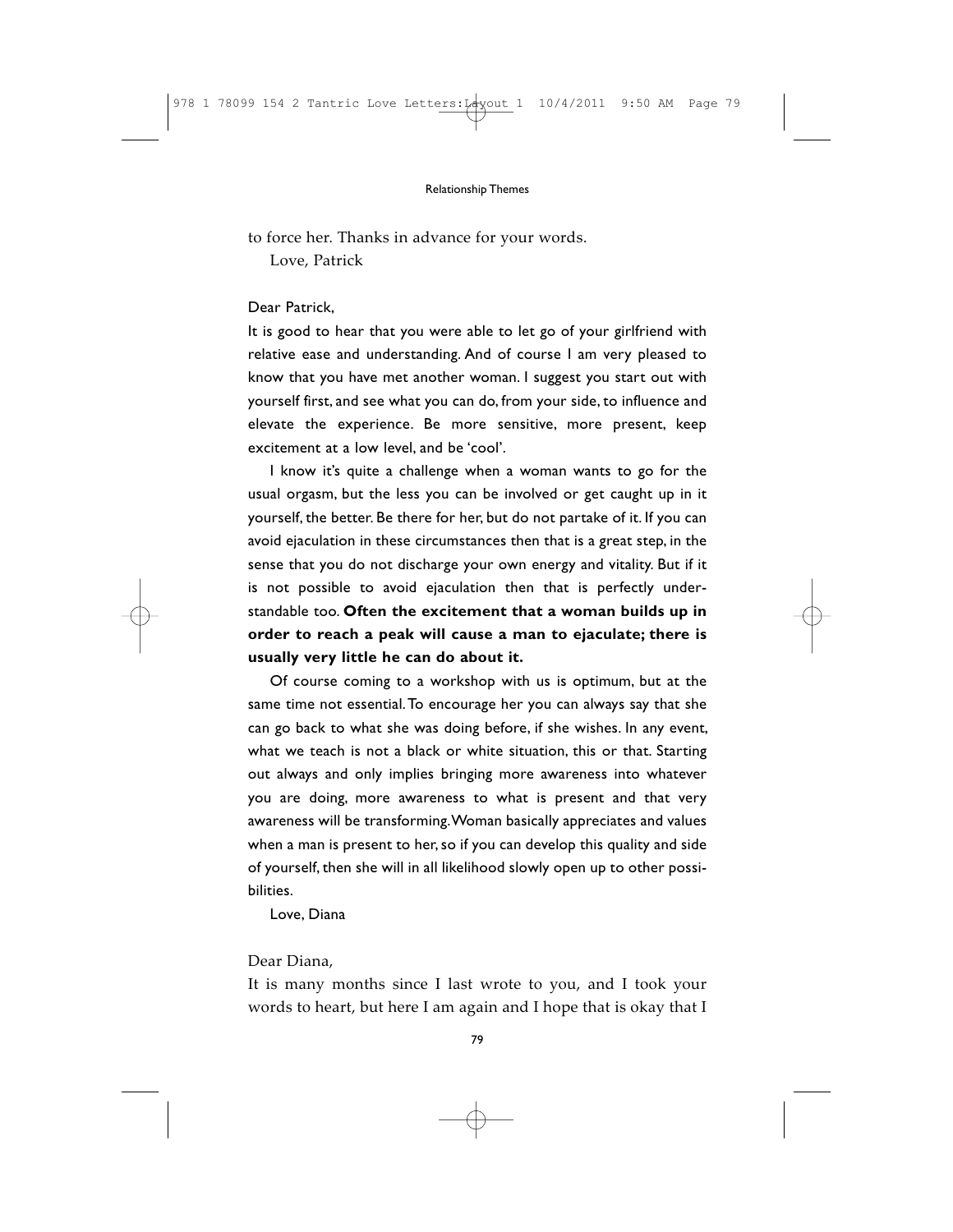ask you something again. I'm still together with my new girlfriend but awareness in sex is quite difficult with her. Sometimes we have a nice experience with no orgasm, but most of the time she can't deal with this kind of making love and wants to go the usual way. And she says she doesn't want to attend the course. I'm quite patient but I would like to develop making love. What can I do? Is it a reason to leave a relationship? My therapist says it is not a good reason to leave. So at the moment the higher knowledge I received during your course makes it more complicated to live a relationship. On the other hand I would love to live it.

Love, Patrick

# Dear Patrick,

I am sorry to hear that having the knowledge you received during the course is making your new relationship difficult to sustain. At the same time it is so valuable to have another view of sex, especially since you are a young man. It is a shame that your girlfriend is not so interested in trying out new ways. This can easily happen because the sexual conditioning is deep and we become identified with how we have sex; it is part of who we think we are. To begin to change the way we make love does require the willingness to take a little distance, with a more enquiring mind. As I said in my previous letter to you, the best you can do in the situation is to remain in the awareness, remembering the key is not what you do but how you do it.

Sometimes people get the idea that tantric sex has to happen only in stillness and without movement. But this is not true. Stillness is only one option. There can be movements that have no goal or direction, movements that are infused with presence and inner stillness. So perhaps you yourself have made up some ideal of how it should look like. If she does like orgasm, then you can encourage her to postpone it and also suggest that she relax into it as she builds up to a climax. Usually the body gets tense as it does this but the very tension itself restricts the expansion of energy. So there are subtle things that can be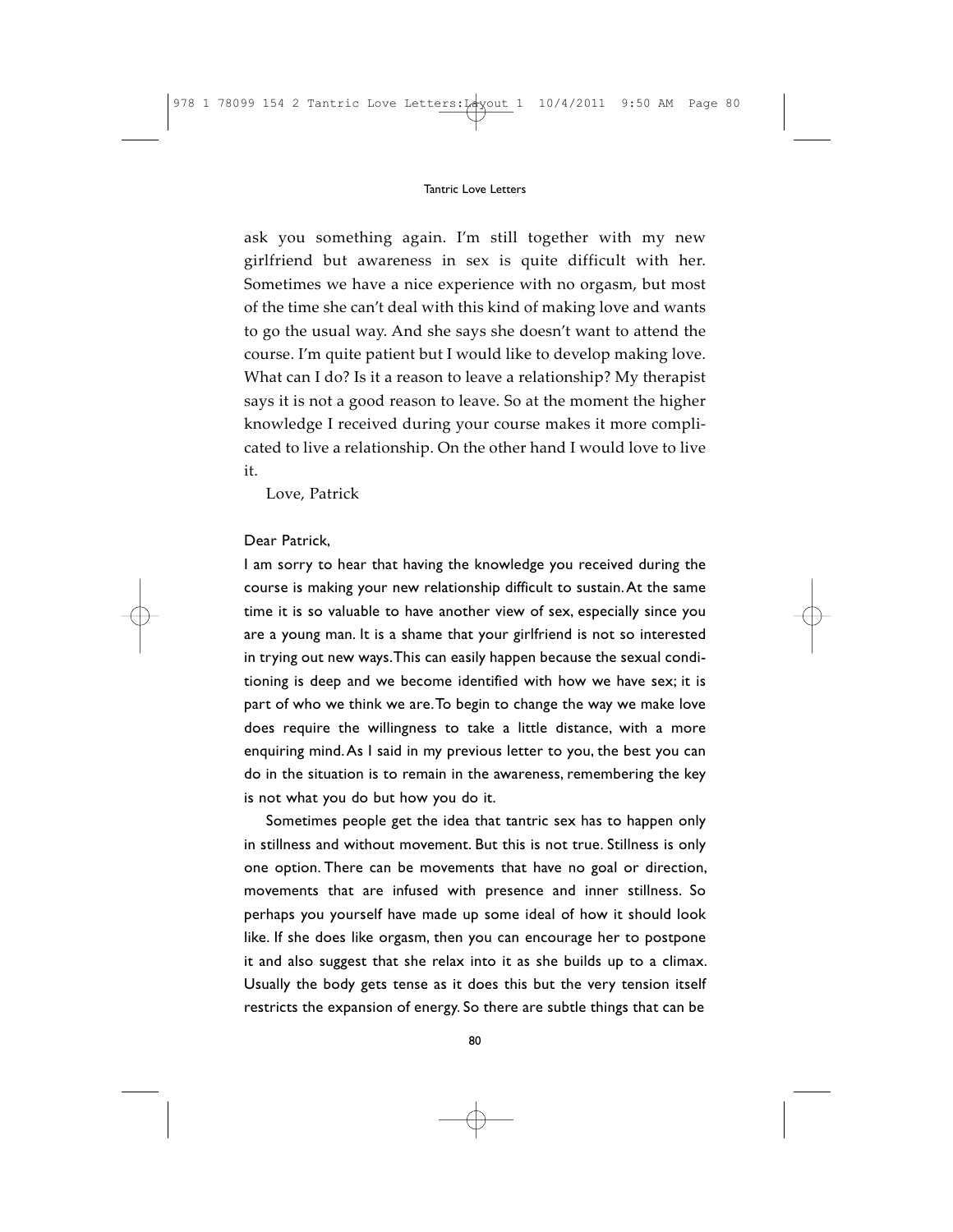'done' by being aware, even in the conventional way.

It is not easy for you, I am sure, to have a longing and the information to elevate the sexual experience. At the same time the patience you are practicing is a very good quality to develop. I do feel that sometimes this longing for higher experiences can be a reason to leave a relationship; it really depends on the individual. In my early thirties I left a relationship so that I could find a man who was interested in exploring sex on a deeper level.

Instead of thinking about whether you should leave her or not, another way perhaps, is to begin manifesting a woman who is likeminded and like-spirited as you are. You can do this by connecting with your solar plexus, where the source of longing is usually located, and from this place begin to radiate light and love. So you are not thinking with your mind or you are not fantasizing about an ideal person, but radiating an inner longing outward into the world and thereby inviting and drawing the 'right' person to you. Enjoy your explorations!

Love, Diana

#### Dear Diana,

Thank you so much for your quick and very helpful reply. I will put your suggestions into action. Yes, I do have a bit of an idea that stillness is the way, but that is because I like it so much! At least we do this sometimes, and for that I am grateful. I feel more relaxed about the situation now, especially when I realize that I do not have to decide something about the relationship, but just wait and see what life offers me.

Love, Patrick

# **13. My wife has lost interest in sex since birth of our son**

Dear Diana,

A few days ago I went to a family-counseling center in Germany again. I wanted to get advice regarding the missing and dysfunctional physical contact to my wife – something I miss very much.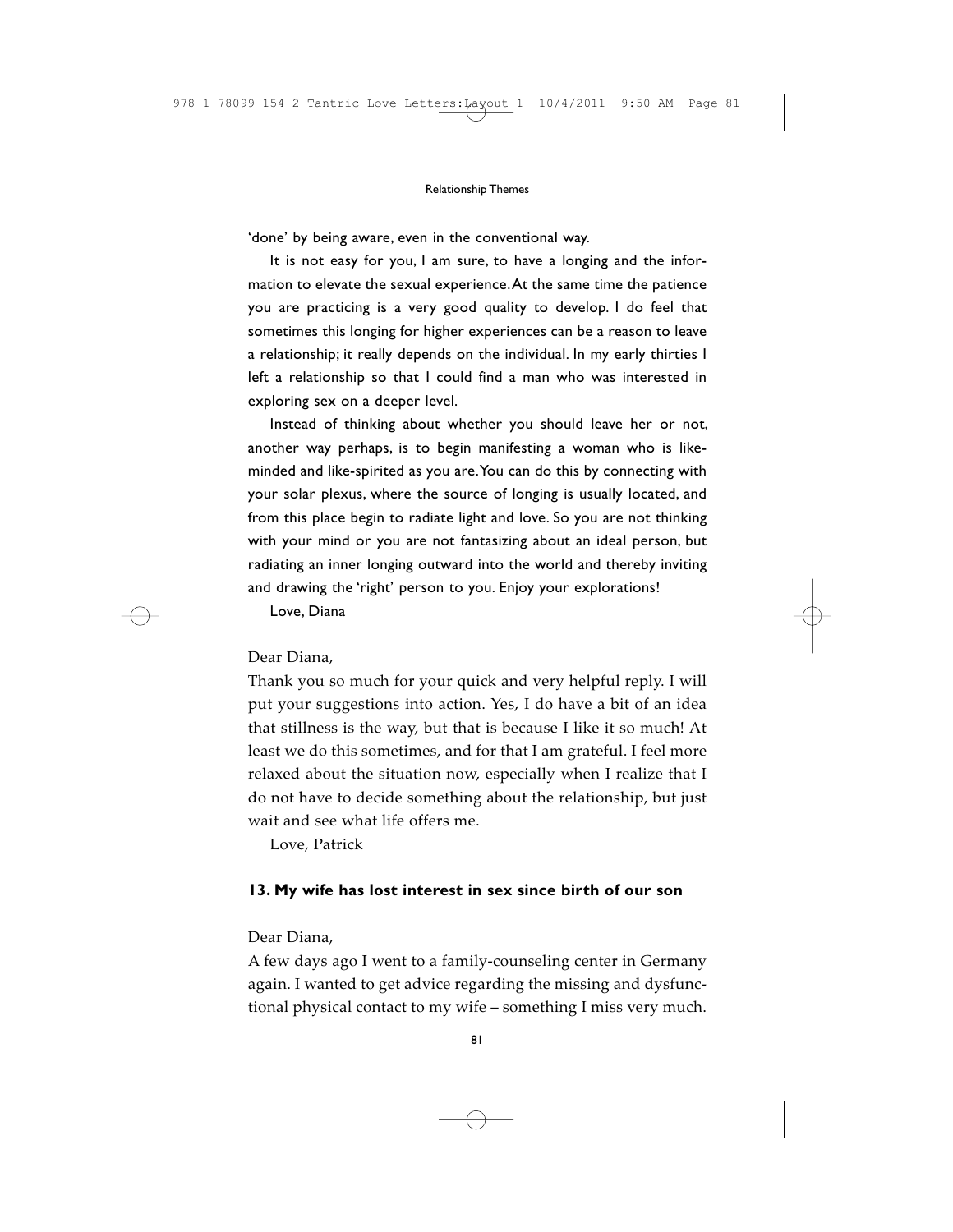The psychologist recommended to me that I attend one of your seminars, but I do not know yet whether my wife is willing to participate in a couple retreat at all. Neither do I know whether this program is suitable for us. We are both in our early fifties. We have a son who will turn eleven this year. Since the birth of our son my wife says that she has no longing for sex anymore – probably because of the hormones. Many years ago we already had a sexual relationship, separated, and then twelve years ago we came back together again.

I think the aspect of sexual lust was too important to me in the beginning of our marriage. When the child was born and one year later my wife still did not show any sign of tenderness and talking about it was impossible, I started to go crazy inside. I felt hopelessly trapped. The only possibilities I saw were staying or leaving and I did not want to give up everything and hoped for improvement.

Now I feel I am ready to search my path. I also still hope a little bit that my wife could also thaw. She grew up in a family where physical touch was very much avoided. They even avoided shaking hands. My question is: What possibilities can you offer us? Do you recommend us to take part in a course? I would be very happy to know if your program is suitable for us.

Love, Ken

# Dear Ken,

Thank you for writing to me about your situation with your wife, and I find it touching that you are again and again looking for new ways to reach her, without giving up. Many couples do come to our groups with this same sense of great physical distance but usually after one week of guidance and some practice in lovemaking the difficulties fall away easily.

**A woman's loss of interest in sex after birth is quite common. A woman is likely to feel much more sensitive and the hot more aggressive style of sex is not so attractive to her**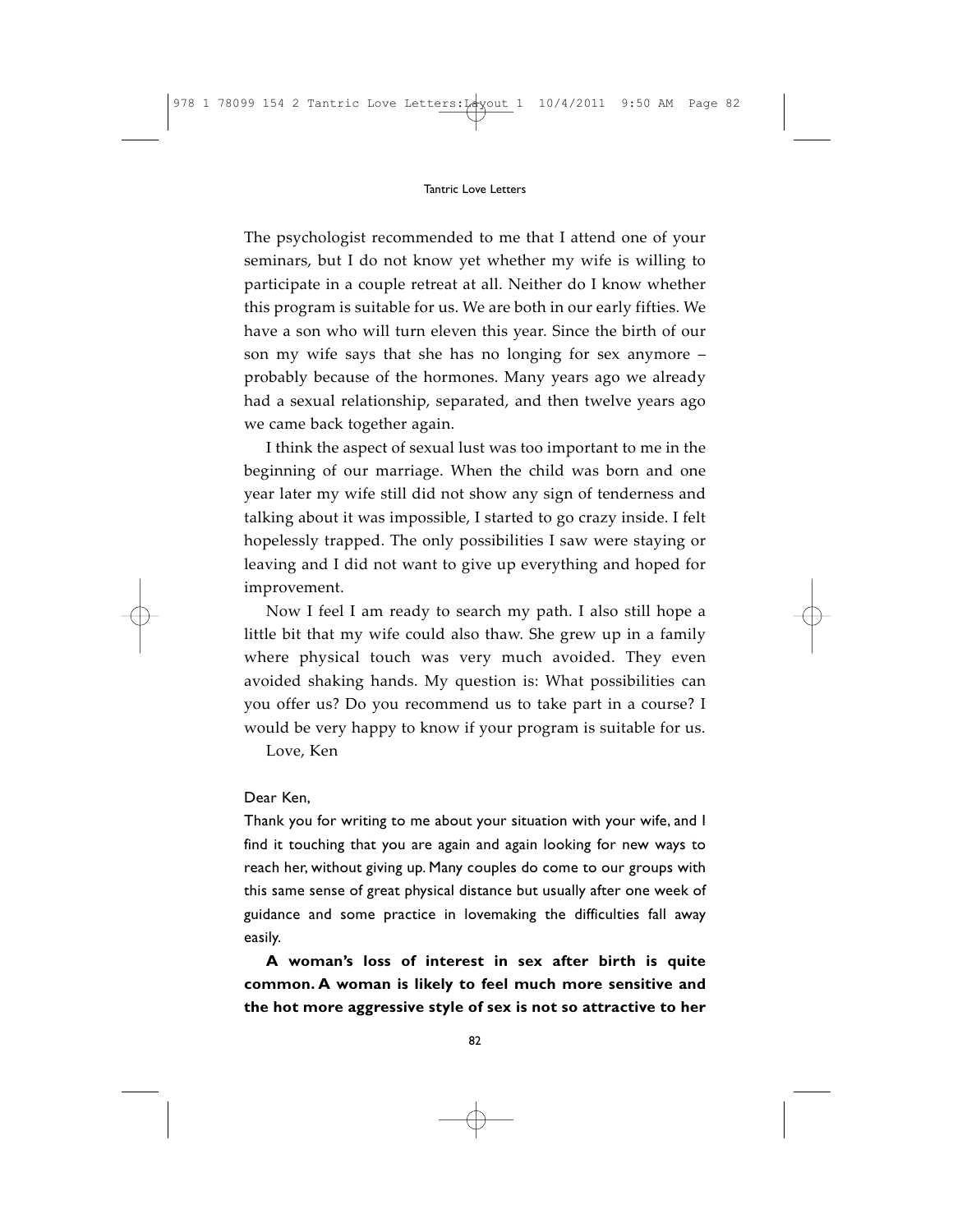because it does not suit her body. I feel if you approach her in a soft way, as suggested in our books and courses, then she will be more open to your attentions. I know many women who managed sex quite soon after birth when it was in the conscious and softer style.

In truth the problem between you and your wife is not 'personal', as in you and her, as it seems on the surface. The gap is there because of no concrete information about sex and male/female energies working together. I am sure that if you talk to your wife about your feelings, your longings, the book, the course, your wish to change something, she is sure to respond to your love and sincerity.

I am confident that you and your wife will benefit from participation, as individuals and as a couple. At the same time because of the delay until you can participate you can start reading the book to give you an orientation. Perhaps you can even begin to try out some of the suggestions given in the book. Start with simple things like eye contact, or breathing together.

All the best to you in your search for more love in your life. Love, Diana

#### Dear Diana,

Thank you for your kind letter. I leave today for a few days of vacation and would like to talk there to my wife about the possibility of making love in a new way.

I have the book *The Heart of Tantric Sex* and have read some of it already. Some things I try to practice too, like being more connected to my body and staying in the moment. My wife behaves sometimes more like a man. She reacted with a verbal attack when she saw the book! So I hope that it goes well and I send you greetings.

Love, Ken

#### Dear Ken,

It is perfect that you have a vacation now so that you can give some time to being together. Yes, sometimes women do react in a more hard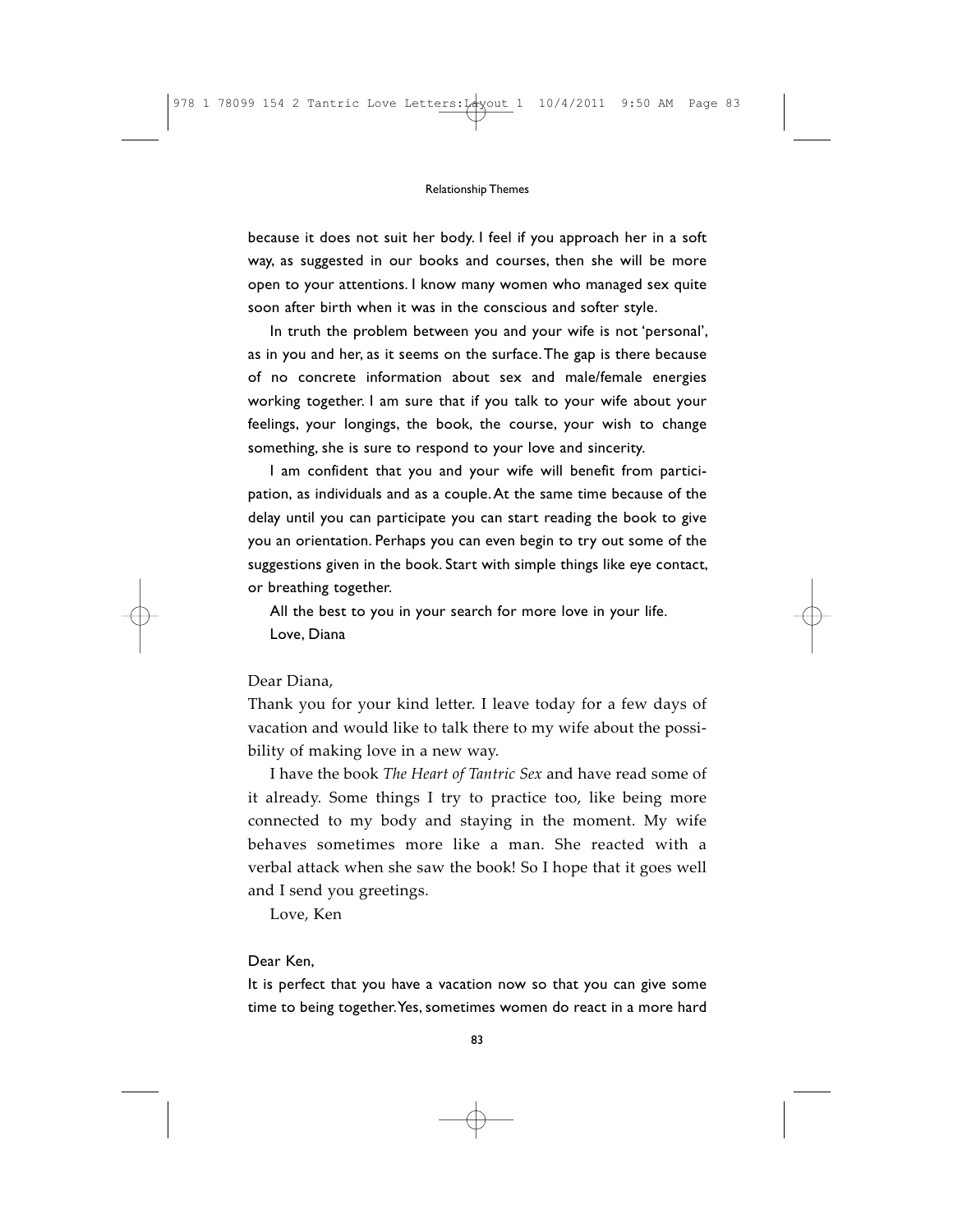and 'male' way but this is just an outcome of the sexual misunderstanding and conditioning. Underneath women are usually as soft as butter (out of the fridge!) and as sweet as honey. Try to melt her down with your love and presence without putting pressure on her. Remember that woman's body takes longer than man's to be fully open, and the breasts are the way into her energy system. So be sure to grant her the time to relax into herself. Naturally because you have not had sex for some time you will want to go the whole way immediately, but I advise you to take it slowly and not to have great expectations. You will need to be patient and willing to take small steps at a time. Best wishes to you.

Love, Diana

#### **14. I do not feel like being intimate with my husband**

Dear Diana,

I am writing to you at the recommendation of my therapist. During the session last Wednesday I expressed to her my great concern at the moment about planning to participate in the Making Love Retreat with my husband because right now I do not feel like being close to him at all – either in intimacy or in general daily life.

The most concerning point is that I do not feel like being naked next to him. And I do not wish to see him naked. I feel an immense aliveness in my body and sexual organs since a few weeks when the Pandora Box was opened.

This opening corresponded to the awareness that my sexual life was not satisfying enough in pleasing my partner, avoiding my real needs and desires as well as avoiding the painful subject with him. It also meant I felt a very sudden and strong aliveness of my sexual energy which gave me no choice but to address the subject with myself, and with my husband. But I do not feel like sharing all this energy with him.

I would like to be able to read what you have to say about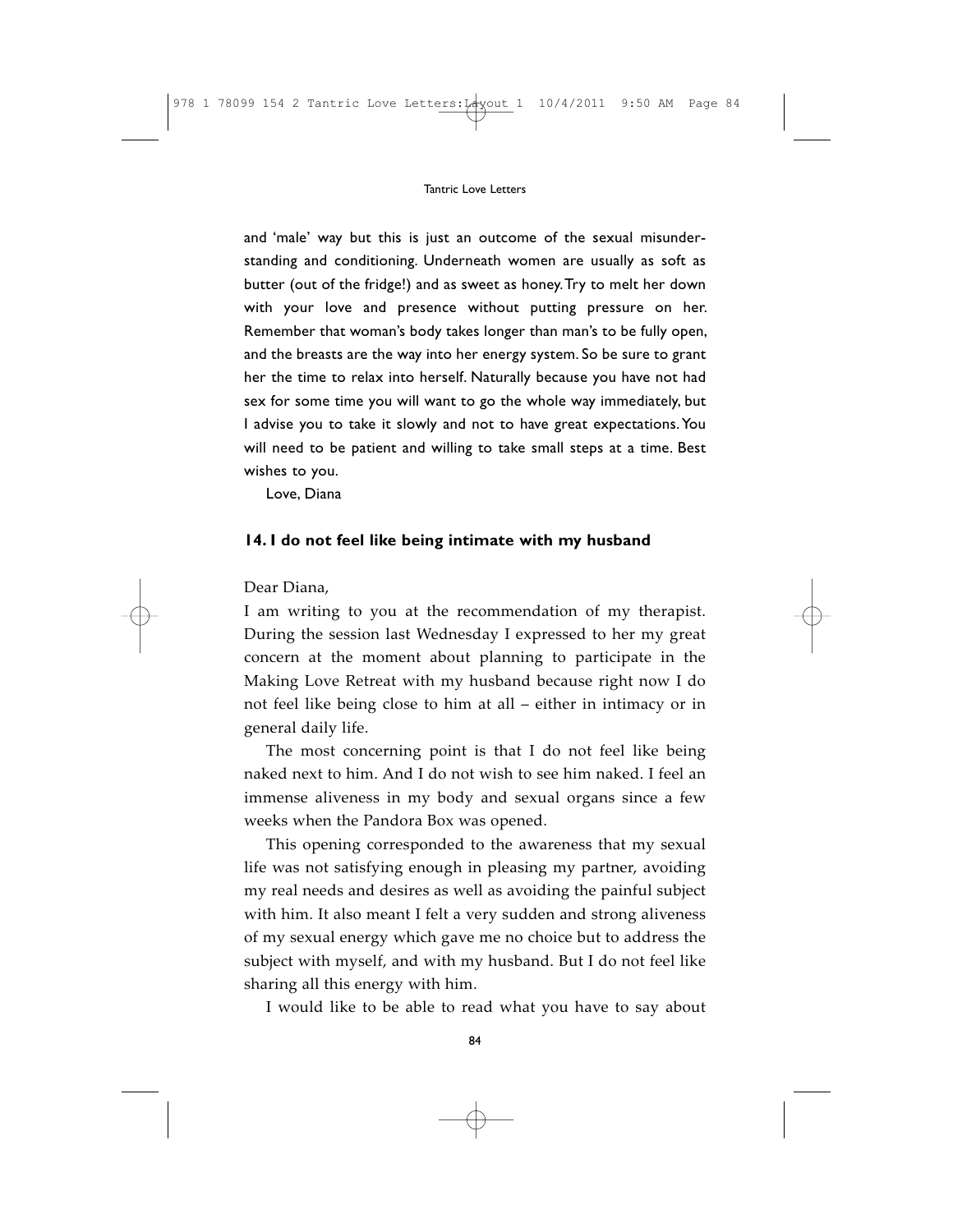these points as I am aware that it might be 'a problem' to participate in the retreat with those feelings. Maybe it won't be a problem but I'd prefer to clarify it before going any further in any possible bookings. My husband is not feeling the way I feel, he is comfortable with a 'whatever situation'.

Love, Victoria

Dear Victoria,

It happens quite often that couples come to our retreat in a state of separation on some level. However, the reorientation you will be given very soon brings back to life the love and closeness. Of course there is no guarantee that this will happen, but our experience is that it does!

If for whatever reason this does not happen, then at the very least you will have received a lesson in life, and one that can then be used as a basis for further relationships. So in this sense what we teach is beyond the couple, and for the individual. Also with a new orientation on emotions and feelings, if perhaps separation does ever take place, it is more likely to happen in a loving, caring way and not in a destructive, emotional way. **At present, if you decide to separate, there is every chance that the same pattern comes into play with the next man sooner or later.** Hope these few words help you in getting clear about your next step.

Love, Diana

Dear Diana,

Thank you for your words. They really answered the questions I had in mind and even gave me more perspective on the possible outcomes if we participate in the retreat. It is very soothing right now for me to have your feedback; I am getting some rest and able to slow down the 'thinking' and surrender more to what 'is'. I deeply appreciate your support.

Love, Victoria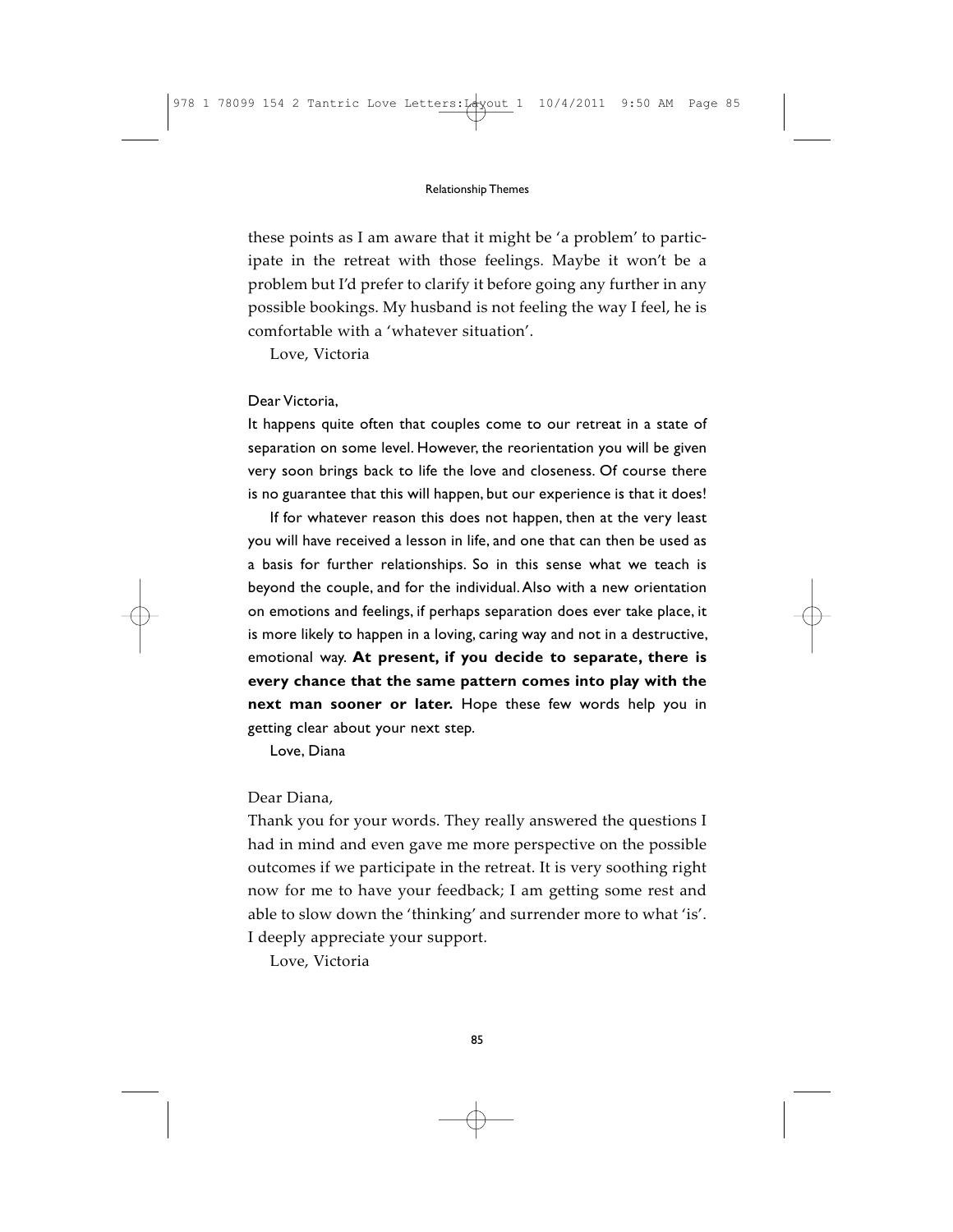# **15. Our personal discoveries based on your books**

# Dear Diana,

My main interest in writing is to join you in your efforts to help lovers discover the new dimension that we can reach if we just let go and change our reactionary and compulsive approach to sex. **Your book has corroborated some of the findings my partner and I discovered recently.** What's most amazing is that your teachings came to us at just the right time and helped us by giving meaning and putting in perspective this natural and organic way to loving that we have been experiencing. The timeliness and synchronicity of this discovery (your teachings) remains a mystery to both of us. Indeed someone once said that the book and the woman (or man) that will change the course our lives would find us without our looking for them.

There were certain aspects of our relationship that we had found needed to be realigned. We have been and are now in the process of doing just that.

I've listed below some of my reflections based on having read your books, as well as our independent empirical findings.

- That which is the most sacred activity, sex, has been turned into the most profane. What's supposed to liberate us from our egoic consciousness' programming has become one of its most powerful and addictive 'routines' (borrowing the term from cybernetics). It's like we are so fixated in form that we've become oblivious to its complimentary aspect, emptiness. Therefore, the term 'spiritual sex' may seem an oxymoron to many, yet we can't be truly whole unless we integrate both, body and spirit. The fact that you make this amply clear in your books certainly makes a difference… a BIG difference… between your message and that of others.
- Perhaps the reason we (men) are driven to give woman as many orgasms as we can get them to elicit has its roots in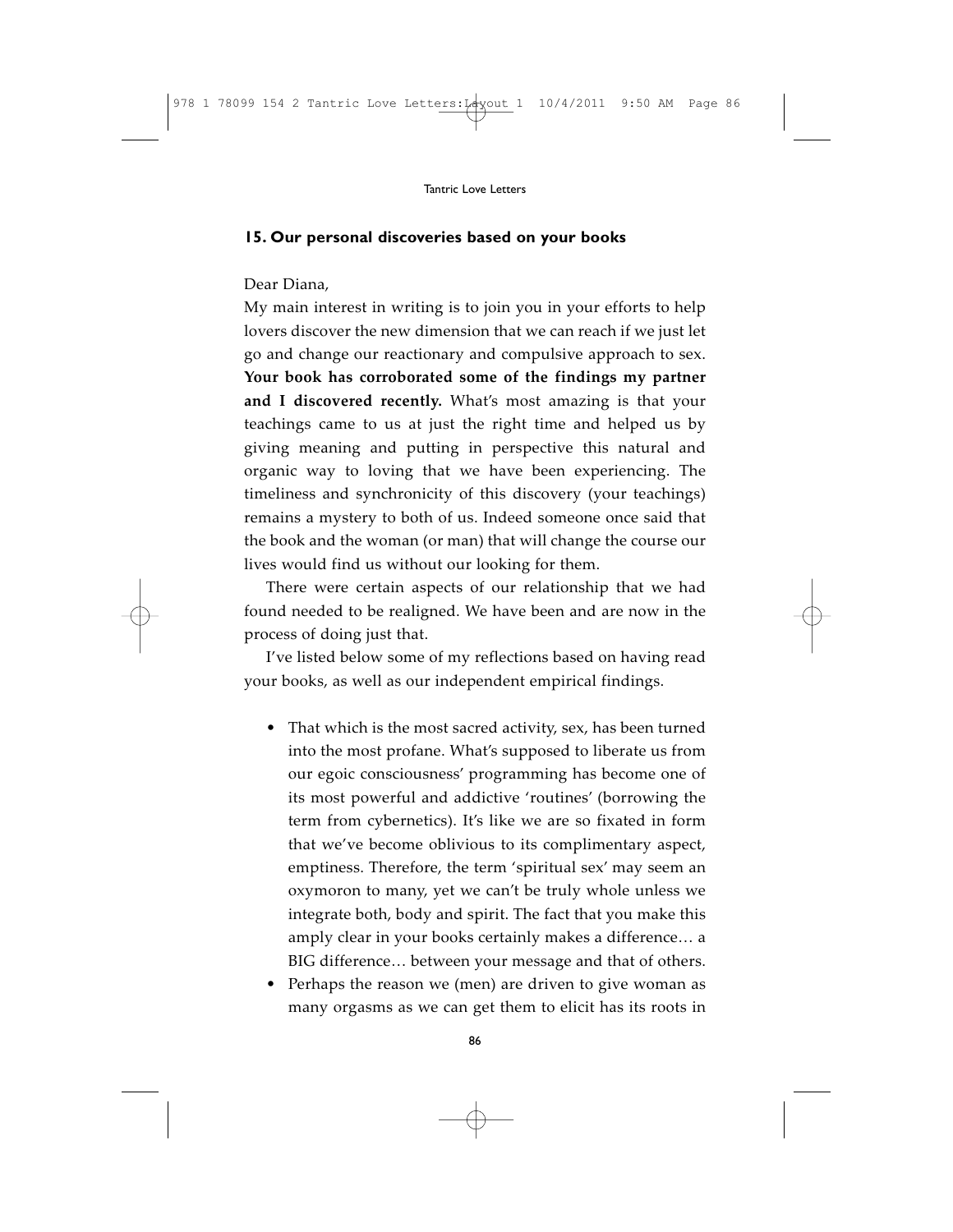the ego's need to reinforce itself (as a great lover). Our real motivation is oftentimes disguised as an altruistic act. Appeasing the ego can be more powerful in its effects than the most wonderful orgasm, and far more addictive. Arguably, this is one of the main components of goaldriven sex. You mention this in your book but it can't be overemphasized. We've both realized that lovemaking has more to do with being than doing, more with flowing than attaining.

- We realized that orgasm is not the goal (this is in spite of the fact that neither of us had any problem reaching them and continue to enjoy them immensely when they happen). Lovemaking should not be goal-oriented**.** In actual fact, when we are joined in love, as suggested in your book, the movement of our bodies seems to be in response to the flow of energy that's taken place and not driven by our minds. We simply allow ourselves to respond by disengaging our rational minds from the act (letting go of all thoughts, images, etc.) Instead, we let our Self emerge and merge, manifesting itself through our body mind. Simply put, in true lovemaking there are no 'doers'. I guess we could call it 'authentic lovemaking' (as opposed to ersatz sex), although the term is somewhat of a misnomer given the action denoted by the verb.
- When we relax and the uncontrolled drive for pleasure and excitement ceases, it becomes possible to perceive the flow of energy as it deepens and intensifies. The sensation and response resulting from this exchange is very different from that produced by friction or activation of the body's erogenous zones. What is most interesting is that it (the energy) can't be controlled; quite the contrary, the more we let go the more it flows and intensifies.
- Given the relaxed nature of this exchange, lovemaking can go on for an indefinite amount of time. We came to realize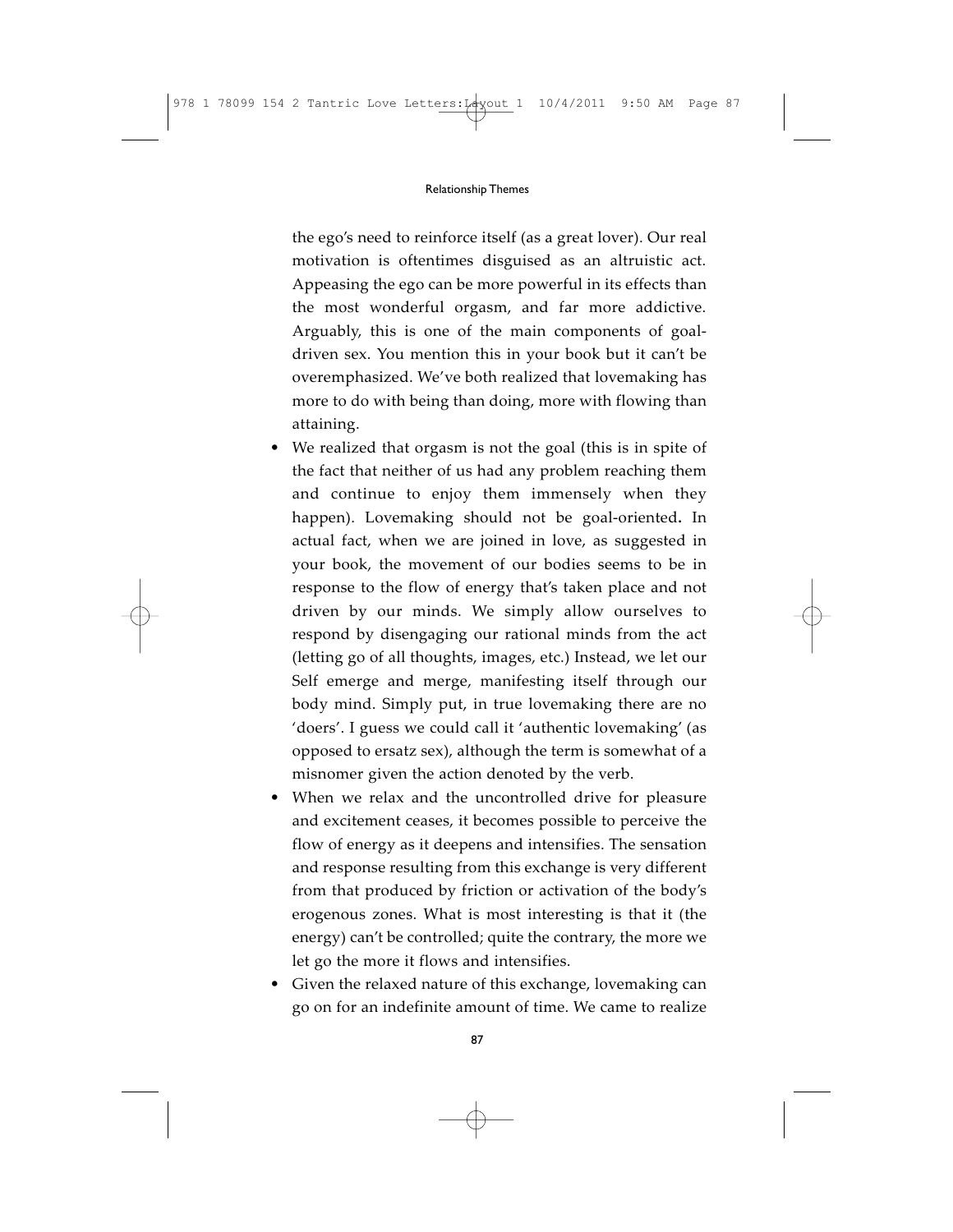that in reality we do not make love, but that love is simply allowed to happen, to be, in and through us. It's truly a meditative experience like no other.

• It became clear to me that I needed to develop my listening skills in order to effectively translate my partner's messages. I think the difficulty lies in the way we have been programmed, which causes us (men) to assume certain things and, on the basis of those assumptions, react, instead of responding according to what our partner really needs or wants. For example, it took me some time to process the fact that in order to get her to open up I needed to activate her breasts. This in spite of the fact that she had told me her clitoris would not respond, no matter how much stimulation it received, unless and until the energy began to flow from her upper body and breasts. In the same manner, I kept getting new toys to experiment with, although she had made it clear that the best 'toy' was my penis.

In order to open ourselves to this experience, we found it beneficial to prepare and predispose ourselves for it. The necessary sensitivity, as well as the sensibility, both sensory and emotional has to be there for the pathways to open. Also, our mental attitude has to be in synch. For instance, someone who relies on fantasy or mental images would have a very difficult time achieving this state since disengaging the mind, not engaging, is necessary. The same applies for someone who can only respond to high excitation /stimuli, such as those produced by a vibrator. For someone like that it would be very hard to perceive the energy flow and much less enjoy this form of lovemaking. It's likely that they would simply dismiss it altogether as rubbish.

I apologize for having written such a lengthy e-mail but have done so open-heartedly hoping that in a small way we may

88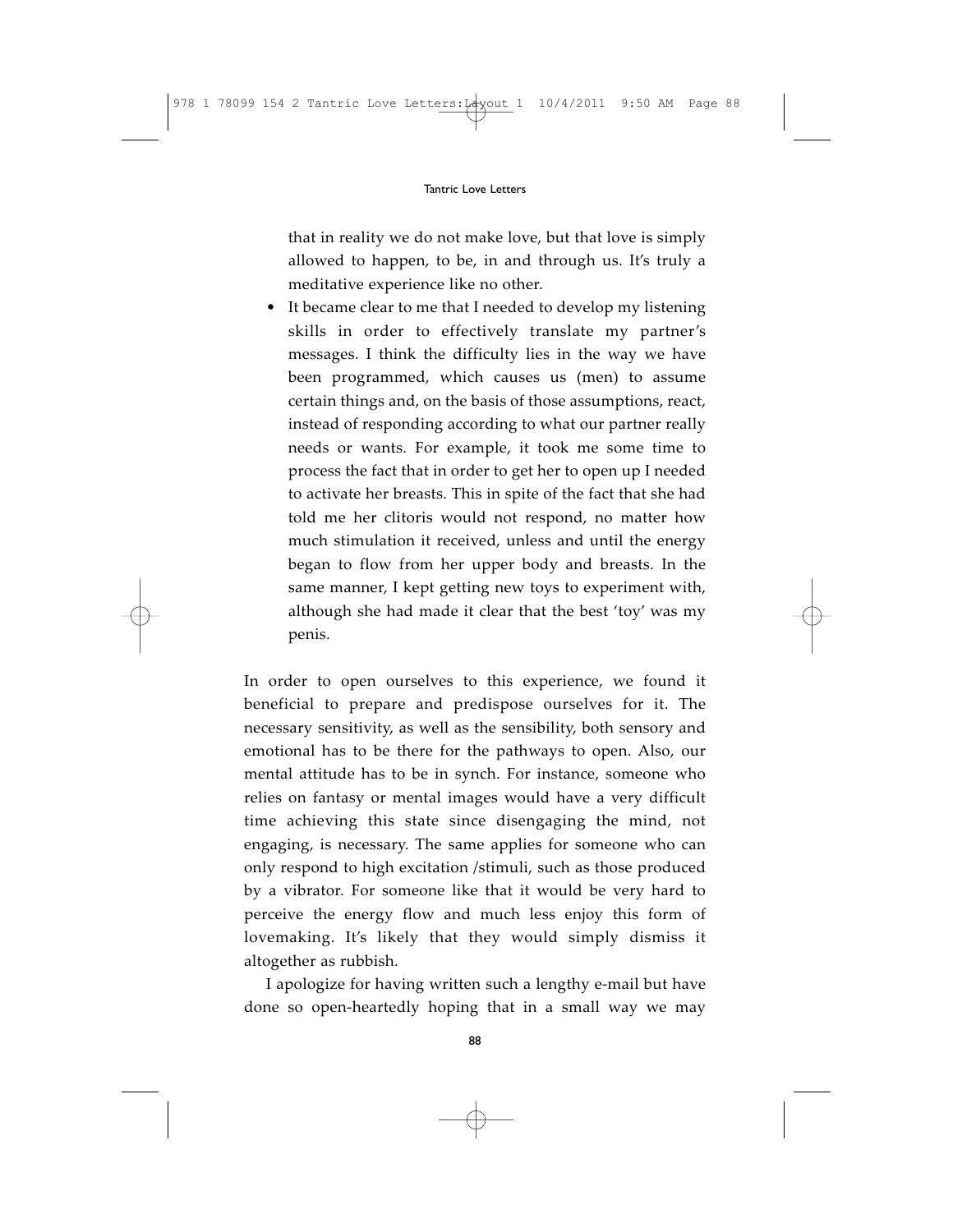contribute to your research on the subject.

In closing, I would like to do so quoting T.S. Eliot since his words seem to have been written for all those who search for Love and are therefore most appropriate to the subject at hand.

We shall not cease from our exploration And at the end of all our exploring

Will be to arrive where we started

And know the place for the first time.

May the Light of your True Self be your guide always.

Love, Rafael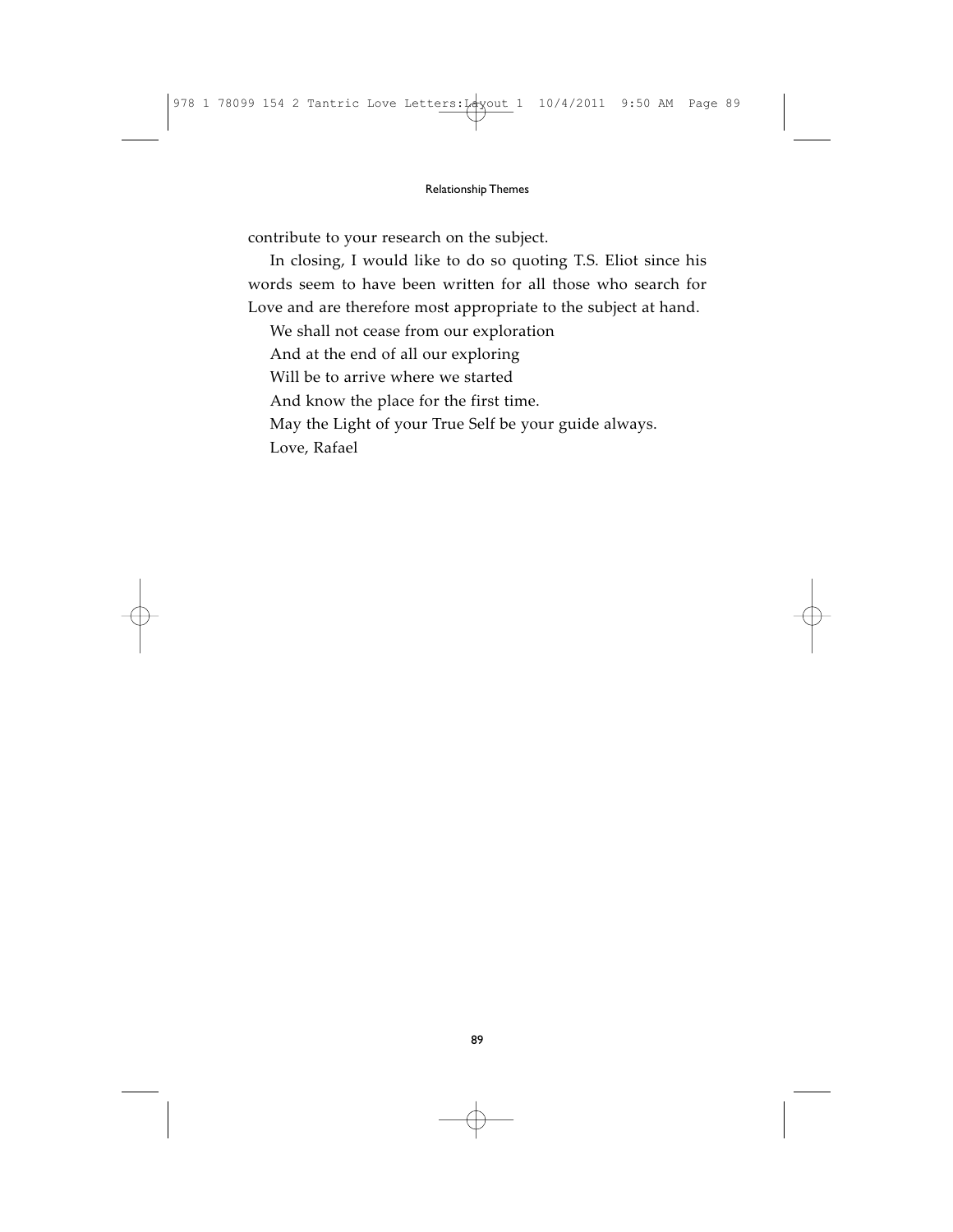# Chapter 3

# Emotional Aspects

- **1. I have the impression that I am constantly emotional**
- **2. Positive resources lying in past that do not classify as emotions**
- **3. A load of feelings and emotions**
- **4. Becoming aware of my low-grade emotions**
- **5. Noticing negative after-effects of ejaculation**
- **6. Experiencing that my fear is healed by love**
- **7. I get closed because I think my partner doesn't love me**
- **8. I am desperate and I question my whole being as a man**
- **9. Sex is difficult for me because of high expectations and baby wish**
- **10. Experiencing deep sadness and lethargy**
- **11. Feeling more often frustration and boredom**
- **12. I really have no clue how to deal with my 'blocks'**
- **13. These old emotions are somehow 'sitting' on my sexuality**
- **14. Our journey with love and letting go of emotions**

The chapter on emotional aspects deals with a domain where a great lack of clarity and insight exists, and is based on the understanding that there is a fundamental difference between 'emotions' and 'feelings'. Emotions are in fact an accumulation of unexpressed feelings from the past. If and when the level of accumulated emotion is high it easily leads to difficulties in sex and/or problems in relationship, in the present. So in this way what happened in the past, and what is actually happening in the present, get confused. Emotions tend to temporarily obscure the love present between two people, and 'emotionality' will display itself in complaining, blaming, arguing and power/ego struggles.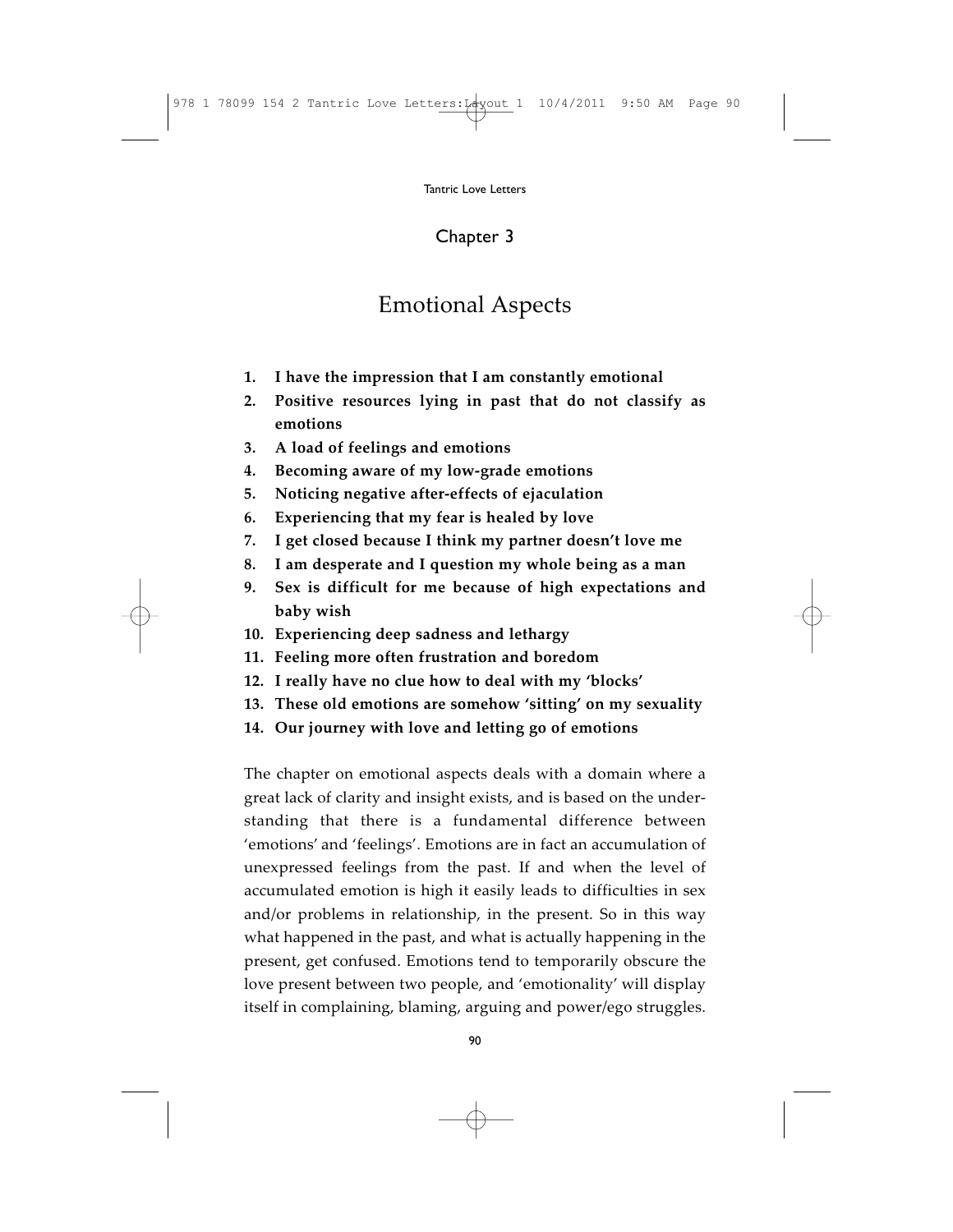Love is then experienced as something with good times and bad times, the proverbial 'ups and downs'. How to separate authentic feelings from destructive emotions, as well as how to deal with these emotions, is described in detail in the book *Tantric Love – Feeling versus Emotion: Golden Rules to Make Love Easy*.

# **1. I have the impression that I am constantly emotional**

# Dear Diana,

Regarding making love: I have the impression that I am 'constantly emotional'. To create free space for myself I stopped everything for now in order to find a way back to myself, first of all. I have been doing Yoga, Feldenkrais and learning Spanish. My partner and I work together and I look for relaxation and balance because I have too much work, and what impressed me most was when you said that teaching the seminar was fun for you both and not work. For us working in the company is a fight for survival every day. We have a plumbing business and currently we have several employees. This is pure stress: either we have too much or too little work. After the second time of spending a week with you I have the feeling that I come into contact with very deep, old patterns of beliefs. I have already done so much bodywork and until now I have not managed to bring the deep realizations into my life. As if I silently knew all along that there is another truth, and another possibility whereby to live. It got very interesting for me when my partner started to get involved. And started to let go of his 'orgasm fixation'. Since then I have been floundering. Without orientation, a fear of losing control – who am I, and what is my value as a woman when he is not immediately senseless with excitement? Very stupid. Therefore, **I have to feel into myself which is not so easy at all, especially when I realize how little I can actually feel and how much I was focused and concen-**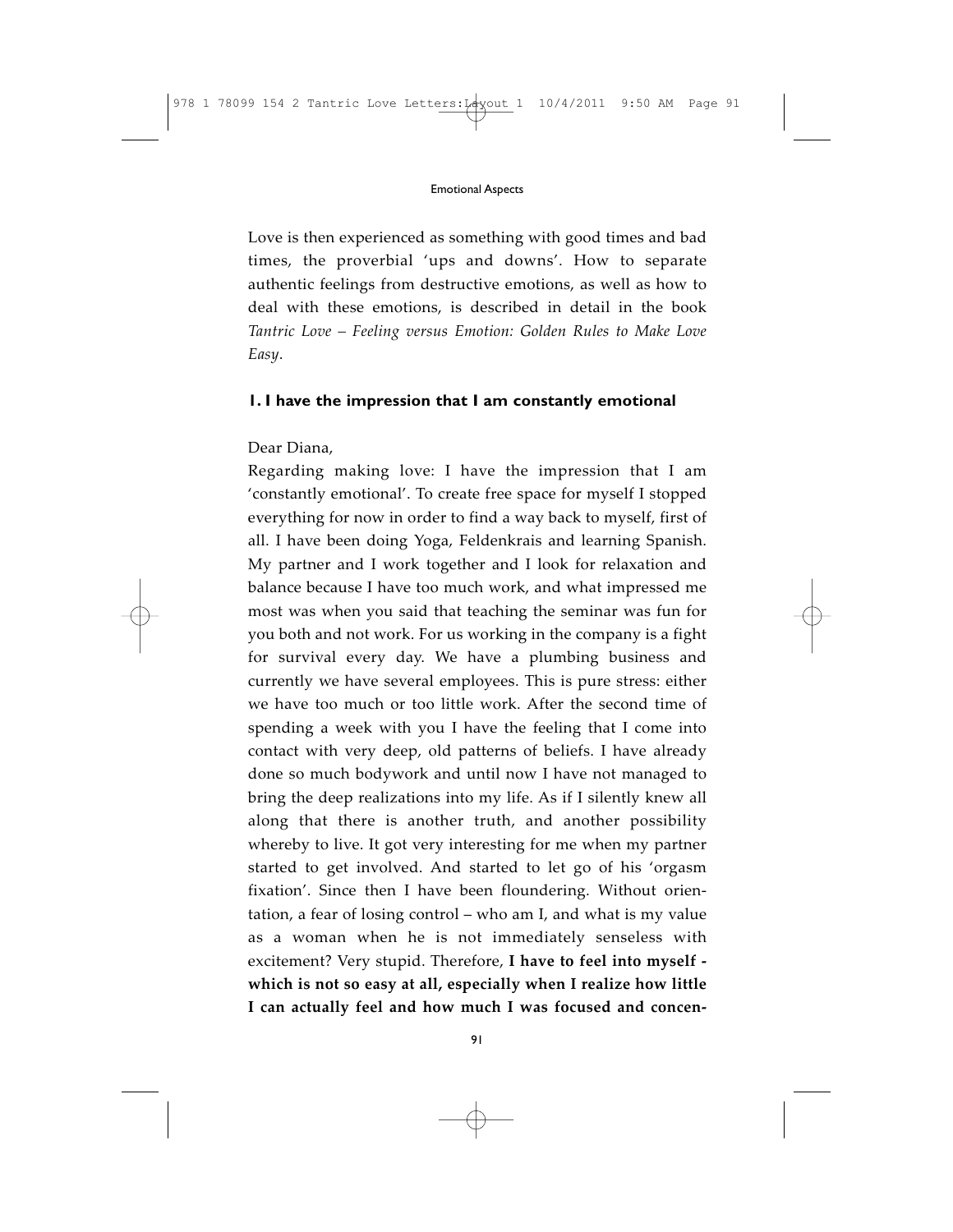**trated on what was going on with my partner. I can feel myself almost only through pain.** This is why I love the Five Tibetan exercises, because afterward I can feel all my muscles. I think I can work more on this.

One thing that also is obvious to me with regard to emotionality is that I have the impression that I am in a state of shock. In a freeze in which I cannot move. I have the feeling that I cannot go on at all. If I move, I move like a robot. If I manage to really move my body it is good. I, for example, recently did a dance meditation in the night for the first time. Last night I could not manage and I woke up stiff. Is there a trick, a tip of how to overcome this point more easily? Everything in my body resists and cries for no movement. It cries I do not want, no change! In this cesspool I at least know where I am. I cannot yet distinguish between when I am really exhausted and it is better to rest, and when movement is indicated.

Love, Karen

#### Dear Karen,

Thank you for writing. Yes, sometimes the emotional state can feel like being in a freeze or in a shock. And it is this that makes it *so* hard to get moving. There is no real easy way to overcome it, except to 'force' yourself because you love yourself! If you don't manage, then *at least* you know why you are feeling bad; it is no longer a mystery. This distance in itself is going to make you feel better. Not fully, but a bit.

**Sometimes the fight against doing something positive for yourself can be on a deeper level a resistance to the present. You keep things simple; you just do anything like shaking, jumping up and down, or gibberish, and find ways to release the tension.** There is a problem with using your level of exhaustion as a monitor for what to do next, because emotion itself will make a person feel exhausted. If you really do feel that you are genuinely exhausted (and lack of sleep can definitely be a source of emotions) then go to bed early, sleep well, and see how you feel in the morning. If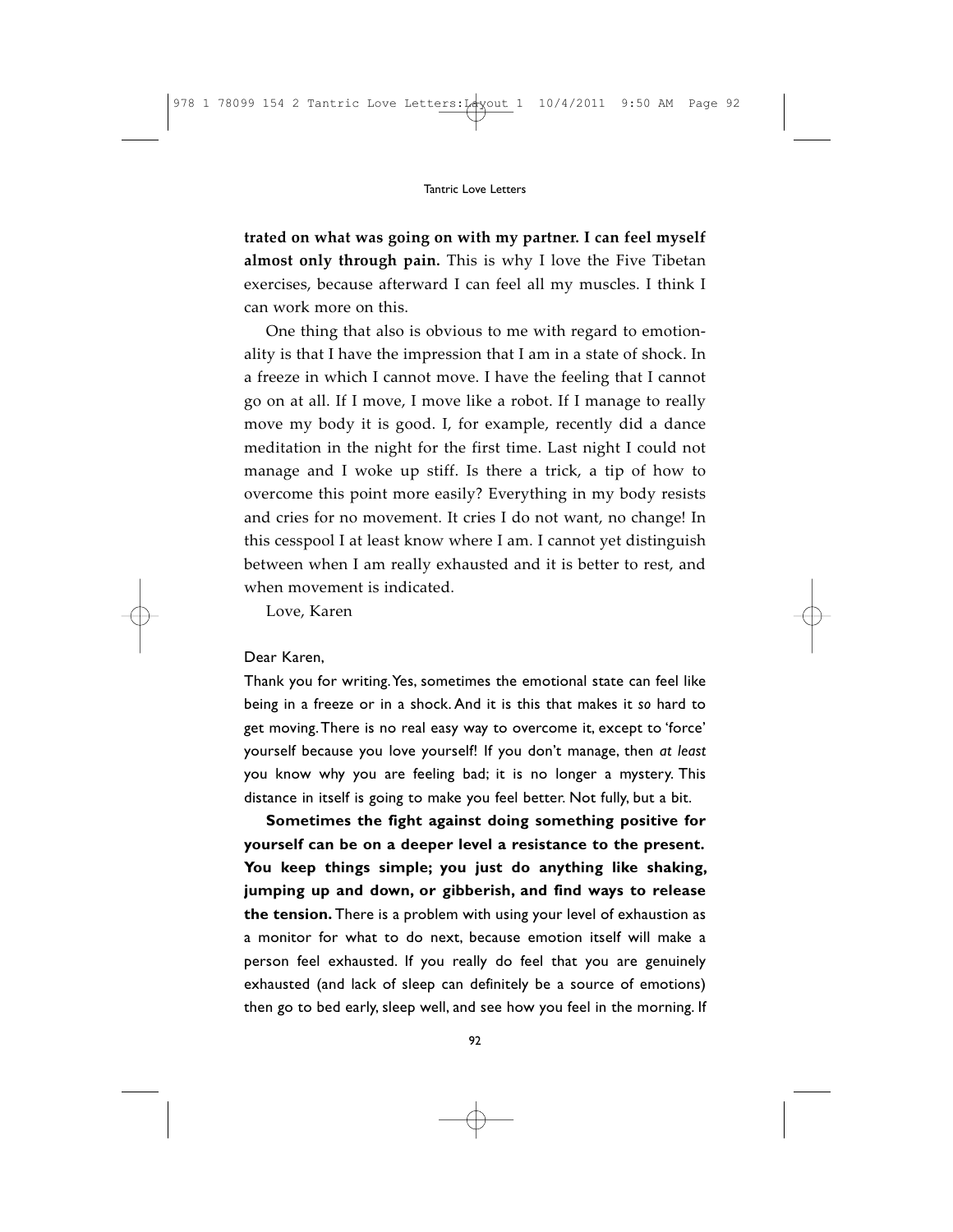you wake and do not feel 'refreshed' in any way, or more 'positive' in your outlook, then that is telling you that you will need to get moving the next day. Best wishes to you.

Love, Diana

# **2. Positive resources lying in past that do not classify as emotions**

# Dear Diana,

I participated with my wife in the Making Love Retreat recently. Afterwards I had the following thoughts about your talk on knowing the difference between emotions and feelings: Emotions derive from old hurts, patterns etc. – and affect my relationship to myself and to my partner in a negative way. You described the situation perfectly. This means the old feelings are 'stored' in us. You also gave the example of a child that again and again has to struggle for the love of its parents by being very good or trying hard – sometimes even in vain.

Feelings happen/arise in the present and when they are expressed they affect the relationship to myself and to my partner in a positive way.

In this model, however, I missed a third dimension: the positive 'old feelings' (or emotions?) that derive from the past and can be activated in us again and again. We can use them as resources. They belong to the past, are stored in our bodies and minds but as emotions (?) and affect relationships/life in a positive way.

I am talking about my own experience: my mother's fear of losing my father was present from the moment I was born because he had to leave for Russia one day prior to my birth. Of course I also felt my mother's fear to lose us children. At the same time, however, I also felt her unconditional love that I can feel until today and that is a good basis for me to 'trust the world'. Then I was also allowed to feel my grandfather's uncon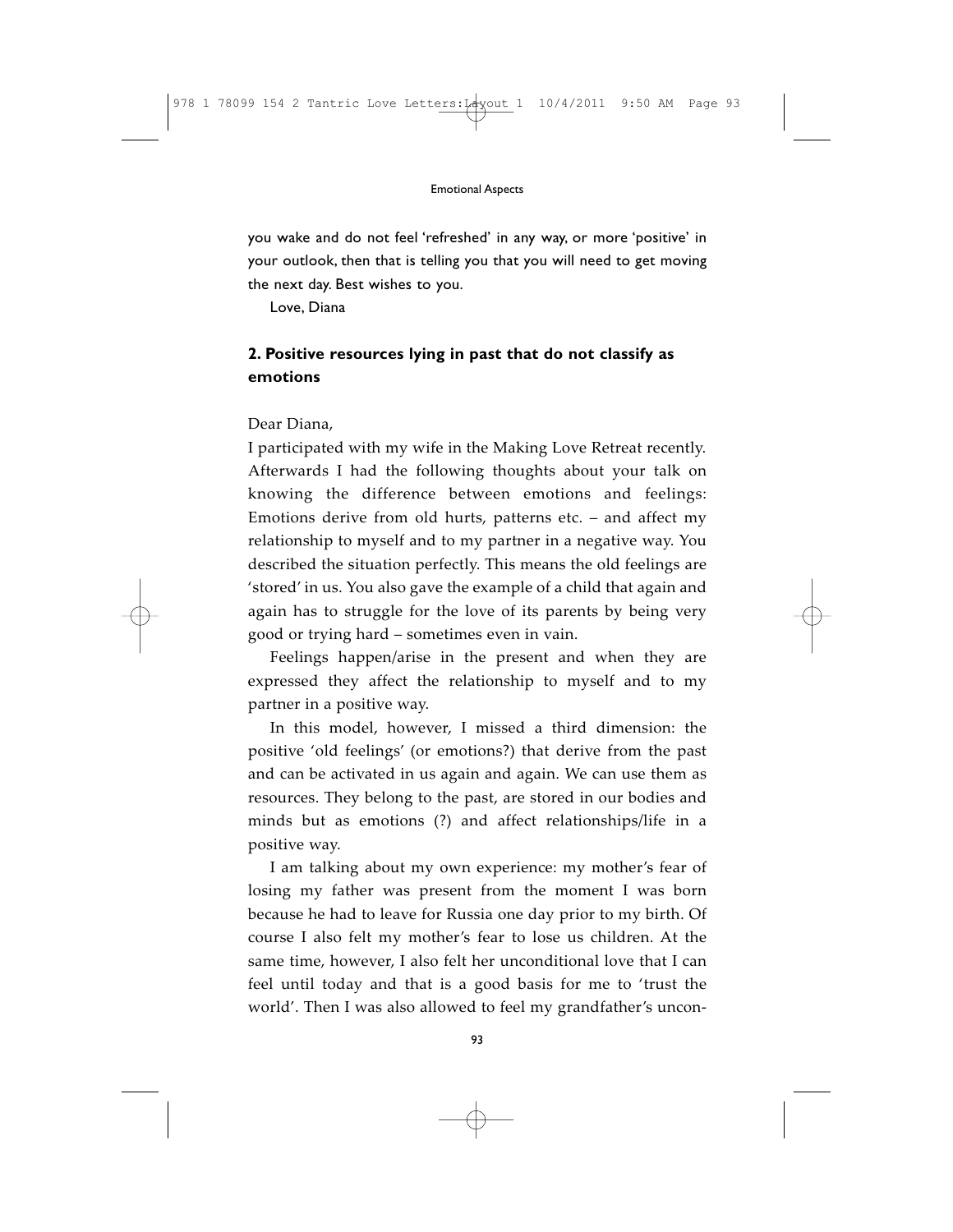ditional love. We lived with him until my father came back.

Then there were also many moments of joy and acknowledgement in my childhood, youth, and adult life and it helps me to remember my past.

In her book *Joy, Inspiration and Hope*, Verena Kast suggests to write a biography of joy. I think it is very helpful to let these positive energies reverberate in me – also for my ability to love (myself and others). And maybe we should focus more on these positive experiences and emotions/feelings of the inner child in general? I am wondering: Would you rather call them emotions or feelings – or do we need a third term? Thank you for the various impulses and the beautiful inner experiences that we received in your seminar!

Love, Konrad

#### Dear Konrad,

I appreciate your writing to me with your observations/insights into this important subject. Yes, you are absolutely right, there are definitely experiences that lie in the past that classify as positive resources, and not as emotions. And for most of us certainly not everything that lies in the past was negative. But for many people who have had strong negative influences in their early years, the tendency is that the negative is remembered, it holds the power, not the positive. It is a gift for your life that the positive has played such a significant part in your formation. Being able to feel and experience the unconditional love of your mother and your grandfather is a tremendous resource and will have helped you to becoming the loving person that you are.

Thank you for raising this aspect of positive resources lying in the past - a reminder to honor their significance. It certainly has been true for me in the sense that I had my first tantric or 'blissful' experience when I was only seven years old. And to this day I can feel it as a source of light and love inside me that I can hook up with any time I turn inwards. So you are right to emphasize that it is very helpful to let these positive energies consciously reverberate within. It would be very nice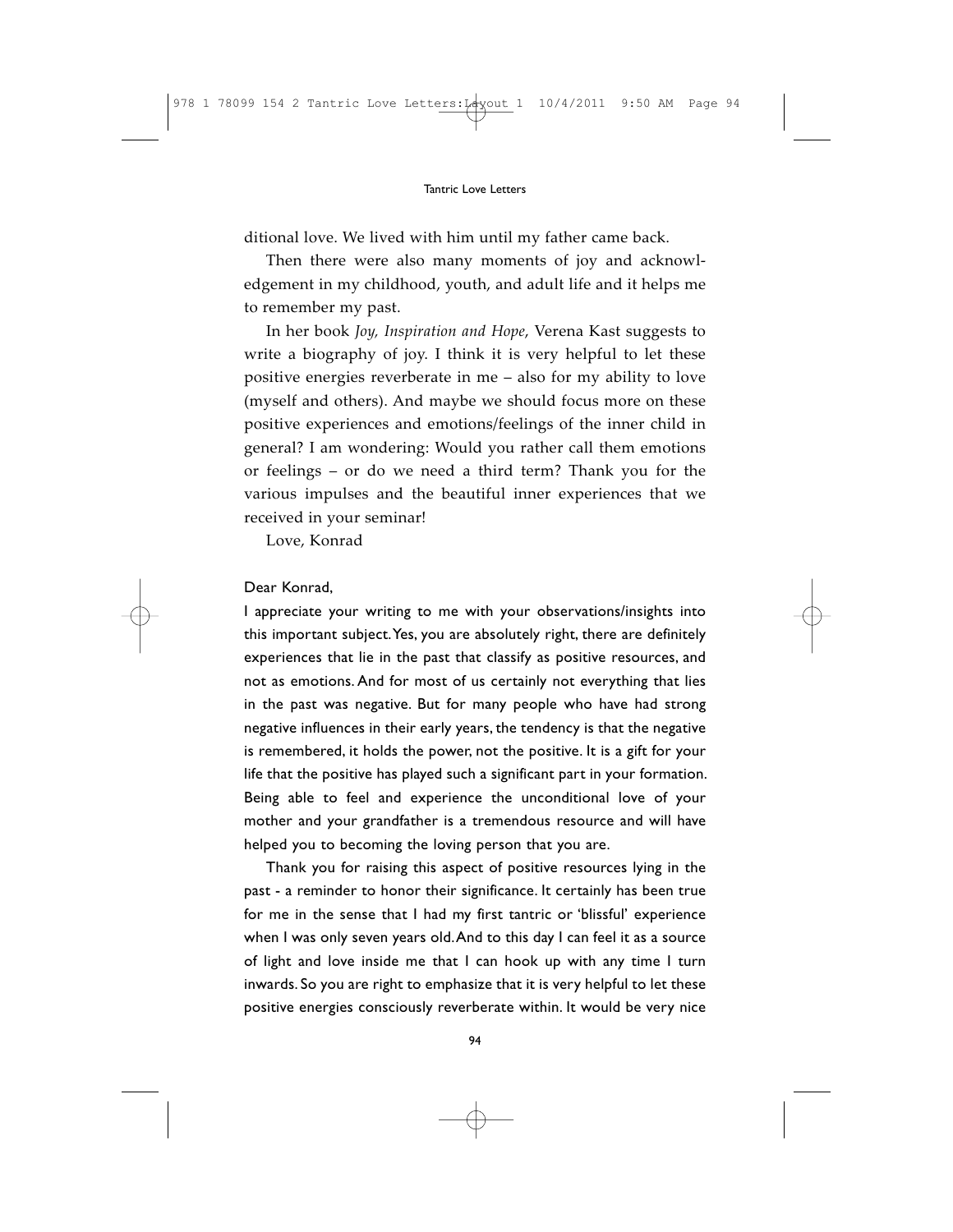for everyone to be more focused on how the positive in the past is supporting us. However, unfortunately it is the negative/unresolved issues from the past that are more easily motivated/triggered – hence the destructive pattern in relationships, and hence my focus on ways to deal with these disturbances.

**I often hesitate to use the term 'inner child' because sometimes, from my perspective, emotions are passed off/indulged as aspects of the 'inner child', when that is not necessarily so. Instead I often see an 'emotional' inner child.** I feel that the quality you want to preserve, bring to the foreground and nourish can perhaps better be described as the 'innocent child'. Again, many thanks for your input on this aspect.

Love, Diana

# **3. A load of feelings and emotions**

Dear Diana,

We participated in your Making Love Retreat and we enjoyed the time very much. Our sexual journey continues to develop and gives us new experiences again and again. A wide, loving landscape surrounds us. I am very happy about it.

The reason I write you, however, is because of a load of feelings and emotions!

We both have children and we live in relatively distant places. I am a single mother and he shares his task with the mother of his daughter. We are bound to our living places and we do not have much time left to be together. For me these circumstances again and again trigger crises and now again I find myself in the midst of one. With your help I am beginning a journey. I think that by now I am able to separate feelings and emotions. My emotions bring to light the issues of 'not having space', 'not being loved and accepted'. Deep wounds from the past. I know this. It is wonderful how love begins to grow anew since I have started to dedicate time to keeping an eye on emotions and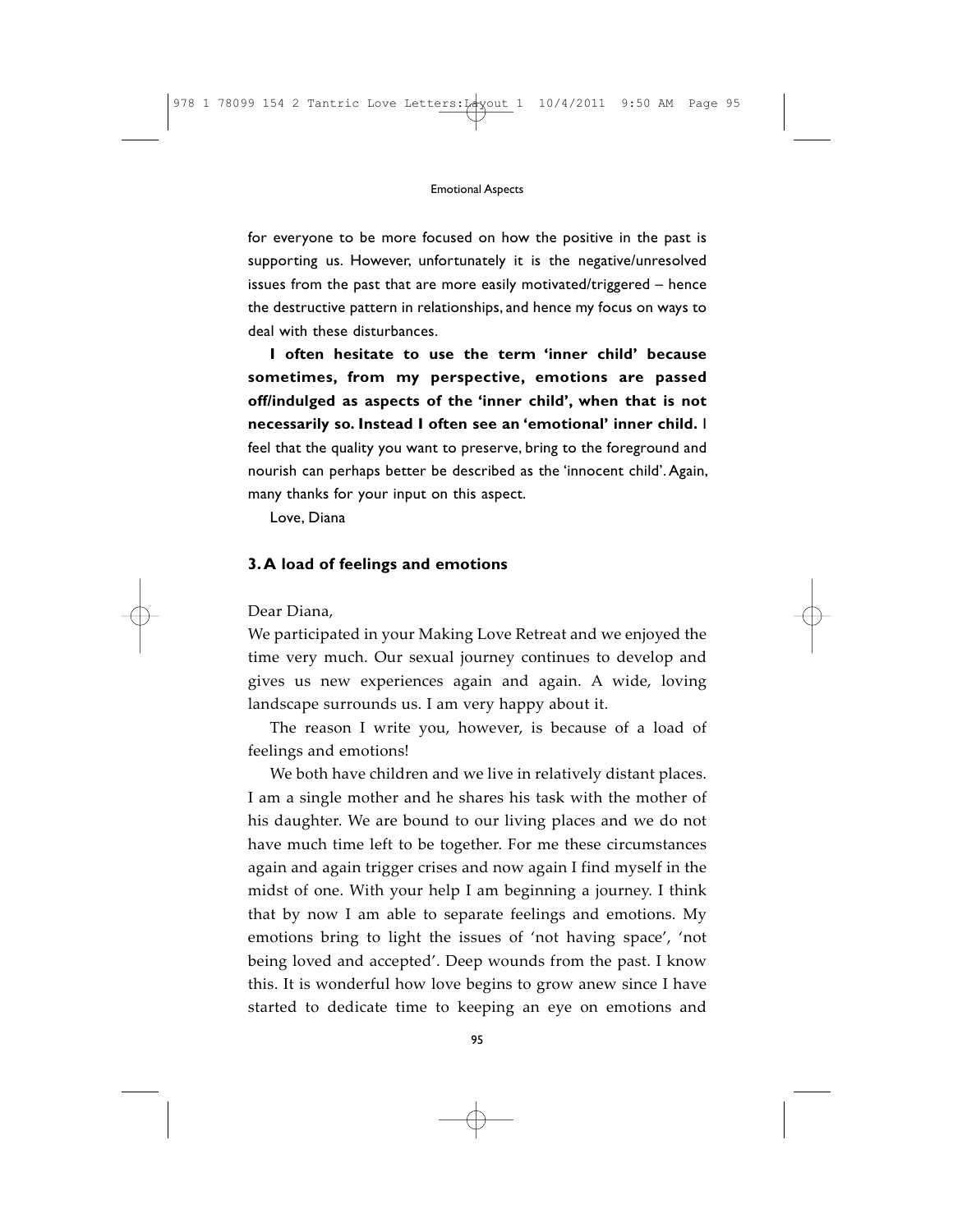feelings. Many smaller gateways have opened and I see connections. I have just started this journey, but I feel very clearly that this is good for me.

There is one issue, however, that confuses me: I really want to spend time with my partner. I want to have (more) time together for projects, to talk, to make love, to help each other and to share everyday life. As I understand my partner, he seems to give priority to other things. For him, first of all his daughter and the relationship to his family are important. He is much more able to live in the moment. I experienced that these circumstances stir my emotions. But they are also needs. Am I to let them go like my emotions? Even though I feel a lot of love for my partner, a feeling of unhappiness and of sadness remains. What do you think about it? I would be happy to hear from you.

Love, Astrid

# Dear Astrid,

From what you say, it sounds like you are managing with your situation as best possible and having some very interesting insights. It is a challenge when there are children/families from other relationships, and as I see it there is little that you can do about the situation except to accept it how it is. When things are deeply accepted the tension falls away and you will feel yourself much more relaxed in the moment. And you are right; sometimes emotions do come from not having needs fulfilled. Sometimes the needs can be 'mind' needs/ideas rather than essential needs.

For instance, it is less usual for a couple to live apart, so the mind will convince you that ultimately it is better to live together. It becomes a need, and one in your case that is not being fulfilled and a cause for unhappiness. Couples who live together often find themselves living very parallel rather than truly 'together'. Often they will take each other for granted and give their partnership less value and therefore make less time for each other. When you see each other *less* frequently you are *definitely* more present and alive to each other. So it is helpful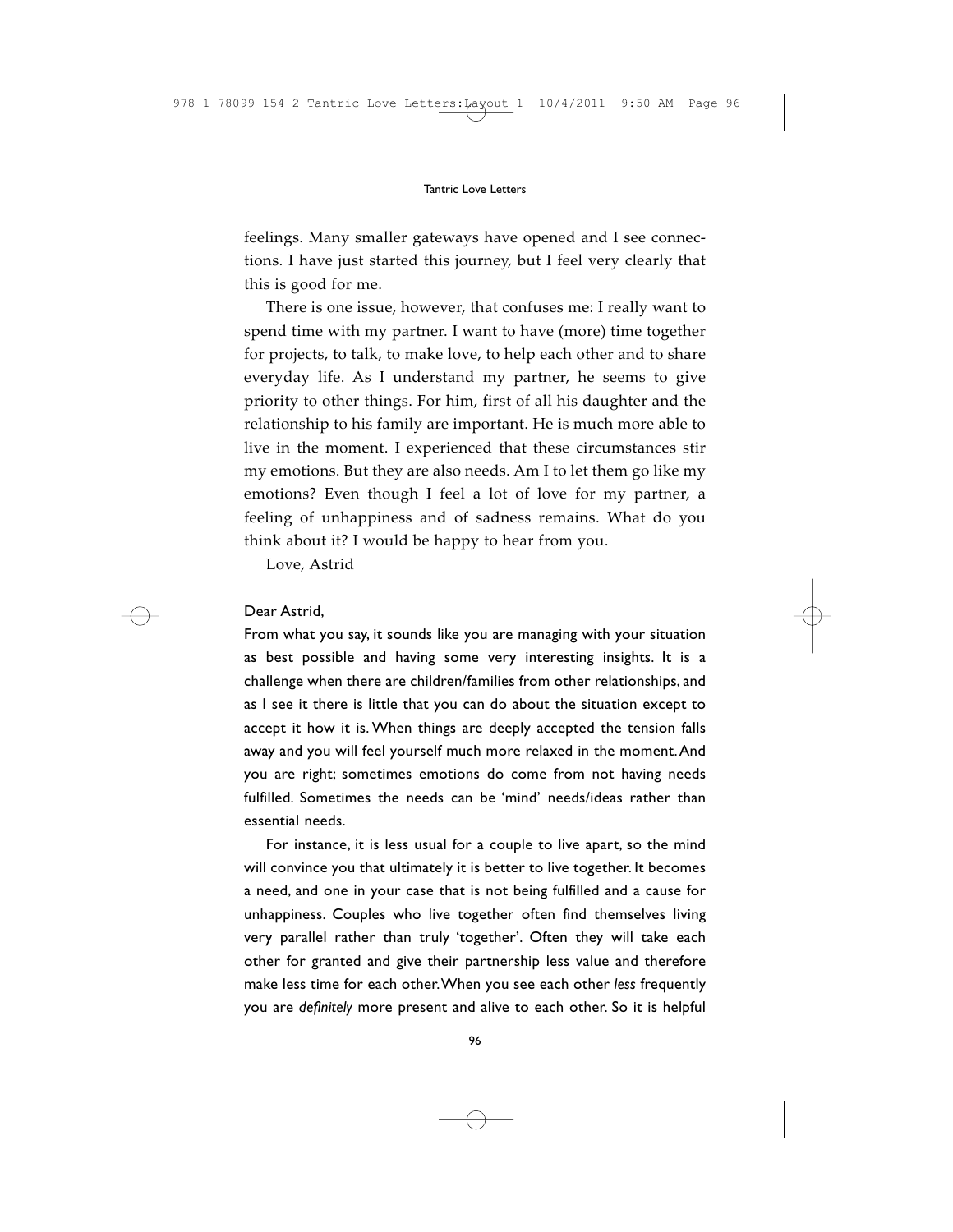if you recognize that there are positive aspects to your situation.

To fill in the gap you will need to find ways to nourish yourself, create more personal time and enjoy being with your own body. Do some exercises, dance, and meditate on the breasts etc., or read Barry Long or Osho, so that you feel inwardly nourished even if your partner is not with you as often as you would like him to be. I remember you both well, a beautiful and loving couple. Best wishes to both of you.

Love, Diana

#### Dear Diana,

Loving thanks for your answer, very nice to hear from you. Many things have moved and become clear since. These are wonderful experiences that I am able to make – also when the recognizing of my emotions keeps me on my toes. I will be really fit when things continue like this!

Love, Astrid

# **4. Becoming aware of my low-grade emotions**

#### Dear Diana,

The very special week with you both is still vibrating in us – thank you again so much! Last week the emotions hindered us at times to practice making love, but now we are really eager to do so, and have already done so! I want to write something about becoming aware of my low-grade emotions.

When I heard your talk on how to distinguish between emotions and feelings for the first time, I didn't feel really that I was being an emotional person in my everyday life because I fight with my husband only very rarely. Now, one year later, after hearing the talk for the second time I find myself being extremely emotional, on a more subtle level, but somehow permanently, and especially towards my husband. This became clear to me when I heard your term 'low-grade emotional'.

Being conditioned and raised in a quite controlled manner (by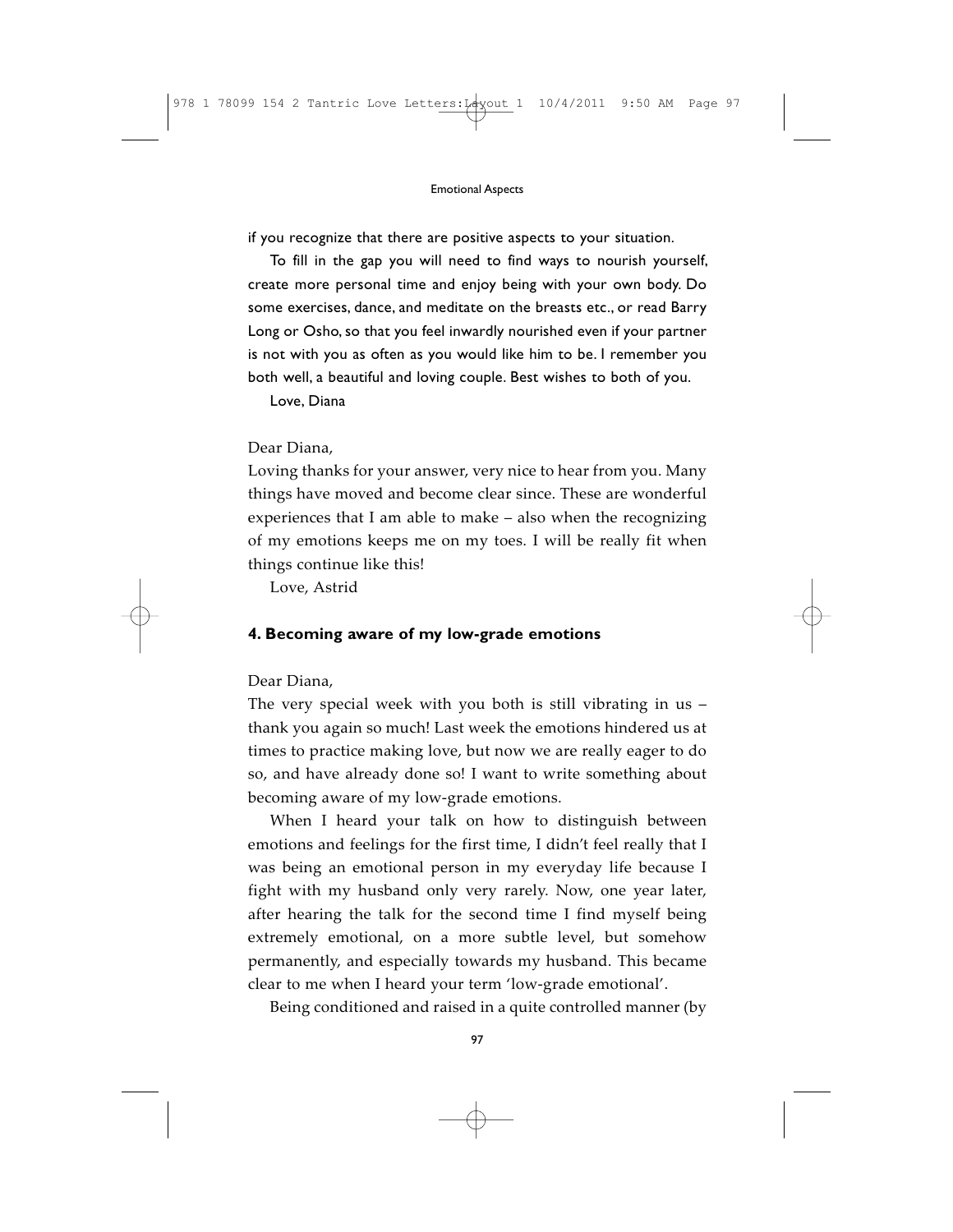my parents and other adults who praised me for being so 'wellbalanced') I always tried to avoid conflict with my partner. In case of argument or conflict I would immediately withdraw back internally; it often felt like 'freezing'. So when an emotion was released inside of me, instead of expressing it (e.g. in fighting or blaming) I used to push it back at the same time and therefore 'recycled' it in a way. These recycled emotions built up over the years into an almost invincible wall between us, hindering in the end any loving feelings of any kind.

**Now opening up towards myself, and my partner, I recently feel myself being a lot more 'high-grade' emotional, as only** *now* **I learn to perceive and allow emotions within myself. This is often frightening to me. At the same time, it can be rewarding, when I manage to identify it** as just being an emotion – what a relief! I send a ray of light to you.

Love, Jasmin

Dear Jasmin,

So many thanks for your interesting message, and yes, it is a really positive step that you have noticed your low-grade emotions; congratulations on your insight, it is life changing. And yes, it is the way to go, to become high-grade emotional as part of the process of change, and to become more aware of when exactly the emotions are triggered within you. And then to 'work' on them (through movement etc., or releasing the old pains in tears for example as suggested in my books) so that you can access and melt down all that has become frozen within you. **It does take courage to confront the emotional state, but as you have experienced, it's a big relief! And how quickly everything gets simplified.** I hope that the good feelings created between you during the week together are growing and flowing beautifully, and wish you both a loving summer.

Love, Diana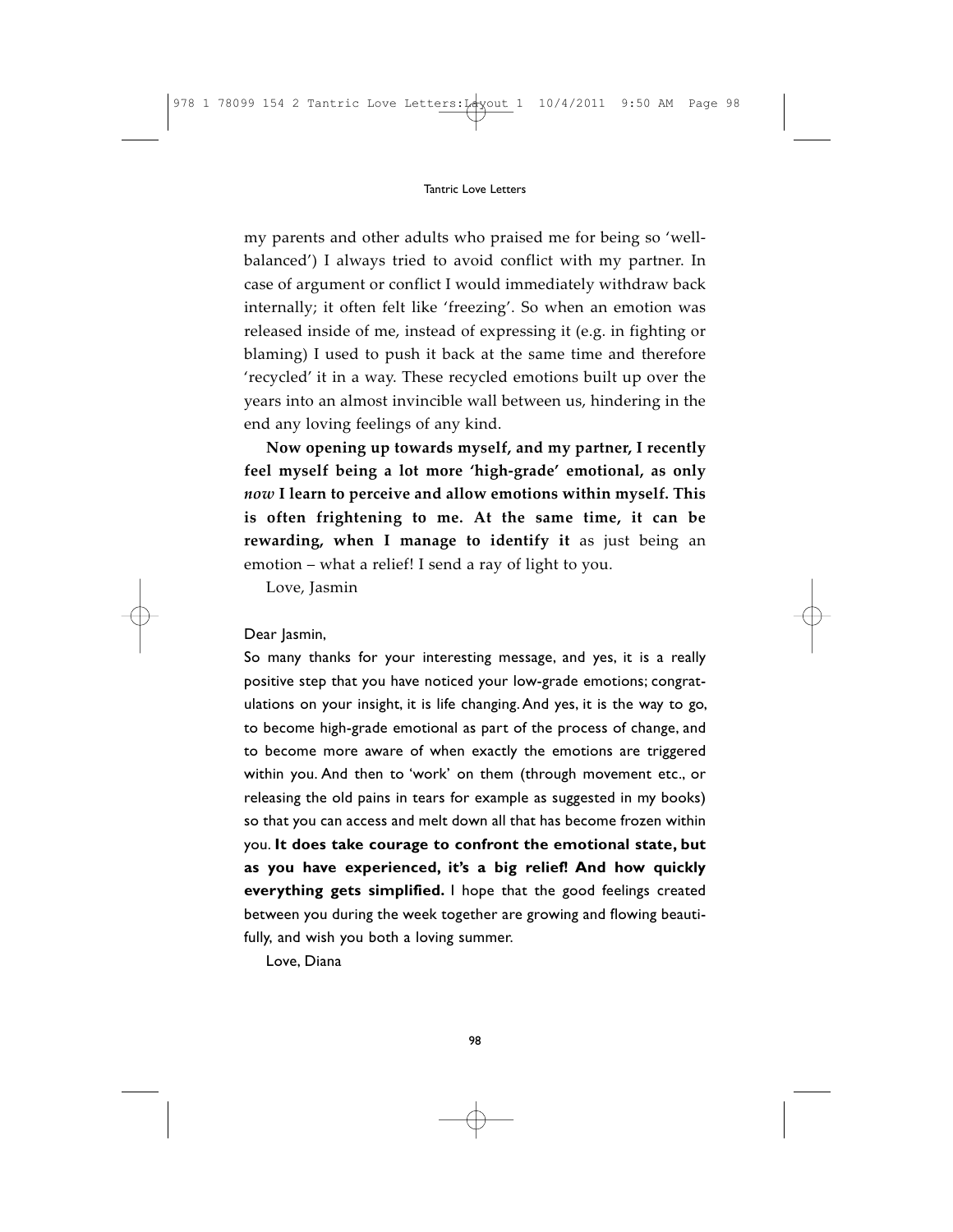# **5. Noticing negative after-effects of ejaculation**

#### Dear Diana,

It is unbelievable how much has changed in the past months since the Making Love Retreat. When I think about what has happened to me, tears are running and I am infinitely grateful for these experiences and for this gift in my life. Again and again, I am confused and I keep thinking: "This can't be true. I am for sure on some sort of trip." But the trip does not seem to end. It looks as if, for the very first time in my life, I realize that I have treated my body badly and that I can stop this without effort from one moment to the other. The physical symptoms that come up are so strong, that the beautiful sensation of having an orgasm is nothing compared to it. It is good to know the price which I pay for a beautiful orgasm, and that I have the choice if I want to pay it or not. Usually I do not feel like being totally worn out for two or three days due to having had an orgasm. So many big and small things have happened that I have for sure forgotten some of them.

**Most importantly, my partner and I have come closer than ever before. Emotional moments have become more or more rare. We love to spend very, very much time with each other and have a hard time not being in each other's presence. That has been different in the past.** We had moved into a bigger flat just because we could not stand it without each having a room on our own. And now we reorganized the flat and the single rooms have become a shared bedroom and office. This way we can always be in each other's presence and feel how the love is flowing forth and back.

My encounters with people are different. My heart is open. In the past I took a long time to find trust in someone. This now happens much more swiftly. My contact making is less languageoriented. I do not like talking as I used to. I prefer to be simply here, feeling inside of me and perceiving what is happening,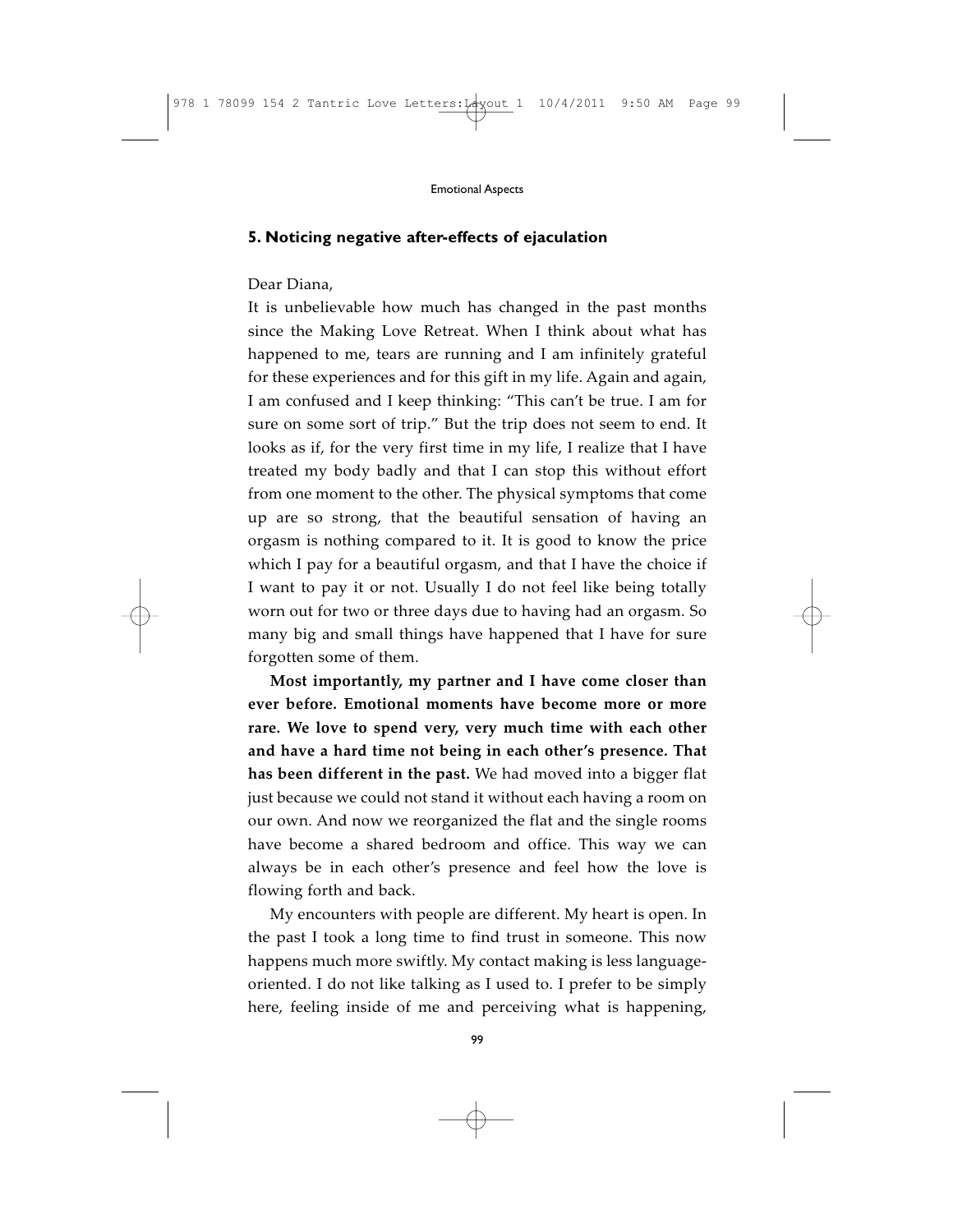instead of engaging in discussions. A lot of talking is strenuous for me and takes me away from myself. Whenever I had met a woman I did not yet know, an inner movie was going on: "We could have sex with each other. Do I want her? Does she want sex with me? But I have a girl friend. Bummer!" Now when I meet a woman I feel that my heart is open, that everything is OK, that I can talk with her and feel good. I have no need for sex as my imagination used to suggest it. I encounter the person in a way that has not been possible for me before. I really see her, instead of avoiding her in a way. Of course this does not always happen, but more and more often.

In the morning we both do exercises together. This gives me pleasure. And I am amazed how much this helps me to stay grounded in some critical moments. My need for a career, money, fame, appreciation, exciting journeys, meeting many friends has faded. I prefer to be with my beloved. And I am very content with that. If I could change my life from one day to the other, I would love to have a profession that allows me to stay at home every day, and not to travel around all the time. Recently we have been apart for ten days. And I easily loose the connection to my heart when I am alone. In the past I always wanted to be at home in order to come close to myself.

In the last month I woke up twice because I had an orgasm. I did not ejaculate. Ever since my puberty, I did not experience that. For one of these incidents I still recall that I had had a dream with wild sex fantasies. You had shared that it easily happens that you slip back into the conventional pattern. And we have short moments with a hot kiss, but the desire for hot sex is just there for a second and vanishes before we have the time to put it into practice.

**I realized that my lust for sex has mutated into lust for life. Sometimes so much joy is bubbling up in both of us that we feel like exploding.** My woman's menstruation is now normal, as it had not been regular for a very long time. And also she has a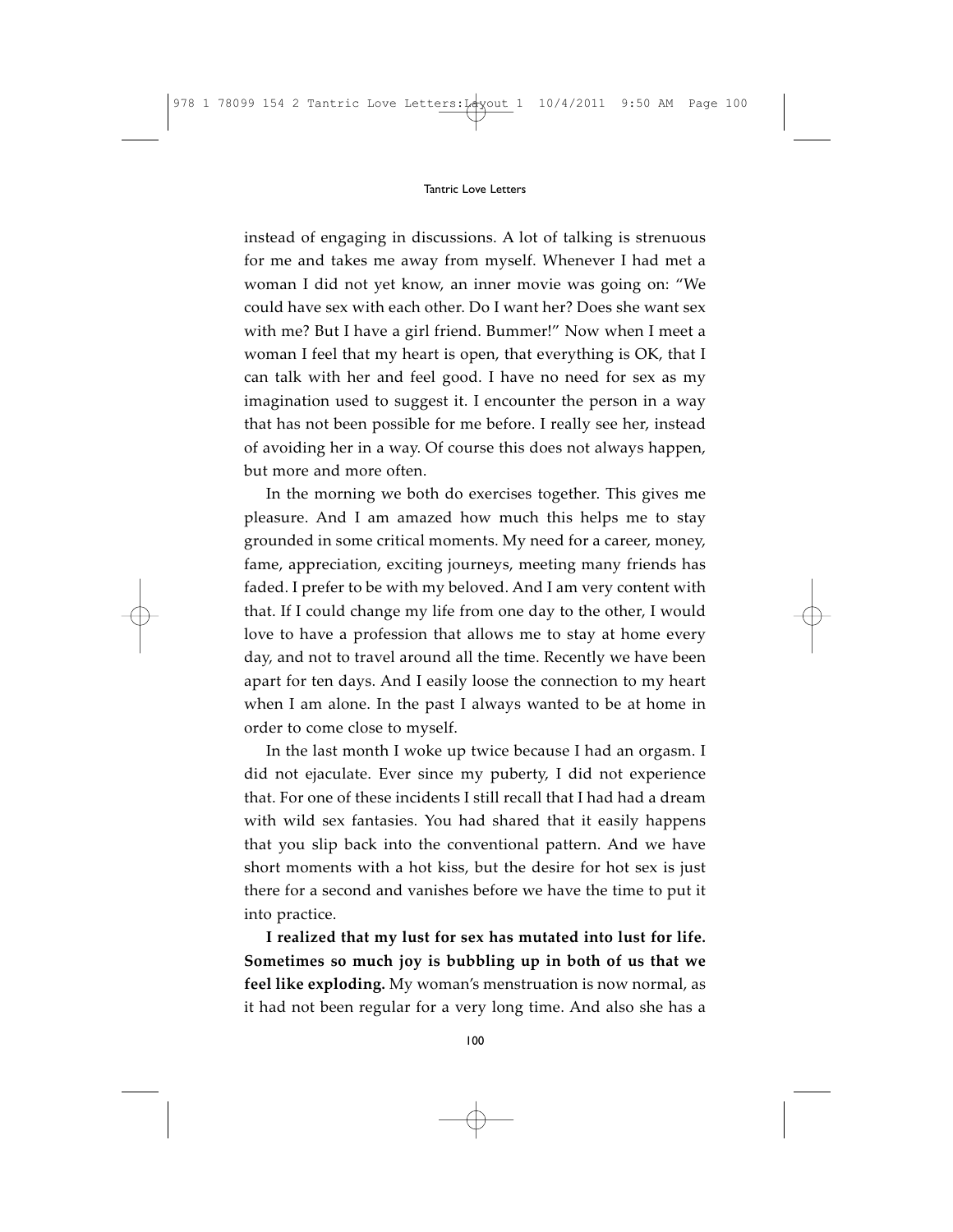normal ovulation again. Best she will share this herself. We are very happy to have met you and very curious to see how everything will evolve. I can hardly believe that my life has changed so much in such a short span of time and in such a soft and harmonic manner. Thanks a lot.

Here come a few additions, in case you are interested in my experience. I find it unbelievable how much one can observe in respect to conventional sex.

Symptoms after the orgasm:

If I do not fall asleep right after the orgasm, and go for a walk, I have the following sensations:

- An intense idleness is spreading inside of me.
- Contact with people becomes difficult for me. I do not feel like seeing people.
- The front of my torso is extremely tense for the next two days.
- My lower back is contracted.
- My neck is tense.
- My body is generally tense. There is no space in me, no mobility.
- I am irritable.
- I behave like a child that did not have enough sleep, even if I slept a lot.
- Even little things are often too much. If I have to do something, it often feels like an insurmountable obstacle.
- My thoughts are racing.
- I doubt in my profession, my relationship, my living space, and my life. Nothing seems good as it is.
- I lack serenity. I feel no joy. I am afraid that everything will become too much.
- My eyes are blurred and my head feels foggy.
- I do not want to look at my beloved any more, and I am hardly able to look at her. And if I do it anyway, I do not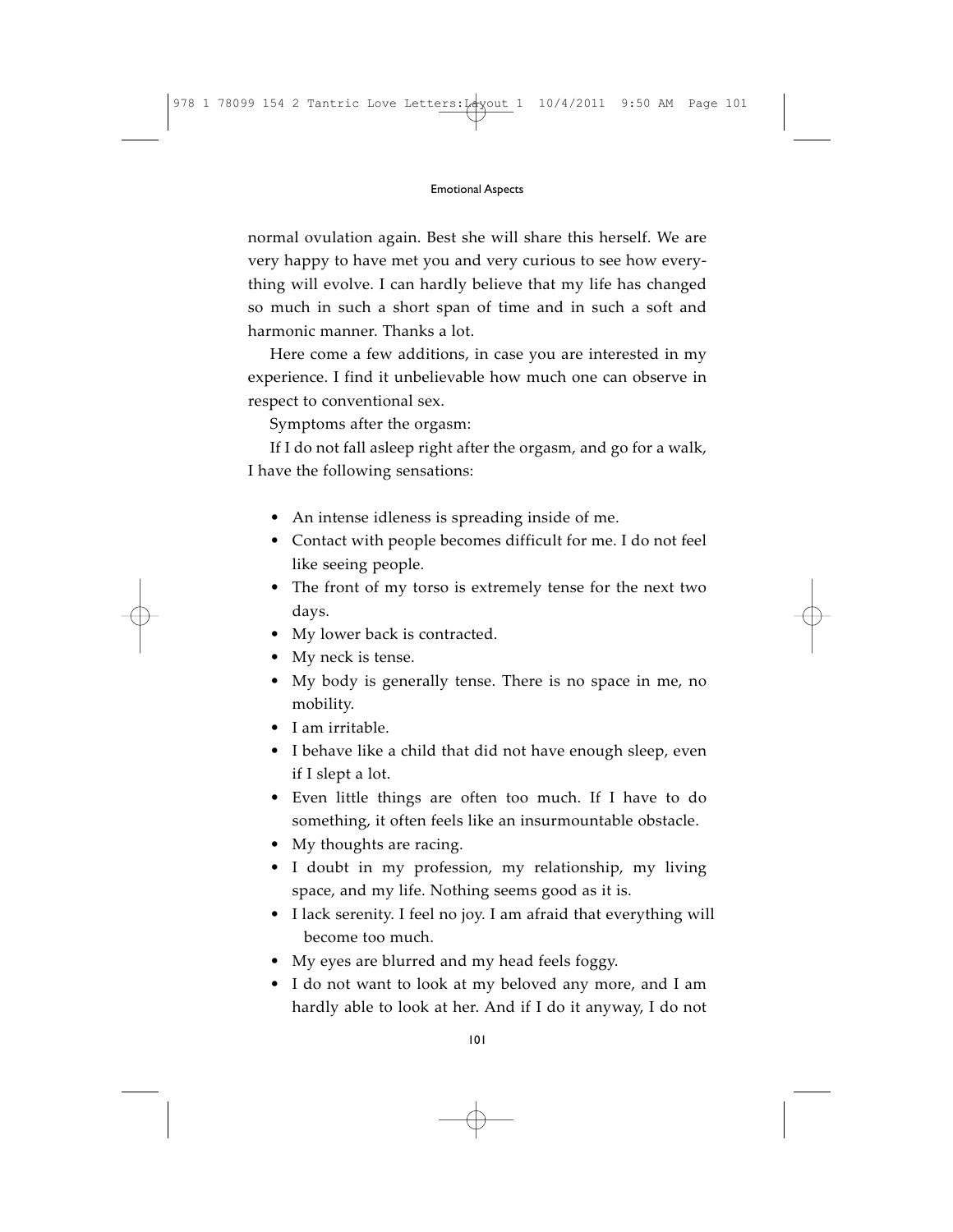see her clearly.

- I feel restless.
- In brief, nothing is fun.
- I need about 2-3 days till I have recovered (at least), and I start watching movies endlessly and avoid contact.

Love, Kevin

# Dear Kevin,

Thank you so much for the very interesting and thorough report of your experiences and insights. Discovering all this will certainly bring about a change in your life. And your report is particularly touching and convincing because of your young age – mid twenties. Perhaps your capacity to perceive this subtle level is because of your relative youth compared to older people who have become more 'conditioned' and 'hardened' in their bodies and hearts. You have a heightened sensitivity and awareness that gives you insights through the ability to 'read' your own body and its reactions so well. Your words cause goose bumps on my skin and bring tears to my eyes. Best wishes to you both and may your life be filled with the joy of love.

Love, Diana

# **6. Experiencing that my fear is healed by love**

Dear Diana,

With the tantric style of sex, I often realized how my love had the effect of me going beyond my personal self. The union of vagina and penis is firm as a rock, which keeps reminding me of my love.

As waves of emotion or fear threatened to overwhelm me, that genital connection helped me to stay aware of my love. With the help of love, I would then share my fear as opposed to being trapped in it and projecting it onto my wife. And, as we all know, the projection of fear is the most wonderful fertilizer for fights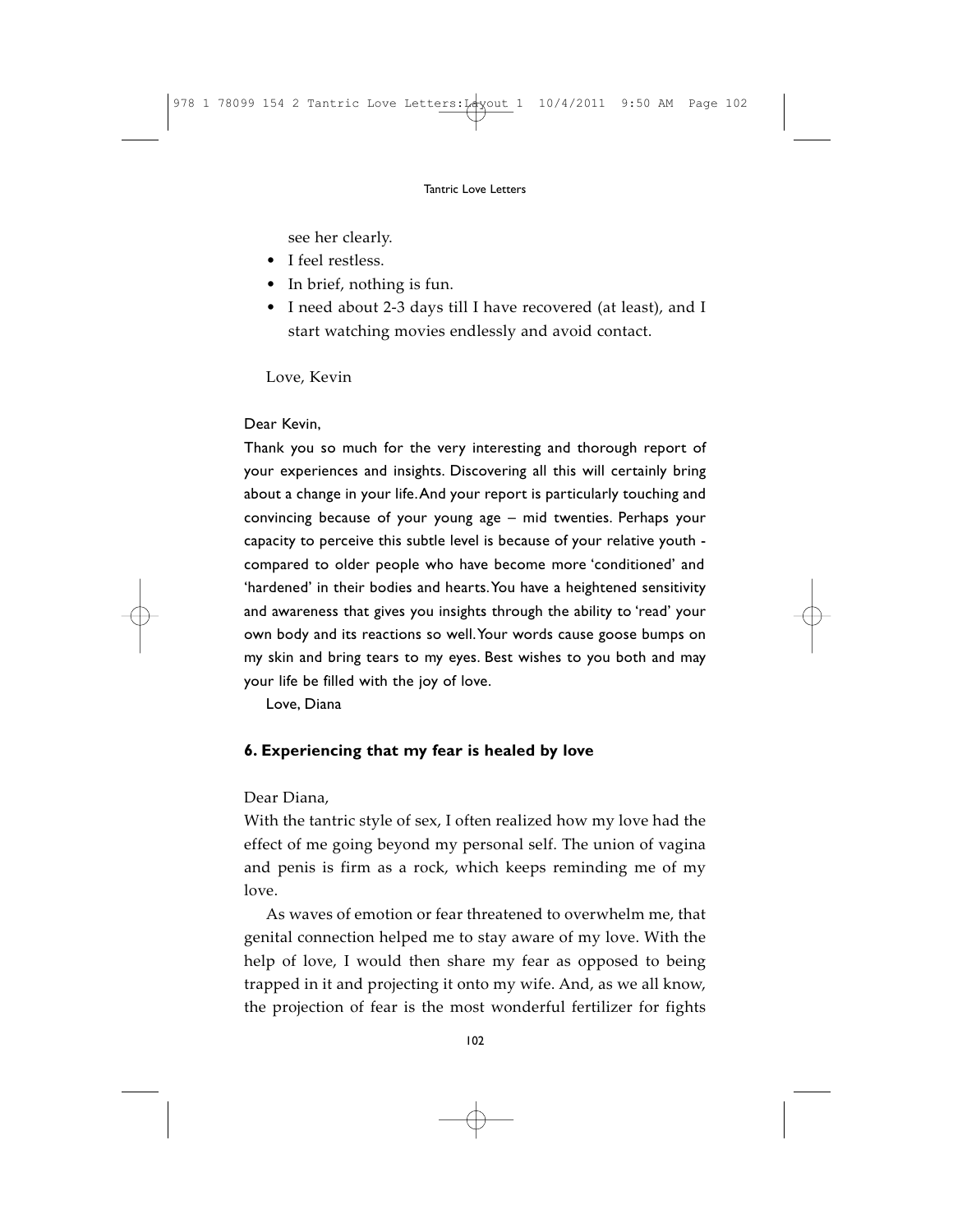and separations.

**Over all tantra has helped me a lot to deal with my patterns and fears. I can stay centered much better in myself when an old pattern comes up.** I can name the patterns, and once they are out in the open on the table or in the bed, I can more easily deal with them constructively. Thank you for the tools!

Love, David

# **7. I get closed because I think my partner doesn't love me**

Dear Diana,

I wanted to tell you about my being emotional! My problem in relationship is when I get closed because I think my partner doesn't love me really. **When I miss his attention then I start to play/act that I do not really need his attention, that I am very good on my own. And I start rejecting him because I want to punish him for not being nice enough to me**. Of course, that hurts him sometimes, but sometimes he is alert and he just stays with himself. That makes me see how childish I am, and sometimes it is not difficult to come out from this role.

The bigger problem is my insecurity in myself, judging the way I look, feeling that I'm not worthy. When I fall into this state, it is very difficult to come out of it. The roots of this thinking is in my childhood, because I was witnessing my parents' fights many, many times, and those fights were always about my father and other women. My mother was a very insecure person; her father left her and her mother, and she was afraid that my father would leave her too.

On the other side, my father really did have other women, and my mother was never sure about that, but she always attacked him with her suspicions. When I was about thirteen, my father was telling me stories about his love affairs with other women. So, inside me is a big mess. Sometimes when my partner and I are with some pretty woman, I just have an idea that he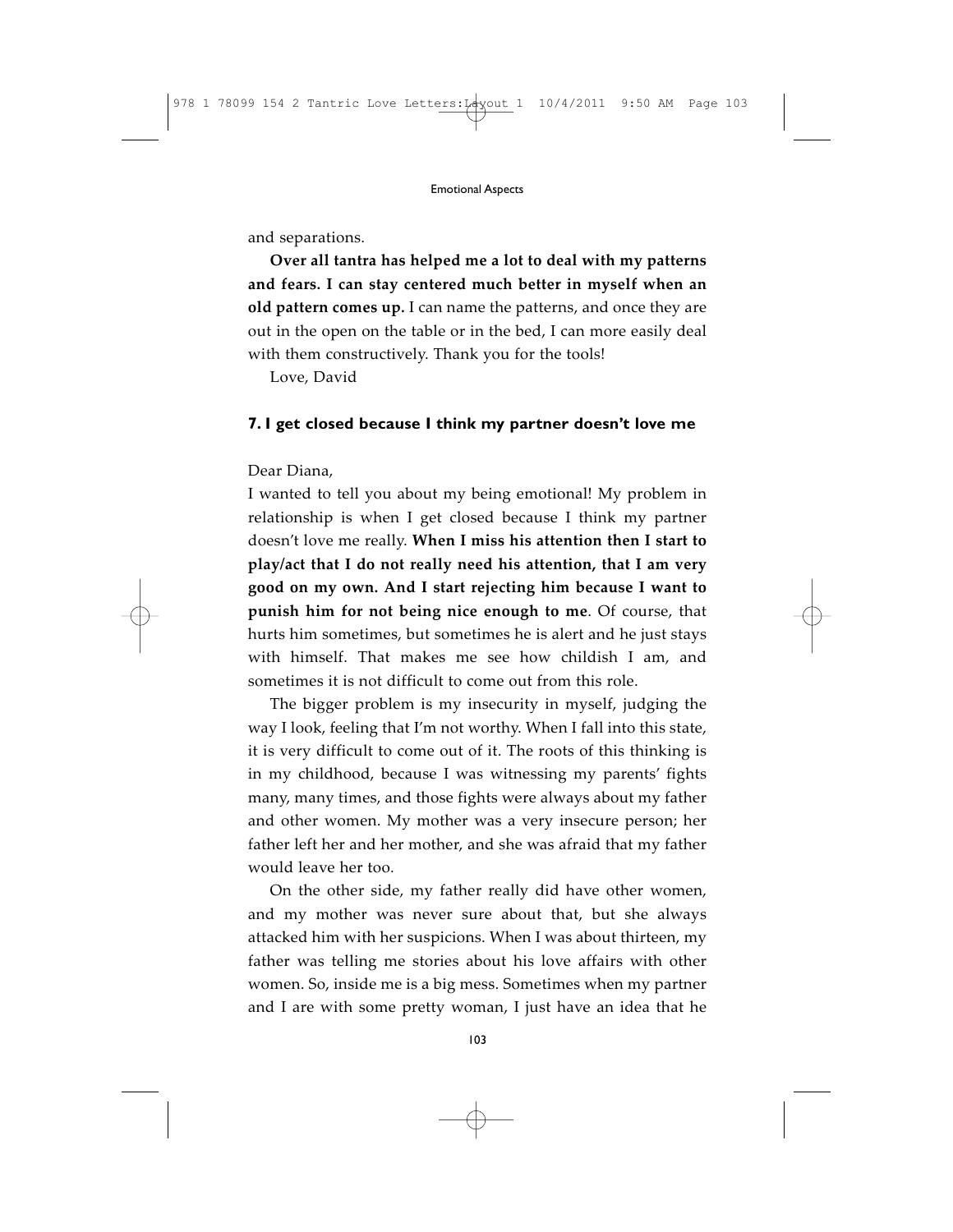wants to be with her, and I become so jealous and scared and angry and sad that I just want to be alone; I do not want to have any contact with him.

I do the Osho dynamic meditation when that happens, and we talk about the situation afterwards and it helps. I have worked on this problem for years, and it is much, much better today (which means it doesn't happen very often), but it is still inside me. **Our doing tantric sex is sometimes also impossible when I feel like that, so I wanted to ask you – if I feel that way – sad, not worthy, I want to be alone, I think that all men are rubbish etc. – should we go into sexual contact or not?** We usually talk about my problems, but we do not bring our bodies together when this happens. My partner would like that, but I do not want to. What would you say about such a situation?

Love, Letitzia

## Dear Letitzia,

Sorry to hear from you that you are having difficulties trusting the love of your man; that the old female conditioning of doubt and fear of losing love rises to the surface. It is sure to be part of your healing and cleansing. Certainly your mother's painful experiences that were witnessed by you as a child have had a strong impact on you, and so are coming up again and again. Jealousy and insecurity is a tough one, and I am speaking from experience; but it is something we have to overcome sooner or later. It is much easier to choose the path of emotion, than to stay centered in what is, present to what is. In fact we have to develop our inner male qualities in this direction.

In answer to your question, I would say that there is no rule to be made about whether it is good or not good to make love when you are feeling a bit disconnected. If it works and brings you closer, then it works, if it doesn't then it doesn't. It really depends how deeply you feel immersed in or identified with your emotions. Sometimes the 'wall' is there, yet slight, and coming into physical loving contact has the power to easily melt the feeling of separation or negativity.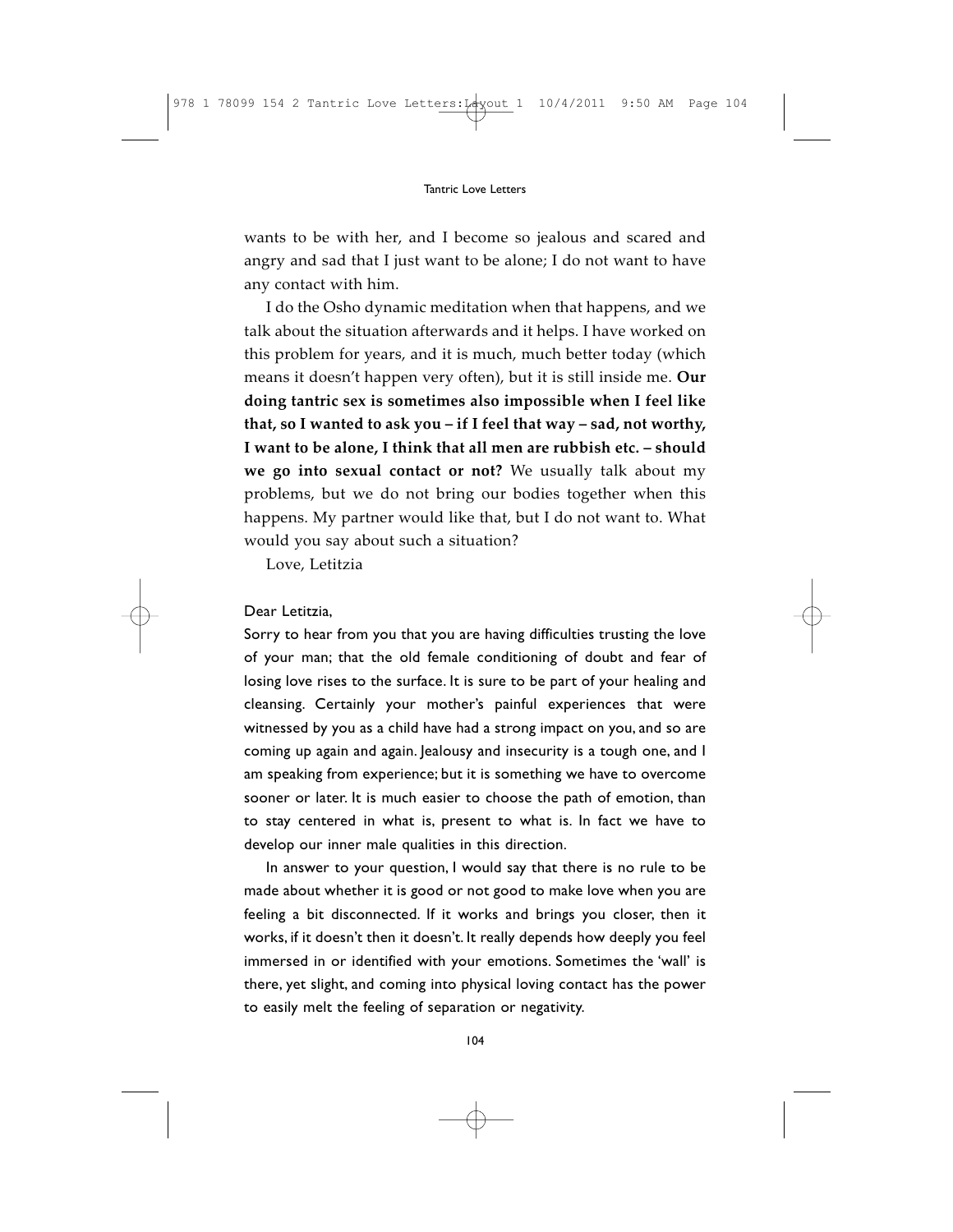So in that sense I feel bringing the bodies together, opening up to make love, is always worth it. And even when you are perhaps stuck a bit deeper in the emotions, having sexual contact can heal the disconnection. It really depends on the situation in hand, and I encourage you to experiment with it.

The touching thing is that your partner is ready to make love, even when you are a bit out of sorts, a sign that he loves you as you are. **There is really only one situation where I would say** *not* **to have sex, which is when a couple is in a highly emotional state and having an argument/or just finished one. Often the tension that remains in the body will move toward excitement and sex can easily become unconscious, hard and unloving.** So there is no real meeting and the seed of discontent is planted again and given more food. This is clearly not your situation, but since you ask about the issue of sex when a person is emotional, I thought I would add that for your interest. Wishing you love each day.

Love, Diana

# **8. I am desperate and I question my whole being as a man**

#### Dear Diana,

I have wanted to write you for a long time about my joy and my experience as a man in the 'new' way of making love. Or, as we call it in the meantime, to 'be in love'. As it turns out, however, now I am writing to you in serious need, which I find a pity!

Since I participated in your Making Love Retreat a lot has changed regarding the way I make love, the way I look at making love, and in general the way I look at the sexual contact between men and women – it seems to me that it has changed not only for good (especially these last days). The worst thing I experience right now is that I do not feel anything anymore. I am not interested, I don't feel desire to be in love with my woman, at least not in sexual union. I do not even get visual stimulation any more when I gaze after young girls now and then. Yes, I don't even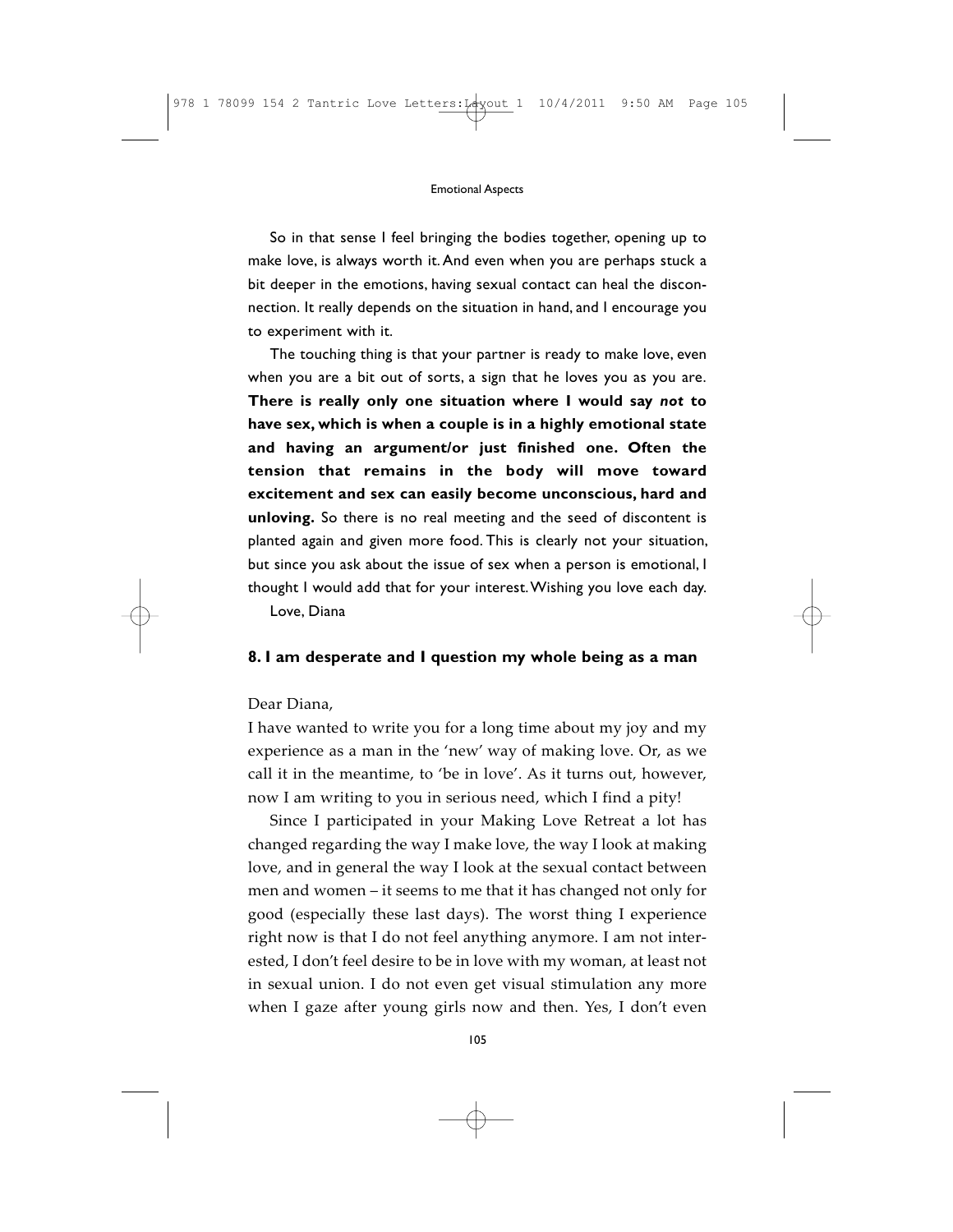seem to be interested in stimulating myself. This makes me sad – actually, it frustrates me a lot.

It started slowly. After the seminar I was often excited before our making love appointments. I felt excited by that way of trying something new. I felt happiness because my partner likes this new way of making love so much. After a few weeks, we often noticed resistance before we headed towards the bedroom. One of us had a headache and the other was stressed from work, tired, or now the European Football Championship!

As soon as we had crossed that barrier, however, we both relaxed so deeply that I regularly fell asleep shortly after entering her and when I woke up I felt completely clear and fresh. During these first meetings I always had an erection before entering her, and when inside I felt delight and joy.

Then a time came when I did not have an erection anymore before making love. And as my penis is very small when it is not erect it became difficult to put it inside my woman (in the way you describe for soft penetration), sometimes even impossible. These situations frustrated me a lot. I did as you suggest when I became emotional. I told her I was emotional, I left the room, then shouted into several pillows, drank water and came back. Again I had no erection. (Ah, somehow it is difficult to write all that down.) I watched all this and thought to myself and talked to my partner that it was simply like this right now, not to worry, go on, it will change.

Then there were times when initially I had an erection but after entering I became so small again that my penis was not inside the vagina any more. And again the emotions came and also more and more frustration. My partner told me that it is not so important to her that I have an erection, she said that she even feels my penis more when he is not so hard and stiff. My fear of not having an erection, however, increased. The pressure even increased in a way that again, as I described earlier, there was no erection at all any more. And the frustration grew stronger.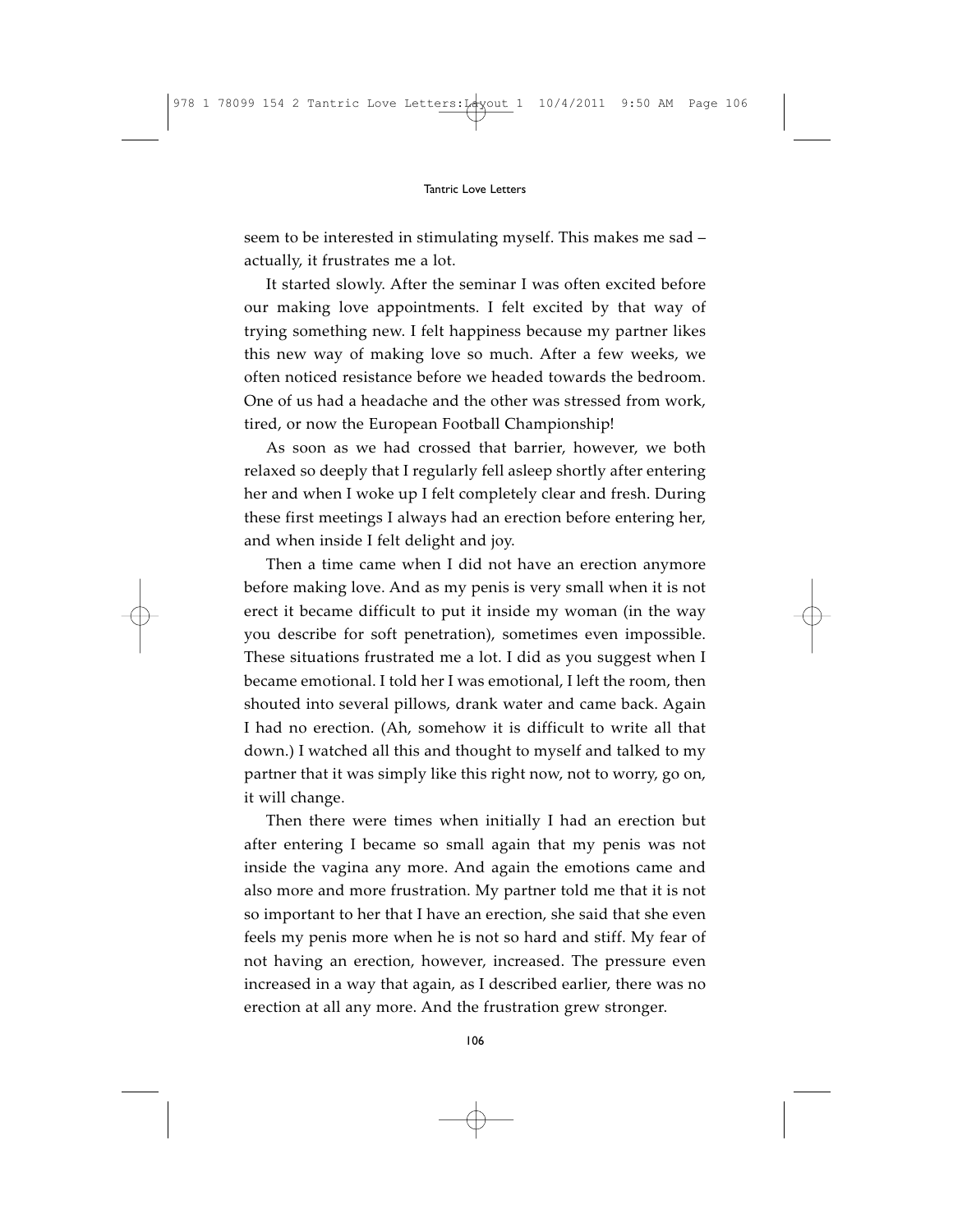Before the Making Love Retreat I thought that an erection was absolutely important for having sex. And that also the rhythmical movement was very important to sustain the erection. Because these goals were dropped, often when we were lying inside each other, I told my partner that I did not know what to do anymore, that it seemed almost boring to me. And I also fell asleep often. I was also careful not to move too much as I did not want to have an orgasm myself. And if we still ended up having one I somehow felt ashamed afterwards.

This is the situation I am in right now. I don't want to and I am afraid of making love again. My woman is sad because she benefits so much from making love in a new way and fears that it is over now. Right now I am really desperate and I completely question my whole being – in all life situations. And at the same time I know how important it would be right now to just lie down with my partner, have a massage, or listen to one of her fairy tales that she reads to me on those days of the month.

**The issue with my very small penis is my primordial fear. And then, not even being able to make love causes a feeling of deepest shame. Shame and fear of woman. I feel the incredible pressure and the strong expectations that I burden myself with. Not only in love, in all of my life.** In theory I would know the answers that I would tell people in my situation, but right now I feel very alone with it and sad. Can you respond to my situation? Thank you.

Love, Christian

# Dear Christian,

I am sorry to hear about your difficulties and challenges. During the retreat we do give you a completely different way of looking at sex and love, so it is a normal and a positive sign, that you have some kind of response or change of view in your life/sex. **That is the whole idea behind tantra – to learn how to transform sex into its higher vibration of love using the awareness. When you begin to have**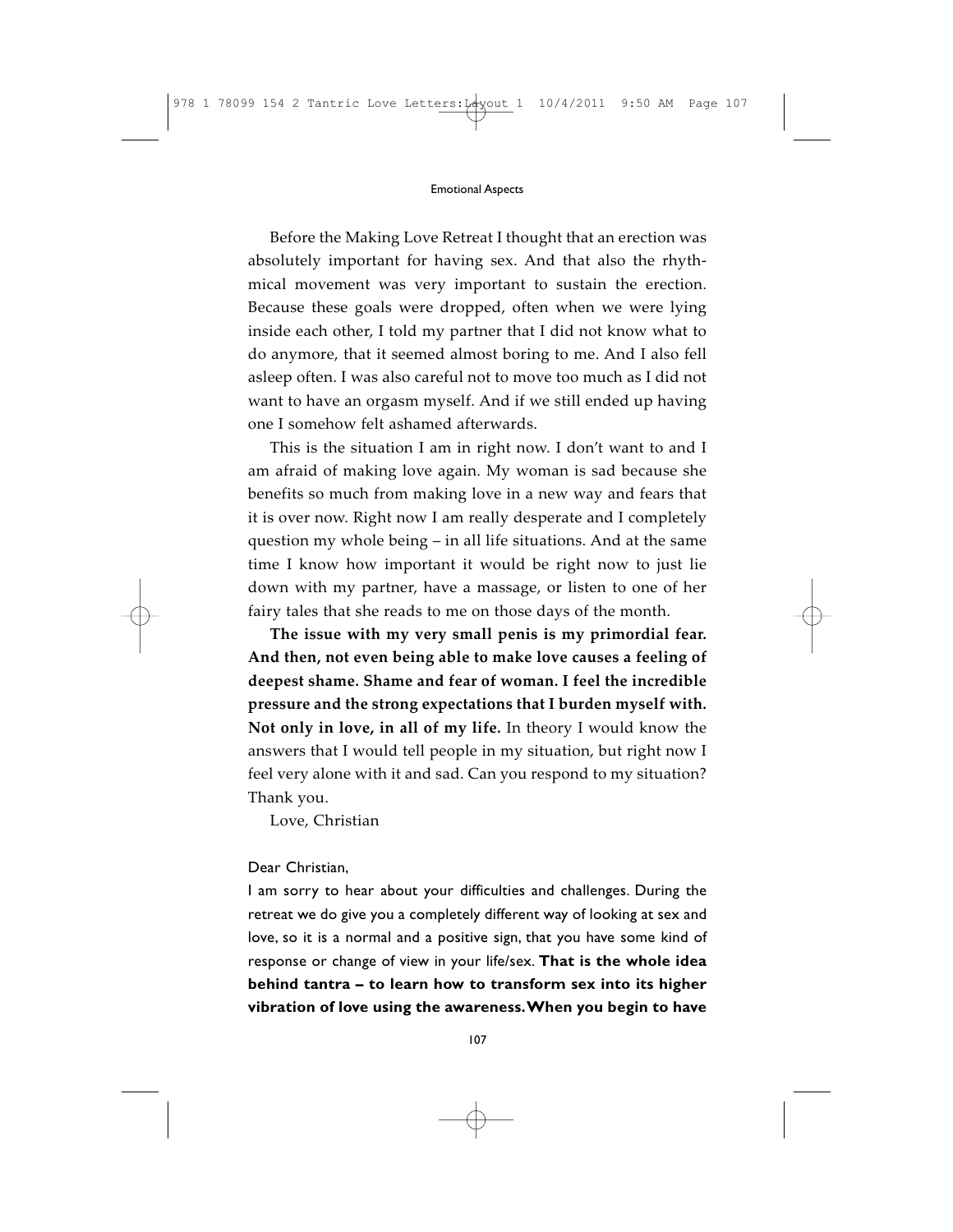**sex in a more conscious way a process of purification is set in motion. Any hidden or buried issues and emotions/feelings will surface as part of this cleansing and healing**. For instance, the fears regarding erection, feeling ashamed of your penis, the sense that you do not know anything anymore, or becoming aware of the pressure you put yourself under in all parts of your life. All these aspects are very deeply rooted anxieties (in most men) that in the big picture have a draining effect on your life energy, which is also your sex energy. When these tensions begin to move (mostly in the form of emotions) you will of course begin to feel a bit negative and distant.

So it is good for you to realize that some of the things that you perceive as negative are actually to be viewed as positive! Even the fact that you do not look at young girls in the same sexual way actually reflects something going right with you and not something going wrong with you. When you do not look outward with sexually hungry eyes on young girls, this is indeed a relaxation for your life. Sex is ultimately an inner experience, dependent on a cellular vitality and not really to do with external visual stimulation and/or fantasy as we are led to believe/conditioned.

You will need to keep moving the waves of negative emotion out of your body by being physically active, in the way that you are already doing. **Attempt to transform the emotions into feelings, and allow yourself to feel what you feel, let tears flow if you can. Encountering and releasing any feelings of confusion, insecurity, or shame can be painful, however ultimately it will be healing and empowering.** Once you have allowed the tension to flow out of the body your outlook will immediately feel more bright and positive. Also you can begin to really involve yourself in your body and learn to be more present in it – whatever it is you happen to be doing. Maintain your body awareness during the course each day, how you sit, how you stand, how you eat, how you hug etc. Each day offers so many opportunities to 'feel into' the body. Anchoring yourself in your body and giving it a moment-by-moment value, will increase your presence and reduce the recurring negative thoughts. Do some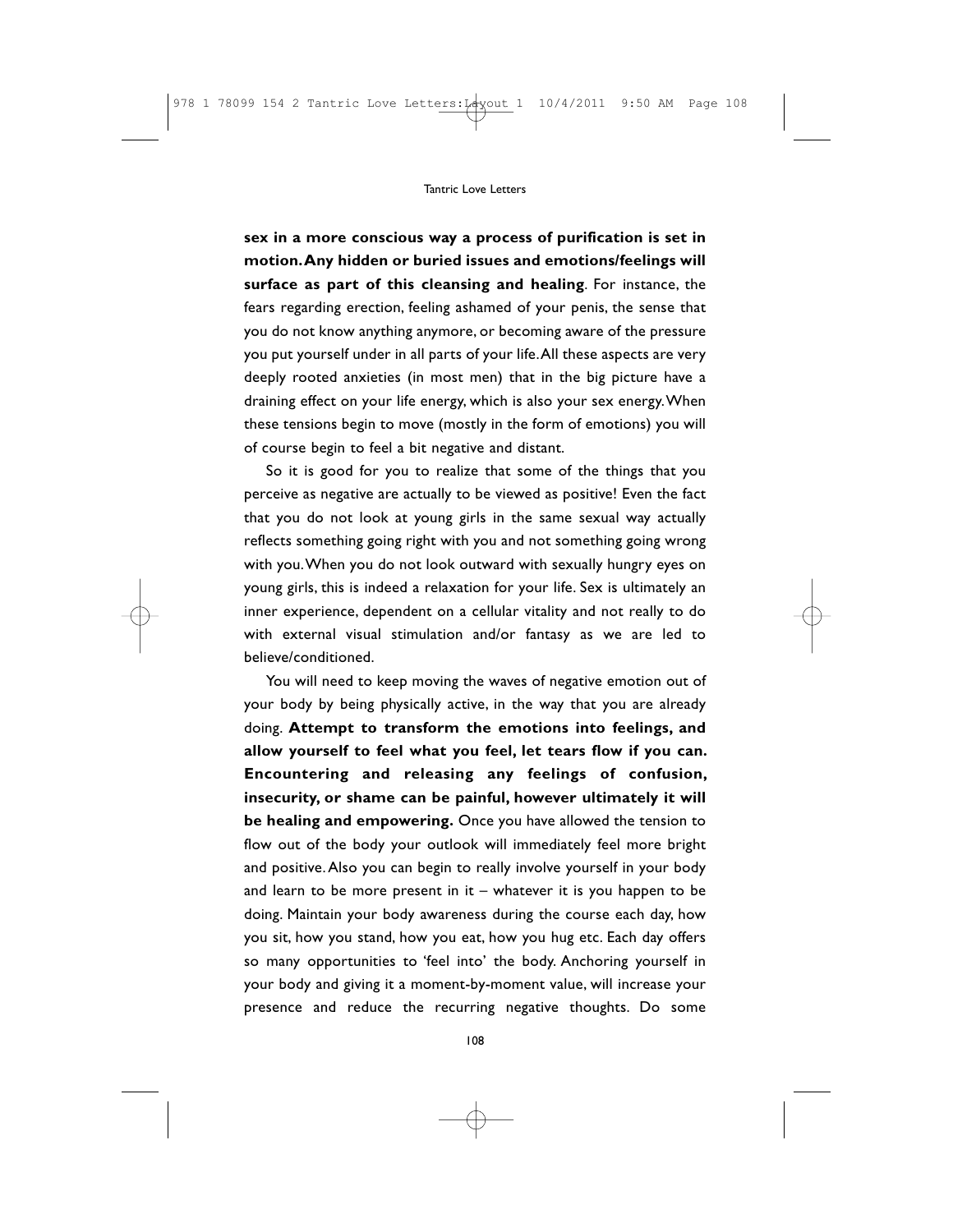exercise on a daily basis and you will feel an aliveness growing inside you that is wonderful and juicy and divinely sexual. Every time you make love, do some kind of movement/dance/exercise beforehand so that you become alive to yourself before you connect with your partner. Regular conscious body movement will also prevent a build-up of negativity and emotions. And at any time when you notice yourself a bit disconnected and negative, then move your body to get rid of this layer of tension. You are a young and beautiful man, and becoming more conscious in the body at this young age will be a great gift for your life.

Regarding not wanting to make love, this can be due to the layer of emotion that causes a sense of disconnection/negativity, but it can also be due to a bit of laziness on your part. Very often the resistance to sex is an unwillingness to be present per se, not actually a resistance to sex. To be present is an art and a challenge and the pleasures of it have to be discovered.

When you get together to make love be sure not to have rules, do not be black and white in your approach with fixed ideas of right or wrong. This is emphasized again and again during the retreat. For instance you say that you feel ashamed after having an orgasm – there is no need for this, nothing is wrong in it. It's just the *habit* of *always* wanting orgasm that is good to question. **The basic guideline we give you is that you make love with awareness, and that is all! Remember what was explained during the week – it is not** *what* **you do but** *how* **you do it. Anything and everything is fine provided it is conscious.** Stay alive to yourself but challenge your sexual habits at the same time. Awareness itself brings about powerful transformation.

Even when you do not feel like making love, make an inner commitment to having more love in your life, make dates with your woman, put your self into the situation, make a play of it, whatever happens is OK, cuddling, kissing or whatever. Just enjoy the simple being together without great expectations. It is possible to learn so much when two people are exploring within the same sexual frame. A great deal of healing and inner balancing becomes possible. And that

109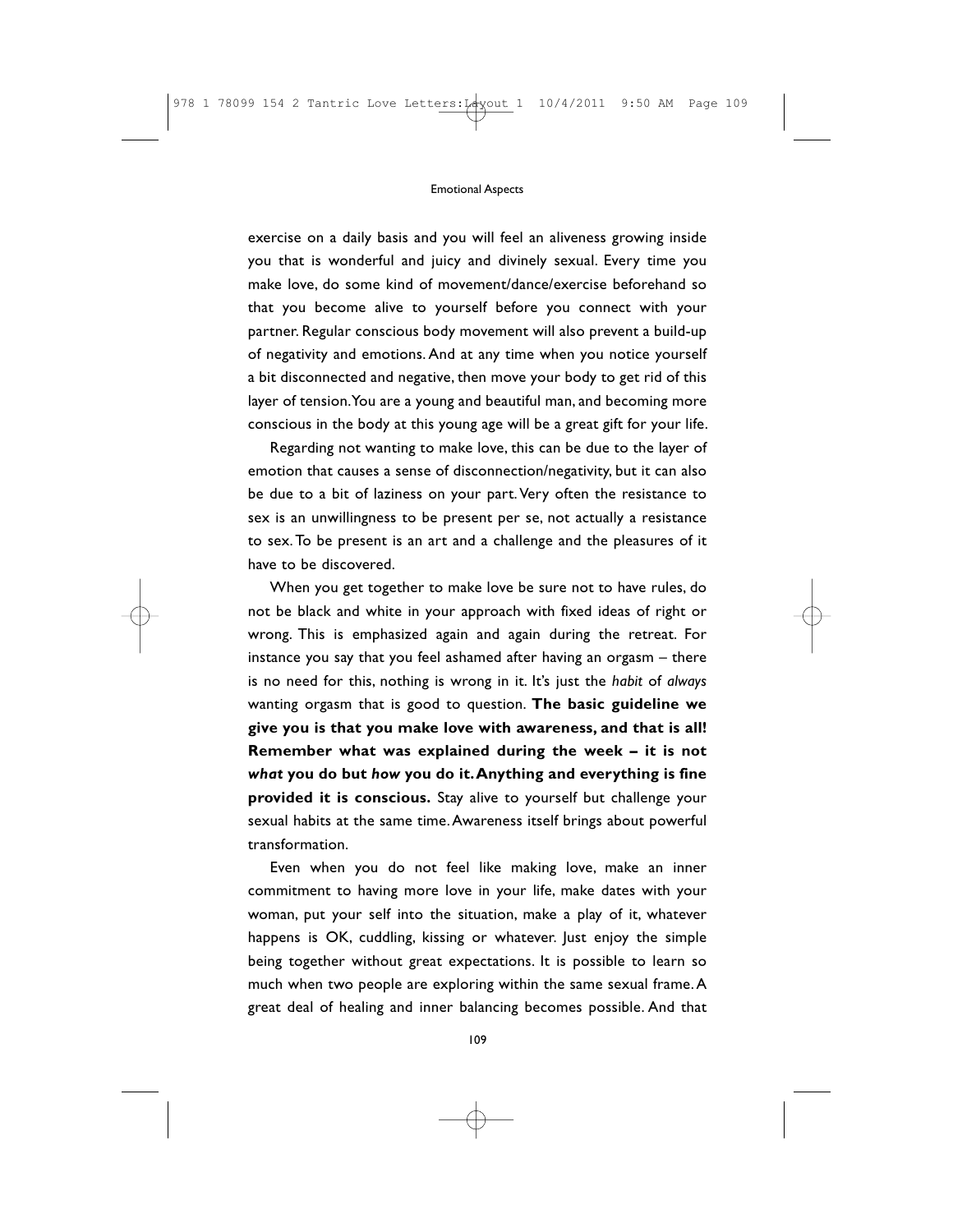transformation lasts for life; it is not only limited to this relationship. Your awareness and your body is with you wherever you go, and that means in the future you will be able to create loving situations with women.

Best wishes to you both. Love, Diana

# Dear Diana,

A quick note to say that your message made me feel much more relaxed and positive about my situation, thank you for that. And yes, you are right, I have definitely been struggling with my emotions! Incredible how they make me feel negative about life. I realized this several days before your message arrived, and started to work with my emotions in a constructive way so I am feeling much better and enjoying making love again!

Love, Christian

# **9. Sex is difficult for me because of high expectations and baby wish**

# Dear Diana,

My husband Axel and I participated in our first tantra seminar with you in May 2004 and it was a very beautiful experience for us. From then on, we have been experimenting quite a bit. Sometimes it was difficult for me. Sometimes it was completely relaxing and beautiful to get myself into love and tantra. In any case I have learned a lot since then. About two years ago we first wrote to you to tell you about our experience. And during last year while on vacation I read your new book *Tantric Orgasm for Women* and it opened up many things for me and confirmed that tantra is my way. I have wanted to write you to share my enthusiasm with you for some time now but somehow time passed and now I have a problem and need your help.

During the last month I have started to have difficulties with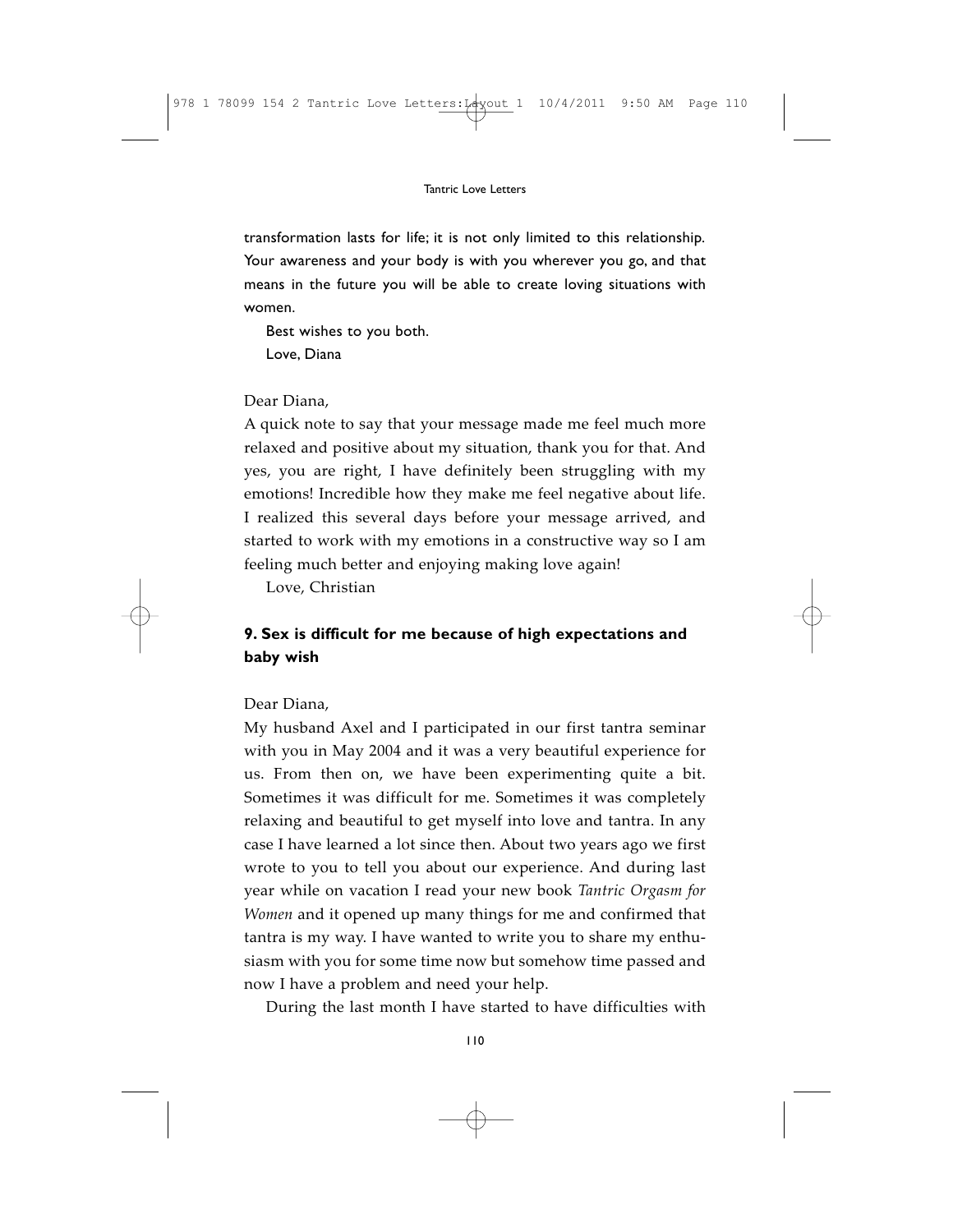sexuality again. There are three things that play a role and they are intertwined. First, I frequently feel a wound in the area of my perineum and the pain inhibits my sensitivity and my relaxation because we have to interrupt the lovemaking. I feel guilty and responsible for it. Second, I have been in a conflict with myself and I still am. I did not know anymore what I really wanted exactly. During the last month I was more eager for conventional sex and for satisfaction or orgasm with clitoral stimulation and I was ashamed about it and I tried to suppress that energy or I only allowed it to happen once. I also realized that when I concentrate on my clitoris I don't feel the energy in my vagina anymore. Third and most important, for two years now we have wanted to conceive a child. Sometimes in times of stress and examinations I lost that wish. In the beginning we tried to plan and control but it did not work because I am very sensitive to pressure and I was no longer able to relax in love. I grew more and more convinced that the child would come when it wanted and that we could not control the conception. Axel did not agree and so we compromised to only partly control the situation. But that does not work either and neither do we make love regularly. In the last months, I have had the feeling Axel was only making love to me because of the wish for a child and somehow I felt exploited. Three weeks ago we had an important conversation about this issue after which we lay down together but I could not continue. In the conversation he had mentioned that he felt in a hurry because of our age (he will turn 39 and I will turn 36 soon). This made me very upset because I still think that we should not plan like this.

For me it is hard to find a balance between the wish for a child and sexuality, and in the end they belong together. Could you give me some advice on how to approach the whole thing more easily? What I suggested to Axel was that we first should try to make love without expectations so that penis and vagina could meet in a relaxed way again. What do you think?

I hope that the two of you are fine and I am looking forward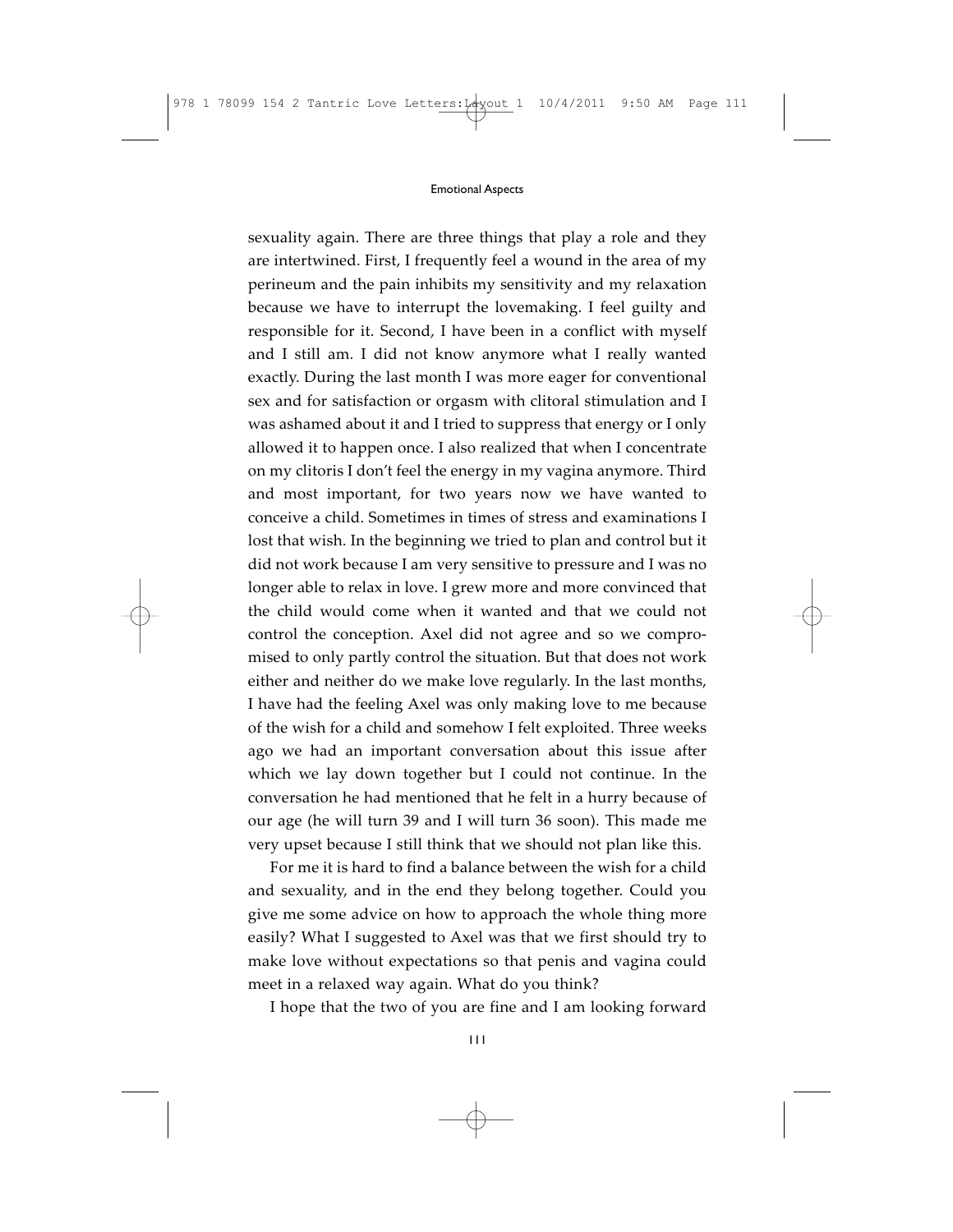to your reply. Love, Hannah

#### Dear Hannah,

Thank you for writing, many things to say, I will try to keep it short and compact. Firstly, about the painful place that you are aware of on the perineum. This usually represents some kind of tension/wound/memory and can often be soothed and healed by placing the penis head directly on the pain spot. And then it is important that the man withdraw the penis a fraction so as to give a little space, being sure not to compact/compress the vaginal tissues. Remain present in this position and just be with the pain, allowing old feelings to surface and letting them move through you. Perhaps to refresh yourselves you can read again the chapters in the book/s about the deep penetration and relaxing and healing of painful places in the vagina.

Secondly, what I hear through your words is that quite possibly there are many feelings inside you that are not being expressed. There are many reasons why you may have these feelings, the child pressure, perhaps feeling a lack of love and intimacy, plus the disturbing pain in the perineum. Together these unexpressed feelings have possibly made you a bit 'low-grade' emotional. So it is good to check yourself on this level. I would suggest that the best way to move with these unexpressed feelings is to acknowledge that they are there, and then create a space to release them, take some time alone, allow yourself to weep, or be angry or whatever.

Thirdly, it has been my **observation, confirmed by many women, that when there is a gathering of unexpressed feelings, which means we are a bit 'emotional', we more easily become interested in the clitoris and the conventional way of sex.** This urge is usually an unconscious way to discharge the inner tensions instead of recognizing and dealing with the emotions directly. Perhaps this explains why recently you find yourself a bit more 'interested' in the clitoris. And anyway there is nothing wrong in being interested in the clitoris. We usually suggest to women who are 'inter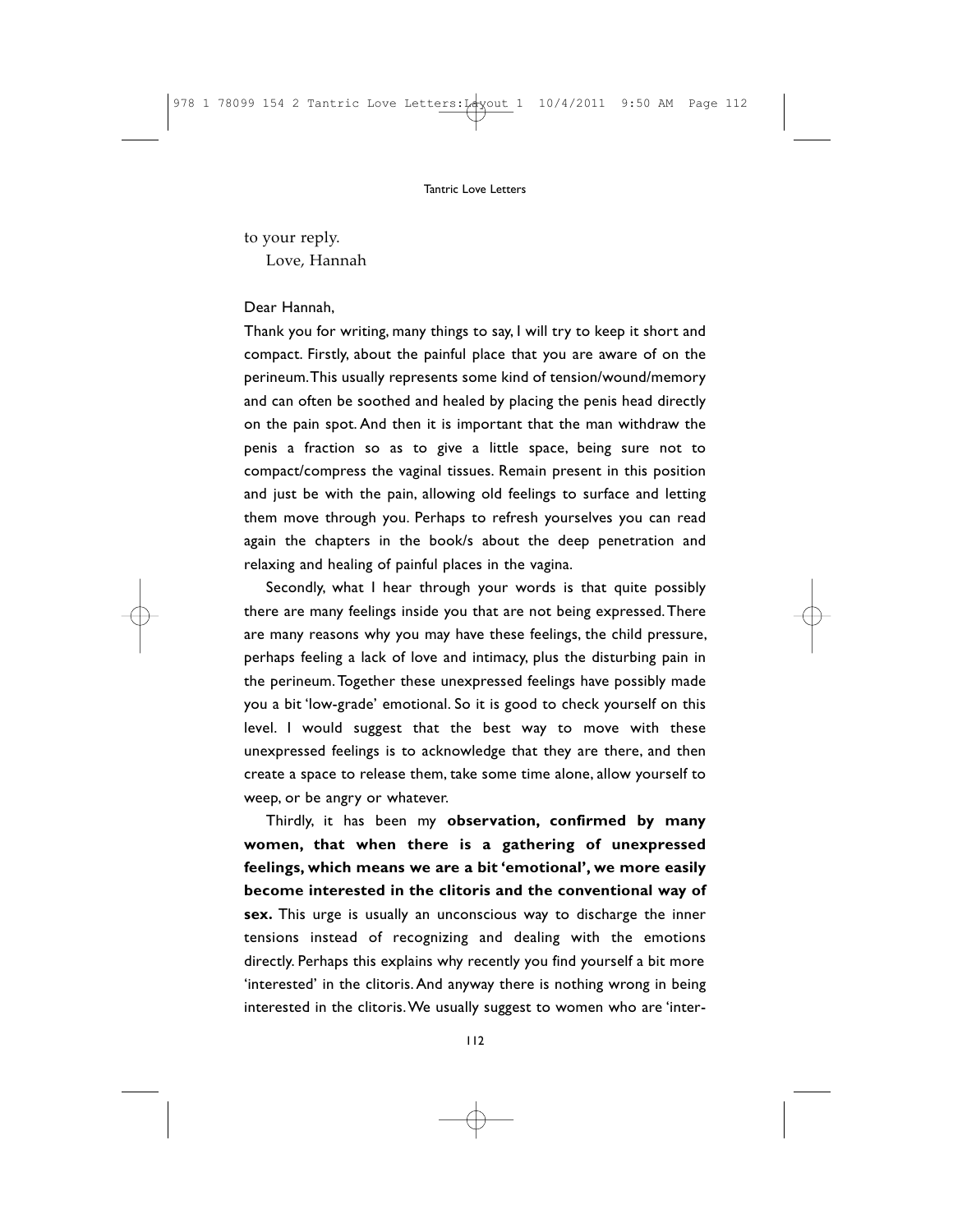ested' in the clitoris, that it is included more toward the end of lovemaking, rather than at the start. And the reason for this is precisely because of your observation – that you lose the connection to the vagina – after all, it is the receptacle for the penis and therefore very important to remain 'connected' to it.

So all your themes do hang together and perhaps the most direct way is to accept things the way they are, and do something physical (as mentioned already), or go to a therapist who works with the body, with breath for example, someone to help and support you.

Fourthly, I would suggest that perhaps you deal with the child wish by taking your daily temperature and begin to see when you are most fertile, and most likely to conceive. You will find books that explain this method. There are usually just a few days where fertilization can happen. On these days consciously go into sex with the idea of conceiving, getting pregnant, which means ejaculation.

Barry Long says that for conception the quicker the sex act the better. He says basically man should go in there and get the job done! Surprising isn't it? Anyway I trust him but you may want to read him yourself on this. He also says that woman should not try to have an orgasm herself, just to relax and receive. All this has an impact on the incoming soul, it is said. You can make a nice ritual, beautiful space, candles, flowers, music, a loving coming together and greeting etc., and then make the sex act quite simple. Afterward you can still lie together, united in the genitals, just being present together.

If you are able to isolate the days for 'getting pregnant', and focus on ejaculation specifically, then the other days of the month can be devoted to relaxed lovemaking with no fixed idea of orgasm or ejaculation in mind, and continue experimenting and creating love together.

I hope that your love wishes and your baby wishes can both be fulfilled in an effortless and joyful way.

Love, Diana

#### Dear Diana,

It's been a while since you answered me. I was very happy about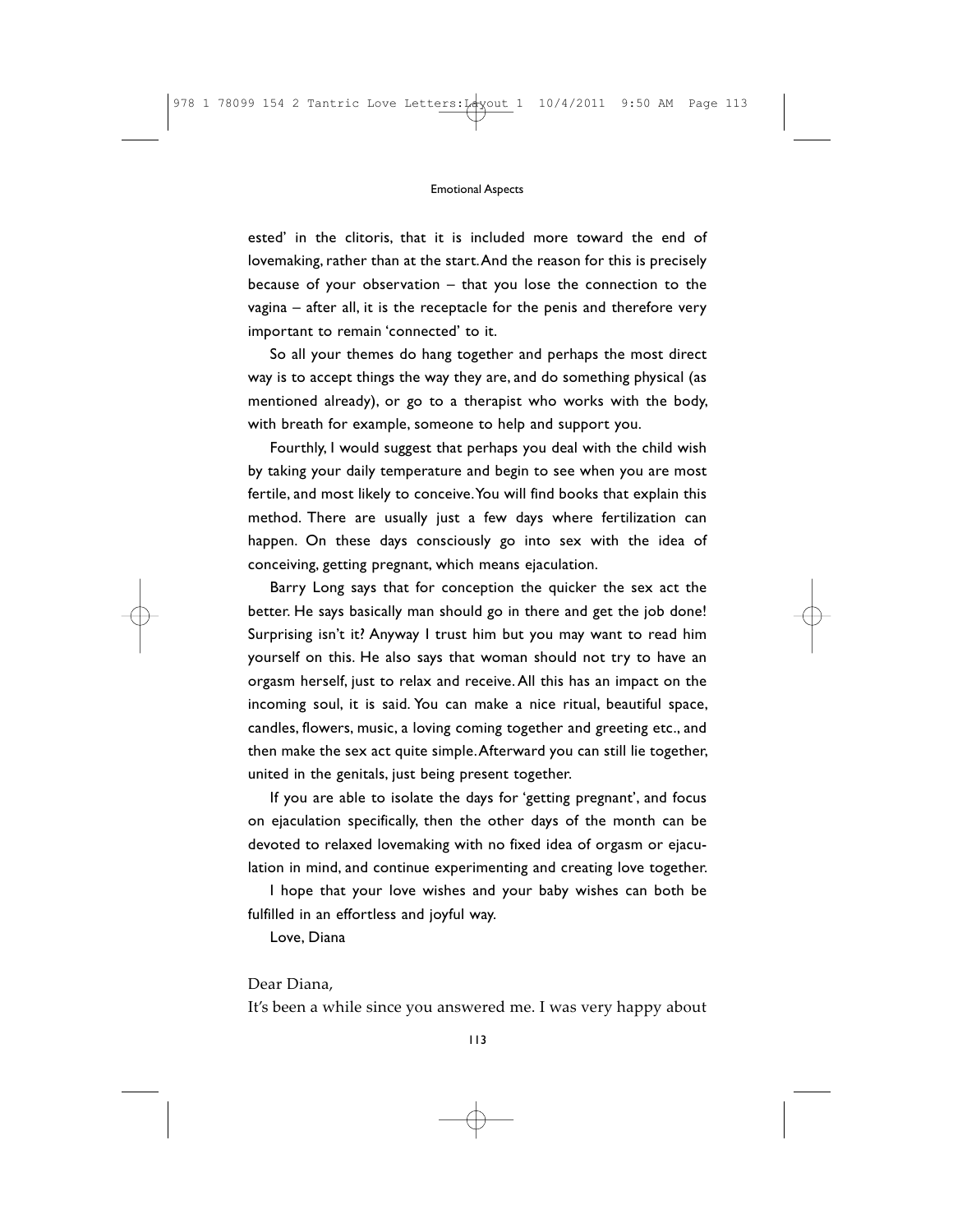your mail and I want to thank you for your support. It helped me and us a lot.

I saw a therapist that I know very well. During the session I realized that I had had a very high ideal with this issue and how the lovemaking should be when one wants to conceive a child. I thought it had to be very romantic and everything had to be perfect. All these expectations somehow instead created a distance to my wish for a child. When I read your mail I was fairly surprised that it can be so simple, without ceremony...

When you mentioned the temperature technique, I recalled that I once bought a little booklet about the temperature method. We both read it again. I felt open for it and was ready to give it a try. So we ordered the device and I am testing it now.

In the last two months we again 'paused' in our sexuality because I was very emotional. Axel and I will marry in April and I was panicking; fears and doubts came up. Now I know again what I want and we can start anew. It is such an exciting time! We are thinking about coming to the retreat again next year to get fresh impulses!

Many greetings. Love, Hannah

# Dear Hannah,

I am happy to hear that you are feeling more positive, allowing the dreams to come down to ground and see things in a more realistic light. It easily happens that we have high expectations (goals), and these do definitely stand in the way and 'block' what is! Yes, it will be valuable to come to the group a second (or third!) time, on each occasion you will experience it very differently. You will be more relaxed because you have done it before, but at the same time, because of your experience in between, you will hear and perceive everything on a deeper level. Best wishes to you and Axel for your marriage. Spring greetings to you both.

Love, Diana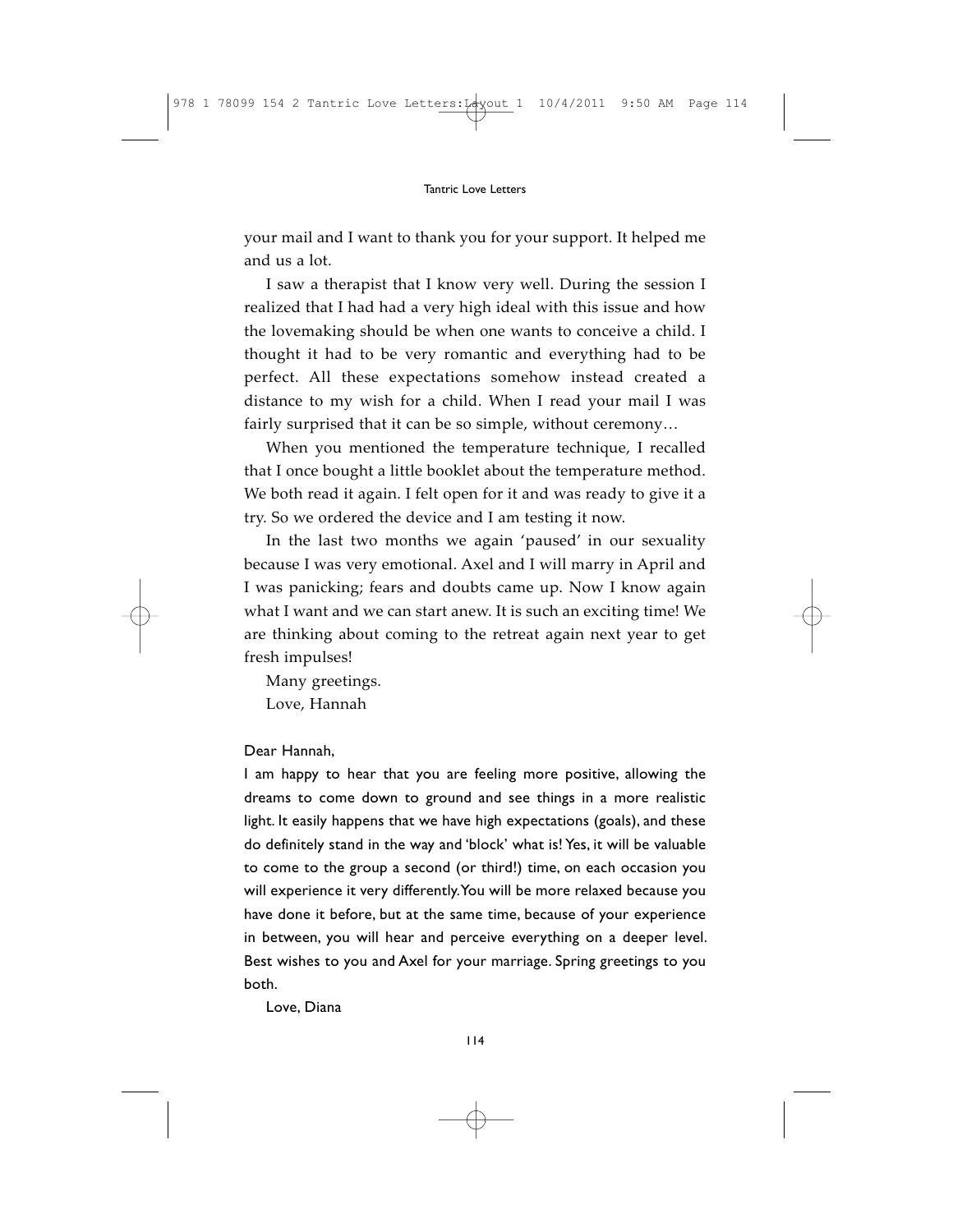# **10. Experiencing deep sadness and lethargy**

# Dear Diana,

First of all I want to thank you for your love, knowledge, calmness, and your wonderful way of conveying and living such special issues as sexuality and love. The week with you fulfilled a long-time wish for me. When I met my lover three and a half years ago I found your book by chance exactly during the same first days and I thought it was the cure for all my apparent "problems". Problems as you describe them: lack of passion, inner distance etc. In the first six months we had rather hot sex of course, but then we experimented with the help of the book and I was able to get an idea of what you are talking about. We moved in together and daily routine entered life and bedroom and just like many times before I felt as if behind a wall, longing for caring tenderness, closeness and connection. My partner wanted the hot sex that we had in the beginning...

To cut the long story short: finally we came to your retreat and we were both astonished how easy it actually was to feel something completely different. Closeness, tenderness... and having sexual feelings at the same time... for sure the week was not always easy for us, but we came closer again and I feel that many things do not scare me that much any more. Now we are back home and also here we try to practice and to find spaces in the daily routine. We manage fairly well.

There is one thing I cannot explain though: Since we returned I feel worse and worse. **I feel extremely sad inside but I cannot cry and I do not know why I feel this way. I feel heavy as if I had been ill for a long time. I do not want to do anything. Everything feels like a burden. Taking a walk, riding the bike - puh - pure effort. My lower back hurts from bending my legs so much and the "old" tensions in the shoulder girdle are worse than before. I have headaches as if I was sitting at the desk all the time.** It feels as if everything was horrible, but right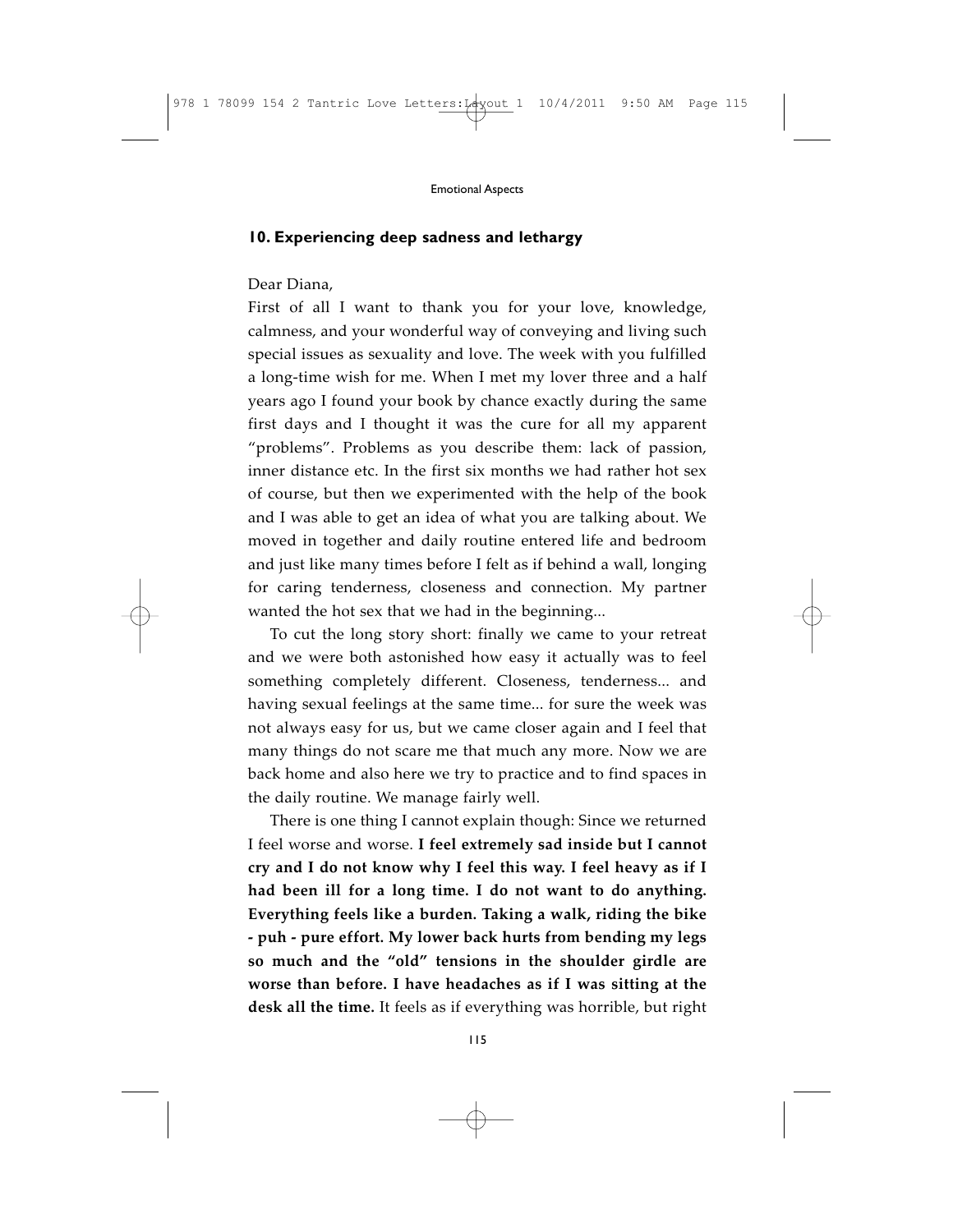now things are going great (even the other issues like money, school, living etc. are currently not horrible for a change!) Do you know this? It tortures me to see all the good, all the beauty and not being able to feel it at all!

I keep on telling myself that things are great - and? Nothing. Just a deep sadness, as if I was feeling lovesick. As if something was missing. And I do not even have an idea what it could be!? It feels strange. So today I decided to write you and I would be very happy to receive an answer!

Love, Helena

#### Dear Helena,

Firstly let me thank you for your presence in the retreat  $-$  your radiance and love was a like a silent ocean of support – to see and feel your beauty, inner and outer.

As to your sharing and query about your experience of deep sadness and complete lethargy since the retreat – this is very real and a sign of deep purification happening on a cellular level. **Bringing consciousness into the sexual channel displaces old stuff, personal and collective, which accumulates unconsciously in the body. Many of us carry the sadness for the whole of humanity, and it may be necessary on your journey to allow the sadness and the tears. You may have to cry for hours and hours, even days, following the wisdom of the body.** As you say, it is not all that easy, but for sure you can create the space intentionally, and put aside 2-3 hours so that you can go deeply into the feelings. Play music that touches your heart and soul, relax into your body, and allow yourself to feel, give way and surrender to any and all the sadness, encouraging tears to flow and cleanse your system. The tiredness you are experiencing can be due to the effort of holding these feelings down, or repressing them.

Another source of the bone-tired feeling is because when relaxation enters the sex center, which is at the basement of the system, all the old exhaustion comes to the surface. Most of us have been involved in doing much too much all these years, with inadequate rest and relax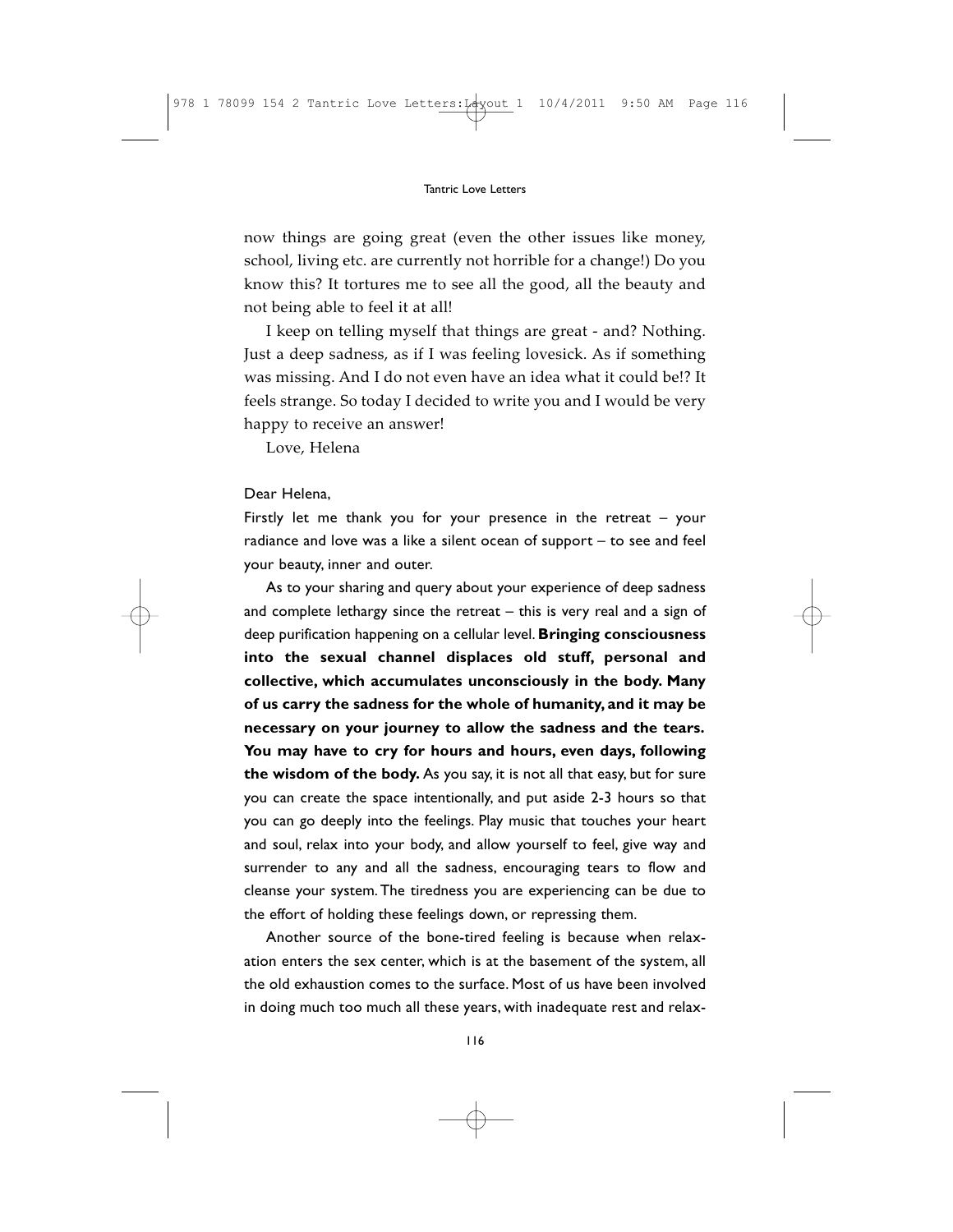ation. Beautiful if you can give yourself space and accept the situation, welcome the discomfort knowing that the old has to move so as to make way for the new. If while you are making love any sadness arises, then give way to it, make a passage for it, and you can remain together in the sexual connection that is initiating the cleansing and the healing.

Love, Diana

# Dear Diana,

I am deeply touched by both of you and very grateful for everything you have said, done and shared - even without words. Now I want to quickly tell you how life has continued for me. I am not that lethargic and the sadness is not that present anymore but I was not able to "really" cry recently. My heart is still in turmoil and deep inside the sadness is still there!

**Well, of course in the meantime everything has changed again. My "last" comfort is always that I know now that nothing stays/remains as it is - above all not feelings.** Slowly, slowly the work of the daily routine catches up with us and it gets harder to find space for longer practicing times. But for now we continue to work on what was started in the retreat and I hope that it will turn into a stable foundation.

Last Wednesday my partner and I had a severe discussion - in bed - and afterward I was able to cry a little but somehow the sadness is still blocked. It will come when the time is right: I am absolutely open for it! Indeed, last Wednesday was very sobering for me. It was already last Sunday that my partner said he wished for a more active sexuality and on Wednesday he really challenged it. We had a date for making love and it was clear what he wanted. Today he wanted passion, kissing, sex. I was in shock almost immediately. This had been our problem before Easter as well - he wanted sex more often and more heavily and I did not. And now I could not go with it. We started a discussion (yes, I know, we should have separated...) that ended in my partner saying his needs were not fulfilled but only mine and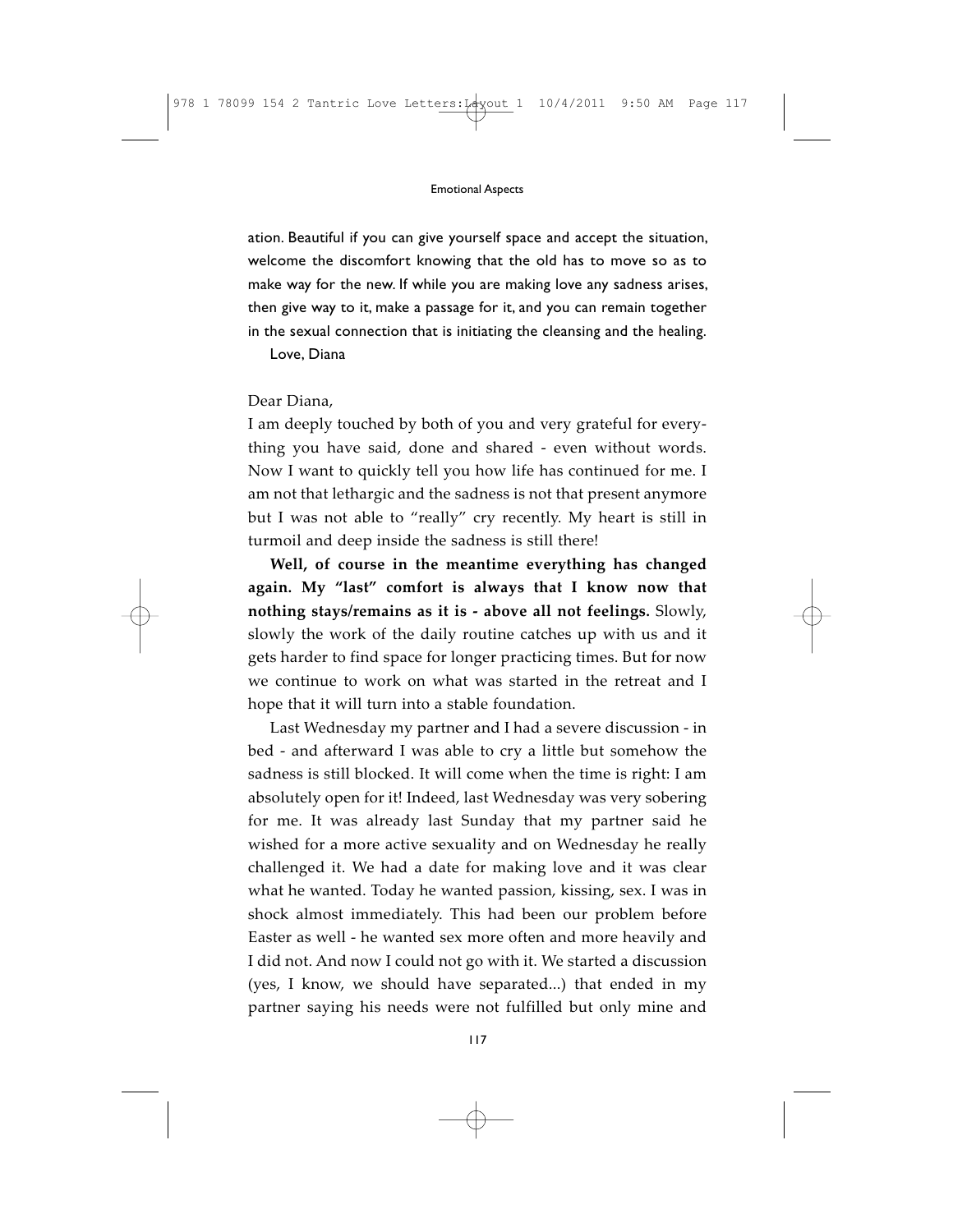that this was not OK for him. After all, women were to prepare the emotional soil and to invite and help men.

How much I wished you were there. It was so hard for me to stay loving with him and myself. Unfortunately the last times (before Wednesday) were not especially intense or exciting. We plugged in and moved a little - but somehow there was no energy. It is really difficult to create or keep this energy in normal life.

I realized that I was overwhelmed by his comment on the emotional soil. I do not really know what I am supposed to do about it. There is a huge difference for me in feeling, just being there, breathing, and a manipulative, fascinating way of goal oriented physical lust where you are still caught in your own space as if you are masturbating on the other. For me this is not "love". **But how can I find the middle between both poles? I do not want my partner to feel a lack. I understand him well. He loves his power and energy - and he loves it most in sex with intense movement. I simply feel unable to make the connection. As soon as he moves more and gets excited everything inside of me closes as if I had to protect myself.** We did not practice the last two days. Sunday we will have our next date and I am curious what will happen then.

Ah, dear Diana, it would be so nice to have women circles where we could talk about these things. We are all in different situations and it could support me to hear about the experience of others. But I do not want to complain. I am happy and grateful that I have at least one woman - you - one that I can tell all this to...!

I would be very happy to receive an answer!

Love Helena

Dear Helena,

I am sorry to hear that you are experiencing a phase of feeling challenged because of a difference of 'intention' as far as making love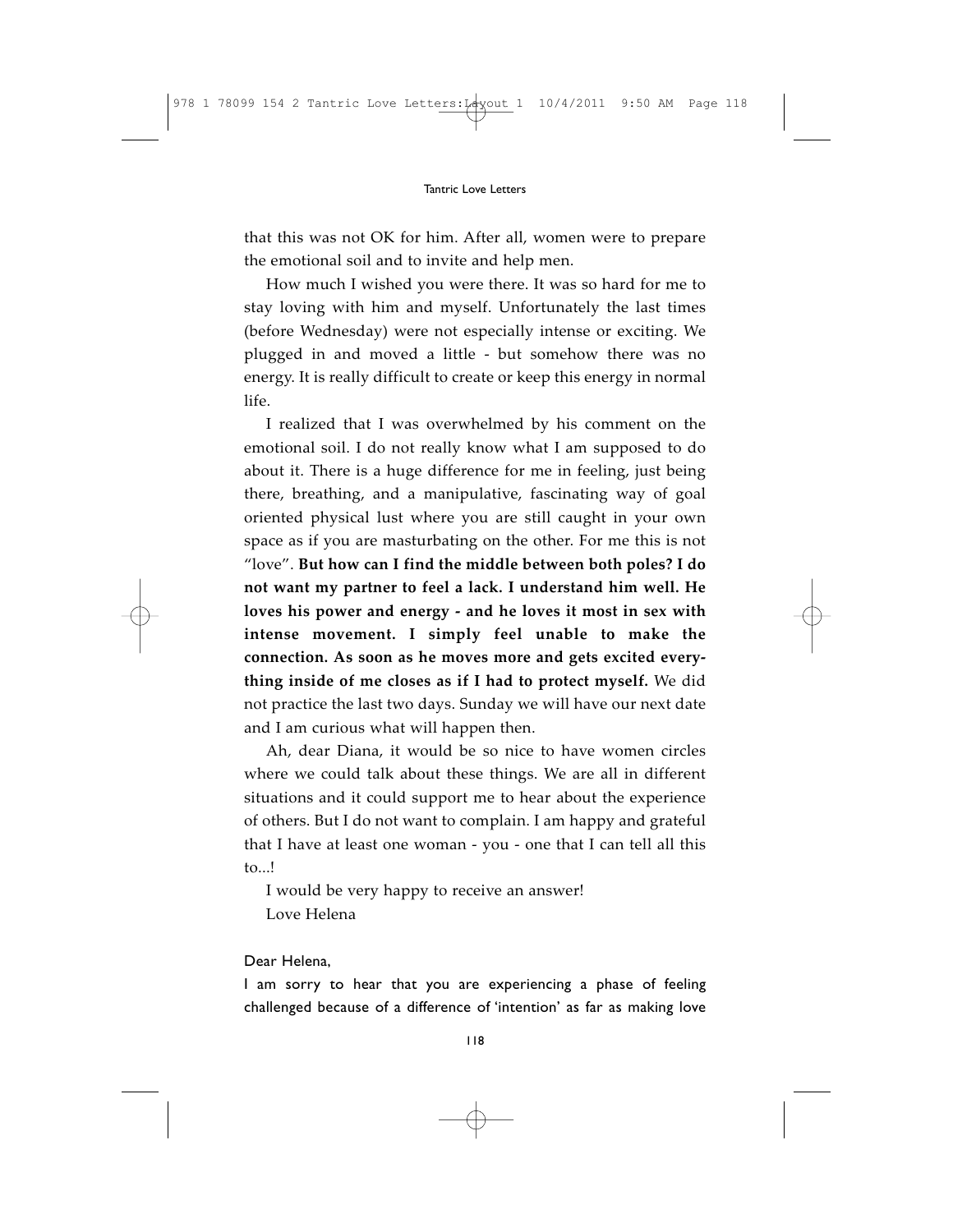goes. This can easily happen even if we are inspired by a uplifting tantric vision - because actually putting it into practice for real comes with its challenges, and you are facing one at present. Important is how you deal with it. If you get emotional or generally feel a bit prickly or 'over sensitive' or reactive (as symptoms of emotion) then it is a great support to do something with the body on a daily basis, and also suggest your partner does the same. Moving the body on a regular basis serves to balance you by burning up the subtle tensions of accumulating emotion. You will always notice that after a series of exercises or body movement your whole psyche is more positive, and your sense of your body heightened.

Very often, it is in fact the pressures, stresses and tensions of the work and survival that cause us to be somewhat 'emotional'. This underlying tension that many of us carry can be the reason why people become drawn/impelled toward climax, because through the climax inner tensions are discharged. On a superficial level there appears to be a type of 'relaxation' after a climax, but on a deeper level some tension remains in the system because tension itself was involved in the build-up to the climax. So the end result is tension, and not true relaxation

**Moving your bodies regularly will deal with any the accumulated tensions, giving them another outlet, and then restlessness will not enter the lovemaking so easily.** Added to this, it is quite usual that the normal conditioning hangs around for a while, raises itself, shows itself; it is part of the process of deconditioning ourselves, and especially men due to their heavy conditioning to do/perform in sex. So there has to be some bridging, some allowing for experimentation, some focusing on yourself and seeing what you can do to transform the situation through your awareness, relaxation and presence rather than focus on how he is not doing it right. This shift will make all the difference to your experience.

At the same time it is helpful to realize that when we are a little bit upset as you may be at the moment (a bit in an emotional state, finding 'fault' with the other, focused on the outside), this will make you a bit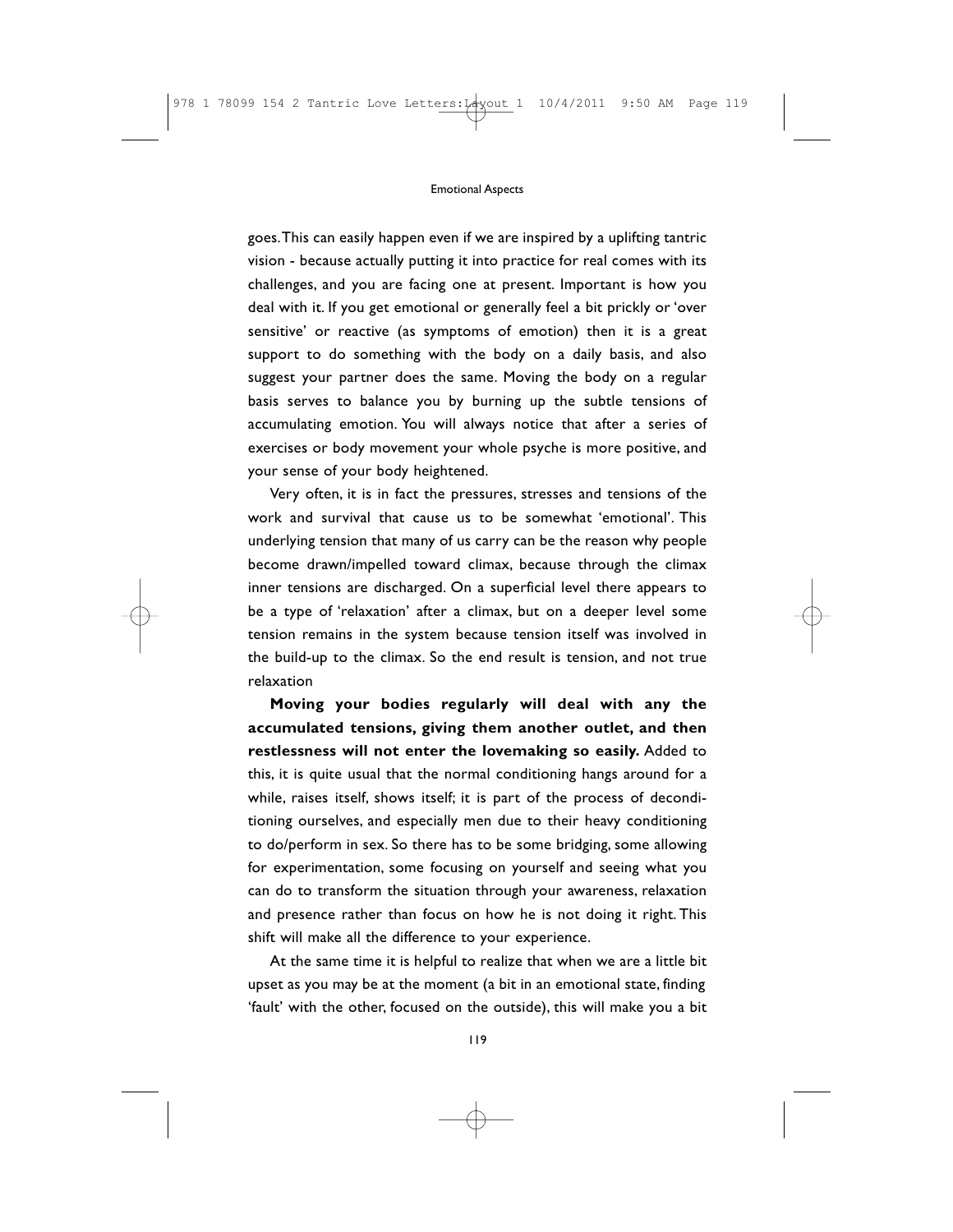tense and influence your receptivity, because your are not resting with your awareness fully rooted inside of your body/being. Remember receptivity is a force and it can transform what enters the field. Your presence on a cellular level can slow your man down, bring him into the present, so first look to see what you can do from your end whenever possible. When man is made to feel wrong with every move he makes then for sure he gets more identified with his usual way. We teach tools and not rules. For exploration to have depth there needs to be some level of co-operation, and I am sure if you are patient, compassionate, loving, and maintain a sense of humor, then things will change by themselves.

Love, Diana

#### **11. Feeling more often frustration and boredom**

#### Dear Diana,

It has been two months since the wonderful and very valuable seminar in Germany and we want to share our first experiences in every day life.

In the meantime for both of us the initial enthusiasm for the new style of making love has turned into frustration and boredom more often. It is true that we made progress together and that the new style of making love has brought us closer together which is good for our relationship. More closeness, love, trust, exchange and commitment has grown between us. In general our relationship has improved and become "wider". Joachim does not have pain in his testicles anymore when he does not ejaculate. He feels more relaxed in his pelvis area and his erection feels "softer yet fuller". Anna feels more in her vagina. The connection to the breasts improves slowly, but often she does not really feel connected to her positive pole, not really at home in her breasts. A feeling of energy and overflow is not there yet.

You might want to know that we mostly meet on weekends to make love once or twice. However, we have been repeatedly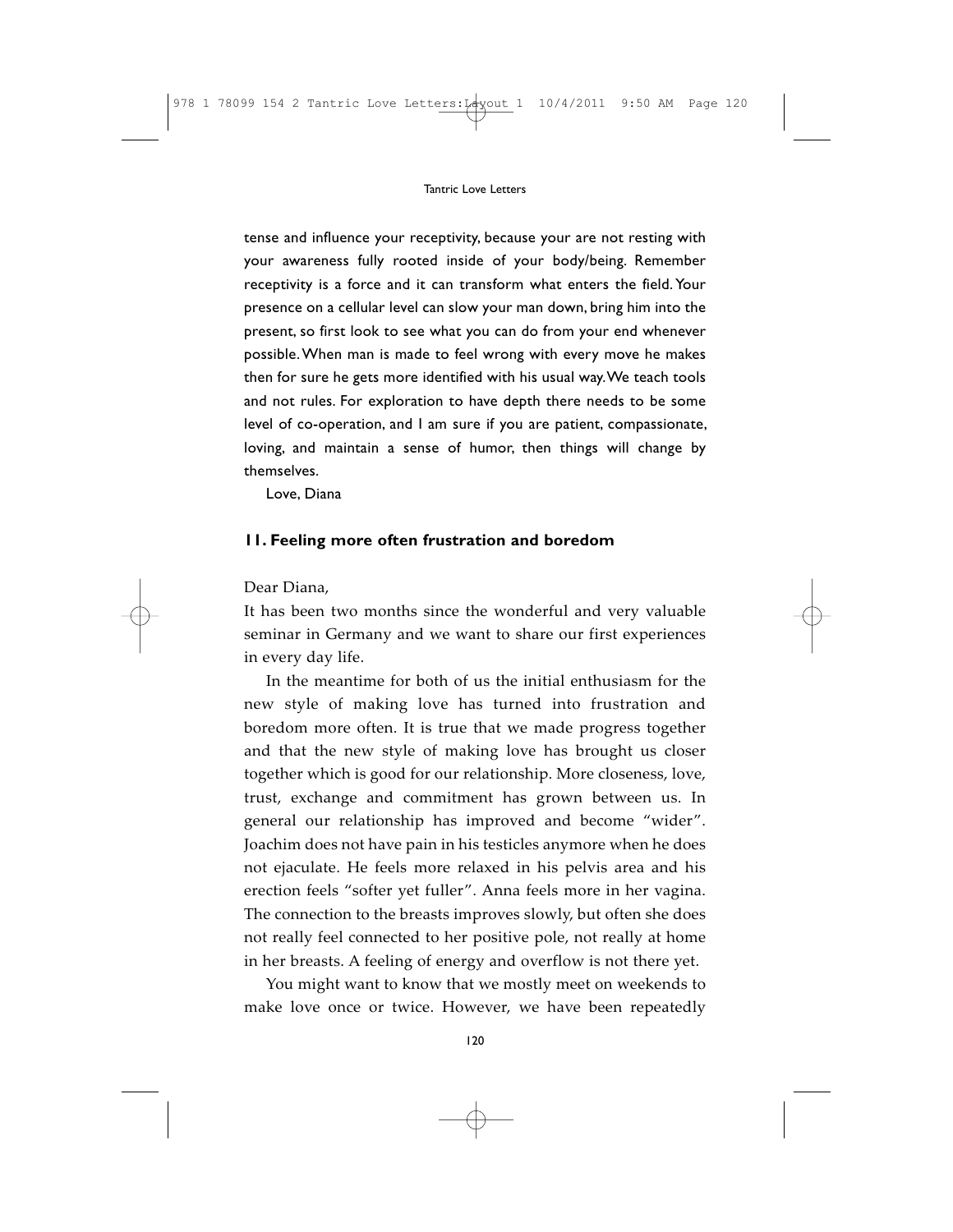frustrated and bored.

Why are we not happy? What makes us wondering?

- We both had a genital fungal infection
- An occasional burning sensation in the vagina despite a lot of oil
- Mostly a tight and tense vagina
- Till now when making love we have avoided lust, excitement, and go for what we think ecstasy is (to stay in the cool zone)
- Sometimes we do not take the two or three hours when making love
- Often there is a goal orientation in our ideas and expectations – probably the reason for frustration and boredom because "nothing really happens"
- When Joachim's erection weakens (without we have not yet managed a penetration) we both feel nothing or only very little and this often causes boredom. We change position and start with a new erection but after that very quickly we are bored again and sometimes disappointed and frustrated.
- When Joachim loses his erection he feels impotent and not as a man.
- We wished for a more fulfilled sexuality but we have not yet really found it.

We would be very happy to receive feedback. With your experience and knowledge, what do you think about our situation?

I hope you are fine, enjoying the wonderful summer... wherever you are.

Lots of love Anna & Joachim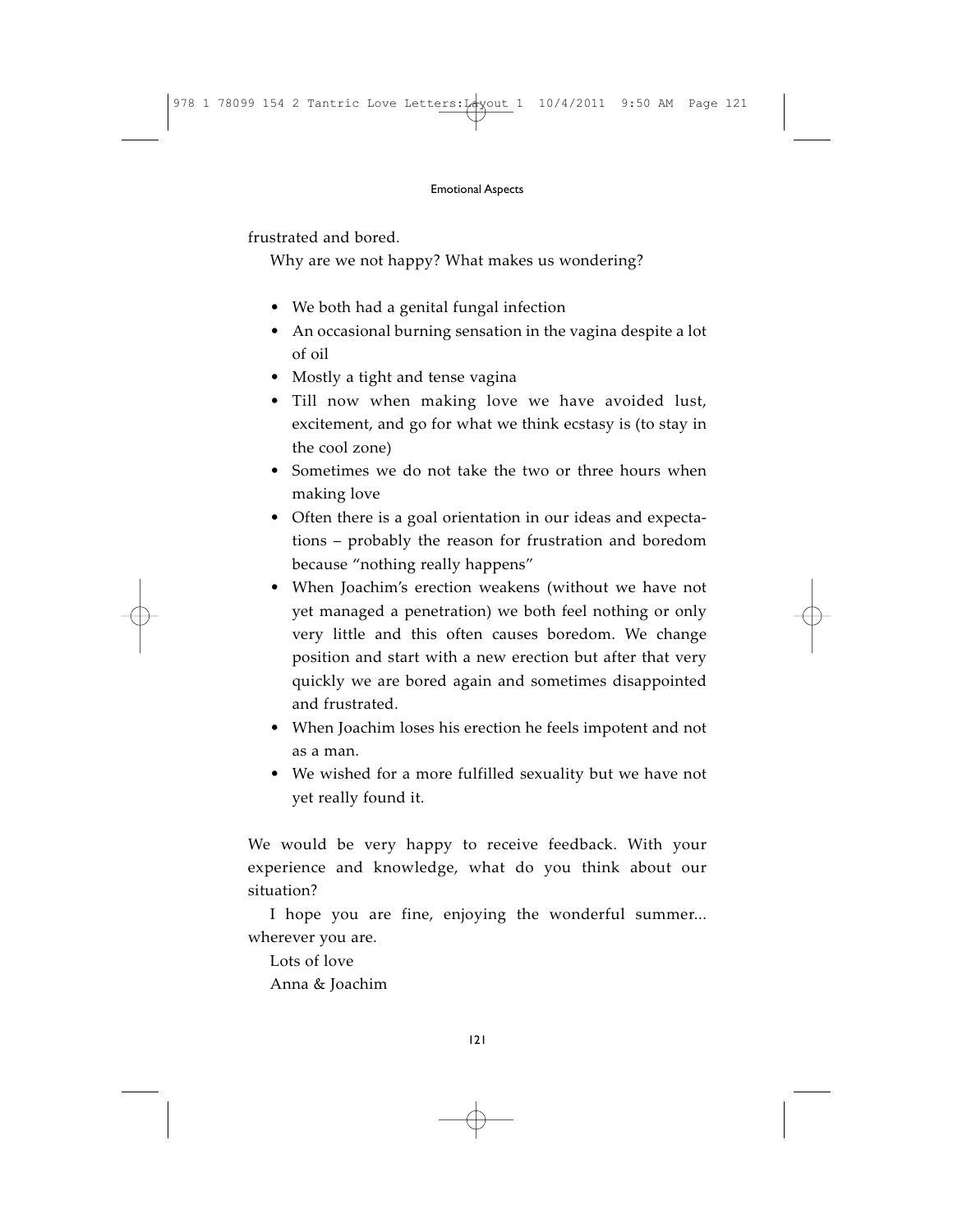Dear Anna & Joachim,

To my ears, it sounds like everything is going perfectly well at your end. It just depends on how you view the situation. The best you can tell us is that the ambience of love and harmony is alive and well, even though there may be some frustration arising in the lovemaking. But this is secondary really. Most important is that you are experiencing a deepening in love through the awareness you have been bringing into your being together. When we enter the tantric realm, we are transforming ourselves, not only improving our sex lives.

It is quite possible that you experienced fungus infections as part of a clearing and cleansing. If infections continue to occur it is advisable to go to a doctor, and/or look at your diet, and ways to reduce the acidity of the body, drink lots of water etc. Also monitor the emotional part of yourselves. Are you keeping yourselves free in the solar plexus? Are you expressing your feelings and not getting emotional?

For a man to experience his 'loss of manliness' through loss of erection is for sure difficult, but when he can just relax into the situation, accept what is happening, and allow the erection to go down (rather than try to stimulate himself into erection again), ultimately it is an integrating and profoundly healing experience. There may be feelings of helplessness or weakness – just feel what is present without judging it or trying to change it. If tears wish to flow, don't hold them back. If the body starts shivering or shaking, co-operate with it. Allowing unexpressed feelings that may have been hidden for a lifetime is an empowerment, and through this process slowly man becomes more of man – with a true male authority, a man who knows and accepts and trusts himself in his depth.

As to your frustration and boredom, this is entirely your choice, you are creating the situation and therefore you can change it. It is up to you each as individuals to remain alive to your bodies. You can do some exercises or dance movement to awaken your body energies before connecting.

**Perhaps you have made too much of a concept of 'how' lovemaking should be, instead of making love, and remaining**

122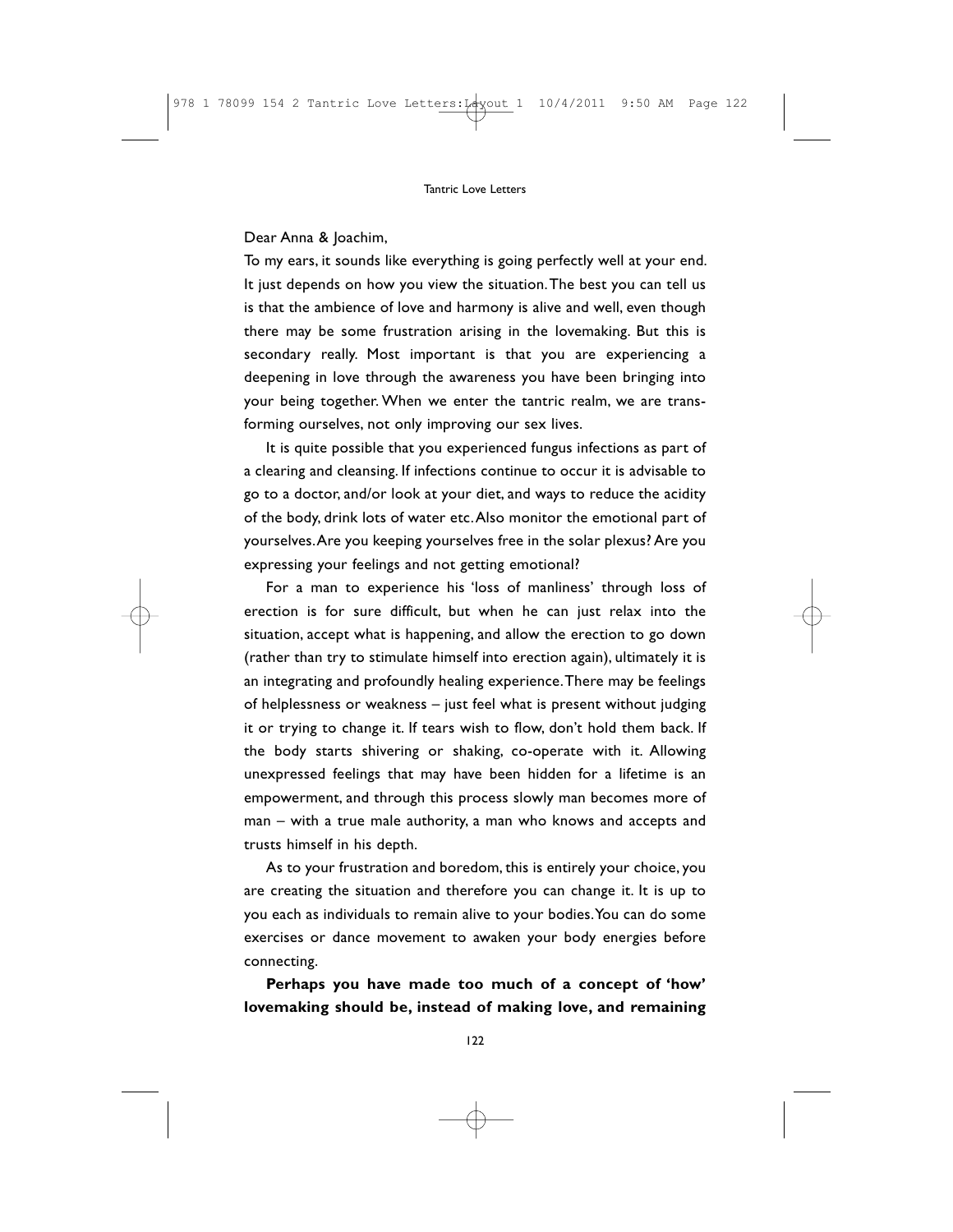**as conscious and present as possible each time!** And it requires time and practice to step down from the ingrained patterns and habits.

So, yes, I would definitely say that you are *very* impatient, busy looking for results and not appreciating the gifts on the journey of transformation (for example – that you generally feel more loving with each other), you do not allow any unfolding…

There is a tendency for the mind to habitually look toward the negative, and to disregard/take for granted the positive. When the positive is not consciously given enough value then that leads to an over-emphasis on the difficult aspects. Perhaps you have this mindset a little, which means you are not really appreciating how much has changed in the last weeks. Remember you are overturning a very old conditioning and time in years is needed, as well as a lot of real clock time spent in making love!

And think in terms of an ongoing adventure rather than looking for immediate results, with a goal to be reached. There is no goal at all; in fact the way is the goal. And to be 'present' cannot be a goal, because your body is already in the here and now, it is more a matter of you realizing it and appreciating it. **Really in the ten weeks or so since we met each other, you have done extremely well, and honestly, ten weeks is a drop in the ocean of experience…** 

I suggest that you read and read again, Osho or Barry Long or any of our books, so that you can stay inspired and also have some insights into your experiences. As your experiences deepen so will your understanding. Congratulations for your sincerity and efforts in love. I wish you a loving summer.

Love, Diana

#### Dear Diana,

Thank you so much for your feedback. Again it was very helpful and took away our frustration. We had completely forgotten that lovemaking should be fun as well. Anyway we are determined to continue on the tantric path. We will see were the journey wants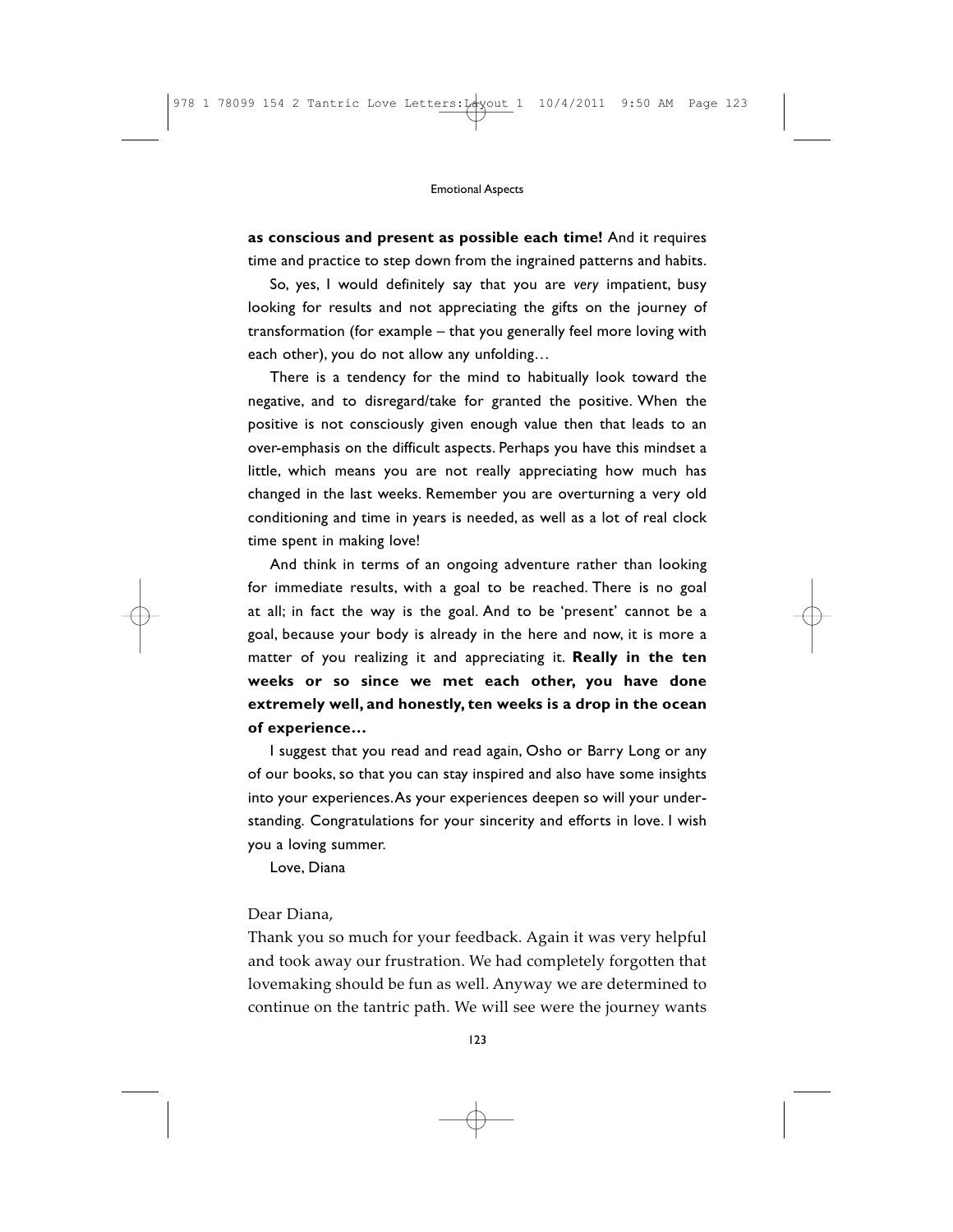to take us. Much love to you. Anna & Joachim

# **12. I really have no clue how to deal with my 'blocks'**

Dear Diana,

Thank you for your offer to keep contact! I write now because I feel a little 'helpless' in how to continue with what we experienced in The Making Love Retreat. I haven't seen my partner very much, since we do not live in the same city. We made one date, starting with a massage, but afterwards we both felt unhappy.

There was this heaviness between us. I think I again had the attitude to 'make things work', but I was making it, forcing it, not feeling it. I really have no clue how to deal with my 'blocks', the 'no' to penetration and how to be in a relationship. And how I can learn not to be too serious about it. I want to be 'a good girl'– but it doesn't work this way (luckily). So I am standing here with a big question mark. If you have any ideas about this I would appreciate it.

Love, Gisela

# Dear Gisela,

I am not sure what to suggest to you at this moment because your situation is delicate owing to your history of sexual abuse that has made you particularly sensitive to the approach of a man. And this is very understandable. On the one hand, it is good to honor and respect the body, to listen to the 'no' rather than force a 'yes'. But at the same time sex is a healing force (when rightly employed) so there is also a value in challenging oneself, knocking on the door, without pressure and 'I must', but with curiosity and asking 'who am I'. I was very touched at the end of the group when you came up to me and said that you realized that you do not 'know' yourself. Because your insight is the truth, we do not truly 'know' ourselves as human beings.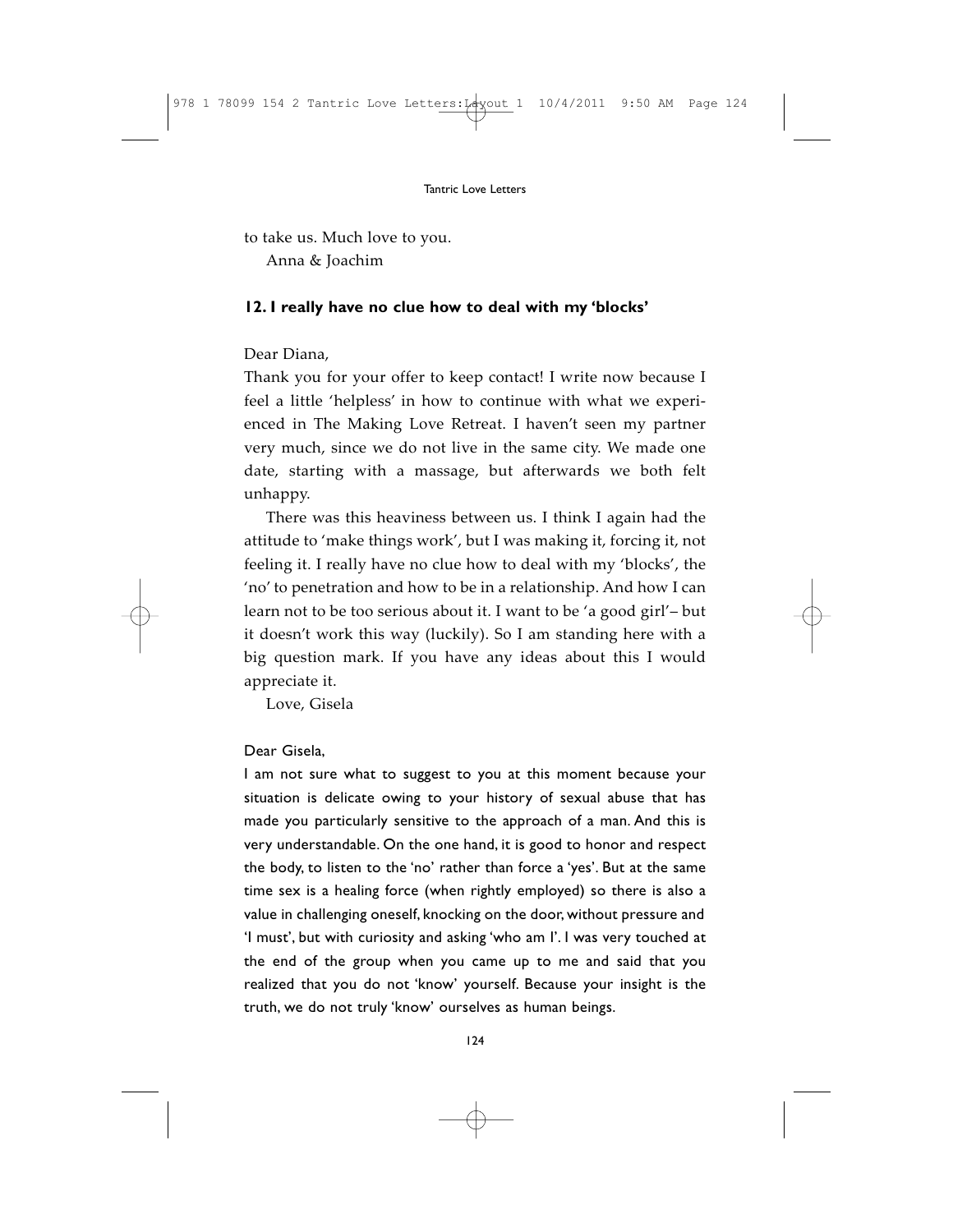And the basic reason is because we do not know our sexual selves and our sexual beings. When we discover the natural sexual intelligence that lies in the body, the complimentary polarities of the body and between bodies, we come to know ourselves better, feel more grounded, rooted, more present, more confident, more in love, and it becomes much more easy just to 'be'.

I suggest that you do not focus on whether you want penetration or not, the yes or the no of it. See what happens, and go with the flow, no pressure either way. What can be more interesting for you is to monitor/keep checking your level of emotionality, noticing if you feel connected/disconnected, can look in the eyes/or not – you remember the symptoms of emotions we talked about in the group. Sometimes there is even a state of low-grade emotionality, which is a bit like a lowgrade infection, where a person can feel a little bit blue, little bit depressed, a bit disconnected basically all the time. Check this level of reality out. Whenever you find you are 'emotional' even if on a *very* subtle level, do something about it, move the body etc. Also when you are together with your partner keep checking what is happening behind the scenes.

Often a store of unexpressed feelings in the body can cause the resistance to wanting to open up. So it is not you that cannot open up, but the tension of the unexpressed feelings lying in between that you are feeling act as a barrier. These are creating the resistance and it is helpful to reach them and release them consciously. You can set aside some time, put on some heart opening music, and have a good weep, let the sadness flow through you. It may take a few hours. Or you may have to do create this space for yourself a few times. Whenever you feel unhappy, allow the tears. After the massage when you both felt unhappy, it also represented a moment to get into the old feelings, wash them away with tears, leaving you cleansed and more available to the moment.

I am suggesting only that you stay fresh with yourself, observe your emotional level, and work with your body consciously to disperse emotions. It sounds like hard work, but not really, because the pleasure

125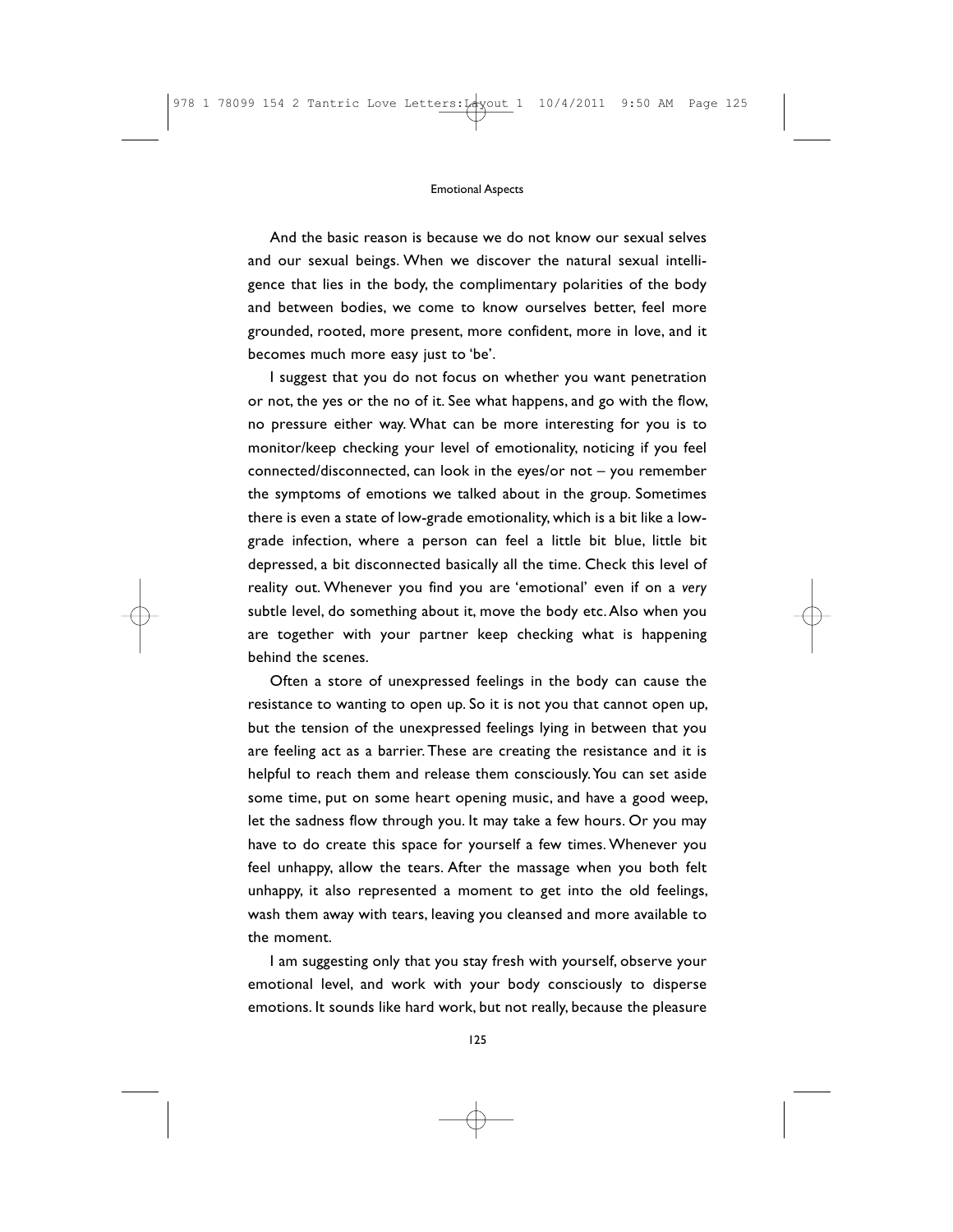and lightness of being which follows is worth it. I suggest you do some exercise routine every day because this can help tremendously to reduce the subtle gathering of emotions.

The fact that your partner lives a distance from you is a disadvantage because of the expectations and pressures that something has to happen in the short periods when you are together. But at the same time different cities gives you space apart from him, time all for you. Which is also a gift. It means that when you do see each other you are fresh, not in any routines or taking each other for granted. As I perceive your man he is a loving, patient, sincere being and I feel certain that he will walk by your side through the difficulties; doing so will certainly making him more grounded in his male authority, his love, his compassion, and his ability to be present with what is.

The situation you are in is delicate and the best you can do is let it be a dance, rather than a problem. At the end of the day only you can know what is right for you and when it is right for you. You have to use your intelligence. You will find listening to the Barry Long audio CDs on Making Love, and reading Osho, a great support and will give you ongoing encouragement, inspiration. Meditating on your breasts, melting into them and loving them, will help you to become more rooted in your body, and your femininity. I do hope that these few words can be of some support to you.

Love, Diana

#### Dear Diana,

I was very happy to get your answer, thank you! We have been on vacation in between, and that was not so easy in terms of emotions. Now back to daily life I watch myself avoiding the issue a little bit. Your suggestion about checking the level of emotion is helpful for me. Yes, there is this subtle state of feeling a little depressed. I am now experimenting with exercises and movement always to keep myself more in touch with my bodyself.

Last weekend we had a good time, very playful, also making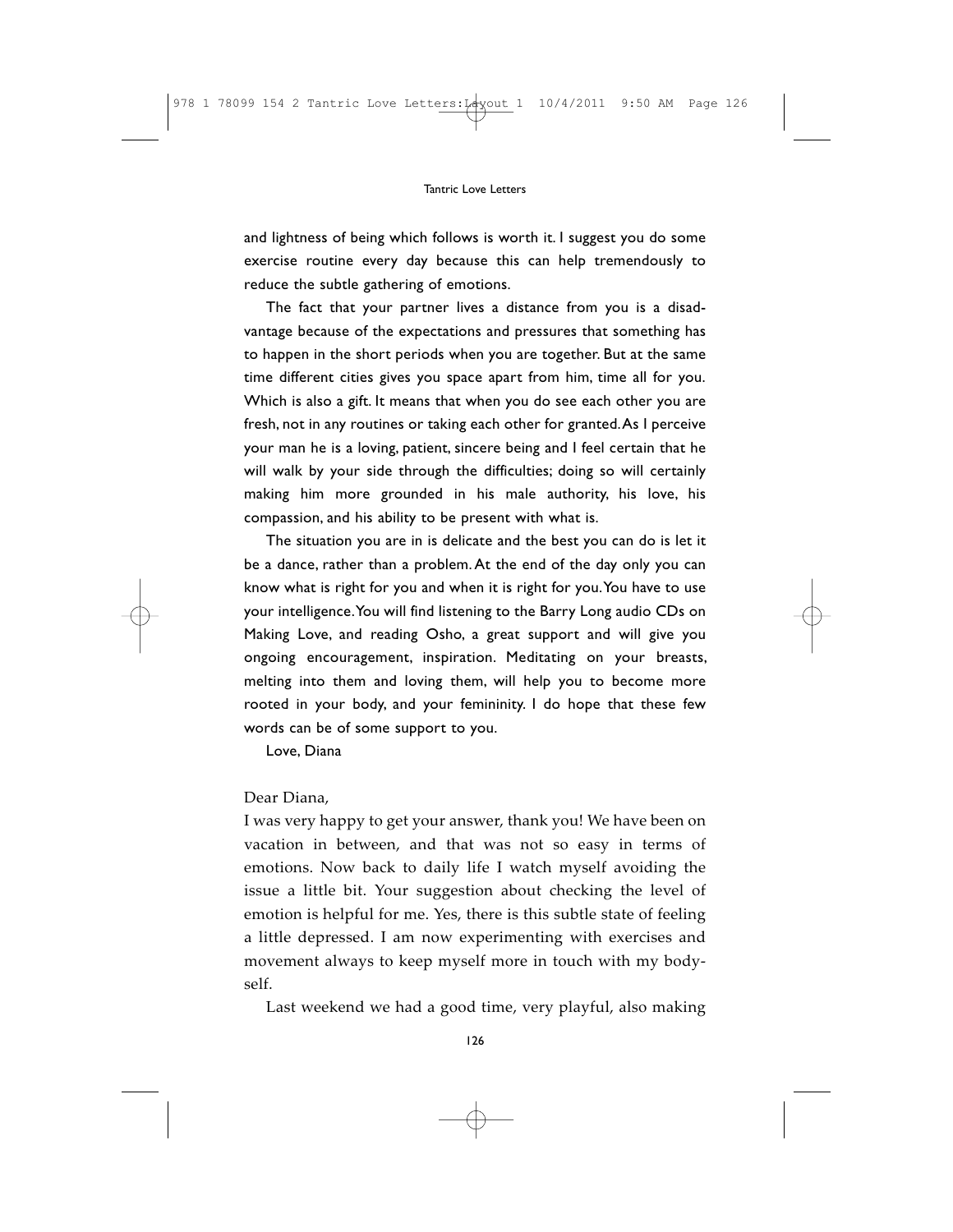love. My partner was so sweet and loving, it was great. I felt a bit 'dirty' afterwards which was strange, so I had to take a shower. I think it was some kind of cleansing of memories from the past. But it was still nice and deepened our connection**. Often I am not able to clearly see or feel the subtle emotional state, or what emotion is behind. I don't feel the sadness or whatever is there. It feels more 'diffused'.** I do not know how to deal with this. Anyway, the week with you was a challenging and a nourishing experience, and one that I would not want to have missed!

Love, Gisela

# Dear Gisela,

Thank you for letting me know how you are getting along. To me your process sounds to be going in the right way, subtle shifts and changes, increasing the flow of love between you. When things change slowly the changes are for real; they reflect a shift in consciousness. You are on track if you stay with your body as much as possible, and continue to do body things. **It is really** *not* **very important to understand what emotions/and why emotions. If you have an insight, if understanding comes to you, then that is good. But if there is no insight, then that is also good.** If you notice that you feel disconnected, even on a subtle level, then get your body moving, and it is perfect that you are doing regular daily movement. This will help disperse the subtle build up of emotions.

For you (and all of us!) the body is the key, and helps you to shift your focus away from the mind and thought, to connecting with the simple here and now. We are pleased to hear that the week was of value to you. Best wishes to you both.

Love, Diana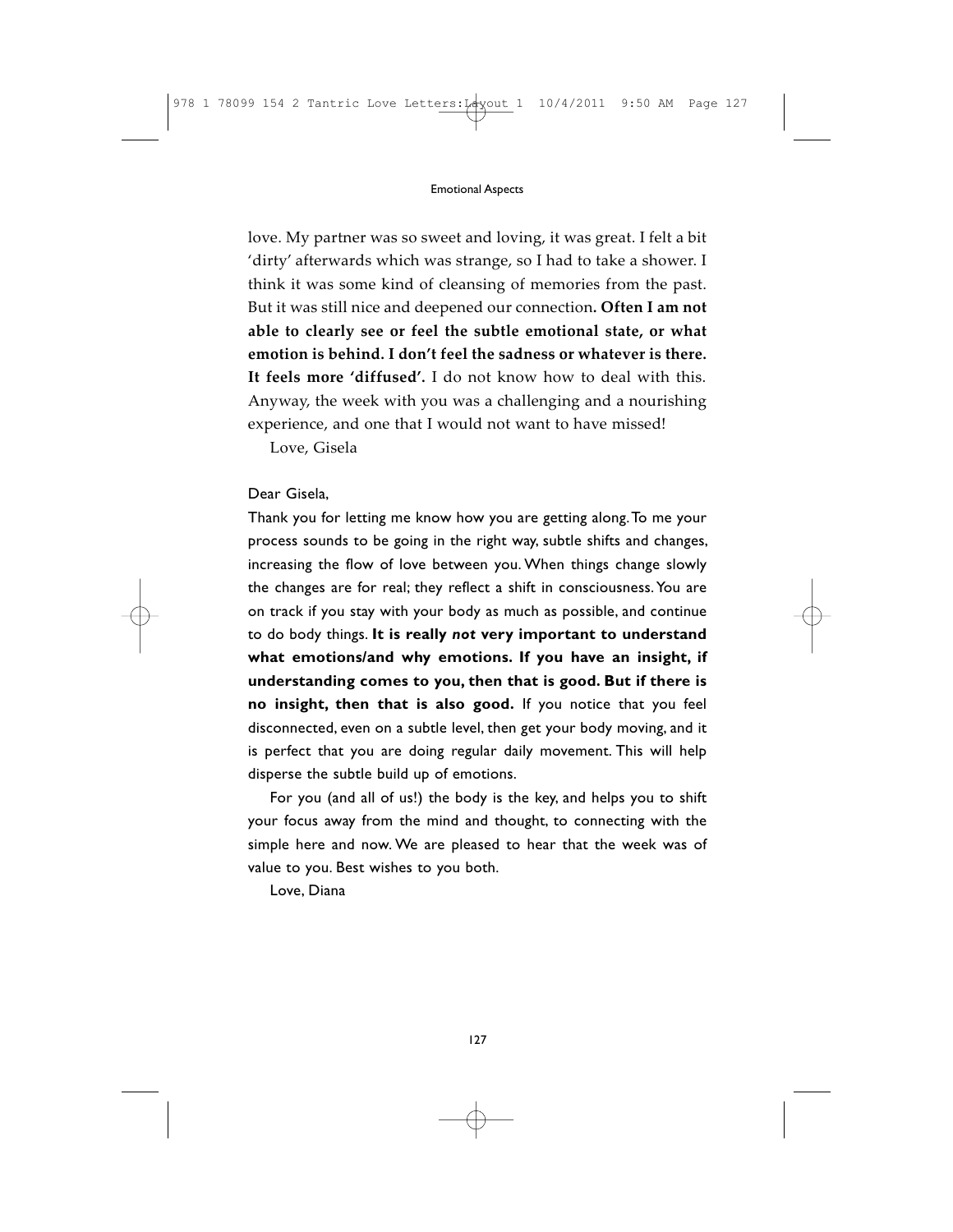# **13. These old emotions are somehow 'sitting' on my sexuality.**

## Dear Diana,

I am writing to share an interesting observation: A woman came for a massage and almost at the end of the massage she got in touch with a deep pain and sadness. I was just present with her and not asking too much; she was talking just a little bit about it. When the session was over I got in touch with my emotions of a deep sadness too. Somehow I knew that it had something to do with my old wounds but I didn't know. I remembered that you also said during the workshop that it's not always necessary to know the reasons, but that it is absolutely necessary to move the body. So I did and some of the pressure from my solar plexus dissolved. What I found out is this, that after releasing these emotions, I felt a soft flow of energy through my body, a light feeling of sexual energy in my body, mainly in the breasts and the lower part of the belly. It looks like these old emotions are somehow 'sitting' on my sexuality. I hope this is true and not only because at the moment I am in the state of ovulation. Yesterday my partner and I had a very good talk about all this and at first he was telling me about himself, how he feels at the moment with his sexuality and then afterwards we made love. I was not able to put my partner's penis in without an erection because my vagina was still very tight, but with an erection we were able to find a very nice soft approach again, without stimulation and orgasm, and afterwards we both felt very nourished. I definitely felt my vagina much more sensitive and open after releasing the emotions! What a miracle!

Love, Almira

# Dear Almira,

Thank you so much for sharing your experiences. And it is so good that you did not feel the need to understand 'why' or 'what' comes to the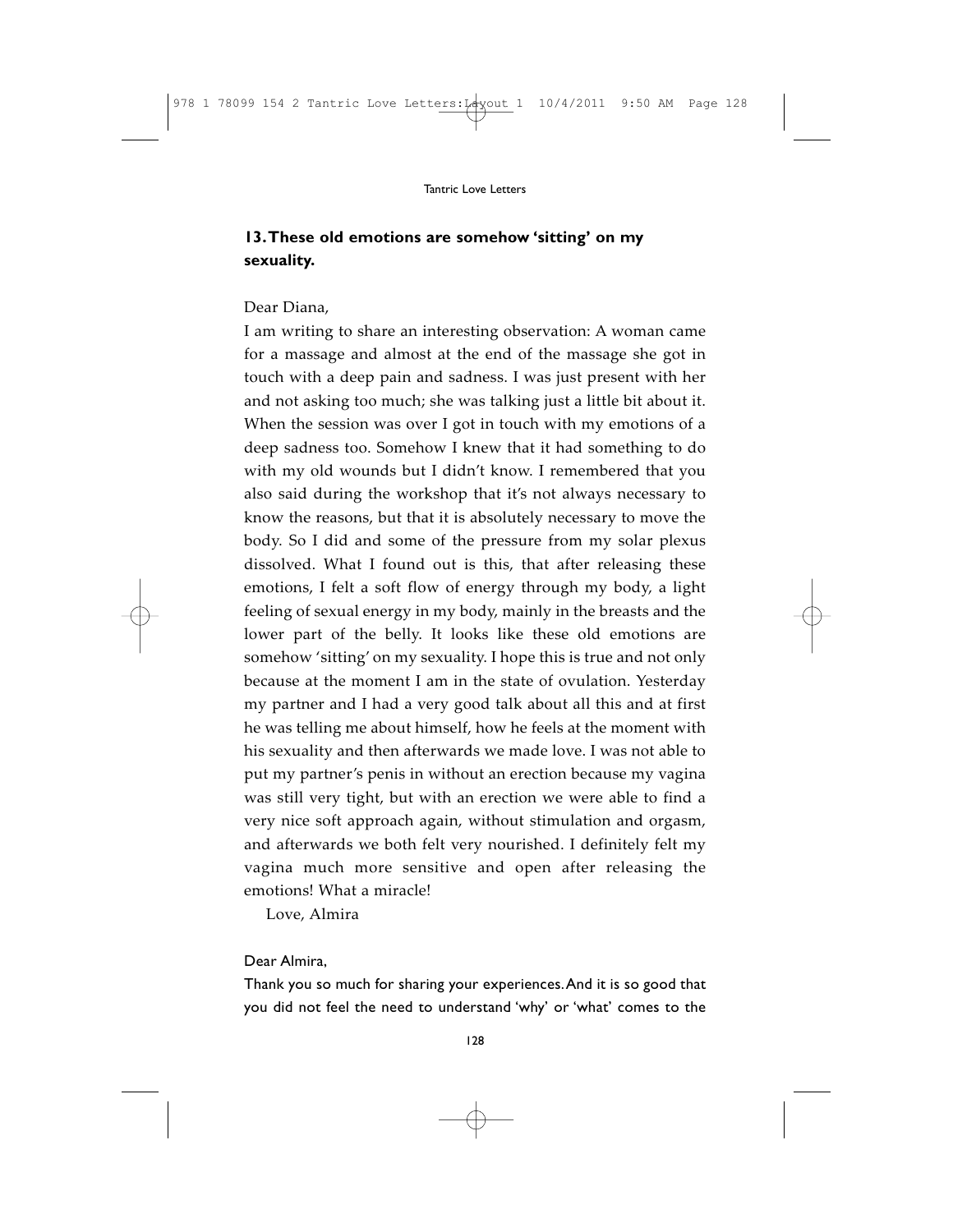surface, and let yourself get distracted by trying to analyze the situation, but just to support the wave to move through you. Your insight that followed is really profound in that it is absolutely true that our old pains are tensions that 'sit on' our sexuality, and ultimately make us less sensitive. So when the tensions move out of the system, all the cells are refreshed and revitalized, as evidenced by the soft flow of sexual energy you could feel in your body afterwards. I am sure that as you continue making love, allowing old feelings to arise, you will soon feel the vagina becoming more relaxed and sensitive.

Best wishes.

Love, Diana

# **14. Our journey with love and letting go of emotions**

# Dear Diana,

It has been almost a week since the week in Germany with you and the effects are *enormous*! I feel so great, calm and much more. Considering the "greater whole" of humanity I am writing to share my experience with (almost) these few words. On my healing path I have done sooooo many things in the last nine years, always hoping and looking for healing which I gradually found. However, since last week I feel that I haven taken *huge steps in the right direction*. I feel so peaceful and calm and relaxed. Not to mention what has opened up in me, and could open up between Hans and me.

Your work is wonderful and the mind does not have to ask if this is the truth because you are the message. Thanks a million!

Love*,* Sigrid (& Hans)

# Dear Sigrid,

Thank you for your loving message. It is wonderful to hear that you are experiencing the enriching effects of the retreat, and all due to your own sincerity and receptivity. Having a new orientation in love is sure to open up the way for a simpler sweeter life, day by day. Best wishes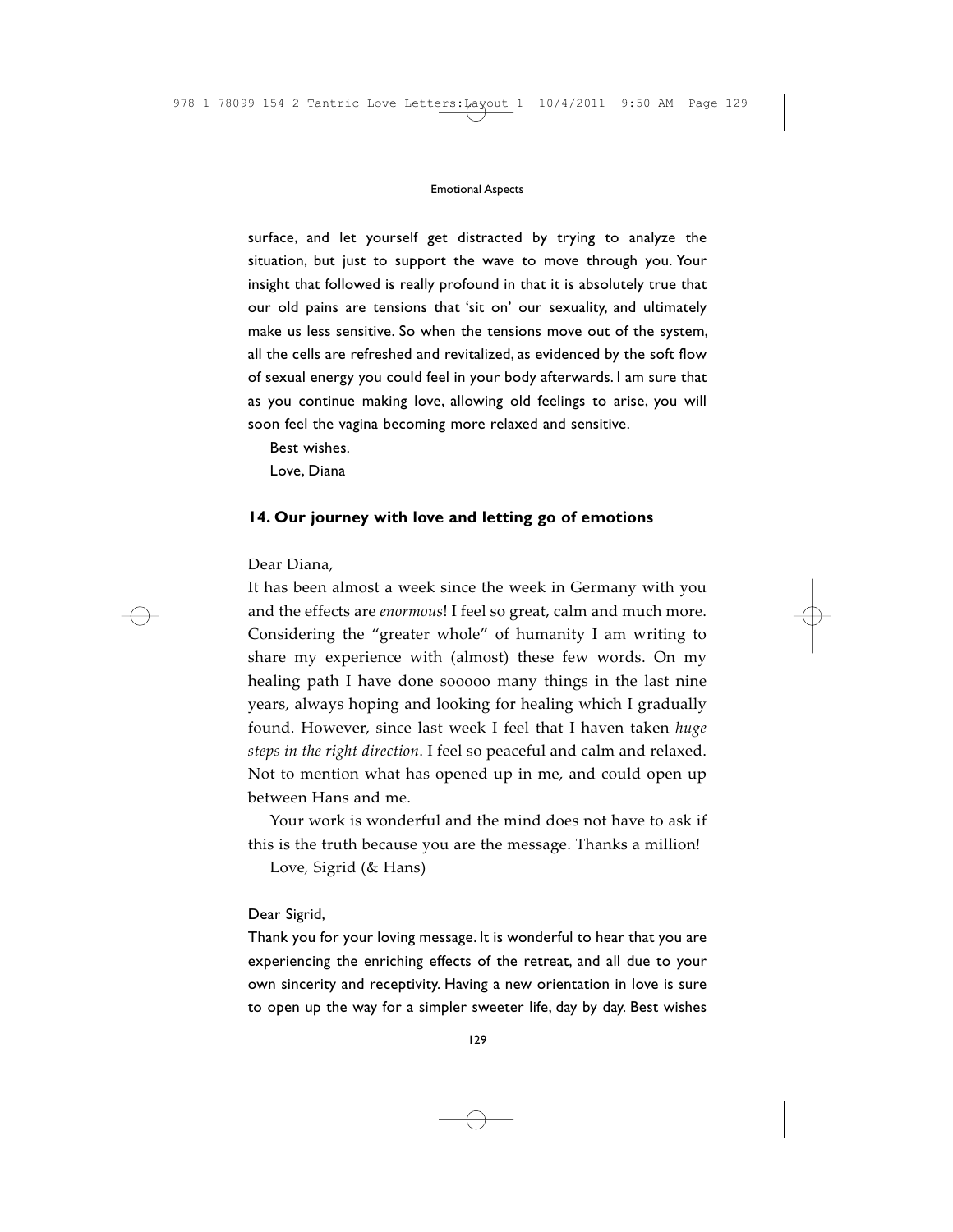to you both. Love, Diana

Dear Diana,

Hans and I are still great. *We are full of gratitude* (and I almost have tears in my eyes writing this). We have a great life with and in the "cool zone". The changes are so peaceful. I feel completely relaxed. It is unbelievable. **At the same time I have been struggling with restlessness, anxiety, a very familiar nausea, and dizziness in the last week. Sometimes I literally get afraid of how much has changed in my world regarding sex. Is it maybe connected to the abuse?** I know this condition but have not had it for months. Now it happens almost every morning after I wake up, after dreaming. I do not take it too seriously and tell myself that it is maybe still my insecure inner child who cannot trust that much peace, closeness, and trust in Hans...? Sometimes I was overwhelmed by the fear if this new sexuality will really work after living it so differently sooo many years. I think I "just" need a little more time to digest everything and to be able to believe that this kind of sexuality is also nice for Hans, to trust that he "does not miss anything" (his words!).

Sigrid

# Dear Sigrid,

It is heart-warming to hear that you experience peacefulness and relaxation through being more aware and cool in sex. To me these are indications that you are definitely on track. Part of the purification process is that unresolved issues, the memories, the doubts or negativity will come to the surface, so while it may be uncomfortable it helps if you understand why it needs to happen. Memories relating to your abuse will also be cleansed from the system so the more you can accept the situation, the easier it is going to be. If you can take some 'distance', and not get too identified with the situation, that will help you.

You *now know that there is definitely another way* and you need to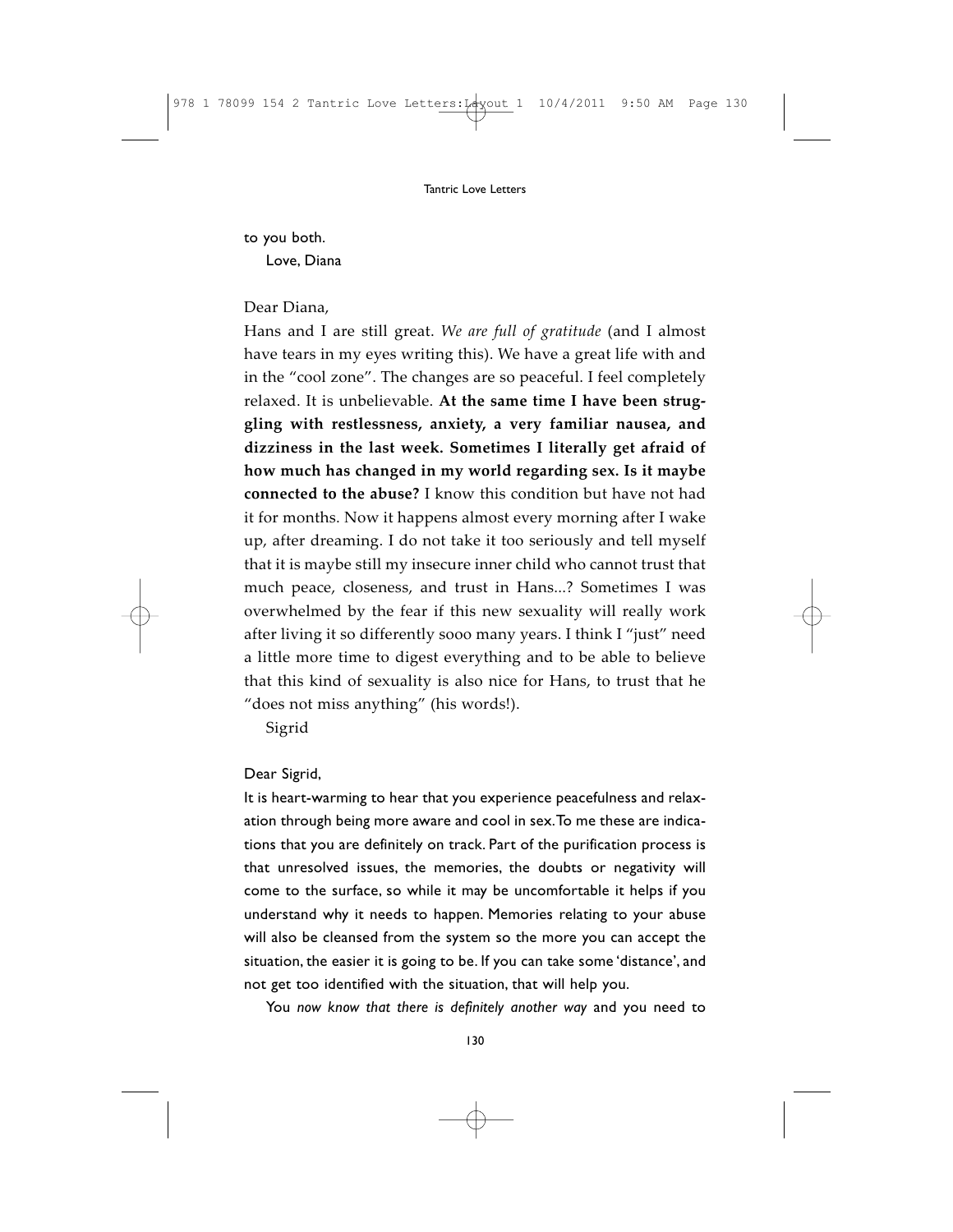trust this, together with your experience so far, and remembering that 'afterwards is your teacher'. It is really a great moment when your man tells you that he 'misses nothing'; it will make it easier to open new doors and help to step away from the conditioned sex. And to have a man that is willing is a tremendous relaxation for you, and a blessing.

Love, Diana

# Dear Diana,

Some time has passed since we met the second time in a group. Now I want to tell you quickly about our highlight... It was in bed yesterday evening when a normal conversation lead to an argument. He discussed, I discussed. He got angry and I gave him the "time-out sign" (to which we had agreed upon) and after a few minutes he got up "nicely angry" and **said the famous seven words: "OK, I am emotional. I am coming back." This was** *totally* **liberating for me.** *Finally, finally, finally* **I did not feel like "being silenced". Ten minutes later he was back and five minutes later we embraced again.** We will even manage to make the issue of emotions easy.

Yes, and then when we made love I suddenly felt a *new sensation* inside of me. I do not care if it was ecstasy or not. It was just wonderful. It came by itself and stayed several minutes. My problem was "only" that it scared me. It was *wonderful* but it felt rather unpredictable. And it did not stop as fast as a usual orgasm either. It felt quite uncontrollable. Afterward I felt great but I was a bit nauseous until the morning, a bit overwhelmed, a little confused...

However, I think that this will pass and that some day it will no longer scare me.

Indeed, we are very grateful that our love can blossom more and more with your "love keys", that more and more barriers in our hearts disappear and that we can come really *close* to each other. And really many thanks to you again.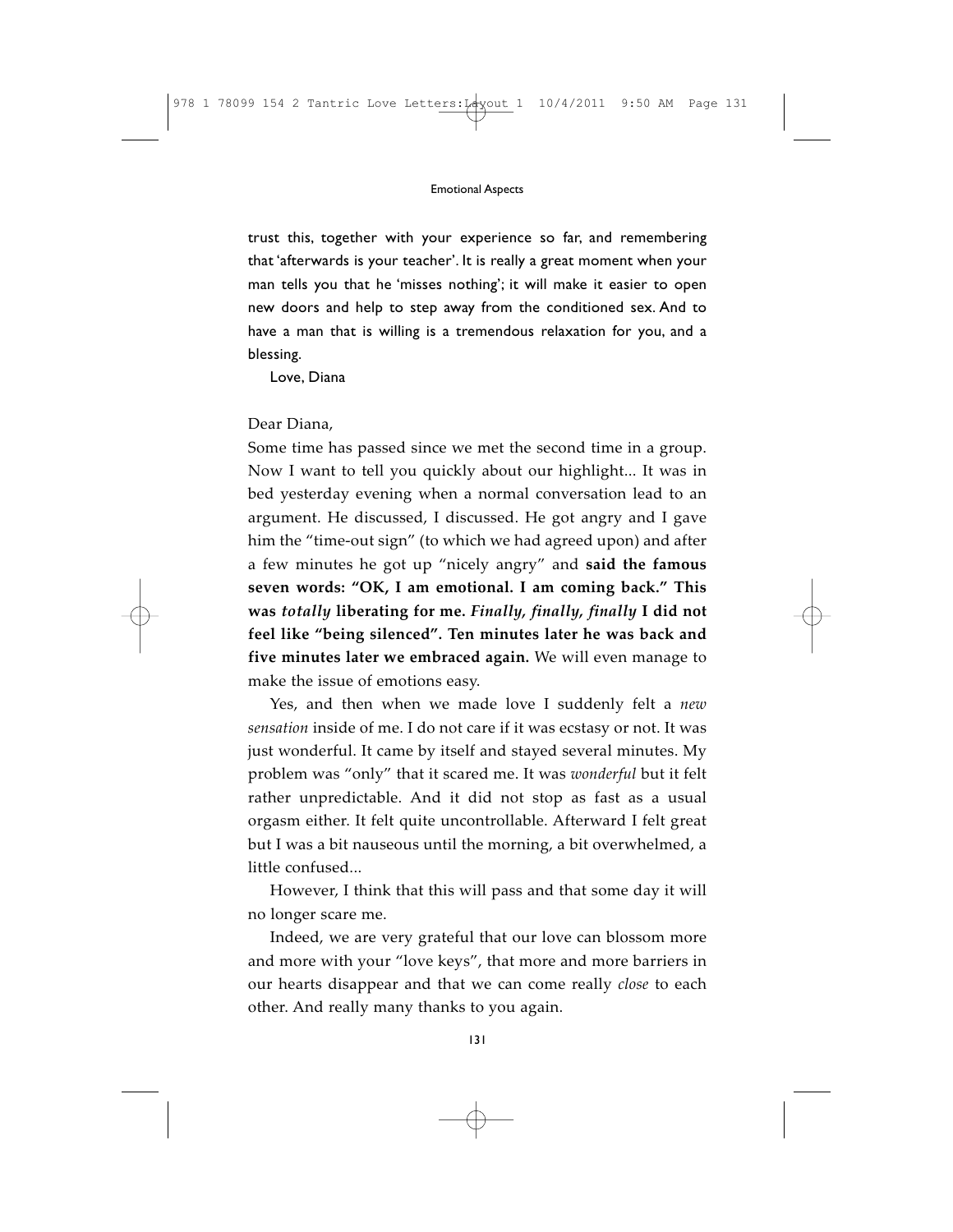Have wonderful summer days. Sigrid

# Dear Sigrid,

It was a real pleasure to meet you and Hans again, to feel how your connection, love and awareness have deepened in the year between the two Making Love retreats. Also during the group to see and feel your commitment to love, and your courage to face old emotional patterns very directly. Important is that you allowed the process to unfold further at home in an intelligent way, compliments! The experience you describe is really groundbreaking and will give you a totally new feeling for your body. The nausea that you felt afterwards, also the confusion you felt, is part of the purification and integration. During the group, you both looked wonderful, beautiful, and radiant - a reflection of the beauty of your beings…

Love, Diana

# Dear Diana,

You probably receive mostly positive mails from people, and I have been writing you from cloud nine so far as well. Now, however, it seems that Hans and I cannot find each other any more since I "realised my conditioning" during the follow-up days with you in December. Back then I said that I did not yet know where recognising this pattern would lead me, what to do with it. I was still a little bit confused. It is true that it has brought me closer to myself but not closer to Hans. I just do not want any arguments or discussions anymore. And maybe we are actually really too different. In fact, the last four years of our relationship were not so easy. But love made us stay together all the time. But now I am asking myself if I want this when it leads to these arguments again and again. I come to my borders. My body shows me clearly that it is not good for me when I cannot eat or sleep. I love so much what you teach and I know that this is my path.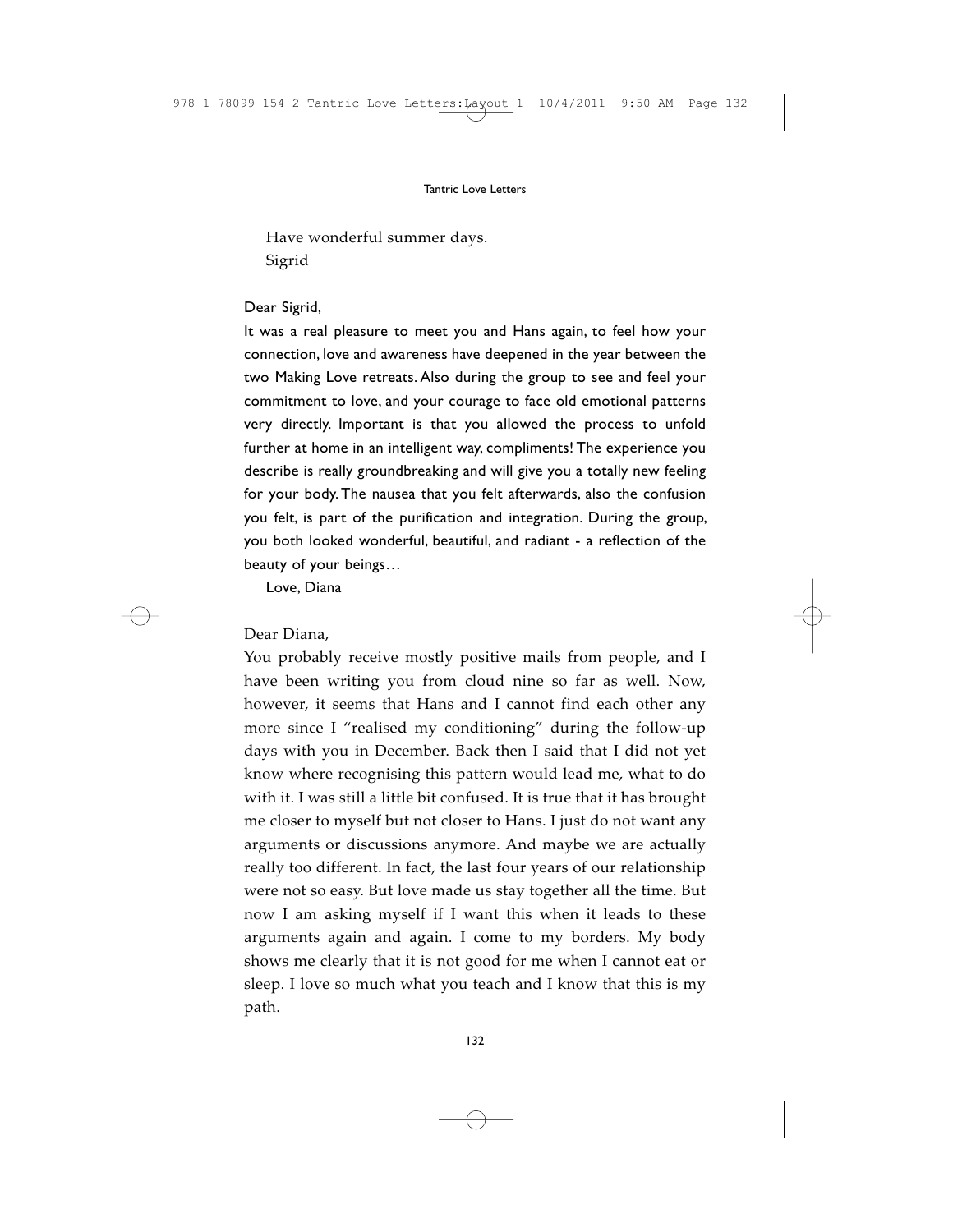**It is so hard for me to stand harshness in a relationship if it is** *close***. I can be harsh with myself but if I live in a close relationship with** *love* **I can hardly stand harshness.** This closeness that Hans and I share and then again and again this harshness where my heart bleeds… And now, already since November/December 2008 I feel that my heart stays closed. It just does not want to open again in this relationship. The hurts have left their traces. I long for calmness and peace and I look for it by increasingly spending time alone. I do the Five Tibetan exercises every day and try to find out what is good for me. The more I am true to myself the more I distance myself from Hans. This is a pity. I am curious to see if the situation will change for a better and we find each other again or if we will separate. Somehow I wanted to write you for some days now to tell you what is going on with us, with me. Greetings to both of you and lots of love!

Sigrid

# Dear Sigrid,

I am sad to hear that it has not been such an easy time for you. At the moment, it is good not to do anything about your situation, do not try to decide what to do. Just let it be, relax with it and do not think too much about if you must stay or go, and all the problems of the last four years. **Too much thinking/ thoughts/mind has the power to create subtle emotions, which make you feel in a fog or disconnected.** Try to stay with the simple joy of each movement or activity. Use your body as a bridge to the simple 'now' moment. When you find your mind circling around with negative thoughts, see if you can replace them with uplifting positive thoughts.

You can make it a daily practice; to take some moments to feel grateful for the blessings life is giving you, the life with Hans, the love with Hans, all the learning. Forget about the future, live today. And never forget that you and Hans have had difficulties because of your having his children living with you, which has made the years more of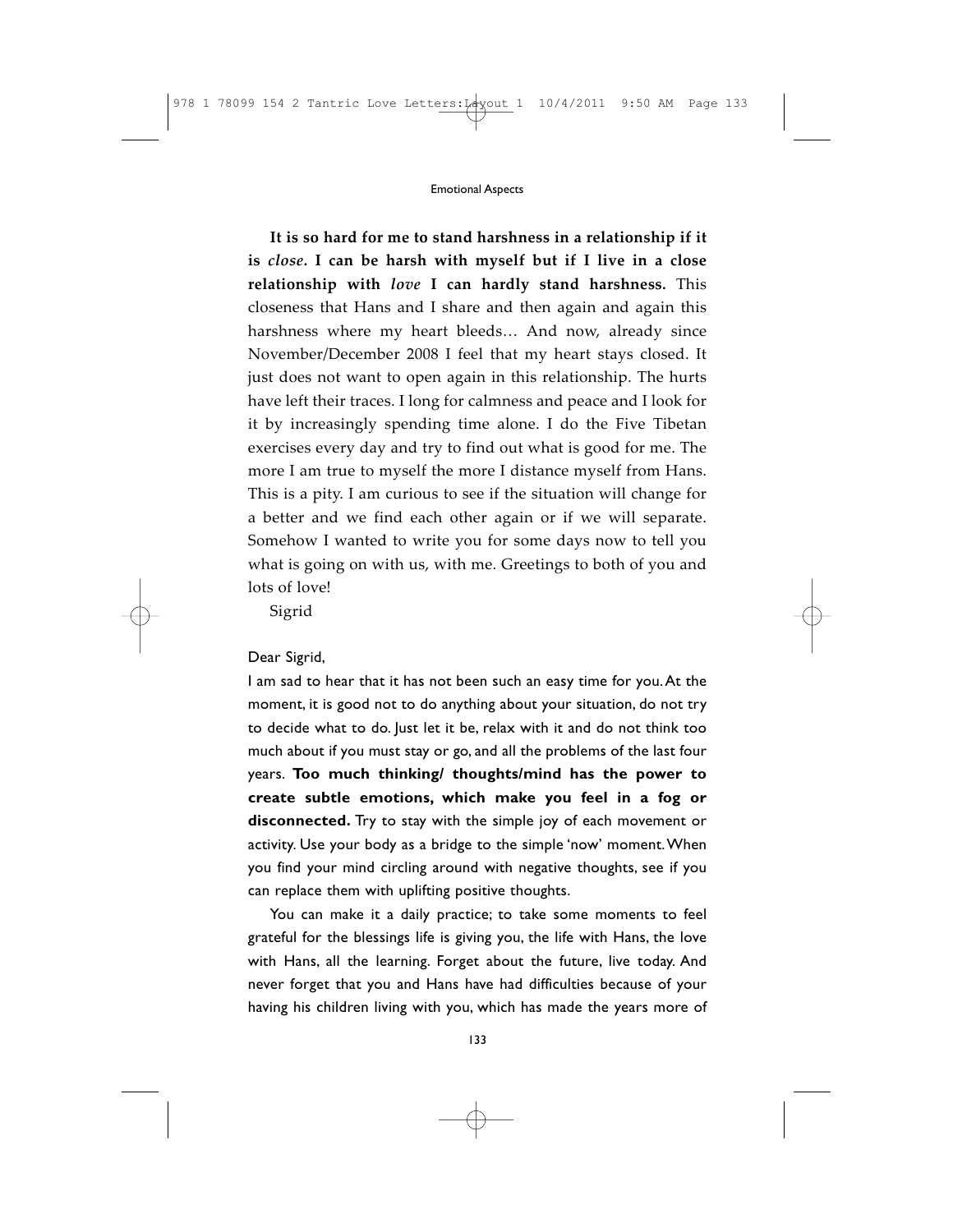a challenge.

I can only encourage you to stay on track, taking small steps at a time.

Love, Diana

Dear Diana,

I just got up to send you an email and there was your reply! Thank you so much for it. We have to encourage ourselves again and again to stay on track. Again and again one of us doubts and this is not good at all! I do not want to think or talk about "leaving or staying" but it still happens. This is a pity. I feel so much love inside of me and that makes me happy. It makes me happy that I never lost love. Even though it sometimes hides behind a hard crust... I will not lose it anymore. It is there in my daily routine and it makes me grateful.

Love to you and thank you so much for your message, for your help. I am really very glad to know you. It is a beautiful and honest path towards where I *always* wanted to be, already as a child: calmness, peace, honesty between people and warmth and love. A warm embrace

Love, Sigrid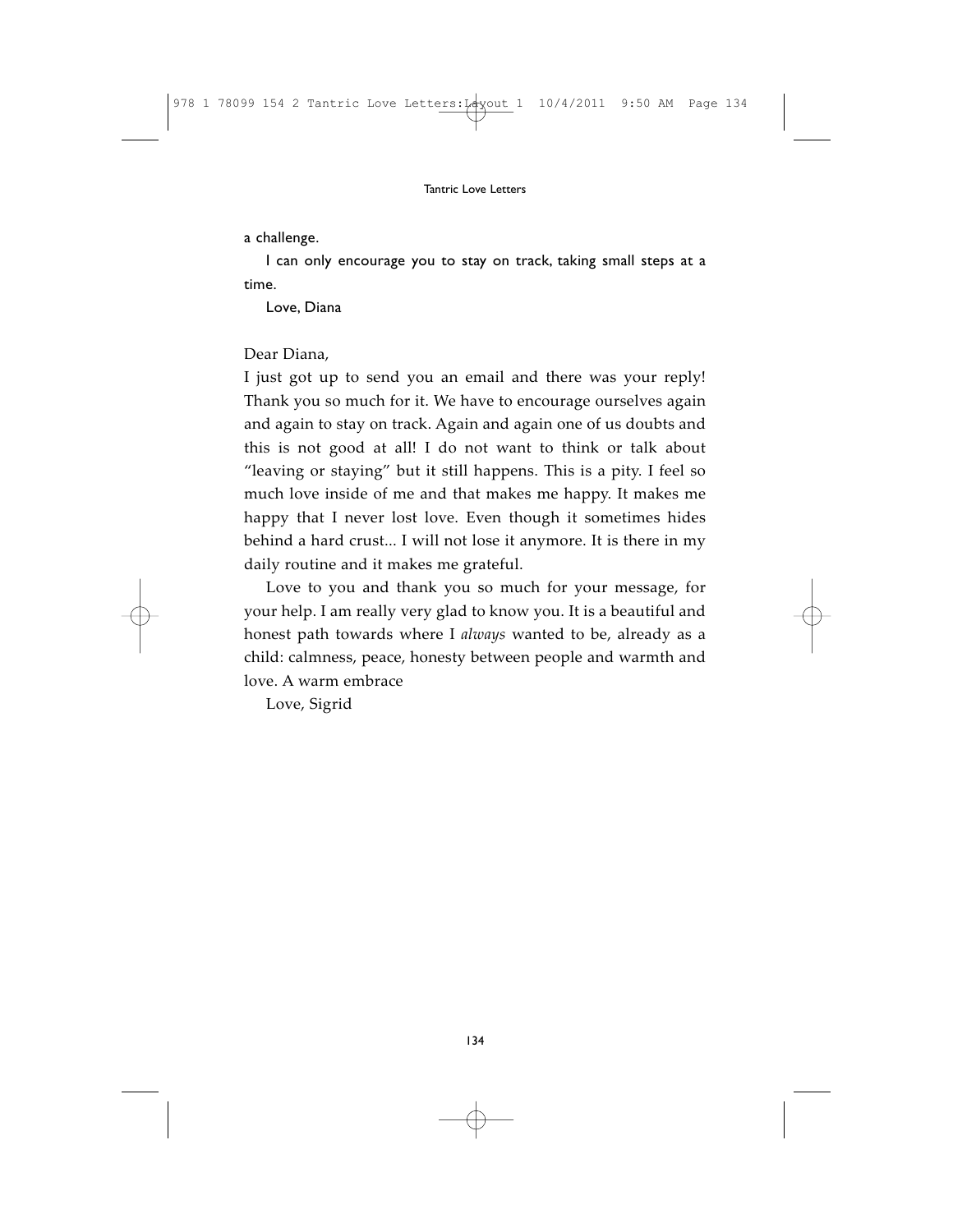# Chapter 4

# Sexual Subjects

- **1. No feeling and a loss of energy**
- **2. Dealing with moments of nothingness**
- **3. Valuing my vagina over clitoral stimulation**
- **4. Thinking about intimacy and a lot of anger and disgust comes up**
- **5. Different wishes regarding stimulation and oral sex**
- **6. Helping erection to grow**
- **7. I have completely lost my interest in sex**
- **8. Pain in the testicles after not ejaculating**
- **9. G-spot and female ejaculation**
- **10. Techniques to build up energy**
- **11. Balancing negative effects of peak orgasm**
- **12. I have never had an orgasm**
- **13. Pulsating, hot, wonderful breasts, my own power plant**
- **14. I asked my lover to withdraw his penis a fraction**
- **15. Advice for our tantric exploration**
- **16. Combining tantric sex with conventional sex**

# **1. No feeling and a loss of energy**

# Dear Diana,

My husband has a question. When we try to make love with soft penetration and he has no orgasm he says he feels *nothing* during the penetration. And he wonders why not because I am tingling with energy feelings right through my body, and down my arms and legs. He does not have this. He feels himself without energy and power the whole day if we managed to make love in the morning. Then at night it happens that he cannot sleep because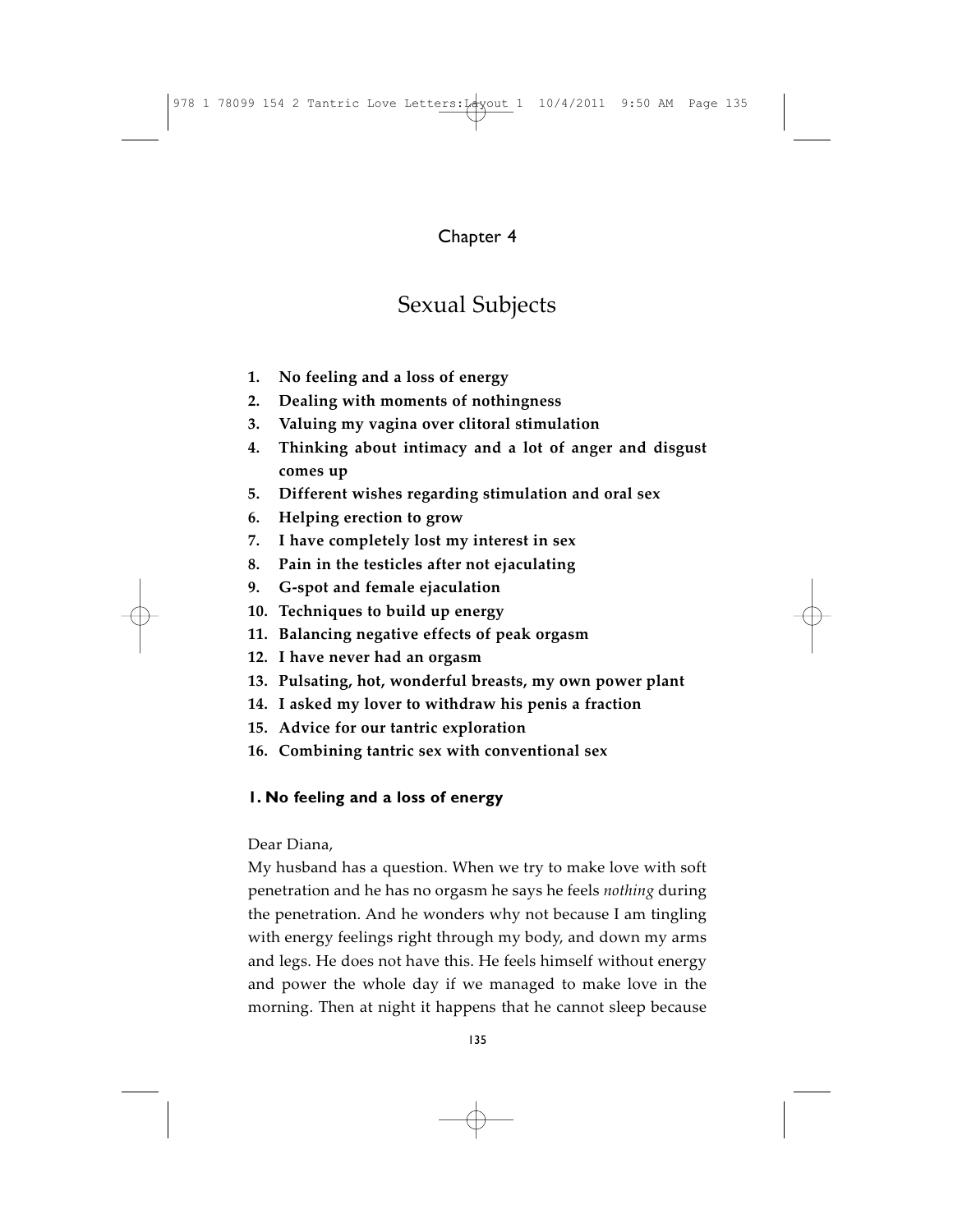he has *too* much energy in his system. I feel myself safe and glorious, filled with energy and happy.

Why does he have the feeling that he gives all his energy to me?

Love, Angela

#### Dear Angela,

It is a very common situation that a man will, in the beginning, have some difficulty in sensing his genitals from a more internal perspective. Initially it's a step down from a hot active style to a cool relaxed style, from sensation to sensitivity, so some time and space for adjustment must be allowed for. There is bound to be a gap in experience. In fact you are entering a process where there will be constant changes, and it is good to be curious and just observe without making quick conclusions or getting over-identified with what happens. **Engaging more consciously in sex does and will have cleansing effects on the whole system; even if a person may feel nothing on the surface, on a more profound level there will be an effect that will ripple through. Relaxing in the sex center brings up many old buried tensions/issues for purification.**

So the fact your husband feels without power or energy can also be seen in a positive light. Nothing is going wrong. And layer by layer old tensions, memories, anxieties are cleansed from the body and psyche as an essential part of healing and transformation. When he later in the day experiences too much energy, and can't sleep, this is definitely not a problem either. He must enjoy being awake and find ways to use his energy creatively. He will sleep when his body really needs to. As far as I can tell, everything seems to be evolving in a balanced way. It is most helpful for him to allow any old unexpressed feelings that come to the surface. Honor and trust the body, and surrender to the flow. In these ways we become more pure, the psyche more clear, and the body more sensitive.

# **There is no question of your husband giving up his energy or his power to you. You do not take anything away from him.**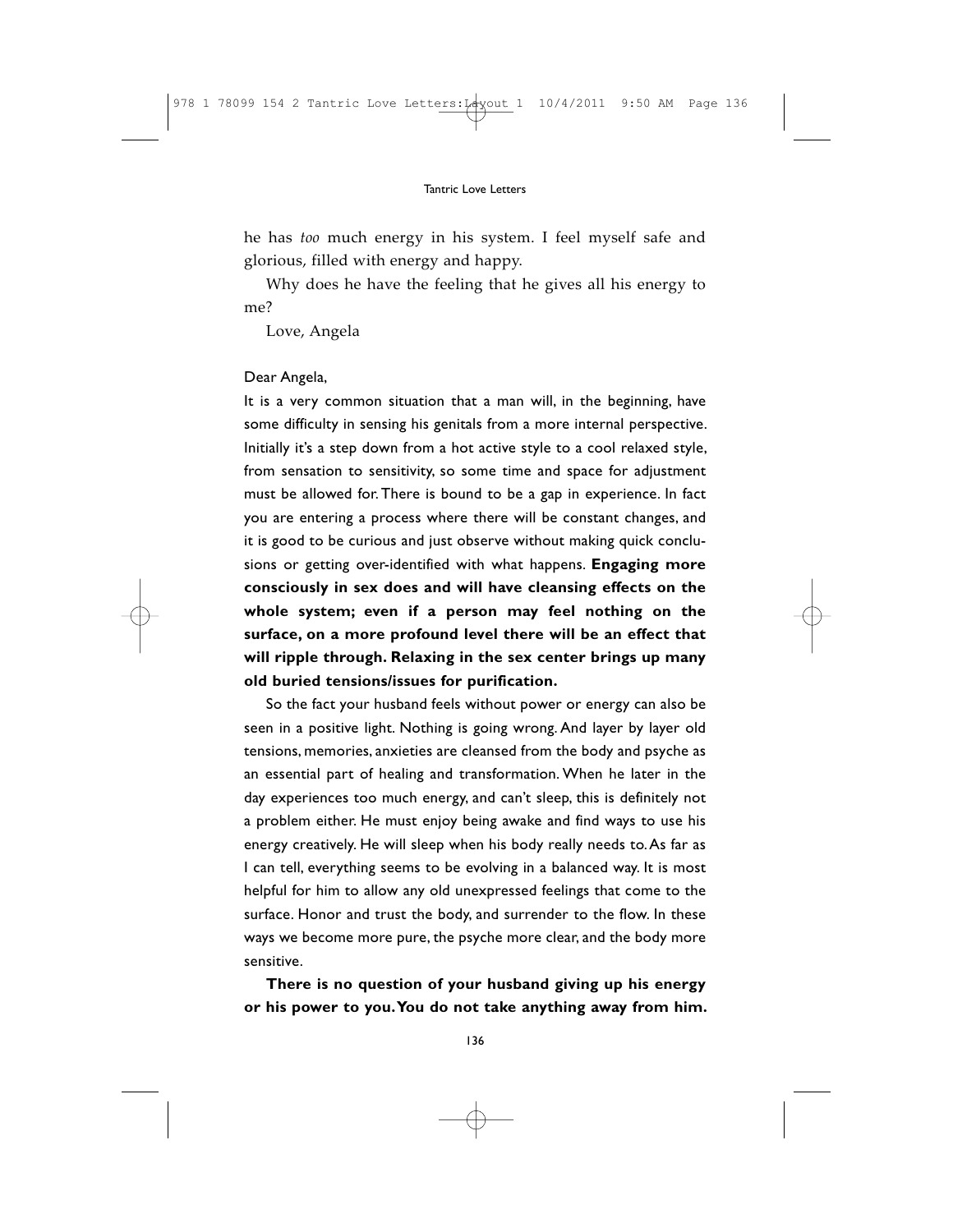**In fact, he is experiencing a cleansing of some kind that is ultimately empowering.** It is also quite normal that a woman is able 'to feel' more easily than man. Woman, as the more receptive, feminine pole, is much more likely to have a sense of what enters inside her. She is the surrounding, the ambience, and therefore more easily aware of what enters or moves through her space. And it helps man to hear from you what *you feel in your vagina*/body; your words will give him more confidence and trust in himself. There is some relaxation in realizing that even if he can't (yet) feel himself, at least you can feel him. There is going to be some type of energetic exchange due to the presence of the male pole inside woman's body. The penis will be a trigger for all kinds of energy flow, but the ultimate sensitivity and inner energy streaming is yours as an individual.

Man often feels less because the usual style of sex has a desensitizing effect on the penis. Through the stimulation it gets a bit tense and overcharged. And usually there will be a basic disconnection from the body tissues, especially the web of muscles that surround and form the genitals. In this area, called the pelvic floor, there is a general deadness, lack of vitality and awareness. On a physical level a man can do a great deal to remedy the situation through increasing his own body awareness. He can and should inwardly bring attention to his perineum and anus, and relax the area, as many times a day as he can manage, and whenever he remembers. And this little awareness exercise can be done in any situation, because it's not visible to others.

Receiving massage on the buttocks, thighs, calves, legs and feet is very supportive and helps a man to ground his energy. People can also do much good for themselves through self-massage – massaging their own legs and feet. Regular exercise is a great help. A man has to learn to focus his awareness on a subtle vibrant vitality that exists in the body. It means bringing the perception down to the cellular level and becoming his penis, rather than using his penis, and this is a journey that needs time and, above all, lots of practice and patience.

Love, Diana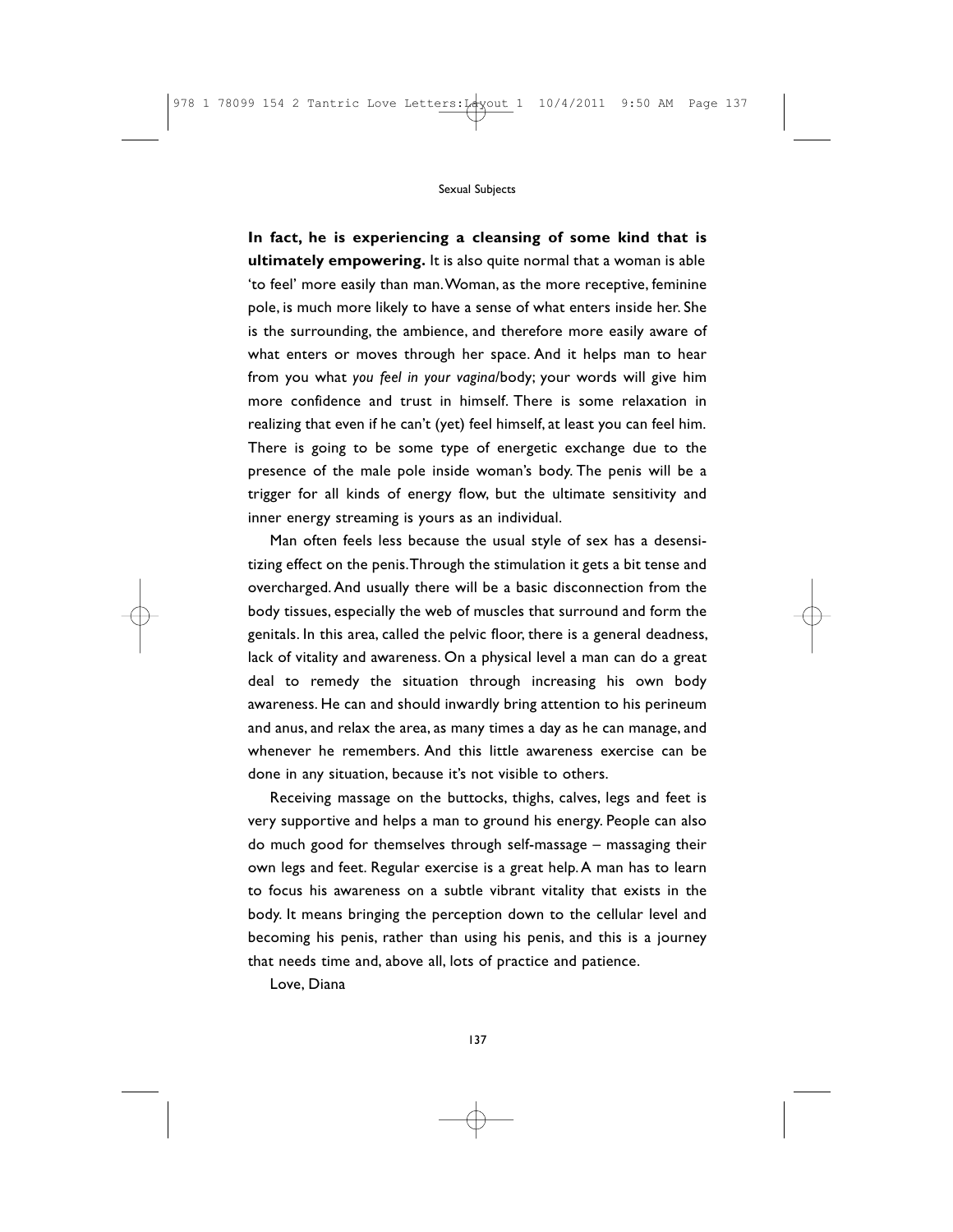# **2. Dealing with moments of nothingness**

Dear Diana,

Your explanation (above 1.) makes it more clear what is happening for us. I notice the most difficult aspect for my husband is *when* he feels nothing. Because of this he avoids making love. How can he deal with his nothingness?

Love, Angela

#### Dear Angela,

There can be fear in relation to the experience of 'nothingness'; it can be like a small 'death'. At the same time, deep transformation is possible when a person (man or woman) simply relaxes and falls into an acceptance of not feeling anything. Just to be with that and to say yes to what is, instead of fighting and denying it, wanting things to be different. These kinds of tensions will actually stop a person from feeling. Acceptance enables tensions to flow away, brings deep relaxation and will increase the capacity to 'feel'. (It may help him to express in words how he feels when there is just 'nothing', and to allow any wave of old unexpressed feelings that follow.) There needs some willingness to be 'in the gap'. So in this sense it is best for a person to stop looking and expecting to feel something, but instead relax back into himself, and just 'be'. Resting with attention within the body in a more receptive mode, present to *what is* instead of putting the focus on *what is not*. Worse case scenario is that even if your partner feels nothing at least he is lying in his bed, and with you, and inside you – what a heavenly situation. It's the expectations that get in the way, and the pressure to get it right immediately.

Having said all the above, if you husband feels 'nothing' he can also move a bit, until he can feel 'something'. It's good to climb down slowly from the mountain, and not try to be resting in the valley immediately. In this sense woman needs to be a 'bridge' for a man, with a bit of give and take, even though she may prefer a more still style of making love right away. But stillness must not be made into a rule or a technique; it is only one option, and one that you grow into. Most significant is that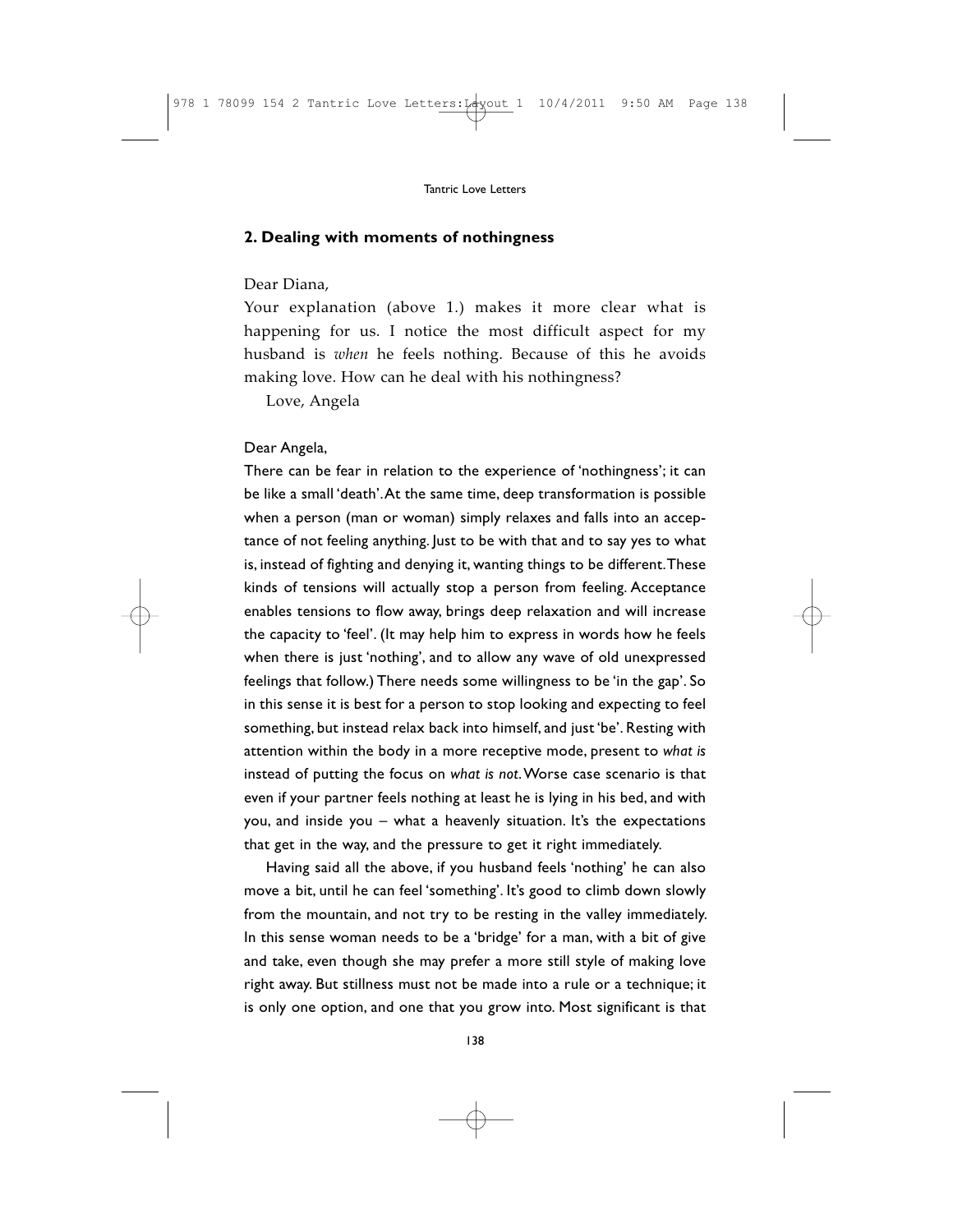man is conscious and present to woman when he is inside her. There are choices in life that mean we may need to become awkward beginners all over again, where a blend of intelligence, curiosity and courage is needed.

After making love it is a good idea to remain in bed for twenty minutes and enjoy simply resting. Lie on your backs, parallel but without any physical contact, keeping the head, neck and spine in one line. Legs extended, and place a pillow underneath the knees. Bring your attention into your own bodies and allow the cellular experience  $-$ whatever it is  $-$  to continue moving inside you. 'Being' like this will help to anchor you in the body, and give you the opportunity to tune into the subtle sensations of the inner world. And in moments when you are filled with awareness, in a state of relaxation and pure presence, boundaries dissolve, you become filled light – and this is pure bliss.

Love, Diana

# **3. Valuing my vagina over clitoral stimulation**

# Dear Diana,

I have a question for you that I think you will be able to answer. Your book was so resonant with my sexuality and I've *never* read anything that felt so 'right on' – and I've read a lot. Especially the way you speak of the breasts and vagina. So here is my question. Very personal, but I know this is your realm. I have found that *all* of my orgasms (and I am an ejaculator since I was 19 years old) are vaginal, and very deep. I feel like I don't even need my clitoris, so much so that when it comes to oral sex for me, it practically puts me to sleep. I find it soothing, and not stimulating. What are your thoughts on that, as my partners have always loved doing that, but it bothers them that it shuts down my fire?

Love, Beatrice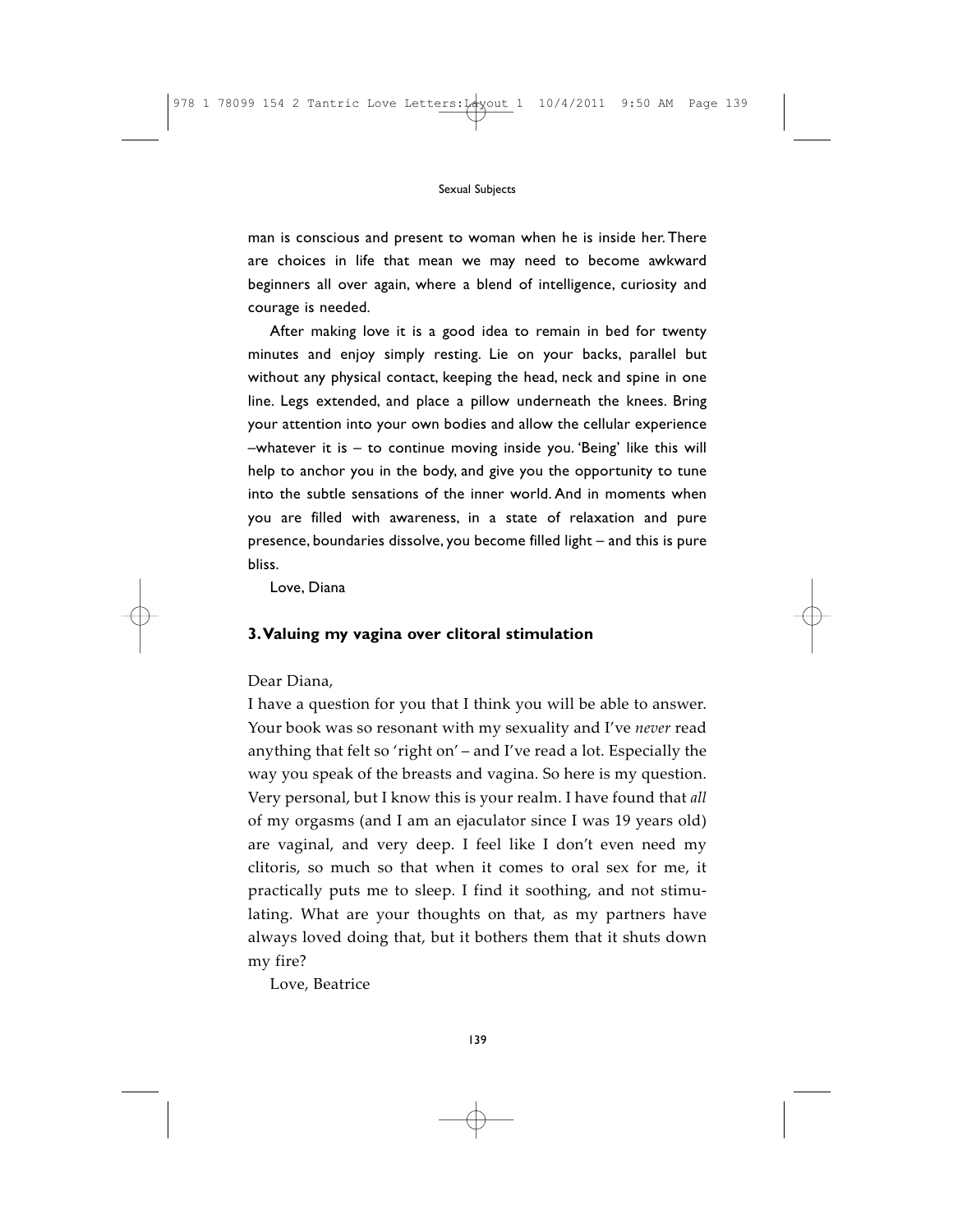Dear Beatrice,

Your orientation on the vagina is just perfect. It's more a question of man (and woman) being re-educated. Your observation certainly accords with the way the female body is designed. **Woman's deepest orgasms emanate from the depth of the vagina, and not through the clitoris.** I understand full well your lack of interest in the clitoral stimulation of oral sex, and that it can also be a bit of a turnoff. This is something I realized shortly after I began to have sex as a teenager; so like you, I have since been oriented on my vagina and not my clitoris.

Clitoral stimulation engages the energy on a superficial level because it tends to takes the direction of excitement/orgasm etc. However, both men and women are conditioned to believe that the clitoris is the center of female sexuality and the source of satisfaction. And naturally a man wants to be a good lover and will proceed accordingly. **I also think the over-emphasis these days on oral sex reflects the reality that man has lost the art and the knowledge of how to use his penis and simply 'be present' in woman's vagina. He knows how to be excited, and how to ejaculate inside a woman's vagina, but just to be there in simple loving presence is a language yet to be discovered.** And equally woman needs to find out how to be receptive and relaxed, so that man can flower in her garden. **The focus on the clitoris definitely keeps man limited in his sexual horizons, not to mention woman herself.** So very little value is given to the penis *inside* the vagina and the result is that both men and women do not really know their true nature. Beautiful that you are so in touch with the intelligence of your body, and thank you!

Love, Diana

# **4. Thinking about intimacy and a lot of anger and disgust comes up**

(The first part of this letter could be included in Chapter 3 on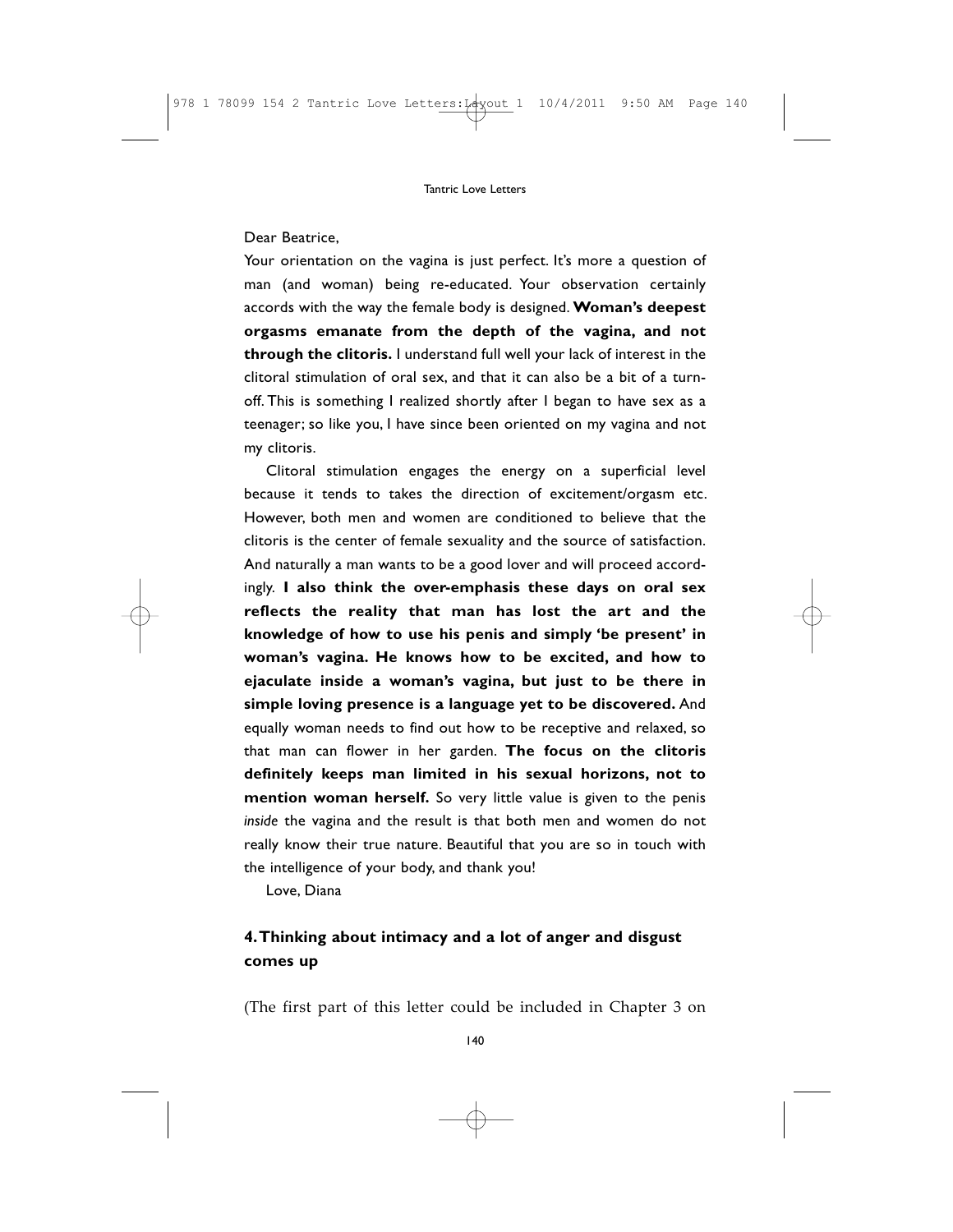Emotional Aspects, but because of its connection to the letter that follows on after it (below 5.), it has been placed in this chapter on Sexual Subjects.)

# Dear Diana,

At the moment our love life is on ice and I would like to ask you for advice. In the last weeks I completely withdrew myself. There is no need or wish for intimacy. The good thing was that I experimented with listening inside myself. What really does nourish me in every moment? Because I notice that I am a master in manipulating myself to various concepts (also the concept to make love every day, even if it is perhaps necessary to be for my own for a few hours). But now several weeks have passed by and I also noticed that there is a collective anger against men in me. **I only have to** *think* **about intimacy and a lot of anger and disgust comes up. Anything I do against this resistance gives me the feeling I am manipulating myself.** Should I wait until there is a pull to meet each other again? But today I have the feeling there is no movement any longer in just waiting. It feels like a standstill. Perhaps you see other possibilities, and can give me advice on how we can approach each other again.

Love, Christine

# Dear Christine,

The rage that is coming up in you is very real, and many women carry a deep sense of rage against men. **The source of this rage lies in sex. Not in sex per se, but what has happened to women in the name of sex. It can be due to the individual sexual past, and/or the female collective sexual rage and pain that lies accumulated in the past**. So basically the fact that your rage rises to the surface is very healthy because it is a layer stored inside your body and psyche that is coming up for cleansing and purification. Allowing this force through you will be empowering and integrating.

**Most important is to realize that the anger is not against**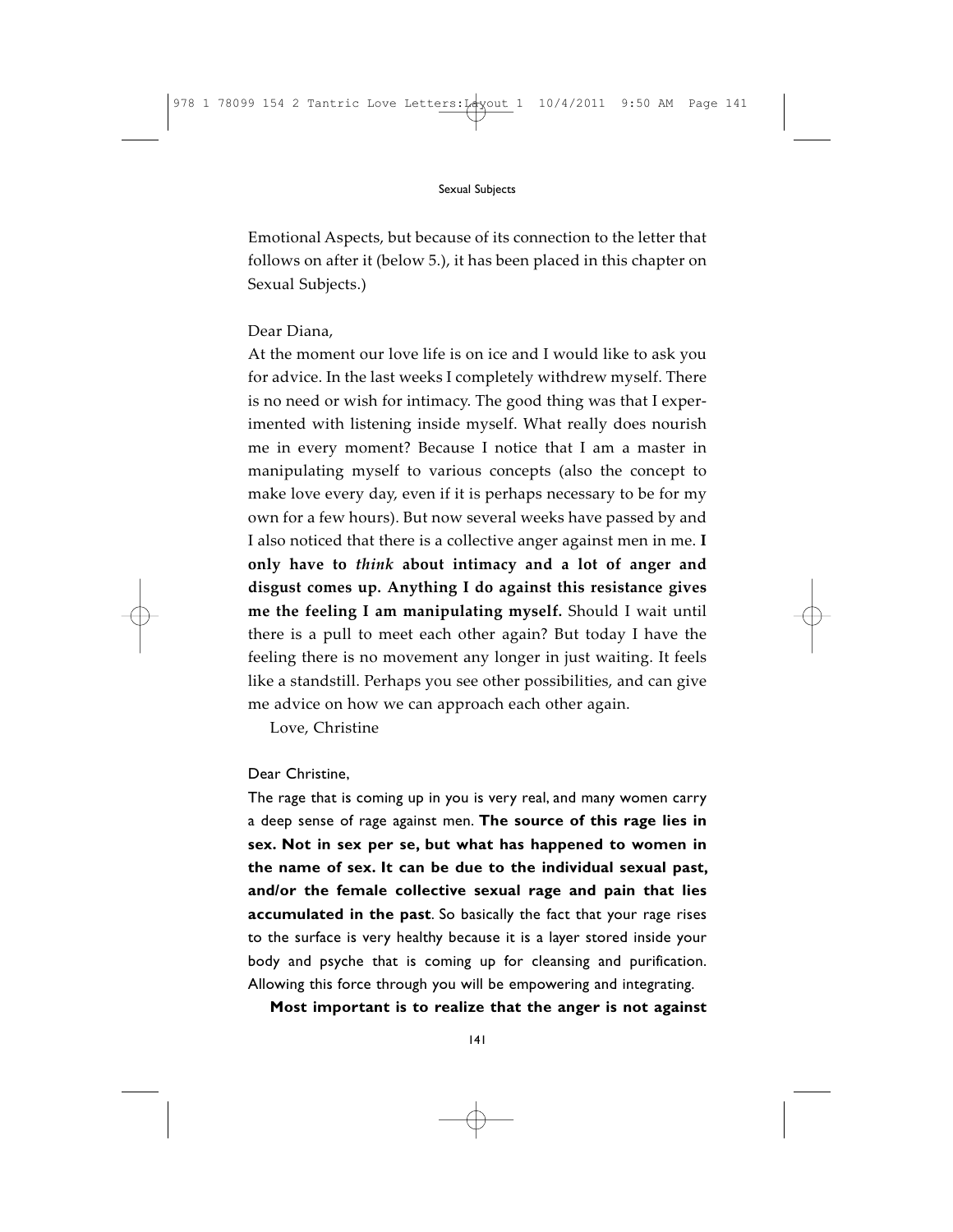**your partner personally, but against the 'race' of man in general.** A pretty girl will begin to encounter sexual looks and vibrations from men from a very early age, often with a tragic crossing of boundaries that can leave deep scars in her psyche. So women have good reason for the rage that gradually accumulates from childhood onward.

The most appropriate course of action is to allow the rage to flow out of you. Create a situation that invites the anger, and give way to its intensity. Best is to do this in private and apart from your partner. Go to a room, kneel on the bed/floor and beat a bunch of pillows with your fists, and without hurting yourself. Use the voice to shout or scream along with the beating, if you have a soundproof room. Continue for thirty or forty minutes, or for whatever amount of time is needed. Anger may turn into tears and sadness, with the feeling that you could cry for hours. Allowing the depth of this pain and sadness will cleanse your cells and your psyche.

You may wish to engage the assistance and support of a body therapist or breath therapist, someone who works in a body-oriented way. Moving your body on a regular daily level will also help substantially to discharge these emotions that build up. As soon as a layer of old emotion (unexpressed feeling) has moved out of your system then you will feel yourself quite differently, with a wish for intimacy and easily able to be in love.

Love, Diana

#### **5. Different wishes regarding excitement and oral sex**

#### Dear Diana,

Thank you for your answer (above 4.); it helped me to understand and accept what is going on. My partner was travelling for one week and there was a lot of time for myself alone. As he came back on Sunday, I suddenly felt so loving toward him. All anger was blown away and my heart opened wide. Unfortunately these lovely meetings end mostly in him trying to stimulate me. While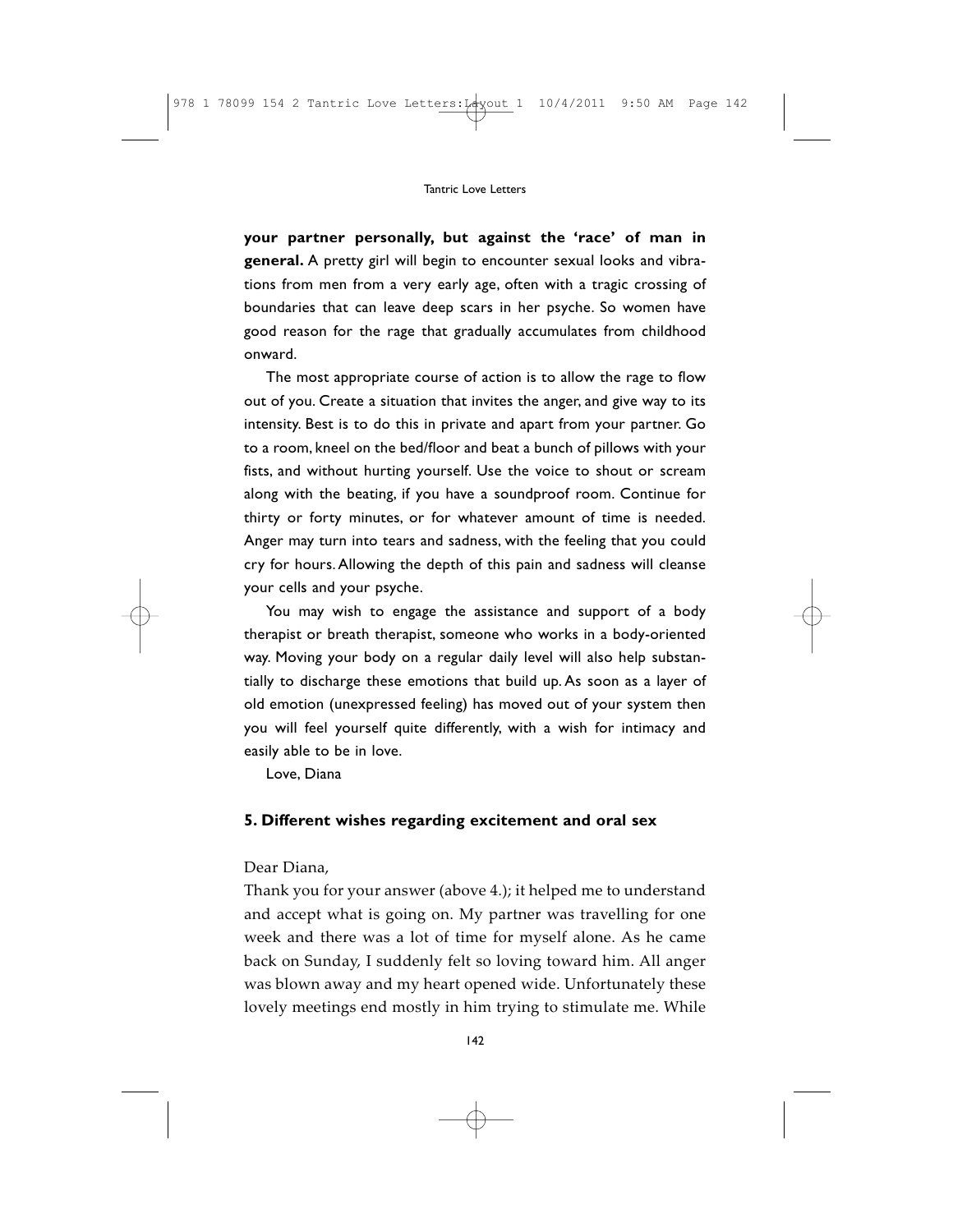accepting it, I feel that I close up in a way and lose this lovely connection to our hearts. After orgasm I feel miserable. He does not want to give up the stimulation. He would like to experiment with the stimulation while taking care of resting in our hearts. But for me that would be counterproductive. At the moment we have a different focus. I don't know how to arrange these different needs. It would not be a solution that he forces himself to cut off his longing for excitement.

So at the moment my partner's and my wishes appear to be moving in different directions, and I would like to ask for your advice. My wish for touch and stimulation of the clitoris in the last months has virtually disappeared. My partner really wishes that I touch and stroke his penis, and he also finds it frustrating that he cannot any longer stimulate me. But I feel no impulse, rather I have the feeling that touching of the genitals is very excitement fixated and I noticed it brings me out of the 'love energy'. He has the feeling that I ignore his penis, other than when we actually have sex. **I must admit that I feel very ambivalent toward the penis. Probably because earlier negative experiences and aggressive associations come to me quickly and I feel myself repulsed. When we do actually have sex together then it is different. Then I can focus on the energy and open myself.** How is it with kissing the genitals? Do you advise against it?

Love, Christine

# Dear Christine,

There are really no rules to follow, and everything is fine, if it is done with awareness. It is always a matter of 'how' something is done, and not 'what' is done. When something is done with awareness it is naturally transformed through that very awareness. You have to explore and find new ways to do an old act. Sex, as we know it, is based on excitement so a person can easily remain oriented on that level of sensation because it is a pleasure. For some the intensity of excitement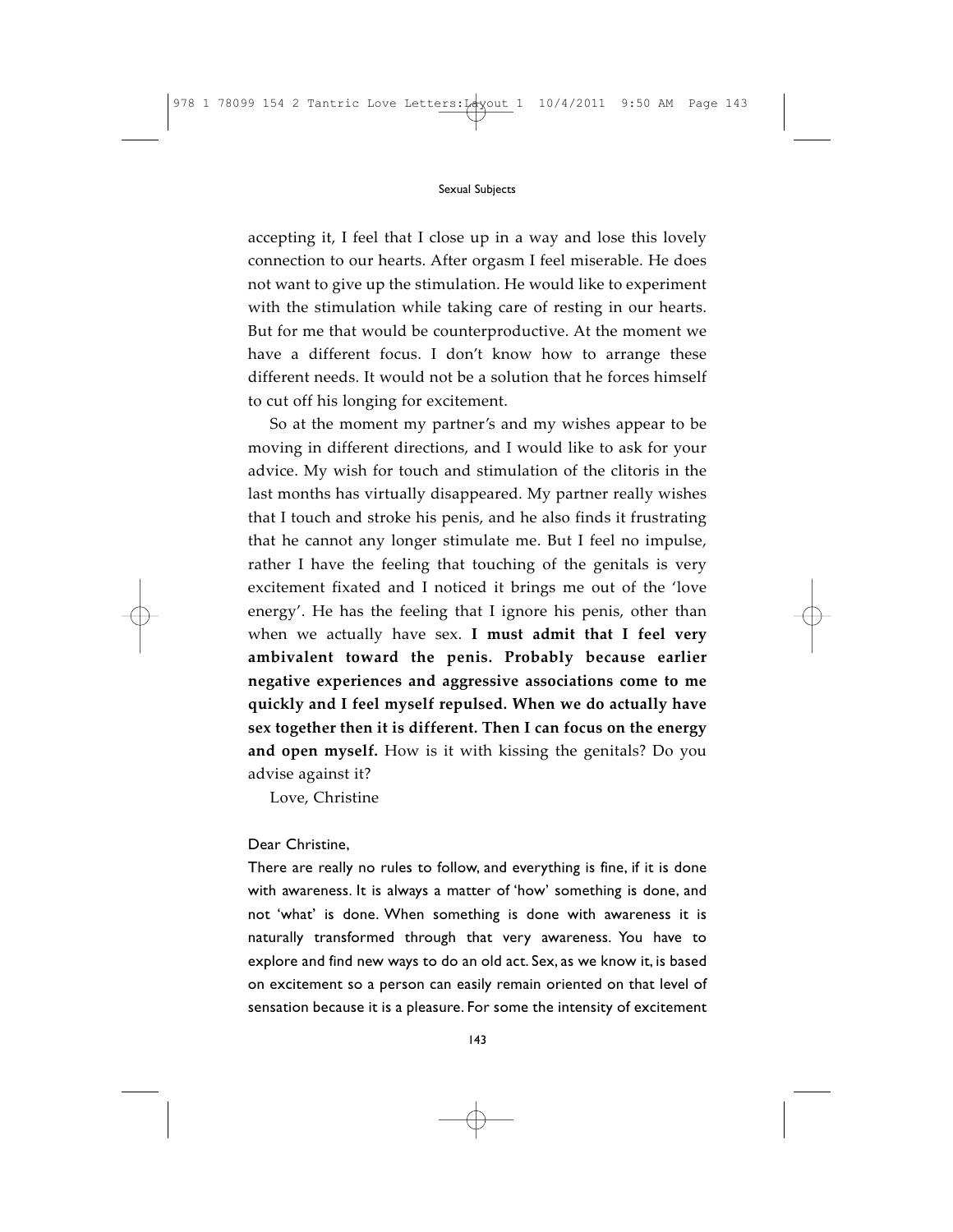is addictive, and therefore not always easy to let go of. At the same time, relaxing away from the peaks of pleasure is a central point around which much personal exploration and experimentation is possible. This leads to tremendous transformation and growth.

I suggest that you trust your feeling not to have your genitals stimulated as is in traditional oral sex. It's not that oral sex is wrong, but it is more a question of it leading in the direction of excitement and discharging energy. Stimulating the clitoris can also lead to a lack of true sensitivity in the vagina. And, as you have already noticed, it can also cause a relative disturbance to the heart and love connection. This is a life-changing insight.

At the same time, it is nice that you do have genital touch rather than avoid it. Touch gently, with respect, and with the intention of increasing 'aliveness' instead of stimulating and causing excitement. **Learning to touch with awareness, warmth and presence is something quite different to stimulation. Conscious loving touch can help a person to bring their awareness more** *inside* **their genitals/body, and can enhance receptivity, sensitivity and sensuality.** It is so nice for a man when his woman warmly holds or lovingly caresses his penis. It is empowering as a man to feel his penis being valued and loved. So it is a matter of bringing the penis to life with love, rather than exciting it with erection or a climax in mind.

Many women will share your ambivalence about touching the penis, but this will change as you find ways of touching and making love that are not associated with stimulation and erection. Often what causes woman's ambivalence is the fear that when she touches him, he will get excited, get an erection, and will want to have sex then and there. And woman is often not prepared for that type of instant sex. Sometimes yes, but generally speaking she needs more time to warm up and open up.

I suggest that you start to touch the penis in a simple innocent way and support him in moving away from the conditioning/idea that genital touch equals stimulation and intensity. Equally a man needs to learn to touch the breasts of women with love and not stimulation. And to hold

144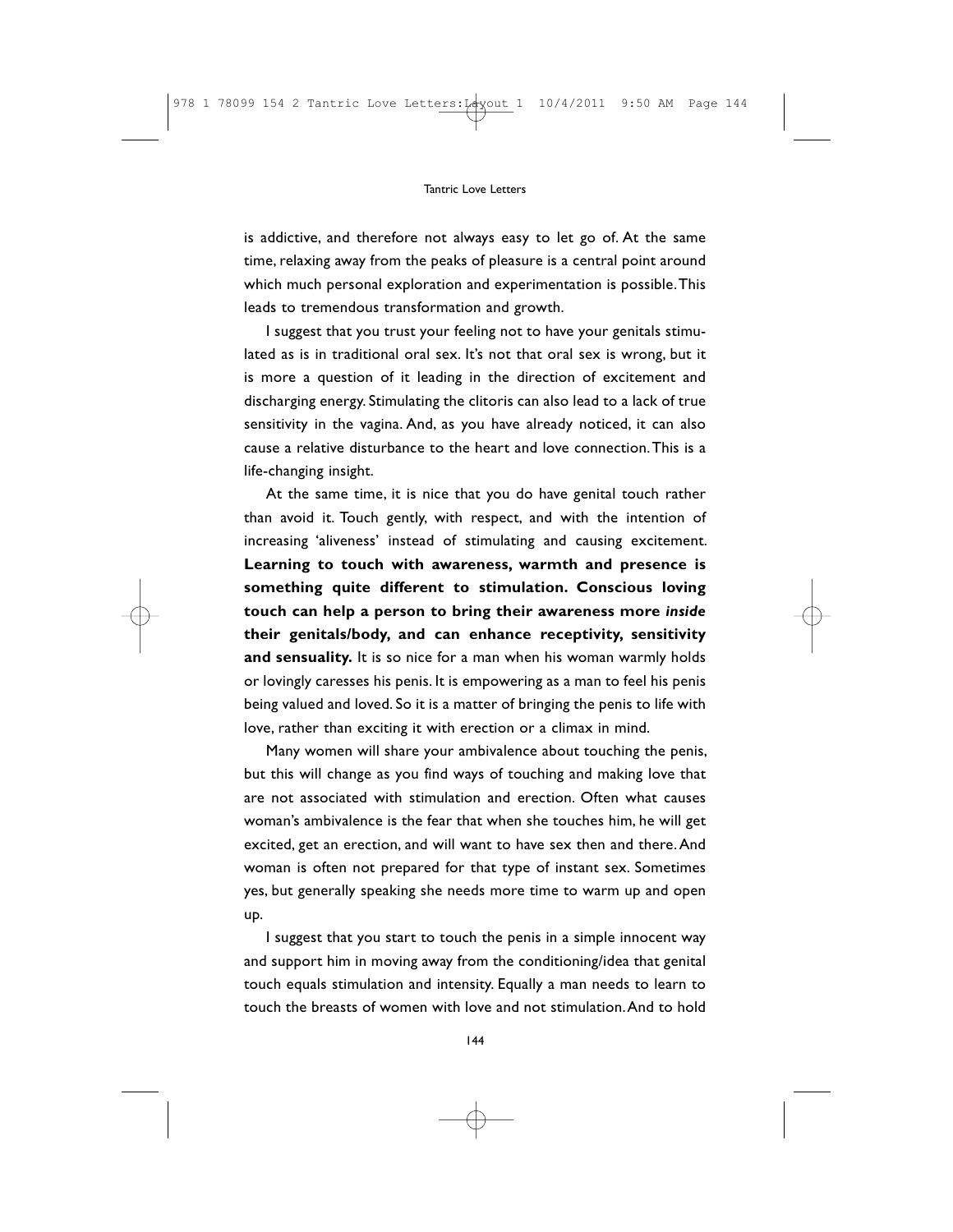his cupped hand gently over the pubic mound area and send love. There is no need to stimulate the clitoris directly. The guideline is that touch should *expand* the energy of the person, help them to open up inwardly, feel themselves more deeply from within. On the other hand **excitement and intensity can make a person more extrovert, pulled to the periphery of experience/themselves. While a sensitive loving touch will make a person more introverted, connected to the inner** and encourage them to fall more deeply into their body.

I can understand your not wanting to ask your partner to change anything; but at the same time, it is your body in which love is made. And it's wise to honor its intelligence and your observations. Usually anything that is communicated to the partner, heart to heart, being to being, will be heard and honored. Speak about yourself and share your feelings. However be certain not to confuse them with your emotions where instead you end up speaking with some kind of 'charge' or tone of voice, and get into blaming, making him wrong, or saying things which are intended to hurt him.

The idea is to be loving and encouraging, and also to have compassion for man who has to step down from quite an exciting and stimulating program/conditioning. So in this sense woman does have to co-operate and encourage man and not alienate him. Be aware and loving in all you say and do. If a person is interested in personal growth, sex and love, then the way is to gradually transform sex from something dependent on excitement and goals, to something that is a relaxed experience of the here and now, the present moment. Time needs to be devoted to making love to create such a shift, and ultimately this inward turning is a spiritual search, a journey that will uplift and inspire your life in unforeseen ways.

Love, Diana

145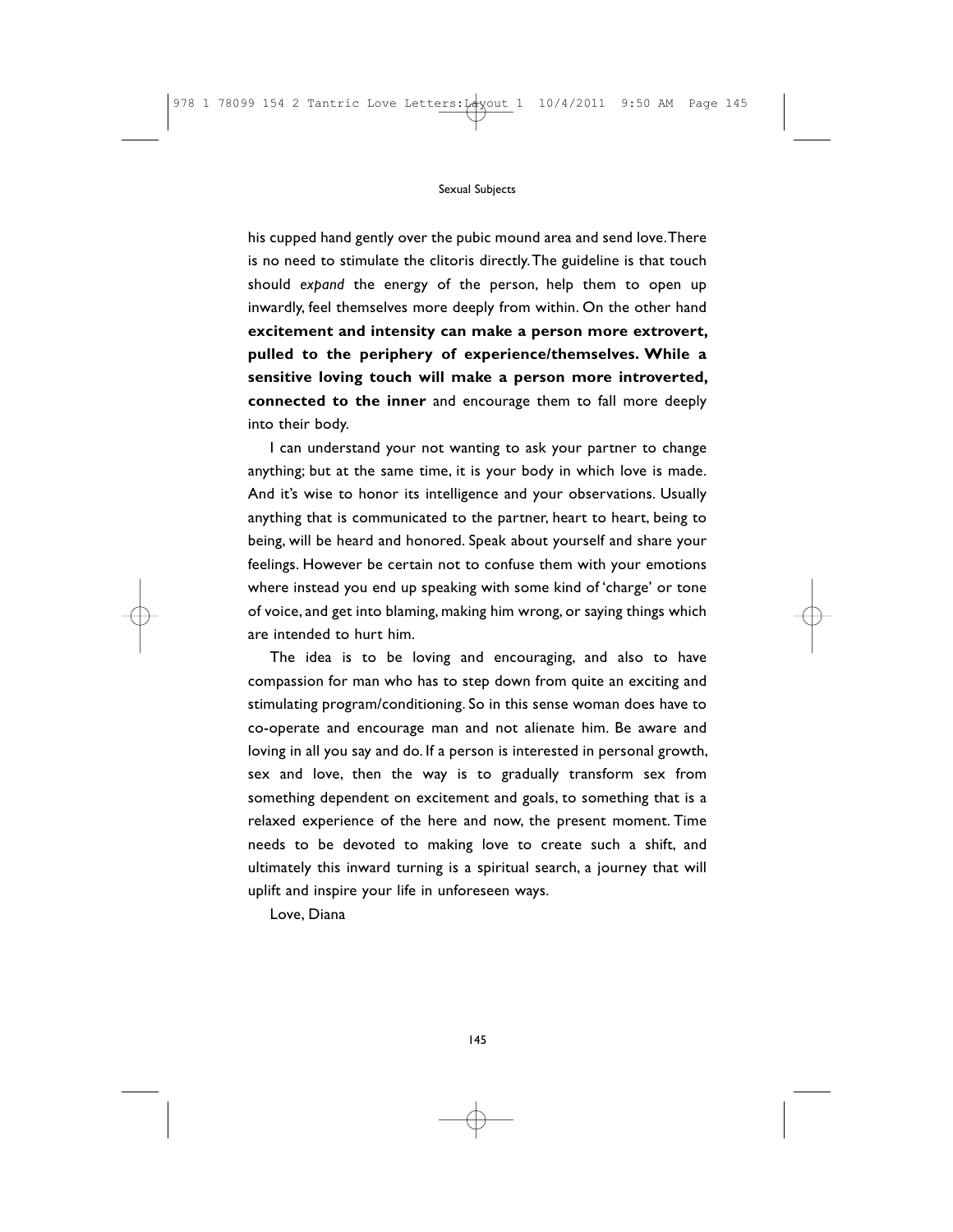# **6. Helping erection to grow**

#### Dear Diana,

Arriving home after the workshop with you so many thoughts were travelling through my mind. When you learn how to fly (I am a flying instructor) you start on a little training hill. At the end of the day, the talented pupils are maybe flying a little bit: for about a few seconds. The next day there is a very good chance that everyone gets this 'flying-feeling' and aims for more. Days with success and disappointment follow. On the fifth day, if the weather is good, a real flight is the highlight. Wow, feeling like a bird – looking all around. I have been flying for nineteen years. Not one flight has been like another. Flying in the high mountains of Pakistan and the deserts of Namibia, flying at our home in Germany. Now I know, flying is for me a path to my heart. The longer I fly, the more I can and want to learn about it. I think for me learning to make love in a new way will be much the same. How can I thank you for all your energy, your enthusiasm, your patience, and your love?

Now I have a question. When my man does a soft entry with an unerected penis – nothing happens. Should I start to move my pelvis from side to side, or should my man move back and forth. We noticed that when nothing happens the easiest but stupidest way is to fall back into the conditioned style. Please, tell us how we can help the penis to grow inside the vagina?

Love, Denise

#### Dear Denise,

The way you describe your experience of learning to fly is right on target as far as making love is concerned, thank you for that beautifully apt comparison. It is common, and to be expected, that 'nothing happens' when you initially do soft entry with an unerected penis. Like flying, you have to find your wings. And this requires time and practice. You need to start out with appreciating simple inner sensations, being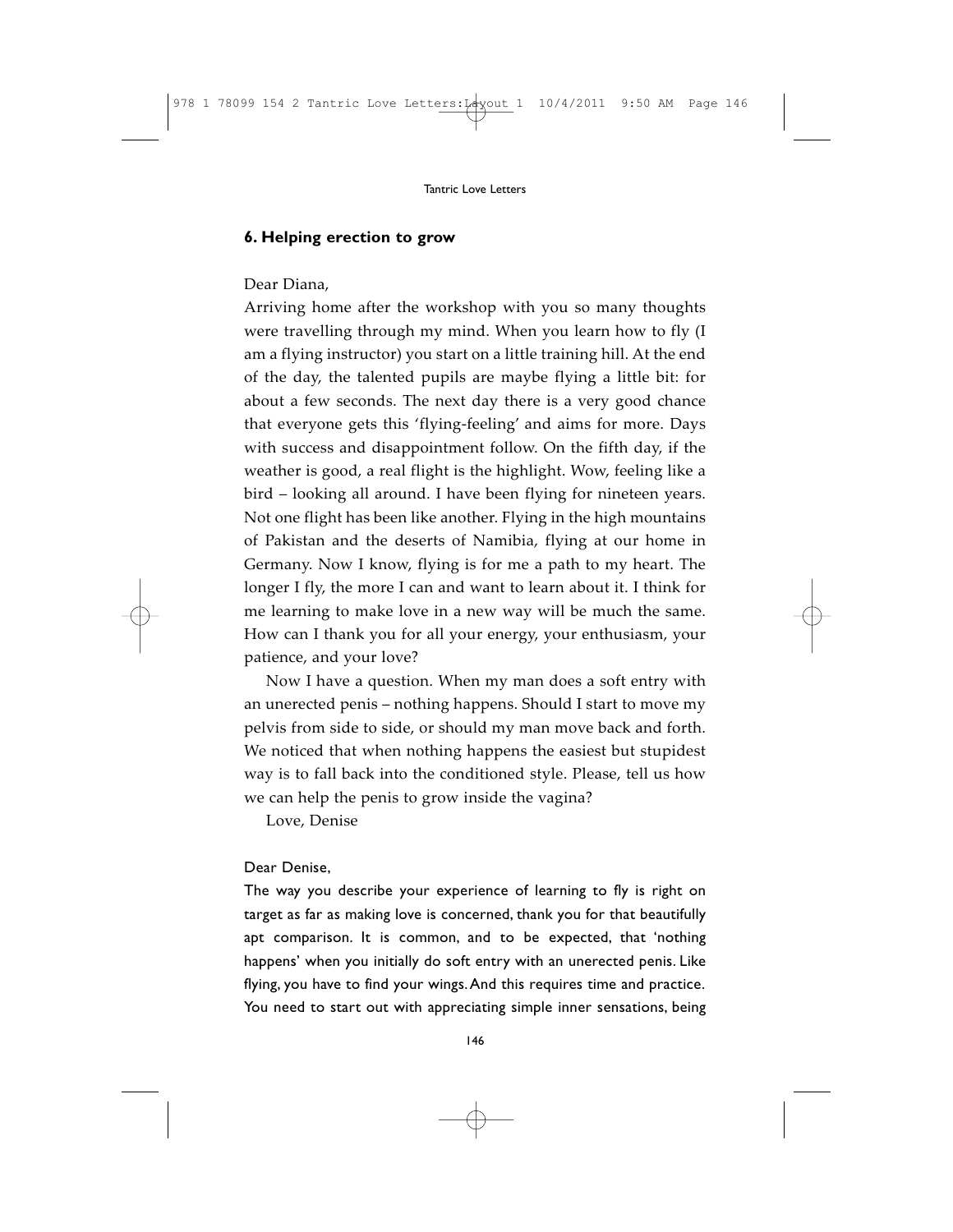accepting of whatever is, relaxing into the present and creating an environment of 'love' using your awareness. It is the presence of these qualities that gives the penis the capacity to extend in spontaneous erection. However this type of erection is definitely *not* something to be expected or wanted. In actual fact this type of internal erection happens when you are *not* thinking about it, when you are totally merged with your body and present to the moment. If you have a result in mind then you have a goal that puts you in the future, with the consequence that you are (in subtle ways and not so subtle ways) absent to the present.

**Erection within the vagina most easily occurs when you get totally and utterly absorbed in the timeless present moment, feeling yourself deeply from the inside.** Get your awareness into your vagina and create a welcoming receptivity within the tissues. And at the same time, and as a priority, connect inwardly with your breasts, and melt into them. This connects you with the female energy-raising pole, which brings you more deeply into polarity with the male force. This inner connection will for sure encourage and help to draw the penis, snakelike, into erection. Where there is expectation, not much is likely to happen.

Man's polarity is strengthened through being more and more present *in* his penis, and focusing on the perineum (lies just in front of the anus). Small movements as you are suggest are absolutely fine if it helps you to feel each other or encourage a bit of erection, but relax after a little while, and let the energy expand within your own bodies. And move again if you wish, and then relax. Anything you do with awareness naturally transforms through that awareness. Best wishes flying your inner and outer skies.

Love, Diana

# **7. I have completely lost my interest in sex**

#### Dear Diana,

Well, I am a thirty-one year old male, in good health, got lots of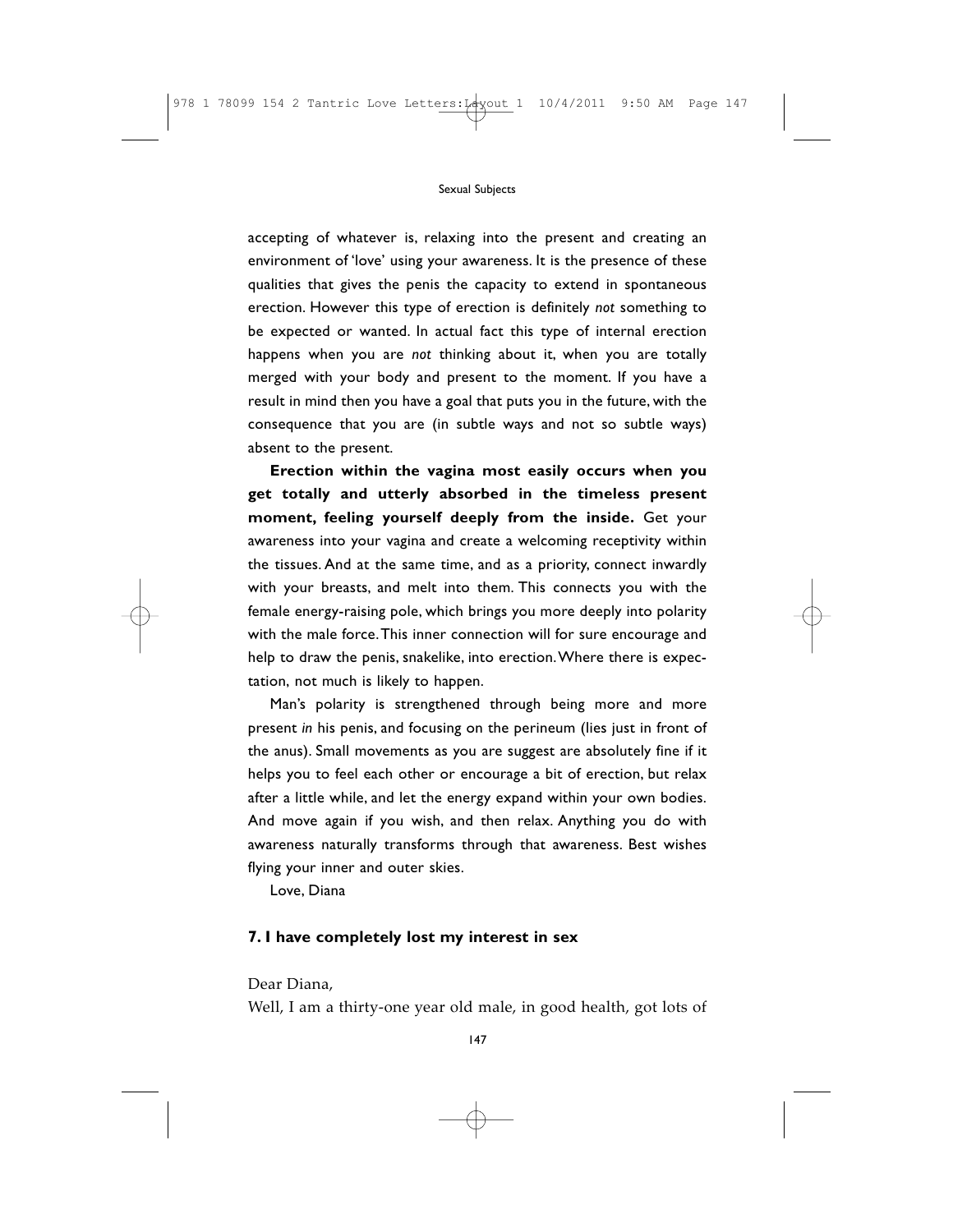energy and in love with life. I have had a fairly good sexual life with different lovers and partners, but recently I just don't feel like having sex at all. I have had a really lovely girlfriend for last six months. I am very expressive of lovingness with tactile embraces, hugs, cuddles, but when comes to sex it's just not there. I can get an erection, although sometimes not for long! I went to doctors and had medical check-up! My testosterone level is high apparently! I am not shy and nor do I feel that sex is bad! I feel a palpable loving feeling and passion for life! And my heart feels compassionate more than ever before!

In one way I feel calmer, collected and caring with everything in relationships of all kinds. In other way I feel for my girlfriend because she does want to have sex! Even though she expressed that she would love to have sex but she is fine going without it! I do feel honored and loved and really appreciated! I can see it in her eyes! I have suggested that if she wants to make love with other males, it's fine, but she is not into that. I want to hear from you. What is this? I am little bit confused! Am I impotent? Is my time up?

Love, Adrian

# Dear Adrian,

It can happen that at a certain point in many people's lives that the efforts involved in conventional sex does cause sex to lose its charm, its pull, its attraction. This can be seen as part of a natural progression and unfolding of human sexuality, so rest assured, there is absolutely nothing wrong with you, and you are certainly not impotent, and for sure your time is not up! It is more a matter of knowing what the next step is, but unfortunately there is not really any alternative vision to guide us. And this leads to confusion and self-doubt, as you have experienced. To me what you are experiencing says very clearly that you are in touch with a deeper level of bodily awareness and intelligence, for which you can be grateful.

**What is required is a complete revolution in the way you**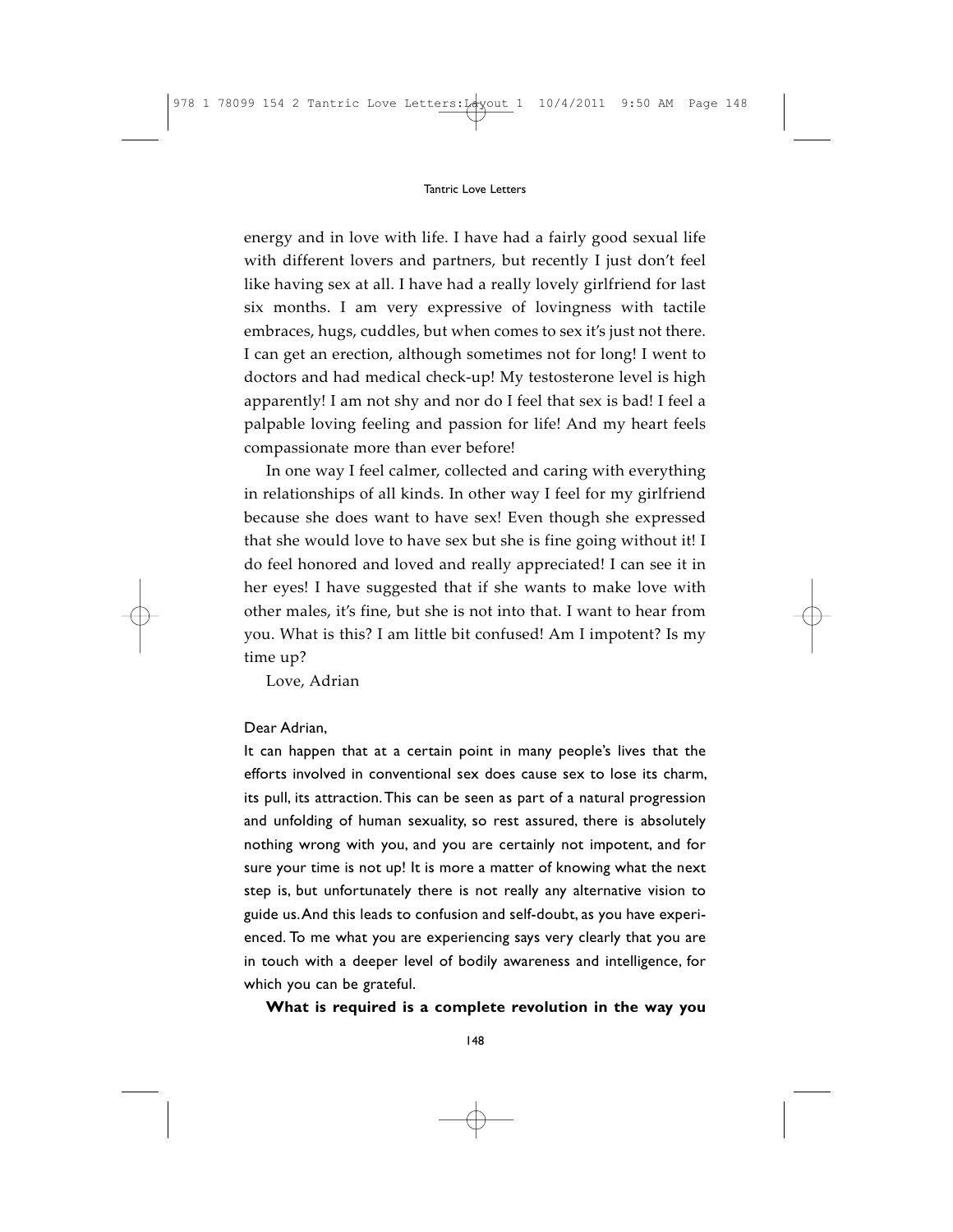**think about and experience sex.** In my books I have written a great deal of information and advice that will open doors for you, give you new sexual horizons that are inspiring. Usually sex involves a lot of tension and performance and goals, so the art lies in how to enter into sex in a relaxed and alive yet unexcited, unmotivated way. This is truly fulfilling and your interest in sex will be reawakened.

After reading any of my books I definitely suggest you try some things out with your girlfriend; choose a simple thing and put theory into action. Through personal experience you will come to know the deeper benefits of sex, and sex can become a guiding light your life.

Love, Diana

# **8. Pain in the testicles after not ejaculating**

#### Dear Diana,

We are slowly starting to practice out of your book. For me it is very relaxing when my partner is inside of me, and doesn't move; then I can feel the energy expanding. When he starts moving, my body contracts and the energy field shrinks. We tried it a few times only without moving and were either too tired or couldn't continue because of the children, but every time my partner had an erection for some time and *didn't* ejaculate afterwards, he felt severe cramping pain in his testicles afterwards and felt very frustrated. So there are two needs opposing each other and we don't know how to continue. You mention in your book that men don't have to ejaculate necessarily, and my partner can't imagine how. Would you please give us any advice?

Love, Francesca

#### Dear Francesca,

Yes, we do say that men *do not have to ejaculate*; the point is that ejaculation has become a habit and it is valuable to explore other avenues. But *how* that non-ejaculation actually happens is significant. These pains after sex will usually come from one of two possible sources. One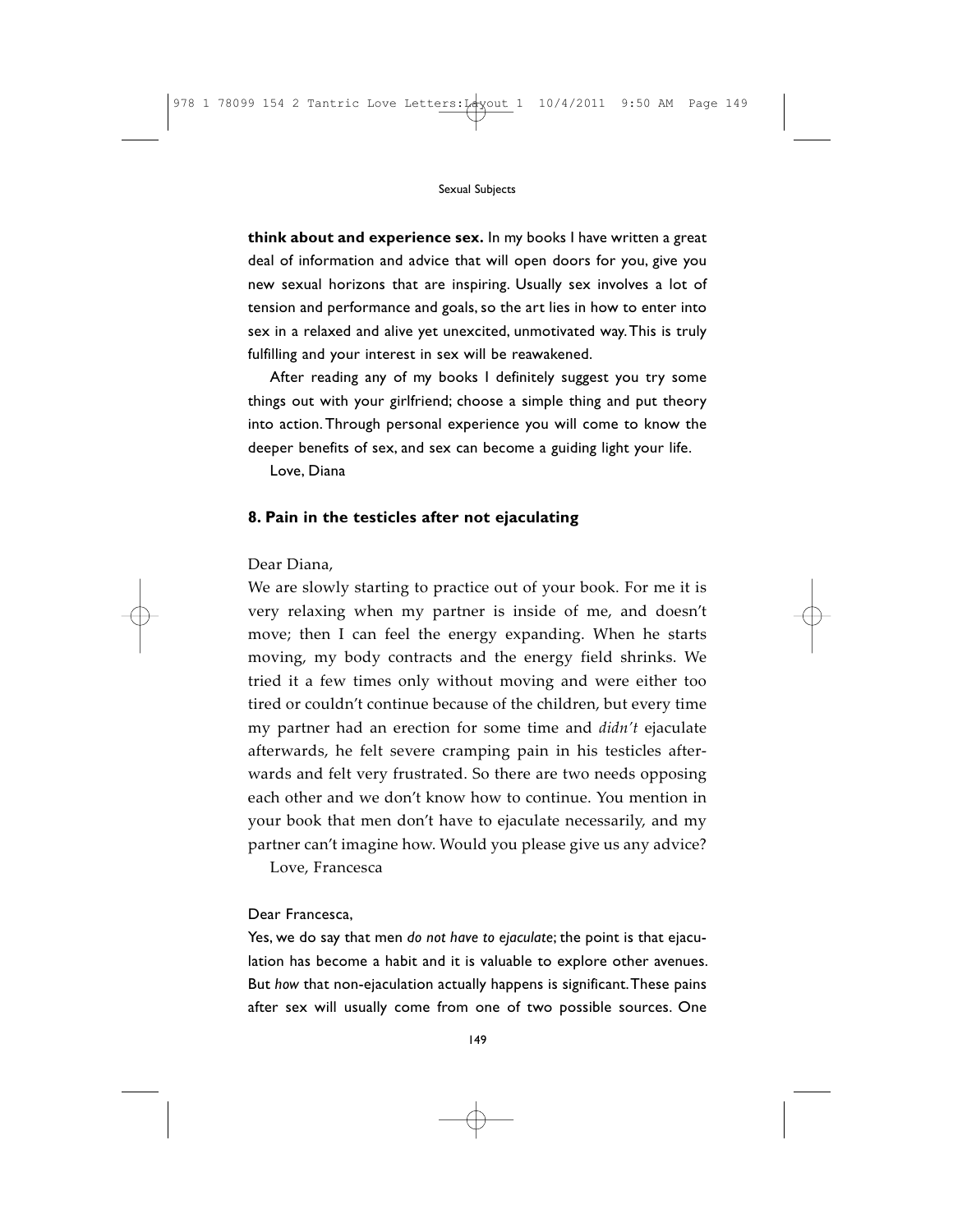source of the pain is because the sex was more 'hot', building up energy, dancing on the verge of coming, and then *deliberately* this excitement/intensity has been repressed to avoid ejaculation. Basically here tension has been built up, and not discharged (as it usually is), so this can cause congestion and pain in the groin, penis, testicles, or lower belly afterwards.

For this reason we *do not recommend deliberate repression of ejaculation*. If a man finds himself on the verge of ejaculation, our suggestion is that he should ejaculate and not force himself to go against the tide.

However, it is essential to know that *pain can also be experienced* afterwards when sex has been more 'cool' and without the building up and repressing of excitement and tension. And this is what is confusing. In this second case the pain is positive and can be viewed as a 'healing pain', a reflection of old tensions/ memories leaving the body. The pains represent the cleansing and balancing of the genitals/whole system that takes place through having sex in awareness and relaxation.

In both cases, these pains will pass after some time, so there is nothing to be concerned about even though man is in physical discomfort. Having said this, if there is anything that is really worrying *please consult a doctor as soon as possible*.

A man in these painful circumstances will sometimes decide to masturbate in order to ejaculate the tension away. This is one solution, but doing so is again using and adding tension to an already tense congested situation. What is more beneficial is to get involved in some kind of gentle conscious body movement, shaking, dancing, walking, yoga or whatever, in order to support the pain to move out of the body.

Pains can very often also reflect unexpressed feelings, so it's good for a man to allow any feelings of sadness or insecurity (for example), that are coming to the surface through him.

As already mentioned, if a man finds himself very close to ejaculation it is really more appropriate to ejaculate right away, then and there. And not try to hold it down to prolong the sexual exchange, which is a tension. Repressing ejaculation involves tension so in the end a man is adding tension to tension which is in the long-term not a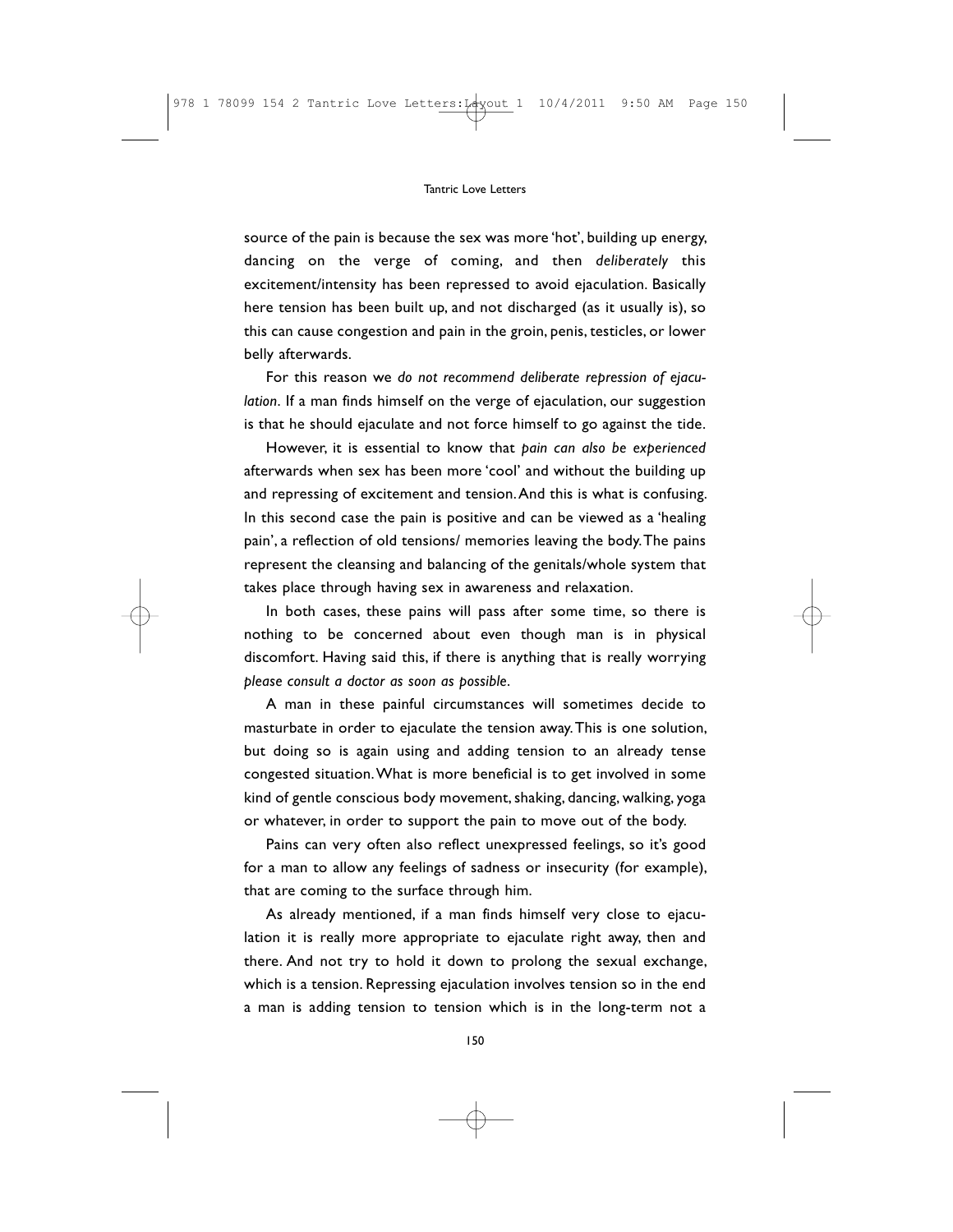healthy situation.

So, if your man has pain you have to use the relaxation/ excitement or cool/hot guideline and ask yourselves, was sex more on the hot side or the cool side? And so you can monitor yourself and be in a better position to understand afterwards the source of any pain: Where there is pain after sex that was a bit hot/excitement zone, then the pain reflects tension accumulated in the body. But if there is pain after you have been cool in sex, then the pain is signifies tension being released. When tensions are dissolved in this second way it means that the genitals are relaxing and becoming more sensitive.

**The general idea is to stay more present and cool in sex, to move away from sensation and toward sensitivity. But such a shift takes time and needs time.** So it is quite natural that your partner cannot imagine how sex would look without ejaculation. The main thing is to make love for longer periods, and not to move straight toward ejaculation. It can be saved for two or three hours later. And when he does finally decide to ejaculate, then he can explore how he can do so in a more conscious relaxed way. This alone will enhance his experience. Just keep making love and through experimentation and exploration the focus and orientation will change over time. You begin to see sex in a different way.

Ejaculation itself is also okay; it's just that climax/orgasm has become the focus of sex, and usually the reason for having sex. When we change the focus and reasons for sex, then the view of ejaculation will also change. **There is certainly no rule to say that a man must** *not* **ejaculate, it is just the habit of having an ejaculation** *every time* **that is being questioned.** How would sex look (and how would I feel afterwards) if I contained the energy instead of discharging it - *this* time, instead of going with the habit again? It's a simple question and through enquiry it becomes possible to discover other realms and dimensions of sex.

Love, Diana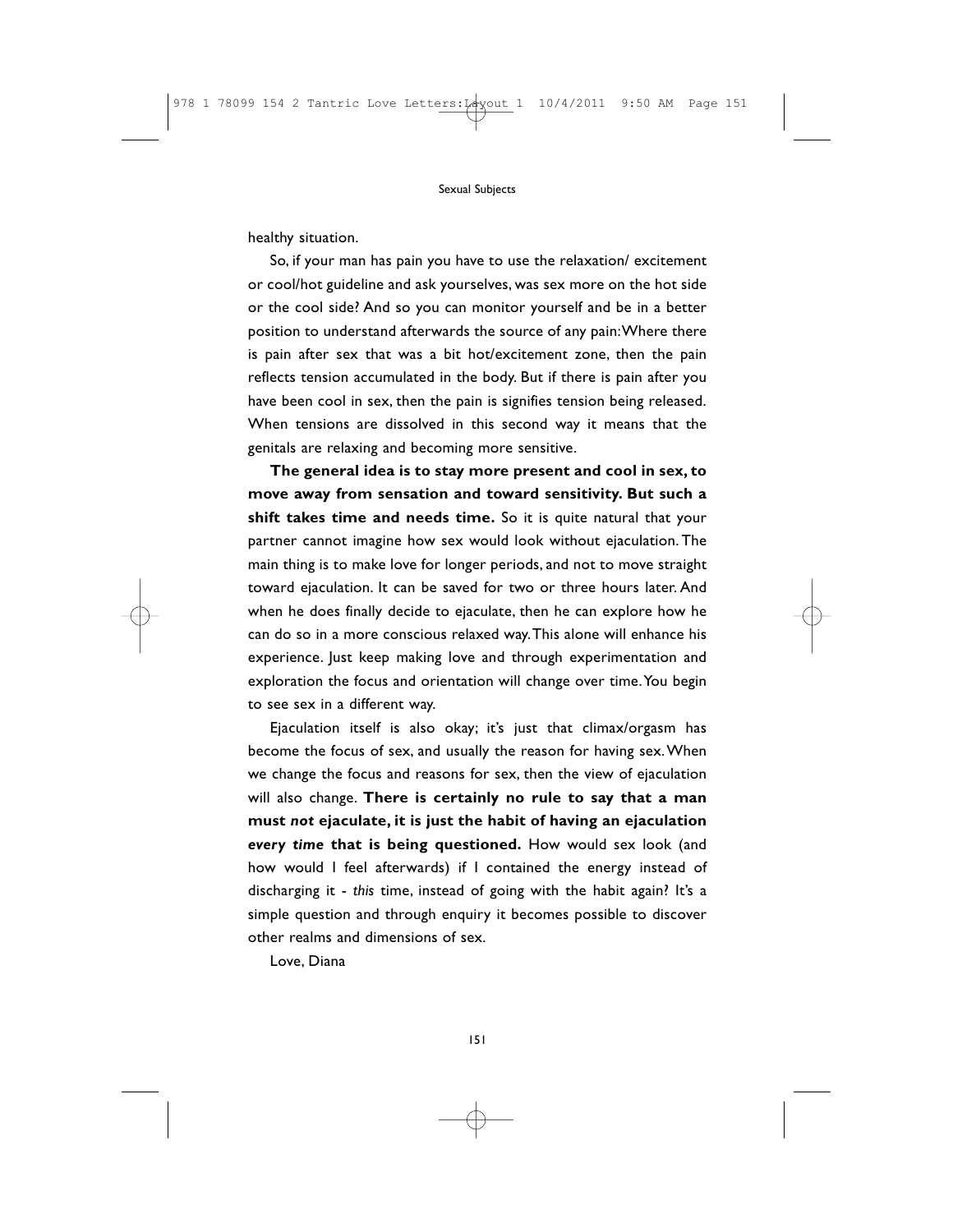# **9. G-spot and female ejaculation**

#### Dear Diana,

My partner and I started reading your book a few weeks ago. Even though intellectually I had not known some of the things you talk about, my body knew instantly and in reading your book I was 'reminded' of what I had always known in my body. It has been a most wonderful experience for my partner, and myself, and we are in fact recommending your book to all our friends whether or not they are in a relationship.

I am curious about one thing: you do not mention the 'G-spot' at all and you only mention the female ejaculate, 'amrita', once in passing. Other tantric schools put a lot of emphasis on this spot. Can you elaborate please?

Love, Gabriella

#### Dear Gabriella,

It is lovely to hear about your positive uplifting experiences with your partner, and the instant recognition of your essence is wonderful. In my view the G-spot is woven into a large tapestry of body tissues that are 'magnetically' sensitive and will encourage inner connections and streaming or movements of energy. There is no need to single out one point and make stimulating it some kind of a goal. Or likewise do not turn female ejaculation into a goal. **If contact happens between the penis and the G-spot naturally through the position for example, or if a woman ejaculates without effort, it is good. If these things do not happen of their own accord, then equally good. In fact, my whole approach is away from goals in the future toward presence, merging with your body in the here and now. And when truly connected on this level, all kinds of mysterious things can happen.** But they take place as an outcome or by-product of the level of presence, receptivity, relaxation and awareness.

It is possible that other tantra schools focus on these 'technical'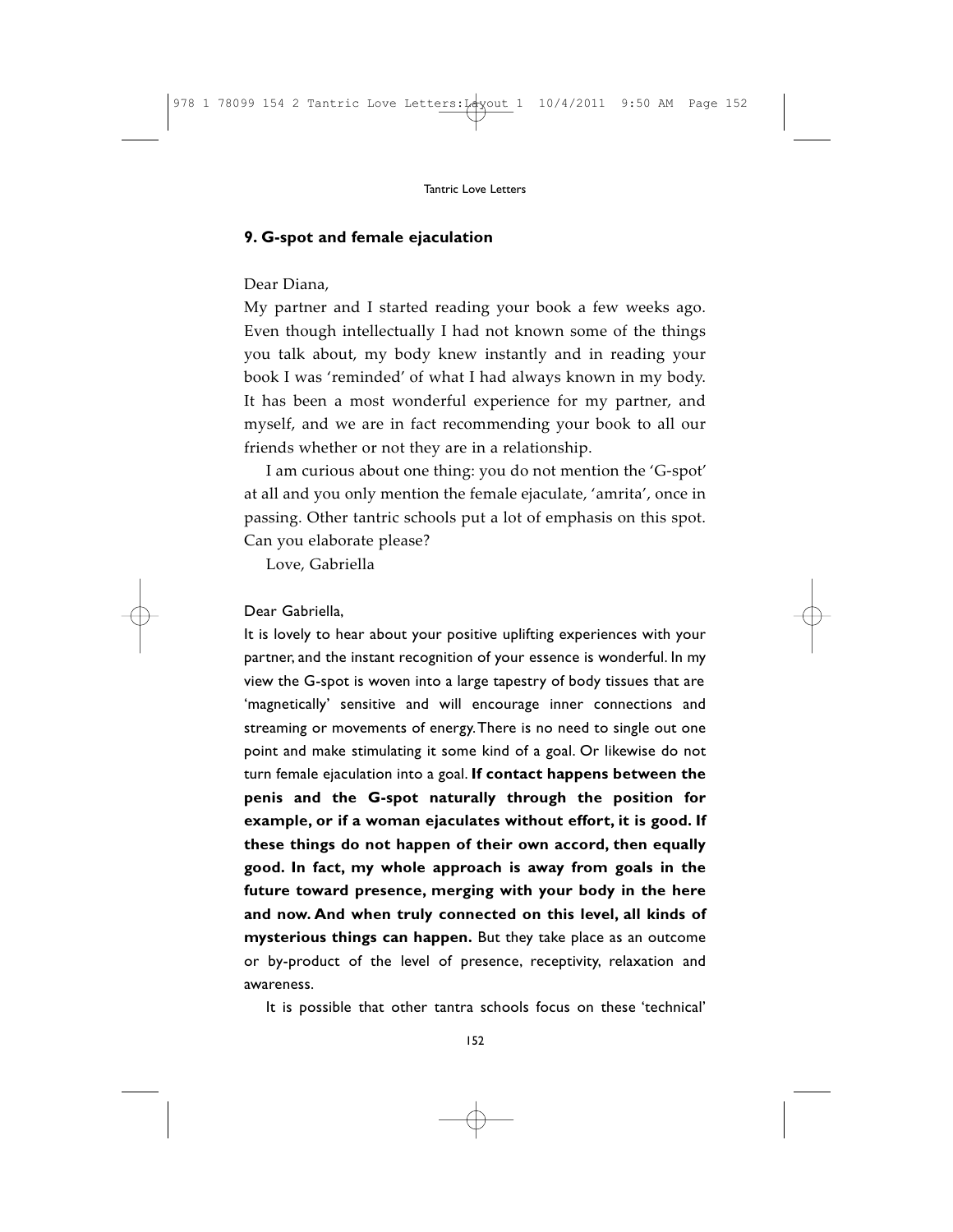aspects because they continue to approach sex from a conventional place, where sex has goals that involve doing something to get somewhere. My enquiry has been purely one from doing to non-doing, which is a fundamental level, and this exploration gives access to a vast inner cellular universe that in it is pure paradise. Another good reason for not pursuing the G-spot is that for woman her deepest orgasmic experiences are going to be due to a connection to her breasts and heart, thus melting into her positive energy raising pole, so why bother to get hooked up searching out the G-spot or trying to produce fluid? To me it makes no sense. Furthermore, woman is most receptive in the deepest part of her vagina (not the front where the G-spot is), and it is here she can tap into her divine energies.

A while ago I met a man who told me he had had two consecutive relationships where he had explored sex very deeply. The first woman did not ejaculate while the other ejaculated easily. When he got together with the second woman, he concluded that the difference must be because the first woman was somehow blocked, and not deeply open. However, after some years with the second woman, he realized that the sexual exchange with her was energetically *not* deeply moving or touching or transforming as it had been with the first woman. Even though the second woman ejaculated regularly. This observation points to the reality that it does not really matter whether the G-spot and/or ejaculation are experienced. He said that the first woman had a very loving welcoming heart and he sensed it was this aspect that made the qualitative difference to their sexual exchange. **So in my view additional goals are being set for woman that distract from her real essence, and there is no intrinsic value in running after them.** I hope my elaboration helps your understanding.

Love, Diana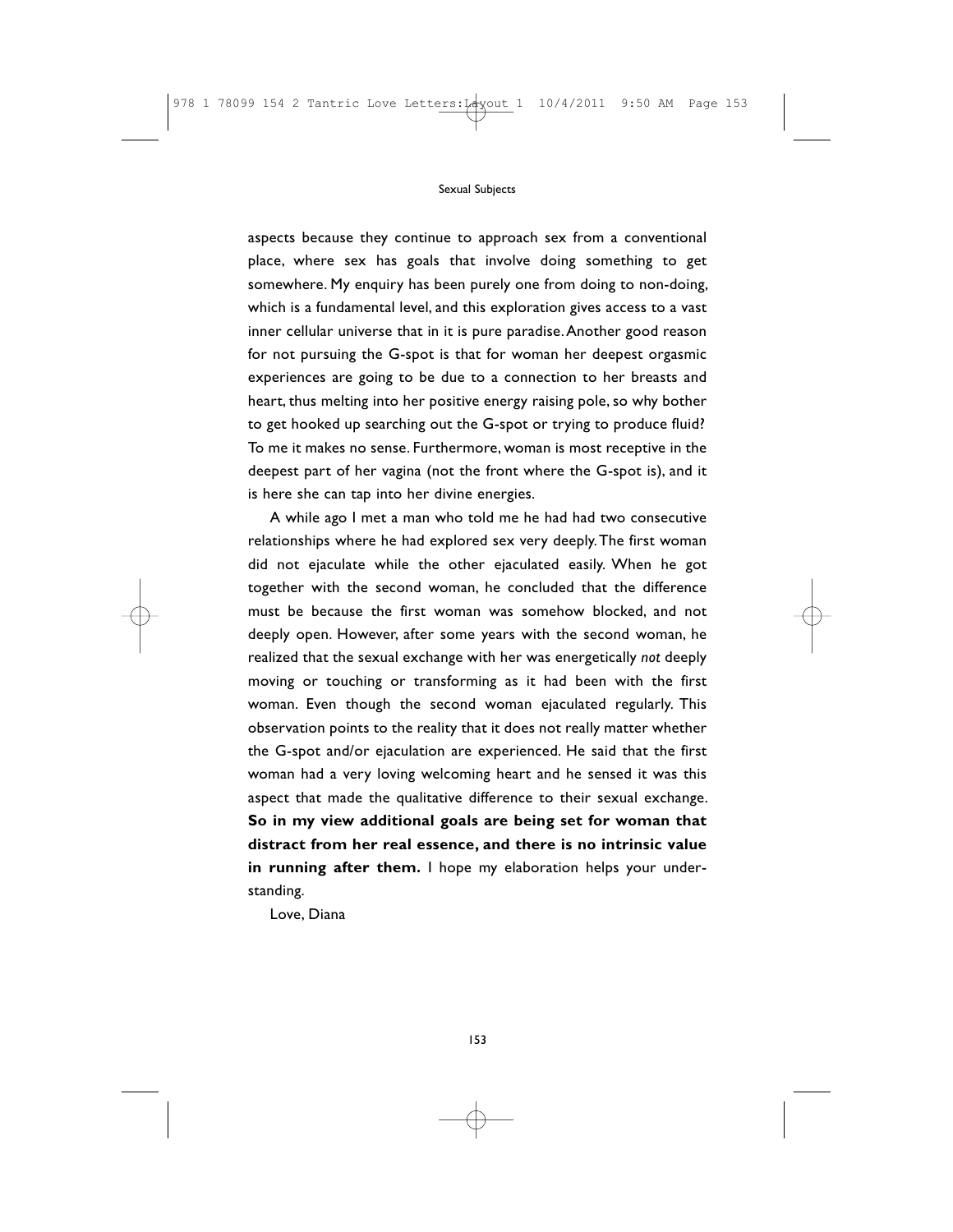# **10. Techniques to build up energy**

#### Dear Diana,

I am a man and I have been reading with great pleasure your book *Tantric Orgasm for Women* and it makes perfect sense to me. I would, however, appreciate some brief clarifications. Are you implying that there is little room for building up of energy? What I mean is, are there any circumstances where you'd recommend or allow for special pumping or rocking or breathing techniques as found in other approaches? You mention 'wild' sex. Is this possible without desensitization and contraction? Your responses to these questions would mean a great deal to me.

Thank you for your time and attention, I am glad I found you. On behalf of the planet, thank you for all that you do.

Love, Barry

#### Dear Barry,

Thank you for your writing. It is wonderful to hear that you as a man resonate with the book for women. The underlying question is always one of awareness. Whatever is done in and through awareness is transformed by that very awareness itself. There is a mysterious alchemy through which we can shift dimension. Awareness is a power, a force. **Tantra denies nothing but transforms everything, and the transformation happens through engaging awareness.** In that sense tantra is not a set of rules setting out what you can do and can't do, but it's an invitation to do whatever you enjoy, but to do so with heightened awareness. And that awareness itself is what makes the difference.

So for me it is not a question of what I do, but how I do it. My personal journey has been to shift away from goals and expectations, a journey from doing to being. Uncovering the intelligence of the body in the here and now. So in my picture the pumping etc. would represent doing with an outcome in mind. Certainly any of these techniques can be done as an occasional practice to intensify the connection to the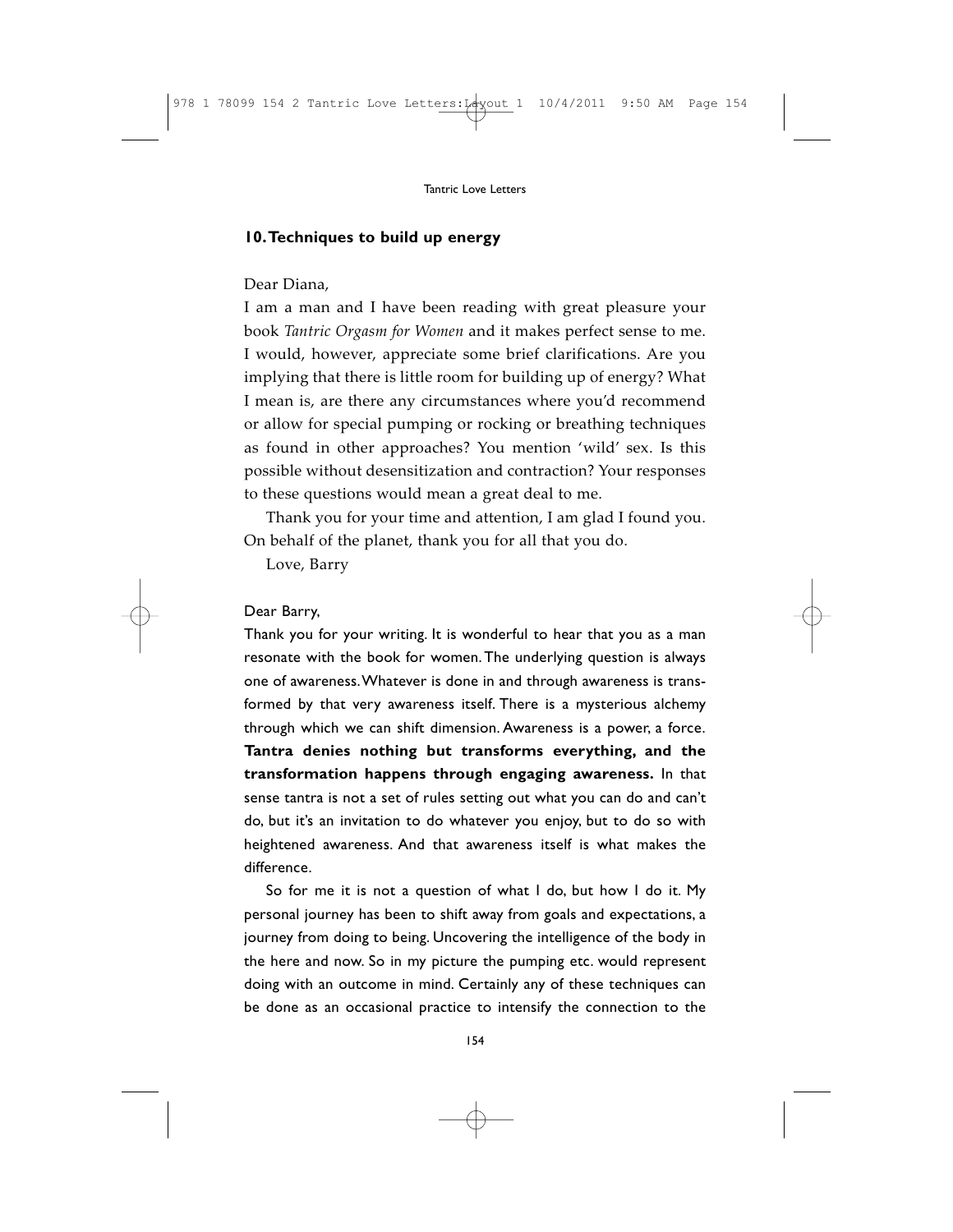body, but be sure to do them with awareness. There is a tendency to get mechanical and tense during any activity that is repeated again and again, so you will need to keep an eye on that.

The basis of technique involves making some kind of effort, and one day you will eventually need to relax from your efforts. And what then? To be more present to your body, just being and feeling what is going on with subtle energies present in the body. The inner polarity design is god given, it's always there, but inaccessible when we are busy doing.

**As far as wildness is concerned, it's a matter for redefinition. What we know as 'wild' in sex is usually pretty unconscious, lust driven, tense and mechanical.** So in this sense the experience is desensitizing because there is a tendency to contract at a deep level, and there will be no room for expansion. **As I understand and experience it, lust and passion are two different states. Lust will have a direction, a build-up, some climax. Passion on the other hand is pure presence and going nowhere, relaxed, senses totally open, nothing forced.** True 'wildness' is to be at one with nature, utterly sensitive and conscious, opening to the moment through the body. Wildness has no pattern, the bodies spontaneously flow and form amazing configurations.

So the art is to do whatever you do with awareness, and to explore sex through this window. In general, the idea is to transform one's inherited conditioning that is sensation and orgasm driven, to a style where you anchor yourself in the here and now, no objective in mind, and create the situation for sensitivity and ecstasy.

Love, Diana

#### **11. Balancing negative effects of peak orgasm**

#### Dear Diana,

Thank you so much for your reply (above 10.) Yes, okay I understand now, anything goes if we're conscious, and that discovering how to be present in itself will help overcome our drive-toorgasm conditioning. I have one last question. I gather a number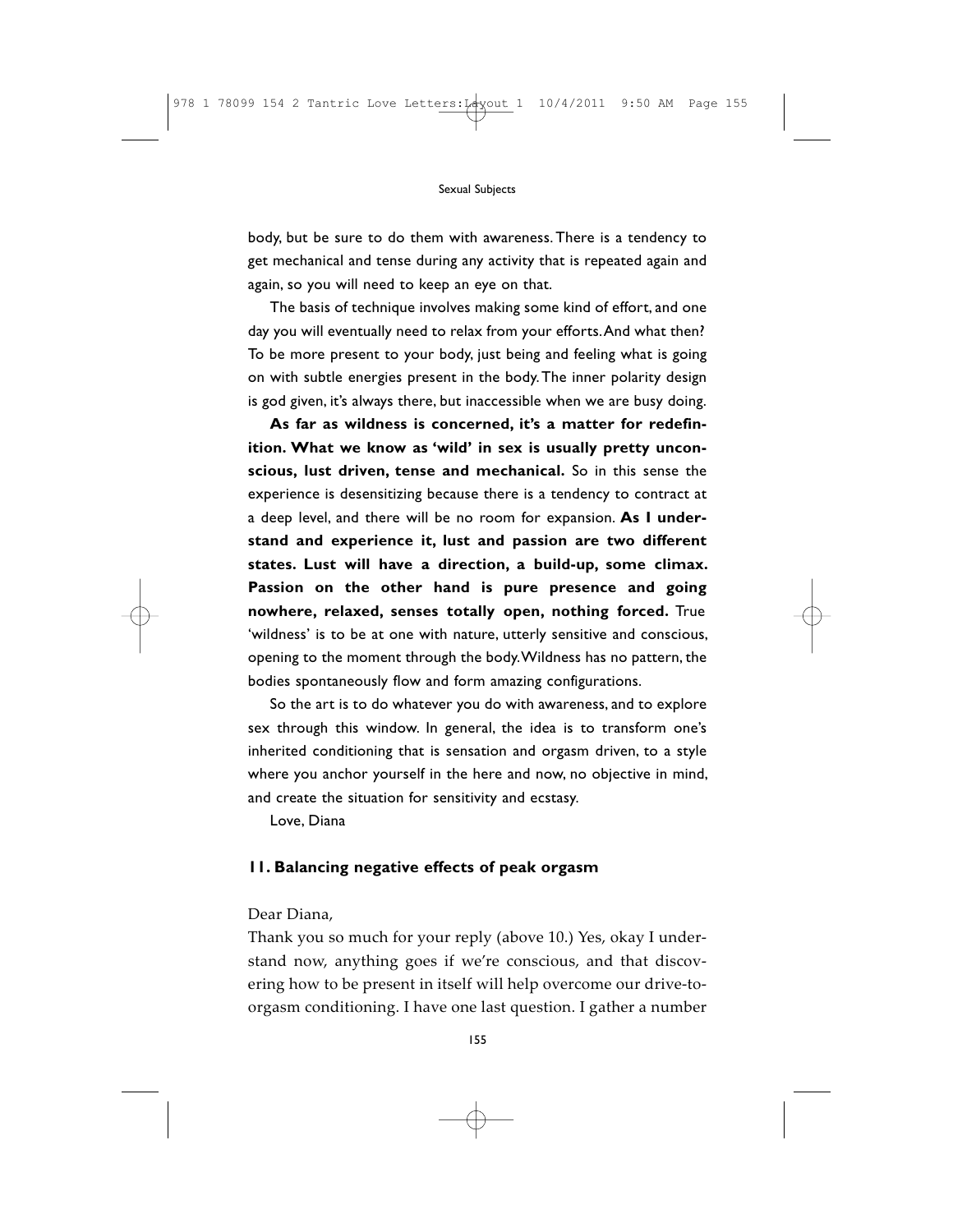of students engage in conventional sex for a while alongside of tantric lovemaking. If immediately after conventional sex I keep the penis inside the vagina, and with deep awareness, does this avoid the negative consequences of peak orgasm sex? Has anyone noticed whether connecting the genitals and being aware right after conventional sex helps to mitigate some of the consequences like energy drain, emotional build-up, etc.? Or for couples who, in your words, entertain desire a few seconds too long while trying to be conscious and get swept up to a peak, does relaxing, plugging in and deepening awareness at that point, after orgasm, help counteract some of the energy drain and emotional build-up? I suppose these questions are one in the same.

Another last question. Years ago I had a series of kundalini up the spine experiences without technique, unexpected. Are you and your students finding the same? That is by just being and being led by inner wisdom without special sacred techniques that these risings and cosmic awareness happen? Or should some chakra visualization and energy cultivation be done beforehand?

Love, Barry

# Dear Barry,

Regarding your first question, yes, certainly lying together after climax/orgasm is going to be helpful, in that you have time to unite on the level of the being. And it will help to avoid emotional reactions that can happen after energy has been discharged. **Women often feel feelings of abandonment, loneliness, or sadness. Men tend to lose interest, disconnect and turn away once they have spent their energy, so taking the time to unite is very restoring. But the energy is wasted nonetheless.** And the opportunity to see what else could have happened has passed.

As to your second question, very definitely spontaneous energy happenings can occur in the body, without specific preparation or using a special technique. And it is beautiful that you have had these experi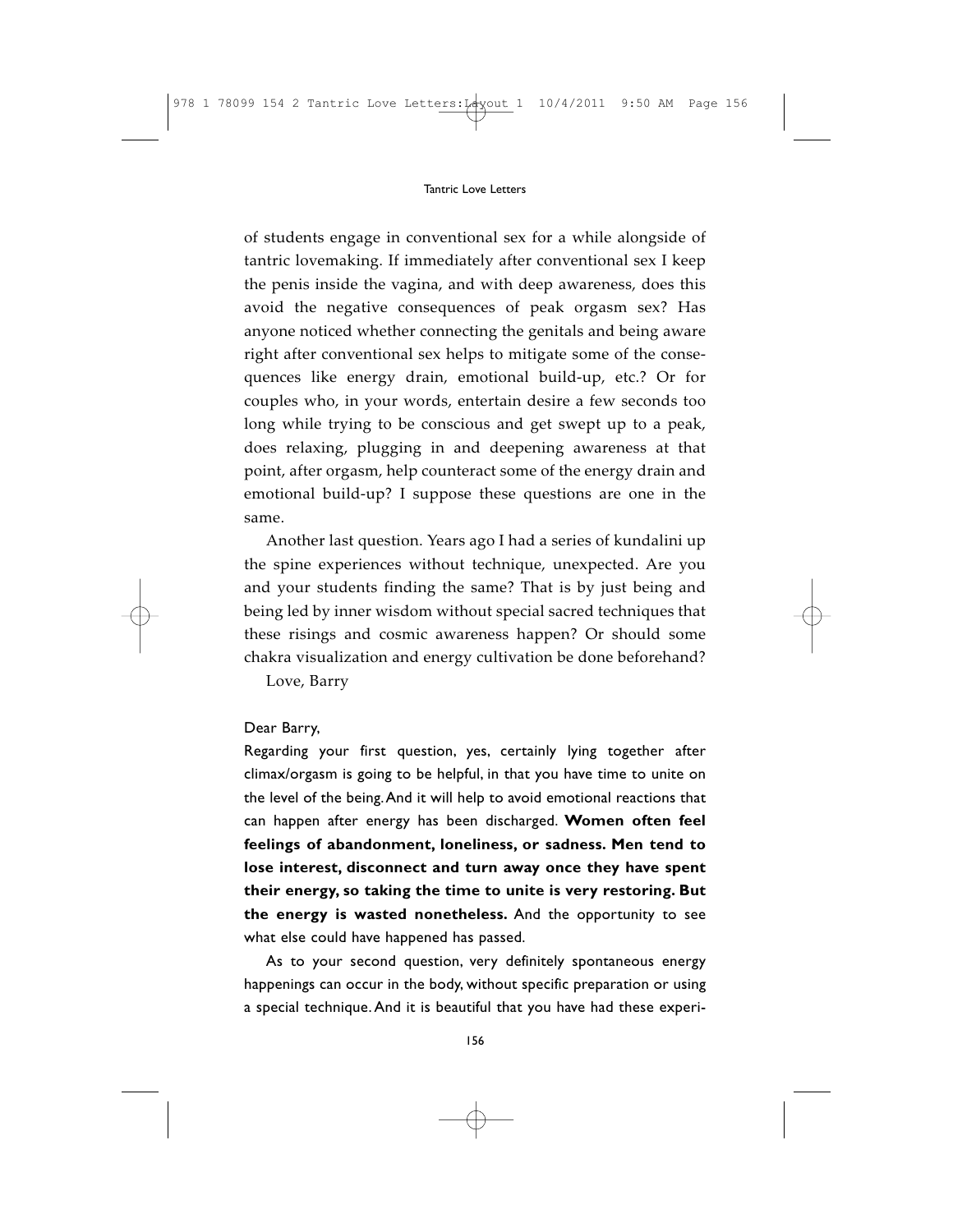ences spontaneously. Visualization can be a help but not essential, as you discovered. Imagining light, or gold, or streaming can ignite or prompt inner energy movements, at the same time visualization then easily becomes a focus for the attention and a subtle form of inactive 'doing'. Through this, a slight, yet significant, element of 'simply being' is lost. So on one level visualization helps; on another level it does not help! You have to experiment with it. The miracle is that energy does follow imagination, so visualization can be a powerful tool at times. (And we know that this is true because of sexual fantasy often used in conventional  $sex - it$  works!)

The kind of energy cultivation that I would recommend beforehand would be for you as man to begin to root your awareness in your perineum, the male positive pole, something quite simple. You do so during your daily activities, not only when you are in bed. And generally, you can cultivate your energy level by doing some exercises that you enjoy. Choose anything that helps you to direct and root your attention to the subtle inner realms of your body.

Love, Diana

# **12. I have never had an orgasm**

#### Dear Diana,

Since meeting you in a workshop, I now have a new man in my life. I connected with an old friend who I had not seen for seven years. And we fell in love and are together since. I guess you'll find us in The Making Love Retreat some time. It's wonderful to be with him, and we match sexually really well, although we connect in a normal (conventional) way, and not so much in the way I learned and experienced in your workshop with my previous partner. And still it's fulfilling. **What I experience is that I still cannot have an orgasm or I don't know how it feels to have one. I have lived with that my whole life.** And sometimes it makes me sad; I think being orgasmic must be wonderful. And me not having an orgasm gives also some kind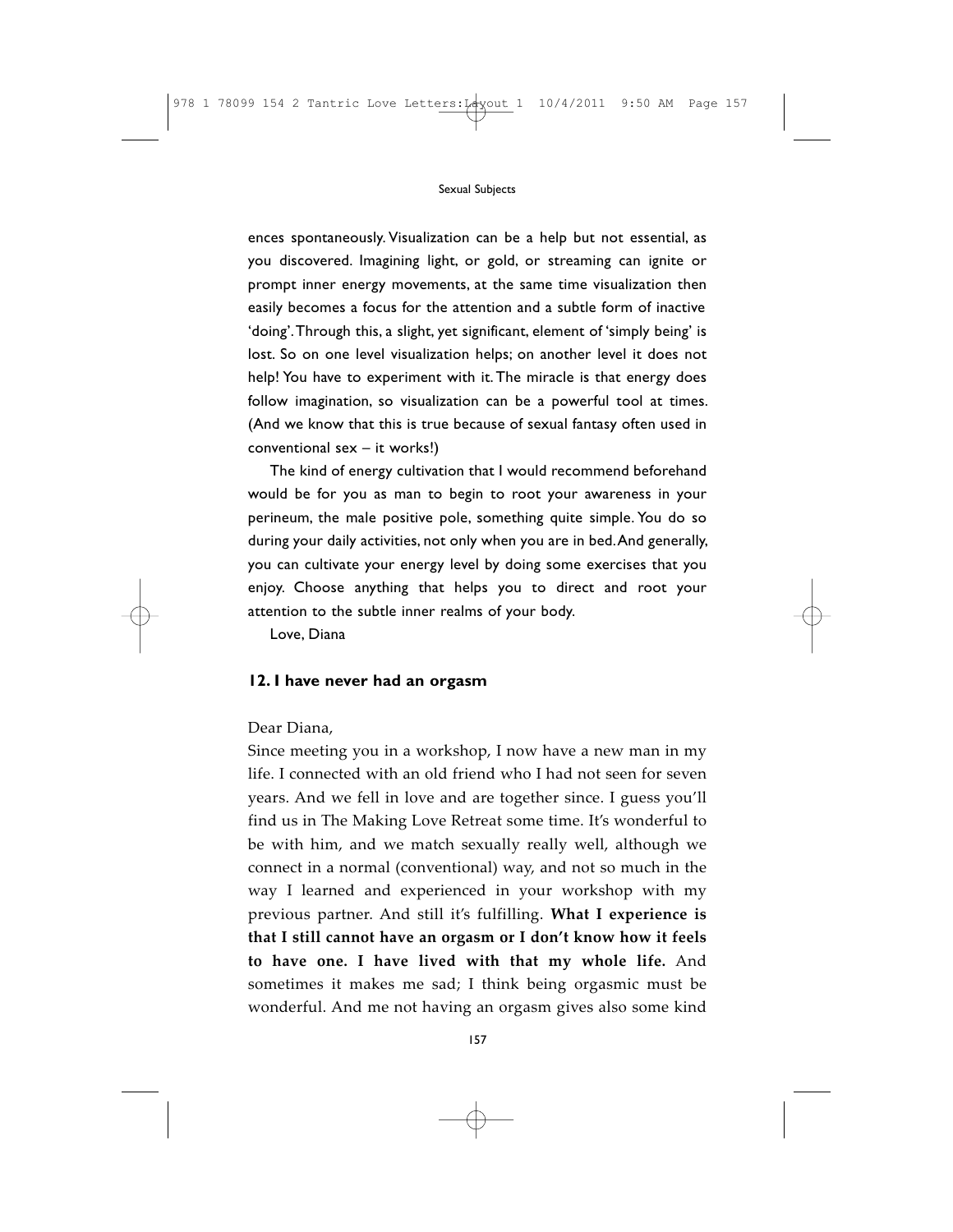of stress in the relationship with my man. He sometimes thinks he's not good enough – although I talk to him openly. Somehow I have given up having an orgasm and still there is this little flame burning – why not me also?

Love, Irene

#### Dear Irene,

I am really pleased to hear that you have met an old friend who is now your lover. The orgasm issue is a delicate subject, but in the end it is how you view the whole theme that will make the difference. In usual sex, orgasm is the goal and often the reason for sex; while in tantra there is no interest or value given to building up the energy to a peak or climax**. So, this means that in the conventional sense you do have a problem, and in the tantric sense** *you do not have a problem.* It just depends on you how you deal with it! What I can say without a shadow of doubt is that there is nothing wrong with you because you did not manage a conventional orgasm. **You are in company with millions of women. Usually conventional orgasm is due to a build-up of tension or excitement that takes effort and focus or fantasy.** Rarely do orgasms occur through simply doing nothing. If you are not managing an orgasm then I can say everything is really perfect as it is! It means that your whole system and senses are geared toward sensitivity and relaxation, your body does not respond to pressure, tension and effort.

Now you are undermining yourself with thoughts about how you have never had an orgasm. Instead you can use that same energy and invest it in your awareness, and go for relaxation, sensitivity, and expansion. Develop an interest in your inner cosmos, the intercellular life and pleasure that exists on a very subtle level. It is here that you will be able to tap into the source of orgasmic or ecstatic experiences. So in this sense there is a big difference between having a conventional orgasm, and being truly orgasmic. And far as higher orgasmic experiences are concerned, firstly these will not and *do not happen every time* you make love. And secondly, when they do arise there will be a deep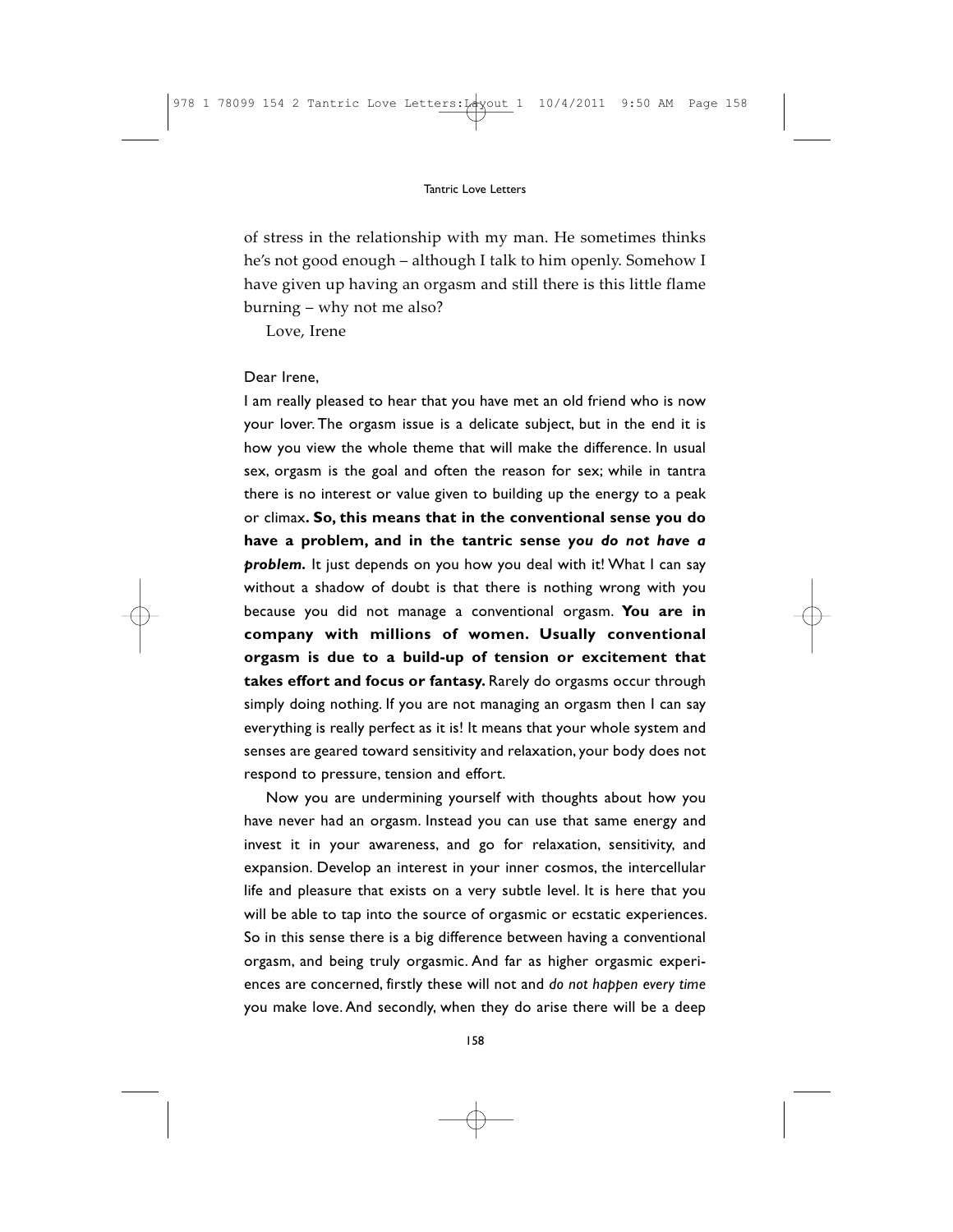melting connection to the breasts and heart. **You will remember that in tantra the breasts are the key to accessing and awakening the female sexual energy, and not the vagina or clitoris.** 

So you can begin to bring your breasts and nipples into the foreground of your awareness as you make love. Not in a tense focused way, but in a melting merging inner way. You can also gently cup and hold your own breasts. A woman can do much to influence the situation in positive ways through awareness and receptivity. And there is much you can do independently of your partner. Even though he does not consciously know about the tantric approach, your presence and relaxation is going to touch him in invisible and mysterious ways.

Love, Diana

#### **13. Pulsating, hot, wonderful breasts, my own power plant**

Dear Diana,

This morning I want you to be the first person I write to. I am so deeply touched and happy! I am lying on my bed with my computer on my knees. I am here with pulsating, hot, wonderful breasts and it does not stop! As if I had my own power plant. For the first time I feel what it really means to 'be' a woman. **I finally understand what you always keep saying: remember your positive poles, your breasts - it is really good!** I stand before the mirror and I hold my breasts and I 'am'. An incredible energy, I get hot and I radiate! I feel that this really is my place of creativity. I am awake and everything I do, I do it 'through' my breasts. It started in the group with you that I perceived my breasts both hot and pulsating. Now it continues!

During the group I decided to always 'receive' my partner, no matter what I 'feel like'. When we arrived back home yesterday evening it was very emotional and I feared our new appointment would not happen. But I remembered my promise, talked to my partner, and we met anyway. He did the some exercises and I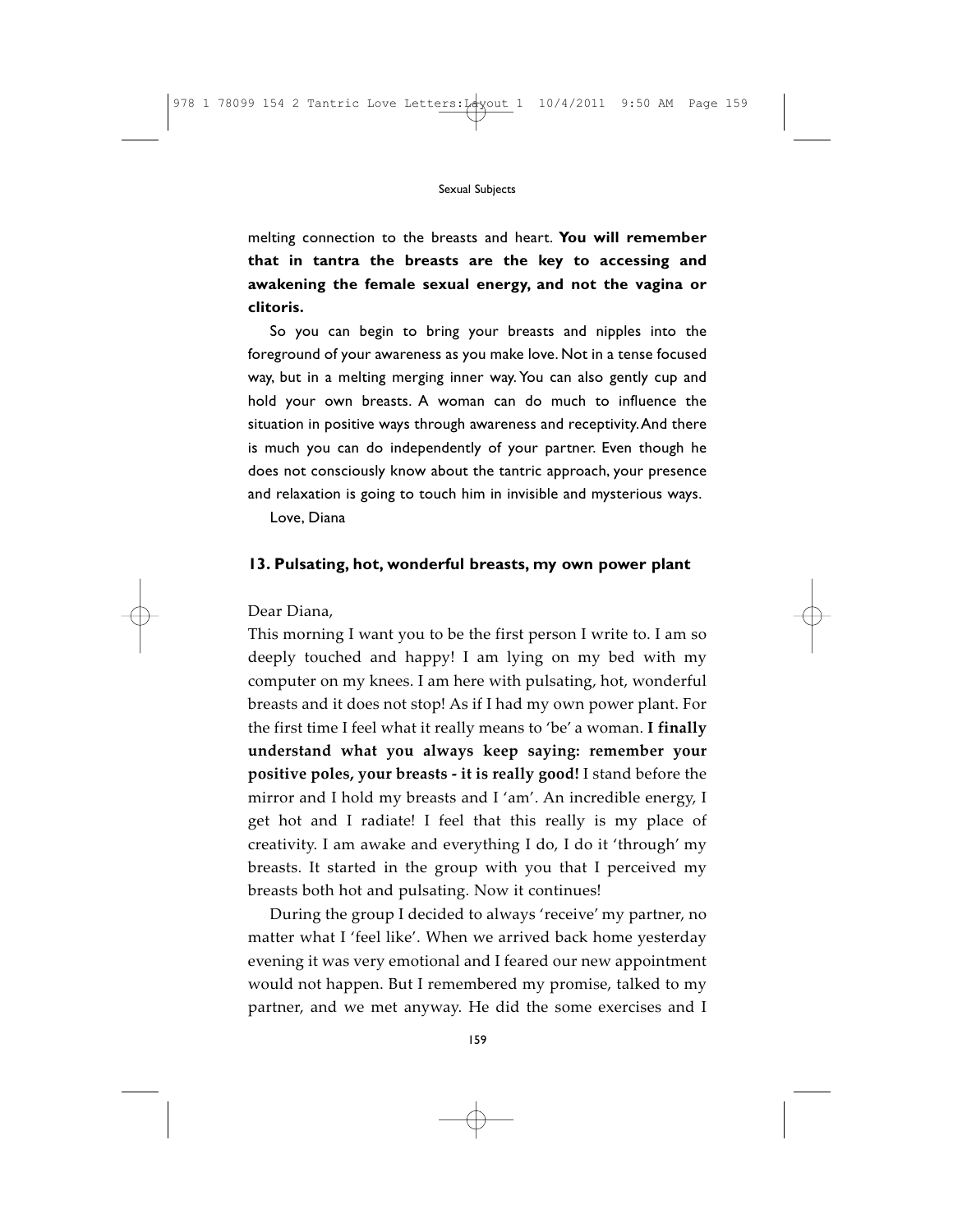searched for my polarity and then we had a short tantric exchange. First I felt the time pressure but still I held my breasts and made contact with them. **Even when my partner fell asleep I stayed with myself and then suddenly I could feel them pulsating and the penis grew inside of me. It was wonderful.** 

When we subsequently separated I insisted that we separate consciously, and I told him that I could still feel him even though he was not inside me anymore. Then I stood in the hallway and my breasts radiated and pulsated and they still do. I feel like being in love and above all now I know 'who' I am.

Being here feels completely different. Now, after being with you in a few groups, I know that I have responsibility for myself and that I really only have to come to myself, in my breast pole and everything changes – my feeling for myself and my beloved, for the day and in general. **I am connected to my breasts as I write. And I understand why it is so important to look into the world inside. The soft vision that takes me inside, simply being in the world. Just now I feel this state of being and it really changes everything.**

I am so thankful and so happy that I kept on going and did not give up even though I often felt like it, not finding my way in the dark. Now I have it inside of me, now I know who I am in my soul. The dark has disappeared via light, just as Osho describes it. I feel this new quality. And I am sure it is also connected to our decision to trust love instead of fear. I have tears in my eyes and I send you a warm hug!

Love, Samantha

# Dear Samantha,

Thank you so much for sharing your life-changing breast experiences, and it is especially touching because of the challenging moments you have had along the way. It is very significant that you have observed what a big shift takes place when you come home to yourself, where there is less worrying about what the other is doing or is not doing. It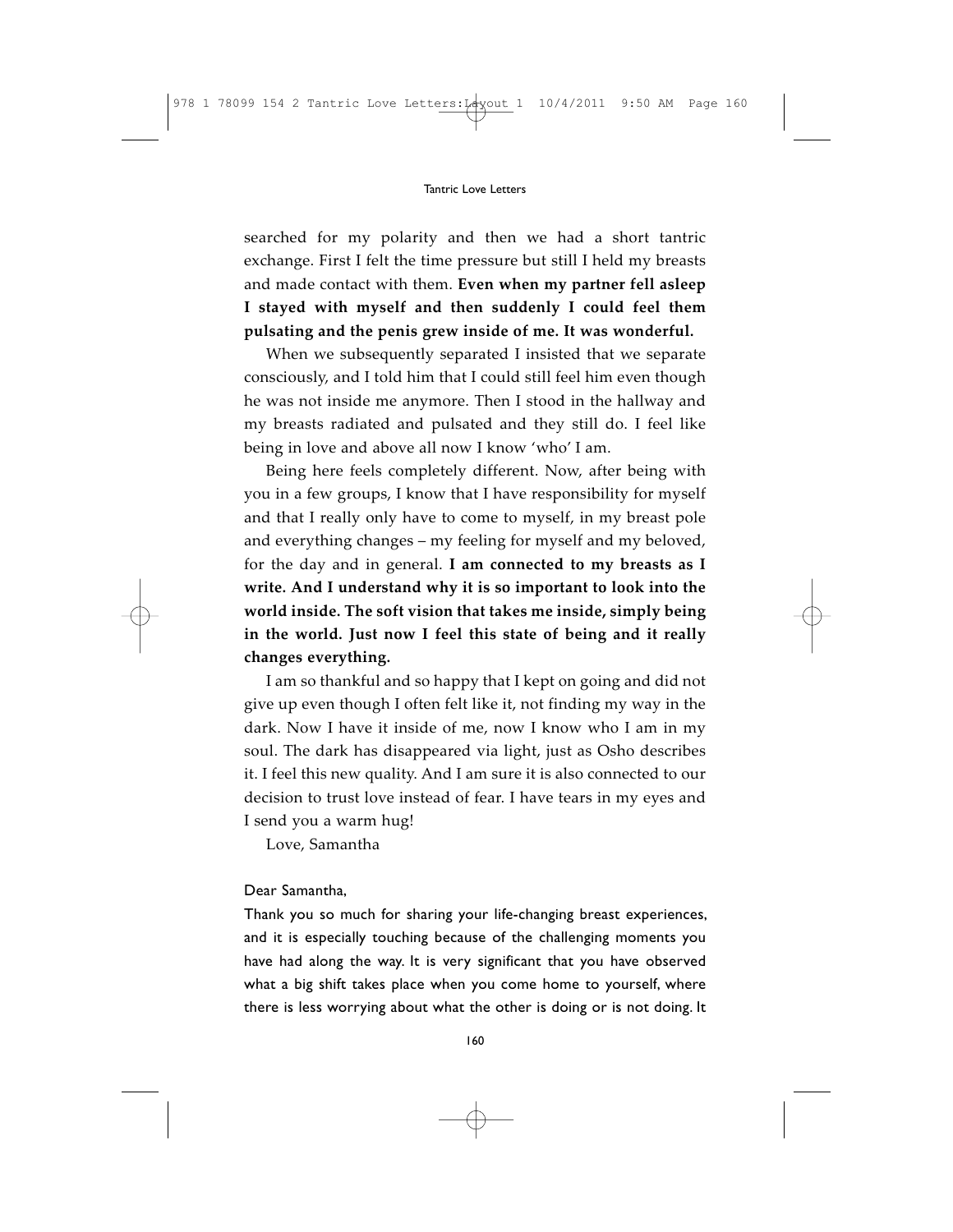is a lesson for us all! I am so happy for you and I appreciate your sincerity and searching. Discovering that you can so easily make the difference is one of the greatest revelations. Best wishes to you both.

Love, Diana

# **14. I asked my lover to withdraw his penis a fraction**

# Dear Diana,

My lover described the experience today as we faced each other in one of the positions that allow deep penetration (him, kneeling; me, lying down) as 'alive' and the sensations as 'so soft' and 'so subtle'. Today I seemed to have little sensation, not sexual and not the tingly, blissful sensations of energy either. I became aware of tension in my mind and body and used your method of the 'turning in and looking/scanning' to relax the body tensions. As I did so, I became more and more relaxed until my mind state changed. It was as if I fell off the edge of the known universe, just a very relaxed space of being. Hard to describe. Very open, very relaxed, gone… but I could still talk.

I put together later what happened after the change in my mind state. As you suggest when there is some kind of pain in the vagina, I asked my lover to withdraw his penis just a hair/fraction because of an odd sensation, this time like an eyelash in the eye. He did this and the energy on the left side of my pelvic bowl expanded exponentially, surprising me and making me laugh heartily. He began to laugh because I was laughing – and that ended the physical connection. You do mention that laughter or tears as a form of cleansing/releasing tension are not unusual in this process.

We rested for a while, held each other, and talked and then moved into the scissors side position. The same spot in my vagina that had expanded began to ache and I put my hand over it or asked him put his hand there. At the end we did not move at all for a long time. He whispered, "My penis is caressing you."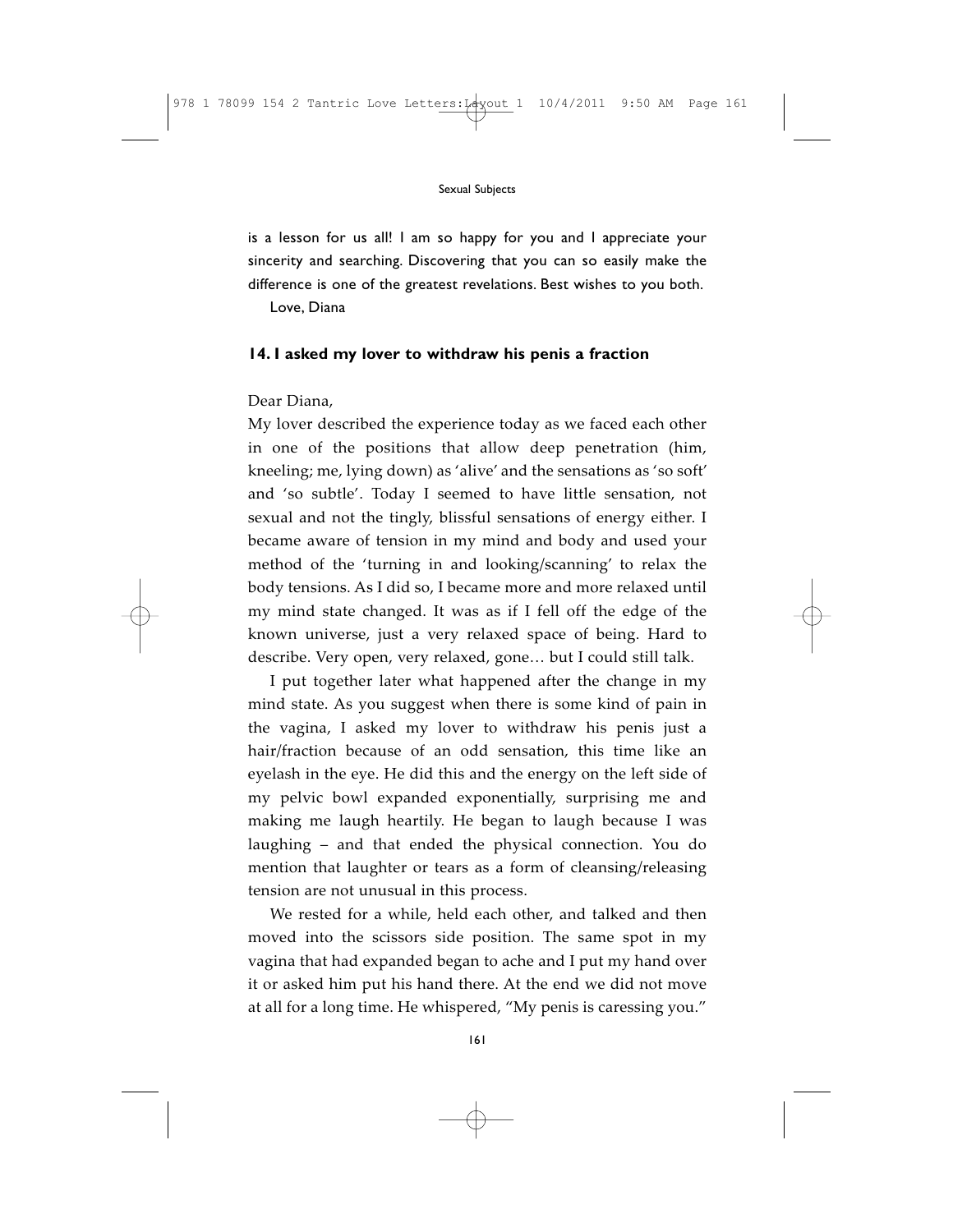Then, it seemed as if his penis were scanning my body. It shined a light first over the right side of the body then the left. I imagine it was energy that I was experiencing but I 'saw' it as light. The light was unobstructed and sparkly throughout my body except in the spot on the left side of the pelvic basin. There it looked different, more like a shadow on an X-ray. I was moved to say to him, "Your penis loves me." His penis also seems very wise.

Love, Sasha

# **15. Advice for our tantric exploration**

Dear Diana,

We have been making love much more often since we have been to your retreat, which could not have been imagined earlier. I would like to ask for your advice: when my husband is in me (in the side position) without any or only very, very little movement, it is very nice for me. I can relax and breathe and expand and feel touched somewhere deeper in me. For my husband it is somehow nice, too, and also it easily becomes a little bit boring for him and sometimes he falls asleep. Thus he tends to move more, preferring to lie on top of me. With this it is very hard for me not to get excited, either I have a (down regulated) orgasm or I feel charged especially in the area of the clitoris (which does not feel comfortable).

If I discharge by the usual orgastic contractions of the vagina, afterwards it takes some time to find my way back to sensitivity and the feeling of being connected to my husband (actually this small orgasm thing for me feels somehow like an abuse of the given opportunities of sexual energy). Is there a way to keep cool with his movement or should I ask him to regulate it down even more? Or do you have any other suggestion?

**This tantra stuff really is difficult and easy at the same time. It is a process of 'fighting' against excitement, and at the same**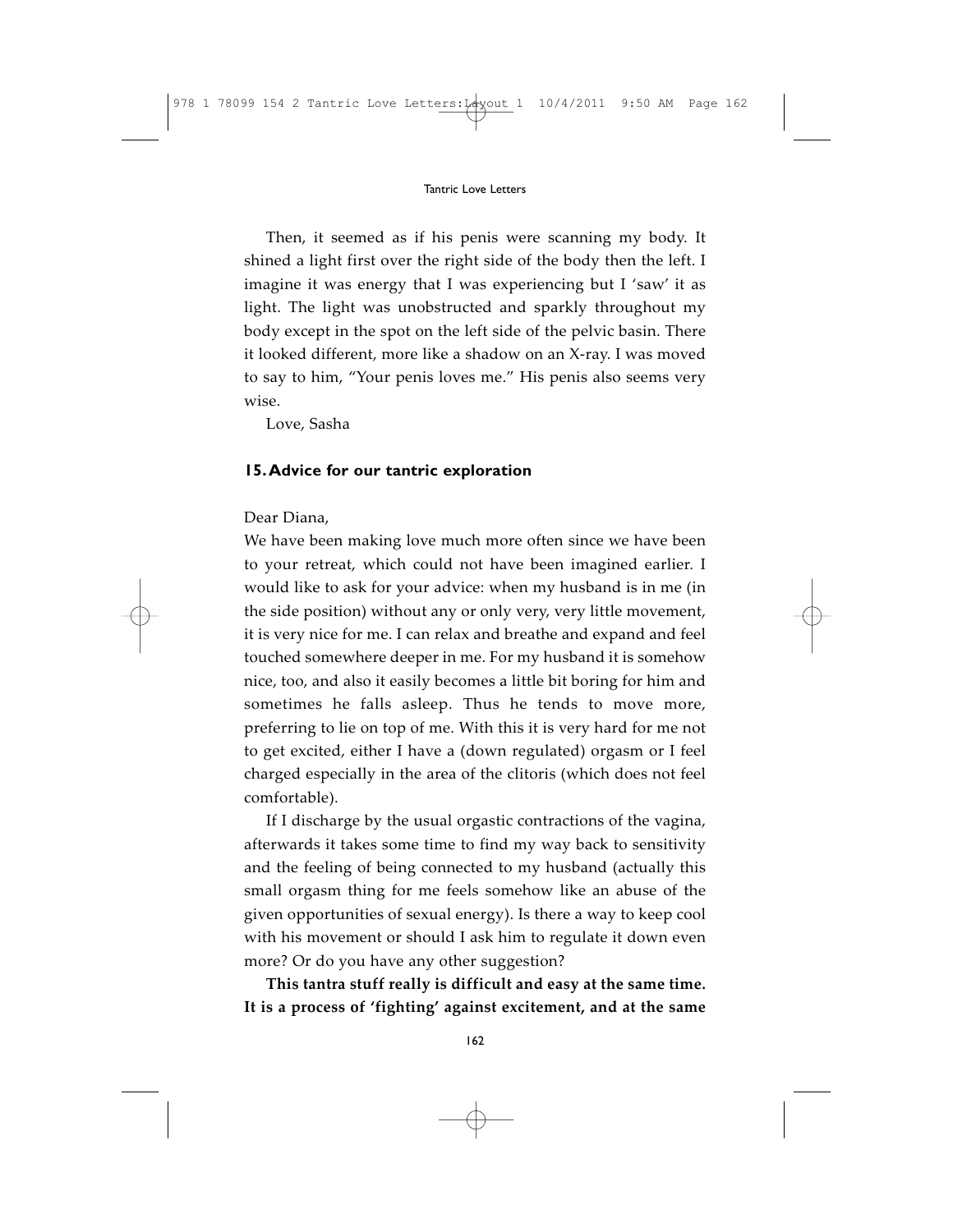**time experiencing 'states' that we could never reach by ourselves through making effort. I consider it a very precious gift to feel my husband in such a beautiful male dynamic energy (which has been twice so far). There is a very rare feeling comes up in me: I deeply admire him in this 'state' and it feels so good to feel like that.**

Then it feels even worse the other times when we are not present enough, when excitement is coming up instead! Then I need to remember those real wonderful situations to get the courage to try again. Your retreat was one of the most precious gifts I ever received in my life. Thank you so much for that!

Love, Kathrin

#### Dear Kathrin,

I am really pleased to hear that you are making love regularly in the months since the group. It does happen that a woman is happy with the simplicity, less effort and being less active. While for the man, because there is not much feeling there is the wish for some movement to increase the intensity and sensation. This wish or need is very real because of how man has learned to have sex. To 'do' and build up intensity is part of the male conditioning in sex. In the absence of sensation it is quite normal not to 'feel', not to have much inner perception and sensitivity. And then boredom can set in.

On one hand this aspect (conditioning around sensation) must be respected, integrated. So it is good if you accept his movement, but you can ask for conscious movement, not mechanical movement. This will also increase *his* sensitivity, the capacity to feel. I suggest you don't 'join in' with his movement, let him move, and you focus on relaxing the vagina, receiving the penis, connecting with your breasts. In this way you can stay cool, and you will also cool him down.

And on the other hand the conditioning must also be challenged, in order to transform the pattern and conditioning and habit so that something new is able to evolve. Energetic openness of woman is basic to a deeper flow of energy and love between man and woman, so her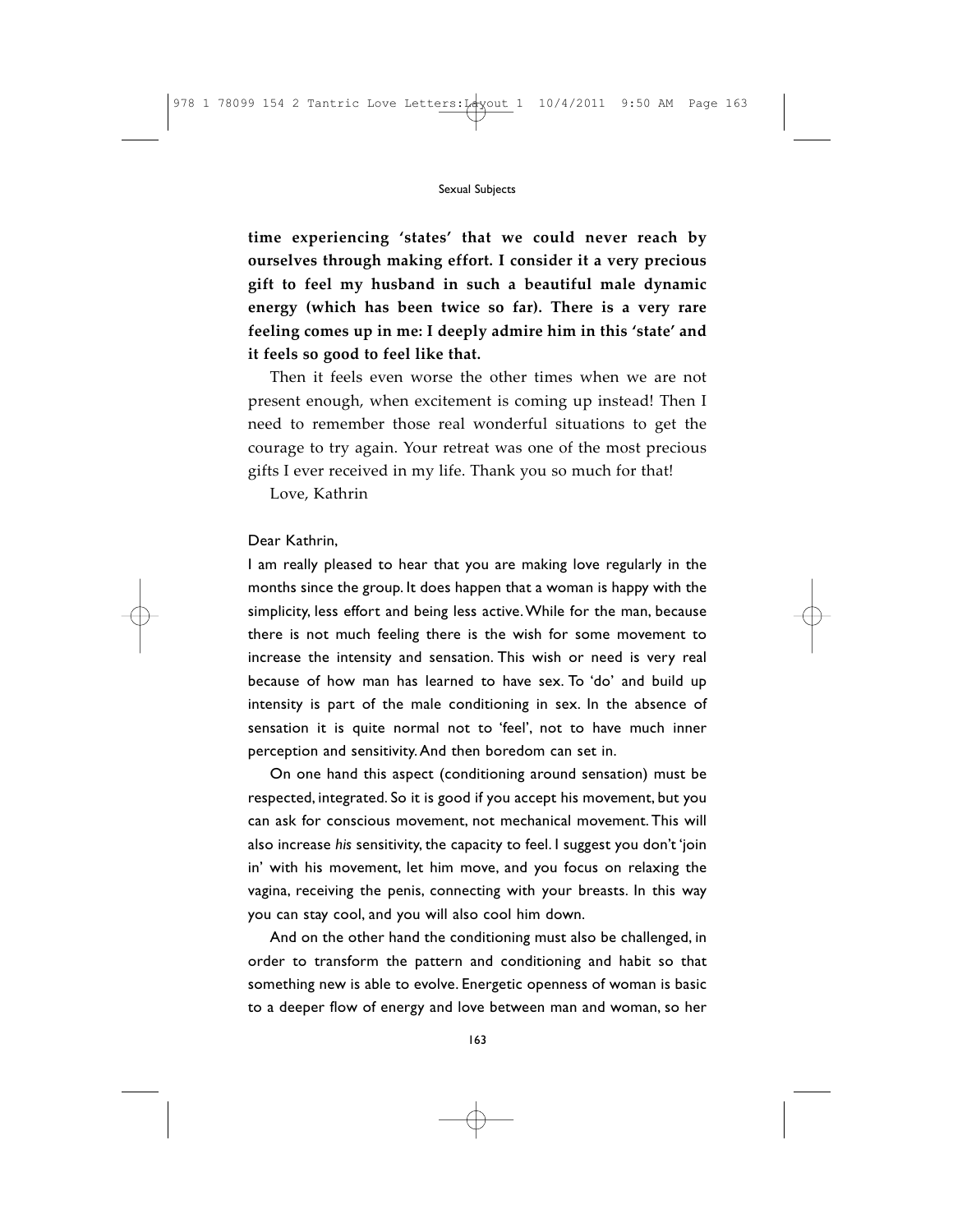inner expansion is somewhat of a priority. If woman's body is open something is possible, when her body is closed, not much is possible. Clitoral stimulation can play a part in a woman's body/vagina closing. The vagina gets excited but this is a very different environment to one of receptivity. **And yes, you have noticed yourself how the vagina loses sensitivity when the clitoris is engaged.** Excitement/orgasm in conventional sex usually happens through a build-up of tension, so ultimately it is a type of contraction, and not an expansion. (Unless getting to a climax is 'managed' very consciously through relaxation.) So perhaps it's good for you to avoid a situation where your clitoris get stimulated, and stay true to what opens you, what expands your body energy, what touches your heart.

The guideline is 'it's not what you do but how you do it', so there are no rules like you must *not* have an orgasm or quit moving. Anything done with awareness is transformed by that awareness, so if you decide to have an orgasm, see how relaxed you can be in it, how easy, connected, and present. Already this changes the experience dramatically. If you feel like moving during sex, try undulating cat-like stretches that engage the fascia (connective tissue), and help energy to move through your body.

Try some variations in position to keep your husband more awake. A bit of sleeping now and then while making love is also very nice and a form of deep relaxation. And even if one sleeps the other can stay connected to his/her own inner world. The deep and overwhelming urge to sleep, the eyes closing without be able to control it, can sometimes be a sign or indicator of feelings hiding beneath the surface, so it's good for him to check that out. Great if he (and you) can get a massage every week, and both do some exercise immediately before entering bed, or have a shower to freshen up. Energizing yourself before making love is a great support.

Another possibility, which can be very helpful, is to *not* think about this genital meeting as 'sex'. Instead, think of it as a simple union, a meditation, a deep relaxation, and a subtle bonding of energy fields. When we think of the meeting as 'sex' then comparisons and expecta-

164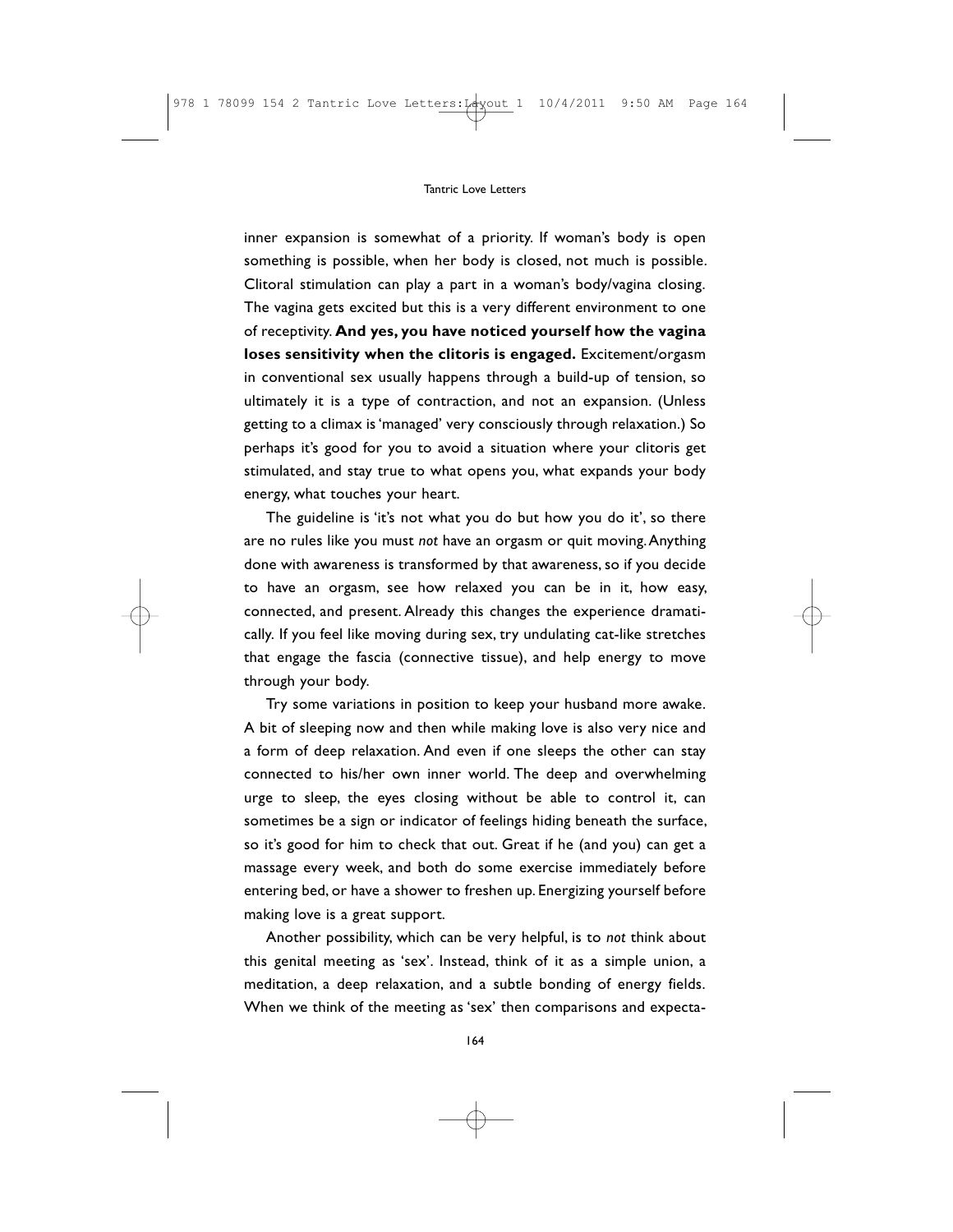tions come in, which naturally lead to boredom because something is not happening. If we don't have these expectations, and we know what we are in for, it is much easier to relax and accept what 'is', and to 'be' in the body. If you both change your 'minds' then it is easy to let this style of union unfold with practice and patience. **And then notice how you feel afterwards, within yourself and between you. In this way afterwards is always your teacher. The orientation of tantra is to reach to the being and the source of love lying within**.

Love, Diana

#### Dear Diana,

Thank you for your helpful reply. Last night I was really frustrated and sad. It had been difficult to keep this date set for yesterday, because my husband is on a business trip today and tomorrow, Thursday and Friday I have to attend school meetings. Thus I ironed his clothes and asked him for an evening date again. And he was there in time and he was not sleepy at all. His penis was erect even before entering me.

I guess I was slightly 'emotional' that afternoon, not knowing the reason why. And when we came together I felt very open and very sensitive and it took only a few minutes for me to 'come' with almost no stimulation; I had no chance to keep it down and then I felt distant from my partner, sad, frustrated, couldn't feel him anymore, and wished I were miles away. Where is the point?

Love, Kathrin

# Dear Kathrin,

Sometimes the excitement will just be there, in one person or the other person or both. But in time with frequency of lovemaking, as you are doing, this superficial level of excitement reaction will reduce, because sex becomes more normal and natural. Usually when excitement in a woman gets to a high level as she builds up to a climax, then old tensions will be discharged down the vagina, which can easily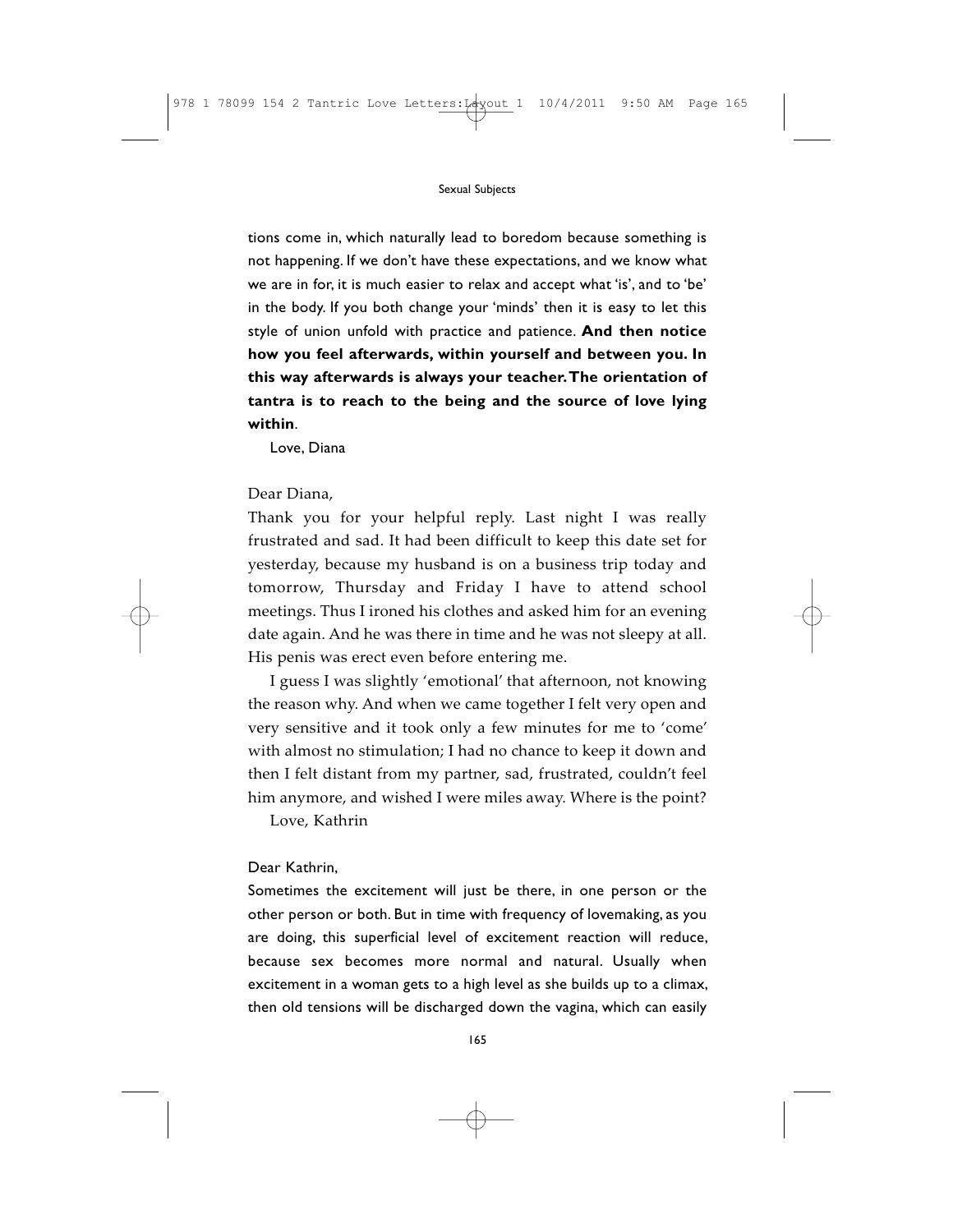have the effect of making a man ejaculate instantly. These old tensions in woman's body also reduce in time, especially with the deep sustained penetration, which we suggested during the retreat.

**The tensions of emotion can also be the cause/source of excitement and, as you were aware, you were already a bit emotional from the afternoon. So then you had an orgasm and felt disconnected afterward. This is very interesting. No need to judge, but simply to observe and learn how all these things are connected in subtle, or not so subtle ways.**You are an intelligent person, with profound insights, so keep a distance to these happenings, be more of an observer, and remember a sense of humor is a good friend. I learned in the same way – by trial and error as we say in English.

I feel that you are doing extremely well, going about it in a scientific way, learning through practice and using afterwards as your teacher. It is so interesting to observe the two different states, and great that you experience them so clearly. Through having this experience again and again you will fall away from the excitement habit gradually and naturally. Or when excitement arises and you feel yourself starting to follow through to a climax then start to investigate how you can do that more easy, more relaxed, with as little 'doing' as possible, staying more in your being, using tantric principles at the same time, even as you go for orgasm. Actually, relaxation improves the experience of conventional orgasm too.

Basically, you are on a slow process of deconditioning yourself and it takes time and you need patience, sense of humor, willingness to keep taking steps forward. I appreciate the reminder contained in Osho's words "… life is a mystery to be lived and not a problem to be solved…"

Love, Diana

#### Dear Diana,

Thanks a lot for your mail, your listening and understanding and advice.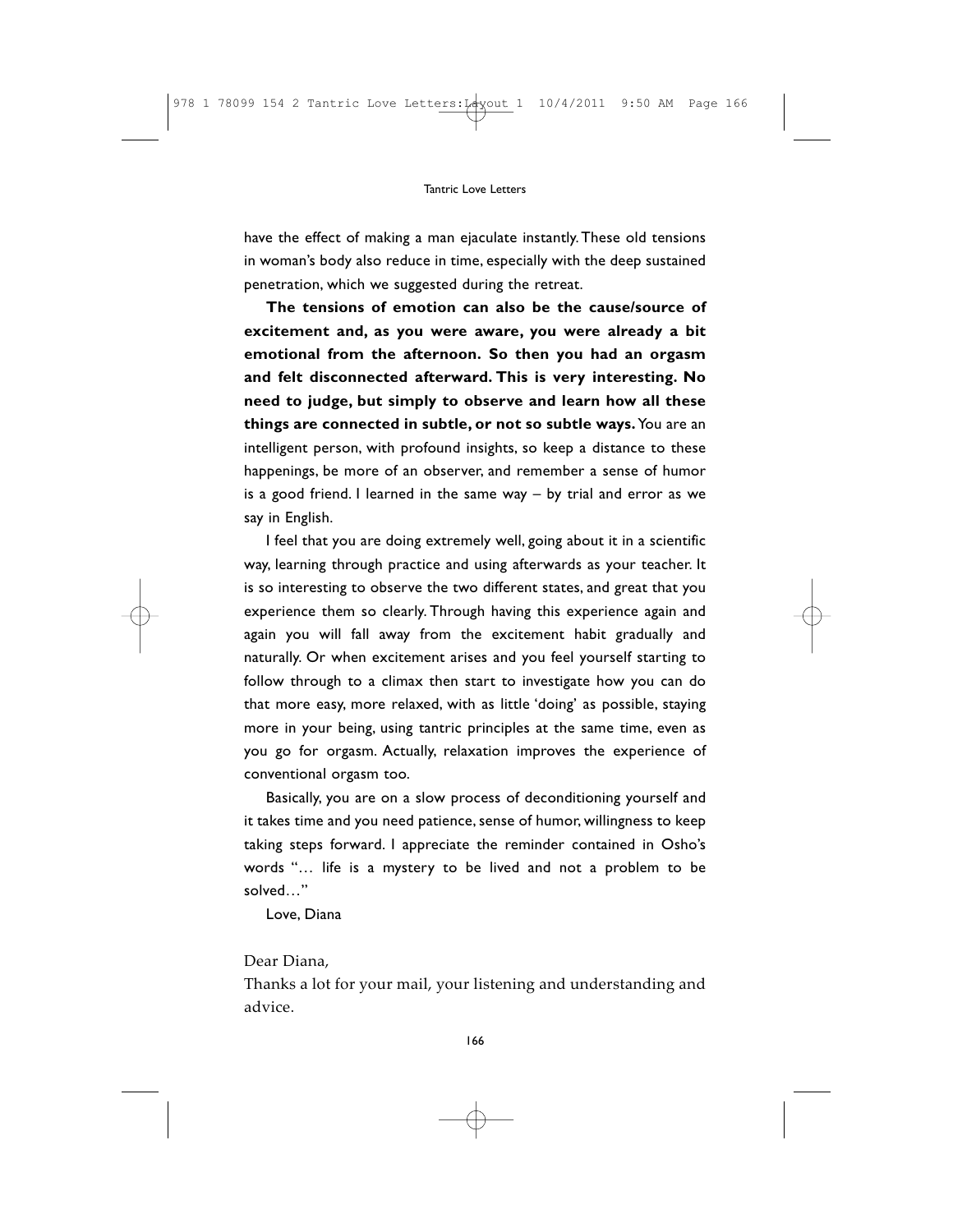You give me hope and courage to go on. Your heartful accompaniment and supervision helps me so much! With deep thankfulness and best wishes to you and Michael.

Love, Kathrin

# **16. Combining tantric sex with conventional sex**

# Dear Diana,

There is something that I have wanted to ask you for some time because it is an area of confusion for me. I have done a few groups with you now and you tell us very clearly not to make a separation between the 'new' way and the 'old' way. I have heard that some teachers of tantra are telling people to do conventional sex and tantric sex parallel with each other. By this is meant that sometimes they do it one way, and at other times they do it another way. What is your opinion about this type of separation?

Love, Laura

# Dear Laura,

Thank you for writing  $-$  it is a good question! In the field there seems to exist a deep misunderstanding that is based on lack of personal experience. The basic problem is that people make a separation between one and the other where in reality no separation exists. Tantra is not a technique – not something that you 'do' – rather it is a process of becoming more conscious through shining the light of awareness on the sex act. In tantra we are transforming an unconscious force into a conscious force. So in essence, we need to start introducing awareness into sex – that is all. And we have to start from where we are – which is conditioned in a certain style of sex that has become the convention.

You start to observe yourself not *what* is done, but *how* it is done. And gradually the sex energy is transformed into a meditative energy through this enquiry. It is impossible to drop the conditioning overnight because the patterns are deeply lodged in our psyche and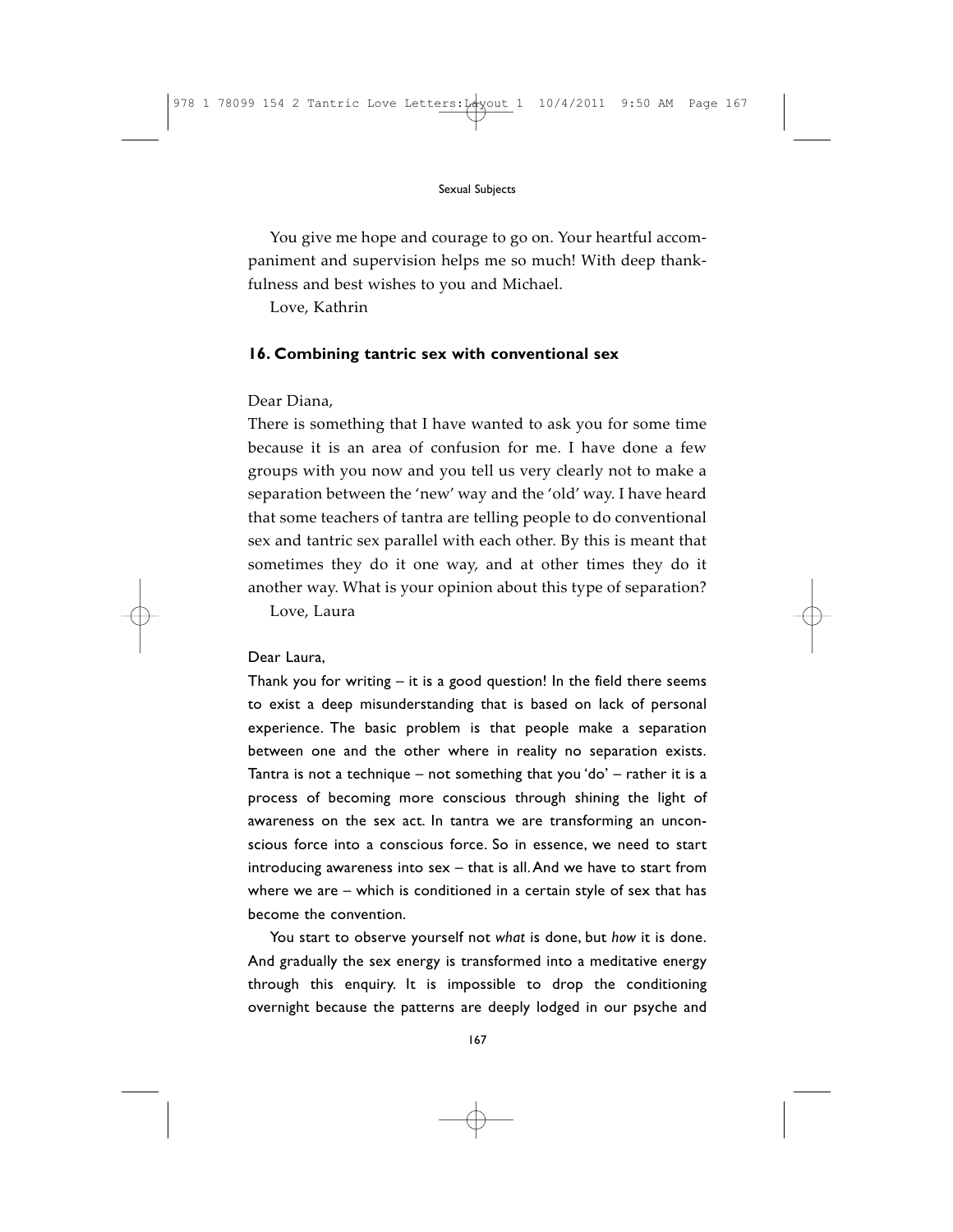cells*.* So in that sense there will naturally be a floating between how you have done it in the past and the new track that you are exploring. In time the more conscious style takes root and overturns the conventional patterns. So to me there is no question of doing it conventional one time, and tantric the next time.

Basically this suggests that tantra is something you do as a special technique from time to time – like lie without moving inside each other for some hours – this does not make any sense at all.

**The endeavor and the adventure should be to enter into sex with as much awareness as you can, every time you make love! Not only sometimes.** Conventional sex is based more on sensation, and tantric sex more on sensitivity. How can you grow in sensitivity if you continue to support sensation? Sensation kills sensitivity, so you will go around in circles. In the morning asking your genitals to be sensitive and then in the night asking them to be sensational. There should be no separation. We are conditioned to be hot and excitement based, so the journey is to transform this pattern slowly, to become cooler and more sensitive. **It is only in a cool relaxed environment that the deeper potential of sex can manifest itself in the timeless experiences of bliss and ecstasy.**

It is a process of deconditioning yourself – rooting out the habits and patterns that dominate sexual expression. Once you are free of these tensions, then you will always make love in a different way – with more awareness and presence. Sometimes participants in our groups will ask if we (my partner and I) ever have hot sex 'now and then'? But again such a question reflects the same misunderstanding. Once you are conscious in sex it is extremely difficult to be unconscious in sex! How to be sensitive one time and insensitive the next? Every time you have sex in the future, it will be transformed by that awareness. If you chose to move, the movements will not be mechanical and goal oriented, but relaxed and easy, each move pure pleasure unto itself. Or if you choose to have an orgasm you will do so in a way that expands the body energy rather than contracts and localizes it in the genitals.

Osho says very simply: "Tantra is the transformation of sex into love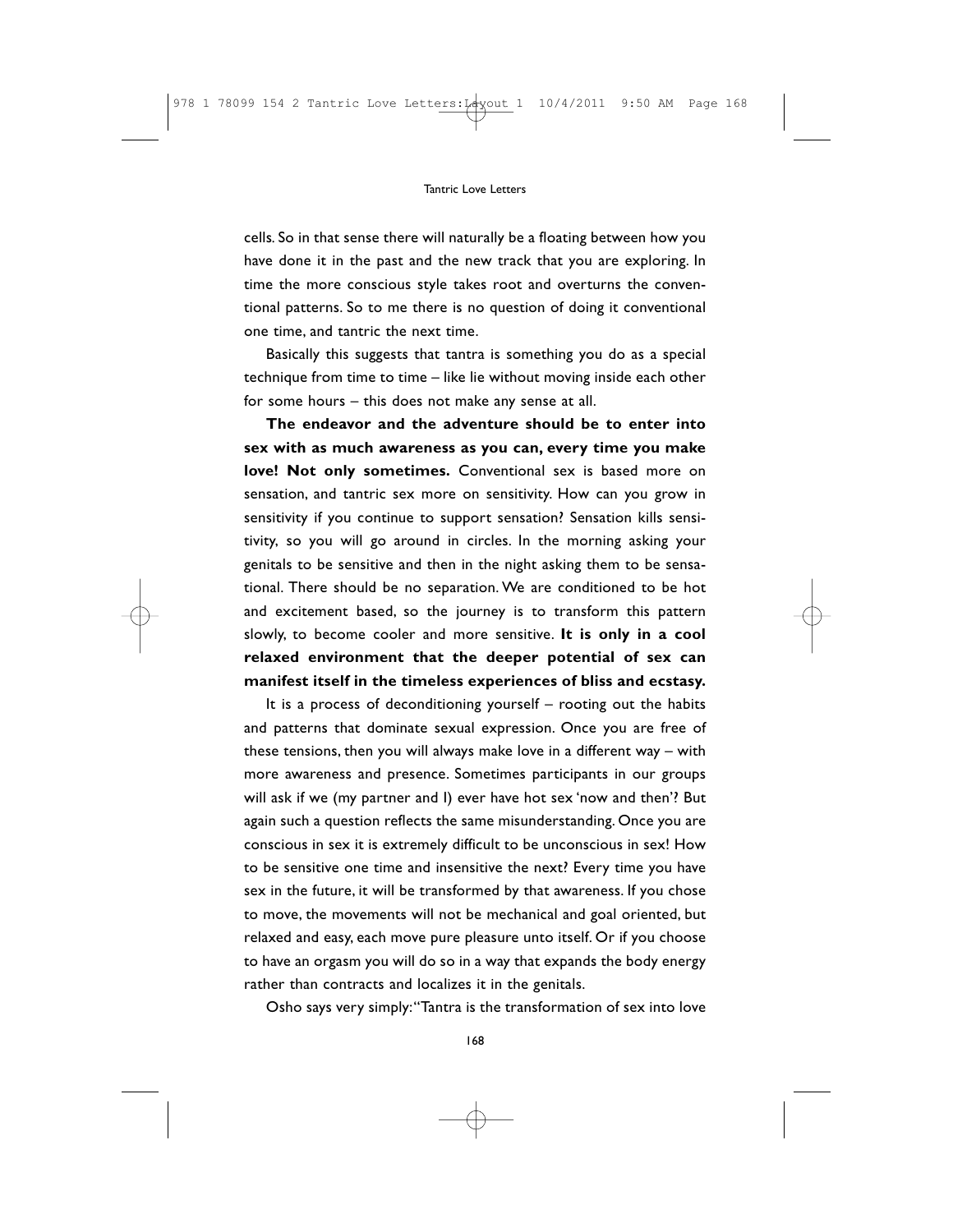through the awareness," and I always find these words to be tremendously inspiring. I hope my explanation has helped to sort out your very understandable confusion in this area.

Love, Diana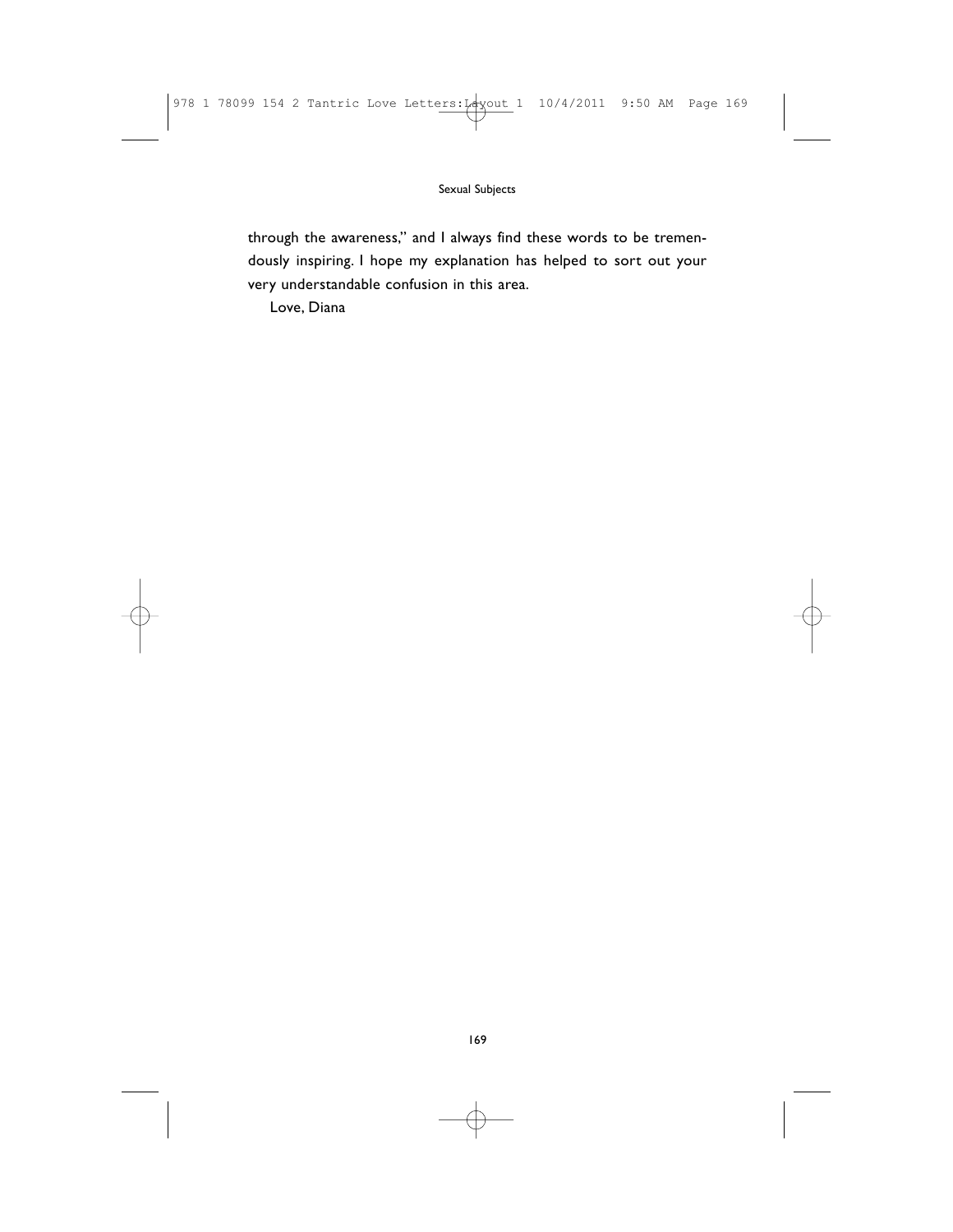# Chapter 5

# Special Issues

- **1. Healing the physical pains in my vagina**
- **2. How to get pregnant when there is reduced ejaculation?**
- **3. Absence of breasts due to surgery**
- **4. No information on the chakra system**
- **5. Can tantra have a therapeutic influence on massage?**
- **6. Accepting and loving my body**
- **7. I am missing my ecstasy**
- **8. Making rules and concepts out of tantra**
- **9. My fiancée is like a virgin, her vagina is very tight**
- **10. Less erection due to prostate disturbance**
- **11. Sexual satisfaction in spite of prostate tumor**
- **12. Your tantric perspective is different**
- **13. Relaxation and menstrual purification**
- **14. Tantra without a partner**
- **15. Healing the pain and shame of sexual abuse**
- **16. I would like to educate and show others**
- **17. Love is a by-product of a rising consciousness**

# **1. Healing the physical pains in my vagina**

Dear Diana,

When I heard the audiotapes of Barry Long about making love for the first time, maybe ten years ago, it changed my way of looking at sexuality completely. Everything I vaguely was feeling in myself, he was acknowledging. But there remained a lot of practical questions. In my lovemaking, I experienced more and more great physical pain, which finally made lovemaking impos-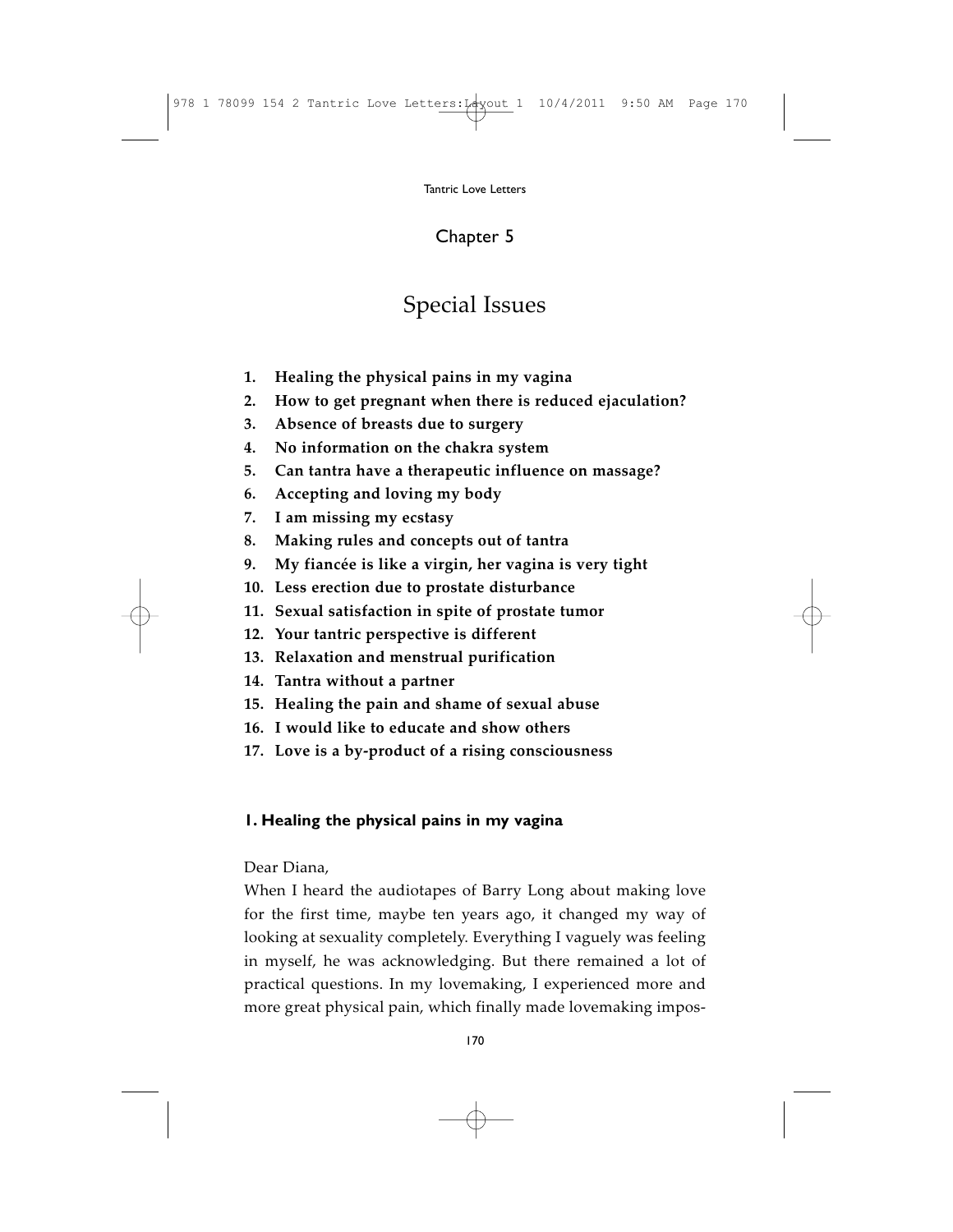sible. I went to a lot of gynecologists and they told me I had focal vulvitis or vaginitus or vulvodynia, nobody really knew. The years that followed, I tried everything to heal the state of my vagina and slowly, slowly things got better. But the pain still was there a lot of the time and I really was thinking I was crazy and getting really worried if I ever would be able to make love again. The thing I loved doing most. I moved into a new relationship where making love was still not possible in the beginning. Then I got hold of your book *The Heart of Tantric Sex*. I did quite some reading and experimenting in other tantric versions, but for me it always felt to be unnatural in some sort of way. With your book, I felt I was coming home. I was so happy to read in your book about the female side of making love in which everything was resonating with my inner feeling of what making love was all about. And then I read your second book *Tantric Orgasm for* Women and that was all I ever have wanted to know since I was young. Thank you very much for sharing all your wisdom with me, I feel so grateful for it. Especially with all the other women's sharing's in the book and also your comments about pain*,* I now for the first time see how my pain might have been started and how it possibly can be reversed itself - by making love with a loving penis. I would have never thought that the penis, the actual thing that hurt my vagina, could make it better again. And then my partner read the book too, so we changed our way of lovemaking and then I was more open and I could receive his penis. And when the pain was there, we could stop and wait and then slowly continue. After a while I was open again and we could make love several times without pain. I was ecstatic. And I know now that it might be possible to heal completely for I know the pain is not gone completely. But I feel now a confidence in me I never felt before.

Since my partner lives in another country, I think I need to work on my own a lot and I might need some massage of my vagina. In your book you talk about massaging the vagina. You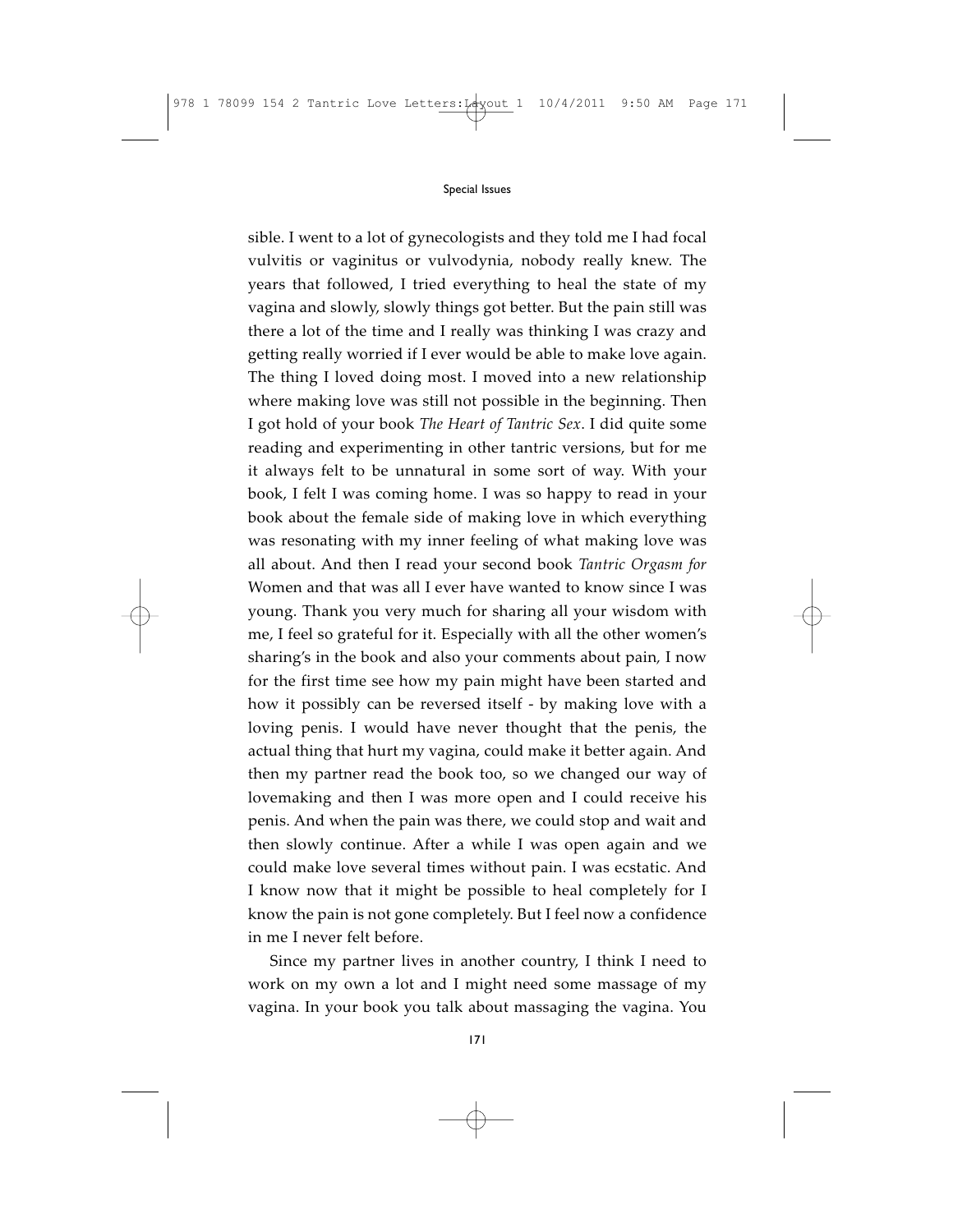mention it in one sentence. Could you please tell me a little bit more about it? What more do you know about vaginitis/vocal vulvitis or vulvodynia and do you know any woman that healed from it completely? For years I looked for one woman, who could inspire me, by showing me she did it. No woman was there, but I keep hoping I will find her and maybe I will be that woman.

Love, Zoe

#### Dear Zoe,

Thank you for your e-mail and I am pleased to hear that you and your partner have had some positive and encouraging experiences through applying the information in my books. My feeling and experience is that this style of making love will be ultimately healing. The fact that you have had pain-free sex a few times is a good indicator. And it shows you that relaxation and awareness is the right path to follow. And yes, it is a relief and inspiration to realize that the penis has great healing power when used consciously. I had contact some years ago with a Brazilian organization that dealt with these female issues of vaginal pain, and they were having good results using the suggestions in my book. In my courses I have met many women who had an issue around painful penetration, and definitely the slow conscious style of sex makes painfree penetration possible.

Yes, I do mention massage of the vagina briefly; but in truth, if you have a loving man in your life then the penis is the best way to go. It is not so easy to find a person to do this type of massage, and for many years now I have not used it for myself or suggested it to others. Mainly because in reality the fingertip is quite rough in relation to the very sensitive fine vaginal tissues, plus the finger is not really designed for that place or piece of work. Whereas the head of the penis is like a highly sensitive magnet, and this grants it an innate intelligence that speaks directly to the vagina.

So I feel it's best that you relax with what is. I also suggest that you do not masturbate (if you are doing so) because you are in subtle and unsubtle ways adding tensions to an already fragile and tender situation.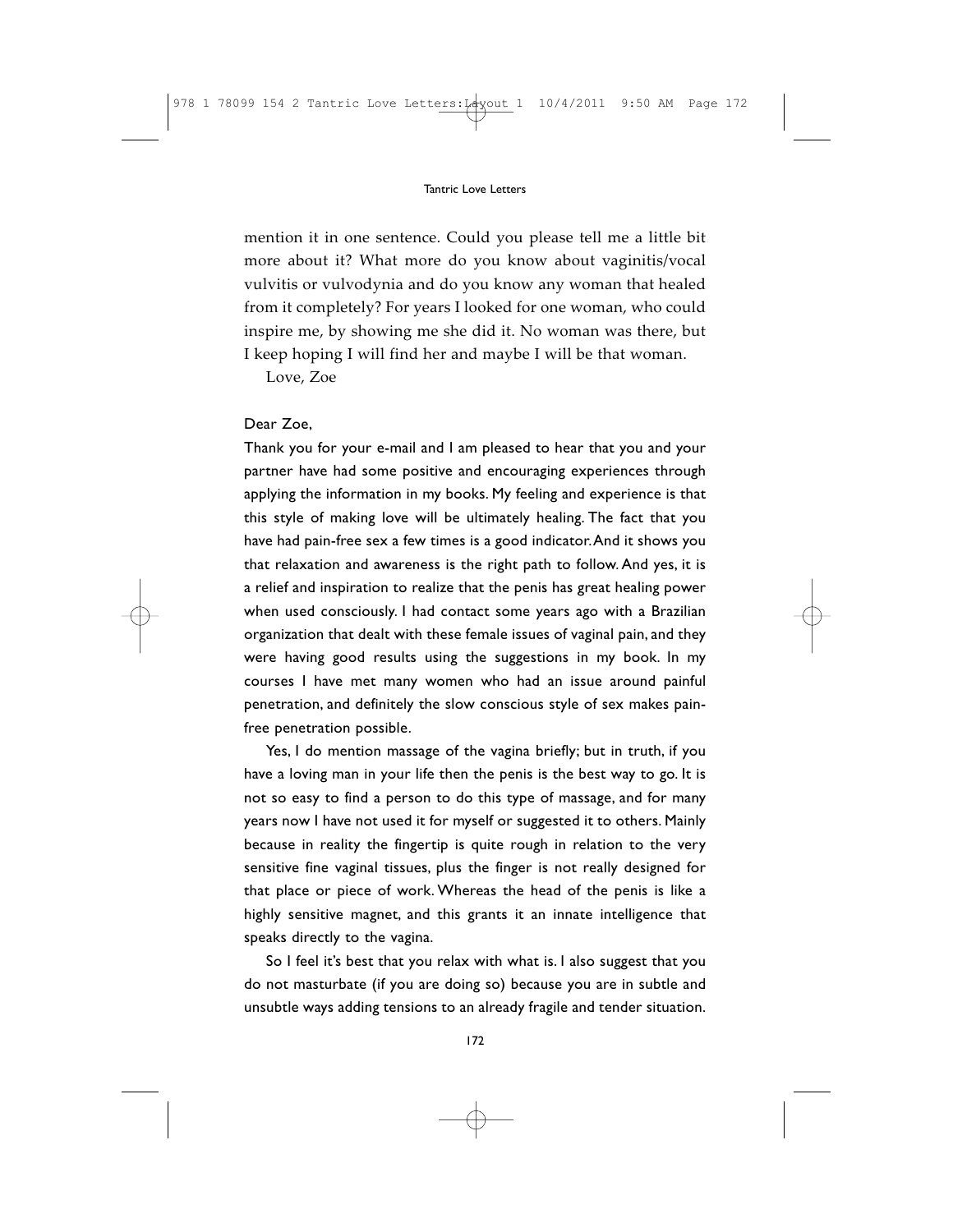#### Special Issues

And you will certainly benefit from meditating on your breasts and bringing awareness to the female positive pole. Doing so on a daily basis (for about a half hour) will naturally have some healing resonance in the vagina. My partner and I have published a guided meditation on the breasts especially for women called *MaLua Light Meditation*. The music and voice may support you to go deeper into yourself. Let me know how you get along.

Love, Diana

## Dear Diana,

Thank you so much for your response. Your answer came just at the right time. Between the mail I wrote to you and your answer back, I, for the first time, discovered a website about vulvodynia, with a few women who talk about their recovery. One recovered with natural hormones and a few because they had an over activity of the nerves in the labia and opening of the vagina. They were operated on and then they could have normal sex again. After I read that, I was extremely happy and I looked really deep into that website, and a whole world opened up, about other doctors having written books about the subject, which I never had seen before.

**But soon I realized that I got so confused and stressed by it, that, I think, the pain in my vagina got worse again. It made me realize that by reading about all the women who were in pain, or not, my thinking about it, and so my body was affected in a negative way. I came into that painful energy of wanting results; instead of that energy I was in, when reading your book, the energy of beauty, female essence and strength.** All I could do was leave the subject aside and only try things like the natural hormones, or some kind of calcium for a better nerve activity.

What I realized vaguely was that almost none of the women I read about were talking about *the way they practiced sex*, that it could be a cause for their pain, or that a loving penis could be the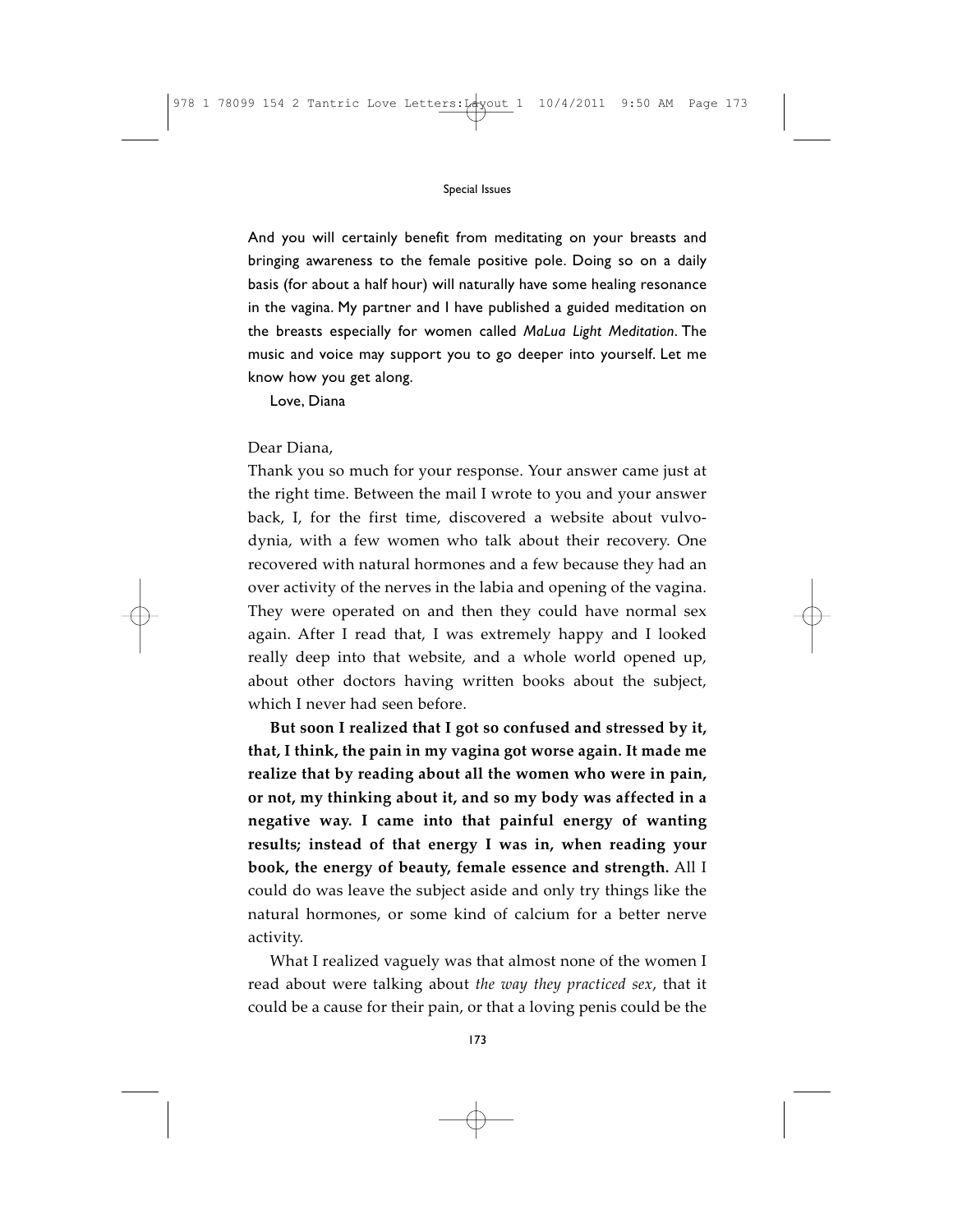healer. But I had, in a way, also forgotten about it, in all the confusion the information caused in me. But when I read your response, you directly lead me to that truth inside of me – that truth of being rather than to put the accent on the doing part.

Everything you write makes me feel that this is what I want to do and it all feels so natural. I hope to find myself a nice man, who lives closer, and one who really wants to get to know, or already knows, the way of lovemaking you are teaching. The reason is that I have decided to split up with my American lover, although the lovemaking was beautiful. I have a dream of having that kind of lovemaking on a more regular basis, than just once and awhile, so my vagina can truly heal. In between that time I will order the *MaLua* CD and practice the breast meditation, which I think will indeed be of support. Thank you again for your sweet words.

Love, Zoe

## Dear Diana,

Hello again and here is an update! Things are indeed evolving in very good way since I last wrote to you**. I stopped doing all the things I thought I needed to do**, like taoistic energy exercises, with or without jade egg, circulating the energy around in my body and masturbating**. All these things made me stressed out, somehow. I think because these things I did were all based on fear, and the belief that something was terribly wrong with me.** And that if I didn't do them then my hormones wouldn't get better, or the bloodstream wouldn't be optimized, so that my vagina would never heal. It was also a way to check to see if I finally could enter my vagina, for instance, with my finger or a little tube or egg, in order to get my vagina used to the entering of a penis. But the last time I actually had intercourse without pain, made me realize that a loving penis would be the best way to heal my vagina and that all the other ways seemed only to get in the way of that belief. In that loving way, I could finally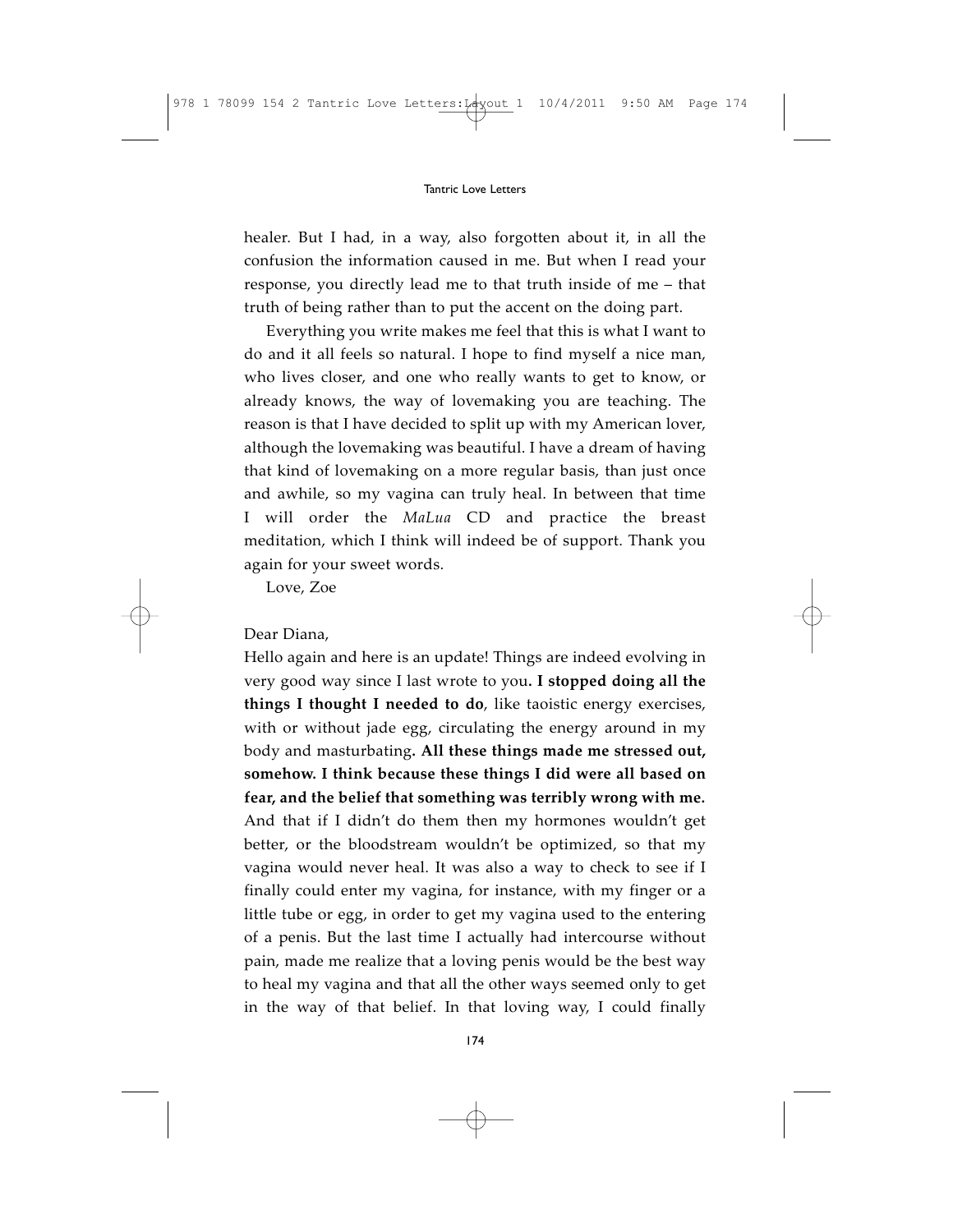surrender to beauty and love, instead of giving in to fear and anxiety.

Since a loving penis is at the moment not within reach, I have had to create that loving environment in myself. So I did what you suggested and it was what I always thought somewhere deep down would be the best, but I never trusted myself, for it seemed too easy. I started to lie down more often and especially when I had pain. Just doing nothing and feeling, relaxing, and enjoying. In all that, energy begins arising, I feel my breasts and feel also what a sensuous and lively woman I am. This gives me such an amount of peace.

For a long, long time, I always had thought of myself as not being a real woman, because I couldn't have painless sex. I felt totally inadequate as a woman and I felt a strong need to make love to a man in order to feel as a woman. But now there is this sense of female beauty, and I feel that I am no longer dependant on anything else, or a man who penetrates me. Of course I love to be penetrated in a loving way, but I see that there is such beauty in me beyond that, and that always will be available for me at any time, or any place.

The only thing I tried was to use a natural progesterone cream. This seems to help tremendously. The pain is now only sometimes there and I have good hopes it will be gone completely somewhere in time. All these wonderful developments even made me think that I want to share this beauty with other women and become what I always wanted to find when I was so desperate: to be a woman who has healed and can inspire other woman in doing that too!

Love, Zoe

## **2. How to get pregnant when there is reduced ejaculation?**

## Dear Diana,

A few months ago I read your books and my husband and I are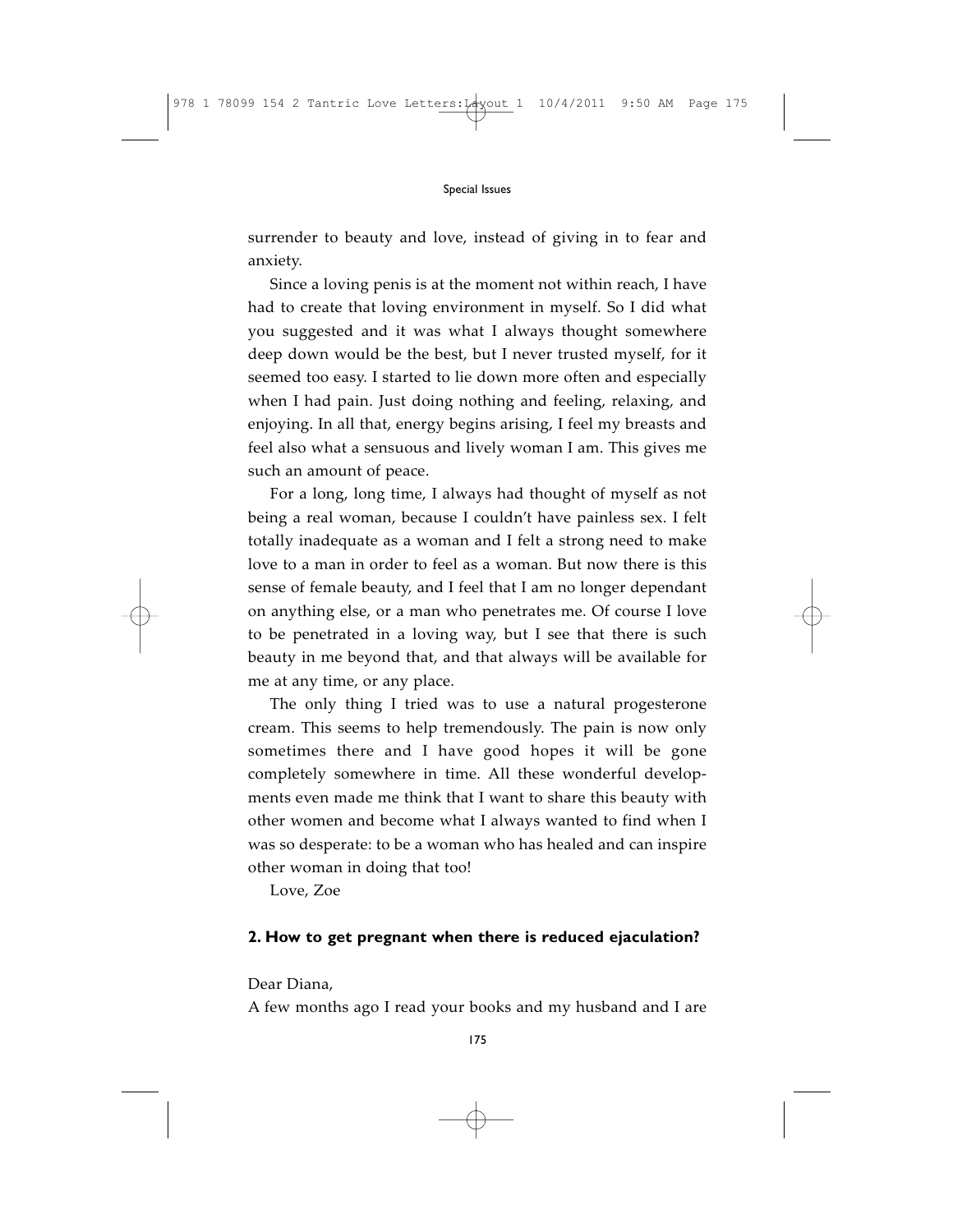very happy with our new experiences of making love. Thank you! We both want to have a baby and so I want to ask you if there is perhaps a tantric way of making love with a baby wish? How to get pregnant when there is reduced ejaculation? Can you recommend any books about this theme? Thank you for your inspiration!

Love, Yvette

#### Dear Yvette,

Thank you for writing. I am delighted to hear that you are having valuable experiences through experimenting in love, and my congratulations – all credit goes to the two of you because you are doing it for yourselves, not just reading about it. It's really one of those things that have to be tried out to know the truth and value of it.

Regarding having a baby, I cannot point you toward any books that I know of but I must say that I have not researched this field. I feel the most important thing is to realize that basically the way things stand almost all conception happens in an accidental way. A couple wants to have a child, but the invitation is general and not specific, very seldom is the moment for conception (ejaculation) consciously planned and followed through on.

Most people, if you ask them (which I do in my groups), will say that subjectively they felt abandoned at some level, and did not feel truly welcomed and wanted by their parents. **So one great step you can make is to ensure that conception is conscious, and that takes place in great love and with intention.** Practically this means to find out when you are most fertile through the temperature method/quality of mucous discharge etc., and then go for the conception on the right day/s.

Create a beautiful atmosphere for the occasion, and prepare your bodies too, bathing, dancing or anything 'physical' to bring you into your body energies.

Now the interesting point is the following, based on something that I have heard Barry Long say, that ejaculation should ideally take place as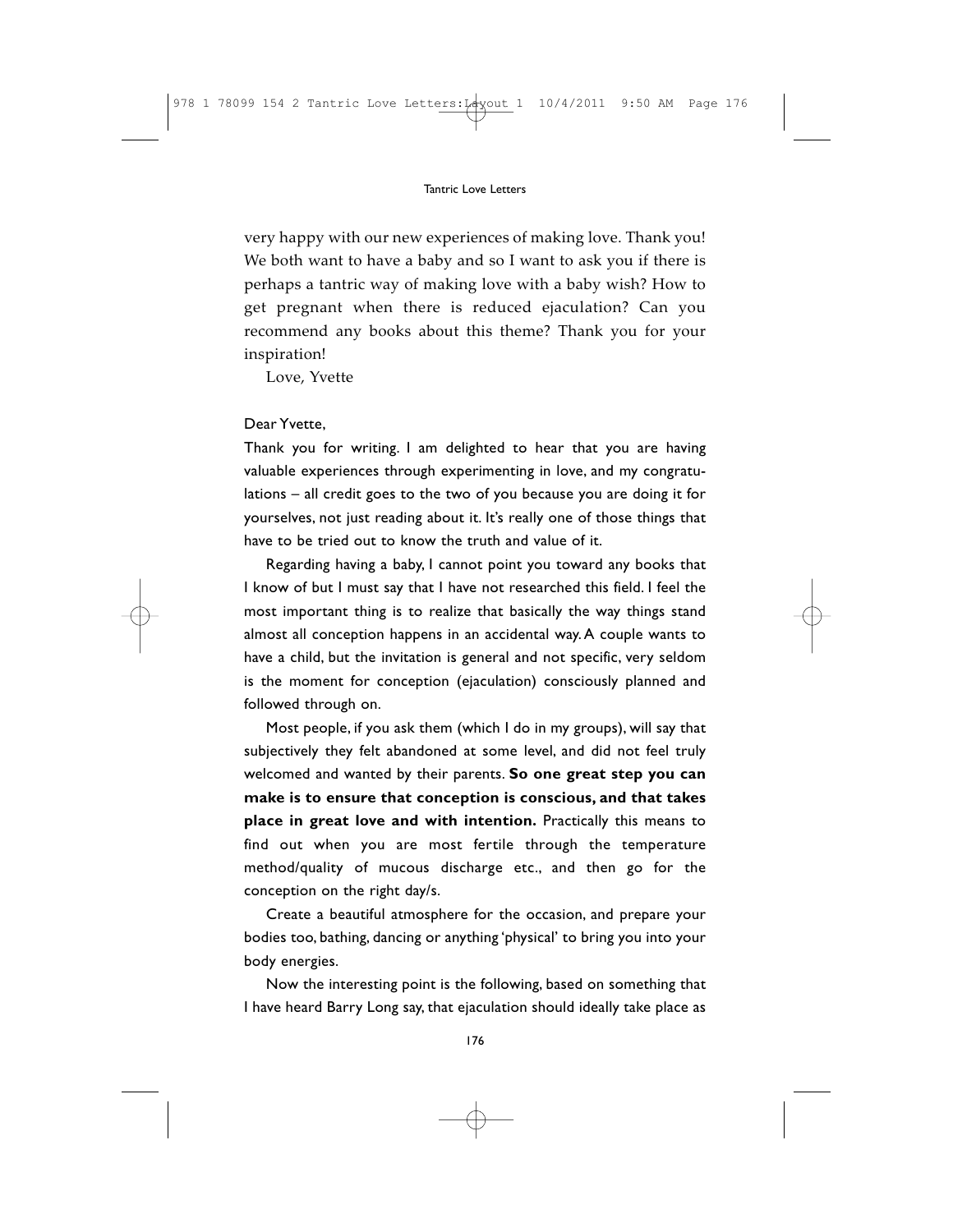soon as possible after entry. And it is recommended that the woman does *not* have or try to have an orgasm at the same time. For actual conception purposes the more simple the act the better. A pure simple authentic act can be done with great love and awareness, preparing yourselves and the space around you as an invitation to creation. May your wishes to have a family be fulfilled in an effortless and joyful way.

Love, Diana

## **3. Absence of breasts due to surgery**

Dear Diana,

I have just found your book and am beginning to read all the information you provide there. It is difficult for me to deal with the input on breasts because I lost my breasts because of cancer a few years ago. I felt so much pain and sorrow at the loss of femininity that I have avoided sex since then. I am finally beginning to heal and open to love again, but I really feel the absence of my breasts. I am just learning about tantra. What of my situation?

Love, Wanda

## Dear Wanda,

My heartfelt condolences to you on your tremendous loss and I send you much love and healing energy. Yes, in the tantric view, the breasts are the place where energy is raised in the female body. On the surface this makes the approach difficult for you, and I can appreciate your feelings. **What is interesting and very encouraging, however, is that the intrinsic energy-raising capacity in the breasts is an energetic phenomenon and not something purely physical.** I did not know this for a fact at first, but over the years I have had several women in my courses, in a similar situation to yours, and each one said that they could feel the 'energetic response' or 'energetic overflow' of the breasts in the vagina, even in the absence of the physical breasts. So in this deeper sense your energy centers are intact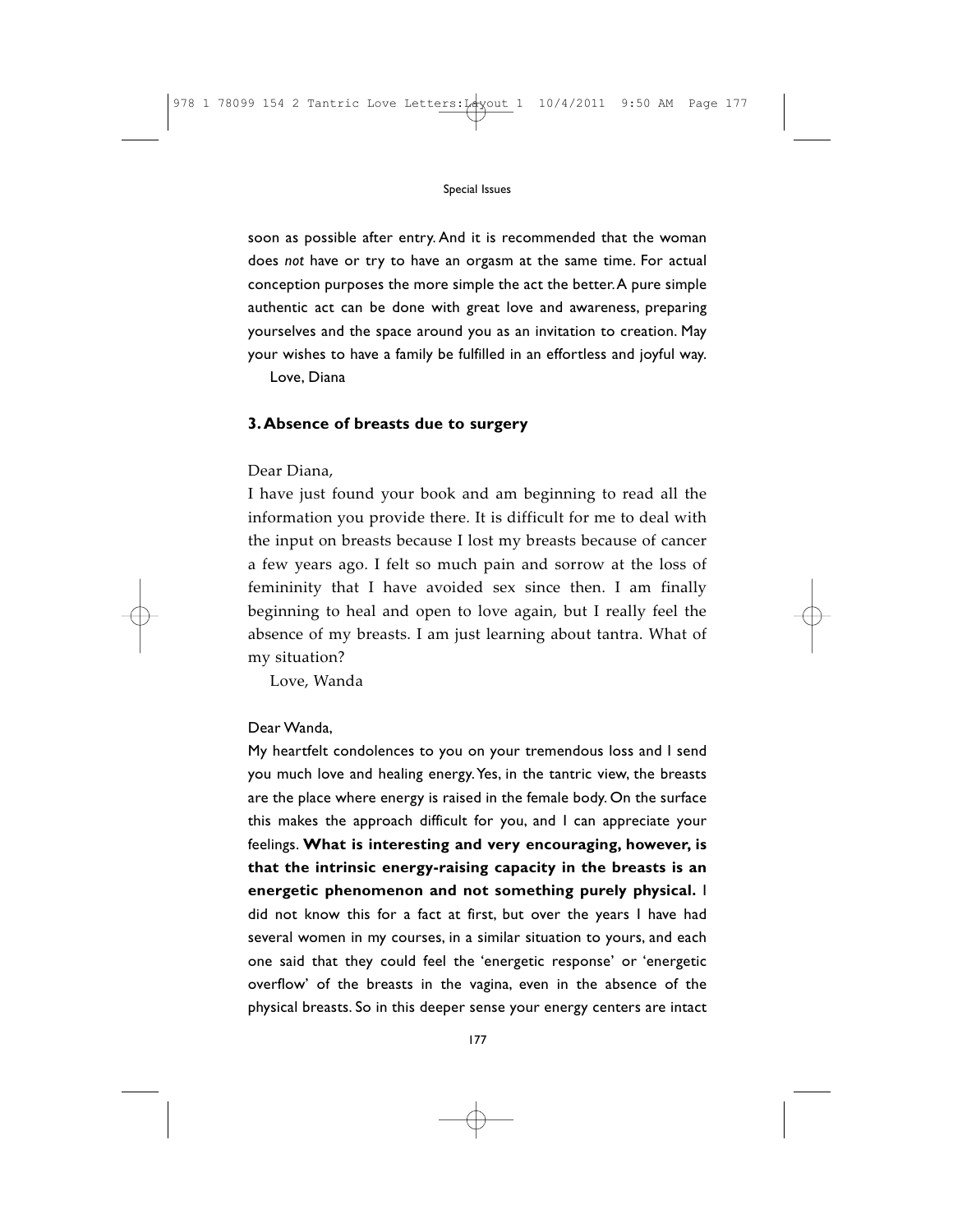and continue to function perfectly. Please read my second book called *Tantric Orgasm for Women* where breasts as an aspect of femininity is covered in more detail.

It would also be very healing if you begin to meditate on your chest and heart area for about twenty minutes a day, holding your hands gently over the chest, and melting into and merging with your heart. Doing breast meditations regularly will support in reconnecting with your feminine qualities, even if there are no physical breasts. You may be interested in getting the MaLua guided breast meditation with music (CD) produced by my partner and myself. I know there is nothing that can ever replace what you have lost, but in the meantime the tantric information gives you a positive view that will give you the strength and capacity to move forward in an enriching way. Best wishes to you.

Love, Diana

#### **4. No information on the chakra system**

#### Dear Diana,

I'm right now reading your book *The Heart of Tantric Sex* that I feel very inspired by. My girlfriend is reading *Tantric Orgasm for Women*. She's very inspired and I was very curious when she got the book. I heard that you are doing a book for men and I'm really looking forward to reading it. Will you say something about healing the penis? I've been exploring tantra and Taoism for about eighteen months. A few months ago I participated with my partner in a tantra course in Sweden that was a wonderful, loving and painful experience due to old emotional wounds. That's where I got the information on your books.

During that course, they talked about the different polarities of the seven chakras. When I read your book you focus on the first and fourth chakras, and there is no mention polarities of the other chakras. Or have I missed something? During the course I attended they focused a lot on the male's first and the female's second chakra. I was really curious to learn more about polarities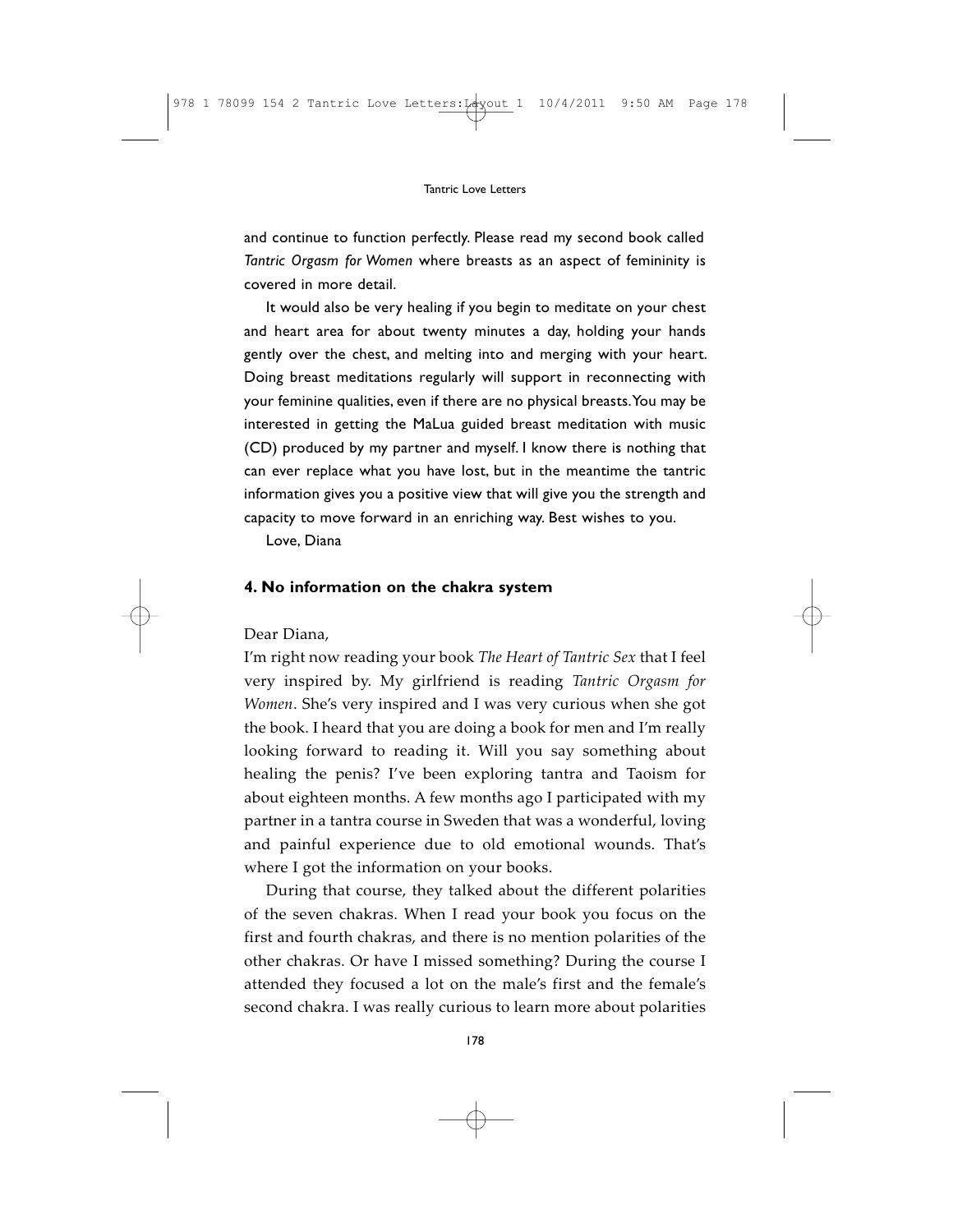and the parts that are described in your books were useful but I hoped to find more information in your books on all chakras. I'd like to know why you chose not to mention them in the books?

Love, Xavier

#### Dear Xavier,

Yes, you are right, there is virtually no information about the chakras (energy centers), and this is with intention. I personally was never able to connect with any objective information I read or heard about the chakras – it did not speak to me. So in this sense information on the chakras was not a part of my sexual exploration. And therefore I do not give them much attention in my books. I don't even really think about my chakras ever; they are alive and active and doing their thing whether I know about them or think about them. At times my chakras show themselves through inner energy experiences, but these are subjective experiences and more the outcome of having made love in a certain way for a while.

My experience and understanding of sex is more as a 'magnetic flow' that arises through the existence of opposite poles in the body. The sex center being the one pole and the heart center the second. This is the reason for my referring to these two chakras only. As I said already, chakras are present and functioning in your body whether you know about them or not. You have simply to set the stage and the inner workings happen in their own time and in their own way. Certainly what I discovered was that through aligning my sexual behavior according to our 'magnetic' design, many notable experiences in all my seven chakras took place. But these happened as by-products of my explorations, not due to any intention or due to any information about the chakras.

So my focus in teaching/writing is to explain the basic set-up and encourage people to explore, get the bodies polarized and 'magnetically aligned', and then see what happens. Too much information can give readers an excess of food for thought that eventually gets in the way as expectations and goals, and a person gets waylaid and loses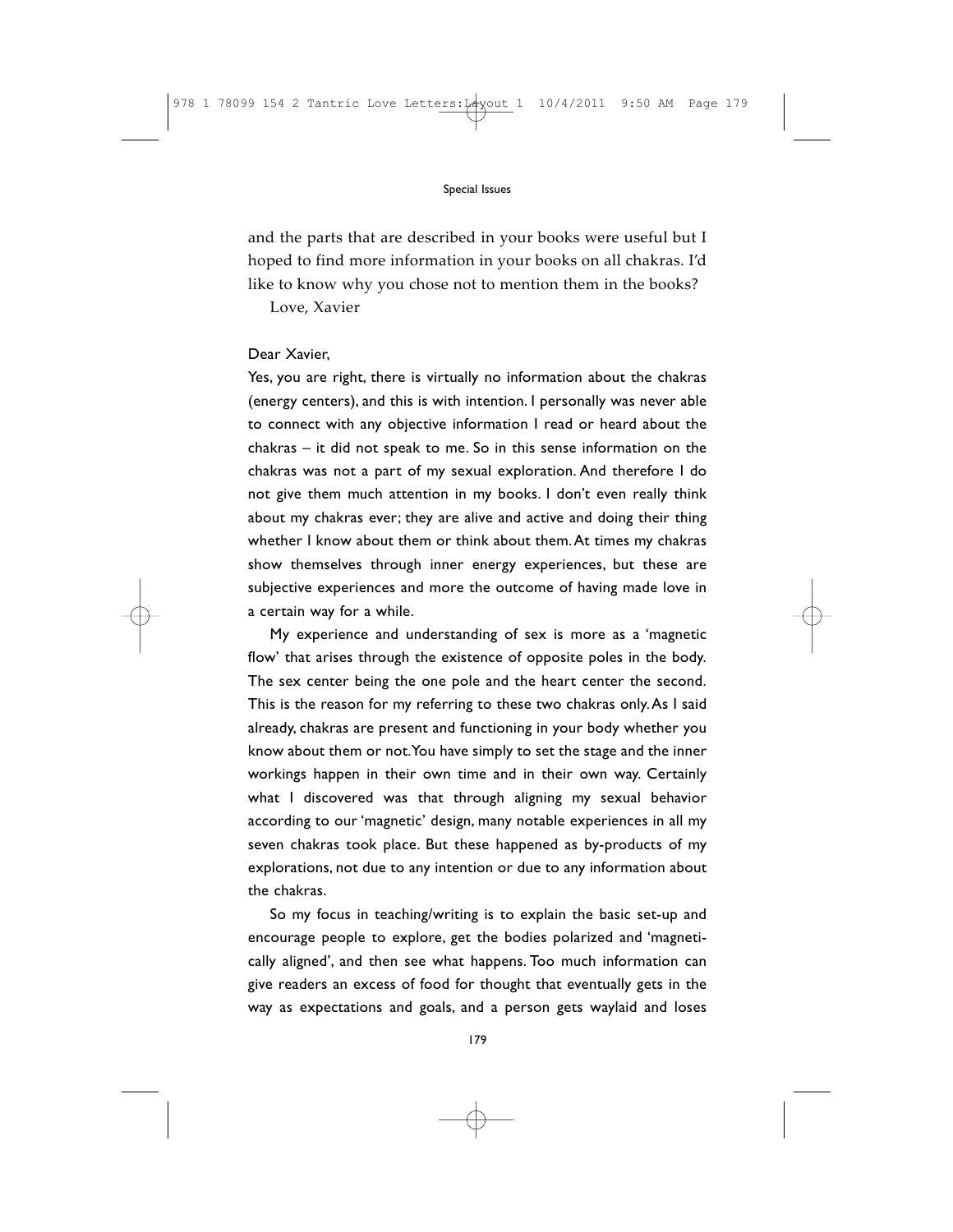touch with more essential elements of tantra.

The book for men will be called *Tantric Sex for Men* and will include penis healing and balancing, which according to my approach happens through focusing on the perineum to ground your male energy and being conscious and present inside the female vagina.

I wish you all the best in your exploration, and trust that you will find my books useful, even without the chakra information that you were hoping for!

Love, Diana

#### **5. Can tantra have a therapeutic influence on massage?**

#### Dear Diana,

I am doing massage and want to know how tantra can be used to influence my massage in a therapeutic way? There is a lot of tantric massage around that involves touching the genitals but I am not interested in that.

Love, Lucy

#### Dear Lucy,

During a massage I would suggest that you start including tantric principles, which in essence means you must relax and be aware as you massage. I was a massage teacher for 20 years, and in retrospect I have realized that massage was in fact the start of my tantric journey, exploring the inner world of my own body. So as a giver of massage you are in a very good situation to begin encountering yourself and your own body in a new way. You will find the instructional massage DVD, called *Time for Touch - Massage, Awareness, Relaxation,* a great help in learning tantric massage.

Tantra basically implies a turning inward or introversion, so it is my suggestion that you make yourself and your body the center of the enquiry and not the other person who is receiving the massage. I know it sounds odd! It will help you to read *The Heart of Tantric Sex*, where I list and describe the 'love keys', and start to introduce these into your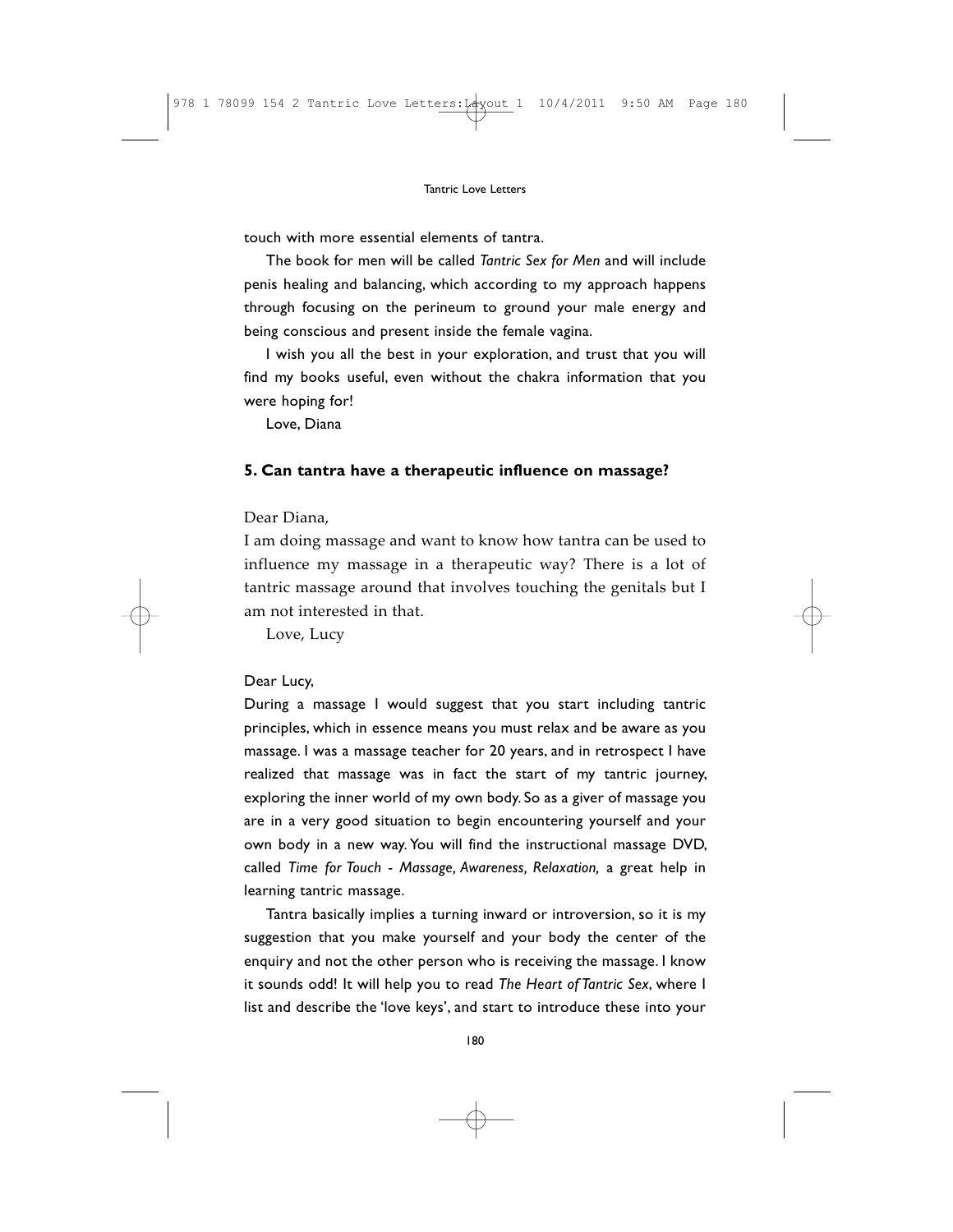massage.

For instance, you can begin, *as a priority*, to focus on your own physical relaxation. Attempting to do whatever techniques or massage strokes you do, in as relaxed a way as possible. **Attempt to keep the focus within yourself and not displaced outside yourself on the receiver. Remain present in your hands and feel what is underneath them.** Breathe deep and slowly into the belly and repeatedly relax your pelvic floor and perineum. Use your body weight to achieve depth instead of muscular strength. This means your arm should be straightened at the elbow, not bent. When the arm is bent the force goes out the elbow and you end up pushing on the body with your muscles, which completely changes the quality of touch – it is a bit forced and hard. When you align lower arm and upper arm through the elbow, you become able to lean your body weight on the person, which is a relaxed force that simply moves through the other person's body. This completely changes the quality of touch and makes it very easy for the other person to receive and welcome your touch.

All these small shifts of focus will lead you to your inner world and to your being, and will come through your touch. Your massage will become more flowing and fluid and you will enjoy it more, which is a big plus. You yourself will feel enriched and nourished. You will soon begin to observe how your inner focus changes the 'how' of your touch and what that contributes to the other person's experience. I noticed that the more I relaxed my physical body, and remained totally present in my hands, the more the other person was able to dive very deeply into themselves. They found a place of simple blissful profound rest within themselves that was deeply healing and refreshing.

In my view the genitals and sexual stimulation or titillation have nothing to do with a tantric massage. There is nothing basically wrong with doing this (consciously) but it generally leads in the direction of excitement and tension that takes a person toward their circumference, and away from relaxing into their center. **A tantric massage should be one that encourages the receiver to relax into the core of their body, and ultimately through this inner focus,**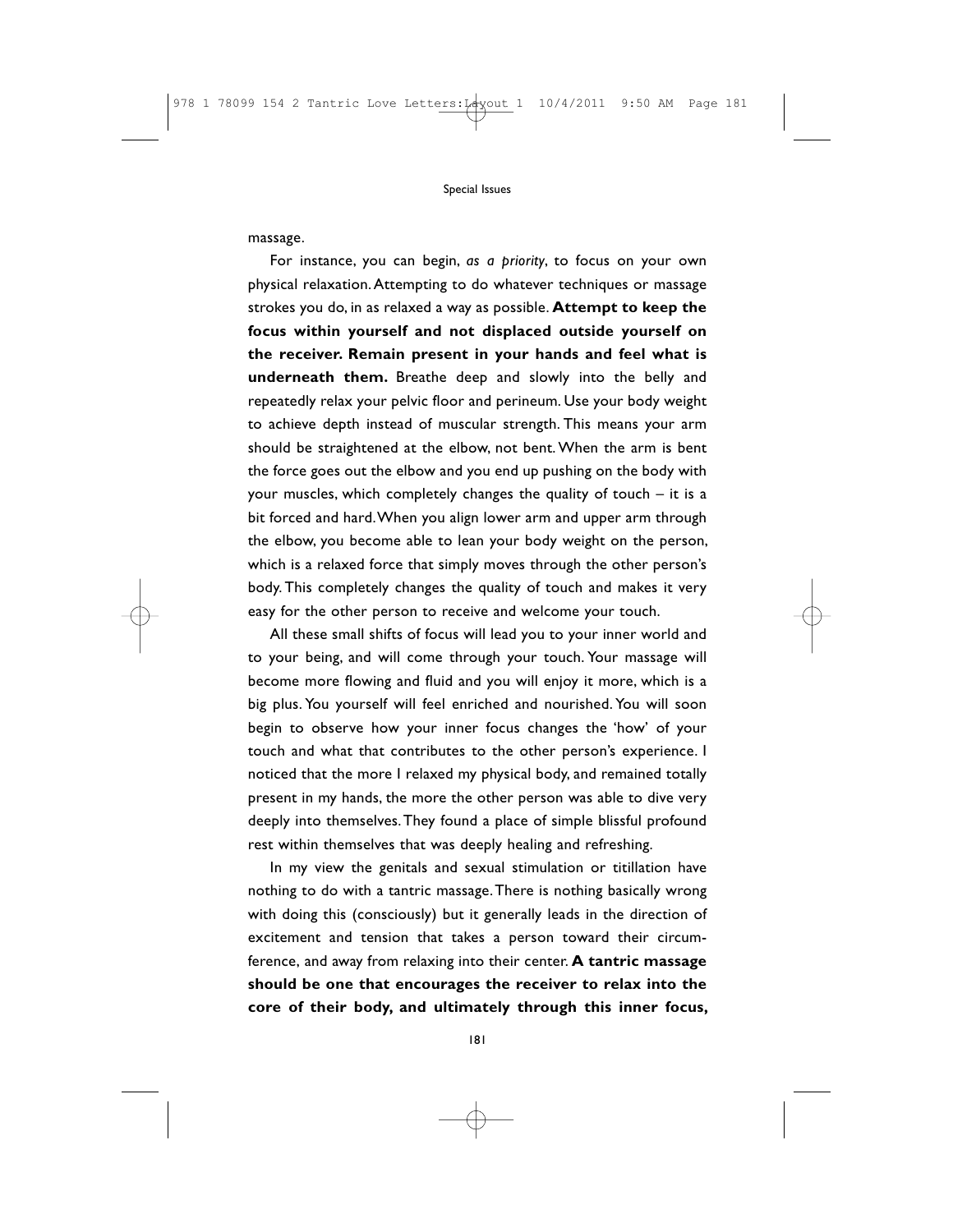**they become able to expand beyond their physical boundaries, which is pure bliss.** Blissfulness is the experience of feeling at one with existence, floating as light as a feather, in total harmony with everything that is. And it is in *this* space that healing, integration and regeneration happens.

As mentioned earlier, if you read my books about making love doing so will perhaps help you to grasp more easily what I am suggesting in the way of tantric principles. Then see how you can apply them to massage. **Tantra is interested in 'how' a person does something, not what they do. And the how is to do whatever you do with increasing awareness.** This quality will naturally transform your touch, and give rise to elevated experiences. Wishing you many joyful hours of exploring tantra through giving massage.

Love, Diana

#### **6. Accepting and loving my body**

Dear Diana,

I just finished your book *The Heart of Tantric Sex* and I wish it would just continue. Exactly in the way you describe it, I can imagine making love. Especially when you are a bit older and you no longer find your partner 'hot', there has to be more, another level – as you say, more depth.

There is something I missed in your book. I am already fiftyfour years old and after twenty-eight years of marriage my husband left me, and my two girls, for a younger woman. I went through a difficult time, letting go; the hurt had to heal and the two girls were shaken in every aspect, so that of course also affected me.

Now, after one and a half years I have fallen in love with a man of the same age as me. But now I am very self-conscious to be naked in front of him. You have to know, I am very thin, my breasts are very small (luckily there are push-up bras) and my whole body as well as my skin is not that firm anymore! **I would**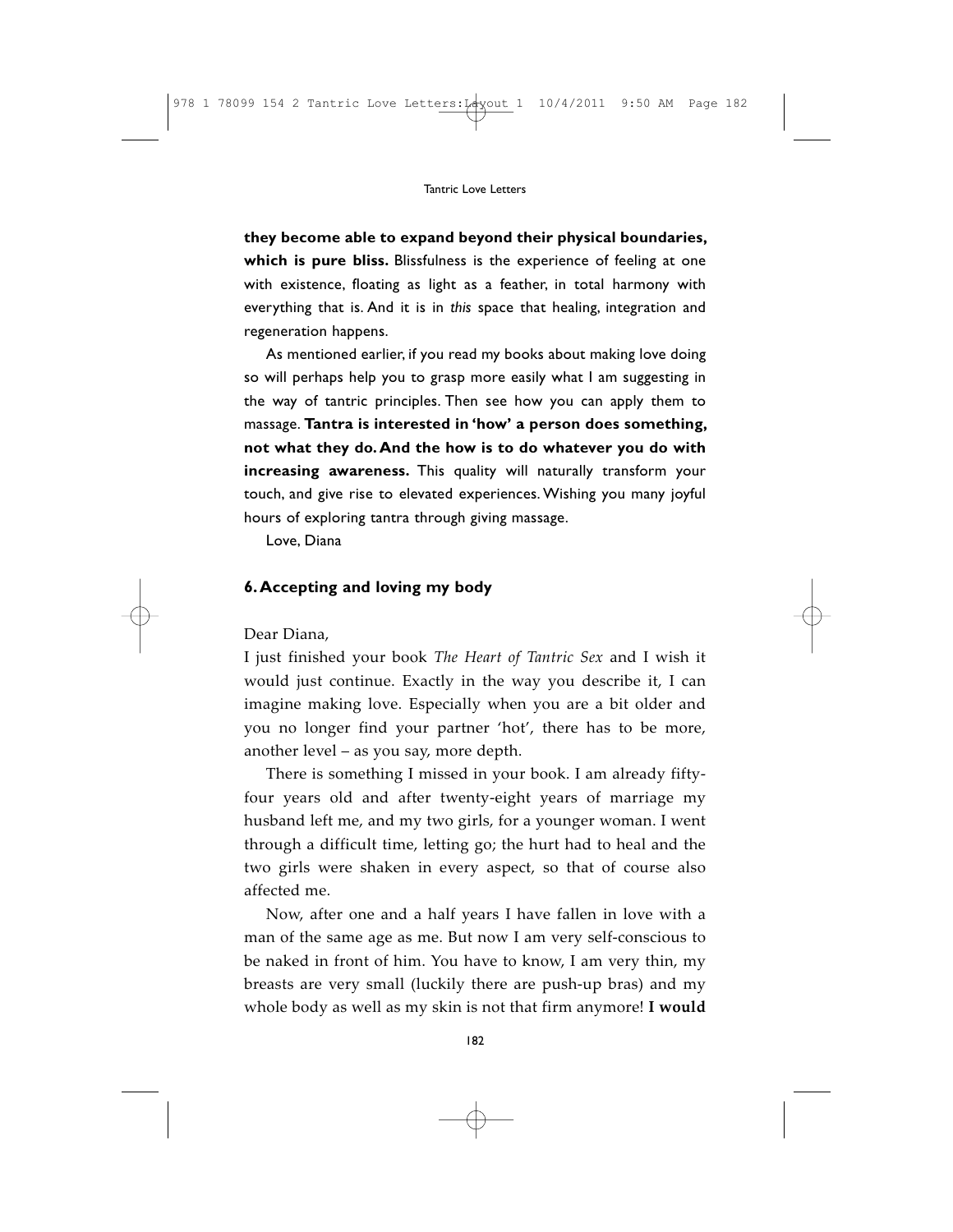**have liked to read an article in your book about how to deal with age, the changes etc. and with a new partner. Only ten years ago I might probably have had less of a problem with it. Now I am already a bit in the menopause.** I still have my menstruation but not regularly anymore. I would prefer to stay in the dark with him!

Nevertheless, I would find it beautiful to have eye contact during making love as you suggest in your book. I have not yet talked about this directly with my partner. I believe that he expects more under the 'packaging' and I could not bear it if he is completely disappointed! What do you advise me?

Love, Vera

#### Dear Vera,

It is lovely to hear that after all the challenges you have had to face, that you again have been given the possibility to open in love. This is truly healing for you. **Regarding your insecurities about your body, I suggest that you talk about your fears to your new partner. Expressing what you feel about your body will bring relaxation for you.** And it is likely to touch your partner's heart; he too is probably in a similar situation – not feeling confident about his own body. Did you ever meet a person that is totally satisfied with their physical appearance? There is an unfair emphasis on looking beautiful and eternally young. Most women will face issues around body acceptance at many points during their lives because of the perfect ideal that we are hypnotized and dominated by. And therefore as each person ages insecurity and doubt can accompany the changes. However, true beauty has nothing to do with external appearance, and so has little to do with physical ageing. True beauty resides within, and shines through the body, as the light and radiance of joy and love.

My suggestion is that you shift your focus from an objective view of your body, to a subjective view of it. This is the basic orientation of the tantric approach. All the richness lies within. Become increasingly interested in your *inner* body and your cellular sensitivity. This is where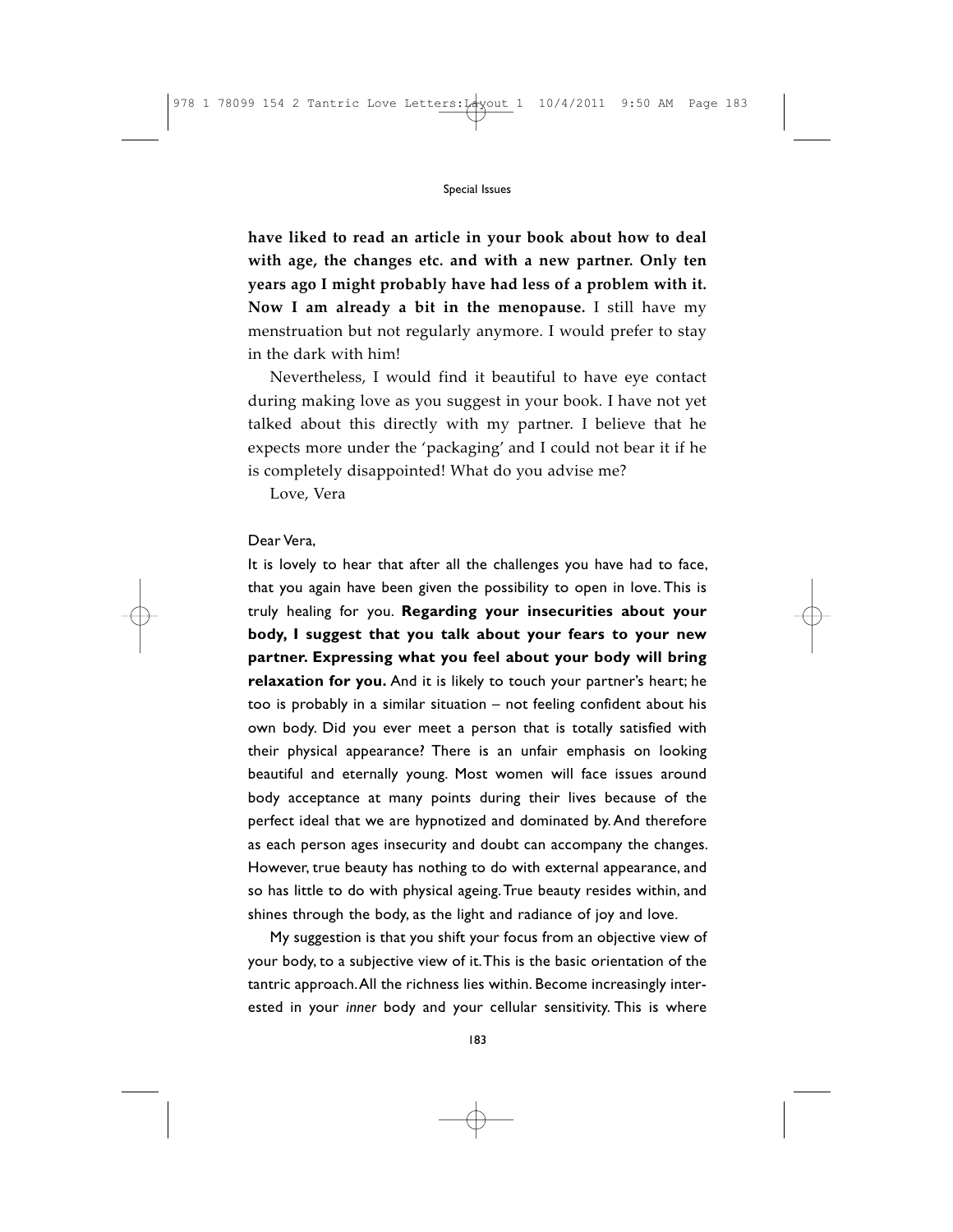beauty lies. Be loving toward your own body, accept it, respect it, massage it, and treat it as the greatest of friends. As you begin to make love in a new way, as suggested in my book, your body will also start to change. And it does not matter that you are fifty-four. Great changes are still possible at any age, the body is always totally ready to co-operate with your awareness. Breasts grow, thighs slim down, a unity exists in the body, quality of serenity arises, movement becomes graceful, all as reflections of self- love and inner beauty. I wish you the courage to trust in your inner world, and the readiness to take steps into the unknown. Doing so will increase your joy and zest for life, which in turn will make you feel youthful and uplifted and empowered.

Love, Diana

## **7. I am missing my ecstasy**

## Dear Diana,

We visited one of your retreats some years ago. Afterwards we practiced this more gentle kind of making love for almost half a year. We both liked it very much. Since then we have started to practice very seldom and when we do, I do not feel so much in my vagina. About twice a week we have hot sex with orgasm. **I am still madly keen on my orgasm and that makes it hard for me to make 'cool' love. Nevertheless, we try making cool love now and then because I also have more and more difficulties with having a traditional orgasm.** Again and again I read your books in order to be inspired by a new way of making love.

I have also already received several vaginal massages from women. I am in a vaginal massage group and I still have the feeling my vagina is insensitive except if I stimulate my clitoris and then get hot. Then I have good sensations in my vagina. My partner would like to have more cool sex than hot sex; orgasm is not that important to him. At the moment I do not know what to do any more. **For years, sex has been the most important issue and I did almost everything for it. I read everything, did**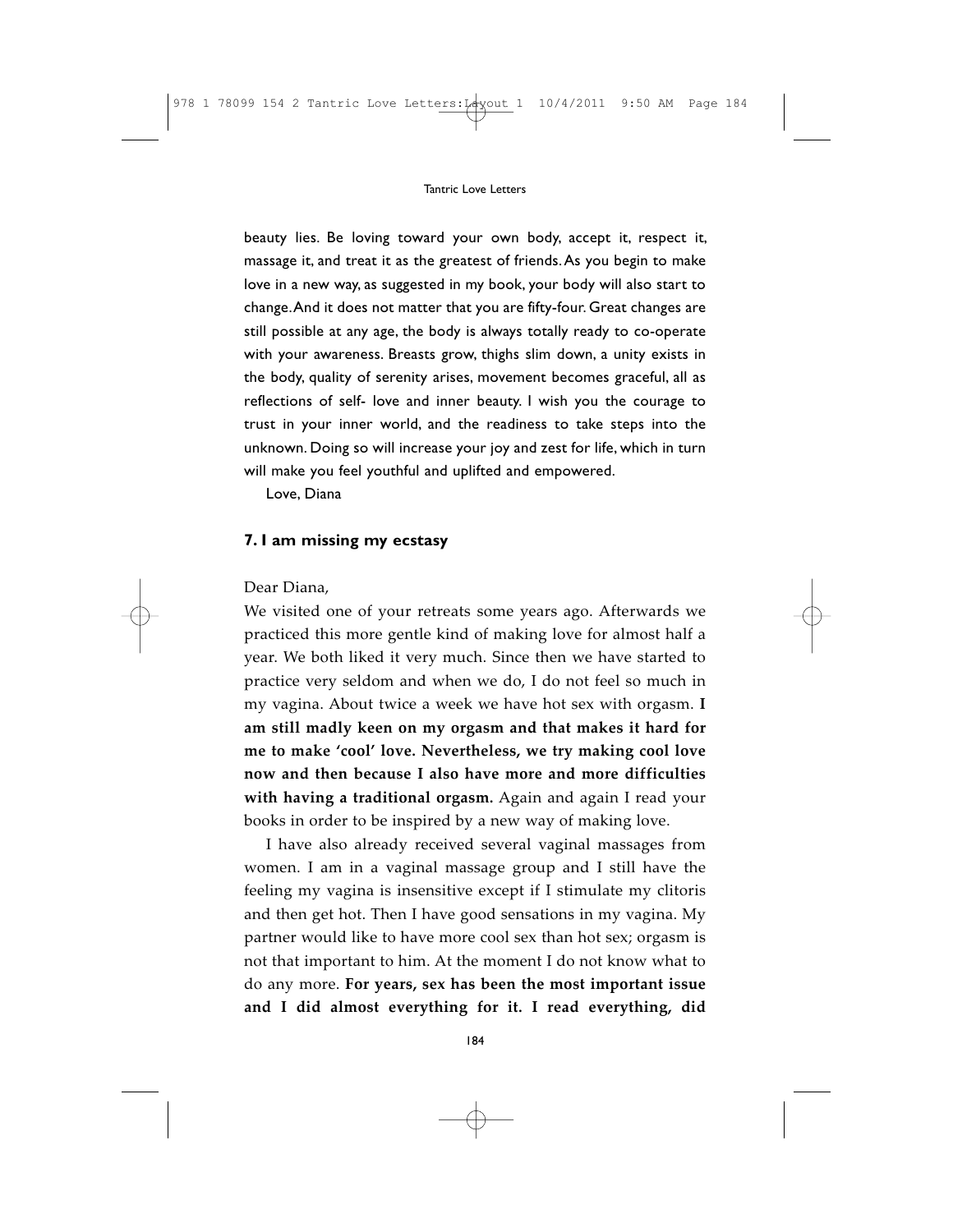**training's etc. And still my sexuality does not flow the way I would like it.** I have stress with orgasm; I feel insecure and often I do not feel sexual desire. Then I read again about ecstasy in your book. Where is my ecstasy?

Love, Heather

#### Dear Heather,

Ecstasy arises in a cool environment and not a hot one. Sensitivity is the way to ecstasy, and not stimulation. So in reality you are longing for something but not creating an environment that invites it. The situation, put simply, is that you are caught in a strong sexual conditioning about orgasm. Just like almost everyone else. Sex as we know it is all about building up energy and then discharging it. There is another style and another way, and it is this window that we open for you during the seminar. But making a change does need committed and regular practice. And as you say, you only practiced about half a year, and since then very seldom.

Our basic teaching is one of awareness. Becoming aware when you are focused on the goal of orgasm, how tense the body gets, and how sensitivity is reduced. When you notice these aspects you begin to relax the body, and that allows energy to spread instead. You have to use your awareness to catch the conditioning/goals/expectations and gradually begin to move away from it. It is a process and does not happen instantly. You will eventually reach a point that you begin to forget about orgasm because being in the here and now is fulfilling.

**It is difficult to have hot sensational sex most of the time and then, now and then, ask for sensitivity when you have cool sex.** If you begin to relax away from orgasm in general then your vaginal tissues will become soft and sensitive. Nothing is wrong with you; the conditioning of normal sex is just very simply deeply ingrained in us – in the mind as well as in the cells.

Your ecstasy lies underneath this superficial layer. You cannot demand ecstasy and nor is ecstasy something that can be turned into a goal. You have to create an atmosphere that invites ecstasy, through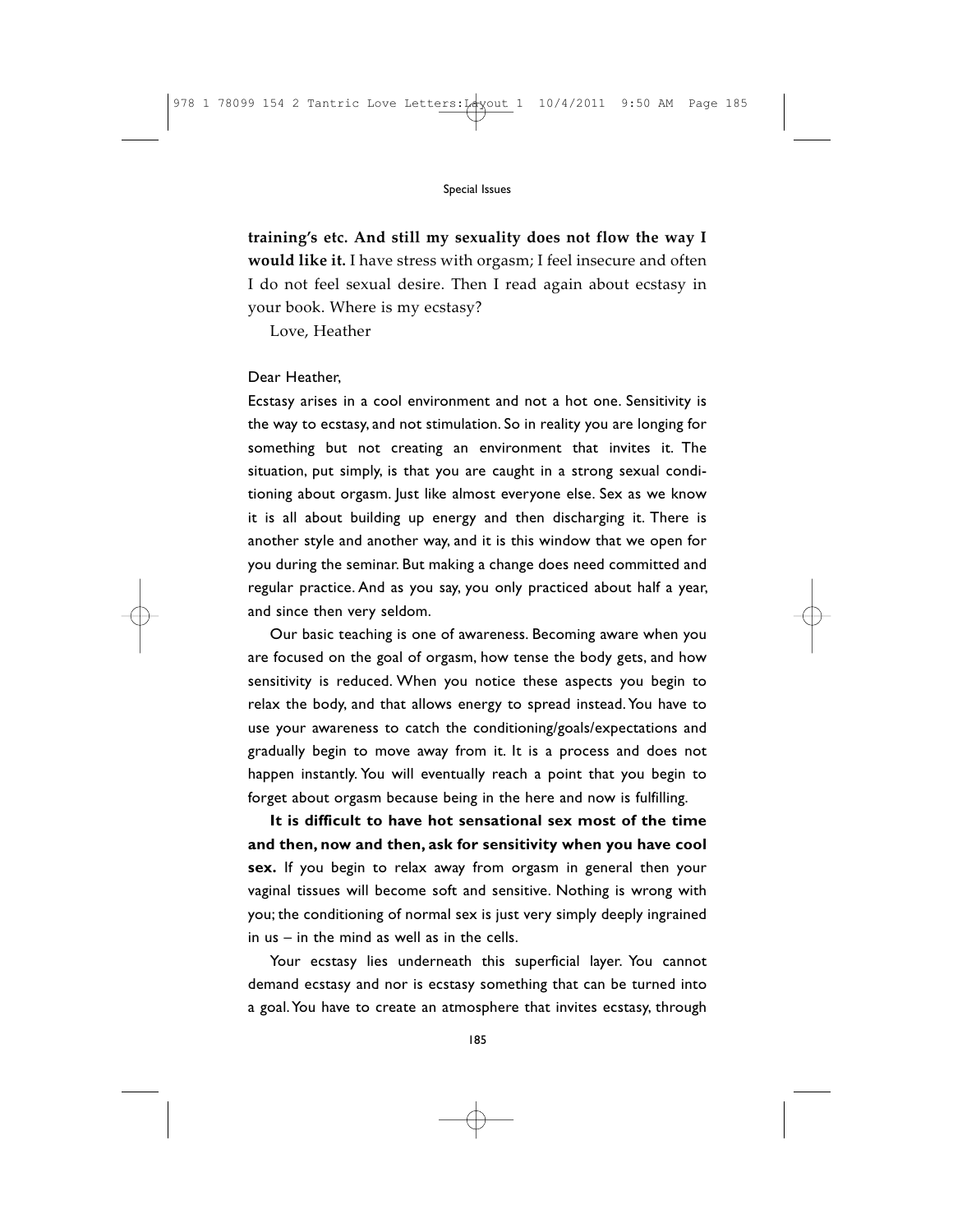presence, awareness, and relaxation. But the first step is to begin to challenge the addiction for hot sex. If you relax more into your female energy then you will find that your sensitivity interest in making love increases.

The vaginal massages that you have been giving and receiving do have a certain value, but when you have a man in your life to make love with, then the penis (with its healing qualities) is the very best way to go. The head of the penis is a powerful catalyst and is designed to do very deep resensitizing, softening and healing of the vagina.

Love, Diana

#### Dear Diana,

I can hardly imagine forgetting about orgasm. I also have a great longing for hot sex. To leave all this behind and to simply relax almost creates stress again. At the moment I try to relax more and to stimulate my clitoris less which also always draws me towards orgasm. And still at some point I desperately want to go for orgasm. I seem to have no choice. We can massage and touch each other and I can be simple and present, but as soon as the genitals are included I am drawn towards orgasm. It takes a lot of effort to make cool love because I only feel so little. I don't know if I can be patient enough to practice so long but I will try!

Love, Heather

## **8. Making rules and concepts out of tantra**

#### Dear Diana,

After some time of practice we recognized that we have taken tantra like a new concept with rules, instead of being present and aware of what is happening. **We started thinking that it is necessary to avoid sexual attraction, excitement, orgasm and always cooling down instead of awareness and spontaneity.** On the other hand, although we are more than twenty years together, we still feel great sexual attraction between us and like very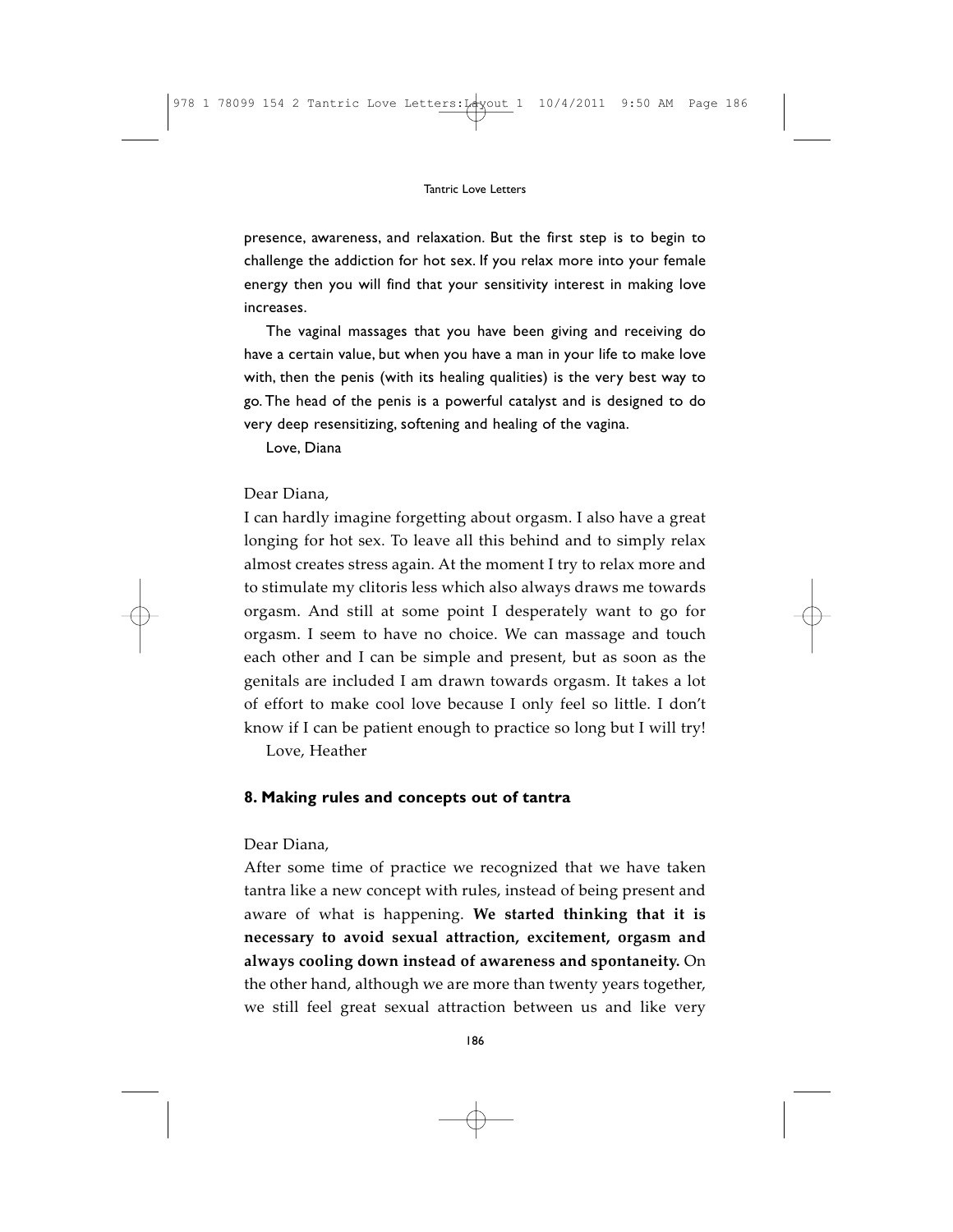much being together in lovemaking. So we started being together in a more relaxed way, without concepts, just watching and enjoying. We continue to make love with open eyes, at times communicating what is actually happening, breast caressing, sensitive penetration, and spending much time after coming in meditative and loving space. We feel much calm and happiness in this period.

Love, Jacob & Irene

#### Dear Jacob & Irene,

Thank you for writing and sharing how things have been evolving since we met. It is nice to hear that you have had such a deep insight and have now found a relaxed way to be with tantra.

Yes, there is a great tendency to turn tantra into rules and a fixed concept; even though this is something that we again and again emphasize that people *should not do*. Often people get the idea that tantra is a kind of technique that means only stillness and nonmovement, but this is incorrect. Tantra is alive and juicy and you will find that movements with awareness are qualitatively different to mechanical ones. **Tantra is more interested in awareness and creating love; it is not a special technique.** Stillness and nonmovement is only one option and it is by no means the whole picture.

It is good to watch the mind and how it likes to do everything in the 'right' way, but this will cause tension and lack of spontaneity and will decrease your joy of exploration. Transforming the sexual energy into a meditative force is an organic living process, one to be enjoyed and celebrated. All the best to the two of you.

Love, Diana

## **9. My fiancée is like a virgin, her vagina is very tight**

#### Dear Diana,

My fiancée and I bought your book *Tantric Orgasm for Women* and it helped us so much in understanding about sex and love. I am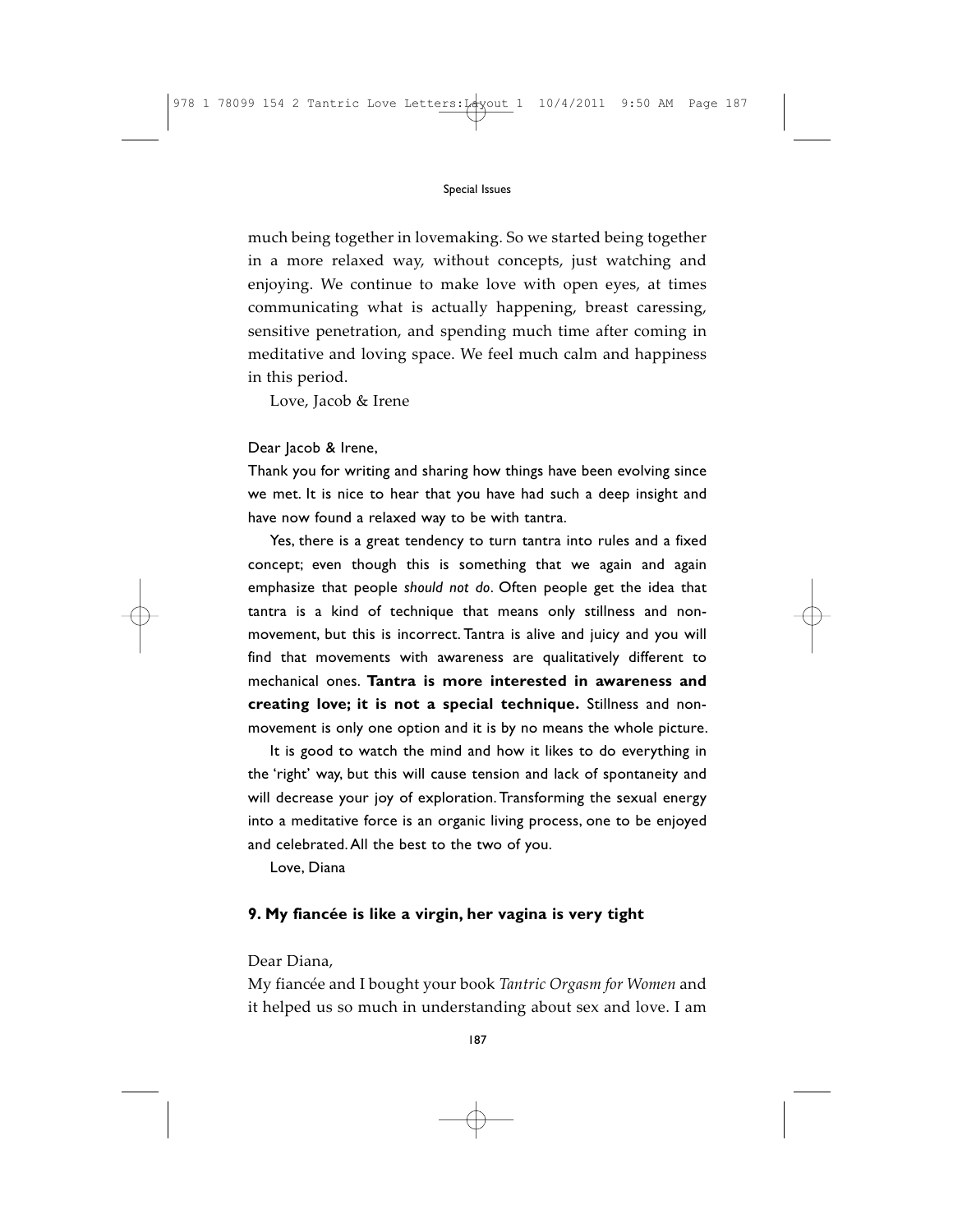having difficulties implementing the tantric sex in my life. We live in Brazil but in different states, so we date each other one weekend in a month. My fiancée is like a virgin: her vagina is very tight and she says she can't stay for a long time having sex. She avoids positions that cause high pressure in the vagina and often we don't change position; the starting position is kept all the way through sex. Her vagina presses my penis so much and because she can't stay too long in sex, it we remain doing the traditional style of sex. When she says her time is 'ending', she or I increase the speed and I ejaculate.

I would like your help in what we can do to change this situation.

Love, Edgar

#### Dear Edgar,

Thank you for your e-mail and sharing your situation with me. Yes, it is not so easy to keep up a tantric exploration when you are living apart and at some distance. On the other hand, when you see each other less often you will probably be more present to each other, more aware of each other and sensitive. So in this sense being apart can have definite advantages because presence and sensitivity are tantric keys that make a great contribution to any sexual exchange.

It is quite common these days, and perhaps it has always been so, that many women do experience persisting pain upon penetration. The reasons for this are many; however, I do not wish to go into these factors now. What is more important to say is that the situation can be healed and you should read the chapters on the healing potential of sex. I suggest you read this together so that you both know what you are doing, and why you are doing it. There will need to be an atmosphere of sincerity and compassion so that healing between the penis and vagina is encouraged. It may take a while for the vaginal tissues to relax and restore, so you will both need to be patient.

And also be aware that at times old unexpressed feelings from the past can begin to flow out of the body/system. This is positive and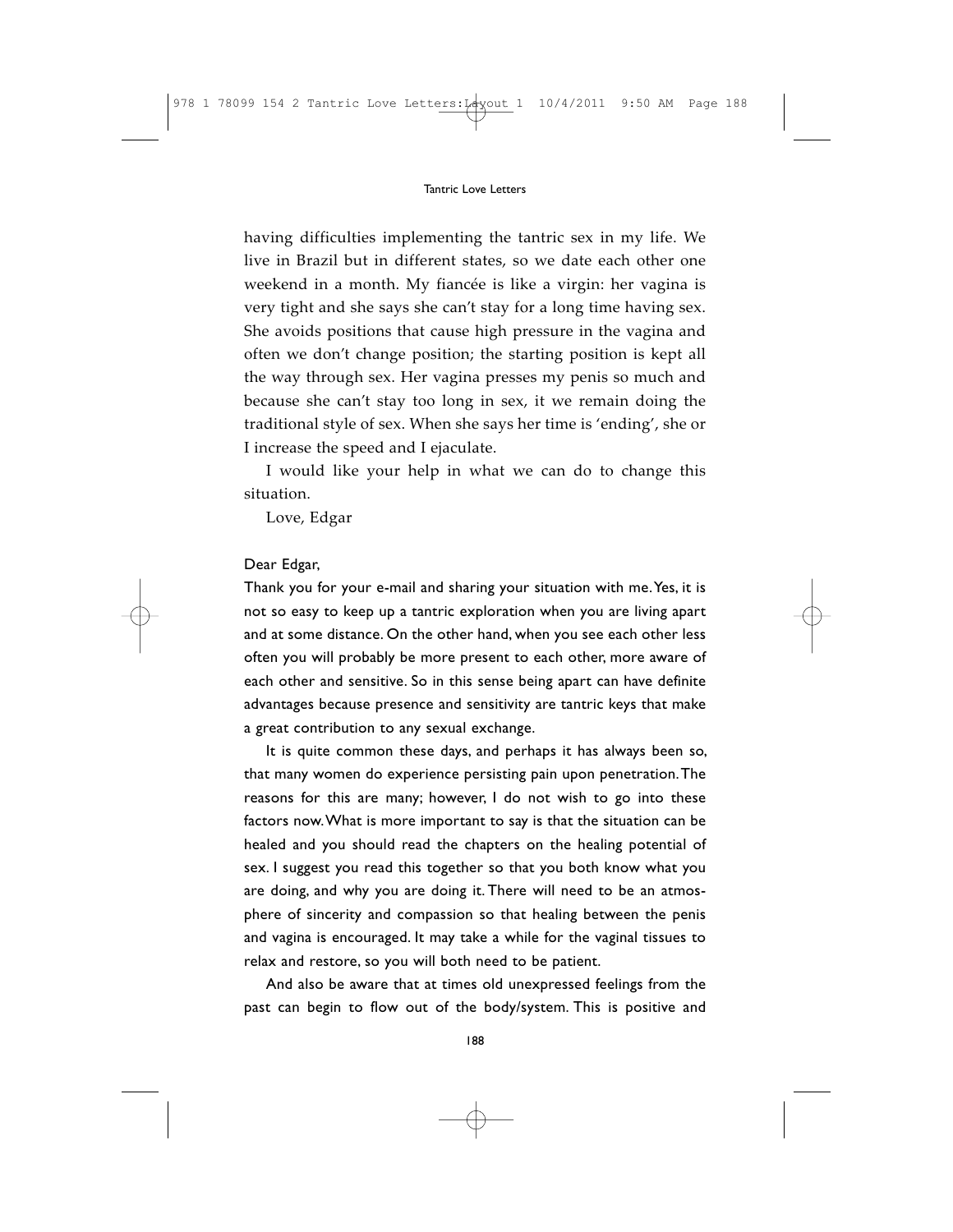healing and any such feelings should be given expression and not repressed. The chapter on emotions gives valuable information on how to handle old feelings/emotions, and how to keep love clear of the influence of the past.

I would also suggest for a period of time that you and your wife do not push yourselves into orgasm/ejaculation when you get the impression (or your wife tells you) that she has had enough sex and wants to stop. Instead just relax together and be inside her, until your penis relaxes and slips out of her. Keep eye contact during this time, breathe into the belly, be simple and present in your body, present to the actual moment, and let things unfold organically. I do hope these few words are of some support to you.

Love, Diana

#### **10. Less erection due to prostate disturbance**

Dear Diana,

For a while we have not in been in contact with you, and we would like to share with you what has been happening for us this year. At the end of the last year I started feeling a lack of erection during our tantra lovemaking and after the blood examination a rather high PSA (prostate gland tumor marker) was shown (more than 20). After a two-month antibiotic therapy the doctors suspected a prostate tumor, but after a biopsy no cancer cells where found. Still the PSA is high and erection is unstable.

In the beginning we thought that tantra could perhaps cause the lack of erection and tightening of prostate gland because the ejaculation was often stopped. But we also felt emotional problems caused by this situation: our fears and insecurities come to the surface. Iris felt very insecure about my love and she imagined that I maybe would like to be with other women so this caused many hard times between us. I was also not sure what was happening, so sometimes I also thought that maybe she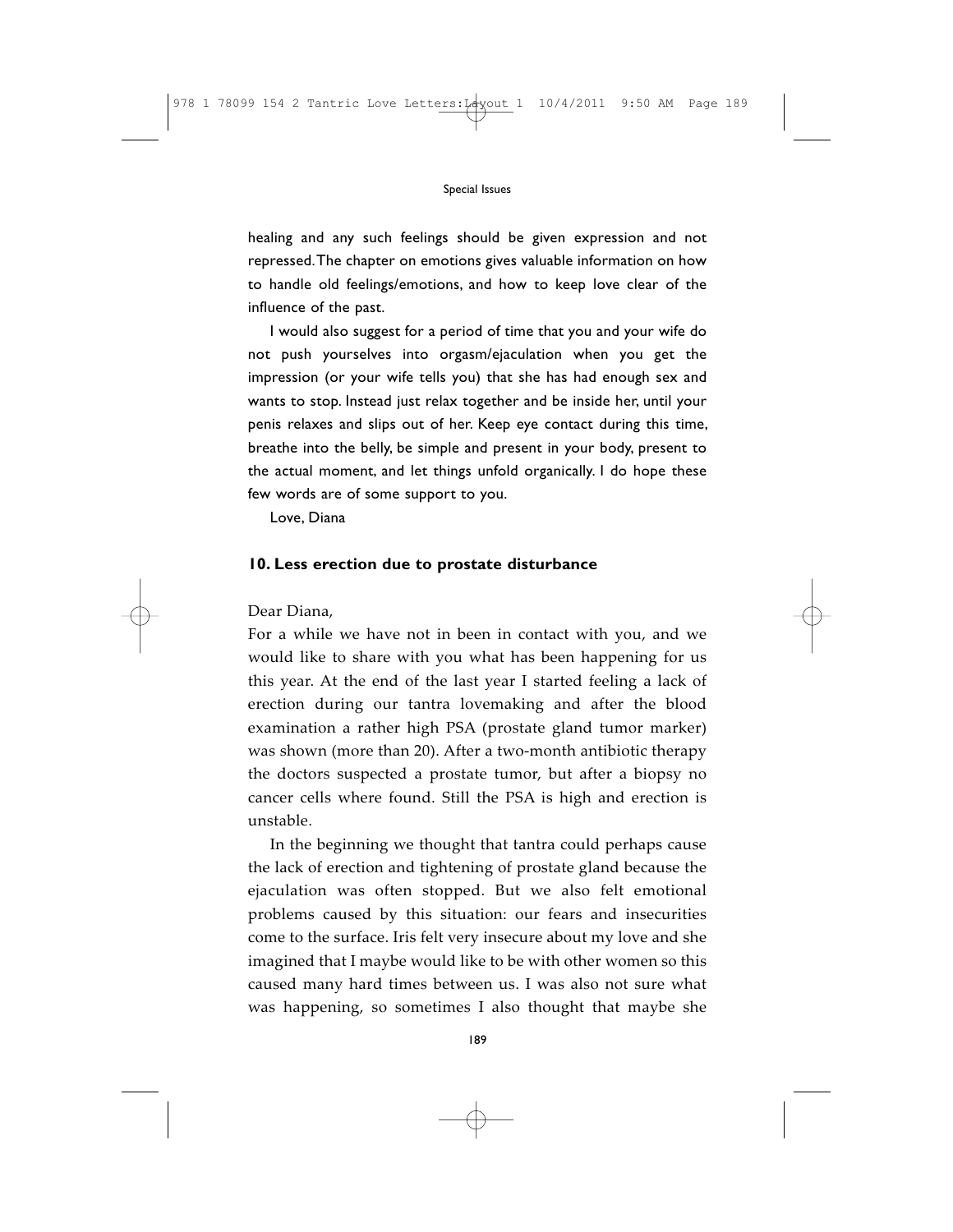should put something more sexy on or something like this.

At this moment we don't know whether it is an age problem (I am sixty years old) or maybe a physiological problem with the prostate gland (although doctors mentioned just urinary symptoms connected with this PSA and I do not have any urinary symptoms at all). All this is very strange so please if you can help us somehow, we would be very grateful to hear from you!

Love, Mark & Iris

#### Dear Mark & Iris,

Sorry to hear that you have been having health problems since we last saw you in October. The very good news is that the biopsy is clear, and the best way forward now is to be positive in attitude, and send your prostate gland all the love and light in the existence.

Mark, when a man is sixty years old, with a sexual life and history of probably close to fifty years, of which only two and a half years have been devoted to tantric exploration, it is not possible to point to tantra and wonder if it is perhaps responsible for your disturbances. With so many previous years of accumulated tensions through high levels of sexual excitement, and perhaps through masturbation too, these elements form the greater part of the picture. Who knows, perhaps the tantric practice has healed an aspect that might in other circumstances have caused greater problems? As you know, the disturbance rate of prostate in men is extremely high and getting higher.

With regards to erection, this is a subject that we go into in some depth during the course. It is a basic theme and we explain about the difference between an erection achieved through excitement and stimulation, and a spontaneous erection that can arise within the vagina itself. When there is loss of erection in any circumstances, instead of trying to deny what is happening we advise that you find a way of falling into acceptance, and to give yourself a chance to feel the feelings accompanying the loss of erection. When you relax into these feelings, allowing tears of helplessness or frustration or whatever, then this is profounding cleansing and healing on a cellular level. There will also be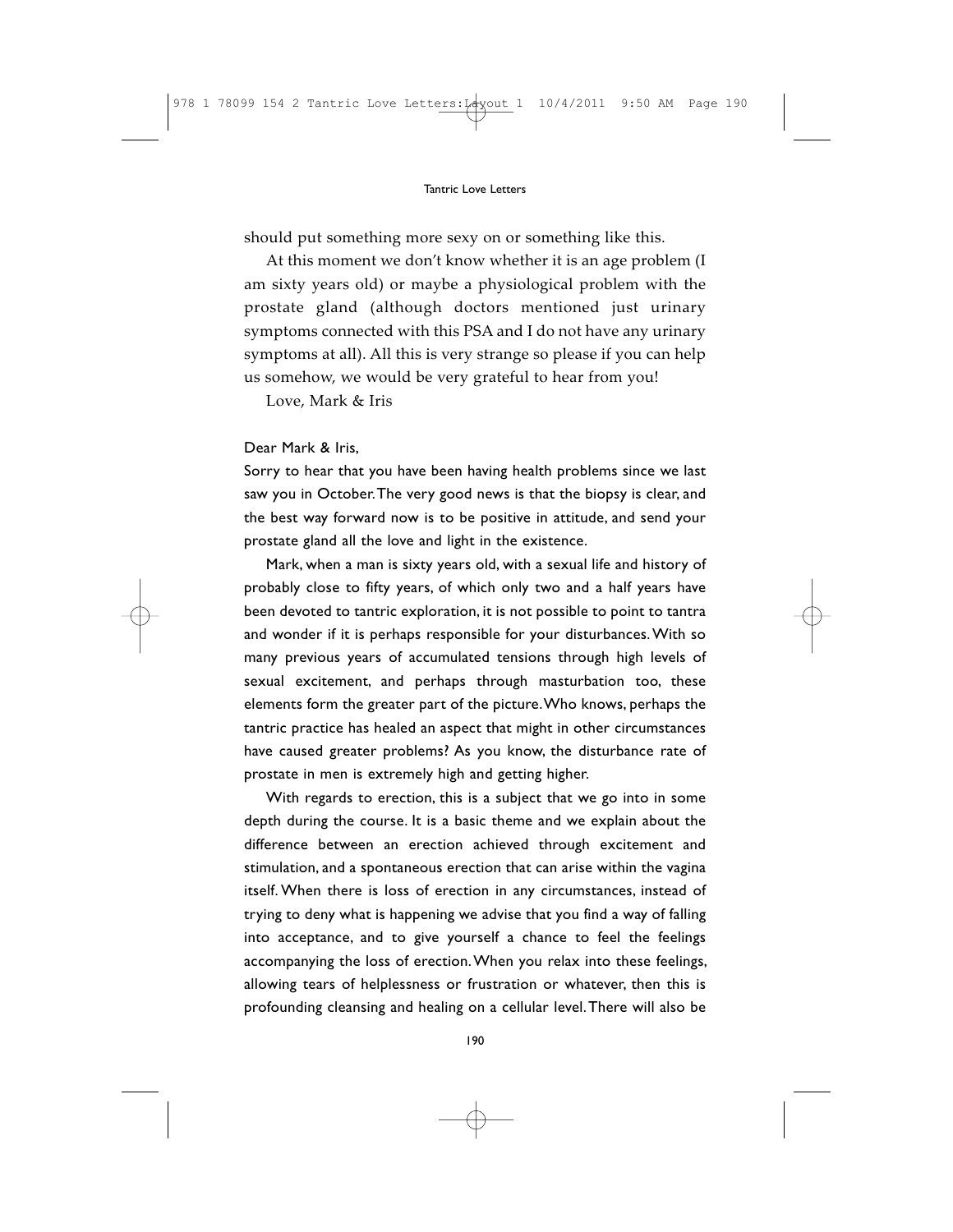a corresponding shift in your psyche and attitudes.

You definitely have the tools to deal with the situation and we would suggest that you continue making love in as relaxed a way as possible and whenever possible.

We do, right from the outset of the basic lovemaking retreat, say clearly to men that nothing is wrong with ejaculation; what we simply ask them to take a look at the habit of it. And we definitely say that men *should not repress their ejaculation*. If ejaculation is pressing, better is allowing it to happen rather than forcing it to stay in the body.

Our guidelines are to rather stay in a cooler zone where ejaculation is not an issue, and if it becomes urgent at any point then you do. This point is fundamental to our tantra teaching, and we say it again and again. Repressing ejaculation and the high levels of excitement that accompany it is not great for the prostate, because tension is being added to tension.

Love, light and best wishes for your health.

Diana

#### **11. Sexual satisfaction in spite of prostate tumor**

#### Dear Diana,

Tracy and I participated in your Making Love Retreat in July 2009. Full of thanks, we again and again remember what you gave us in this seminar and in your books – and it is this gratitude I just want to show you and share with you today.

Maybe you remember that I couldn't or wasn't fully able to have an erection because my prostate had been removed (five years ago) due to a tumor in the prostate and the neighboring nerves. We now practice the 'soft union' by entering without erection, as you suggested, as often as possible and at least daily. Being together in this way has become something so wonderful and close. These experiences nourish our love anew until today.

However, I have to confess that at one point I often do not follow your advice to stay cool. It is always 'just heaven' to feel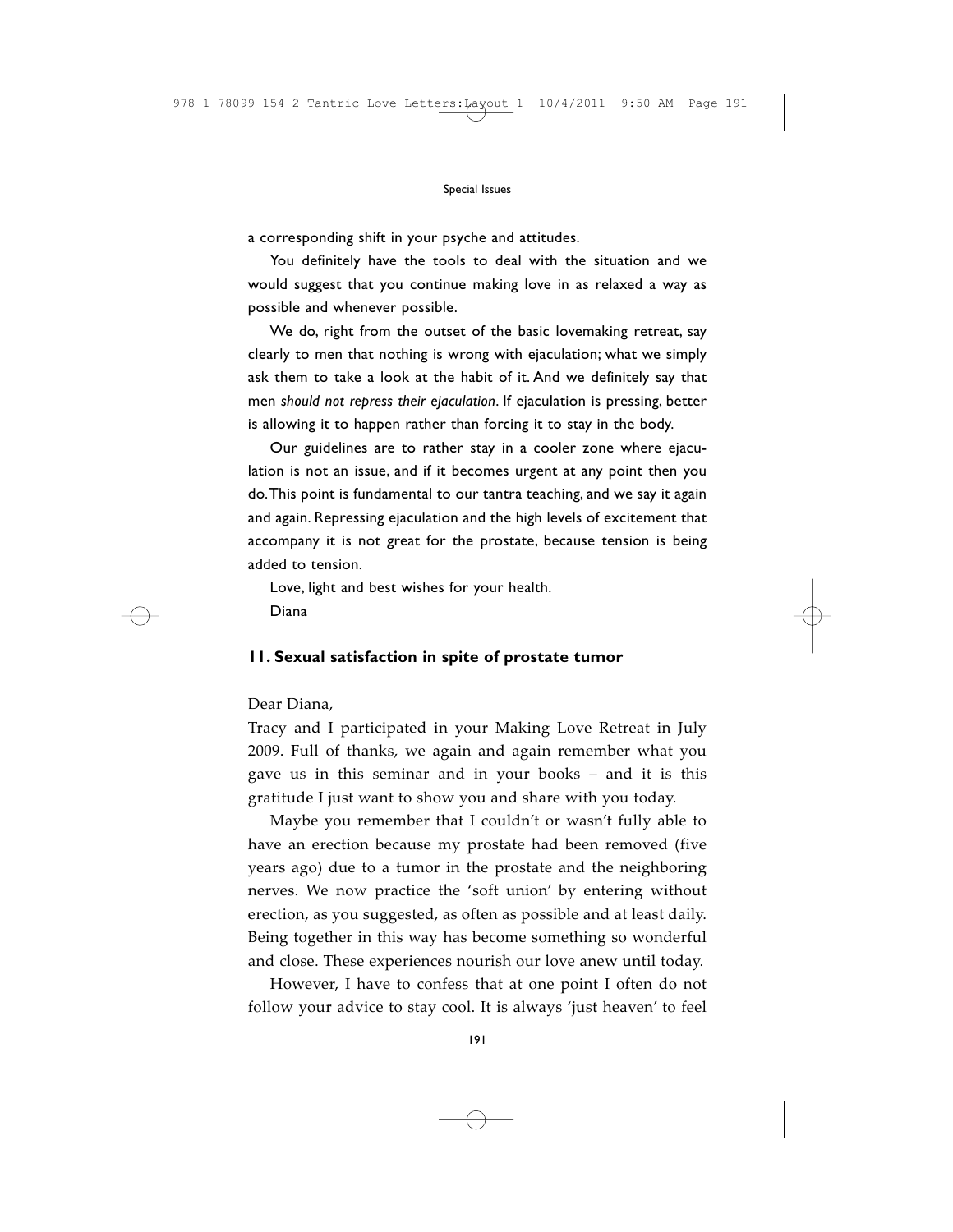the vagina of my beloved so intensely that I sometimes still have an orgasm myself. I feel it in my whole body and it is very beautiful. Tracy also enjoys to feel my ecstasy. It is a very close and loving feeling for her. Then I massage her now and then with a lot of time in a tantric way. We both also love it very much when I can caress her with my tongue and she then enjoys her orgasm. So there is no imbalance between us.

Of course we again and again report to many couples with whom we are acquainted about our experience with you and recommend your books and seminars.

Love, Ian

Dear Ian,

Thank you so much for writing and sharing your love and joy in making love. And it is particularly impressive and encouraging because of the earlier limitations due to your medical condition. Congratulations for being able to devote time on a daily basis to making love**! I find frequency is a great asset in exploration and the organic unfolding of the experience. To me it sounds like you are following our advice perfectly if you continue to enjoy intensity, because what we offer are tools not rules.** The basic key is awareness. As you have heard said in the seminar many times, it is not what you do but how you do it. In this way sex is transformed into love, through using the awareness. So your experience of the love between you increasing is the outcome of the awareness that you are bringing into your lovemaking, whatever your choices or preferences along the way are. So everything is moving in a perfectly beautiful way and I am very happy for you both.

Love, Diana

## **12. Your tantric perspective is different**

## Dear Diana,

I have just begun to put your books into practice on my own,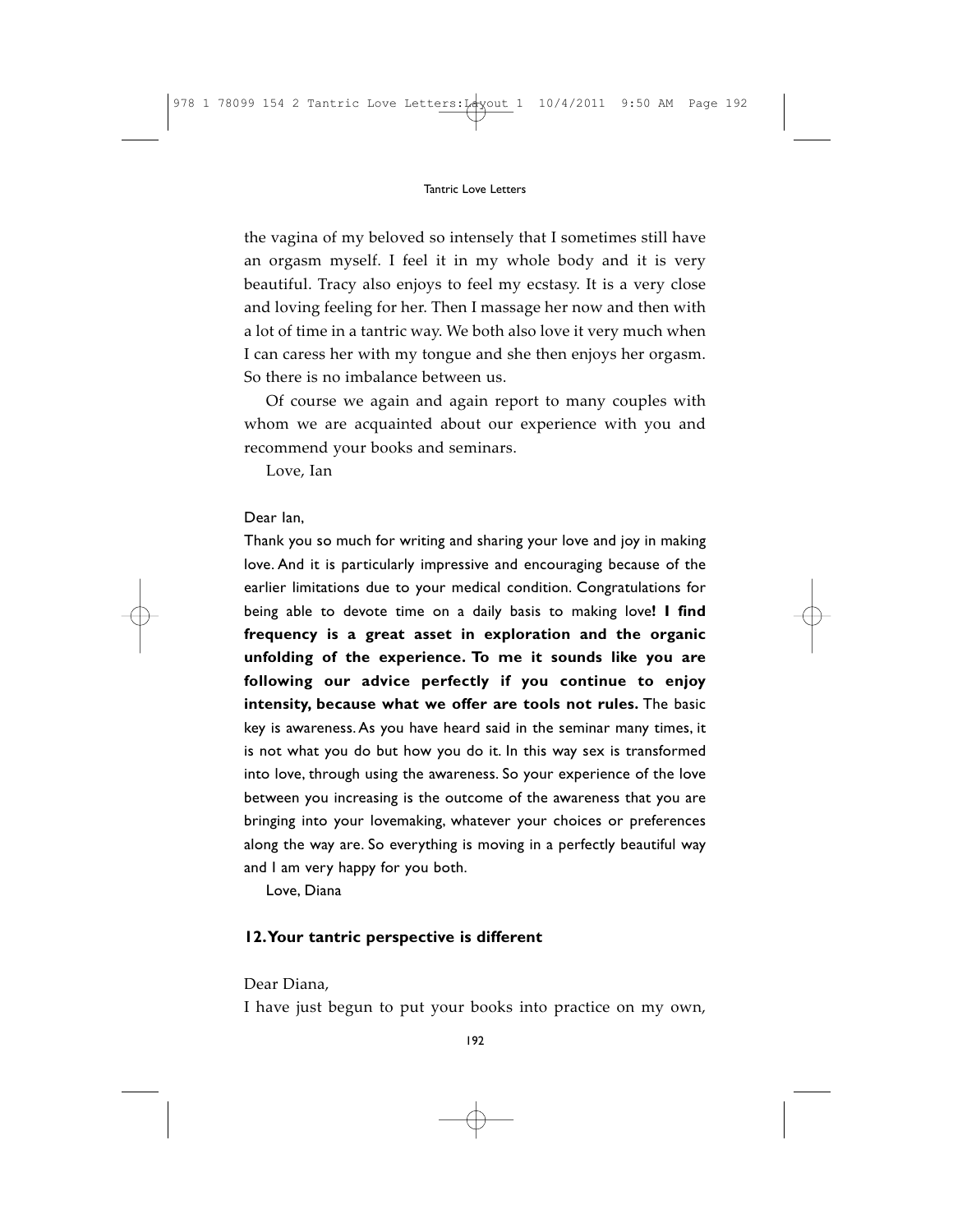since I received them two days ago, and I am so enjoying tapping into my magnetic, feminine self and bringing this quality into my daily life as much as I can – that is an art. I love the simplicity and the depth of your exercises.

The work you do resembles the foundation of the movement work that I study and teach, so it is very satisfying to apply what I know through this into the sexual arena with your expert guidance. You are the tantra teacher I have been looking for, for two decades. I luckily have had an awesome movement teacher for the last decade, but she doesn't focus on sex, though she acknowledges that the work is tantric in its essence. I am so grateful that I have found you. You are the first tantra author/teacher I have found that I resonate with. (Although I did enjoy *Tantric Quest* by Daniel Odier, but he doesn't teach as directly as you do.)

Your emphasis on relaxation, non-technique, mind-body is so incredibly effective and immediate. I am curious where the socalled root lock and all the technical stuff comes from that I see in most tantra books and teachers. I know there are ancient texts that seem rather technical but it seems like it inhibits the essence of tantra – at least for me. Or perhaps you offer your approach for those who do not resonate with the 'structured' approach – the more paths the merrier?

Your approach is more feminine, perhaps and, just like the movement work, isn't for everyone, I suppose. My sense, actually, is that you, like my movement teacher, have tapped into the underlying universal principles of tantra and are teaching from a fluid, feminine perspective that has guiding principles but isn't mired in technique. I'm guessing that these ancient arts originated from a fluid, feminine pool of wisdom and that in order for men to understand it, they choose to break it down into techniques, like yoga, and make it all more linear and structured. I'm sure that was very useful on some level for men, perhaps!

But that beneath all of that structure, there is still an essential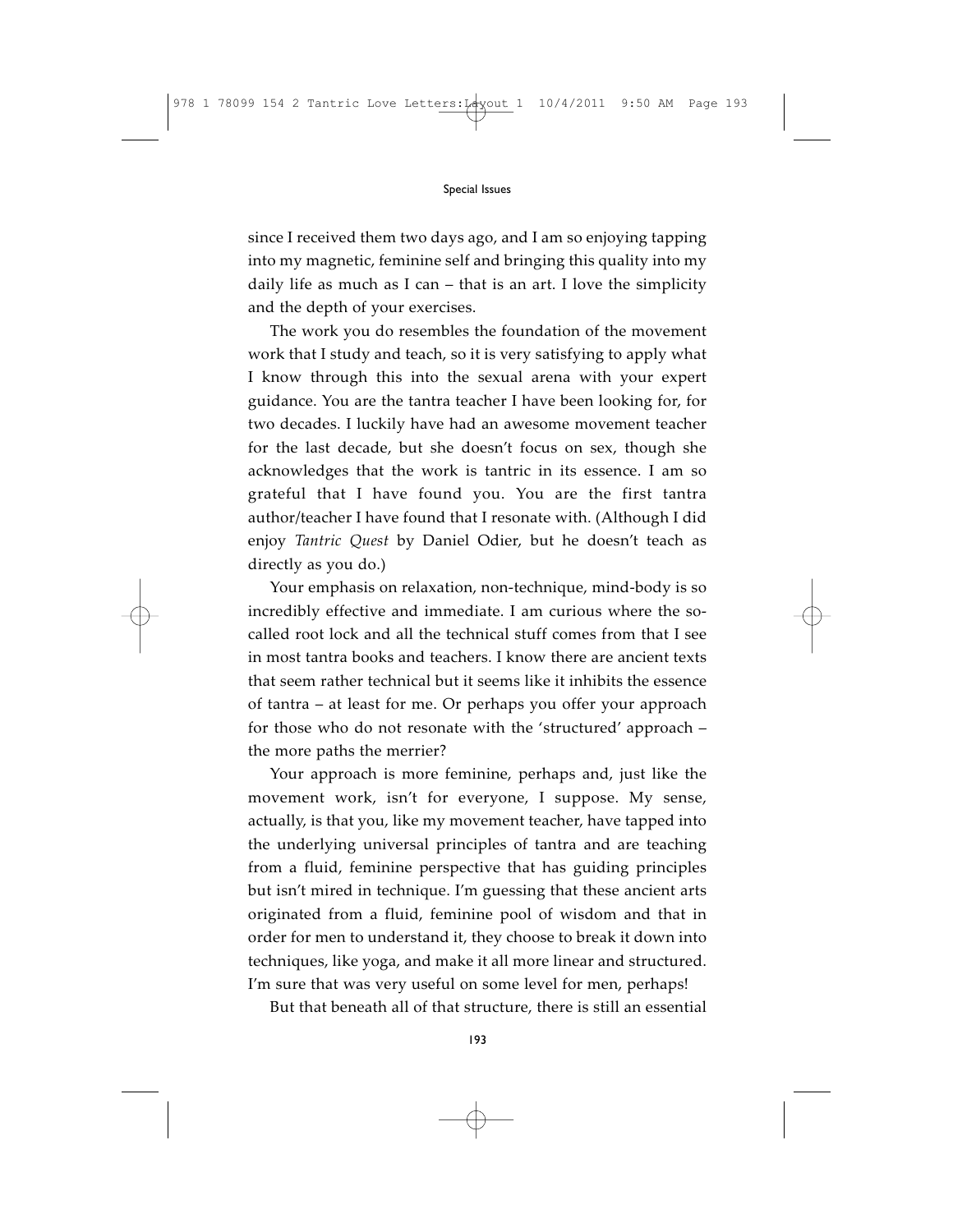energetic you have to access in order to really grasp the essence of tantra. And, it seems, women are the ones that can tap into that and teach it first. So thank you! Although, you mention two male teachers who influenced you! So, there goes my argument. Anyway, if I never get to witness you in person, at least I have your very well written books! Many thanks.

Love, Sharon

#### Dear Sharon,

Thank you writing and sharing your perception of the tantric domain, and it certainly sounds like your movement work and my approach are one and the same thing. As you say, there are some underlying guiding universal principles that can be accessed in a number of ways. Thank you too for sharing your evaluation of my work, the appreciation, and the encouragement.

A great deal of what exists in the field of neo-tantra, as I see it, does not represent the essence of tantra. As you say, there is an emphasis on the technical side of tantra, but for me the enquiry has always been – am I doing or being? And I kept going in the direction of 'being', using the body as a bridge to the present and cellular aliveness and vitality. In this way one arrives in the being where lies the source of love within each one of us.

To me this essence represents the difference between tantra and the Taoist sexual practices. Tantric sexual practice falls under the umbrella of spirituality and meditation and has roots in India. While Taoist sexual practice falls more under the umbrella of health and medicine and has Chinese roots. In this way the orientations are very different. Through tantric sexual practice-increased health and vitality is a by-product, it happens anyway, it is not the focus. Tantra is more interested in awareness, relaxation and meditation. Taoist sexual practices will usually have distinct goals to the different techniques, ways to move energy around the body that involve 'doing' something. So the whole basis is effort, and therefore tension. So from the roots upwards they grow into very different flowers.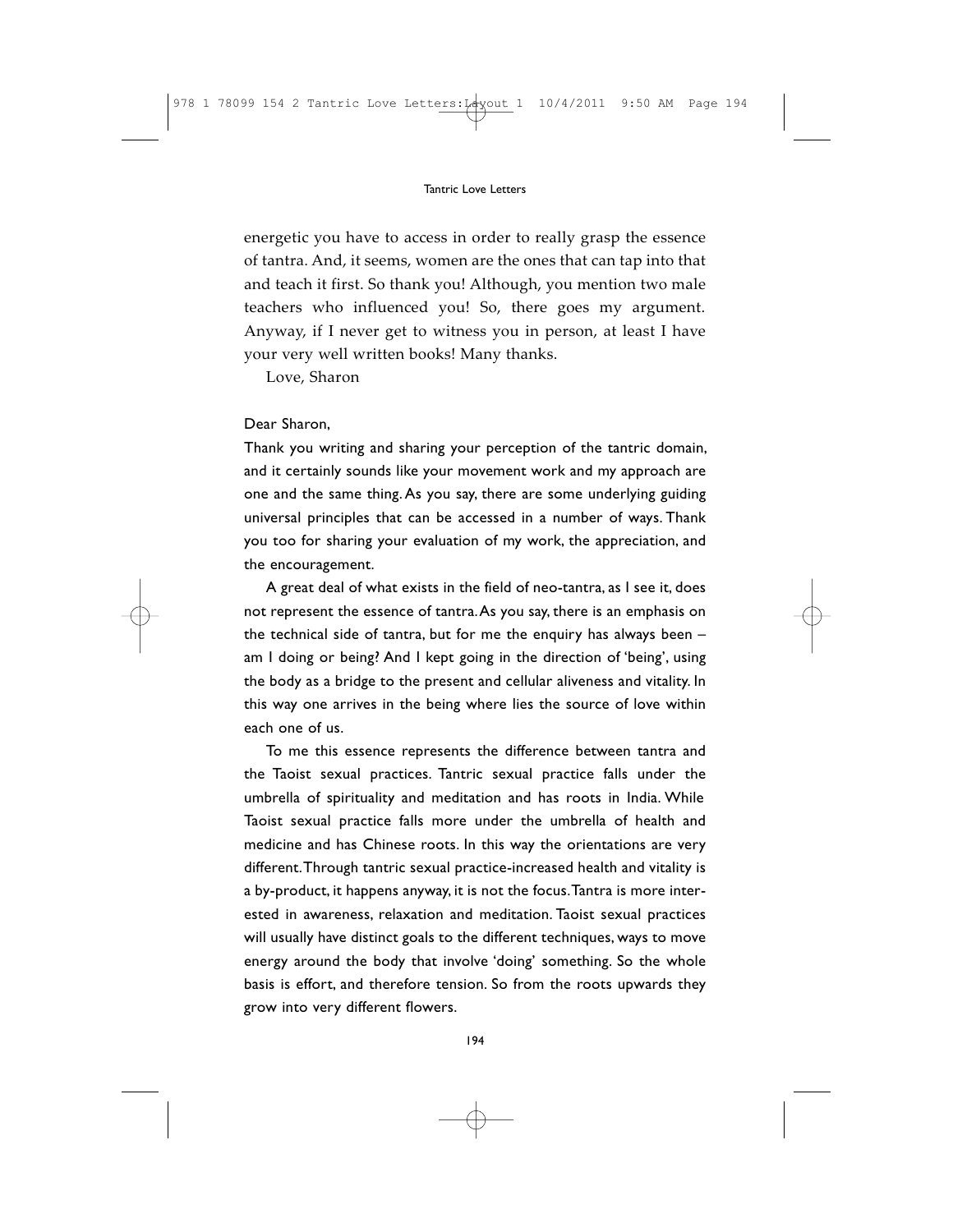Perhaps at advanced stages of Taoist practice one is naturally led into the spiritual world of relaxation, meditation and the present. However, for less experienced practitioners there will usually be a desired outcome or goal in the future, that prevents the capacity to be here and now, the essence of meditation.

So the whole orientation and basis have different points of departure, and that is why for me all the techniques naturally fall away. Because at the base usually there is a goal or a doing, no matter how subtle it may be. It's not a relaxation into the here and now and the innate intelligence of the body. **Bliss arises in an environment of egolessness, naturalness and timelessness, so it is a matter of getting out of the way and melting into what 'is' on a cellular level.** And in my experience, the Taoist 'energy-locking' type of phenomena happen by themselves, when the time is right, and without effort or doing but in pure presence, and perhaps a handful of times only, as part of the evolution and transformation of sexual energy as it relaxes, comes into balance and rises through the system. And indeed, perhaps this is the actual root of the Taoist techniques. **Inner energy events happened naturally to people when they were in a certain state of being, and then afterward the happening is taken and developed into a technique, one that has now become separated from its roots and true environment.** 

Interesting your comment about the feminine. And yes, I did receive the guidelines from two rare and precious male masters, Osho and Barry Long. I put their different insights into direct action, filtered the information through my body for a number of years, and was then able to understand things from a totally different perspective. One thing that is absolutely clear to me is that it is *only* because of these two very excellent sources that I found myself in the field. I had absolutely no goal, only curiosity about sex. I just happened to end up where I ended up. And I owe it to my sources, nothing else. I was surprised when I first begun to work (almost twenty years ago) in Europe and other parts of the world that people would say how 'different' my approach was, but I myself had no idea that I had landed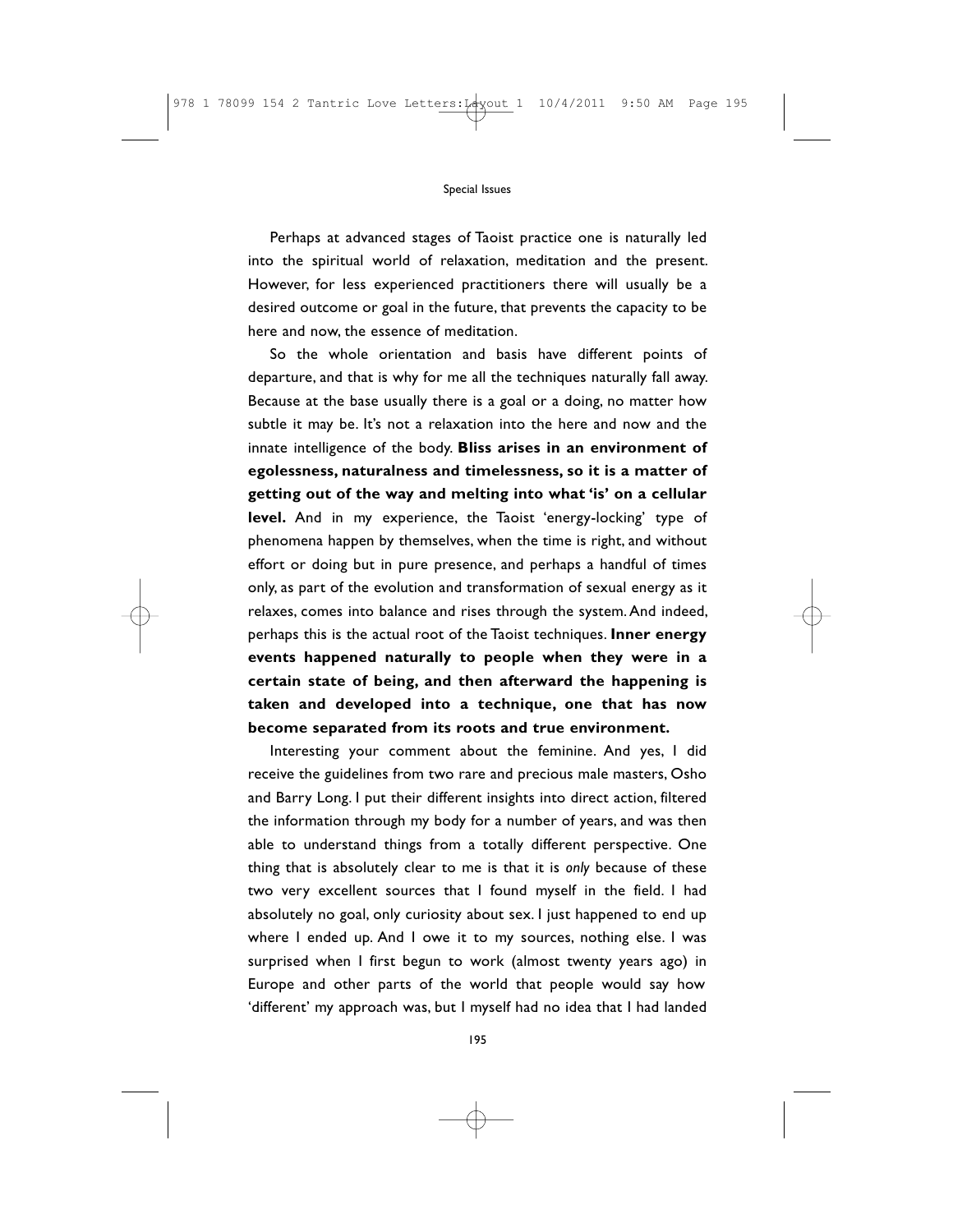up in a completely other domain of experience to the usual neo-tantra approaches.

I will tell you what I heard Osho once say: that really only a woman is able to teach tantra. So in that sense your observation is very astute. It took me a long time to understand why this is so, but now I do. Woman is the space, she is the container, and she can influence the environment and anyone who moves through it. For me right from the start I found it completely easy to create an environment that enabled people to relax into their essential elements. It is no effort at all; I can do so blindfolded if I wish. In January 1993 in India, I taught my very first group of five couples and I was stunned that 'it' worked immediately, from the very first moment. People slipped effortlessly into an altered dimension – it was truly magical. And just through a handful of simple keys that I had distilled over a period of years. I just 'knew' how to go about it because I had managed 'it' thousands of times within myself. I do recall an assistant I had at that time asking me if this was really the *very first* time I had guided people because it seemed to be so easy and natural. To her it seemed I had always been doing it.

Barry Long, as you know, made the revolutionary audio lectures called *Making Love*. However, he himself never created the space for people to have sexual experience under his guidance. I think in a way he did not know how to create the environment for the people. He had the knowledge and information without a doubt, but not how to transmit it to people when you have them together for a period of time. I heard that once he said that for a teacher to teach tantra to a group of participants the teacher would have to make love with each of the participants! Well, such is not my understanding and experience.

For a short period of time many years ago I had a lover who had once been a close assistant of Barry Long's. And he kept asking me again and again, how do you do it? Meaning how do I manage my weeklong Making Love Retreats. He said he could not imagine how the practical information could be put into action in real life with a group of couples.

You may be interested to get hold of the CD of the guided breast

196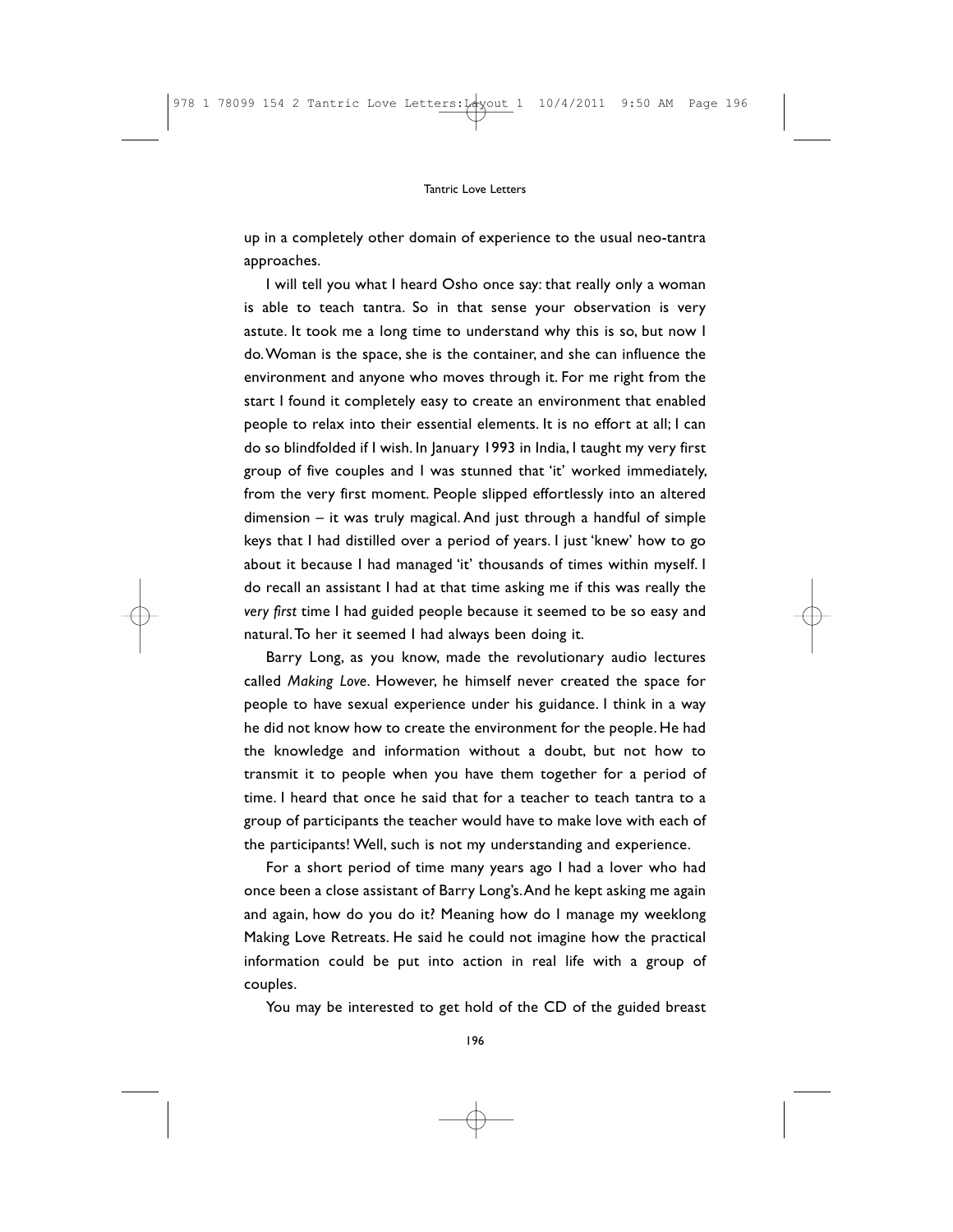meditation for women that Michael and I put out last year. It is called *MaLua Light Meditation* and there you will find a groundbreaking quote from Osho, who says that for women *all meditation should start at the breasts.* He says that most meditation techniques are developed by man and they are therefore suitable for men, but not for women. He gives a meditation exclusively for women - to melt and merge with the breasts because they are the route to higher orgasmic experiences and the awakening of kundalini energy in women.

Thank you for giving me the opportunity to get this all down in writing. I was touched by your sensitivity and clarity. Best wishes for each day.

Love, Diana

## **13. Relaxation and menstrual purification**

Dear Diana,

It is already two weeks since we finished the Making Love Retreat. Until now I can still feel the nice relaxation in my body. It is as if I have fallen deeper into my body. It feels sheltered and cozy. I also feel that my ego doesn't like it very much and this part of me can't believe that it's just about relaxation and not about doing and thinking of a thousand things at a time. Sometimes it is hard to stay out of this mindset and to stay in touch with my body and the deeper parts of myself.

It is also great to feel more closeness, love and respect towards my partner. We make the time to connect our genitals each day for a short period and once a week we make a date for a long lovemaking. Most of the times it's very special and it touches my heart deeply. Sometimes though it can be hell when it doesn't work the way we want.

I also feel a lot of things happening in me. Before my last menstruation I felt completely emotional and very puffed up, like a lot of stuff wanted to come out. Also the bleeding was very dark and clotted, also painful. I had to laugh about you saying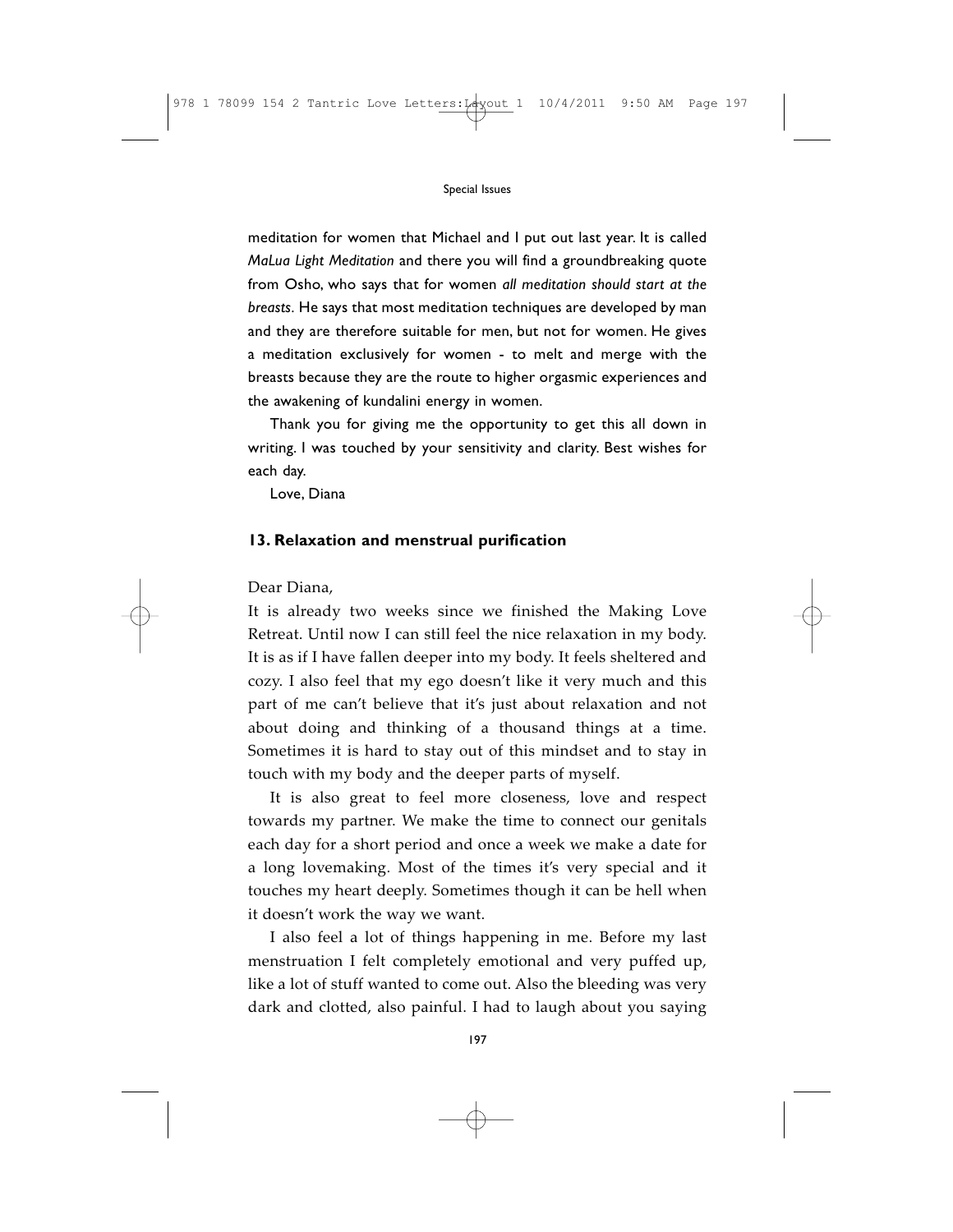that things such as pre-menstrual syndromes (PMS) will reduce, because for me it has been quite a lot worse than normal. But I'm sure it is a process that just has to happen.

**In a way it feels a bit scary that my partner feels more close to me than ever. Of course it is great but I feel more fear coming over the possibility of losing him and that can bring up insecurity in me.** Despite this I would never change or stop with the things we have started through your course! It feels like a spiritual journey together to grow in love and consciousness and that is the path where my heart wants to go.

Love, Wendy

#### Dear Wendy,

Thank you so much for the heart-warming sharing and we are grateful that you allowed the teachings to touch your hearts and beings. And the best we could possibly wish to hear is that you are managing to make love each day!

As far as the menstrual syndromes getting exaggerated, as I understand it, this is usually part of the natural healing cycle. Things somehow have to get a little bit worse in order to get better. The presence of dark and clotted blood usually represents part of the cleansing and purification that takes place when there is a change of lovemaking style. Through the relaxation and awareness, old congestion moves out of the system on physical and emotional levels.

Dark clots may happen a couple of times or so; however, if you feel there is *any* room for concern, please do consult a doctor. I myself had the same clearing, and many women have reported something similar to me. As a guideline, if the blood is dark (old) then all is probably well. If the blood is fresh, and continues to remain fresh for a while, then consult a doctor.

I can understand your fear about the possibility of losing your partner and how it can bring up insecurity. Perhaps to remember Osho's words in your moments of insecurity will be of support – fear is the absence of love. So whenever you feel fear coming up then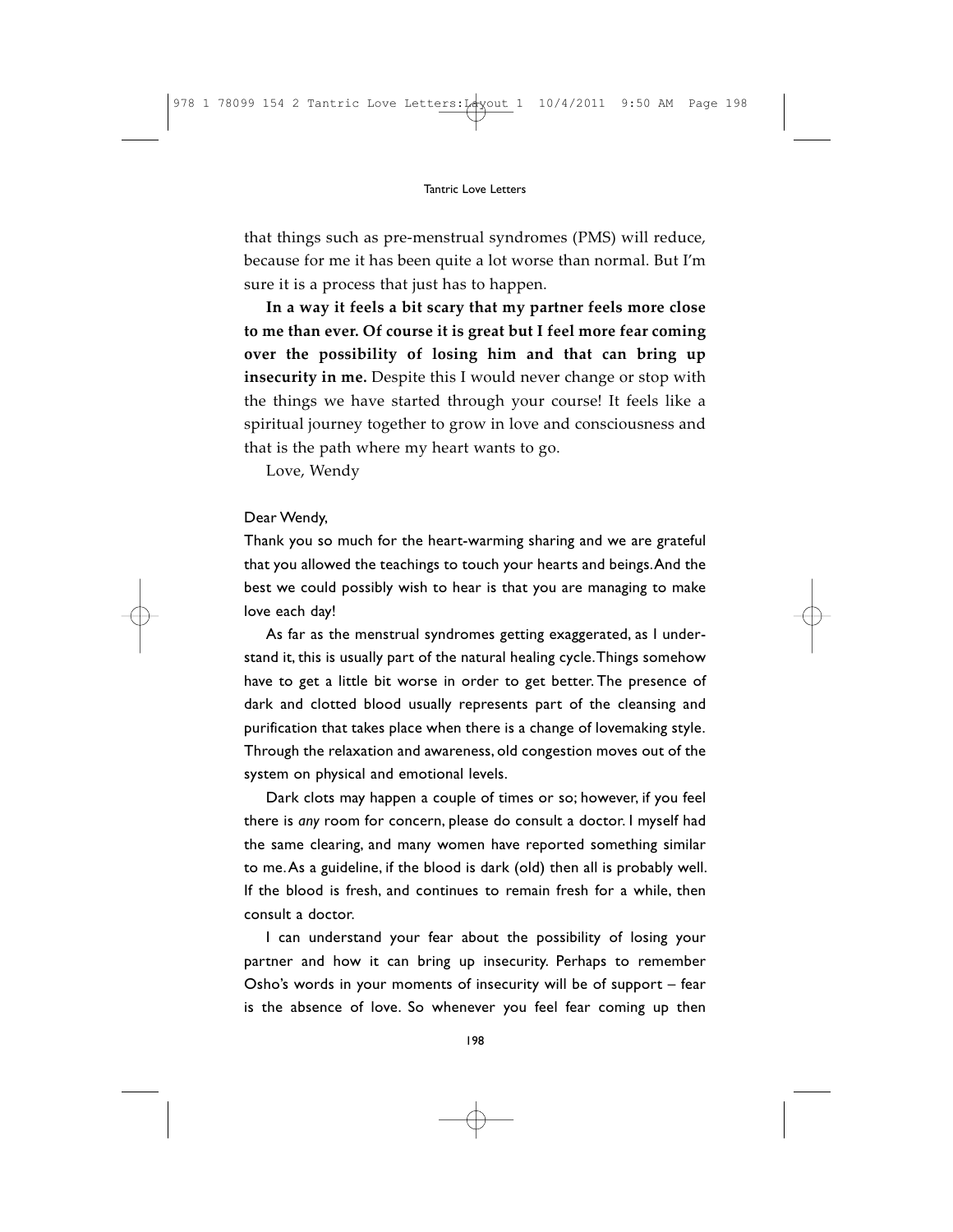remember that love is the medicine for fear. Fall into your body, relax into your being, and connect with the source of love in yourself. In this simple way you can help to prevent fear getting the upper hand and disturbing your love. Best wishes to both of you.

Love, Diana

## **14. Tantra without a partner**

## Dear Diana,

For more than ten years, I have been longing to participate in one of your Making Love groups but it never happened because of my partner who I was with for over twenty years. And now I am in a very new relationship and this man is also not really open to do the group. Making love is my real nature; it was always like this in my inner experience. What can I do with you without a partner?

Love, Carol

## Dear Carol,

There is a great deal you can do for yourself as an individual, and without necessarily coming to participate in a group with me. I can only give you impulses, but in the long-term the effort will have to be yours. Many guidelines and keys are given in all of my books and these can be put into immediate effect**. In fact, tantra starts with you and your body, learning to use it as a bridge to the present, relaxation and awareness. This can be done in ordinary daily activities. The basics do not apply to sex alone, but also to the body in general.** 

I suggest you read *Tantric Orgasm for Women* where there are many meditations to increase femininity and the awareness of the inner world. When the atmosphere around and within you changes, through your own awareness, there can be an alchemical effect on the partner, as they too sense a different quality in the air. This will subtly change them and create more presence and awareness. In particular it is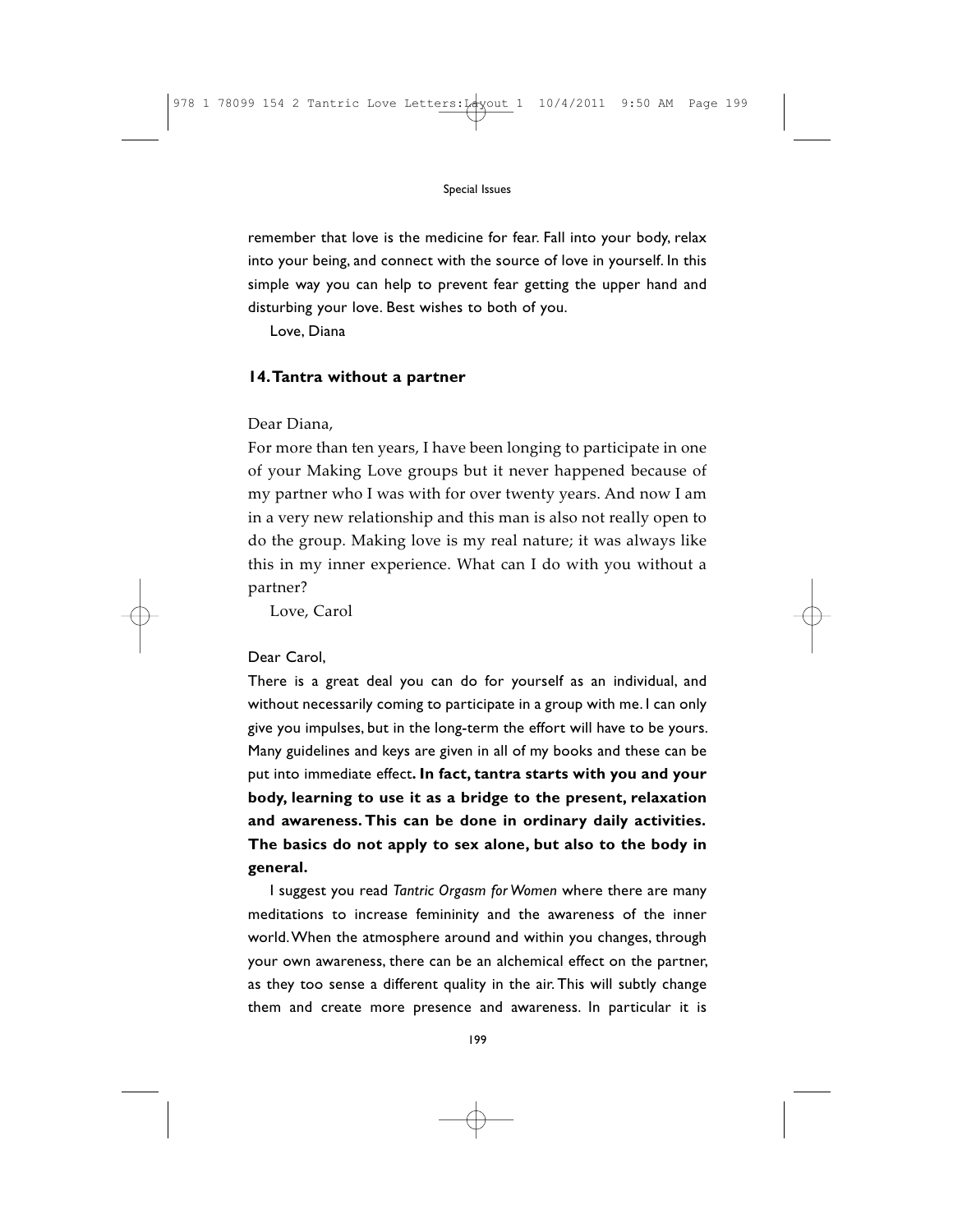suggested to meditate on your breasts for about a half hour every day so as to anchor you in your positive energy-awakening pole. At its base, tantra is individual work, not couple work. The individual comes before the couple, so you can start to work on yourself in a variety of ways and observe how the intensity of your awareness transforms any given moment. Perhaps in time your partner will change his thinking. All the best.

Love, Diana

#### **15. Healing the pain and shame of sexual abuse**

Dear Diana,

I write this report on my experiences for you as part of your ongoing research into sex. To be able to describe the profound experiences during the Making Love Retreat, I have to go back a bit. Six years ago, when I was seventeen, someone I knew forced me to have sex with them. I endured it several times. This was my first experience of sexuality. Never before in my life was I that ashamed. From then on somehow I thought it normal for sex to be only painful, for the woman to swallow the sperm and for my body not to be okay as it is. I did not have a sexual relationship for a long time afterward and I felt very uncomfortable in my body. At times I even hated it.

Two years later I got to know my partner, Tom. With him everything proceeded more slowly and I felt understood and cared for. Sexuality, however, was still very difficult for me. Even though Tom never pushed me to do anything or demanded anything from me during all this time I felt under pressure**. I felt responsible for his sex life, for his orgasm. I always felt pain but I never dared to say anything because I thought it was my problem and I was ashamed. I thought I was the only one who could not enjoy sexuality. Rarely had I enjoyable sensations. And I was ashamed about this also.**

As long as I can recall, however, I imagined sex to be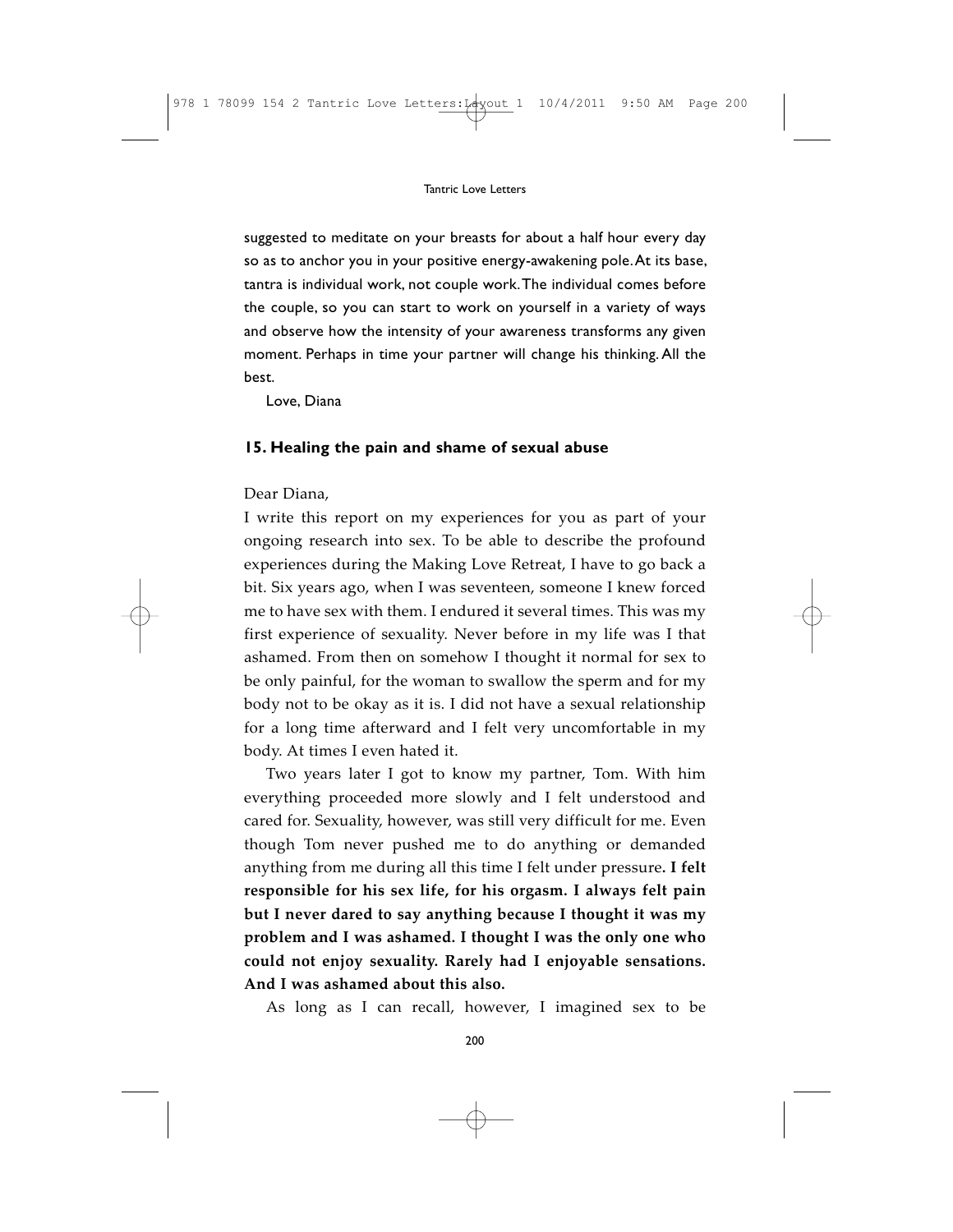something wonderful. Something that connects two beings, lets them melt together! Something very close to life, to our being, to our existence. Something spiritual, and empowering. And even though I knew that Tom was thinking the same way and that our love was more important to him than his orgasm I was very burdened by all the expectations and dogmas regarding sexuality.

At some point the longing for something else, however, grew. This feeling that there had to be more was very strong. I started therapy and I tried to come to terms with the past. There were times when I could enjoy sexuality and did not have pain. And still afterward I often lay besides Tom and I felt used and empty. Used by him – he who loves me so much! I tried this way a lot, but I was never happy with it and this issue also challenged our relationship again and again.

When I was twenty-one, I read the book *Tantric Orgasm for Women* by Diana Richardson. I touched me deeply and liberated me very much. Now I finally knew why my body had reacted in this way. And I could see another way to go! Tom and I experimented a lot with the book and we had very beautiful experiences. But still somehow I had the feeling that I could only understand the true essence of Diana and Michael's teaching by attending a seminar with them. And so we attended the sevenday seminar.

From the first day on I felt very well in my body. The daily exercises, meditations and the dancing were very good for me. I could listen to very fine movements in my body and my inner attention grew enormously. I was looking forward to the exercises and the meditation with great joy, and it was as if a whole new world had opened up before me. The world of my wonderful body! Even so, the first two times we made love were still a hard test for me. I had strong pain at the entrance of the vagina and I was very sad about it. I had had a lot of expectations regarding the seminar and through the pain I again connected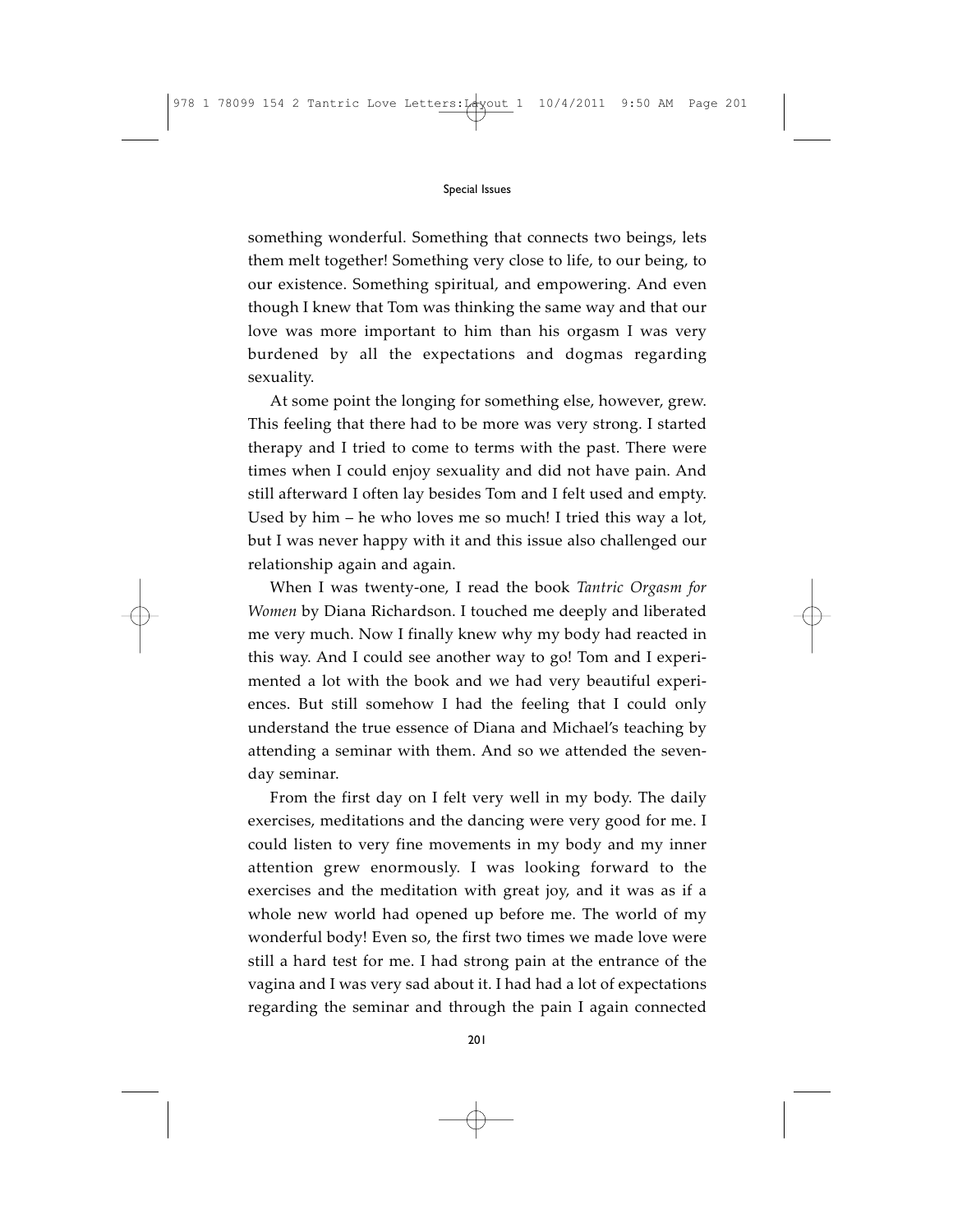with the depth of all my painful feelings and experiences. Then Diana recommended us to self-massage the whole pelvic area.

On the third afternoon I was lying next to Tom and first I did a solar plexus massage and then the recommended self-massage. Next to the entrance of my vagina I discovered several very painful places. It tried to relieve the pain with massage. Doing that, I felt sick and I could not breathe. I tried to stay with this feeling and to release everything. The whole energy went up to my head. Then we tried the soft penetration without erection and afterward I realized that Tom's penis was massaging exactly those painful places. This was such a liberating insight!! That afternoon I cried often. Many pictures of the rape surged but I was so present and caring with my body that I simply could let go of them.

One thing that helped me a lot during this week was the concentration on the breasts. I had done the guided *MaLua Light Meditation* (CD) for women before the seminar, but it seems to me be that only during the seminar I really realized the significance of the breasts. In the night after the first time when we focused on the breasts, I had a dream. I saw my breasts very clearly and felt a lot of love for them. In the dream, I had a child and I breastfed it and saw milk coming out of my breasts. I can still remember the dream vividly.

From then on, I found it delightful to be with my attention fully in my breasts. Every time after a short while there was a response from my vagina in the form of a pulsation, a streaming or a feeling as if a door slowly opened.

One evening of the seminar, we did a pelvic massage. Many feelings came up and afterward it was very difficult for me to be close to Tom. I was confused and full of emotions. Only much later during the evening mediation I realized that in fact it had brought us together much more. I could feel the opening and let Tom in without pain. It was an overwhelming feeling that I cannot express in words. It is as if his penis touched my heart!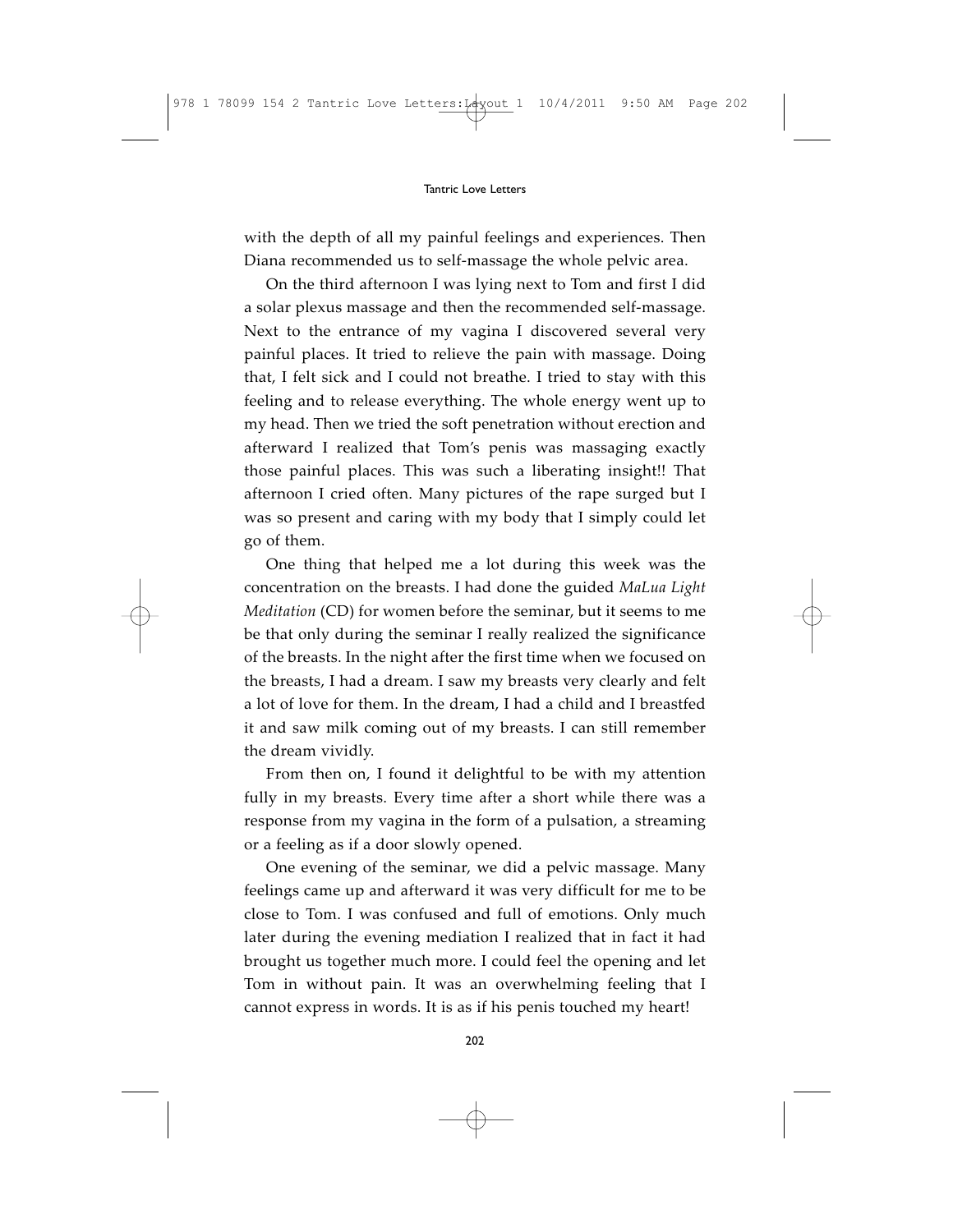Now I know that the pain is not my enemy but my friend. The fear of sex falls away completely because we can simply lie there for two hours and softly penetrate millimeter by millimeter. The feelings that come up do not scare me and I can see this rape in a completely different light. I am reconciled with it. For viewing and living lovemaking in such a different way is a gift bigger than anything that has ever happened to me before.

I think that we both discovered our true qualities during this week. In our relationship, we are standing at a very different point now. The issue of emotionality has contributed to this a lot. It was often in our way. Now I am also sure that through it my genitals often tensed up. Awareness and humor have taken the place of arguments, discussions and emotions. Regular lovemaking brings us closer but – and this is important – it also brings me closer to myself.

Two weeks have passed now since the seminar. Before, I could not imagine that so many things would change in such a short time. I meditate with the *MaLua* breast meditation every day. Not because I think I have to, but out of sheer joy. During the meditation I can feel a connection from my breasts to my toes. It is wonderful! Tom and I make love frequently. The pain that I had for many years at the entrance of my vagina is gone. Completely gone! This is like a miracle to me. Sometimes I still feel pain in others areas in the vagina and sometimes we are not as present as we intended. Often emotions come up and for some time I feel very sad. But we both feel that this is our way and it feel great to learn more about it. **In my life I could not imagine to have so much joy with sex. Without being excited, and (almost) without expecting anything. Just to be in the here and now, and to feel the love. There is so much love awakening – it extends beyond my relationship with Tom. There is so much gratitude and love towards the whole existence.**

Since we have practiced this kind of lovemaking, a physical detoxification process is underway. Especially my teeth, skin and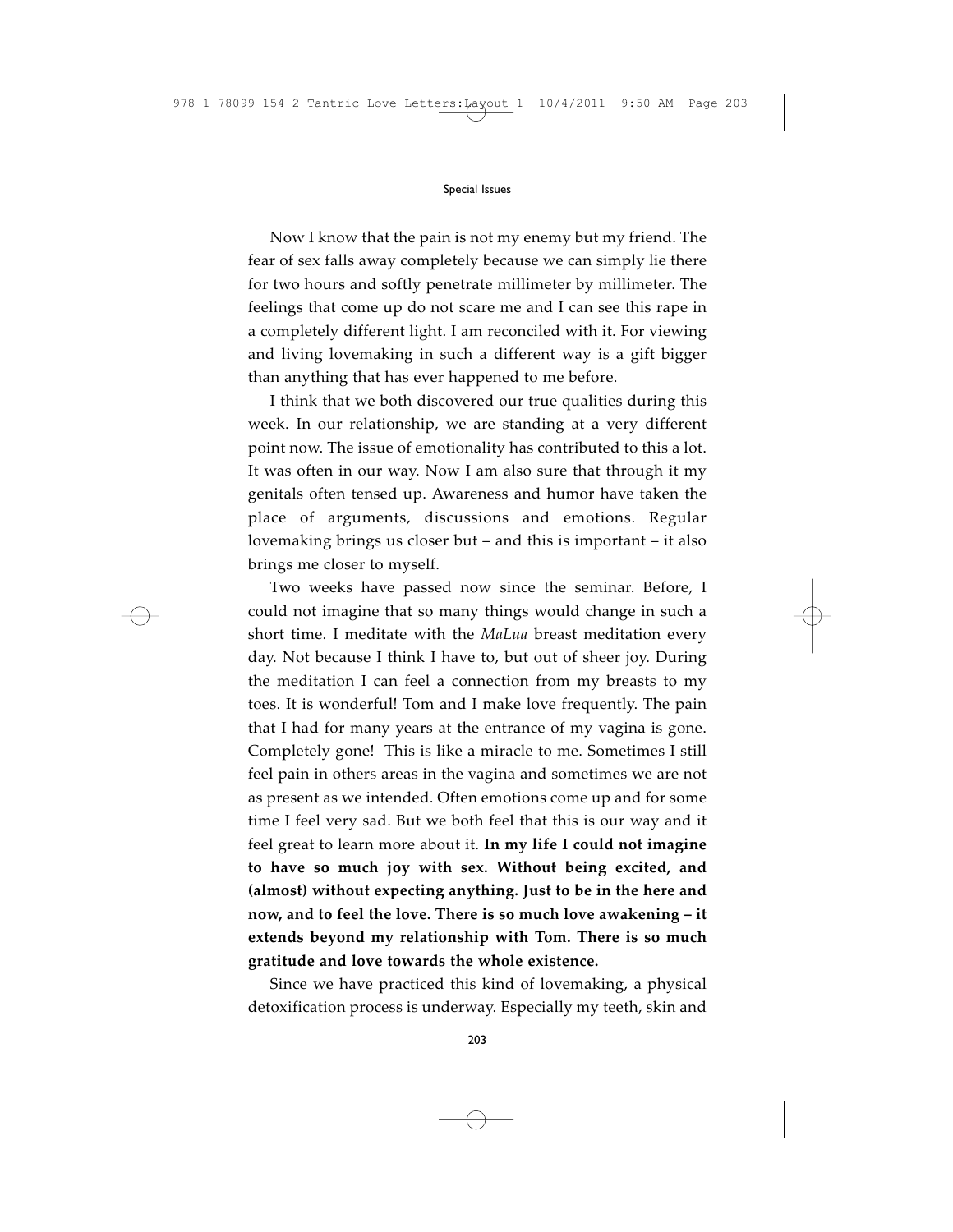the whole head seem to be purifying. Also my inner world seems to want to get rid of something. Many emotions come up and I am hypersensitive to sound and touch. This makes it sometimes hard to be relaxed and without expectations during making love. Tom's love and patience, however, help me very much.

One more thing that is very important to me: All aims and all striving for something far distant, future plans etc. are gone. (Even though I am a person who loves to plan.) Vanished into thin air. I think about the seminar every day, the radiance and the words of Diana and Michael, Osho's quotes and my own inner being that slowly blossoms**. I no longer have the need to become something because now I know that I am something.**

In my training as a midwife I have seen many stories. Stories of women who were not allowed to be women. I saw traumatic births and strained bodies and souls. It hurt me each time to see it. **Hardly any woman trusts or loves her body. In the Making Love Retreat I learned a lot also regarding midwifery. How much more conscious and loving giving birth could be if there were more consciousness, love and trust!** How much more gently the new beings could be welcomed on earth! I also think that the knowledge about the 'inner magnet' and the significance of the breasts could have a decisive influence to the process of birth. Personally I think that giving birth cannot be separated from sexuality and therefore I would be happy if the ancient knowledge, the original trust and the teaching of Diana and Michael could be given to many couples and if one day it would also find its place in midwifery.

How much more peaceful, loving and fulfilled would the world be with this way of making love and living! Thank you, Diana and Michael!

Love, Judith

## Dear Judith,

We are deeply touched by your sharing of your profound inner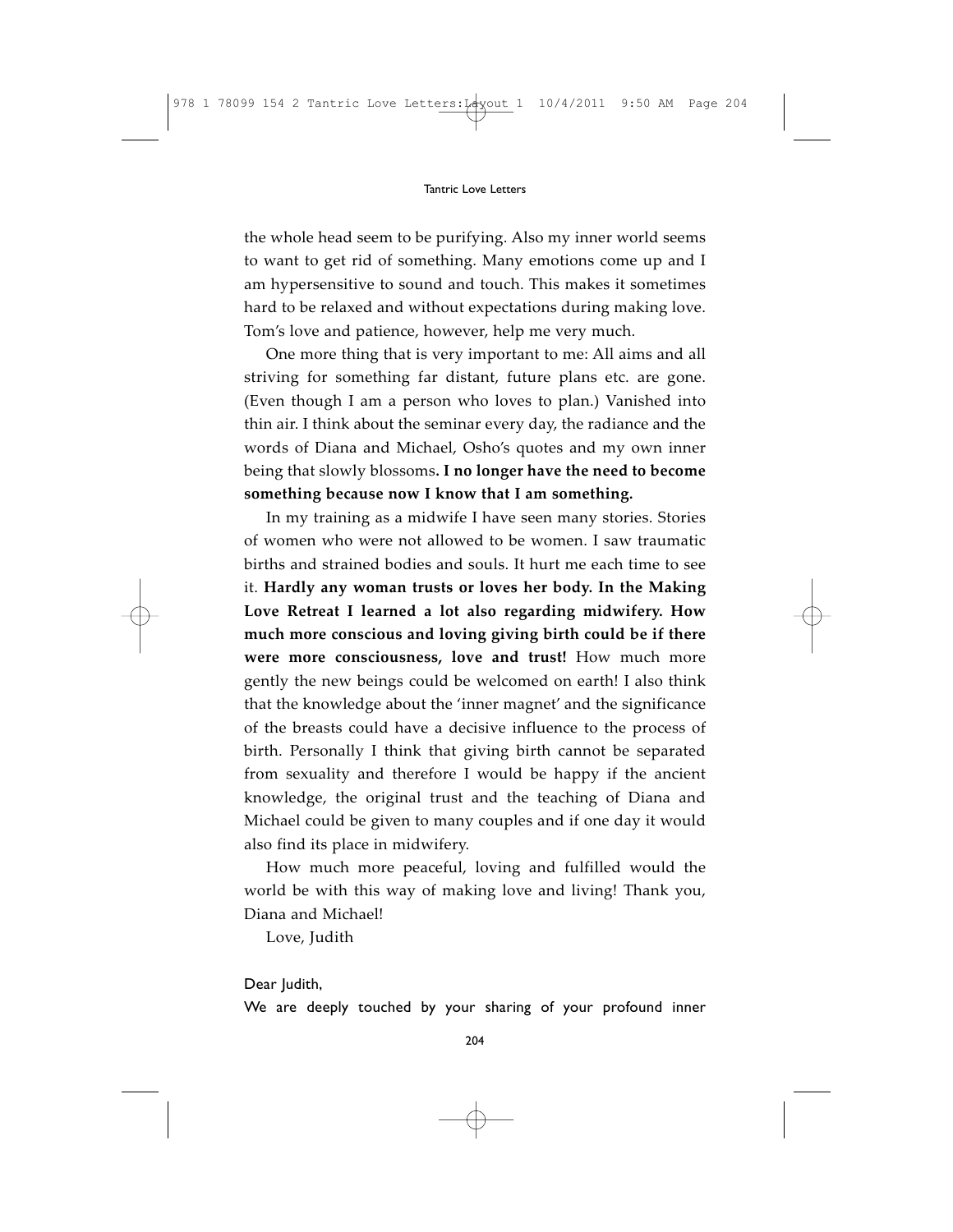process. Thank you so much for taking the time to put your insights and healing experiences into words. It acts as a great gift of encouragement for others to know that sexual energy can be embraced and used as a healing, integrating and empowering force.

Blessings to you both, and thank you for your sincerity. Love, Diana

## **16. I would like to educate and show others**

Dear Diana,

Do you offer workshops to train (certificate) people in your technique, so they can teach this as well, or be a sexual healer? *I loved Tantric Orgasm for Women.* It speaks to me. **For the first time someone has explained what my body needs.** I would like to educate and show others.

We have done some of the exercises in your book. The other day he decided to try something during sex, and I am going to be blunt with you. He sucked on my nipple while entered in me and orgasmed. I felt this electric circle, even though I had not orgasmed myself while he was in me, but something had profoundly changed. The intimate circuit was tender, ignited an energy, flowing from my breasts, his mouth, his penis, my vagina, my heart, opening for us both, to the point that while he orgasmed I saw his eyes roll up in his head and he went into an altered state. We were both blown away in the process. The circling of Love Energy between negative and positive poles was amazing. Thank you for bringing this to the world, and to my life.

Love, Shelley

## Dear Shelley,

It is a joy to hear my book resonated within you and has explained what your body needs. What is most beautiful is that you are open and receptive to seeing and feeling your body in a completely new way.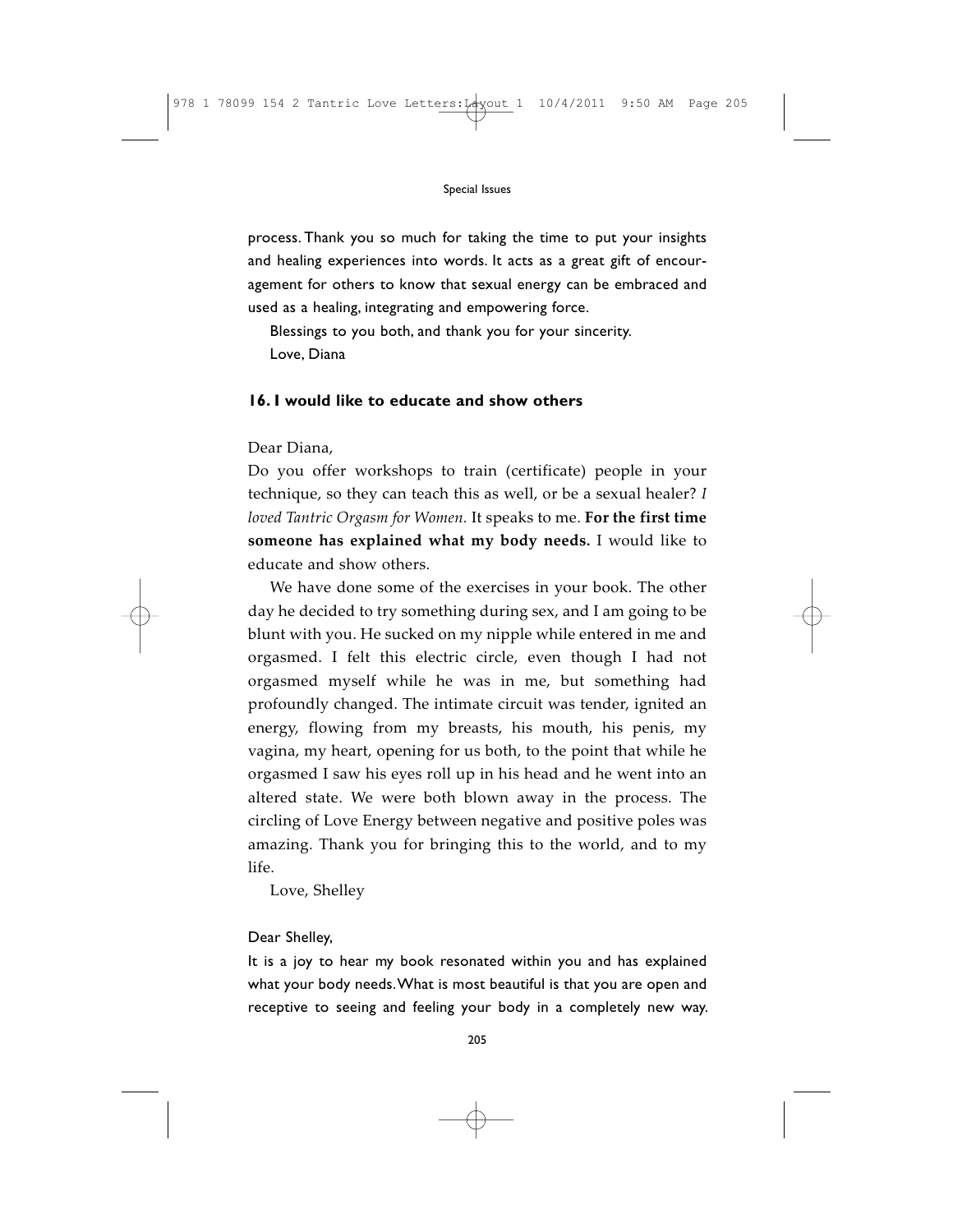Nice to hear of your groundbreaking experiences, and the image of your partner's eyes rolling up in his head makes me smile - I can well understand!

I appreciate your sincerity and wish to educate and share this approach with others. But no, in answer to your question, we do not offer a teacher training that will qualify others to teach. **The situation is a delicate one in that to convey a new understanding as a 'teacher'; one needs to have gone through a process of selfexploration and transforming one's own sexual energy. So it is not simply a matter of passing on some acquired information and techniques, but creating a whole shift in consciousness within you as an individual. And as a couple.** And this can only be achieved through personal exploration and tantric practice of some years. If a couple come to us and express an interest in teaching, *after* they have participated in several of our workshops, *and* been practicing for several years, then for sure we are more than happy to support them and prepare them to become teachers of our work. For these reasons we do not offer teacher trainings per se.

Love, Diana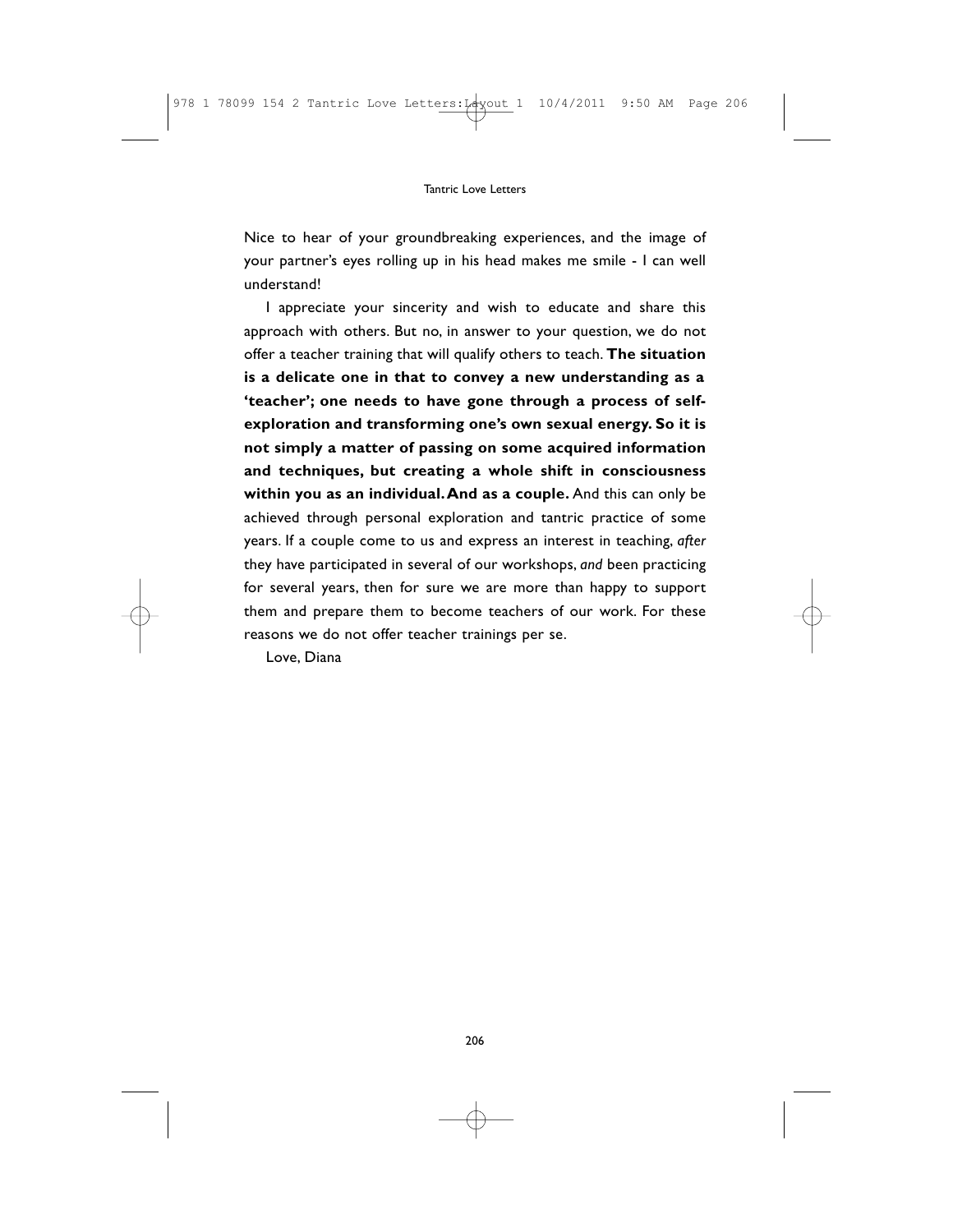## **17. Love is a by-product of a rising consciousness**

*"Love is a by-product of a rising consciousness. It is just like a fragrance of a flower. Don't search for it in the roots; it is not there. Your biology is your roots; Your consciousness is your flowering. As you become more and more an open lotus of consciousness, You will be surprised - taken aback – With a tremendous experience which can only be called love. You are so full of joy, so full of bliss; Each fiber of your being is dancing with ecstasy. You are just like a rain cloud that wants to rain and shower. The moment you are overflowing with bliss, A tremendous longing arises in you, to share it. That sharing is love."*

*Osho, Life's Mysteries*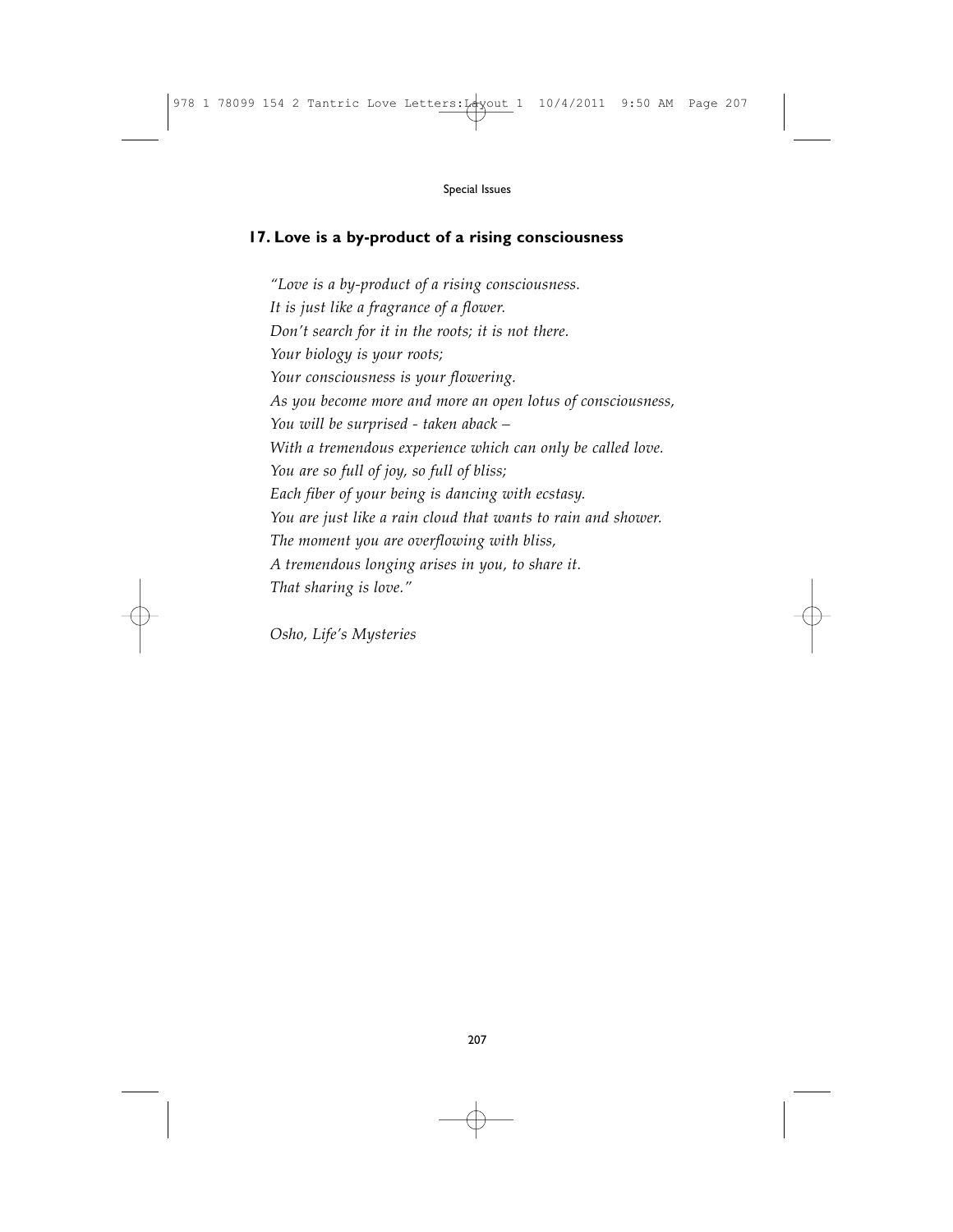# Appendix: Complete List of Letters

## **Chapter 1: Positive Resonance & Response**

- 1. The combination of love and spirituality is really fulfilling p.14
- 2. Shown me a way of light through life p.15
- 3. I am tantra! p.16
- 4. Experiencing the intelligence of my penis p.16
- 5. Changing our approach to sex has changed our lives p.17
- 6. Our bodies started with tantra by themselves p.19
- 7. Transformative aspect of this form of lovemaking p.22
- 8. The heavenly effect of relaxing my vagina p.22
- 9. The most valuable help in my over 80 years of life p.25
- 10. Learned and experienced things that saved our love p.29
- 11. Old pains in the vagina dissolved within two weeks p.30
- 12. A refinement on all levels p.32
- 13. Awakening of my breasts and connecting to the earth p.33
- 14. Sexual healing for my arthritis p.33
- 15. Sex with no excitement is deeper than any excitement p.37

## **Chapter 2: Relationship Themes**

- 1. My addiction to hard sex is much stronger than his p.39
- 2. My partner is not used to giving to a woman p.42
- 3. My husband has fallen in love with someone else p.47
- 4. New love and a new chance p.51
- 5. I want to explore sex more than my husband p.55
- 6. My girlfriend moved out and will not talk to me p.58
- 7. We both want something better than we have p.62
- 8. Can tantric sex help me reconnect with my girlfriend? p.64
- 9. It is clear for me that I must separate p.70
- 10. After some time of marriage, sex got unbearable p.72
- 11. She's the woman I want to love and cherish with all my being p.77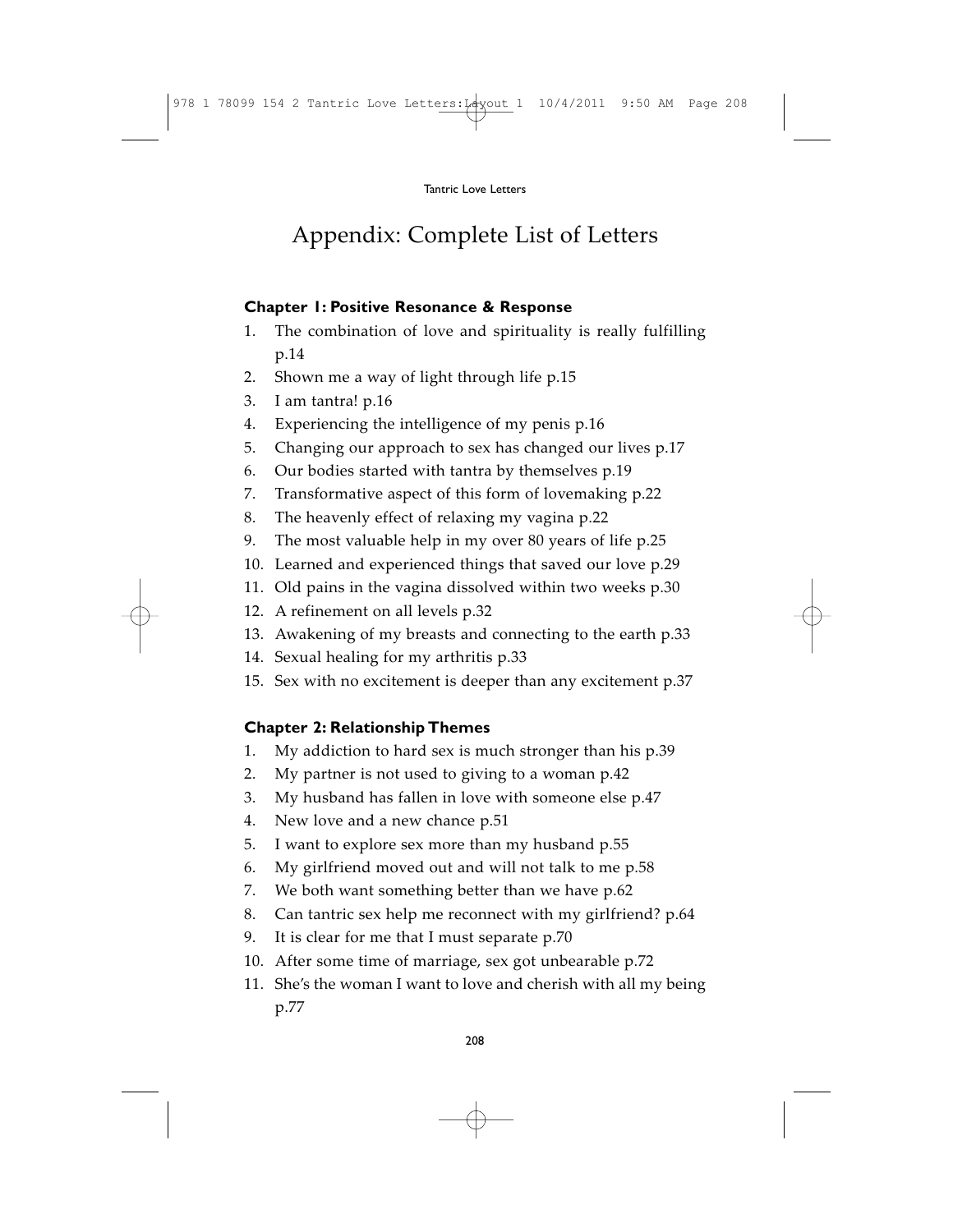- 12. My girlfriend is afraid of trying a new way of making love p.78
- 13. My wife has lost interest in sex since birth of our son p.81
- 14. I do not feel like being intimate with my husband p.84
- 15. Our personal discoveries based on your books p.86

## **Chapter 3: Emotional Aspects**

- 1. I have the impression that I am constantly emotional p.91
- 2. Positive resources lying in past that do not classify as emotions p.93
- 3. A load of feelings and emotions p.95
- 4. Becoming aware of my low-grade emotions p.97
- 5. Noticing negative after-effects of ejaculation p.99
- 6. Experiencing that my fear is healed by love p.102
- 7. I get closed because I think my partner doesn't love me p.103
- 8. I am desperate and I question my whole being as a man p.105
- 9. Sex is difficult for me because of high expectations and baby wish p.110
- 10. Experiencing deep sadness and lethargy p.115
- 11. Feeling more often frustration and boredom p.120
- 12. I really have no clue how to deal with my 'blocks' p.124
- 13. These old emotions are somehow 'sitting' on my sexuality p.128
- 14. Our journey with love and letting go of emotions p.129

## **Chapter 4: Sexual Subjects**

- 1. No feeling and a loss of energy p.135
- 2. Dealing with moments of nothingness p.138
- 3. Valuing my vagina over clitoral stimulation p.139
- 4. Thinking about intimacy and a lot of anger and disgust comes up p.140
- 5. Different wishes regarding stimulation and oral sex p.142
- 6. Helping erection to grow p.146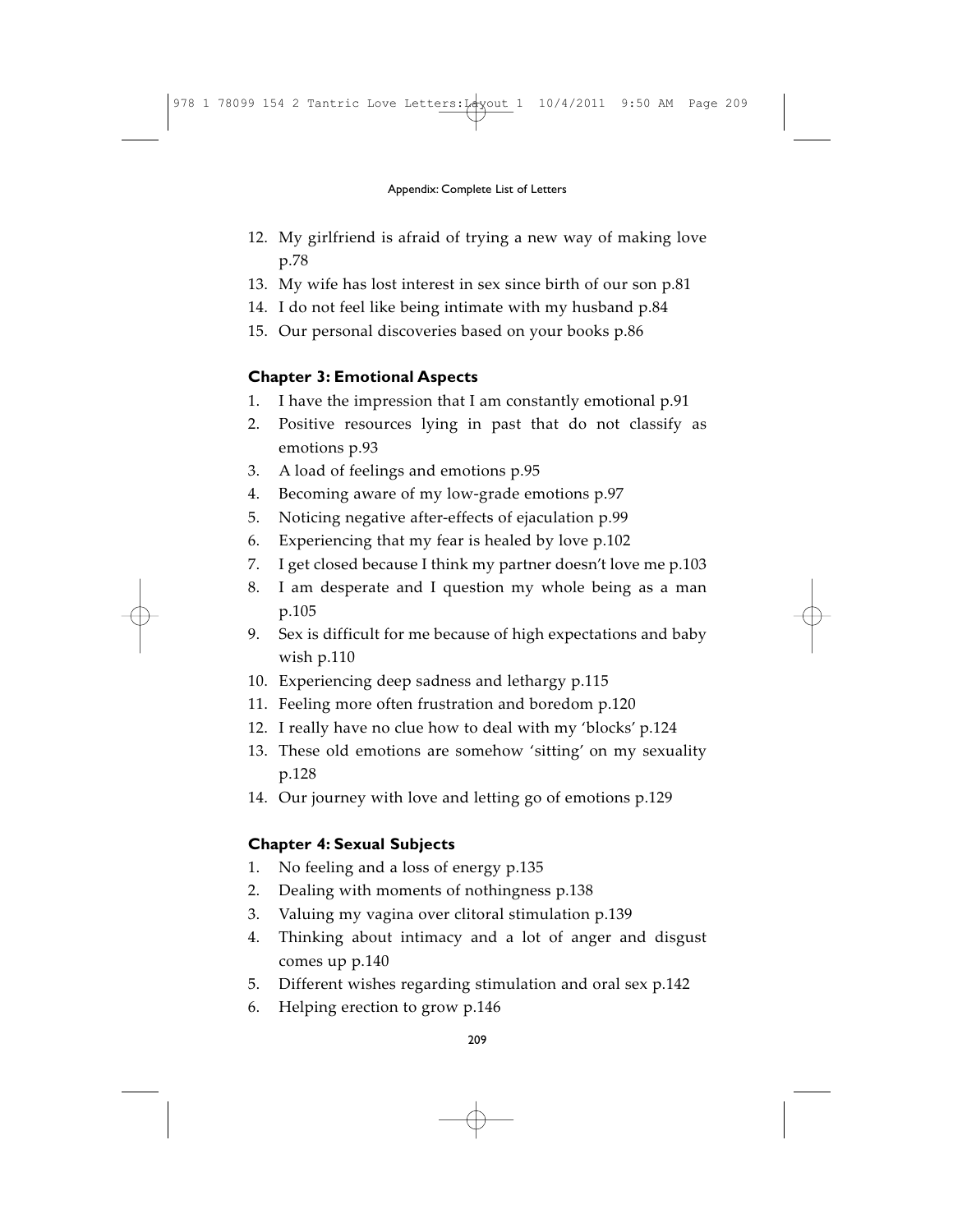- 7. I have completely lost my interest in sex p.147
- 8. Pain in the testicles after not ejaculating p.149
- 9. G-spot and female ejaculation p.152
- 10. Techniques to build up energy p.154
- 11. Balancing negative effects of peak orgasm p.155
- 12. I have never had an orgasm p.157
- 13. Pulsating, hot, wonderful breasts, my own power plant p.159
- 14. I asked my lover to withdraw his penis a fraction p.161
- 15. Advice for our tantric exploration p.162
- 16. Combining tantric sex with conventional sex p.167

## **Chapter 5: Special Issues**

- 1. Healing the physical pains in my vagina p.170
- 2. How to get pregnant when there is reduced ejaculation? p.175
- 3. Absence of breasts due to surgery p.177
- 4. No information on the chakra system p.178
- 5. Can tantra have a therapeutic influence on massage? p.180
- 6. Accepting and loving my body p.182
- 7. I am missing my ecstasy p.184
- 8. Making rules and concepts out of tantra p.186
- 9. My fiancée is like a virgin, her vagina is very tight p.187
- 10. Less erection due to prostate disturbance p.189
- 11. Sexual satisfaction in spite of prostate tumor p.191
- 12. Your tantric perspective is different p.193
- 13. Relaxation and menstrual purification p.197
- 14. Tantra without a partner p.199
- 15. Healing the pain and shame of sexual abuse p.200
- 16. I would like to educate and show others p.205
- 17. Love is a by-product of a rising consciousness p.207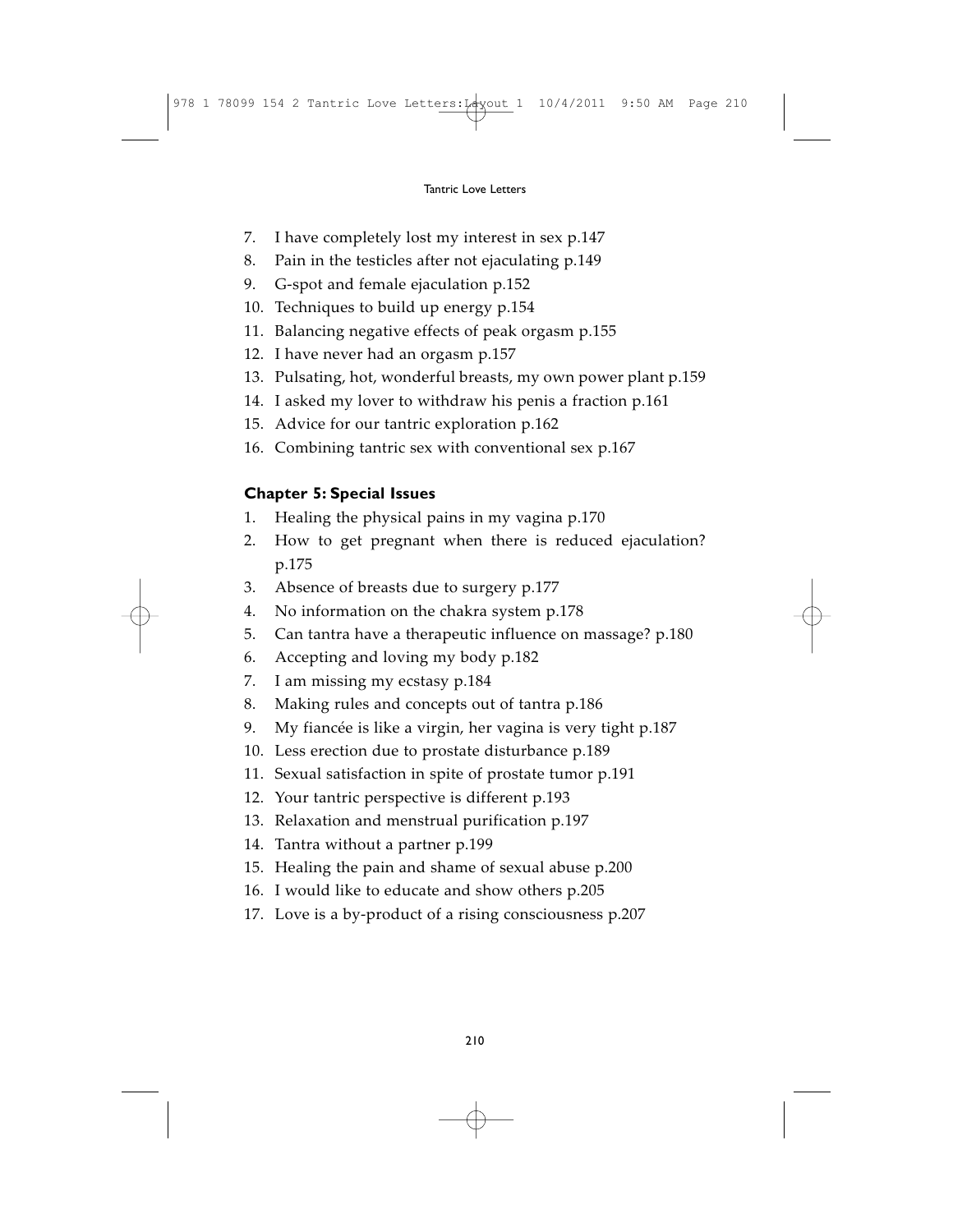# Books and Resources

#### **Book References**

- Richardson, Diana. *The Heart of Tantric Sex*. O Books, 2002 (First edition published as *The Love Keys – The Art of Ecstatic Sex*, 1999).
- Richardson, Diana. *Tantric Orgasm for Women*. Destiny Books, 2004.
- Richardson, Diana & Michael. *Tantric Sex for Men Making Love a Meditation*. Destiny Books, 2010.
- Richardson, Diana & Michael. *Tantric Love Feeling vs. Emotion: Golden Rules to Make Love Easy*. O Books, 2010.
- Richardson, Diana. *Slow Sex The Path to Fulfilling and Sustainable Sexuality*. Destiny Books, 2011.

#### **Further Reading**

- Osho. *From Sex to Super-Consciousness.* New York, St Martin's Press, 2003. Osho. *Tantra: The Supreme Understanding.* India, The Rebel Publishing House, 1998.
- Osho. *The Book of Secrets 1-5*. New York, St Martin's Press, 1998.
- Long, Barry. *Raising Children in Love, Justice and Truth*. Barry Long Books, 1998.
- Long, Barry. *Making Love: Sexual Love the Divine Way*. Barry Long Books, CD.
- Long, Barry. *Love Brings All to Life*. Barry Long Books, CD.
- Robinson, Marnia. *Cupid's Poisoned Arrow: From Habit to Harmony in Sexual Relationships*. North Atlantic Books, 2009.
- Rosenberg, Marshall. *Nonviolent Communication: A Language of Life*. Puddle Dancer, 2003.

#### **Additional Resources by Diana & Michael Richardson**

Richardson, Diana & Michael. *MaLua Light Meditation for Women*

– Innenwelt Verlag, Cologne, 2008. CD (Guided breast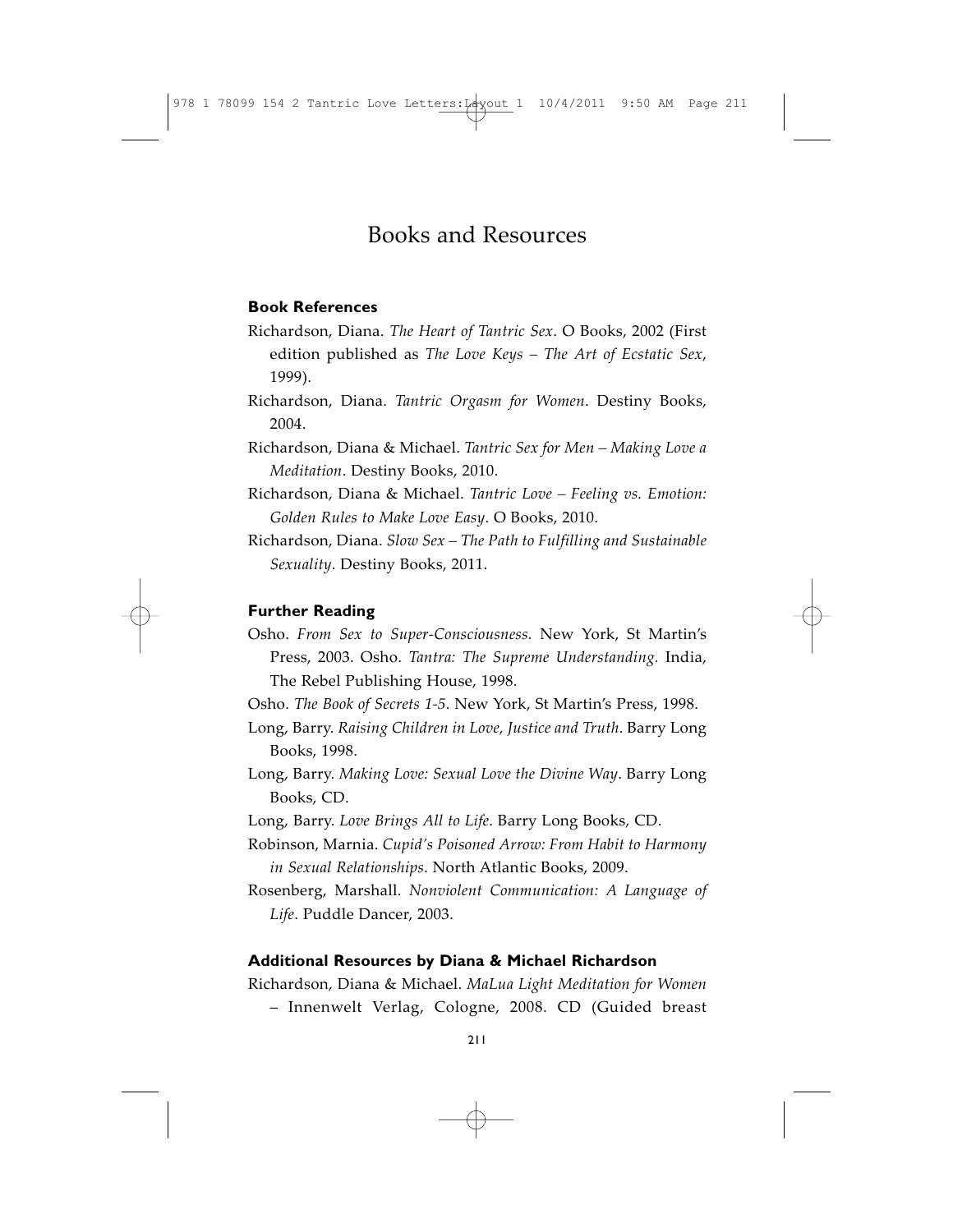meditation with music).

- Richardson, Diana with Michael. *Time for Touch Massage, Awareness, Relaxation.* – Innenwelt Verlag, Cologne, 2010. DVD. (Instructions for full body massage).
- Richardson, Diana. *Making Love–What you always should have known about Sex*. Innenwelt Verlag, Germany, 2010. DVD Live Public Talk.

All resources are available from www.livingloveshop.com

### **'The Making Love Retreat'**

with Diana and Michael Richardson www.livinglove.com